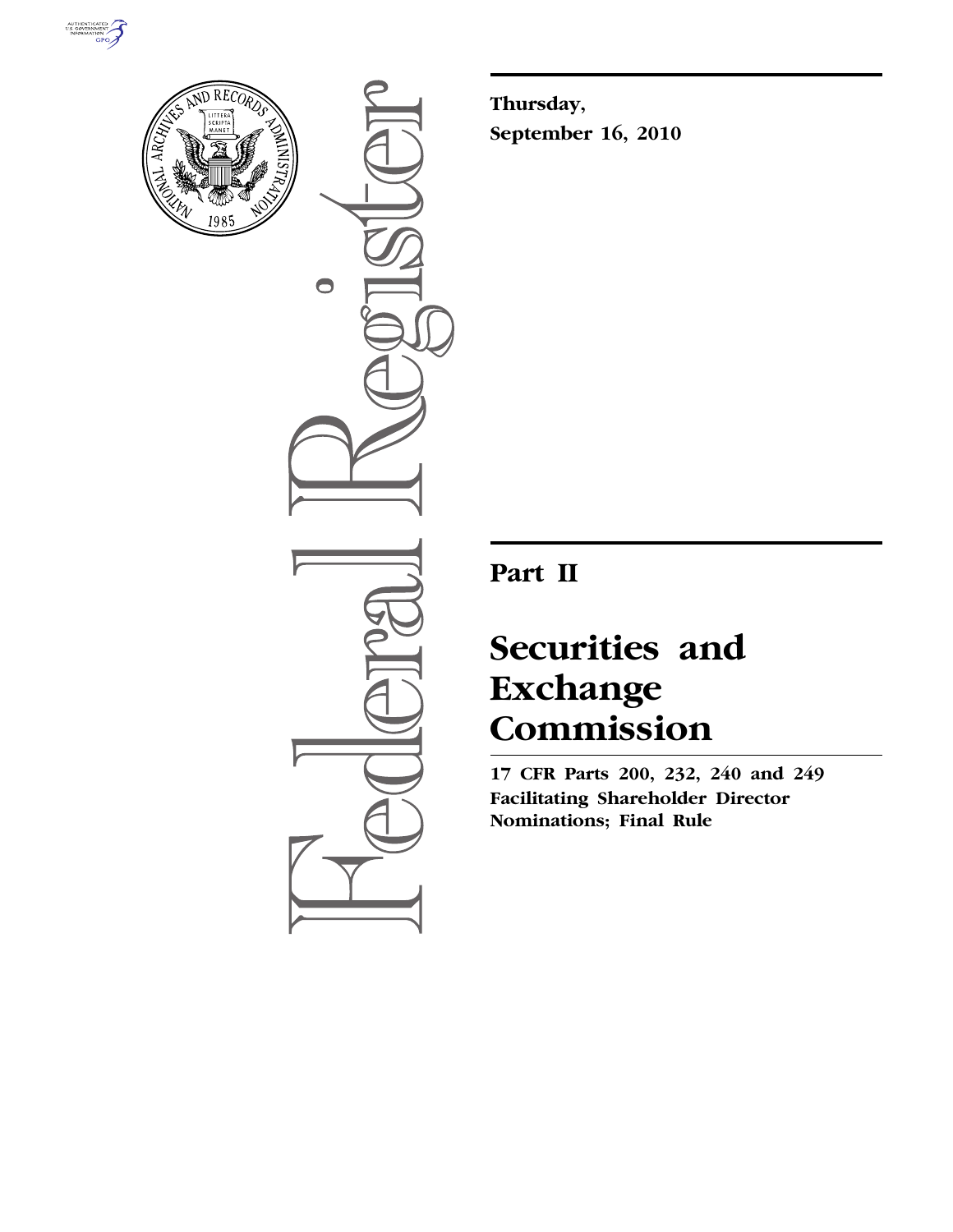## **SECURITIES AND EXCHANGE COMMISSION**

## **17 CFR PARTS 200, 232, 240 and 249**

**[Release Nos. 33–9136; 34–62764; IC– 29384; File No. S7–10–09]** 

## **RIN 3235–AK27**

# **Facilitating Shareholder Director Nominations**

**AGENCY:** Securities and Exchange Commission. **ACTION:** Final rule.

**SUMMARY:** We are adopting changes to the Federal proxy rules to facilitate the effective exercise of shareholders' traditional State law rights to nominate and elect directors to company boards of directors. The new rules will require, under certain circumstances, a company's proxy materials to provide shareholders with information about, and the ability to vote for, a shareholder's, or group of shareholders', nominees for director. We believe that these rules will benefit shareholders by improving corporate suffrage, the disclosure provided in connection with corporate proxy solicitations, and communication between shareholders in the proxy process. The new rules apply only where, among other things, relevant state or foreign law does not prohibit shareholders from nominating directors. The new rules will require that specified disclosures be made concerning nominating shareholders or groups and their nominees. In addition, the new rules provide that companies must include in their proxy materials, under certain circumstances, shareholder proposals that seek to establish a procedure in the company's governing documents for the inclusion of one or more shareholder director nominees in the company's proxy materials. We also are adopting related changes to certain of our other rules and regulations, including the existing solicitation exemptions from our proxy rules and the beneficial ownership reporting requirements.

**DATES:** *Effective Date:* November 15, 2010.

*Compliance Dates:* November 15, 2010, except that companies that qualify as ''smaller reporting companies'' (as defined in 17 CFR 240.12b–2) as of the effective date of the rule amendments will not be subject to Rule 14a–11 until three years after the effective date.

# **FOR FURTHER INFORMATION CONTACT:**

Lillian Brown, Tamara Brightwell, or Ted Yu, Division of Corporation Finance, at (202) 551–3200, or, with regard to investment companies, Kieran G. Brown, Division of Investment Management, at (202) 551–6784, U.S. Securities and Exchange Commission, 100 F Street, NE., Washington, DC 20549.

**SUPPLEMENTARY INFORMATION:** We are adding new Rule 82a of Part 200 Subpart D-Information and Requests,<sup>1</sup> and new Rules  $14a-11$ ,<sup>2</sup> and  $14a-18$ ,<sup>3</sup> and new Regulation 14N 4 and Schedule 14N,<sup>5</sup> and amending Rule 13  $^{\rm 6}$  of Regulation S-T, $7$  Rules 13a-11, $8$  13d-1, $9$ 14a–2,10 14a–4,11 14a–5,12 14a–6,13 14a–8,14 14a–9,15 14a–12,16 and 15d– 11,17 Schedule 13G,18 Schedule 14A,19 and Form 8–K,20 under the Securities Exchange Act of 1934.21 Although we are not amending Schedule 14C<sup>22</sup> under the Exchange Act, the amendments will affect the disclosure provided in Schedule 14C, as Schedule 14C requires disclosure of some items contained in Schedule 14A.

#### **Table of Contents**

- I. Background and Overview of Amendments A. Background
	- B. Our Role in the Proxy Process
- C. Summary of the Final Rules
- II. Changes to the Proxy Rules
	- A. Introduction
- B. Exchange Act Rule 14a–11
- 1. Overview
- 2. When Rule 14a–11 Will Apply
- a. Interaction With State or Foreign Law
- b. Opt-In Not Required
- c. No Opt-Out
- d. No Triggering Events
- e. Concurrent Proxy Contests
- 3. Which Companies Are Subject to Rule 14a–11
- a. General
- b. Investment Companies
- c. Controlled Companies
- d. ''Debt Only'' Companies
- e. Application of Exchange Act Rule 14a– 11 to Companies That Voluntarily
- 1 17 CFR 200.82a.
- 2 17 CFR 240.14a–11.
- 3 17 CFR 240.14a–18.
- 4 17 CFR 240.14n *et seq.*
- 5 17 CFR 240.14n–101.
- 6 17 CFR 232.13.
- 
- 7 17 CFR 232.10 *et seq.*
- 8 17 CFR 240.13a–11. 9 17 CFR 240.13d–1.
- 
- 10 17 CFR 240.14a–2.
- 11 17 CFR 240.14a–4.
- 12 17 CFR 240.14a–5.
- 13 17 CFR 240.14a–6.
- 14 17 CFR 240.14a–8.
- 15 17 CFR 240.14a–9.
- 16 17 CFR 240.14a–12.
- 17 17 CFR 240.15d–11.
- 18 17 CFR 240.13d–102.
- 19 17 CFR 240.14a–101.
- 20 17 CFR 249.308.

<sup>21</sup> 15 U.S.C. 78a et seq. (the "Exchange Act"). Part 200 Subpart D—Information and Requests and Regulation S–T are also promulgated under the Securities Act of 1933 [15 U.S.C. 77a *et seq.*] (the ''Securities Act'').

22 17 CFR 240.14c–101.

Register a Class of Securities Under Exchange Act Section 12(g)

- f. Smaller Reporting Companies
- 4. Who Can Use Exchange Act Rule 14a– 11
- a. General
- b. Ownership Threshold
- i. Percentage of Securities
- ii. Voting Power
- iii. Ownership Position
- iv. Demonstrating Ownership
- c. Holding Period
- d. No Change in Control Intent
- e. Agreements With the Company
- f. No Requirement To Attend the Annual or Special Meeting
- g. No Limit on Resubmission
- 5. Nominee Eligibility Under Exchange Act Rule 14a–11
- a. Consistent With Applicable Law and Regulation
- b. Independence Requirements and Other Director Qualifications
- c. Agreements With the Company
- d. Relationship Between the Nominating Shareholder or Group and the Nominee e. No Limit on Resubmission of
- Shareholder Director Nominees
- 6. Maximum Number of Shareholder Nominees To Be Included in Company Proxy Materials
- a. General
- b. Different Voting Rights With Regard to Election of Directors
- c. Inclusion of Shareholder Nominees in Company Proxy Materials as Company Nominees
- 7. Priority of Nominations Received by a Company
- a. Priority When Multiple Shareholders Submit Nominees
- b. Priority When a Nominating Shareholder or Group or a Nominee Withdraws or Is Disqualified
- 8. Notice on Schedule 14N
- a. Proposed Notice Requirements
- b. Comments on the Proposed Notice Requirements
- c. Adopted Notice Requirements
- i. Disclosure
- ii. Schedule 14N Filing Requirements
- 9. Requirements for a Company That Receives a Notice From a Nominating Shareholder or Group
- a. Procedure If Company Plans To Include Rule 14a–11 Nominee
- b. Procedure If Company Plans To Exclude Rule 14a–11 Nominee
- c. Timing of Process
- d. Information Required in Company Proxy Materials
- i. Proxy Statement
- ii. Form of Proxy
- e. No Preliminary Proxy Statement
- 10. Application of the Other Proxy Rules to Solicitations by the Nominating Shareholder or Group

11. 2011 Proxy Season Transition Issues C. Exchange Act Rule 14a–8(i)(8)

a. Rule 14a–2(b)(7) b. Rule 14a–2(b)(8)

2. Proposed Amendment 3. Comments on the Proposal 4. Final Rule Amendment 5. Disclosure Requirements

1. Background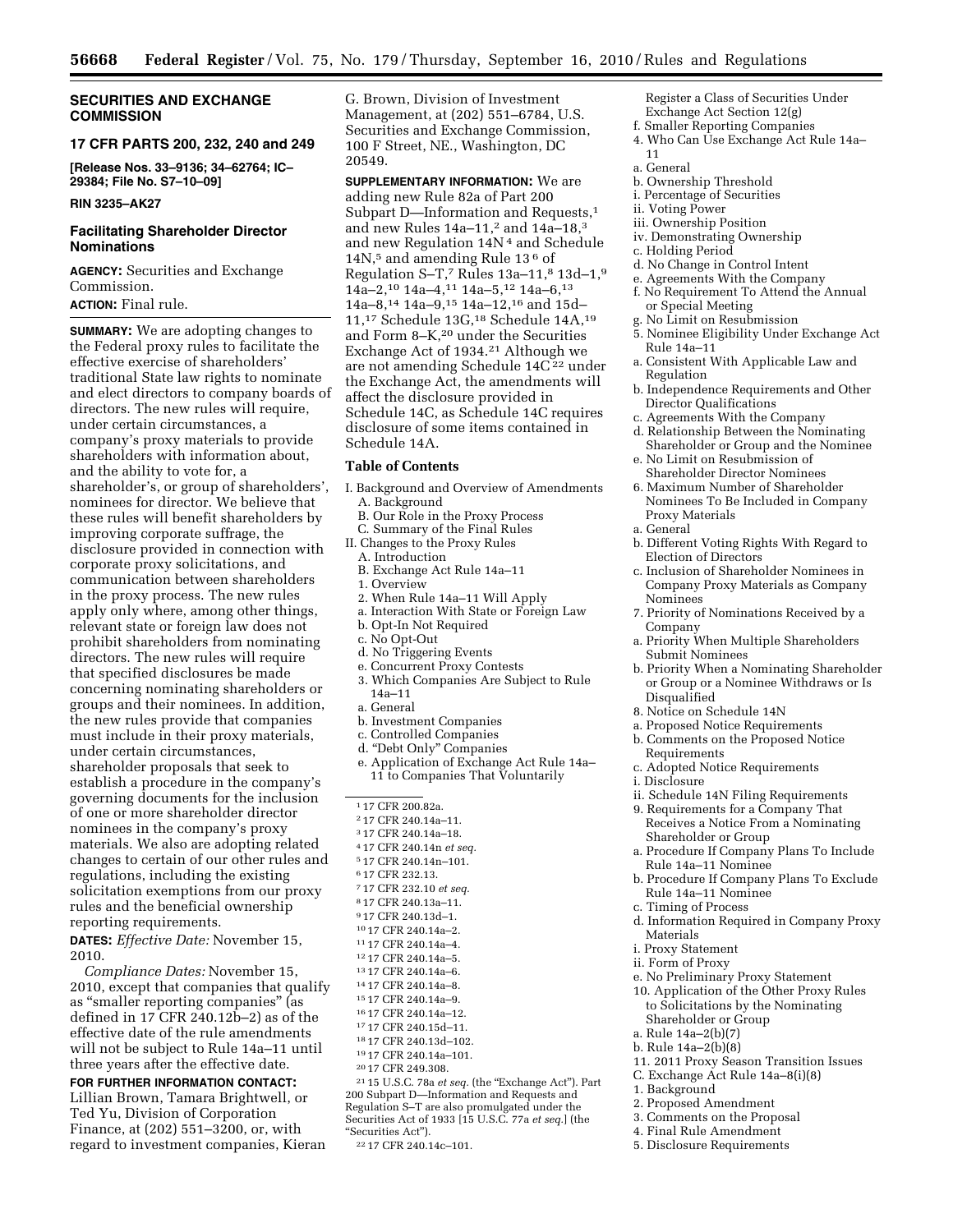- D. Other Rule Changes
- 1. Disclosure of Dates and Voting
- Information
- 2. Beneficial Ownership Reporting Requirements
- 3. Exchange Act Section 16
- 4. Nominating Shareholder or Group Status as Affiliates of the Company
- E. Application of the Liability Provisions in the Federal Securities Laws to Statements Made by a Nominating Shareholder or Nominating Shareholder Group
- III. Paperwork Reduction Act
	- A. Background
	- B. Summary of the Final Rules and Amendments
	- C. Summary of Comment Letters and Revisions to Proposal
	- D. Revisions to PRA Reporting and Cost Burden Estimates
	- 1. Rule 14a–11
	- 2. Amendment to Rule 14a–8(i)(8)
	- 3. Schedule 14N and Exchange Act Rule 14a–18
	- 4. Amendments to Exchange Act Form 8– K
	- 5. Schedule 13G Filings
	- 6. Form ID Filings
	- E. Revisions to PRA Reporting and Cost Burden Estimates
- IV. Cost-Benefit Analysis
	- A. Background
	- B. Summary of Rules
	- C. Factors Affecting Scope of the New Rules
	- D. Benefits
	- 1. Facilitating Shareholders' Ability To Exercise Their State Law Rights To Nominate and Elect Directors
	- 2. Minimum Uniform Procedure for Inclusion of Shareholder Director Nominations and Enhanced Ability for Shareholders To Adopt Director Nomination Procedures
	- 3. Potential Improved Board Performance and Company Performance
	- 4. More Informed Voting Decisions in Director Elections Due to Improved Disclosure of Shareholder Director Nominations and Enhanced Shareholder Communications
	- E. Costs
	- 1. Costs Related to Potential Adverse Effects on Company and Board Performance
	- 2. Costs Related to Additional Complexity of Proxy Process
- 3. Costs Related to Preparing Disclosure, Printing and Mailing and Costs of Additional Solicitations and Shareholder Proposals
- V. Consideration of Burden on Competition and Promotion of Efficiency, Competition and Capital Formation
- VI. Final Regulatory Flexibility Analysis A. Need for the Amendments
- B. Significant Issues Raised by Public
- Comments
- C. Small Entities Subject to the Rules
- D. Reporting, Recordkeeping and Other Compliance Requirements
- E. Agency Action To Minimize Effect on Small Entities
- VII. Statutory Authority and Text of the Amendments

## **I. Background and Overview of Amendments**

## *A. Background*

On June 10, 2009, we proposed a number of changes to the Federal proxy rules designed to facilitate shareholders' traditional State law rights to nominate and elect directors. Our proposals sought to accomplish this goal in two ways: (1) By facilitating the ability of shareholders with a significant, longterm stake in a company to exercise their rights to nominate and elect directors by establishing a minimum standard for including disclosure concerning, and enabling shareholders to vote for, shareholder director nominees in company proxy materials; and (2) by narrowing the scope of the Commission rule that permitted companies to exclude shareholder proposals that sought to establish a procedure for the inclusion of shareholder nominees in company proxy materials.23 We recognized at that time that the financial crisis that the nation and markets had experienced heightened the serious concerns of many shareholders about the accountability and responsiveness of some companies and boards of directors to shareholder interests, and that these concerns had resulted in a loss of investor confidence. These concerns also led to questions about whether boards were exercising appropriate oversight of management, whether boards were appropriately focused on shareholder interests, and whether boards need to be more accountable for their decisions regarding issues such as compensation structures and risk management.

A principal way that shareholders can hold boards accountable and influence matters of corporate policy is through the nomination and election of directors. The ability of shareholders to effectively use their power to nominate and elect directors is significantly

affected by our proxy regulations because, as has long been recognized, a federally-regulated corporate proxy solicitation is the primary way for public company shareholders to learn about the matters to be decided by the shareholders and to make their views known to company management.24 As discussed in detail below, in light of these concerns, we reviewed our proxy regulations to determine whether they should be revised to facilitate shareholders' ability to nominate and elect directors. We have taken into consideration the comments received on the proposed amendments as well as subsequent congressional action 25 and are adopting final rules that will, for the first time, require company proxy materials, under certain circumstances, to provide shareholders with information about, and the ability to vote for a shareholder's, or group of shareholders', nominees for director. We also are amending our proxy rules to provide shareholders the ability to include in company proxy materials, under certain circumstances, shareholder proposals that seek to establish a procedure in the company's governing documents for the inclusion of one or more shareholder director

\* \* \* The rights that we are endeavoring to assure to the stockholders are those rights that he has traditionally had under State law, to appear at the meeting; to make a proposal; to speak on that proposal at appropriate length; and to have his proposal voted on. But those rights have been rendered largely meaningless through the process of dispersion of security ownership through[out] the country. \* \* \* [T]he assurance of these fundamental rights under State laws which have been, as I say, completely ineffective \* \* \* because of the very dispersion of the stockholders' interests throughout the country $[:]$  whereas formerly  $*$ a stockholder might appear at the meeting and address his fellow stockholders[, t]oday he can only address the assembled proxies which are lying at the head of the table. The only opportunity that the stockholder has today of expressing his judgment comes at the time he considers the execution of his proxy form, and we believe \* \* \* that this is the time when he should have the full information before him and ability to take action as he sees fit.''); *see also* S. Rep. 792, 73d Cong., 2d Sess., 12 (1934) (''[I]t is essential that [the stockholder] be enlightened not only as to the financial condition of the corporation, but also as to the major questions of policy, which are decided at stockholders' meetings.'').

25 Dodd-Frank Wall Street Reform and Consumer Protection Act, Public Law 111–203, § 971, 124 Stat. 1376 (2010) (''Dodd-Frank Act'').

<sup>23</sup>*See Facilitating Shareholder Director Nominations,* Release No. 33–9046, 34–60089 (June 10, 2009) [74 FR 29024] (''Proposal'' or ''Proposing Release''). The Proposing Release was published for comment in the Federal Register on June 18, 2009, and the initial comment period closed on August 17, 2009. The Commission re-opened the comment period as of December 18, 2009 for thirty days to provide interested persons the opportunity to comment on additional data and related analyses that were included in the public comment file at or following the close of the original comment period. In total, the Commission received approximately 600 comment letters on the proposal. The public comments we received are available on our Web site at *[http://www.;sec.gov/comments/s7-10-09/](http://www.;sec.gov/comments/s7-10-09/s71009.shtml) s71009.shtml.* Comments also are available for Web site viewing and copying in the Commission's Public Reference Room, 100 F Street, NE., Washington, DC 20549, on official business days between the hours of 10 a.m. and 3 p.m.

<sup>24</sup>*See, e.g.,* Securit[ies] and Exchange Commission Proxy Rules: Hearings on H.R. 1493, H.R. 1821, and H.R. 2019 Before the House Comm. on Interstate and Foreign Commerce, 78th Cong., 1st Sess., at 17–19 (1943) (Statement of the Honorable Ganson Purcell, Chairman, Securities and Exchange Commission) (explaining the initial Commission rules requiring the inclusion of shareholder proposals in company proxy materials: ''We give [a stockholder] the right in the rules to put his proposal before all of his fellow stockholders along with all other proposals \* \* \* so that they can see then what they are and vote accordingly.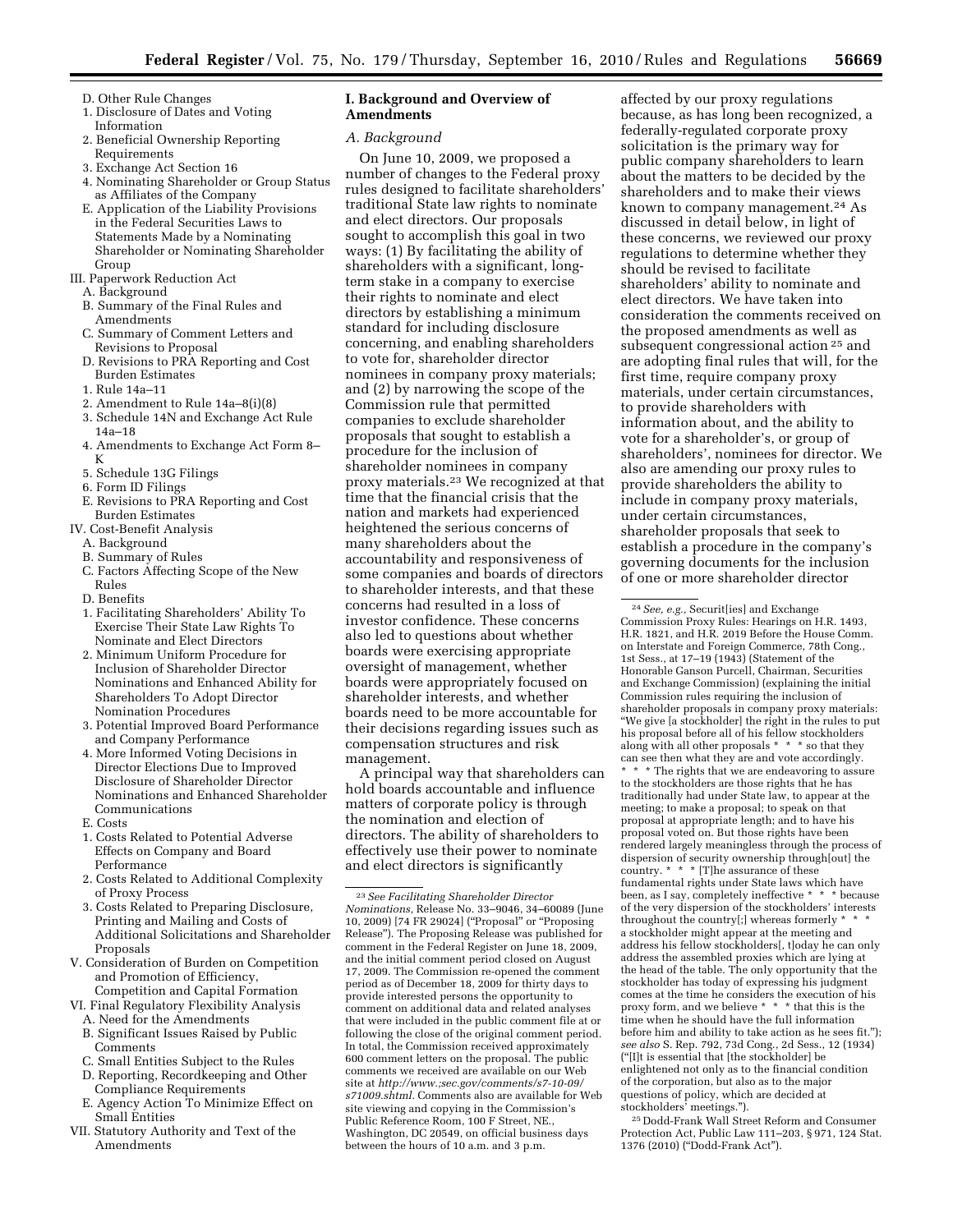nominees in the company's proxy materials.

Regulation of the proxy process was one of the original responsibilities that Congress assigned to the Commission as part of its core functions in 1934. The Commission has actively monitored the proxy process since receiving this authority and has considered changes when it appeared that the process was not functioning in a manner that adequately protected the interests of investors.26 One of the key tenets of the Federal proxy rules on which the Commission has consistently focused is whether the proxy process functions, as nearly as possible, as a replacement for an actual in-person meeting of shareholders.27 This is important because the proxy process represents shareholders' principal means of participating effectively at an annual or special meeting of shareholders.28 In our Proposal we noted our concern that the Federal proxy rules may not be facilitating the exercise of shareholders' State law rights to nominate and elect directors. Without the ability to effectively utilize the proxy process, shareholder nominees do not have a realistic prospect of being elected because most, if not all, shareholders return their proxy cards in advance of the shareholder meeting and thus, in essence, cast their votes before the

27Professor Karmel has described the Commission's proxy rules as having the purpose ''to make the proxy device the closest practicable substitute for attendance at the [shareholder] meeting.'' Roberta S. Karmel, *The New Shareholder and Corporate Governance: Voting Power Without Responsibility or Risk: How Should Proxy Reform Address the De-Coupling of Economic and Voting Rights?,* 55 Vill. L. Rev. 93, 104 (2010).

<sup>28</sup> Historically, a shareholder's voting rights generally were exercised at a shareholder meeting. As discussed in the Proposing Release, in passing the Exchange Act, Congress understood that the securities of many companies were held through dispersed ownership, at least in part facilitated by stock exchange listing of shares. Although voting rights in public companies technically continued to be exercised at a meeting, the votes cast at the meeting were by proxy and the voting decision was made during the proxy solicitation process. This structure continues to this day.

meeting at which they may nominate directors. Recognizing that this failure of the proxy process to facilitate shareholder nomination rights has a practical effect on the right to elect directors, the new rules will enable the proxy process to more closely approximate the conditions of the shareholder meeting. In addition, because companies will be required to include shareholder-nominated candidates for director in company proxy materials, shareholders will receive additional information upon which to base their voting decisions. Finally, we believe these changes will significantly enhance the confidence of shareholders who link the recent financial crisis to a lack of responsiveness of some boards to shareholder interests.29

The Commission has, on a number of prior occasions, considered whether its proxy rules needed to be amended to facilitate shareholders' ability to nominate directors by having their nominees included in company proxy materials.30 Most recently, in June 2009, we proposed amendments to the proxy rules that included both a new proxy rule, Exchange Act Rule 14a–11, that would require a company's proxy materials to provide shareholders with information about, and the ability to vote for, candidates for director nominated by long-term shareholders or groups of long-term shareholders with significant holdings, and amendments to Rule 14a–8(i)(8) to prohibit exclusion of certain shareholder proposals seeking to establish a procedure in the company's governing documents for the inclusion of one or more shareholder director nominees in the company's proxy materials. We received significant comment on the proposed amendments. Overall, commenters were sharply

30For a discussion of the Commission's previous actions in this area, *see* the Proposing Release and the 2003 Proposal.

divided on the necessity for, and the workability of, the proposed amendments. Supporters of the amendments generally believed that, if adopted, they would facilitate shareholders' ability to exercise their State law right to nominate directors and provide meaningful opportunities to effect changes in the composition of the board.31 These commenters predicted that the amendments would lead to more accountable, responsive, and effective boards.32 Many commenters saw a link between the recent economic crisis and shareholders' inability to have nominees included in a company's proxy materials.33

Commenters opposed to our Proposal believed that recent corporate governance developments, including increased use of a majority voting standard for the election of directors and certain State law changes, already provide shareholders with meaningful opportunities to participate in director elections.34 These commenters viewed

33*See* letters from AFL–CIO; CalPERS; California State Teachers' Retirement System ("CalSTRS"); CII; L. Dallas; LACERA; LIUNA; Nathan Cummings Foundation; Pax World; Pershing Square; Relational; RiskMetrics; Shareowners.org; Social Investment Forum; SWIB; Teamsters; Trillium; Universities Superannuation; WSIB.

34*See* letters from Group of 26 Corporate Secretaries and Governance Professionals (''26 Corporate Secretaries''); 3M Company (''3M''); Advance Auto Parts, Inc. (''Advance Auto Parts''); The Allstate Corporation (''Allstate''); Avis Budget Group, Inc. (''Avis Budget''); American Express Company (''American Express''); Anadarko Petroleum Corporation (''Anadarko''); Association of Corporate Counsel (''Association of Corporate Counsel''); AT&T Inc. (''AT&T''); Lawrence Behr (''L. Behr''); Best Buy Co., Inc. (''Best Buy''); The Boeing Company (''Boeing''); Business Roundtable (''BRT''); Robert N. Burt (''R. Burt''); State Bar of California, Corporations Committee of Business Law Section (''California Bar''); Sean F. Campbell (''S. Campbell''); Carlson (''Carlson''); Caterpillar Inc. (''Caterpillar''); U.S. Chamber of Commerce Center for Capital Markets Competitiveness (''Chamber of Commerce/CMCC''); Chevron Corporation (''Chevron''); CIGNA Corporation (''CIGNA''); W. Don Cornwell (''W. Cornwell''); CSX Corporation (''CSX''); Cummins Inc. (''Cummins''); Davis Polk & Wardwell LLP (''Davis Polk''); Dewey & LeBoeuf (''Dewey''); E.I. du Pont de Nemours and Company (''DuPont''); Eaton Corporation (''Eaton''); Michael Eng (''M. Eng''); FedEx Corporation (''FedEx''); FMC Corporation (''FMC Corp.''); FPL Group, Inc. (''FPL Group''); Frontier Communications Corporation (''Frontier''); General Electric Company (''GE''); General Mills, Inc. (''General Mills''); Charles O. Holliday, Jr. ("C. Holliday"); Honeywell International Inc. (''Honeywell''); Constance J.

<sup>26</sup>For example, the Commission has considered changes to the proxy rules related to the election of directors in recent years. *See Security Holder Director Nominations,* Release No. 34–48626 (October 14, 2003) [68 FR 60784] (''2003 Proposal''); *Shareholder Proposals,* Release No. 34–56160 (July 27, 2007) [72 FR 43466] (''Shareholder Proposals Proposing Release''); *Shareholder Proposals Relating to the Election of Directors,* Release No. 34–56161 (July 27, 2007) [72 FR 43488] (''Election of Directors Proposing Release''); and *Shareholder Proposals Relating to the Election of Directors,*  Release No. 34–56914 (December 6, 2007) [72 FR 70450] (''Election of Directors Adopting Release''). When we refer to the ''2007 Proposals'' and the comments received in 2007, we are referring to the Shareholder Proposals Proposing Release and the Election of Directors Proposing Release and the comments received on those proposals, unless otherwise specified.

<sup>29</sup>*See* letters from American Federation of Labor and Congress of Industrial Organizations (''AFL– CIO''); California Public Employees' Retirement System (''CalPERS''); Council of Institutional Investors (''CII''); Lynne L. Dallas (''L. Dallas''); Los Angeles County Employees Retirement Association (''LACERA''); Laborers' International Union of North America (''LIUNA''); The Nathan Cummings Foundation (''Nathan Cummings Foundation''); Pax World Management Corp. ("Pax World"); Pershing Square Capital Management, L.P. (''Pershing Square''); Relational Investors, LLC (''Relational''); RiskMetrics Group, Inc. (''RiskMetrics''); Shareowner Education Network and Shareowners.org (''Shareowners.org''); Social Investment Forum (''Social Investment Forum''); State of Wisconsin Investment Board (''SWIB''); International Brotherhood of Teamsters (''Teamsters''); Trillium Asset Management Corporation (''Trillium''); Universities Superannuation Scheme—UK (''Universities Superannuation''); Washington State Investment Board ("WSIB").

<sup>31</sup>*See* letters from CII; Colorado Public Employees' Retirement Association ("COPERA"); CtW Investment Group (''CtW Investment Group''); L. Dallas; Thomas P. DiNapoli (''T. DiNapoli''); Florida State Board of Administration (''Florida State Board of Administration''); International Corporate Governance Network (''ICGN''); Denise L. Nappier (''D. Nappier''); Ohio Public Employees Retirement System ("OPERS"); Pax World; Teamsters.

<sup>32</sup> *Id.*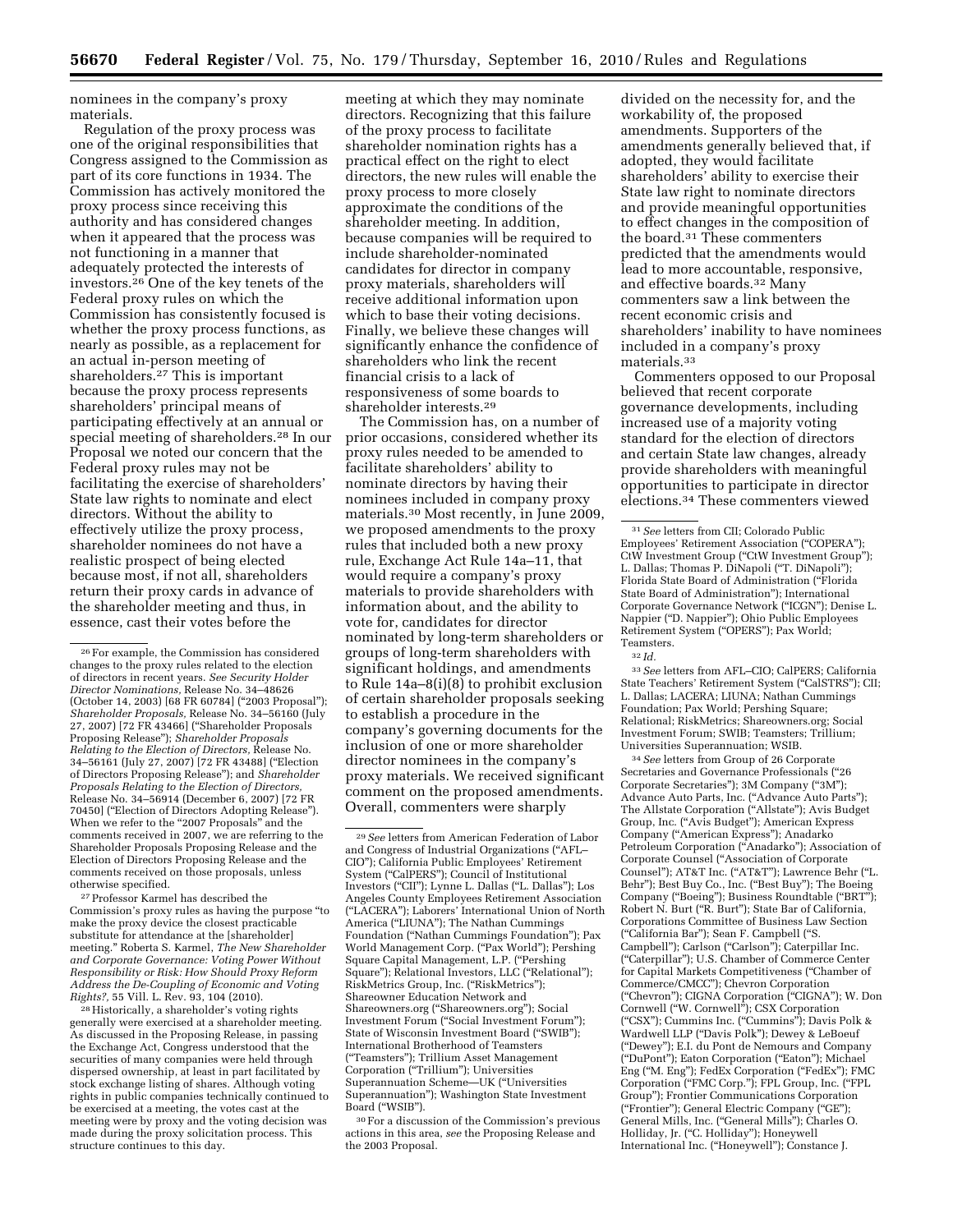the amendments as inappropriately intruding into matters traditionally governed by State law or imposing a ''one size fits all'' rule for all companies and expressed concerns about ''special interest'' directors, forcing companies to focus on the short-term rather than the creation of long-term shareholder value, and other perceived negative effects of the amendments, if adopted, on boards and companies.35 Finally, commenters

Horner (''C. Horner''); International Business Machines Corporation (''IBM''); Jones Day (''Jones Day''); Keating Muething & Klekamp PLL (''Keating Muething''); James M. Kilts (''J. Kilts''); Reatha Clark King, Ph.D. (''R. Clark King''); Ned C. Lautenbach (''N. Lautenbach''); MeadWestvaco Corporation (''MeadWestvaco''); MetLife, Inc. (''MetLife''); Motorola, Inc. (''Motorola''); O'Melveny & Myers LLP (''O'Melveny & Myers''); Office Depot, Inc. (''Office Depot''); Pfizer Inc. (''Pfizer''); Protective Life Corporation (''Protective''); Sullivan & Cromwell LLP (''S&C''); Safeway Inc. (''Safeway''); Sara Lee Corporation (''Sara Lee''); Shearman & Sterling LLP ("Shearman & Sterling"); The Sherwin-Williams Company (''Sherwin-Williams''); Sidley Austin LLP (''Sidley Austin''); Simpson Thacher & Bartlett LLP (''Simpson Thacher''); Tesoro Corporation (''Tesoro''); Textron Inc. (''Textron''); Texas Instruments Corporation (''TI''); Gary L. Tooker ("G. Tooker"); UnitedHealth Group Incorporated (''UnitedHealth''); Unitrin, Inc. (''Unitrin''); U.S. Bancorp (''U.S. Bancorp''); Wachtell, Lipton, Rosen & Katz (''Wachtell''); Wells Fargo & Company (''Wells Fargo''); West Chicago Chamber of Commerce & Industry (''West Chicago Chamber''); Weyerhaeuser Company (''Weyerhaeuser''); Xerox Corporation (''Xerox''); Yahoo! ("Yahoo").

35*See* letters from 26 Corporate Secretaries; American Bar Association ("ABA"); ACE Limited (''ACE''); Advance Auto Parts; AGL Resources (''AGL''); Aetna Inc. (''Aetna''); Allstate; Alston & Bird LLP (''Alston & Bird''); American Bankers Association (''American Bankers Association''); The American Business Conference (''American Business Conference''); American Electric Power Company, Inc. (''American Electric Power''); Anadarko; Applied Materials, Inc. (''Applied Materials''); Artistic Land Designs LLC (''Artistic Land Designs''); Association of Corporate Counsel; Avis Budget; Atlantic Bingo Supply, Inc. (''Atlantic Bingo''); L. Behr; Best Buy; Biogen Idec Inc. (''Biogen''); James H. Blanchard (''J. Blanchard''); Boeing; Tammy Bonkowski (''T. Bonkowski''); BorgWarner Inc. (''BorgWarner''); Boston Scientific Corporation (''Boston Scientific''); The Brink's Company (''Brink's''); BRT; Burlington Northern Santa Fe Corporation (''Burlington Northern''); R. Burt; California Bar; Callaway Golf Company (''Callaway''); S. Campbell; Carlson; Carolina Mills (''Carolina Mills''); Caterpillar; Chamber of Commerce/CMCC; Chevron; Rebecca Chicko (''R. Chicko''); CIGNA; Comcast Corporation (''Comcast''); Competitive Enterprise Institute's Center for Investors and Entrepreneurs (''Competitive Enterprise Institute''); W. Cornwell; CSX; Edwin Culwell (''E. Culwell''); Cummins; Darden Restaurants, Inc. (''Darden Restaurants''); Daniels Manufacturing Corporation (''Daniels Manufacturing''); Davis Polk; Delaware State Bar Association (''Delaware Bar''); Tom Dermody (''T. Dermody''); Devon Energy Corporation (''Devon''); DTE Energy Company (''DTE Energy''); Eaton; The Edison Electric Institute (''Edison Electric Institute''); Eli Lilly and Company (''Eli Lilly''); Emerson Electric Co. (''Emerson Electric''); M. Eng; Erickson Retirement Communities, LLC (''Erickson''); ExxonMobil Corporation (''ExxonMobil''); FedEx; Financial Services Roundtable (''Financial Services Roundtable'');

## worried about the impact of the proposed amendments on small businesses.36

Flutterby Kissed Unique Treasures ("Flutterby"); FPL Group; Frontier; GE; Allen C. Goolsby (''A. Goolsby''); C. Holliday; IBM; Investment Company Institute (''ICI''); Intelect Corporation (''Intelect''); JPMorgan Chase & Co. (''JPMorgan Chase''); Jones Day; R. Clark King; Leggett & Platt Incorporated (''Leggett''); Teresa Liddell (''T. Liddell''); Little Diversified Architectural Consulting (''Little''); McDonald's Corporation (''McDonald's''); MeadWestvaco; MedFaxx, Inc. (''MedFaxx''); Medical Insurance Services (''Medical Insurance''); MetLife; Mary S. Metz (''M. Metz''); Microsoft Corporation (''Microsoft''); John R. Miller (''J. Miller''); Marcelo Moretti (''M. Moretti''); Motorola; National Association of Corporate Directors (''NACD''); National Association of Manufacturers (''NAM''); National Investor Relations Institute (''NIRI''); O'Melveny & Myers; Office Depot; Omaha Door & Window (''Omaha Door''); The Procter & Gamble Company (''P&G''); PepsiCo, Inc. (''PepsiCo''); Pfizer; Realogy Corporation (''Realogy''); Jared Robert (''J. Robert''); Marissa Robert (''M. Robert''); RPM International Inc. (''RPM''); Ryder System, Inc. (''Ryder''); Safeway; Ralph S. Saul (''R. Saul''); Shearman & Sterling; Sherwin-Williams; Raymond F. Simoneau (''R. Simoneau''); Society of Corporate Secretaries and Governance Professionals, Inc. (''Society of Corporate Secretaries''); The Southern Company (''Southern Company''); Southland Properties, Inc. (''Southland''); The Steele Group (''Steele Group''); Style Crest Enterprises, Inc. ("Style Crest"); Tesoro; Textron; Theragenics Corporation (''Theragenics''); TI; Richard Trummel (''R. Trummel''); Terry Trummel (''T. Trummel''); Viola Trummel (''V. Trummel''); tw telecom inc. (''tw telecom''); Laura D'Andrea Tyson (''L. Tyson''); United Brotherhood of Carpenters and Joiners of America (''United Brotherhood of Carpenters''); UnitedHealth; U.S. Bancorp; VCG Holding Corporation ("VCG"); Wachtell; The Way to Wellness (''Wellness''); Wells Fargo; Whirlpool Corporation (''Whirlpool''); Xerox; Yahoo; Jeff Young (''J. Young'').

36*See* letters from ABA; American Mailing Service ("American Mailing"); All Cast, Inc. ("All Cast''); Always N Bloom (''Always N Bloom''); American Carpets (''American Carpets''); John Arquilla (''J. Arquilla''); Beth Armburst (''B. Armburst''); Artistic Land Designs; Charles Atkins (''C. Atkins''); Book Celler (''Book Celler''); Kathleen G. Bostwick (''K. Bostwick''); Brighter Day Painting (''Brighter Day Painting''); Colletti and Associates (''Colletti''); Commercial Concepts (''Commercial Concepts''); Complete Home Inspection (''Complete Home Inspection''); Debbie Courtney (''D. Courtney''); Sue Crawford (''S. Crawford''); Crespin's Cleaning, Inc. (''Crespin''); Don's Tractor Repair (''Don's''); Theresa Ebreo (''T. Ebreo''); M. Eng; eWareness, Inc. (''eWareness''); Evans Real Estate Investments, LLC (''Evans''); Fluharty Antiques (''Fluharty''); Flutterby; Fortuna Italian Restaurant & Pizza (''Fortuna Italian Restaurant''); Future Form Inc. ("Future Form Inc."); Glaspell Goals (''Glaspell''); Cheryl Gregory (''C. Gregory''); Healthcare Practice Management, Inc. (Healthcare Practice"); Brian Henderson ("B. Henderson"); Sheri Henning ("S. Henning"); Jaynee Herren ("J. Herren"); Ami Iriarte ("A. Iriarte"); Jeremy J. Jones ("J. Jones"); Juz Kidz Nursery and Preschool (''Juz Kidz''); Kernan Chiropractic Center (''Kernan''); LMS Wine Creators (''LMS Wine''); Tabitha Luna (''T. Luna''); Mansfield Children's Center, Inc. (''Mansfield Children's Center''); Denise McDonald (''D. McDonald''); Meister's Landscaping (''Meister''); Merchants Terminal Corporation (''Merchants Terminal''); Middendorf Bros. Auctioneers and Real Estate (''Middendorf''); Mingo Custom Woods (''Mingo''); Moore Brothers Auto Truck Repair (''Moore Brothers''); Mouton's Salon (''Mouton''); Doug Mozack (''D. Mozack''); Ms. Dee's Lil Darlins

After considering the comments and weighing the competing interests of facilitating shareholders' ability to exercise their State law rights to nominate and elect directors against potential disruption and cost to companies, we are convinced that adopting the proposed amendments to the proxy rules serves our purpose to regulate the proxy process in the public interest and on behalf of investors. We are not persuaded by the arguments of some commenters that the provisions of Rule 14a–11 are unnecessary.37 Those commenters argued that changes in corporate governance over the past six years have obviated the need for a Federal rule to allow shareholders to place their nominees in company proxy materials and that shareholders should be left to determine whether, on a company-by-company basis, such a rule is necessary at any particular company.

While we recognize that some states, such as Delaware,<sup>38</sup> have amended their state corporate law to enable companies to adopt procedures for the inclusion of shareholder director nominees in company proxy materials,39 as was

37*See, e.g.,* letters from 26 Corporate Secretaries; 3M; Advance Auto Parts; Allstate; Avis Budget; American Express; Anadarko; Association of Corporate Counsel; AT&T; L. Behr; Best Buy; Boeing; BRT; R. Burt; California Bar; S. Campbell; Carlson; Caterpillar; Chamber of Commerce/CMCC; Chevron; CIGNA; W. Cornwell; CSX; Cummins; Davis Polk; Dewey; DuPont; Eaton; M. Eng; FedEx; FMC Corp.; FPL Group; Frontier; GE; General Mills; Joseph A. Grundfest, Stanford Law School (July 24, 2009) (''Grundfest''); C. Holliday; Honeywell; C. Horner; IBM; Jones Day; Keating Muething; J. Kilts; R. Clark King; N. Lautenbach; MeadWestvaco; Metlife; Motorola; O'Melveny & Myers; Office Depot; Pfizer; Protective; S&C; Safeway; Sara Lee; Shearman & Sterling; Sherwin-Williams; Sidley Austin; Simpson Thacher; Tesoro; Textron; TI; G. Tooker; UnitedHealth; Unitrin; U.S. Bancorp; Wachtell; Wells Fargo; West Chicago Chamber; Weyerhaeuser; Xerox; Yahoo.

<sup>38</sup>We refer to Delaware law frequently because of the large percentage of public companies incorporated under that law. The Delaware Division of Corporations reports that over 50% of U.S. public companies are incorporated in Delaware. *See [http://www.corp.delaware.gov.](http://www.corp.delaware.gov)* 

39 Del. Code Ann. tit. 8, § 112. In December 2009, the Committee on Corporate Laws of the American Bar Association Section of Business Law Committee adopted amendments to the Model Act that explicitly authorize bylaws that prescribe

Continued

Daycare ("Ms. Dee"); Gavin Napolitano ("G.<br>Napolitano"); NK Enterprises ("NK"); Hugh S. Olson (''H. Olson''); Parts and Equipment Supply Co. (''PESC''); Pioneer Heating & Air Conditioning (''Pioneer Heating & Air Conditioning''); RC Furniture Restoration (''RC''); RTW Enterprises Inc. (''RTW''); Debbie Sapp (''D. Sapp''); Southwest Business Brokers (''SBB''); Security Guard IT&T Alarms, Inc. (''SGIA''); Peggy Sicilia (''P. Sicilia''); Slycers Sandwich Shop (''Slycers''); Southern Services (''Southern Services''); Steele Group; Sylvron Travels (''Sylvron''); Theragenics; Erin White Tremaine (''E. Tremaine''); Wagner Health Center (''Wagner''); Wagner Industries (''Wagner Industries''); Wellness; West End Auto Paint & Body (''West End''); Y.M. Inc. (''Y.M.''); J. Young.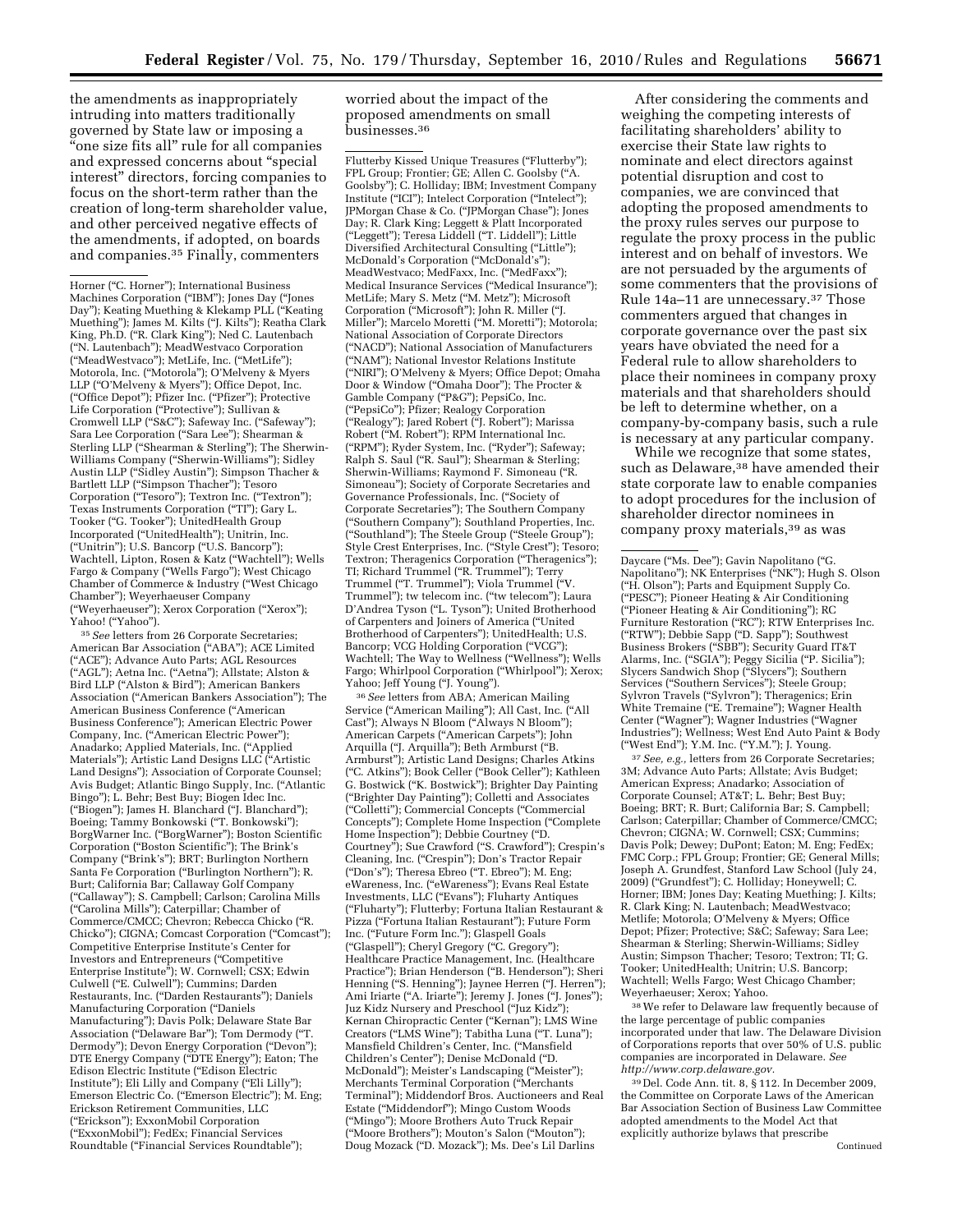highlighted by a number of commenters, other states have not.40 These commenters noted that, as a result, companies not incorporated in Delaware could frustrate shareholder efforts to establish procedures for shareholders to place board nominees in the company's proxy materials by litigating the validity of a shareholder proposal establishing such procedures, or possibly repealing shareholder-adopted bylaws establishing such procedures. In addition, due to the difficulty that shareholders could have in establishing such procedures, we believe that it would be inappropriate to rely solely on an enabling approach to facilitate shareholders' ability to exercise their State law rights to nominate and elect directors. Even if bylaw amendments to permit shareholders to include nominees in company proxy materials were permissible in every state, shareholder proposals to so amend company bylaws could face significant obstacles.

We also considered whether the move by many companies away from plurality voting to a general policy of majority voting in uncontested director elections should lead to a conclusion that our actions are unnecessary or whether we should premise our actions on the failure of a company to adopt majority

In addition, in 2007, North Dakota amended its corporate code to permit 5% shareholders to provide a company notice of intent to nominate directors and require the company to include each such shareholder nominee in its proxy statement and form of proxy. N.D. Cent. Code § 10–35–08 (2009); *see* North Dakota Publicly Traded Corporations Act, N.D. Cent. Code § 10–35 *et al.*  (2007).

40*See* letters from American Federation of State, County and Municipal Employees (''AFSCME''); AllianceBernstein L.P. (''AllianceBernstein''); Amalgamated Bank LongView Funds (''Amalgamated Bank''); Association of British Insurers (''British Insurers''); CalPERS; CII; The Corporate Library (''Corporate Library''); L. Dallas; Florida State Board of Administration; ICGN; LIUNA; D. Nappier; Paul M. Neuhauser (''P. Neuhauser''); Comment Letter of Nine Securities and Governance Law Firms (''Nine Law Firms''); Pax World; Pershing Square; *theRacetotheBottom.org*  (''RacetotheBottom''); RiskMetrics; Schulte Roth & Zabel LLP (''Schulte Roth & Zabel''); Sodali (''Sodali''); Teachers Insurance and Annuity Association of America and College Retirement Equities Fund (''TIAA–CREF''); United States Proxy Exchange (''USPE''); ValueAct Capital, LLC (''ValueAct Capital'').

voting.41 We agree with commenters 42 who argued that a majority voting standard in director elections does not address the need for a rule to facilitate the inclusion of shareholder nominees for director in company proxy materials. While majority voting impacts shareholders' ability to elect candidates put forth by management, it does not affect shareholders' ability to exercise their right to nominate candidates for director.

We also do not believe that the recent amendments to New York Stock Exchange (NYSE) Rule 452, which eliminated brokers' discretionary voting authority in director elections, negate the need for the rule. Certain commenters specifically noted their concurrence with us on this point.43 The amendments to NYSE Rule 452 address who exercises the right to vote rather than shareholders' ability to have their nominees put forth for a vote. While these and other changes have been important events, they bolster shareholders' ability to elect directors who are already on the company's proxy card, not their ability to affect who appears on that card. We therefore are convinced that the Federal proxy rules should be amended to better facilitate the exercise of shareholders' rights under State law to nominate directors.

We also considered whether we should amend Rule 14a–8 to narrow the ''election exclusion,'' without also adopting Rule 14a–11. We note that a significant number of commenters supported the proposed amendments to Rule  $14a-8(i)(8)$ .<sup>44</sup> We concluded, however, as certain commenters pointed out, that adopting only the proposed amendments to Rule 14a–8(i)(8), without Rule 14a–11, would not achieve the Commission's stated objectives.45We believe that the amendments to Rule 14a–8(i)(8) will provide shareholders with an important mechanism for including in company proxy materials proposals that would address the inclusion of shareholder director nominees in the company's proxy materials in ways that supplement Rule

<sup>42</sup> See letters from AFSCME; AllianceBernstein; CalPERS; CII; L. Dallas; D. Nappier; P. Neuhauser; RiskMetrics; TIAA–CREF. One commenter characterized a majority voting standard as a mechanism for "registering negative sentiment" about an incumbent board nominee, not a mechanism to ensure board accountability. *See*  letter from AFSCME.

43*See* letters from CII; Sodali; USPE.

44For a list of these commenters, *see* footnotes 677, 678, and 679 below.

14a–11, such as with a lower ownership threshold, a shorter holding period, or to allow for a greater number of nominees if shareholders of a company support such standards.

We recognize that many commenters advocated that shareholders' ability to include nominees in company proxy materials should be determined *exclusively* by what individual companies or their shareholders affirmatively choose to provide, or that companies or their shareholders should be able to opt out of Rule 14a–11 or otherwise alter its terms for individual companies (the "private ordering" arguments).46 After careful consideration of the numerous comments advocating this perspective,47 we believe that the arguments in favor of this perspective are flawed for several reasons.

First, corporate governance is not merely a matter of private ordering. Rights, including shareholder rights, are artifacts of law, and in the realm of corporate governance some rights cannot be bargained away but rather are imposed by statute. There is nothing novel about mandated limitations on private ordering in corporate governance.48

48For example, quite a few aspects of Delaware corporation law are mandatory (*i.e.,* not capable of modification by agreement or provision in the certificate of incorporation or bylaws), including: (i) The requirement to hold an annual election of directors (Del. Code Ann., tit. 8, § 211(b); *Jones Apparel Group* v. *Maxwell Shoe Co.,* 883 A.2d 837,

shareholder access to company proxy materials or reimbursement of proxy solicitation expenses. *See*  ABA Press Release, ''Corporate Laws Committee Adopts New Model Business Corporation Act Amendments to Provide For Proxy Access And Expense Reimbursement,'' December 17, 2009, *available at [http://www.abanet.org/abanet/media/](http://www.abanet.org/abanet/media/release/news_release.cfm?releaseid=848)  release/news*\_*[release.cfm?releaseid=848.](http://www.abanet.org/abanet/media/release/news_release.cfm?releaseid=848)* 

<sup>41</sup> Despite the rate of adoption of a majority voting standard for director elections by companies in the S&P 500, only a small minority of firms in the Russell 3000 index have adopted them. *See* 

<sup>45</sup>*See* letters from CII; USPE.

<sup>46</sup>*See* letters from 26 Corporate Secretaries; ABA; ACE; Advance Auto Parts; AGL; Aetna; Allstate; Alston & Bird; American Bankers Association; American Business Conference; American Electric Power; Anadarko; Applied Materials; Artistic Land Designs; Association of Corporate Counsel; Avis Budget; Atlantic Bingo; L. Behr; Best Buy; Biogen; J. Blanchard; Boeing; T. Bonkowski; BorgWarner; Boston Scientific; Brink's; BRT; Burlington Northern; R. Burt; California Bar; Callaway; S. Campbell; Carlson; Carolina Mills; Caterpillar; Chamber of Commerce/CMCC; Chevron; R. Chicko; CIGNA; Comcast; Competitive Enterprise Institute; W. Cornwell; CSX; E. Culwell; Cummins; Darden Restaurants; Daniels Manufacturing; Davis Polk; Delaware Bar; T. Dermody; Devon; DTE Energy; Eaton; Edison Electric Institute; Eli Lilly; Emerson Electric; M. Eng; Erickson; ExxonMobil; FedEx; Financial Services Roundtable; Flutterby; FPL Group; Frontier; GE; A. Goolsby; Grundfest; C. Holliday; IBM; ICI; Intelect; JPMorgan Chase; Jones Day; R. Clark King; Leggett; T. Liddell; Little; McDonald's; MeadWestvaco; MedFaxx; Medical Insurance; Metlife; M. Metz; Microsoft; J. Miller; M. Moretti; Motorola; NACD; NAM; NIRI; O'Melveny & Myers; Office Depot; Omaha Door; P&G; PepsiCo; Pfizer; Realogy; J. Robert; M. Robert; RPM; Ryder; Safeway; R. Saul; Shearman & Sterling; Sherwin-Williams; R. Simoneau; Society of Corporate Secretaries; Southern Company; Southland; Steele Group; Style Crest; Tesoro; Textron; Theragenics; TI; R. Trummel; T. Trummel; V. Trummel; tw telecom; L. Tyson; United Brotherhood of Carpenters; UnitedHealth; U.S. Bancorp; VCG; Wachtell; Wellness; Wells Fargo; Whirlpool; Xerox; Yahoo; J. Young.

<sup>47</sup>*See id.*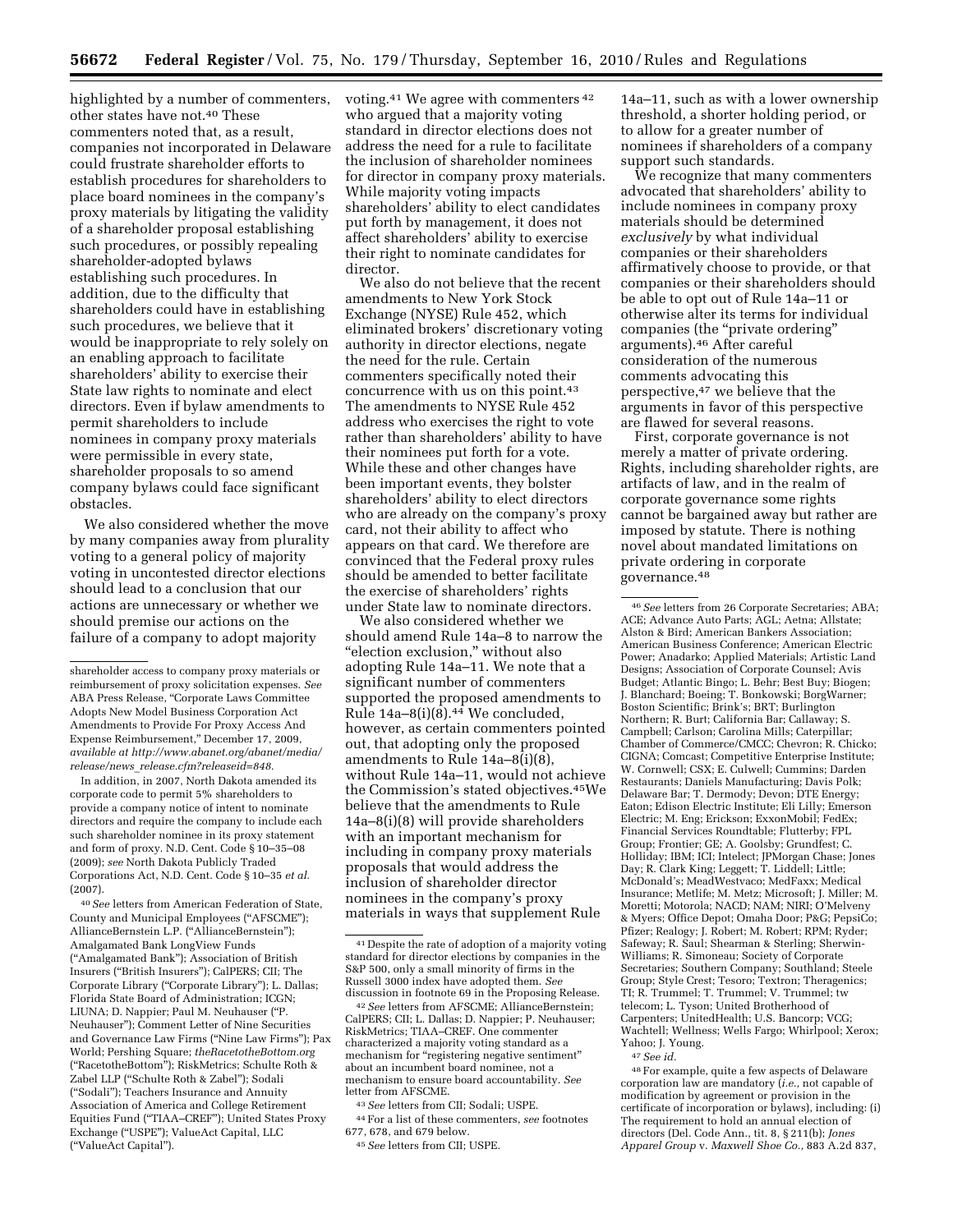Second, the argument that there is an inconsistency between mandating inclusion of shareholder nominees in company proxy materials and our concern for the rights of shareholders under the Federal securities laws 49 mistakenly assumes that basic protections of, and rights of, particular shareholders provided under the Federal proxy rules should be able to be abrogated by ''the shareholders'' of a particular corporation, acting in the aggregate. The rules we adopt today provide individual shareholders the ability to have director nominees included in the corporate proxy materials if State law 50 and governing corporate documents permit a shareholder to nominate directors at the shareholder meeting and the requirements of Rule 14a–11 are satisfied. Those rules similarly facilitate the right of individual shareholders to vote for those nominated, whether by management or another shareholder, if the shareholder has voting rights under State law and the company's governing documents. The rules we adopt today reflect our judgment that the proxy rules should better facilitate shareholders' effective exercise of their traditional State law rights to nominate directors and cast their votes for nominees. When the Federal securities laws establish protections or create rights for security holders, they do so individually, not in some aggregated capacity. No provision

49*See* letters from Grundfest; Form Letter Type A. *Cf.* letter from Nine Law Firms.

50 In the case of a non-U.S. domiciled issuer that does not qualify as a foreign private issuer (as defined in Exchange Act Rule 3b–4), we will look to the underlying law of the jurisdiction of organization. *See* Rule 14a–11(a).

of the Federal securities laws can be waived by referendum. A rule that would permit some shareholders (even a majority) to restrict the Federal securities law rights of other shareholders would be without precedent and, we believe, a fundamental misreading of basic premises of the Federal securities laws. In addition, allowing some shareholders to impair the ability of other shareholders to have their director nominees included in company proxy materials cannot be reconciled with the purpose of the rules we are adopting today. In our view, it would be no more appropriate to subject a Federal proxy rule that provides the ability to include nominees in the company proxy statement to a shareholder vote than it would be to subject any other aspect of the proxy rules—including the other required disclosures—to abrogation by shareholder vote.

Third, the net effect of our rules will be to expand shareholder choice, not limit it. Our rules will result in a greater number of nominees appearing on a proxy card. Shareholders will continue to have the opportunity to vote solely for management candidates, but our rules will also give shareholders the opportunity to vote for director candidates who otherwise might not have been included in company proxy materials.

In addition to these basic conclusions, we note that there are other significant concerns raised by a private ordering approach. A company-by-company shareholder vote on the applicability of Rule 14a–11 would involve substantial direct and indirect, market-wide costs, and it is possible that boards of directors, or shareholders acting with their explicit or implicit encouragement, might seek such shareholder votes, perhaps repeatedly, at no financial cost to themselves but at considerable cost to the company and its shareholders. Another concern relates to the nature of the shareholder vote on whether to opt out of Rule 14a–11: Specifically, in that context management can draw on the full resources of the corporation to promote the adoption of an opt-out, while disaggregated shareholders have no similarly effective platform from which to advocate against an opt-out.

In addition, the path to shareholder adoption of a procedure to include nominees in company proxy materials is by no means free of obstructions. While shareholders may ordinarily have the State law right to adopt bylaws providing for inclusion of shareholder nominees in company proxy materials even in the absence of an explicit authorizing statute like Delaware's, the

existence of that right in the absence of such a statute may be challenged. Moreover, we understand that under Delaware law, the board of directors is ordinarily free, subject to its fiduciary duties, to amend or repeal any shareholder-adopted bylaw.51 In addition, not all state statutes confer upon shareholders the power to adopt and amend bylaws, and even where shareholders have that power it is frequently limited by requirements in the company's governing documents that bylaw amendments be approved by a supermajority shareholder vote.52

After careful consideration of the options that commenters have suggested, we have determined that the most effective way to facilitate shareholders' exercise of their traditional State law rights to nominate and elect directors would be through Rule 14a–11 and the related amendments to the proxy rules that we proposed in June 2009. We have concluded that the ability to include shareholder nominees in company proxy materials pursuant to Rule 14a– 11 53 must be available to shareholders who are entitled under State law to nominate and elect directors, regardless of any provision of State law or a company's governing documents that purports to waive or prohibit the use of Rule 14a–11. In this regard, we note that although the rules we are adopting do not permit a company or its shareholders to opt out of or alter the application of Rule 14a–11, the amendments do contemplate that any additional ability to include shareholder nominees in the company's proxy materials that may be established in a company's governing documents will be permissible under our rules. Moreover, our amendments to Rule 14a–8 will facilitate the presentation of proposals by shareholders to adopt company-

52*See* Beth Young, The Corporate Library, ''The Limits of Private Ordering: Restrictions on Shareholders' Ability to Initiate Governance Change and Distortions of the Shareholder Voting Process'' (November 2009), *available at [http://www.sec.gov/](http://www.sec.gov/comments/s7-10-09/s71009-568.pdf)  [comments/s7-10-09/s71009-568.pdf.](http://www.sec.gov/comments/s7-10-09/s71009-568.pdf) See, e.g.,* Ind. Code § 23–1–39–1; Okla. Stat., tit. 18, § 18–1013.

<sup>53</sup> Throughout this release, when we refer to "a nomination pursuant to Rule 14a-11," a "Rule 14a-11 nomination,'' or other similar statement, we are referring to a nomination submitted for inclusion in a company's proxy materials pursuant to Rule 14a– 11.

<sup>848–849 (</sup>Del. Ch. 2004) *citing Rohe* v. *Reliance Training Network, Inc.,* 2000 Del. Ch. LEXIS 108 at \*10 $-$ \*11 (Del. Ch. July 21, 2000)); (ii) the limitation against dividing the board of directors into more than three classes (Del. Code Ann., tit. 8, § 141(d); *see also Jones Apparel*); (iii) the entitlement of stockholders to inspect the list of stockholders and other corporate books and records (Del. Code Ann., tit. 8, §§ 219(a) and 220(b); *Loew's Theatres, Inc.* v. *Commercial Credit Co.,* 243 A.2d 78, 81 (Del. Ch. 1968)); (iv) the right of stockholders to vote as a class on certain amendments to the certificate of incorporation (Del. Code Ann., tit. 8, § 242(b)(2)); (v) appraisal rights (Del. Code Ann., tit. 8, § 262(b)); and (vi) fiduciary duties of corporate directors (*Siegman* v. *Tri-Star Pictures, Inc.,* C.A. No. 9477 (Del. Ch. May 5, 1989, *revised* May 30, 1989), reported at 15 Del. J. Corp. L. 218, 236 (1990); *cf.*  Del. Code Ann., tit. 8, § 102(b)(7), permitting elimination of director liability for monetary damages for breach of the duty of care). *See also*  Edward P. Welch and Robert S. Saunders, *What We Can Learn From Other Statutory Schemes: Freedom And Its Limits In The Delaware General Corporation Law,* 33 Del. J. Corp. L. 845, 857–859 (2008); Jeffrey N. Gordon, *Contractual Freedom In Corporate Law: Articles & Comments; The Mandatory Structure Of Corporate Law,* 89 Colum. L. Rev. 1549, 1554 n.16 (1989) (identifying several of these and other mandatory aspects of Delaware corporation law).

 $^{\rm 51}$  It has been argued to us, as a basis for excluding a shareholder proposal under Rule 14a– 8, that Delaware law does not permit a bylaw to deprive the board of directors of the power to amend or repeal it, where the corporation's certificate of incorporation confers upon the board the power to adopt, amend and repeal bylaws. *See, e.g., CVS Caremark Corp.,* No-Action Letter (March 9, 2010). *See also* Del. Code Ann., tit. 8, § 109(b) and *Centaur Partners, IV* v. *National Intergroup, Inc.,* 582 A.2d 923, 929 (Del. 1990).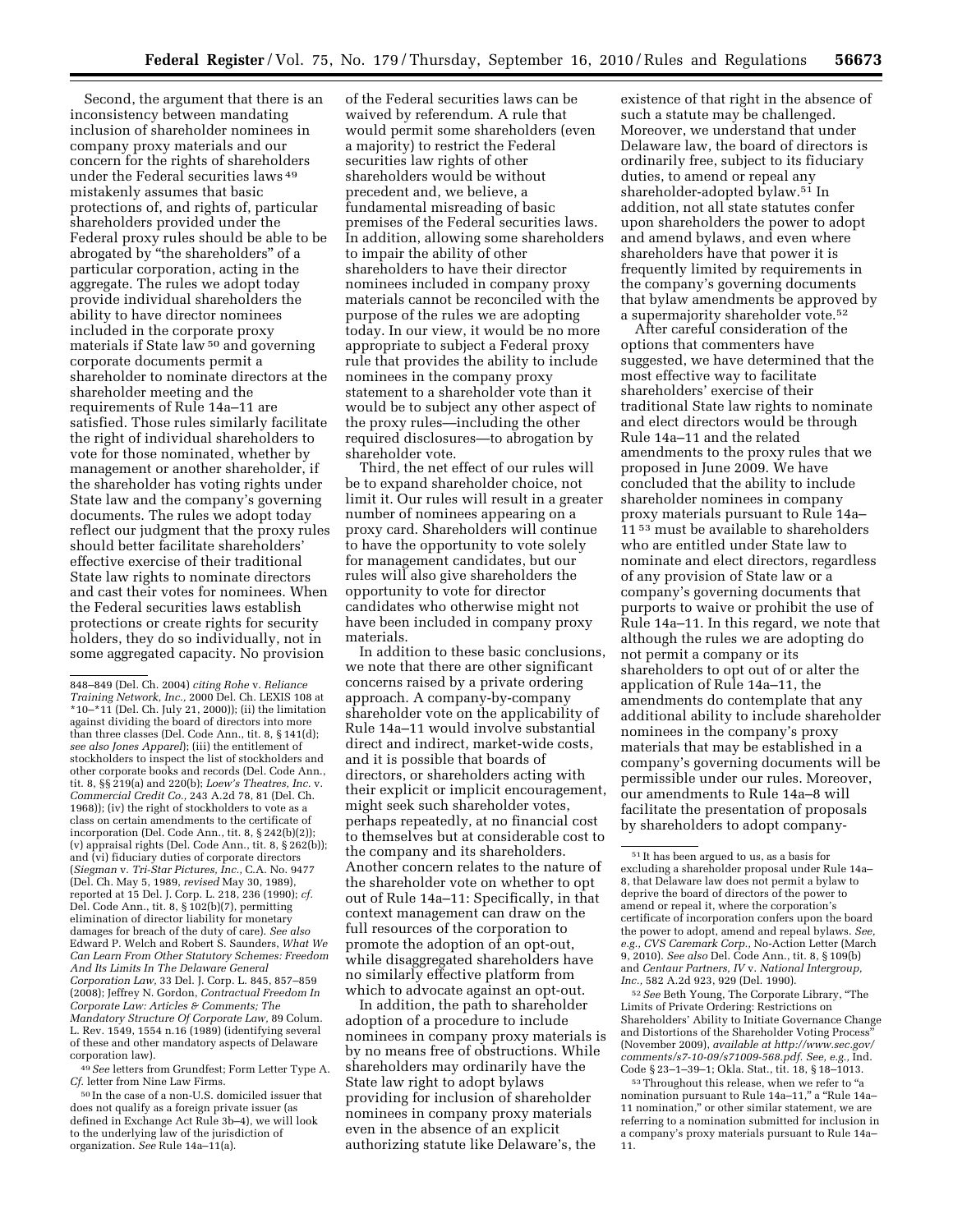specific procedures for including shareholder nominees for director in company proxy materials, and our adoption of new Exchange Act Rule 14a–18 (which requires disclosure concerning the nominating shareholder or group and the nominee or nominees that generally is consistent with that currently required in an election contest) will help assure that investors are adequately informed about shareholder nominations made through such procedures.

In contrast, if State law 54 or a provision of the company's governing documents were ever to prohibit a shareholder from making a nomination (as opposed to including a validly nominated individual in the company's proxy materials), Rule 14a–11 would not require the company to include in its proxy materials information about, and the ability to vote for, any such nominee. The rule defers entirely to State law as to whether shareholders have the right to nominate directors and what voting rights shareholders have in the election of directors.

While we have concluded that we should provide shareholders the means to have nominees included in proxy materials in certain circumstances, we also are mindful that to accomplish this goal the regulatory structure must arrive at a solution that ultimately is workable. Accordingly, we are adopting a number of significant changes to the rules we proposed in order to address the many thoughtful and constructive comments we received on the specifics of our proposed amendments. The changes that we are making to the amendments are described in detail throughout this release. There also were a number of suggested changes that we considered and decided not to adopt, as detailed below.

## *B. Our Role in the Proxy Process*

Several commenters challenged our authority to adopt Rule 14a–11.55 We considered those comments carefully but continue to believe that we have the authority to adopt Rule 14a–11 under Section 14(a) as originally enacted.<sup>56</sup> In

any event, Congress confirmed our authority in this area and removed any doubt that we have authority to adopt a rule such as Rule 14a–11.57 As described more fully below, Rule 14a– 11 is necessary and appropriate in the public interest and for the protection of investors.58 Additionally, as explained below, the terms and conditions of Rule 14a–11 are also in the interests of shareholders and for the protection of investors.59 Therefore, this challenge is now moot.

Although our statutory authority to adopt Rule 14a–11 is no longer at issue, the constitutionality of Rule 14a–11 also has been challenged by commenters. We disagree with their arguments.60 Proxy regulations do not infringe on corporate First Amendment rights both because ''management has no interest in corporate property except such interest as derives from the shareholders,'' and because such regulations ''govern speech by a corporation *to itself*'' and therefore ''do not limit the range of information that the corporation may contribute to the public debate."<sup>61</sup> Even if statements in proxy materials are viewed as more than merely internal communications, this communication is of a commercial—not political—nature, and regulation of such statements through Rule 14a–11 is consistent with applicable First Amendment standards.62

## *C. Summary of the Final Rules*

As noted above, we carefully considered the comments and have decided to adopt new Exchange Act

57 Dodd-Frank Act § 971(a) and (b). These provisions expressly provide that the Commission may issue rules permitting shareholders to use an issuer's proxy solicitation materials for the purpose of nominating individuals to membership on the board of directors of the issuer.

58Exchange Act § 14(a) and Investment Company Act § 20(a).

61*Pacific Gas and Electric Company* v. *Public Utilities Comm'n of California,* 475 U.S. 1, 14 n.10 (1986) (emphasis in original).

62Nor does Rule 14a–11 violate the Fifth Amendment, as it does not constitute a regulatory taking. *See, e.g., Lingle* v. *Chevron U.S.A.,* 544 U.S. 528, 546–47 (2005); *Penn Central Transp. Co.* v. *City of New York,* 438 U.S. 104 (1978).

Rule 14a–11 with significant modifications in response to the comments. We believe that the new rule will benefit shareholders and protects investors by improving corporate suffrage, the disclosure provided in connection with corporate proxy solicitations, and communication between shareholders in the proxy process. Consistent with the Proposal, Rule 14a–11 will apply only when applicable State law or a company's governing documents do not prohibit shareholders from nominating a candidate for election as a director. In addition, as adopted, the rule will apply to a foreign issuer that is otherwise subject to our proxy rules only when applicable foreign law does not prohibit shareholders from making such nominations. Also consistent with the Proposal, companies may not "opt out" of the rule—either in favor of a different framework for inclusion of shareholder director nominees in company proxy materials or no framework. In addition, as was proposed, the rule will apply regardless of whether any specified event has occurred to trigger the rule and will apply regardless of whether the company is subject to a concurrent proxy contest.63 Also as proposed, the final rule will apply to companies that are subject to the Exchange Act proxy rules, including investment companies and controlled companies, but will not apply to "debt-only" companies. The rule will apply to smaller reporting companies, but we have decided to delay the rule's application to these companies for three years. We believe that a delayed effective date for smaller reporting companies should allow those companies to observe how the rule operates for other companies and should allow them to better prepare for implementation of the rules. Delayed implementation for these companies also will allow us to evaluate the implementation of Rule 14a–11 by larger companies and provide us with the additional opportunity to consider whether adjustments to the rule would be appropriate for smaller reporting companies before the rule becomes applicable to them. To use Rule 14a–11, a nominating shareholder or group will be required to satisfy an ownership threshold of at least 3% of the voting power of the company's securities entitled to be voted at the meeting. Shareholders will be able to aggregate their shares to meet the threshold. The

<sup>54</sup> In the case of a non-U.S. domiciled issuer that does not qualify as a foreign private issuer, we will look to the underlying law of the jurisdiction of organization. *See* footnote 50 above.

<sup>55</sup>*See* letters from Ameriprise; AT&T; L. Behr; BRT; Burlington Northern; CMCC; Dewey; M. Eng; FedEx; Grundfest; Keating Muething; OPLP; Sidley Austin.

<sup>56</sup>When it adopted Section 14(a) of the Exchange Act, Congress determined that the exercise of shareholder voting rights via the corporate proxy is a matter of Federal concern, and the statute's grant of authority is not limited to regulating disclosure. *Roosevelt* v. *E.I. DuPont de Nemours & Co.,* 958 F.2d 416, 421–422 (D.C. Cir. 1992) (Congress ''did

not narrowly train [S]ection 14(a) on the interest of stockholders in *receiving information* necessary to the intelligent exercise of their" State law rights; Section 14(a) also "shelters use of the proxy solicitation process as a means by which stockholders \* \* \* may *communicate with each other.*''); *see also, e.g., TSC Indus., Inc.* v. *Northway, Inc.,* 426 U.S. 438, 449 n.10 (1976) (Section 14(a) is a grant of ''broad statutory authority''). The adoption of Rule 14a–11 reflects our continuing purpose to ensure that proxies are used as a means to enhance the ability of shareholders to make informed choices, especially on the critical subject of who sits on the board of directors.

<sup>59</sup> Dodd-Frank Act § 971(b).

<sup>60</sup>*See* letter from BRT.

<sup>63</sup>Throughout this release, the terms ''proxy contest," "election contest," and "contested election" refer to any election of directors in which another party commences a solicitation in opposition subject to Exchange Act Rule  $14a-12(c)$ .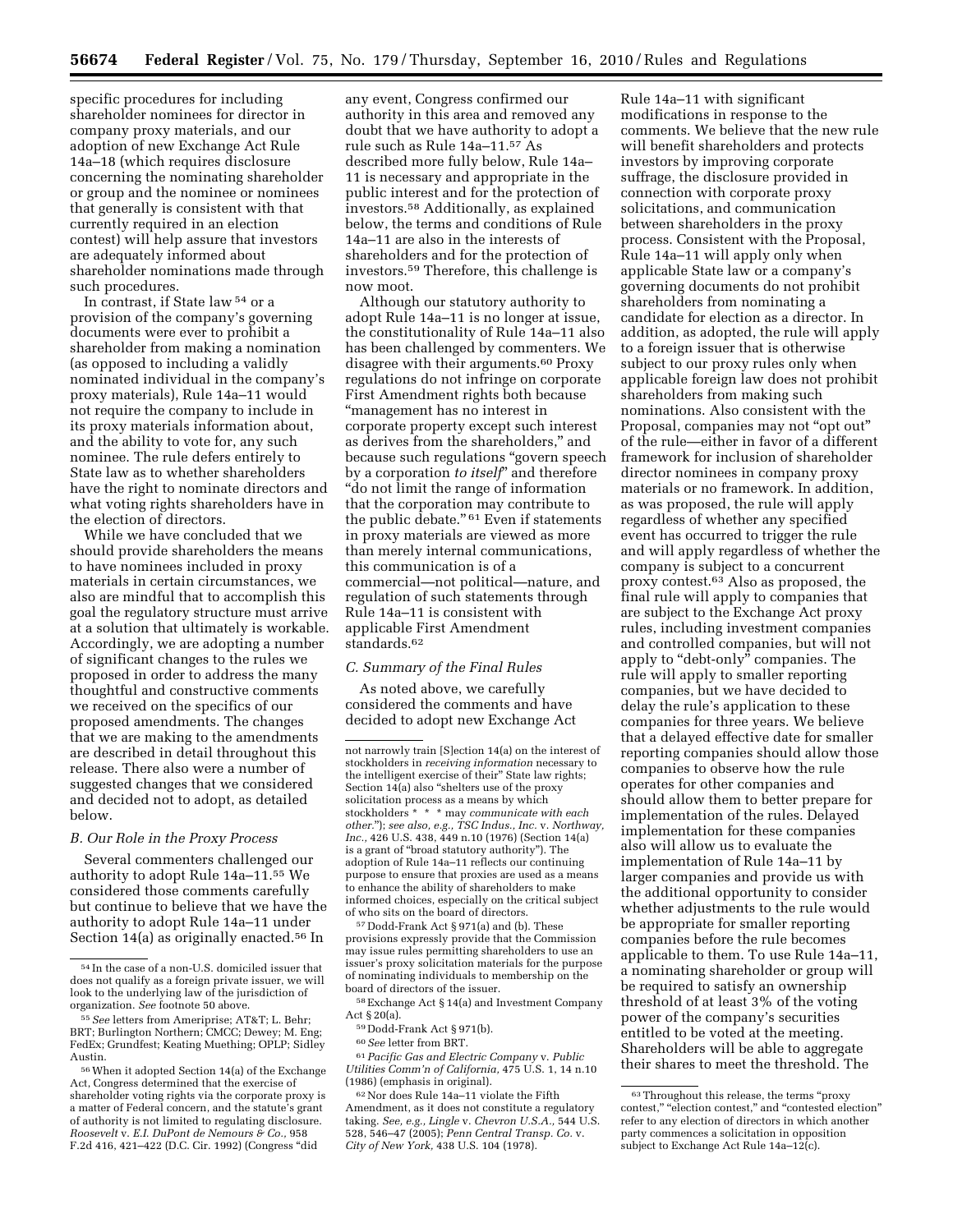required ownership threshold has been modified from the Proposal, which would have required that a nominating shareholder or group hold 1%, 3%, or 5% of the company's securities entitled to be voted on the election of directors, depending on accelerated filer status or, in the case of registered investment companies, depending on the net assets of the company. The final rule requires that a nominating shareholder or group must hold both investment and voting power, either directly or through any person acting on their behalf, of the securities. In calculating the ownership percentage held, under certain conditions, a nominating shareholder or member of the nominating shareholder group would be able to include securities loaned to a third party in the calculation of ownership. In determining the total voting power held by the nominating shareholder or any member of the nominating shareholder group, securities sold short (as well as securities borrowed that are not otherwise excludable) must be deducted from the amount of securities that may be counted towards the required ownership threshold. In addition, a nominating shareholder (or in the case of a group, each member of the group) will be required to have held the qualifying amount of securities continuously for at least three years as of the date the nominating shareholder or group submits notice of its intent to use Rule 14a–11 (on a filed Schedule 14N), rather than for one year, as was proposed. Consistent with the proposed amendments, we are adopting a requirement that the nominating shareholder or members of the group must continue to own the qualifying amount of securities through the date of the meeting at which directors are elected and provide disclosure concerning their intent with regard to continued ownership of the securities after the election of directors. In addition, the nominating shareholder (or where there is a nominating shareholder group, any member of the nominating shareholder group) may not be holding the company's securities with the purpose, or with the effect, of changing control of the company or to gain a number of seats on the board of directors that exceeds the maximum number of nominees that the company could be required to include under Rule 14a–11, and may not have a direct or indirect agreement with the company regarding the nomination of the nominee or nominees prior to filing the Schedule 14N.

The nominating shareholder or group must provide notice to the company of

its intent to use Rule 14a–11 no earlier than 150 days prior to the anniversary of the mailing of the prior year's proxy statement and no later than 120 days prior to this date. The final rule differs from the Proposal, which would have required the nominating shareholder or group to provide notice to the company no later than 120 days prior to the anniversary of the mailing of the prior year's proxy statement or in accordance with the company's advance notice provision, if applicable. As was proposed, under the final rule the nominating shareholder or group will be required to file on EDGAR and transmit to the company its notice on Schedule 14N on the same date.

The rule also includes certain requirements applicable to the shareholder nominee. Consistent with the Proposal, the final rule provides that the company will not be required to include any nominee whose candidacy or, if elected, board membership would violate controlling state or Federal law, or the applicable standards of a national securities exchange or national securities association, except with regard to director independence requirements that rely on a subjective determination by the board, and such violation could not be cured during the provided time period.64 In addition, the rule we are adopting provides that a company will not be required to include any nominee whose candidacy or, if elected, board membership would violate controlling foreign law. As we proposed, the rule does not include any restrictions on the relationships between the nominee and the nominating shareholder or group.

As was proposed, under Rule 14a–11, a company will not be required to include more than one shareholder nominee, or a number of nominees that represents up to 25% of the company's board of directors, whichever is greater. Where there are multiple eligible nominating shareholders, the nominating shareholder or group with the highest percentage of the company's voting power would have its nominees included in the company's proxy materials, rather than the nominating shareholder or group that is first to submit a notice on Schedule 14N, as we had proposed. We also have clarified in the final rule that when a company has a classified (staggered) board, the 25% calculation would still be based on the

total number of board seats. In addition, in response to public comment, we have added a provision to the rule designed to prevent the potential unintended consequences of discouraging dialogue and negotiation between company management and nominating shareholders. Under this provision, shareholder nominees of an eligible nominating shareholder or group with the highest qualifying voting power percentage that a company agrees to include as company nominees after the filing of the Schedule 14N would count toward the 25%.

The notice on Schedule 14N will be required to include:

- Disclosure concerning:
	- The amount and percentage of voting power of the company's securities entitled to be voted by the nominating shareholder or group and the length of ownership of those securities;
	- Biographical and other information about the nominating shareholder or group and the shareholder nominee or nominees, similar to the disclosure currently required in a contested election;
	- Whether or not the nominee or nominees satisfy the company's director qualifications, if any (as provided in the company's governing documents);
- Certifications that, after reasonable inquiry and based on the nominating shareholder's or group's knowledge, the:
	- Nominating shareholder (or where there is a nominating shareholder group, each member of the nominating shareholder group) is not holding any of the company's securities with the purpose, or with the effect, of changing control of the company or to gain a number of seats on the board of directors that exceeds the maximum number of nominees that the company could be required to include under Rule 14a–11;
	- Nominating shareholder or group otherwise satisfies the requirements of Rule 14a–11, as applicable; and
	- Nominee or nominees satisfy the requirements of Rule 14a–11, as applicable;
- A statement that the nominating shareholder or group members will continue to hold the qualifying amount of securities through the date of the meeting and a statement with regard to the nominating shareholder's or group member's intended ownership of the securities following the election of directors (which may be contingent on the

<sup>64</sup> In the case of an investment company, the nominee may not be an ''interested person'' of the company as defined in Section  $2(a)(19)$  of the Investment Company Act of 1940 (15 U.S.C. 80a– 2(a)(19)). *See* Section II.B.3.b. for a more detailed discussion of the applicability of Rule 14a–11 to registered investment companies.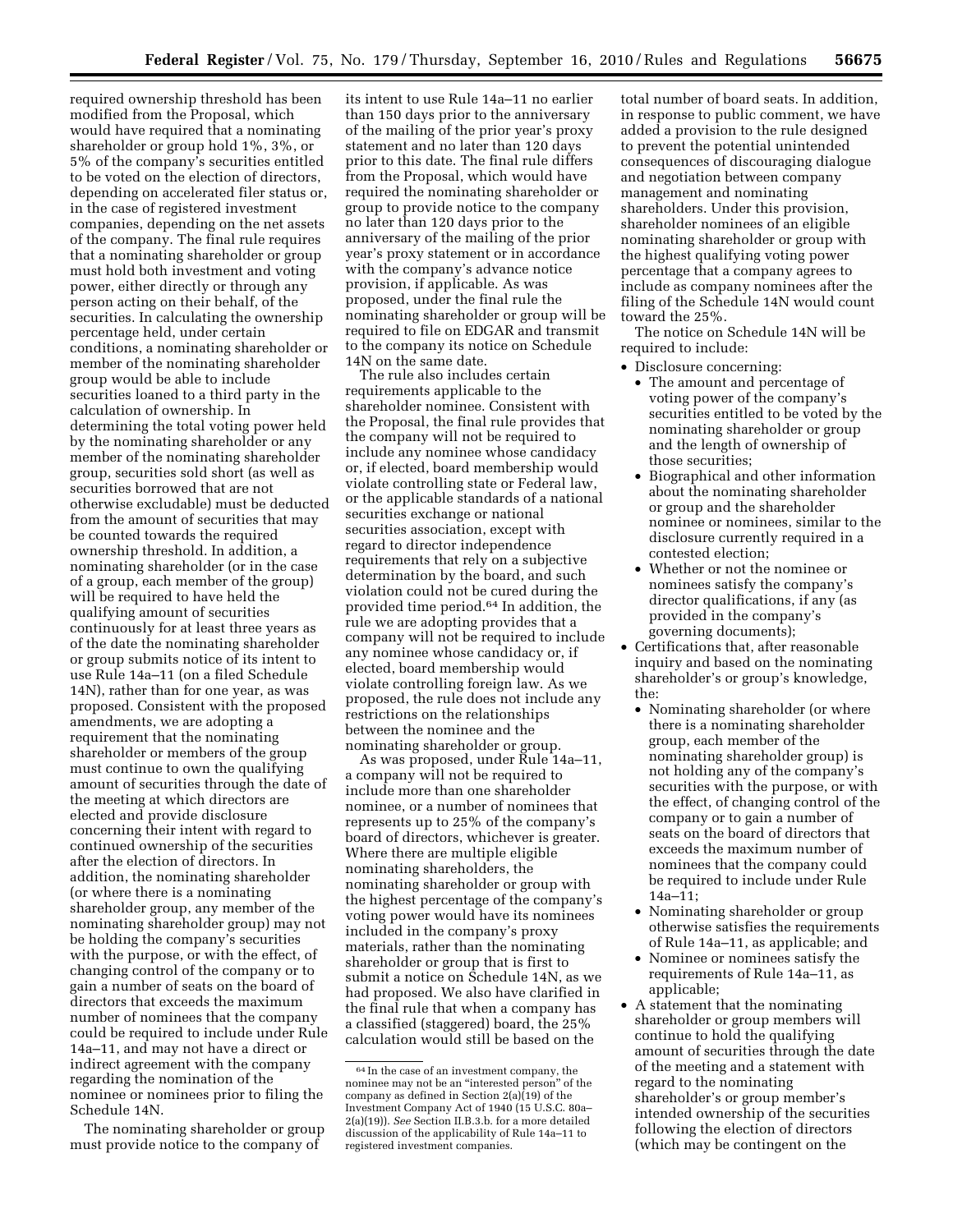results of the election of directors); and

• A statement in support of each shareholder nominee, not to exceed 500 words per nominee (the statement would be at the option of the nominating shareholder or group).

These requirements for Schedule 14N are largely consistent with the Proposal, with some modifications made in response to comments. Among the modifications is the new disclosure requirement concerning whether, to the best of the nominating shareholder's or group's knowledge, the nominee or nominees satisfy the company's director qualifications, if any (as provided in the company's governing documents). We also have revised the certifications to require certification not only with regard to control intent, but also with regard to the other nominating shareholder and nominee eligibility requirements.

A company that receives a notice on Schedule 14N from an eligible nominating shareholder or group will be required to include in its proxy statement disclosure concerning the nominating shareholder or group and the shareholder nominee or nominees, and include on its proxy card the names of the shareholder nominees. The nominating shareholder or group will be liable for any statement in the notice on Schedule 14N which, at the time and in light of the circumstances under which it is made, is false or misleading with respect to any material fact or that omits to state any material fact necessary to make the statements therein not false or misleading, including when that information is subsequently included in the company's proxy statement. The company will not be responsible for this information. These liability provisions are included in the final rules largely as proposed, but with two changes in response to comments. Final Rule 14a– 9(c) makes clear that the nominating shareholder or group will be liable for any statement in the Schedule 14N or any other related communication that is false or misleading with respect to any material fact, or that omits to state any material fact necessary to make the statements therein not false or misleading, regardless of whether that information is ultimately included in the company's proxy statement. In addition, consistent with the existing approach in Rule 14a–8, under Rule 14a–11 as adopted, a company will not be responsible for any information provided by the nominating shareholder or group and included in the company's proxy statement. Under the Proposal, a company would not have been

responsible for any information provided by the nominating shareholder or group except where the company knows or has reason to know that the information is false or misleading.

A company will not be required to include a nominee or nominees if the nominating shareholder or group or the nominee fails to satisfy the eligibility requirements of Rule 14a–11. A company that determines it may exclude a nominee or nominees must provide a notice to the Commission regarding its intent to exclude the nominee or nominees. The company also may submit a request for the staff's informal view with respect to the company's determination that it may exclude the nominee or nominees (commonly referred to as ''no-action'' requests). In addition, a company could exclude a nominating shareholder's or group's statement of support if the statement exceeds 500 words per nominee and could seek a no-action letter from the staff with regard to this determination if it so desired. In the event that a nominating shareholder or group or nominee withdraws or is disqualified prior to the time the company commences printing the proxy materials, under certain circumstances companies will be required to include a substitute nominee if there are other eligible nominees. Therefore, companies seeking a no-action letter from the staff with respect to their decision to exclude any Rule 14a–11 nominee or nominees would need to seek a no-action letter on all nominees that they believe they can exclude at the outset.

We also have adopted two new exemptions, slightly modified from the Proposal, to the proxy rules for solicitations in connection with a Rule 14a–11 nomination. The first exemption applies to written and oral solicitations by shareholders who are seeking to form a nominating shareholder group. Reliance on this new exemption will require:

• That the shareholder not be holding the company's securities with the purpose, or with the effect, of changing control of the company or to gain a number of seats on the board of directors that exceeds the maximum number of nominees that the registrant could be required to include under Rule  $14a - 11$ 

• Limiting the content of written communications to certain information specified in the rule;

• Filing all written soliciting materials sent to shareholders in reliance on the exemption with the Commission or, in the case of oral communications, a filing under cover of Schedule 14N with the appropriate box

checked before or at the same time as the first solicitation in reliance on the new exemption; and

• No solicitations in connection with the subject election of directors other than pursuant to the provisions of Rule 14a–11 and the new exemption described below.

Shareholders that do not want to rely on this new exemption could opt to rely on other exemptions from the proxy rules (*e.g.,* Rule 14a–2(b)(2), which is limited to solicitations of not more than 10 persons).

The second new exemption applies to written and oral solicitations by or on behalf of a nominating shareholder or group whose nominee or nominees are or will be included in the company's proxy materials pursuant to Rule 14a–11 in favor of shareholder nominees or for or against company nominees. Reliance on this new exemption will require:

• That the nominating shareholder or group does not seek the power to act as a proxy for another shareholder;

• Disclosing certain information (including the identity of the nominating shareholder or group, and a prominent legend about availability of the proxy materials) in all written communications;

• Filing all written soliciting materials sent to shareholders in reliance on the exemption with the Commission under cover of Schedule 14N with the appropriate box checked; and

• No solicitations in connection with the subject election of directors other than pursuant to the provisions of Rule 14a–11 and this new exemption.

Consistent with the Proposal, we also are amending our beneficial ownership reporting rules so that shareholders relying on Rule 14a–11 would not become ineligible to file a Schedule 13G, in lieu of filing a Schedule 13D, solely as a result of activities in connection with inclusion of a nominee under Rule 14a–11. Also consistent with the proposed amendments, we are not adopting an exclusion from Exchange Act Section 16 for activities in connection with a nomination under Rule 14a–11 that may trigger a filing requirement by nominating shareholders. In addition, after considering the comments, we are not adopting a specific exclusion from the definition of affiliate for nominating shareholders.

Finally, consistent with the Proposal, we are narrowing the scope of the exclusion in Rule 14a–8(i)(8) relating to the election of directors. The revised rule will provide that companies must include in their proxy materials, under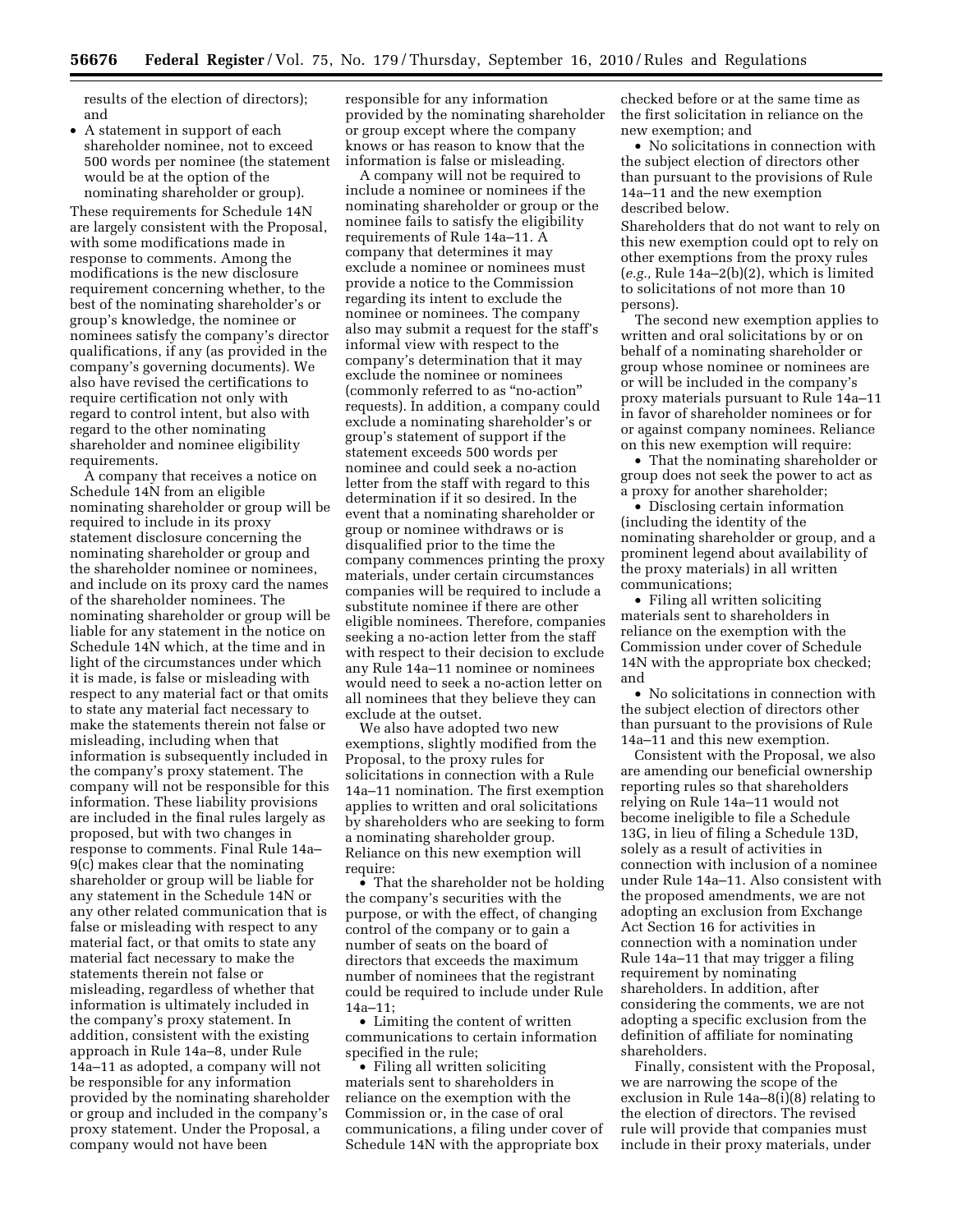certain circumstances, shareholder proposals that seek to establish a procedure in the company's governing documents for the inclusion of one or more shareholder director nominees in a company's proxy materials.

As we proposed, the final rules provide that a nominating shareholder that is relying on a procedure under State law or a company's governing documents to include a nominee in a company's proxy materials would be required to provide disclosure concerning the nominating shareholder and nominee or nominees to the company on Schedule 14N and file the Schedule 14N on EDGAR. In response to comment, we have clarified that the disclosure also would be required for nominations made pursuant to foreign law.65 The disclosure requirements on Schedule 14N for nominations made pursuant to a procedure under state or foreign law, or a company's governing documents largely mirror those for a Rule 14a–11 nomination. As with Rule 14a–11 nominees, a company would include in its proxy materials disclosure concerning the nominating shareholder or group and shareholder nominee similar to the disclosure currently required in a contested election. The nominating shareholder or group would have liability for any statement in the notice on Schedule 14N or in information otherwise provided to the company and included in the company's proxy materials which, at the time and in light of the circumstances under which it is made, is false or misleading with respect to any material fact or that omits to state any material fact necessary to make the statements therein not false or misleading. The company would not be responsible for the information provided to the company and required to be included in the company proxy statement.

## **II. Changes to the Proxy Rules**

## *A. Introduction*

After careful consideration of the comments received on the Proposal, we are adopting amendments to the proxy rules to facilitate the effective exercise of shareholders' traditional State law rights to nominate and elect directors to company boards of directors. Under the new rules, shareholders meeting certain requirements will have two ways to more fully exercise their right to nominate directors. First, we are adopting a new proxy rule, Rule 14a–11, which will, under certain circumstances, require companies to provide shareholders with information

about, and the ability to vote for, a shareholder's, or group of shareholders', nominees for director in the companies' proxy materials. This requirement will apply unless State law, foreign law,66 or a company's governing documents 67 prohibits shareholders from nominating directors.68 In addition to the standards provided in new Rule 14a–11, provisions under State law, foreign law, or a company's governing documents 69 could provide an additional avenue for shareholders to submit nominees for inclusion in company proxy materials, but would not act as a substitute for Rule 14a–11. Thus, Rule 14a–11 will continue to be available to shareholders regardless of whether they also can avail themselves of a provision under State law, foreign law, or a company's governing documents.

Second, we are amending Rule 14a– 8(i)(8) to preclude companies from relying on Rule 14a–8(i)(8) to exclude from their proxy materials shareholder proposals by qualifying shareholders that seek to establish a procedure under a company's governing documents for the inclusion of one or more shareholder director nominees in the company's proxy materials. A company must include such a shareholder proposal under the final rules as long as the procedural requirements of Rule 14a–8 are met and the proposal is not subject to exclusion under one of the other substantive bases. In this regard, a shareholder proposal seeking to limit or remove the availability of Rule 14a–11 would be subject to exclusion under Rule 14a–8.70

As described throughout this release, we have made many changes to the final rules in response to comments received. We believe the final rules reflect a careful balancing of the policy, workability, and other comments we received on the Proposal.

68We are not aware of any law in any state or in the District of Columbia or in any country that currently prohibits shareholders from nominating directors. Nonetheless, should any such law be enacted in the future, Rule 14a–11 will not apply. 69*See* discussion in Section II.C.5. below.

70As would currently be the case if a State law permitted a company to prohibit shareholders from nominating candidates for director, a shareholder proposal seeking to prohibit shareholder nominations for director generally or, conversely, to allow shareholder nominations for director, would not be excludable pursuant to Rule 14a–8(i)(8).

# *B. Exchange Act Rule 14a–11*

## 1. Overview

Based on the comments received in response to our solicitation of public input on the Proposal and on prior releases and in roundtables,71 we understand that shareholders face significant obstacles to effectively exercising their rights to nominate and elect directors to corporate boards. We have received significant public comment supporting the view that including shareholder nominees for director in company proxy materials would be the most direct and effective method of facilitating shareholders' rights in connection with the nomination and election of directors.72

On the other hand, many commenters have expressed concern that mandating shareholder access to company proxy materials would lead to more proxy contests or "politicized elections," 73 which would be distracting, expensive, time-consuming, and inefficient for companies, boards, and management.74

72*See* letters from CII; COPERA; CtW Investment Group; L. Dallas; T. DiNapoli; Florida State Board of Administration; ICGN; D. Nappier; OPERS; Pax World; Teamsters.

73*See* letters from ABA; Advance Auto Parts; Atlas Industries, Inc. (''Atlas''); J. Blanchard; Samuel W. Bodman (''S. Bodman''); Boeing; Brink's; BRT; Burlington Northern; Callaway; Cargill ("Cargill"); Carlson; Carolina Mills; Chamber of Commerce/ CMCC; Jaime Chico (''J. Chico''); Consolidated Edison, Inc. (''Con Edison''); Anthony Conte (''A. Conte''); W. Cornwell; Crown Battery Manufacturing Co. (''Crown Battery''); CSX; Darden Restaurants; Eaton; FedEx; FPL Group; Frontier; Hickory Furniture Mart (''Hickory Furniture''); IBM; Keating Muething; Little; Louisiana Agencies LLC (''Louisiana Agencies''); Massey Services, Inc. (''Massey Services''); John B. McCoy (''J. McCoy''); D. McDonald; MedFaxx; Metlife; M. Metz; Norfolk Southern Corporation (''Norfolk Southern''); O3 Strategies, Inc. (''O3 Strategies''); Office Depot; Victor Pelson (''V. Pelson''); PepsiCo; Pfizer; Ryder; Sidley Austin; Southland; Style Crest; Tenet Healthcare Corporation ("Tenet"); TI; tw telecom; L. Tyson; United Brotherhood of Carpenters; T. White.

74*See* letters from ABA; Anonymous letter dated June 26, 2009 (''Anonymous #2''); Atlas; AT&T; Book Celler; Carlson; Carolina Mills; Chamber of Commerce/CMCC; Chevron; Crespin; M. Eng; Erickson; ExxonMobil; Fenwick & West LLP (''Fenwick''); GE; General Mills; Glass, Lewis & Co., LLC (''Glass Lewis''); Glaspell Goals (''Glaspell''); Intelect; R. Clark King; Koppers Inc. (''Koppers''); MCO Transport, Inc. (''MCO''); MeadWestvaco; MedFaxx; Medical Insurance; Merchants Terminal; Dana Merilatt (''D. Merilatt''); NAM; NIRI; NK; O3 Strategies; Roppe Holding Company (''Roppe''); Rosen Hotels and Resorts (''Rosen''); Safeway; Sara Lee; Schneider National, Inc. (''Schneider''); Southland; Style Crest; Tenet; TI; tw telecom; Rick VanEngelenhoven (''R. VanEngelenhoven''); Wachtell; Wells Fargo; Weyerhaeuser; Yahoo.

<sup>65</sup>*See* Section II.C.5. below.

<sup>66</sup>*See* discussion in footnote 50 above. 67Under State law, a company's governing documents may have various names. When we refer to governing documents throughout the release and rule text, we generally are referring to a company's charter, articles of incorporation, certificate of incorporation, declaration of trust, and/or bylaws, as applicable.

<sup>71</sup>*See* the Proposing Release; the 2003 Proposal; the Election of Directors Proposing Release; and the Shareholder Proposals Proposing Release. *See also*  the Roundtable on the Federal Proxy Rules and State Corporation Law and the Roundtable on Proposals of Shareholders *available at [http://](http://www.sec.gov/spotlight/proxyprocess.htm) [www.sec.gov/spotlight/proxyprocess.htm.](http://www.sec.gov/spotlight/proxyprocess.htm)*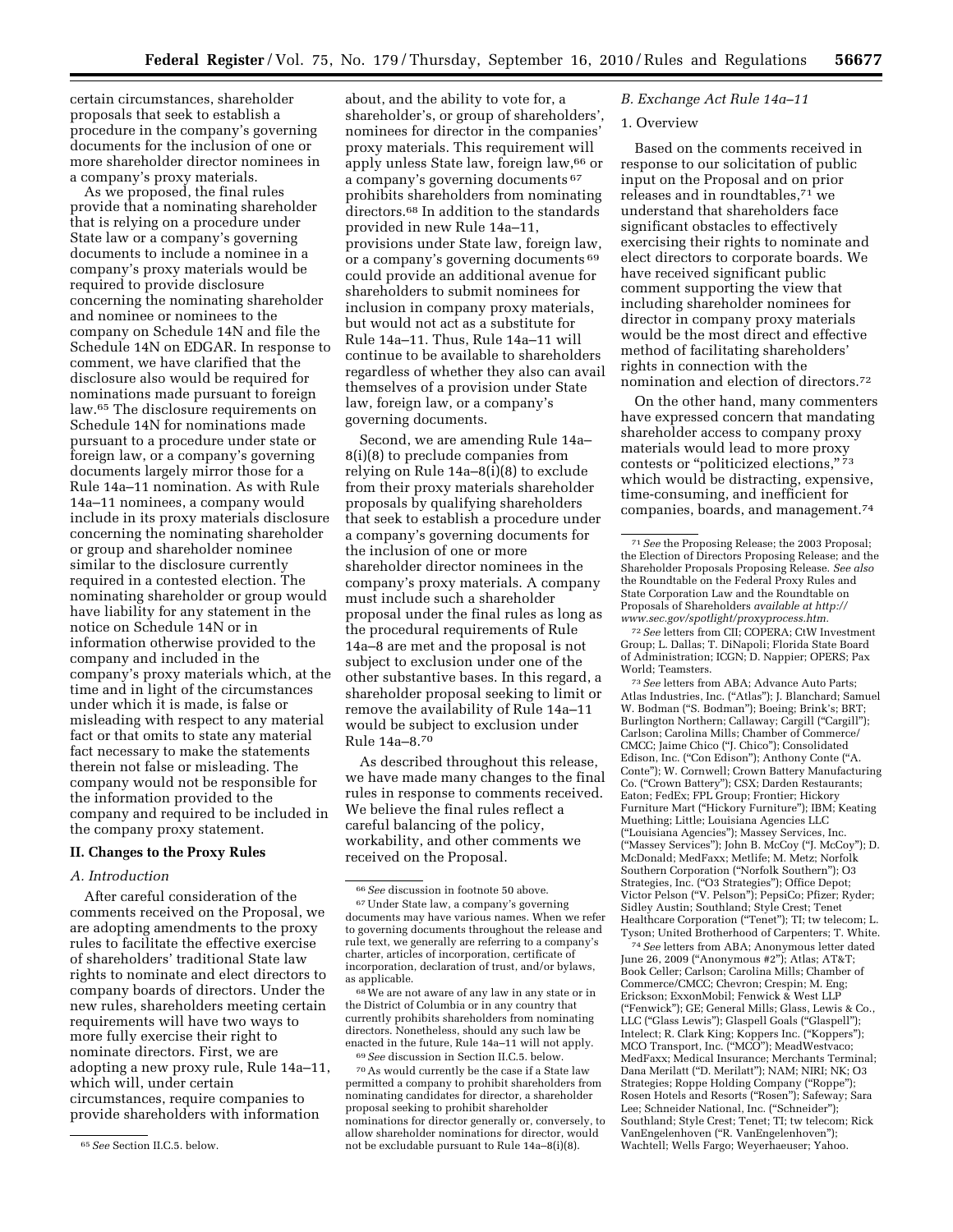Commenters also opined that the increased likelihood of a contested election could discourage experienced and capable individuals from serving on boards, making it more difficult for companies to recruit qualified directors or create boards with the proper mix of experience, skills, and characteristics.75 The current filing and other requirements applicable to shareholders who wish to propose an alternate slate are, in the view of these commenters, more appropriate than including shareholder nominees for director in company proxy materials.76

As we also noted in the Proposing Release, we recognize that there are long-held and deeply felt views on every side of these issues. To the extent shareholders have the right to nominate directors at meetings of shareholders, the Federal proxy rules should facilitate the exercise of this right. We believe the rules we are adopting today will better accomplish this goal and will further our mission of investor protection.

New Rule 14a–11 will require companies to include information about shareholder nominees for director in company proxy statements, and the names of the nominee or nominees as choices on company proxy cards, under specified conditions.77 The rule will permit companies to exclude a nominee or nominees from the company's proxy materials under certain circumstances, such as when a nominating shareholder or group fails to satisfy the eligibility requirements of the rule. In the following sections we describe, in detail, the final rules, comments received on the Proposal, and changes made in response to the comments.

## 2. When Rule 14a–11 Will Apply

In this section, we address the rule's application, including when there are conflicting or overlapping provisions under state or foreign law or a company's governing documents, during concurrent proxy contests, and in the absence of any specific triggering

76*See* letters from Ameriprise; Anonymous #2; Artistic Land Designs; Chamber of Commerce/ CMCC; Crown Battery; Evelyn Y. Davis (''E. Davis''); Kernan; Medical Insurance; Mouton; Unitrin; R. VanEngelenhoven; Wells Fargo.

77*See* new Exchange Act Rule 14a–11.

events. We also address the reasons why neither an opt-in nor opt-out provision is necessary or appropriate.

## a. Interaction With State or Foreign Law

While we are not aware of any law in any state or in the District of Columbia that prohibits shareholders from nominating directors, consistent with the Proposal, a company to which the rule would otherwise apply will not be subject to Rule 14a–11 if applicable State law or the company's governing documents prohibit shareholders from nominating candidates for the board of directors. The final rule also clarifies that, in the case of a non-U.S. domiciled issuer that does not meet the definition of foreign private issuer under the Federal securities laws, the rule will not apply if applicable foreign law prohibits shareholders from nominating a candidate for election as a director.78 If a company's governing documents prohibit shareholder nominations, shareholders could seek to amend the provision by submitting a shareholder proposal under Rule 14a–8.79

Consistent with the Proposal, Rule 14a–11 will apply regardless of whether state or foreign law or a company's governing documents prohibit inclusion of shareholder director nominees in company proxy materials or set share ownership or other terms that are more restrictive than Rule 14a–11 under which shareholder director nominees will be included in company proxy materials. For example, if applicable state or foreign law or a company's governing documents were to require that shareholder nominees be included in company proxy materials only if submitted by a 10% shareholder of the company, a shareholder who does not meet the 10% threshold but does meet the requirements of Rule 14a–11, including the 3% ownership threshold described below, would be able to submit their nominee or nominees for inclusion in the company's proxy materials pursuant to Rule 14a–11. If, on the other hand, applicable state or foreign law or a company's governing documents sets the ownership threshold lower than the 3% ownership threshold required under Rule 14a–11, then Rule 14a–11 would not be available to holders with ownership below the Rule 14a–11 threshold. Those shareholders meeting the lower ownership threshold would have the ability to have their nominees included in the company's proxy materials to whatever extent is provided under applicable state or

foreign law or the company's governing documents. In this instance, new Exchange Act Rule 14a–18, discussed in Section II.C.5. below, would require specified disclosures concerning the nominating shareholder or group and the shareholder nominee or nominees.

There also may be situations where applicable state or foreign law or a company's governing documents are more permissive in certain respects, and more restrictive in other respects, than Rule 14a–11. For example, applicable state or foreign law or a company's governing documents could require 10% ownership to have a nominee or nominees included in a company's proxy materials, but allow a shareholder that owns 10% to have nominees up to the full number of board seats included in a company's proxy materials or to otherwise have a change in control intent. While Rule 14a–11 would continue to be available in that case for a shareholder that is eligible to use it, a shareholder could choose to proceed under the alternate procedure and standards. In this instance, a shareholder would be required to clearly evidence its intent to rely either on Rule 14a–11 or on the applicable state or foreign law or company's governing documents, and then meet all of the requirements of whichever procedure it selects.80 A shareholder could not ''pick and choose'' different aspects of different procedures. If a shareholder chooses to rely on a provision under applicable state or foreign law or a company's governing documents to include a nominee in a company's proxy materials, it would be required to satisfy the disclosure requirements of new Rule 14a–18.

#### b. Opt-In Not Required

In the Proposing Release, we requested comment on whether Rule 14a–11 should apply only if shareholders of a company elect to have it apply at their company. While commenters did not specifically address the possibility of shareholders opting into Rule 14a–11, many commenters opposed the Commission's Proposal on the basis that it would create a ''one size fits all'' Federal rule that intrudes into matters that traditionally have been the province of state or local law.81 Those

<sup>75</sup>*See* letters from 3M; ABA; American Electric Power; Atlantic Bingo; AT&T; Avis Budget; Biogen; Boeing; BRT; Burlington Northern; Callaway; Carlson; Chamber of Commerce/CMCC; CIGNA; Columbine Health Plan (''Columbine''); Cummins; CSX; John T. Dillon (''J. Dillon''); Emerson Electric; Erickson; ExxonMobil; FedEx; Headwaters Incorporated (''Headwaters''); C. Holliday; IBM; Intelect; R. Clark King; Lange Transport (''Lange''); Louisiana Agencies; MetLife; NIRI; O3 Strategies; V. Pelson; PepsiCo; Pfizer; Roppe; Rosen; Ryder; Sara Lee; Sidley Austin; tw telecom; Wachtell; Wells Fargo; Weyerhaeuser; Yahoo.

<sup>78</sup>*See* letters from S&C; Curtis, Mallet-Prevost, Colt & Mosle LLP (''Curtis'').

<sup>79</sup>*See* footnote 70 above.

<sup>80</sup>New Schedule 14N, which is described further in Section II.B.8. below, includes check boxes where a nominating shareholder or group must specify whether it is seeking to include the nominee or nominees in the company's proxy materials under Rule 14a–11 or pursuant to a provision in State law, foreign law, or a company's governing documents.

<sup>81</sup>*See* letters from 26 Corporate Secretaries; ABA; ACE; Advance Auto Parts; AGL; Aetna; Allstate; Alston & Bird; American Bankers Association;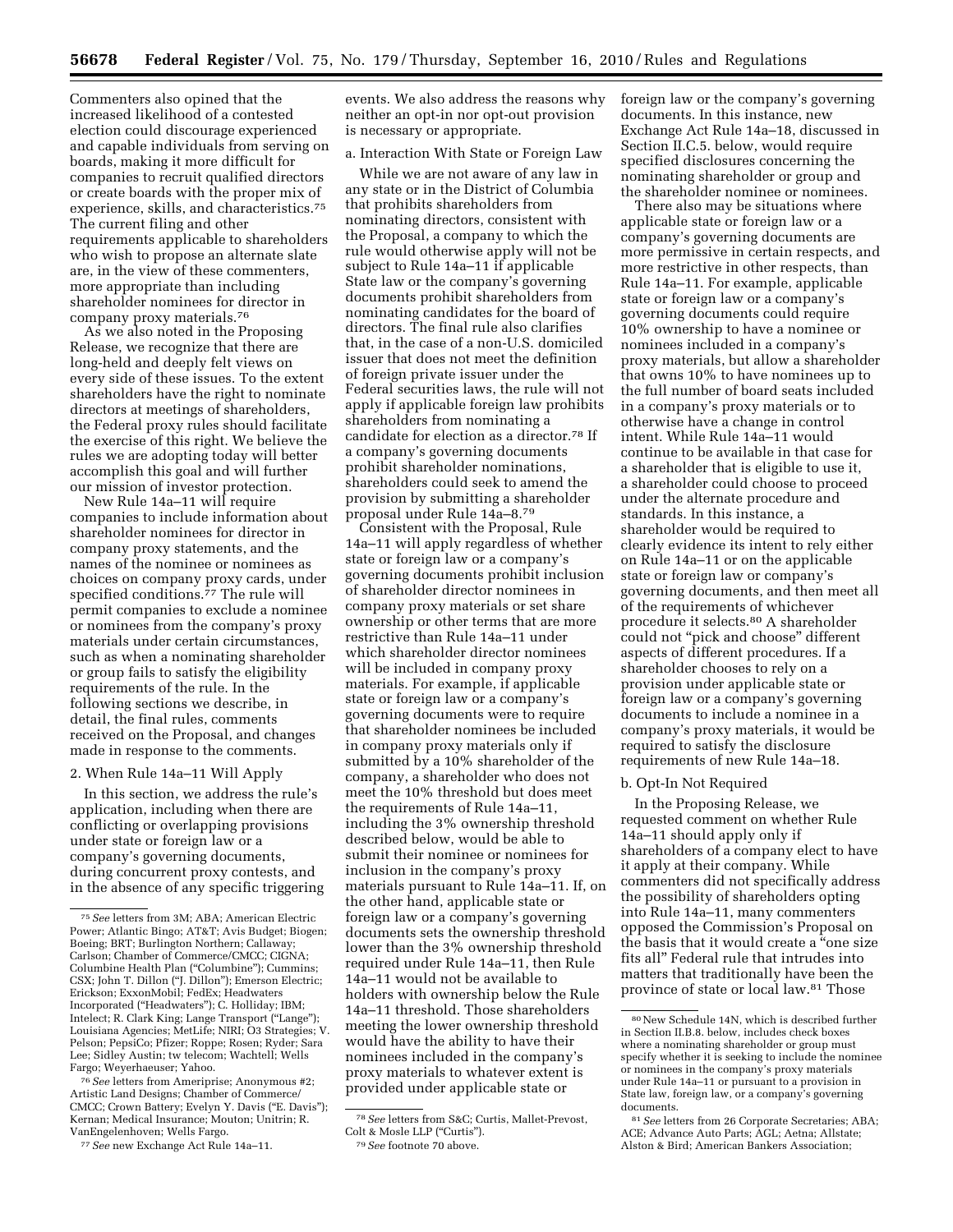commenters asked the Commission to permit private ordering so that companies and shareholders could devise, if they chose to, a process for the inclusion of shareholder director nominees in company proxy materials that best suits their particular circumstances. Commenters also expressed fears that the Commission's Proposal, if adopted, would stifle future innovations relating to inclusion of shareholder director nominees in company proxy materials and corporate governance in general.82 On the other hand, some commenters expressed general support for uniform applicability of proposed Rule 14a–11, unless State law or the company's governing documents prohibit shareholders from nominating candidates to the board.83

Though we considered commenters' views concerning a private ordering approach, as discussed in Section I.A. above, we have concluded that our rules should provide shareholders the ability to include director nominees in company proxy materials without the need for shareholders to bear the burdens of overcoming the substantial obstacles to creating that ability on a company-by-company basis. Rule 14a– 11 is designed to facilitate the effective exercise of shareholder director nomination and election rights.

82*See* letters from ABA; BRT; Davis Polk; Delaware Bar; Frontier; IBM; Protective.

<sup>83</sup> See letters from 13D Monitor ("13D Monitor"); AFL–CIO; CalPERS; CFA Institute Centre for Market Integrity (''CFA Institute''); CII; Florida State Board of Administration; ICGN; LIUNA; D. Nappier; P. Neuhauser; OPERS; Pax World; RiskMetrics; SWIB; Teamsters; USPE.

Requiring shareholders to persuade other shareholders to opt into a system that better facilitates such State law rights would frustrate the benefits that our new rule seeks to promote.

## c. No Opt-Out

In the Proposing Release, we sought comment on whether Rule 14a–11 should be inapplicable where a company has or adopts a provision in its governing documents that provides for, or prohibits, the inclusion of shareholder director nominees in the company's proxy materials. We also sought comment on whether Rule 14a– 11 should apply in various circumstances, such as where shareholders approve provisions in the governing documents that are more or less restrictive than Rule 14a–11.

Commenters were divided on whether companies and shareholders should be permitted to adopt alternative requirements for shareholder director nominations, or to completely opt out of Rule 14a–11. Many commenters generally supported a provision that would permit companies and shareholders to adopt alternative requirements for shareholder director nominations that could be either more restrictive or less restrictive than those of Rule 14a–11.84 Among these commenters, some argued that creating a ''one-size-fits-all'' rule that cannot be altered by companies and shareholders conflicts with the traditional enabling approach of state corporation laws and denies shareholder choice.85 Some commenters advocated allowing companies to opt out of Rule 14a–11 through a shareholder-approved bylaw (including through a Rule 14a–8 shareholder proposal), with some suggesting that Rule 14a–11 apply initially only to companies that have not opted out through a shareholderapproved process by the time of the first

85*See* letters from ABA; BRT; Delaware Bar.

annual meeting held after the adoption of the proposed rules.86

On the other hand, several commenters expressed support for the uniform applicability of Rule 14a–11.87 These commenters expressed general support for the Commission's Proposal that Rule 14a–11 apply to all companies subject to the Federal proxy rules unless State law or the company's governing documents prohibit shareholders from nominating candidates to the board.88 Several commenters stated they oppose a provision that would permit companies to opt out of Rule 14a–11.89 Some commenters expressed a general concern that if companies are allowed to opt out of the rule, boards would adopt provisions in a company's governing documents that are so restrictive that it would be impossible for shareholders to have their candidates included in company proxy materials,<sup>90</sup> with one commenter noting that the laws of most states would allow a board to adopt such provisions in a company's bylaws without a shareholder vote.<sup>91</sup> Further, a commenter warned that boards would use corporate funds to defeat shareholders' attempts to change such board-adopted provisions through shareholder proposals.92 One commenter argued that the ''idea that individual corporations should be given the right to 'opt out' of the proposed regulations through bylaws or otherwise is contrary to the Commission's entire regulatory scheme'' and referred to Section 14 of the Securities Act, 93 which voids "[a]ny condition, stipulation, or provision binding any person acquiring any security to waive compliance with any provision of this

89*See* letters from AFL–CIO; Amalgamated Bank; William Baker (''W. Baker''); Florida State Board of Administration; International Association of Machinists and Aerospace Workers (''IAM''); The Marco Consulting Group (''Marco Consulting''); P. Neuhauser; Nine Law Firms; Norges Bank Investment Management (''Norges Bank''); Relational; Shamrock Capital Advisors, Inc. (''Shamrock''); TIAA–CREF; USPE; ValueAct Capital.

90*See* letters from Florida State Board of Administration; P. Neuhauser; Shamrock. 91*See* letter from Shamrock.

92*See* letter from P. Neuhauser.

American Business Conference; American Electric Power; Anadarko; Applied Materials; Artistic Land Designs; Association of Corporate Counsel; Avis Budget; Atlantic Bingo; L. Behr; Best Buy; Biogen; J. Blanchard; Boeing; T. Bonkowski; BorgWarner; Boston Scientific; Brink's; BRT; Burlington Northern; R. Burt; California Bar; Callaway; S. Campbell; Carlson; Carolina Mills; Caterpillar; Chamber of Commerce/CMCC; Chevron; R. Chicko; CIGNA; Comcast; Competitive Enterprise Institute; W. Cornwell; CSX; E. Culwell; Cummins; Darden Restaurants; Daniels Manufacturing; Davis Polk; Delaware Bar; T. Dermody; Devon; DTE Energy; Eaton; Edison Electric Institute; Eli Lilly; Emerson Electric; M. Eng; Erickson; ExxonMobil; FedEx; Financial Services Roundtable; Flutterby; FPL Group; Frontier; GE; A. Goolsby; Grundfest; C. Holliday; IBM; ICI; Intelect; JPMorgan Chase; Jones Day; R. Clark King; Leggett; T. Liddell; Little; McDonald's; MeadWestvaco; MedFaxx; Medical Insurance; MetLife; M. Metz; Microsoft; J. Miller; M. Moretti; Motorola; NACD; NAM; NIRI; O'Melveny & Myers; Office Depot; Omaha Door; P&G; PepsiCo; Pfizer; Realogy; J. Robert; M. Robert; RPM; Ryder; Safeway; R. Saul; Shearman & Sterling; Sherwin-Williams; R. Simoneau; Society of Corporate Secretaries; Southern Company; Southland; Steele Group; Style Crest; Tesoro; Textron; Theragenics; TI;. R. Trummel; T. Trummel; V. Trummel; tw telecom; L. Tyson; United Brotherhood of Carpenters; UnitedHealth; U.S. Bancorp; VCG; Wachtell; Wellness; Wells Fargo; Whirlpool; Xerox; Yahoo; J. Young.

<sup>84</sup>*See* letters from ABA; Advance Auto Parts; Aetna; American Bankers Association; American Electric Power; American Express; Applied Materials; Association of Corporate Counsel; Best Buy; BRT; California Bar; Carlson; J. Chico; Cleary Gottlieb Steen & Hamilton LLP (''Cleary''); Comcast; Con Edison; CSX; Cummins; L. Dallas; Davis Polk; Devon; Dupont; ExxonMobil; Financial Services Roundtable; FPL Group; IBM; JPMorgan Chase; Keating Muething; Koppers; Alexander Krakovsky (''A. Krakovsky''); Group of 10 Harvard Business School and Harvard Law School Professors (''Lorsch *et al.*"); Brett H. McDonnell ("B. McDonnell"); Motorola; O'Melveny & Myers; P&G; Pfizer; S&C; Sara Lee; Group of Seven Law Firms (''Seven Law Firms''); Shearman & Sterling; Securities Industry and Financial Markets Association (''SIFMA''); Society of Corporate Secretaries; Southern Company; U.S. Bancorp; Wachtell.

<sup>86</sup>*See* letters from DTE Energy (endorsing the optout approach described in the letter submitted by the Society of Corporate Secretaries); JPMorgan Chase; P&G; Seven Law Firms; Society of Corporate Secretaries; U.S. Bancorp.

<sup>87</sup>*See* letters from 13D Monitor; AFL–CIO; CalPERS; CFA Institute; CII; Florida State Board of Administration; ICGN; LIUNA; D. Nappier; P. Neuhauser; Pax World; OPERS; RiskMetrics; SWIB; Teamsters; USPE.

<sup>88</sup>*See* letters from 13D Monitor; AFL–CIO; CalPERS; CFA Institute; CII; Florida State Board of Administration; ICGN; LIUNA; D. Nappier; P. Neuhauser; Pax World; OPERS; RiskMetrics; SWIB; Teamsters; USPE.

<sup>93</sup>Letter from Nine Law Firms.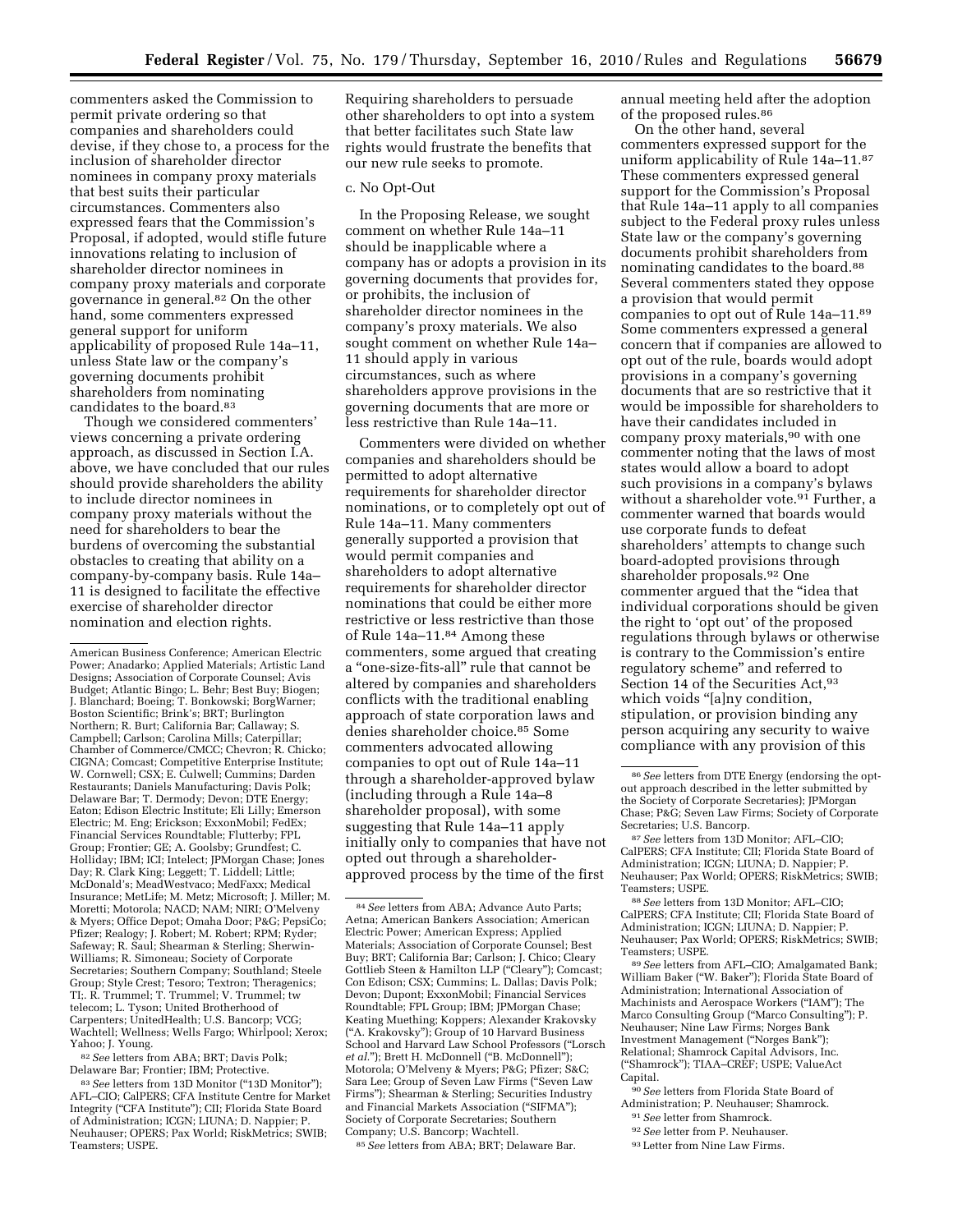title or of the rules and regulations of the Commission\* \* \*.'' 94

After carefully considering the comments, we have determined that Rule 14a–11 should not provide an exemption for companies that have or adopt a provision in their governing documents that provides for or prohibits the inclusion of shareholder director nominees in the company's proxy materials. Thus, regardless of whether a company has a provision for the inclusion of shareholder nominees in its proxy materials, Rule 14a–11 will apply. As noted, the only exception is if state or foreign law or a company's governing documents prohibits shareholders from making director nominations.

We believe the rights to nominate and elect directors are traditional State law rights of all shareholders and we believe the current proxy rules could better facilitate the effective exercise of these State law rights. We do not believe that it is appropriate for our rules to permit a company's board or a majority of shareholders to elect to opt out of Rule 14a–11 and thus deprive other shareholders of an effective means to exercise their State law right to nominate directors and to freely exercise their franchise rights. Thus, allowing a vote to opt out of the rule would contravene a fundamental rationale of Rule 14a–11—improving the degree to which shareholders participating through the proxy process are able ''to control the corporation as effectively as they might have by attending a shareholder meeting." 95

When shareholders have the right to nominate candidates for director at a shareholder meeting, we believe shareholder choice is enhanced if our rules facilitate the ability of shareholders to nominate candidates for director through the proxy process. Allowing a company or a majority of its shareholders to opt out of the rule would diminish the rights of shareholders who participate by proxy by preventing shareholder nominees from being included in company proxy materials, thus reducing shareholder choice in the critical area of director elections. Similarly, allowing a company or a majority of its shareholders to opt out of the rule would diminish the ability of shareholders to vote for nominees put forth by other shareholders.

In addition, companies and their shareholders do not have the option to elect to opt out of other Federal proxy rules and we do not believe they should

have the ability to do so with this rule. In our view, shareholders' electoral rights through the proxy process should not be impaired by a unilateral act of the board of directors, or even by a shareholder vote supported by management. Further, as we describe above, allowing some portion of shareholders to alter the application of Rule 14a–11 would effectively reduce choices for shareholders who do not favor that decision.96

Finally, we considered the objections of some commenters to a ''one-size-fitsall'' rule and concerns that for some companies with various capital structures the rule may raise more complex issues.97 As we have noted, no Federal proxy rule allows shareholders or boards to alter how the rules apply

97*See* letters from 26 Corporate Secretaries; ABA; ACE; Advance Auto Parts; AGL; Aetna; Allstate; Alston & Bird; American Bankers Association; American Business Conference; American Electric Power; Anadarko; Applied Materials; Artistic Land Designs; Association of Corporate Counsel; Avis Budget; Atlantic Bingo; L. Behr; Best Buy; Biogen; J. Blanchard; Boeing; T. Bonkowski; BorgWarner; Boston Scientific; Brink's; BRT; Burlington Northern; R. Burt; California Bar; Callaway; S. Campbell; Carlson; Carolina Mills; Caterpillar; Chamber of Commerce/CMCC; Chevron; R. Chicko; CIGNA; Comcast; Competitive Enterprise Institute; W. Cornwell; CSX; E. Culwell; Cummins; Darden Restaurants; Daniels Manufacturing; Davis Polk; Delaware Bar; T. Dermody; Devon; DTE Energy; Eaton; Edison Electric Institute; Eli Lilly; Emerson Electric; M. Eng; Erickson; ExxonMobil; FedEx; Financial Services Roundtable; Flutterby; FPL Group; Frontier; GE; A. Goolsby; C. Holliday; IBM; ICI; Intelect; JPMorgan Chase; Jones Day; R. Clark King; Leggett; T. Liddell; Little; McDonald's; MeadWestvaco; MedFaxx; Medical Insurance; Metlife; M. Metz; Microsoft; J. Miller; M. Moretti; Motorola; NACD; NAM; NIRI; O'Melveny & Myers; Office Depot; Omaha Door; P&G; PepsiCo; Pfizer; Realogy; J. Robert; M. Robert; RPM; Ryder; Safeway; R. Saul; Shearman & Sterling; Sherwin-Williams; R. Simoneau; Society of Corporate Secretaries; Southern Company; Southland; Steele Group; Style Crest; Tesoro; Textron; Theragenics; TI;. R. Trummel; T. Trummel; V. Trummel; tw telecom; L. Tyson; United Brotherhood of Carpenters; UnitedHealth; U.S. Bancorp; VCG; Wachtell; Wellness; Wells Fargo; Whirlpool; Xerox; Yahoo; J. Young.

to companies. The concept that our rules are not subject to company-bycompany variation is entirely consistent with our mandate to protect all investors. In this regard, we are not persuaded that we should allow our rules to be altered by shareholders or boards to the potential detriment of other shareholders. We believe that having a uniform standard that applies to all companies subject to the rule will simplify use of the rule for shareholders and allowing different procedures and requirements to be adopted by each company could add significant complexity and cost for shareholders and undermine the purposes of our new rule. While other procedures and standards could be adopted by companies or shareholders to supplement Rule 14a–11, shareholders would benefit from the predictability of the uniform application of Rule 14a–11 at all companies.

It is important to note that while Rule 14a–11 facilitates the existing rights of shareholders and we do not believe the rule should be altered, it is not the exclusive way by which a candidate other than a management nominee may be put to a shareholder vote. Shareholders may continue to choose to conduct traditional proxy contests. Regardless of whether a shareholder uses Rule 14a–11 or conducts a traditional proxy contest to nominate a candidate for director, a company concerned about how such a shareholder nominee fits into its particular capital structure or other unique fact patterns presumably would address that concern in its proxy materials.

## d. No Triggering Events

Under the Commission's 2003 Proposal, a company would have been subject to the shareholder director nomination requirements after the occurrence of one or both of two possible triggering events. The first triggering event was that at least one of the company's nominees for the board of directors for whom the company solicited proxies received withhold votes from more than 35% of the votes cast at an annual meeting of shareholders at which directors were elected.98 The second triggering event was that a shareholder proposal submitted under Rule 14a–8 providing that a company become subject to the proposed shareholder nomination procedure was submitted for a vote of

<sup>94</sup> 15 U.S.C. 77n.

<sup>95</sup>*Business Roundtable* v. *SEC,* 905 F.2d 406, 410 (D.C. Cir. 1990).

<sup>96</sup>Our view in this regard has been sharply criticized. *E.g.,* Joseph A. Grundfest, *The SEC's Proposed Proxy Access Rules: Politics, Economics, and the Law,* 65 Bus. Law. 361, 370 (2010) (this article also was included as an attachment to the January 18, 2010 letter from Joseph A. Grundfest (''Grundfest II'')) (''there is no intellectually credible argument that shareholders are \* \* \* competent to elect directors but incompetent to determine the rules governing the election of directors. There is also no support for the proposition that shareholders can be trusted to relax the mandatory minimum standards established by the Commission, but not to strengthen them.''). In our view, these assertions are flawed. This is not an issue of shareholder competence. It is, instead, a recognition that permitting a company or a group of shareholders to prevent shareholders from effectively participating in governing the corporation through participation in the proxy process is fundamentally inconsistent with the goal of Federal proxy regulation. *See Business Roundtable,* 905 F.2d at 410.

<sup>98</sup>This triggering event could not occur in a contested election to which Rule 14a–12(c) would apply or an election to which the proposed shareholder nomination procedure would have applied.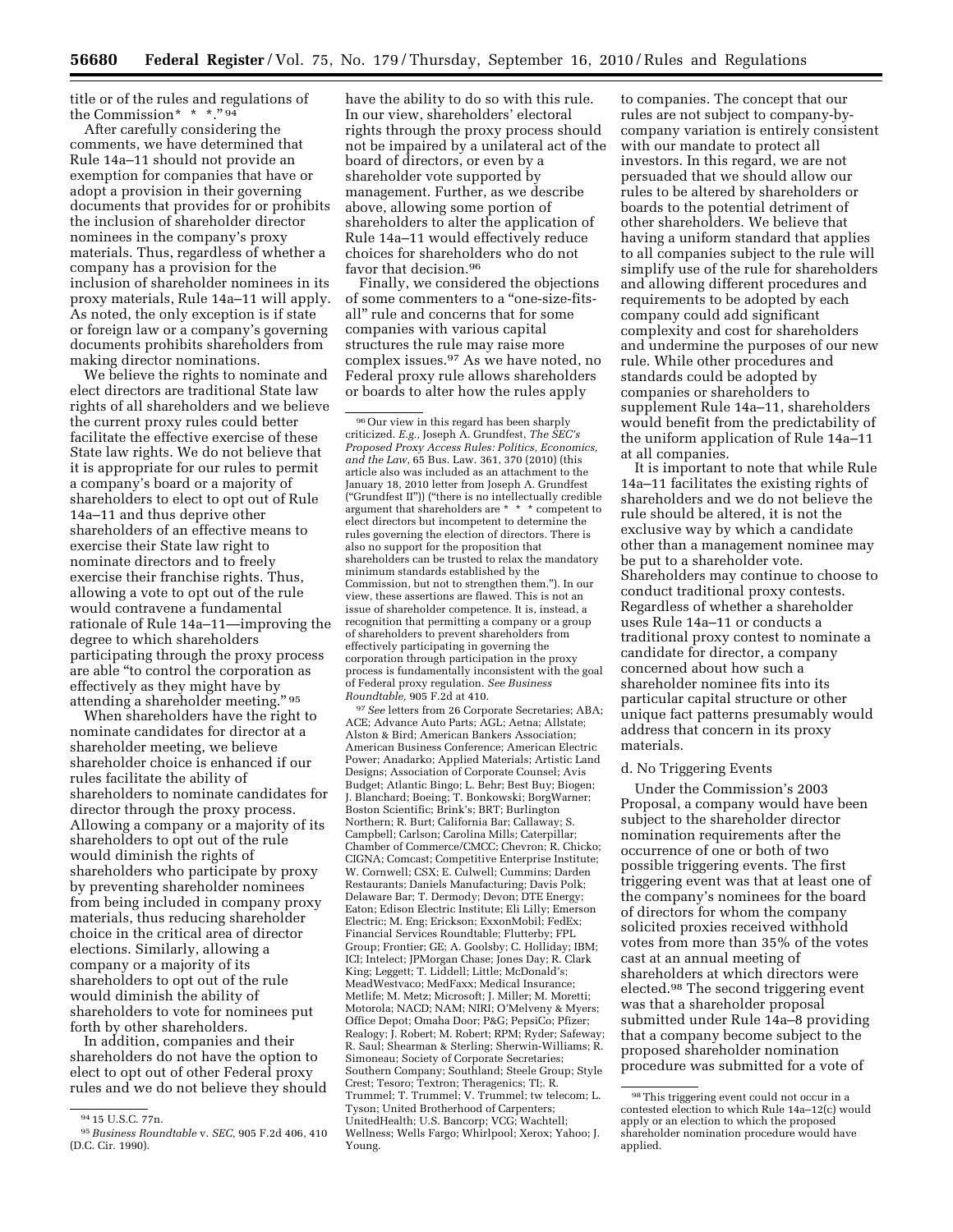shareholders at an annual meeting by a shareholder or group of shareholders that held more than 1% of the company's securities entitled to vote on the proposal and the shareholder or group of shareholders held those securities for one year as of the date the proposal was submitted, and the proposal received more than 50% of the votes cast on that proposal at the meeting.99 In 2003, these triggering events were included because they were believed to be indications that a company had a demonstrated corporate governance issue, such that shareholders should have the opportunity to include director nominees in the company's proxy materials.

Unlike the 2003 Proposal, our current proposal did not include a triggering event requirement in Rule 14a–11. As noted in the Proposing Release, we did not include such a requirement because we were concerned that the Federal proxy rules may be impeding the exercise of shareholders' ability under State law to nominate and elect directors at all companies, not just those with demonstrated governance issues. In addition, we noted our concern, and the concern expressed by commenters on the 2003 Proposal, that the inclusion of triggering events would result in unnecessary complexity and would delay the operation of the rule. However, we solicited comment about whether triggers for the application of Rule 14a–11 would be appropriate.

Many commenters opposed the inclusion of a triggering event requirement,100 with some commenters expressing concern that triggering events would cause significant delays and introduce undue complexity into the rule.101 On the other hand, other commenters supported the inclusion of a triggering event requirement, believing that such a requirement would serve as a useful indicator of the companies with demonstrated governance issues (*e.g.,*  companies that do not act within a certain time period on a shareholder proposal that received majority support).102

We remain concerned that the Federal proxy rules may not be facilitating the exercise of shareholders' ability under State law to nominate and elect directors and this concern is not limited to shareholders' ability to nominate directors at companies with demonstrated governance issues. Indeed, allowing shareholders to include nominees in company proxy materials before there are demonstrated governance failures could have the benefit of increasing director responsiveness and avoiding future governance failures. In addition, we share the concerns of some commenters that inclusion of triggering events would introduce undue complexity to the rule. Therefore, we are adopting the rule as proposed, without a triggering event requirement.

## e. Concurrent Proxy Contests

As proposed, Rule 14a–11 would apply regardless of whether a company is engaged in, or anticipates being engaged in, a concurrent proxy contest; however, we requested comment on whether a company should be exempted from complying with Rule 14a–11 if another party commences or evidences its intent to commence a solicitation in opposition subject to Rule 14a–12(c). Of the commenters that responded, a few stated that shareholders of a company that is the subject of a traditional proxy contest should be allowed to use Rule 14a–11 to have nominees included in the company's proxy materials,103 and others stated that shareholders of a company engaged in a traditional proxy contest should not be allowed to use Rule 14a–11 to have nominees included in the company's proxy materials.104

In support of enabling shareholders to use Rule 14a–11 during a traditional proxy contest, one commenter argued that exempting companies subject to a traditional proxy contest from Rule 14a– 11 would be inconsistent with the Commission's objective of changing the

103*See* letters from CII; Florida State Board of Administration; Sodali; USPE.

104*See* letters from ABA; American Express; Biogen; BorgWarner; BRT; Davis Polk; Dewey; Eli Lilly; Fenwick; Honeywell; JPMorgan Chase; Leggett; PepsiCo; Seven Law Firms; Society of Corporate Secretaries; Tenet; U.S. Bancorp; Verizon; Wachtell.

proxy process to better reflect the rights shareholders would have at a shareholder meeting, and that dissatisfied shareholders who are not seeking a change in control and who otherwise meet the eligibility criteria under Rule 14a–11 would be disenfranchised.105 The commenter stated that dissatisfied shareholders should not be forced to make a choice between a change in control or ''business as usual.'' Another commenter stated that contested elections have been conducted successfully with more than two slates.106

On the other hand, commenters that sought a limitation on use of Rule 14a– 11 during a traditional proxy contest were concerned that Rule 14a–11 could have the effect of facilitating a change in control of the company.107 Commenters noted that under certain staff positions,108 as well as the Commission's discussion of Rule 14a– 4(d)(4), as set forth in the *Proxy Disclosure and Solicitation Enhancements* proposing release,109 a dissident shareholder could ''round out'' its short-slate proxy card by seeking authority to vote for Rule 14a–11 shareholder nominees, thereby facilitating a change in control.110 Further, commenters believed that under the Proposal shareholders that submit nominees in reliance on Rule 14a–11 would not be barred from actively soliciting for the nominees of a shareholder using a traditional proxy contest and, conversely, a shareholder using a traditional proxy contest could actively engage in soliciting activities for Rule 14a–11 shareholder nominees.111 Commenters also worried that multiple groups of shareholders who simultaneously propose different directors for different purposes could lead to substantial confusion for other shareholders.112 Commenters warned that shareholder confusion would increase if there are two or more proxy cards with more than twice the number

108*See Eastbourne Capital LLC* No-Action Letter (March 30, 2009) and *Icahn Associates Corp.* No-Action Letter (March 30, 2009).

- 109Release No. 33–9052, 34–60280 (July 10, 2009) [74 FR 35076].
- 110*See* letters from ABA; Eli Lilly; JPMorgan Chase; Society of Corporate Secretaries.
- 111*See* letters from ABA; Society of Corporate Secretaries.
- 112*See* letters from ABA; BRT; Davis Polk; Eli Lilly; PepsiCo; Seven Law Firms; Society of Corporate Secretaries.

<sup>99</sup>Only votes for and against a proposal would have been included in the calculation of the shareholder vote.

<sup>100</sup>*See* letters from AFSCME; CalSTRS; CFA Institute; CII; COPERA; T. DiNapoli; Florida State Board of Administration; ICGN; N. Lautenbach; LIUNA; D. Nappier; Nathan Cummings Foundation; OPERS; Pax World; Relational; Sodali; SWIB; TIAA–CREF; G. Tooker; USPE; ValueAct Capital.

<sup>101</sup>*See* letters from AFSCME; CFA Institute; CII; T. DiNapoli; LIUNA.

<sup>102</sup>*See* letters from Automatic Data Processing, Inc. (''ADP''); Alaska Air Group, Inc. (''Alaska Air''); Allstate; American Electric Power; Anadarko; AT&T; Avis Budget; Barclays Global Investors

<sup>(</sup>''Barclays''); Biogen; Boeing; BRT; Burlington Northern; R. Burt; Callaway; Chevron; CIGNA; CNH Global N.V. (''CNH Global''); Comcast; Cummins; Deere & Company (''Deere''); Eaton; ExxonMobil; FedEx; FMC Corp.; FPL Group; Frontier; General Mills; C. Holliday; IBM; ITT Corporation (''ITT''); J. Kilts; Ellen J. Kullman (''E.J. Kullman''); N. Lautenbach; McDonald's; J. Miller; Motorola; Office Depot; O'Melveny & Myers; P&G; PepsiCo; Pfizer; Protective; Ryder; Sara Lee; Sherwin-Williams; Theragenics; TI; tw telecom; G. Tooker; UnitedHealth; Xerox.

<sup>105</sup>*See* letter from CII.

<sup>106</sup>*See* letter from Florida State Board of Administration.

<sup>107</sup>*See* letters from ABA; BRT; Davis Polk; Eli Lilly; Seven Law Firms; Society of Corporate Secretaries.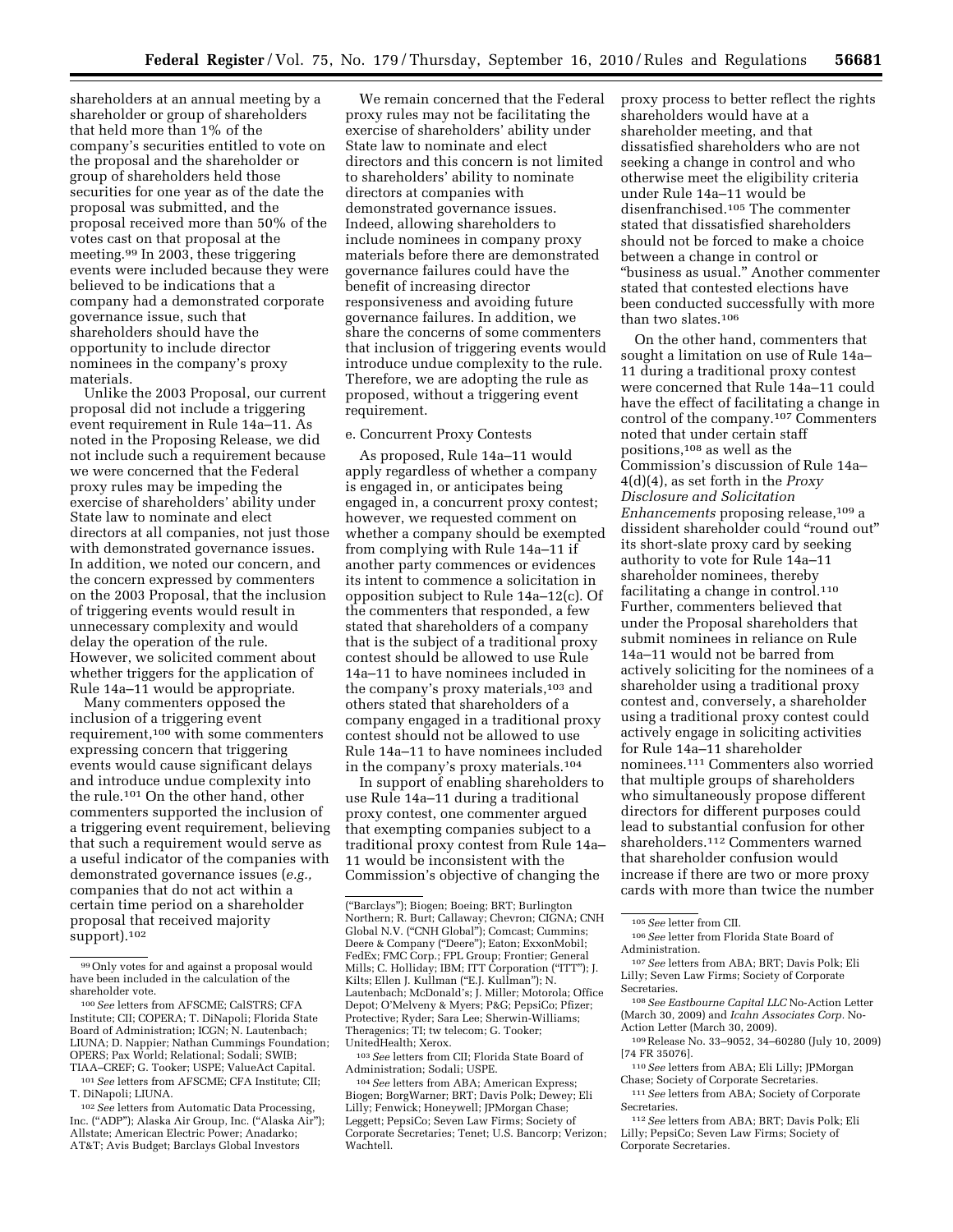of nominees than available slots.113 According to these commenters, further confusion would result from any assumption by shareholders that the Rule 14a–11 slate is allied with the insurgent slate, despite the Rule 14a–11 representation regarding the lack of control intent.114 One commenter also argued that, despite the Rule 14a–11 representation regarding the lack of control intent, it is "easy to imagine that in some contested elections, a [R]ule 14a–11 nominee would be the swing vote, tipping the majority of the board and thus control of the company.'' 115 Citing these same concerns, another commenter recommended that when a company's board receives notice of a traditional proxy contest, the company should be permitted to exclude Rule 14a–11 nominees from the company's proxy materials (and, if the proxy materials have already been distributed, to issue supplemental proxy materials eliminating these nominees from the company's materials).116

Finally, some commenters argued that Rule 14a–11 is unnecessary when a company is engaged in a traditional proxy contest because the company's shareholders are already effectively exercising their rights under State law to nominate and elect directors.117 One commenter stated that if the Commission decides not to prohibit a concurrent vote on Rule 14a–11 nominees and nominees presented through a traditional proxy contest, it should at least provide that the nominees presented through the traditional proxy contest be counted against the number of permissible Rule 14a–11 nominees to reduce the likelihood of a change in control.118 The commenter stated that if Rule 14a–11 could be used concurrently with a traditional proxy contest, the nominating shareholder should not be allowed to be a "participant" (as defined under Schedule 14A) in the traditional proxy contest or to engage in any soliciting activity for a nominee of another shareholder. The commenter also suggested that dissidents in a traditional proxy contest be precluded from including Rule 14a–11 nominees on their proxy card. Acknowledging the possibility of collusion, shareholder confusion, and change in control, one commenter expressed support for

reasonable limitations on a Rule 14a–11 nomination if there is a simultaneous proxy contest.119

While we appreciate commenters' concerns, we do not believe that our efforts to facilitate the exercise of shareholders' State law right to nominate directors should be limited by the activities of other persons engaged in a traditional proxy contest. We also believe that, as described below, Rule 14a–11 and the related rule amendments, together with our staff review process, can adequately address concerns about investor confusion and potential abuse of the process by those seeking a change in control. Therefore, we are adopting the rule as proposed, without an exception for companies that are subject to or anticipate being subject to a concurrent proxy contest. In this regard, we agree with those commenters that opposed including a limitation because to do so would be inconsistent with the goals of our rulemaking, which are not limited by the nomination activities of other persons. In addition, we note that there is no current limitation in the Federal proxy rules on the number of proxy contests that can take place simultaneously and we do not believe that there is sufficient reason to provide such a limitation in this circumstance. Companies and shareholders have been able, to date, to successfully navigate multiple slates on those occasions when more than one person undertakes a proxy contest. In addition, we believe that a company can address commenters' concerns through disclosure in its proxy materials. For example, the company may disclose in its proxy statement potential effects of electing non-management nominees (whether those nominees are included in the company's materials or in other soliciting persons' materials), such as the potential to cause the company to violate law or the independence requirements of the exchange listing standards, and allow shareholders to consider that information when making their voting decisions. Similarly, we believe that appropriate disclosure in the company's proxy materials, as well as the dissident's proxy materials, could serve to potentially avoid shareholder confusion about how many nominees a shareholder may vote for and how to mark the card.

We also have not revised Rule 14a–11, as suggested by commenters, to count nominees put forth by persons outside of Rule 14a–11 for purposes of the calculation of the maximum number of nominees required to be included in the company's proxy materials pursuant to

Rule 14a–11. We believe that to do so would, like an outright exception, be inconsistent with the goal of our rulemaking—to change the proxy process to better reflect the rights shareholders would have at a shareholder meeting, which are not limited by the nomination activities of other persons.

While we are not adopting an exception from the rule for companies that are, or anticipate being, subject to a concurrent proxy contest, we do understand concerns about the possibility of confusion and abuse in this area absent clear guidance.<sup>120</sup> Accordingly, we have made clear in our discussion, in Section II.B.10. below, that a nominating shareholder or group relying on new Rule  $14a-2(b)(7)$  or  $(8)$ to engage in an exempt solicitation to form a nominating shareholder group or in connection with a nomination included in the company's proxy materials pursuant to Rule 14a–11 would lose the exemption if they engage in a non-Rule 14a–11 solicitation for directors or another person's solicitation with regard to the election of directors. In addition, we are adopting an instruction to Rule 14a–11 121 to make clear that, in order to rely on Rule 14a– 11 to have a nominee or nominees included in a company's proxy materials, a nominating shareholder or group or any member of the nominating shareholder or group may not be a member of any other group with persons engaged in solicitations or other nominating activities in connection with the subject election of directors; may not separately conduct a solicitation in connection with the subject election of directors other than a Rule 14a–2(b)(8) exempt solicitation in relation to those nominees it has nominated pursuant to Rule 14a–11 or for or against the company's nominees; and may not act as a participant in another person's solicitation in connection with the subject election of directors.

3. Which Companies Are Subject to Rule 14a–11

## a. General

In this section, we discuss which companies will be subject to new Rule 14a–11, including the rule's application to investment companies, controlled companies, "debt-only" companies, voluntary registrants, and smaller reporting companies.

New Rule 14a–11 will apply to companies that are subject to the Exchange Act proxy rules, including

<sup>113</sup>*See* letters from ABA; Davis Polk. 114*See* Section II.B.4. below for a further discussion of change in control intent and the certifications required by the new rules.

<sup>115</sup>Letter from Davis Polk.

<sup>116</sup>*See* letter from Society of Corporate Secretaries.

<sup>117</sup>*See* letters from BRT; Verizon.

<sup>118</sup>*See* letter from ABA. 119*See* letter from P. Neuhauser.

<sup>120</sup>*See, e.g.,* letters from ABA; Seven Law Firms. 121*See* Instruction to Rule 14a–11(b).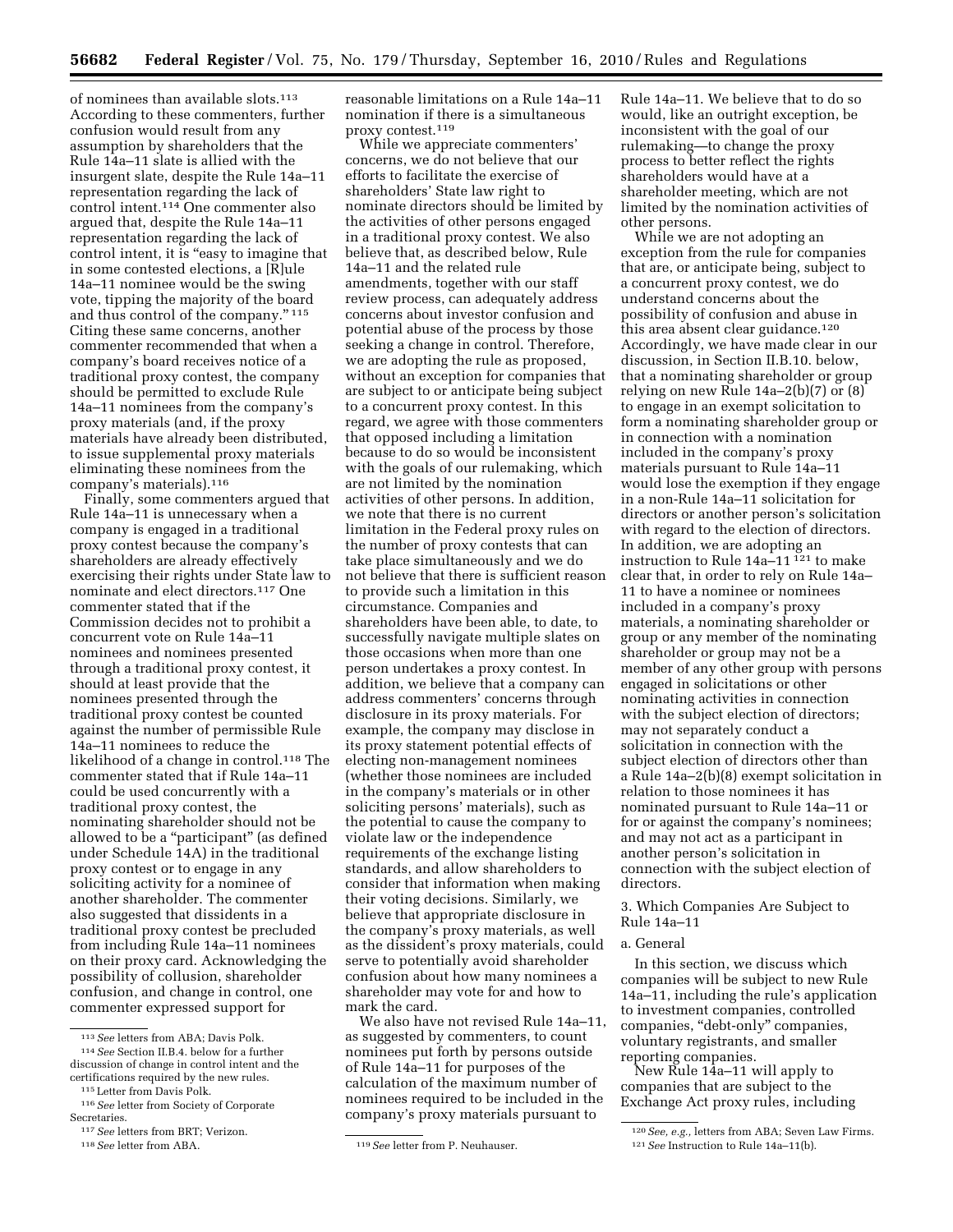investment companies registered under Section 8 of the Investment Company Act of 1940.122 The rule also will apply to controlled companies and those companies that choose to voluntarily register a class of securities under Section 12(g). Smaller reporting companies will be subject to the rule, but on a delayed basis. Consistent with the Proposal, we have excepted from the rule's application companies that are subject to the proxy rules solely because they have a class of debt registered under Section 12 of the Exchange Act. In addition, foreign private issuers are exempt from the Commission's proxy rules with respect to solicitations of their shareholders, so the rule will not apply to these issuers.123

## b. Investment Companies

Under the Proposal, Rule 14a–11 would apply to registered investment companies. We sought comment on whether Rule 14a–11 should apply to these companies.124

Several commenters supported including registered investment companies in the rule.125 Commenters noted that investment company boards, like other boards, must be responsive and accountable to their shareholders; 126 that some investment company boards are ''too cozy'' with the company's investment adviser; 127 and that the proposed rule will add competition to the board nomination process, which may create some traction in board negotiations with the company's investment adviser.128 A number of commenters did not believe that the rule would result in unreasonable cost or an excessive number of contested elections.129 One commenter suggested that investment company shareholders would use the rule infrequently and then only if the

123Exchange Act Rule 3a12–3 [17 CFR 240.3a12– 3] exempts securities of certain foreign issuers from Section 14(a) of the Exchange Act.

124The Commission has considered the impact of this issue on investment companies on prior occasions. *See, e.g.,* 2003 Proposal.

125*See, e.g.,* letters from AFSCME; CalPERS; CII; Mutual Fund Directors Forum (''MFDF''); Julian Reid (''J. Reid''); Jennifer S. Taub (''J. Taub''); TIAA– CREF.

- 126*See* letter from MFDF.
- 127Letter from J. Reid.
- 128*See* letter from J. Taub.

investment company is experiencing a real governance or other failure.130

On the other hand, a number of commenters, largely from the investment company industry, opposed the inclusion of registered investment companies in the rule.131 Commenters asserted that the Commission had not presented any empirical evidence of governance problems with respect to investment companies that would support extending the rule to them and that the trend for investment company boards is to have strong governance practices.132 Commenters also argued that investment companies are subject to a unique regulatory regime under the Investment Company Act that provides additional protection to investors, such as the requirement to obtain shareholder approval to engage in certain transactions or activities,<sup>133</sup> and that investment companies and their boards

131*See, e.g.,* letters from ABA; American Bar Association (September 18, 2009) ("ABA II"); Barclays; ICI; Investment Company Institute and Independent Directors Counsel (''ICI/IDC''); Independent Directors Council (''IDC''); S&C; T. Rowe Price Associates, Inc. (''T. Rowe Price''); The Vanguard Group, Inc. (''Vanguard''). One commenter opposed the inclusion of business development companies in the rule for the same reasons that it opposed including registered investment companies in the rule. *See* letter from ICI. Business development companies are a category of closedend investment companies that are not registered under the Investment Company Act, but are subject to certain provisions of that Act. *See* Sections 2(a)(48) and 54–65 of the Investment Company Act [15 U.S.C. 80a–2(a)(48) and 80a–53–64]. We are including business development companies in the rule for the same reasons provided below with respect to registered investment companies.

132*See* letters from ICI; ICI/IDC; IDC; T. Rowe Price; S&C. Among other things, commenters noted that 90% of fund complexes have boards that are 75% or more comprised of independent directors and the vast majority of fund boards have an independent director serving as chairman or as lead independent director. *See* letters from ICI/IDC; IDC. Two letters also cited a 1992 report by Commission staff that observed that the governance model embodied by the Investment Company Act is sound and should be retained with limited modifications. *See* letters from ICI; ICI/IDC.

133One joint comment letter noted that the Investment Company Act requires investment companies to obtain shareholder approval of contracts with the company's investment adviser and distributor and to change from an open-end, closed-end, or diversified company; to borrow money; to issue senior securities; to underwrite securities issued by other persons; to purchase or sell real estate or commodities; to make loans to other persons, except in accordance with the policy in the company's registration statement; to change the nature of its business so as to cease to be an investment company; or to deviate from a stated policy with respect to concentration of investments in an industry or industries, from any investment policy which is changeable only by shareholder vote, or from any stated fundamental policy. The commenters also noted that investment company shareholders have the right to bring an action against the company's investment adviser for breach of fiduciary duty with respect to receipt of compensation. *See* letter from ICI/IDC.

have very different functions from noninvestment companies and their boards.134 One commenter noted that the Proposal would be inappropriate and not particularly useful for most open-end management investment companies, because open-end management investment company shares are held on a short-term basis and open-end management investment companies are not typically required to hold annual meetings under State law.135

Commenters also were concerned about the costs of the Proposal, particularly for fund complexes that utilize a ''unitary'' board consisting of one group of individuals who serve on the board of every fund in the complex, or ''cluster'' boards consisting of two or more groups of individuals that each oversee a different set of funds in the complex.136 Commenters noted that if a

135*See* letter from ABA. *See also* letter from S&C (urging that at a minimum Rule 14a–11 should not apply to open-end investment companies, "which do not generally hold regular meetings and for which compliance would be particularly burdensome''). An open-end management investment company is an investment company, other than a unit investment trust or face-amount certificate company, that offers for sale or has outstanding any redeemable security of which it is the issuer. *See* Sections 4 and 5(a)(1) of the Investment Company Act [15 U.S.C. 80a–4 and 80a– 5(a)(1)].

136*See* letters from ABA; ICI; ICI/IDC; IDC; MFDF; S&C; T. Rowe Price; Vanguard. Commenters noted that a recent survey of fund complexes representing 93% of the industry's total net assets indicated that 83% of fund complexes had a unitary board structure and 17% of fund complexes had a cluster board structure. *See* letters from ICI/IDC; IDC. However, one comment letter included materials noting that, while the average number of registered investment companies per fund complex is five, the median number of registered investment companies per fund complex is one. *See* letter from ICI/IDC. In cases where the fund complex consists of only one company, commenters' concerns about the loss of the unitary board would not be present.

Commenters also noted that among fund complexes that use unitary or cluster boards there are other aspects of board organization that vary from complex to complex. *See* letter from ICI/IDC. For example, one board may oversee all of the openend funds in the complex and all but three of its closed-end funds, while a second board oversees the other closed-end funds. Alternatively, one board may oversee the open-end and closed-end fixed income funds advised by one particular adviser, while a second board oversees the open-end and closed-end equity and international funds advised by a second adviser, etc. However, the commenters did not note any specific issues that would be raised by the use of different structures among fund complexes using unitary or cluster boards if the Proposal were to be adopted.

<sup>122</sup> 15 U.S.C. 80a *et seq.* Registered investment companies currently are required to comply with the proxy rules under the Exchange Act when soliciting proxies, including proxies relating to the election of directors. *See* Investment Company Act Rule 20a–1 [17 CFR 270.20a–1] (requiring registered investment companies to comply with regulations adopted pursuant to Section 14(a) of the Exchange Act that would be applicable to a proxy solicitation if it were made in respect of a security registered pursuant to Section 12 of the Exchange Act).

<sup>129</sup>*See, e.g.,* letters from AFSCME; J. Taub.

<sup>130</sup>*See* letter from J. Taub.

<sup>134</sup>*See* letters from ABA; Barclays; ICI; ICI/IDC; IDC; T. Rowe Price; S&C; Vanguard. However, we note that, in response to the 2003 Proposal, ABA and ICI indicated that there were no reasons to treat investment companies differently from noninvestment companies. *See* letter from Investment Company Institute (December 22, 2003) on File No. S7–19–03; letter from American Bar Association (January 7, 2004) on File No. S7–19–03.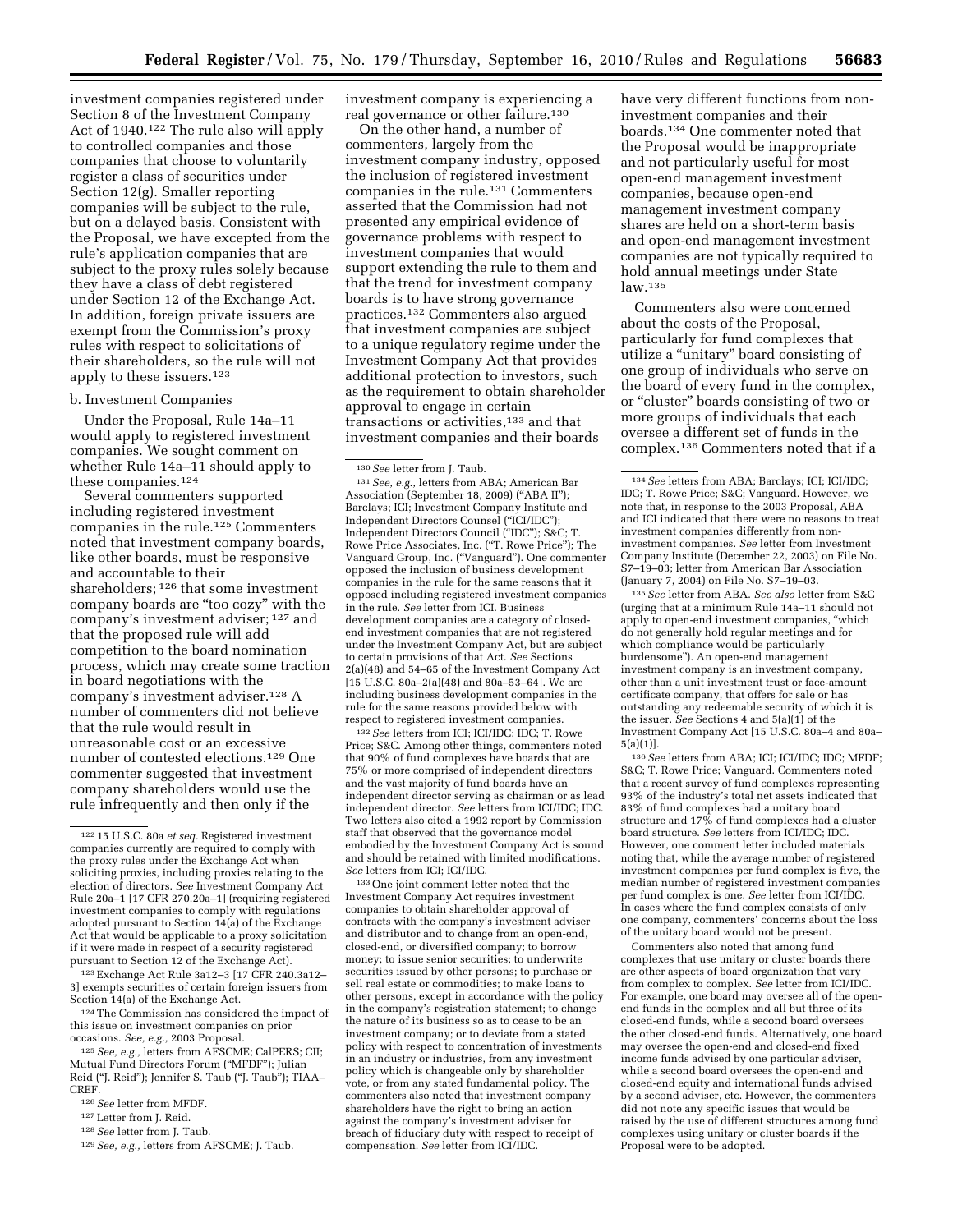shareholder-nominated director were to be elected to a unitary or cluster board, the investment companies in the fund complex would incur significant additional administrative costs and burdens (*e.g.,* the shareholdernominated director would have to leave during discussions that pertain to the other investment companies in the complex, board materials would have to be customized for the director, and the fund complex would face challenges in preserving the status of privileged information) and the benefits of the unitary or cluster board that result in the increased effectiveness of such boards would be lost.137 One commenter also stated that if a shareholder nomination causes an election to be ''contested'' under rules of the New York Stock Exchange, brokers would not be able to vote client shares on a discretionary basis, making it difficult and more expensive for investment companies to achieve a quorum for a meeting.138

After considering these comments, we agree with the commenters who believe that Rule 14a–11 should apply to registered investment companies, as was proposed. The purpose of Rule 14a–11 is to facilitate the exercise of shareholders' traditional State law rights to nominate and elect directors to boards of directors and thereby enable shareholders to participate more meaningfully in the nomination and election of directors at the companies in which they invest. These State law rights apply to the shareholders of investment companies, including each investment company in a fund complex, regardless of whether or not the fund complex utilizes a unitary or cluster board.139 Moreover, although investment companies and their boards may have different functions from noninvestment companies and their boards, investment company boards, like the

138*See* letter from S&C.

139 We note that "unitary" or "cluster" boards are not required by State law.

boards of other companies, have significant responsibilities in protecting shareholder interests, such as the approval of advisory contracts and fees.140 Therefore, we are not persuaded that exempting registered investment companies would be consistent with our goals. We also do not believe that the regulatory protections offered by the Investment Company Act (including requirements to obtain shareholder approval to engage in certain transactions and activities), the trend asserted by commenters for investment companies to have good governance practices, or the fact that open-end management investment companies are not required by State law to hold annual meetings serves to decrease the importance of the rights that are granted to shareholders under State law.141 In fact, the separate regulatory regime to which investment companies are subject emphasizes the importance of investment company directors in dealing with the conflicts of interest created by the external management structure of most investment companies.142 We also note that some

141 In the 1992 report cited by two comment letters in footnote 132 above, the Commission staff also observed that the Investment Company Act ''establishes a comprehensive regulatory framework predicated upon principles of corporate democracy'' and was intended to provide an additional safeguard for investors by according "voting powers" to investment company shareholders *beyond those required by State corporate law.*'' Division of Investment Management, U.S. Securities and Exchange Commission, *Protecting Investors: A Half Century of Investment Company Regulation,* at pp. 251–52, 260 (May 1992) (emphasis added).

142*See, e.g.,* Commission Guidance Regarding the Duties and Responsibilities of Investment Company Boards of Directors with Respect to Investment Adviser Portfolio Trading Practices, Release No. IC– 28345 (July 30, 2008) [73 FR 45646, 45649 (August 6, 2008)] (''In addition to statutory and common law obligations, fund directors are also subject to specific fiduciary obligations relating to the special nature of funds under the Investment Company Act. \* A fund board has the responsibility, among other duties, to monitor the conflicts of interest facing the fund's investment adviser and determine how the conflicts should be managed to help ensure that the fund is being operated in the best interest of the fund's shareholders.'') (footnotes omitted); Interpretive Matters Concerning Independent Directors of Investment Companies, Release No. IC– 24083 (October 14, 1999) [64 FR 59877, 59877–78 (November 3, 1999)] (listing various duties and

commenters have raised governance concerns regarding the relationship between boards and investment advisers.143

We are cognizant of the fact that the rule will impose some costs on investment companies. We believe, however, that policy goals and the benefits of the rule justify these costs. As discussed above, we believe that facilitating the exercise of traditional State law rights to nominate and elect directors is as much of a concern for investment company shareholders as it is for shareholders of non-investment companies. We continue to believe that parts of the proxy process may frustrate the exercise of shareholders' rights to nominate and elect directors arising under State law, and thereby fail to provide fair corporate suffrage. The new rules seek to facilitate shareholders' effective exercise of their rights under State law to both nominate and elect directors. In this regard, we note that commenters have stated that interest in mutual fund governance has increased in recent years.144

We recognize that it may be more costly for investment companies to achieve a quorum at shareholder meetings if a shareholder director nomination causes an election to be "contested" under rules of the New York Stock Exchange and brokers cannot vote customer shares on a discretionary basis. Furthermore, for fund complexes that utilize unitary or cluster boards, the election of a shareholder director nominee may, in some circumstances, increase costs and potentially decrease the efficiency of the boards.

We note, however, that these costs are associated with the State law right to nominate and elect directors, and are not costs incurred for including shareholder nominees in the company's proxy statement. With respect to fund complexes utilizing unitary or cluster boards, we note that any increased costs and decreased efficiency of an investment company's board as a result of the fund complex no longer having a unitary or cluster board would occur, if at all, only in the event that investment company shareholders elect the shareholder nominee. Investment companies may include information in the proxy materials making investors aware of the company's views on the perceived benefits of a unitary or cluster board and the potential for increased

<sup>137</sup>Commenters noted that unitary and cluster boards can result in enhanced board efficiency and greater board knowledge of the many aspects of fund operations that are complex-wide in nature. *See, e.g.,* letters from ABA; ICI; ICI/IDC; IDC; MFDF; S&C; T. Rowe Price; Vanguard. For instance, commenters noted that many of the same regulatory, valuation, compliance, disclosure, accounting, and business issues may arise for all of the funds that the unitary or cluster board oversees and that consistency among funds in the complex greatly enhances both board efficiency and shareholder protection. *See, e.g.,* letter from ICI/ IDC. One joint comment letter also suggested that ''[b]ecause they are negotiating on behalf of multiple funds, unitary and cluster boards have a greater ability than single fund boards to negotiate with management over matters such as fund expenses; the level of resources devoted to technology; and compliance and audit functions.'' *See id.* 

<sup>140</sup>*See Jones v. Harris Assocs.,* 130 S.Ct. 1418, 1423, 176 L. Ed. 2d 265, 273–274 (2010). *See also*  S. Rep. No. 91–184; 91st Congress 1st Session; S. 2224 (1969) (''This section is not intended to authorize a court to substitute its business judgment for that of the mutual fund's board of directors in the area of management fees. \* \* \* The directors of a mutual fund, like directors of any other corporation will continue to have \* \* \* overall fiduciary duties as directors for the supervision of all of the affairs of the fund.''); letter from ICI/IDC (''The Investment Company Act of 1940 and the rules under it impose significant responsibilities on fund directors in addition to the duties of loyalty and care to which directors are typically bound under State law.'').

responsibilities of the independent directors of an investment company and noting that ''Each of these duties and responsibilities is vital to the proper functioning of fund operations and, ultimately, the protection of fund shareholders.'').

<sup>143</sup>*See* letters from J. Reid; J. Taub.

<sup>144</sup>*See* letters from AFSCME; J. Taub.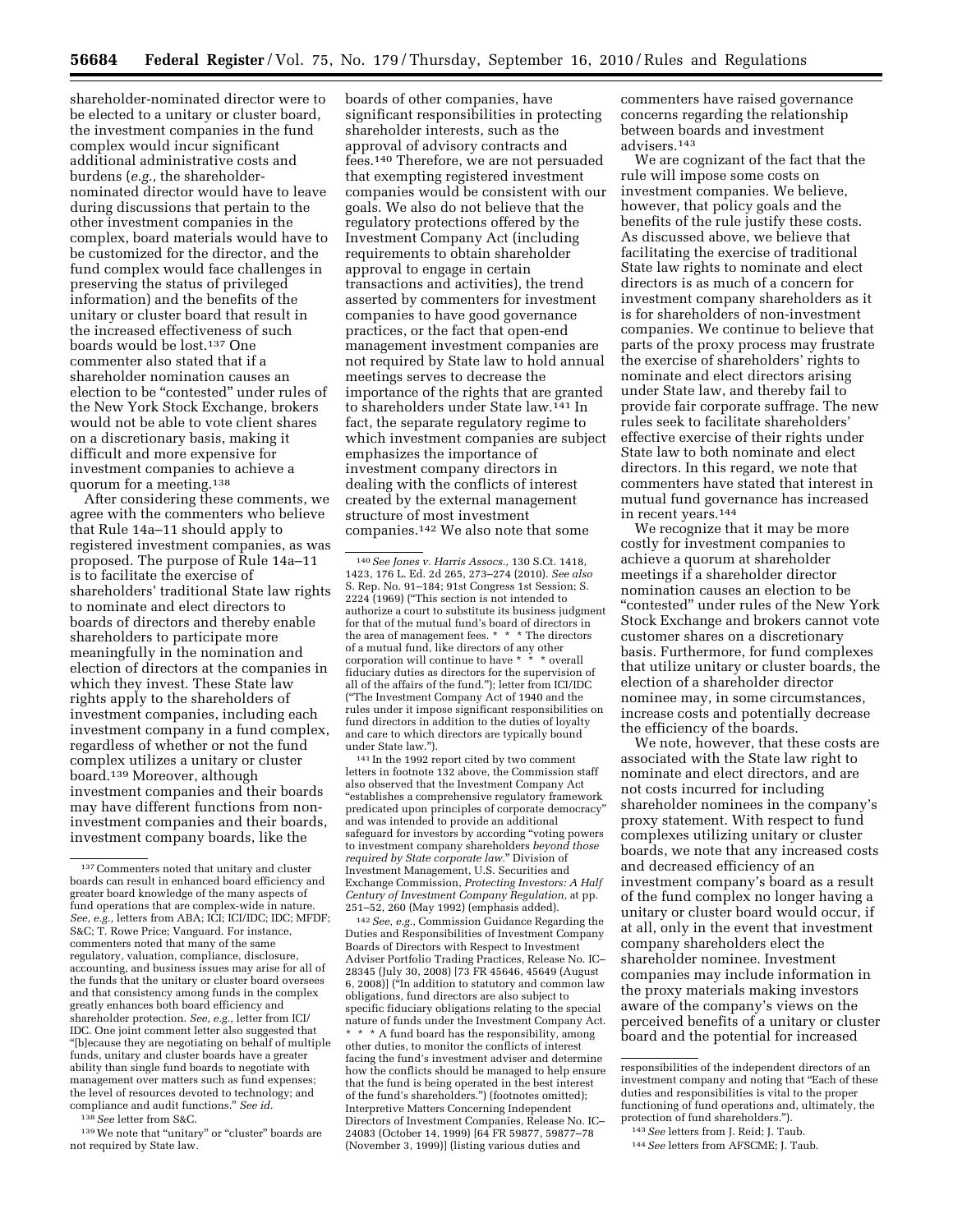costs and decreased efficiency if the shareholder nominees are elected. Moreover, we note that a fund complex can take steps to minimize the cost and burden of a shareholder-nominated director by, for example, entering into a confidentiality agreement in order to preserve the status of confidential information regarding the fund complex.145

We believe that the costs imposed on investment companies will be less significant than the costs imposed on other companies for three reasons. First, to the extent investment companies do not hold annual meetings as permitted by State law, investment company shareholders will have less opportunity to use the rule.146 Second, even when investment company shareholders do have the opportunity to use the rule, the disproportionately large and generally passive retail shareholder base of investment companies will probably mean that the rule will be used less frequently than will be the case with non-investment companies.147 Third, because we have sought to limit the cost and burden on all companies, including investment companies, by limiting use of Rule 14a–11 to shareholders who have maintained significant continuous holdings in the company for at least three years, and because many funds, such as money market funds, are held by shareholders on a short-term basis,<sup>148</sup> we believe that the situations where shareholders will meet the eligibility requirements will be limited.

Although commenters argued that the election of a shareholder-nominated director to a unitary or cluster board will necessarily result in decreased effectiveness of the board, we disagree. In this regard, one commenter argued that competition in the board nomination process may improve efficiency by providing additional leverage for boards in negotiations with the investment adviser. $149$  In any event,

147*See* letter from J. Taub.

we believe that investment company shareholders should have a more meaningful opportunity to exercise their traditional State law rights to elect a non-unitary or non-cluster board if they so choose.

#### c. Controlled Companies

As proposed, Rule 14a–11 would allow eligible shareholders to submit director nominees at all companies subject to the Exchange Act proxy rules other than companies that are subject to the proxy rules solely because they have a class of debt registered under Section 12 of the Exchange Act. We sought comment on whether Rule 14a–11 also should provide an exception for controlled companies.

In response to our request for comment, one commenter argued that controlled companies should not be excluded from Rule 14a–11,150 acknowledging that while there may be no mathematical possibility of a shareholder nominee submitted pursuant to Rule 14a–11 being elected at a controlled company, in a controlled company there could be an even greater need for non-controlling shareholders to express their concerns. The commenter noted that a large—even if not a majority—vote by non-controlling shareholders could send an important message to the board. Other commenters noted that controlled companies are commonly structured with dual classes of stock, which allows shareholders of the non-controlling class of stock to elect a set number of directors that is less than the full board.151 Another commenter noted that dual-class companies with supervoting stock often can benefit the most from having the interests of non-controlling shareholders better represented in the boardroom.152 This commenter encouraged the Commission to include some means by which minority shareholders of dualclass and parent-controlled companies could meaningfully avail themselves of the rule, even if a different set of eligibility or disclosure requirements is determined to be more appropriate in these cases.

On the other hand, several commenters argued that controlled companies should be excluded from Rule 14a–11.153 According to these commenters, providing shareholders the ability to include nominees in company

proxy materials in this context would be ineffective and needlessly disruptive and costly because there is no prospect that a shareholder nominee would be elected.154 Two of these commenters also noted that subjecting these companies to Rule 14a–11 would possibly cause investor confusion.155 These commenters remarked that shareholders would continue to have other avenues to express their views to the company, such as through the Rule 14a–8 process. Commenters who supported an exclusion for controlled companies suggested that for purposes of the exclusion the definition of ''controlled company'' should be similar to the definition used by the national securities exchanges in connection with director independence requirements.156 Some commenters suggested that if Rule 14a–11 excluded controlled companies using the same definition as the national securities exchanges in connection with director independence requirements, then the rule should contain an instruction providing that whether more than 50% of the voting power of a company is held by an individual, group, or other company would be determined by any schedules filed under Section 13(d) of the Exchange Act.157

After considering the issue further, we are persuaded that Rule 14a–11 should apply to controlled companies, as we proposed. As commenters noted, it is common for companies structured with dual classes of stock to allow shareholders of the non-controlling class to elect a set number of directors that is less than the full board. In that situation, it may be useful for noncontrolling shareholders to be able to include shareholder nominations in company proxy materials with respect to the directors the non-controlling class is entitled to elect. In addition, though applying Rule 14a–11 to controlled companies would be unlikely to result in the election of shareholdernominated directors in cases in which these are not directors elected exclusively by the non-controlling shareholders, we appreciate that shareholders at controlled companies

<sup>145</sup>Two commenters argued in a joint comment letter that there are a number of practical and legal issues that prevent confidentiality agreements from being sufficient to address the issues that arise when a shareholder-nominated director is elected to the board of an investment company in a fund complex using a unitary or cluster board. *See* letter from ICI/IDC. We emphasize that entering into a confidentiality agreement is only one method of preserving the confidentiality of information revealed in board meetings attended by the shareholder-nominated director. The fund complex can have separate meetings and board materials for the board with the shareholder-nominated director, especially if particularly sensitive legal or other matters will be discussed or to protect attorneyclient privilege. For a further discussion of this comment, *see* Section IV.E.1.

<sup>146</sup>*See* letters from ABA; MFDF.

<sup>148</sup>*See* letter from ABA.

<sup>149</sup>*See* letter from J. Taub.

<sup>150</sup>*See* letter from P. Neuhauser.

<sup>151</sup>*See* letters from ABA; Duane Morris; Media General, Inc. (''Media General''); The New York Times Company (''New York Times'').

<sup>152</sup>*See* letter from T. Rowe Price.

<sup>153</sup>*See* letters from ABA; AllianceBernstein; Cleary; Seven Law Firms; Duane Morris LLP (''Duane Morris''); Sidley Austin.

<sup>154</sup>*See* letters from ABA; AllianceBernstein; Cleary; Seven Law Firms; Duane Morris; Sidley Austin.

<sup>155</sup>*See* letters from ABA; Seven Law Firms. 156*See* letters from ABA; AllianceBernstein; Cleary; Seven Law Firms; Duane Morris; Sidley Austin. *See, e.g.,* New York Stock Exchange Rule 303A.00 and NASDAQ Stock Market LLC Rule 5615(c) (defining ''controlled companies'' as a company of which more than 50% of the voting power for the election of directors is held by an individual, group or another company).

<sup>157</sup>*See* letters from AllianceBernstein; Duane Morris.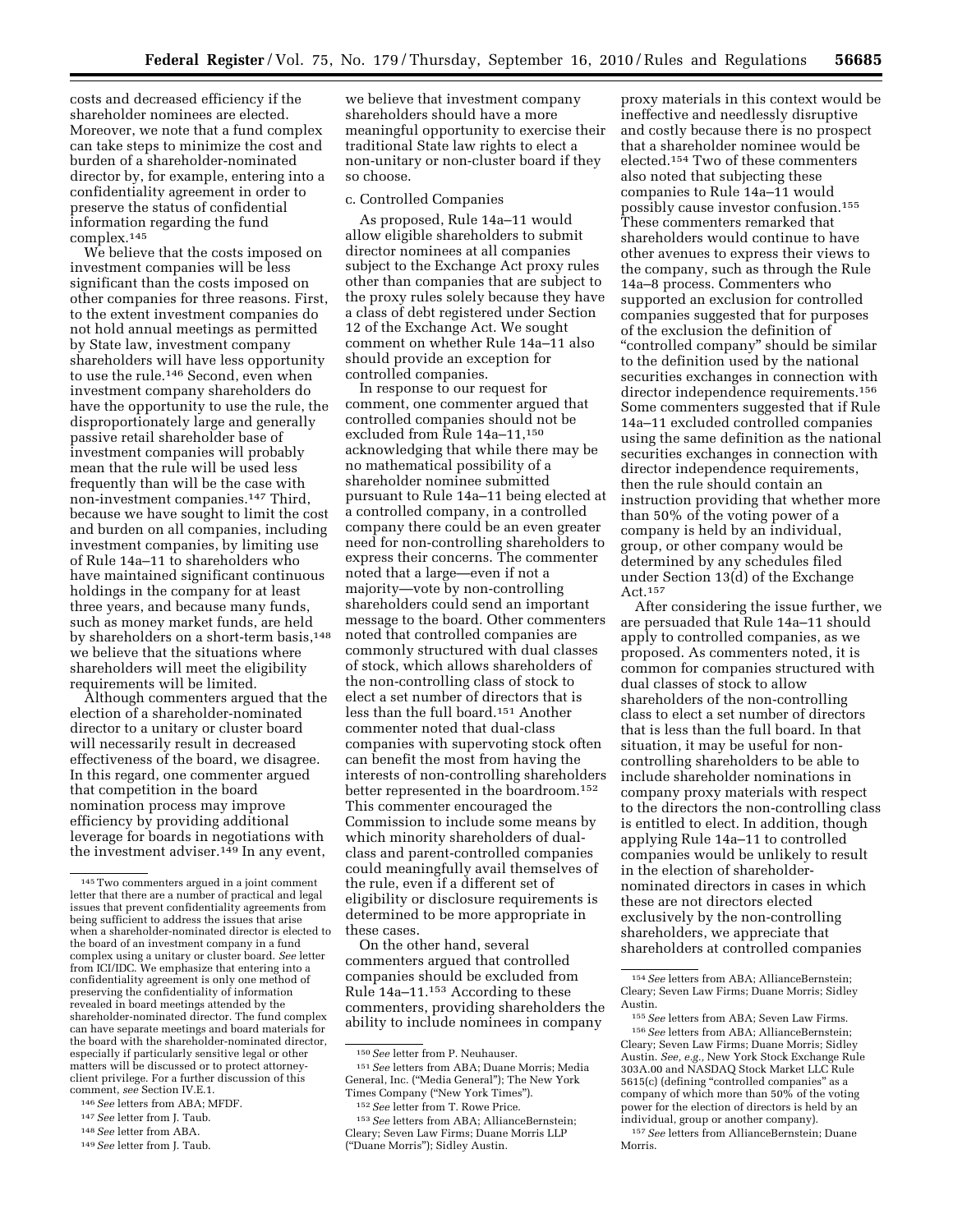may have other reasons for nominating candidates for director.158

## d. ''Debt Only'' Companies

As proposed, Rule 14a–11 would allow eligible shareholders to submit director nominees at all companies subject to the Exchange Act proxy rules other than companies that are subject to the proxy rules solely because they have a class of debt securities registered under Section 12 of the Exchange Act. We sought comment on whether this exclusion from Rule 14a–11 was appropriate.

Commenters that specifically addressed this question agreed with our approach and stated generally that Rule 14a–11 should not apply to companies subject to the Federal proxy rules solely because they have a class of debt securities registered under Exchange Act Section 12.159 Most of these commenters stated that the ability to submit nominees for inclusion in a company's proxy materials should be limited to holders of equity securities registered under the Exchange Act.160 One commenter warned that subjecting companies with a registered class of debt securities to Rule 14a–11 would deter private companies from accessing the public debt market and, in any case, private companies typically have shareholder agreements and other arrangements in place that address the election of directors.161

We are adopting this exclusion as proposed. We note that this approach was supported by investor and corporate commenters. We believe that Rule 14a–11 should not apply to companies that are subject to the Federal proxy rules solely because they have a class of debt securities registered under Section 12 of the Exchange Act.

160*See* letters from ABA; Cleary; S&C. 161*See* letter from S&C. This commenter also stated that Rule 14a–11 should not apply to those reporting companies who voluntarily continue to file Exchange Act reports while they are not required to do so under Exchange Act Section 13(a) or Section 15(d). It argued that these voluntary filers should be treated the same as companies with Exchange Act reporting obligations relating solely to debt securities. We note that Rule 14a–11 will not apply to a company filing Exchange Act reports when neither Exchange Act Section 13(a) nor Section 15(d) requires that it do so (for example, to comply with a covenant contained in an indenture relating to outstanding debt securities).

e. Application of Exchange Act Rule 14a–11 to Companies That Voluntarily Register a Class of Securities Under Exchange Act Section 12(g)

In the Proposing Release, we noted that Rule 14a–11 would apply to companies that have voluntarily registered a class of equity securities pursuant to Exchange Act Section 12(g); however, we solicited comment on whether Rule 14a–11 should apply to these companies.162 We also asked whether nominating shareholders of these companies should be subject to the same ownership eligibility thresholds as those shareholders of companies that were required to register a class of equity securities pursuant to Section 12, or whether we should adjust any other aspects of Rule 14a–11 for these companies.

Three commenters stated that Rule 14a–11 should apply to companies that voluntarily register a class of equity securities under Exchange Act Section 12(g).163 One explained that investors in securities registered under Section 12 should be provided some assurance that the company is subject to various rules safeguarding their interests, such as the proposed rule, and expressed concern that less than uniform application could lead to investor confusion.164 One commenter stated that nominating shareholders of voluntarily-registered companies should be subject to the same ownership thresholds as shareholders of companies that were required to register a class of securities under Exchange Act Section 12.165

We agree with the commenters that Rule 14a–11 generally should apply to those companies that choose to avail themselves of the obligations and benefits of Section 12(g) registration. As Section 12 registrants, these companies are subject to the full panoply of the Exchange Act, including Section 14(a), and their shareholders receive proxy materials in connection with annual and special meetings of shareholders in accordance with the proxy rules. We believe disparate treatment among these Section 12 registrants is unwarranted and shareholders of these companies

should enjoy the same protections generally available to shareholders of other companies with a class of equity securities registered pursuant to Section 12. Accordingly, Rule 14a–11 will apply to companies that have voluntarily registered a class of equity securities pursuant to Exchange Act Section 12(g), with the same ownership eligibility thresholds as those of companies that were required to register a class of equity securities pursuant to Section 12.

## f. Smaller Reporting Companies

Under the Proposal, Rule 14a–11 would apply to all companies subject to the proxy rules, other than companies that are subject to the proxy rules solely because they have a class of debt registered under Exchange Act Section 12. Thus, Rule 14a–11, as proposed, would apply to smaller reporting companies. We sought comment in the Proposal on what effect, if any, the application of Rule 14a–11 would have on any particular group of companies, and in particular, smaller reporting companies.166

A number of commenters stated generally that Rule 14a–11 should not apply to small businesses.167 One commenter argued that Rule 14a–11 should be limited to accelerated filers and that there should possibly be a transition period where the rule was only applicable to large accelerated filers.168 That commenter believed that

167*See* letters from ABA; American Mailing; All Cast; Always N Bloom; American Carpets; J. Arquilla; B. Armburst; Artistic Land Designs; C. Atkins; Book Celler; K. Bostwick; Brighter Day Painting; Colletti; Commercial Concepts; Complete Home Inspection; D. Courtney; S. Crawford; Crespin; Don's; T. Ebreo; M. Eng; eWareness; Evans; Fluharty; Flutterby; Fortuna Italian Restaurant; Future Form; Glaspell; C. Gregory; Healthcare Practice; B. Henderson; S. Henning; J. Herren; A. Iriarte; J. Jones; Juz Kidz; Kernan; LMS Wine; T. Luna; Mansfield Children's Center; D. McDonald; Meister; Merchants Terminal; Middendorf; Mingo; Moore Brothers; Mouton; D. Mozack; Ms. Dee; G. Napolitano; NK; H. Olson; PESC; Pioneer Heating & Air Conditioning; RC; RTW; D. Sapp; SBB; SGIA; P. Sicilia; Slycers Sandwich Shop; Southern Services; Steele Group; Sylvron; Theragenics; E. Tremaine; Wagner; Wagner Industries; Wellness; West End; Y.M.; J. Young.

168*See* letter from ABA. A large accelerated filer is an issuer that, as of the end of its fiscal year, had an aggregate worldwide market value of voting and non-voting common equity held by its non-affiliates of \$700 million or more, as of the last business day of the issuer's most recently completed second fiscal quarter; has been subject to the reporting requirements of Section 13(a) or 15(d) of the Exchange Act for at least 12 calendar months; has filed at least one annual report pursuant to Section 13(a) or 15(d) of the Act; and is not eligible to use

<sup>158</sup>We note that controlled companies are not excluded from Rule 14a–8 despite the same improbability that a shareholder proposal will receive the approval of the majority of the votes cast at a controlled company. Shareholders may use Rule 14a–8 to submit a proposal to the board even though controlling shareholders may vote against the proposal and prevent it from being approved.

<sup>159</sup>*See* letters from ABA; CII; Cleary; S&C.

<sup>162</sup>A company must register a class of equity securities under Section 12(g) if, on the last day of its fiscal year, the class of equity securities is held by 500 or more record holders and the company has total assets of more than \$10 million. An issuer may, however, register any class of equity securities under Section 12(g) even if these thresholds have not been met. Reporting after this form of voluntary registration is distinguished from a company that continues to file Exchange Act reports when neither Exchange Act Section 13(a) nor Section 15(d) requires that it do so. *See* footnote 161 above.

<sup>163</sup>*See* letters from ABA; CII; USPE.

<sup>164</sup>*See* letter from USPE.

<sup>165</sup>*See* letter from ABA.

<sup>166</sup>The Commission has considered this issue on prior occasions. *See, e.g.,* 2003 Proposal; Division of Corporation Finance, Briefing Paper for Roundtable Discussion on the Proposed Security Holder Director Nominations Rules, February 25, 2004, *available at [http://www.sec.gov/spotlight/dir](http://www.sec.gov/spotlight/dir-nominations/dir-nom-briefing.htm)[nominations/dir-nom-briefing.htm](http://www.sec.gov/spotlight/dir-nominations/dir-nom-briefing.htm)*.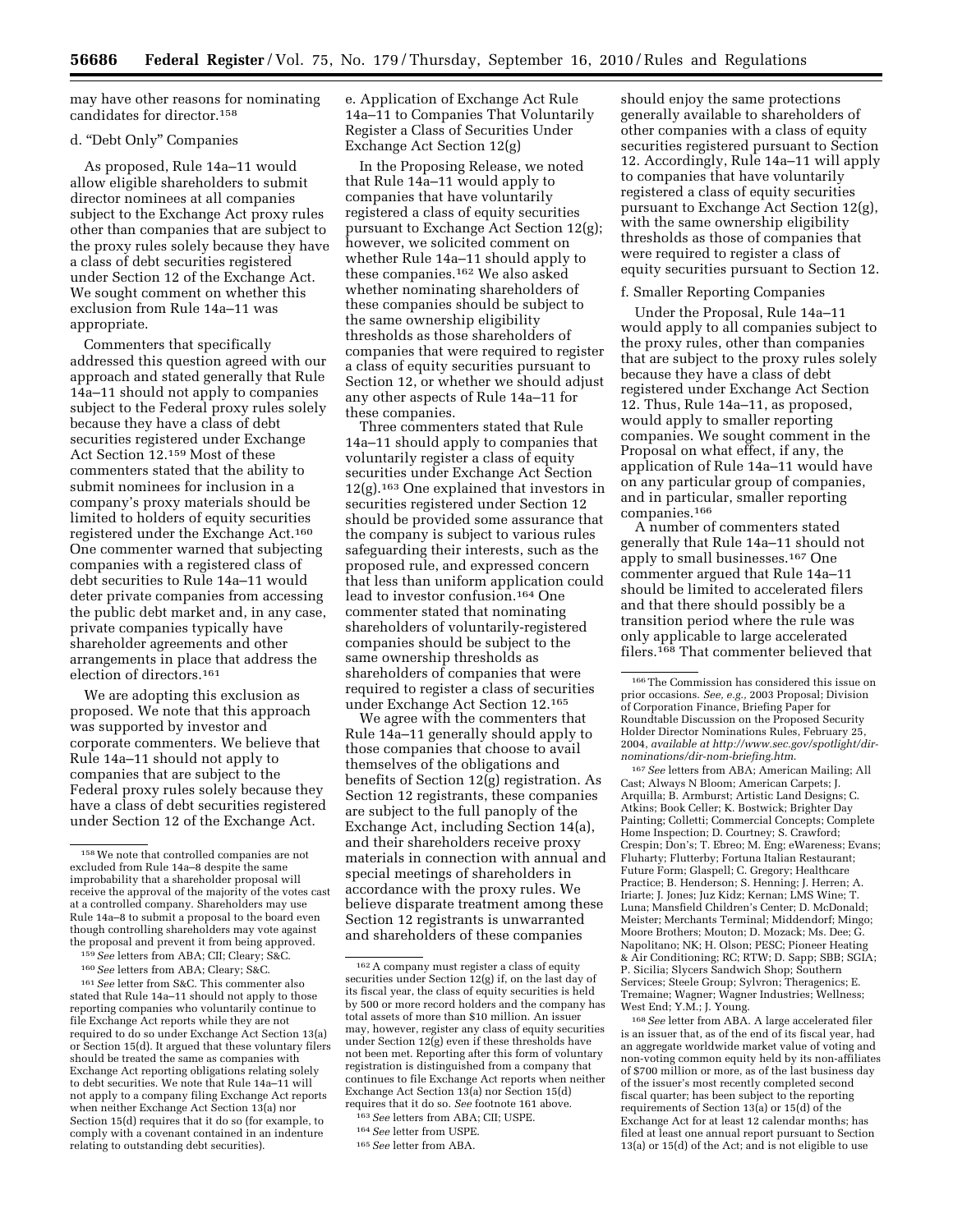smaller companies would have trouble recruiting directors because the pool of qualified directors is already small for smaller companies, and directors would not want to risk the exposure to a proxy contest. Another commenter argued that we should implement Rule 14a–11 on a pilot basis for large accelerated filers for two years and then revisit whether application of the rule would be appropriate for smaller companies.169

Other commenters stated that smaller reporting companies should not be excluded from the application of Rule 14a–11.170 One commenter agreed with the Commission that exempting small entities would be inconsistent with the stated goals of the Proposal and the costs and burden for such entities would be minimal.171 Other commenters believed that small companies are ''just as likely'' to have poorly functioning boards as their larger counterparts.172 Another commenter argued that Rule 14a–11 would not impose a material burden on any company subject to the proxy rules because companies already have to distribute proxy cards and it would not be an imposition if they were required to add additional nominees to those cards.173

In the recently enacted Dodd-Frank Act, Congress confirmed our authority to require inclusion of shareholder nominees for director in company proxy materials.174 In addition, in Section 971(c) of the Dodd-Frank Act Congress specifically provided the Commission with the authority to exempt an issuer or class of issuers from requirements adopted for the inclusion of shareholder director nominations in company proxy materials. In doing so, this provision instructs the Commission to take into account whether such requirement for the inclusion of shareholder nominees for director in company proxy materials

- 172*See* letters from AFSCME; D. Nappier.
- 173*See* letter from USPE.
- 174 Dodd-Frank Act §§ 971(a) and (b).

disproportionately burdens small issuers.175

After considering the comments, amended Section 14(a), and Section 971(c) of the Dodd-Frank Act, we continue to believe that Rule 14a–11 should apply regardless of company size, as was proposed. As noted above, the purpose of Rule 14a–11 is to facilitate the exercise of shareholders' traditional State law rights to nominate and elect directors to company boards of directors and thereby enable shareholders to participate more meaningfully in the nomination and election of directors at the companies in which they invest. We are not persuaded that exempting smaller reporting companies would be consistent with these goals. As stated above, we expect the rule changes will further investor protection by facilitating shareholder rights to nominate and elect directors and providing shareholders a greater voice in the governance of the companies in which they invest. We believe shareholders of smaller reporting companies should be afforded these same protections.

Nonetheless, we recognize that smaller reporting companies may have had less experience with existing forms of shareholder involvement in the proxy process (*e.g.,* Rule 14a–8 proposals), and thus may have less developed infrastructures for managing these matters. We believe that a delayed effective date for smaller reporting companies should allow those companies to observe how the rule operates for other companies and should allow them to better prepare for implementation of the rules. We also believe that delayed implementation for these companies will allow us to evaluate the implementation of Rule 14a–11 by larger companies and provide us with the additional opportunity to consider whether adjustments to the

rule would be appropriate for smaller reporting companies before the rule becomes applicable to them. Therefore, we are delaying implementation for companies that meet the definition of smaller reporting company in Exchange Act Rule 12b–2.176 New Rule 14a–11 will become effective for these companies three years after the date that the rules become effective for companies other than smaller reporting companies. In addition, as discussed below, in an effort to limit the cost and burden on all companies subject to the rule, including smaller reporting companies, we have limited use of Rule 14a–11 to nominations by shareholders who have maintained significant continuous holdings in the company for an extended period of time. As discussed further below, we have extended the required holding period to at least three years at the time the notice of nomination is filed with the Commission and transmitted to the company. In addition, we have made modifications to the ownership threshold that, in combination with the three-year holding period, we believe should facilitate shareholders' ability to exercise their State law rights to nominate and elect directors without unduly burdening companies, including smaller reporting companies. We proposed a tiered ownership threshold that included a 5% ownership threshold for non-accelerated filers; however, we are adopting a 3% ownership threshold for all companies subject to the rule. In adopting the uniform 3% ownership threshold, we carefully considered, among other factors, the potential that

the requirements for smaller reporting companies for its annual and quarterly reports. *See* Exchange Act Rule 12b–2(2).

<sup>169</sup>*See* letter from Theragenics. *See also* letter from Alston & Bird, recommending that we consider adopting a phase-in approach, whereby companies would be permitted to follow a phasein schedule for mandatory compliance based on their size, similar to the Commission's rules regarding internal controls reporting and XBRL. *See Management's Report on Internal Control Over Financial Reporting and Certification of Disclosure in Exchange Act Periodic Reports,* Release No. 33– 8238; 34–47968 [69 FR 9722] (June 5, 2003) and *Interactive Data to Improve Financial Reporting,*  Release No. 33–9002; 34–59324 [74 FR 6776] (Jan. 30, 2009).

<sup>170</sup>*See* letters from AFSCME; CII; D. Nappier.

<sup>171</sup>*See* letter from CII.

<sup>175</sup> Dodd-Frank Act § 971(c). A comment letter on July 28, 2010 from the Society of Corporate Secretaries & Governance Professionals invoked this new legislation in support of a request to re-open the period for comment on the Proposal as it relates to small companies. As noted, we did specifically request comment in the Proposal on the rule's effect on smaller reporting companies, and we received and have considered numerous comments on this topic. Accordingly, we believe we have substantially achieved the objective stated in that letter, namely to identify and evaluate any ''unique and significant challenges that access to the proxy will create for small and mid-sized companies.'' Moreover, our determination to delay implementation of Rule 14a–11 in respect of smaller companies will further allow us to evaluate the implementation of Rule 14a–11 by larger companies and provide us with the additional opportunity to consider whether adjustments to the rule would be appropriate for smaller reporting companies.

<sup>176</sup>*See* Exchange Act Rule 12b–2. A smaller reporting company is defined as "an issuer that is not an investment company, an asset-backed issuer, or a majority-owned subsidiary of a parent that is not a smaller reporting company and that: had a public float of less than \$75 million as of the last business day of its most recently completed second fiscal quarter, computed by multiplying the aggregate worldwide number of shares of its voting and non-voting common equity held by nonaffiliates by the price at which the common equity was last sold, or the average of the bid and asked prices of common equity, in the principal market for the common equity; or in the case of an initial registration statement under the Securities Act or Exchange Act for shares of its common equity, had a public float of less than \$75 million as of a date within 30 days of the date of the filing of the registration statement, computed by multiplying the aggregate worldwide number of such shares held by non-affiliates before the registration plus, in the case of a Securities Act registration statement, the number of such shares included in the registration statement by the estimated public offering price of the shares; or in the case of an issuer whose public float as calculated under paragraph  $(1)$  or  $(2)$  of this definition was zero, had annual revenues of less than \$50 million during the most recently completed fiscal year for which audited financial statements are available." Whether or not an issuer is a smaller reporting company is determined on an annual basis.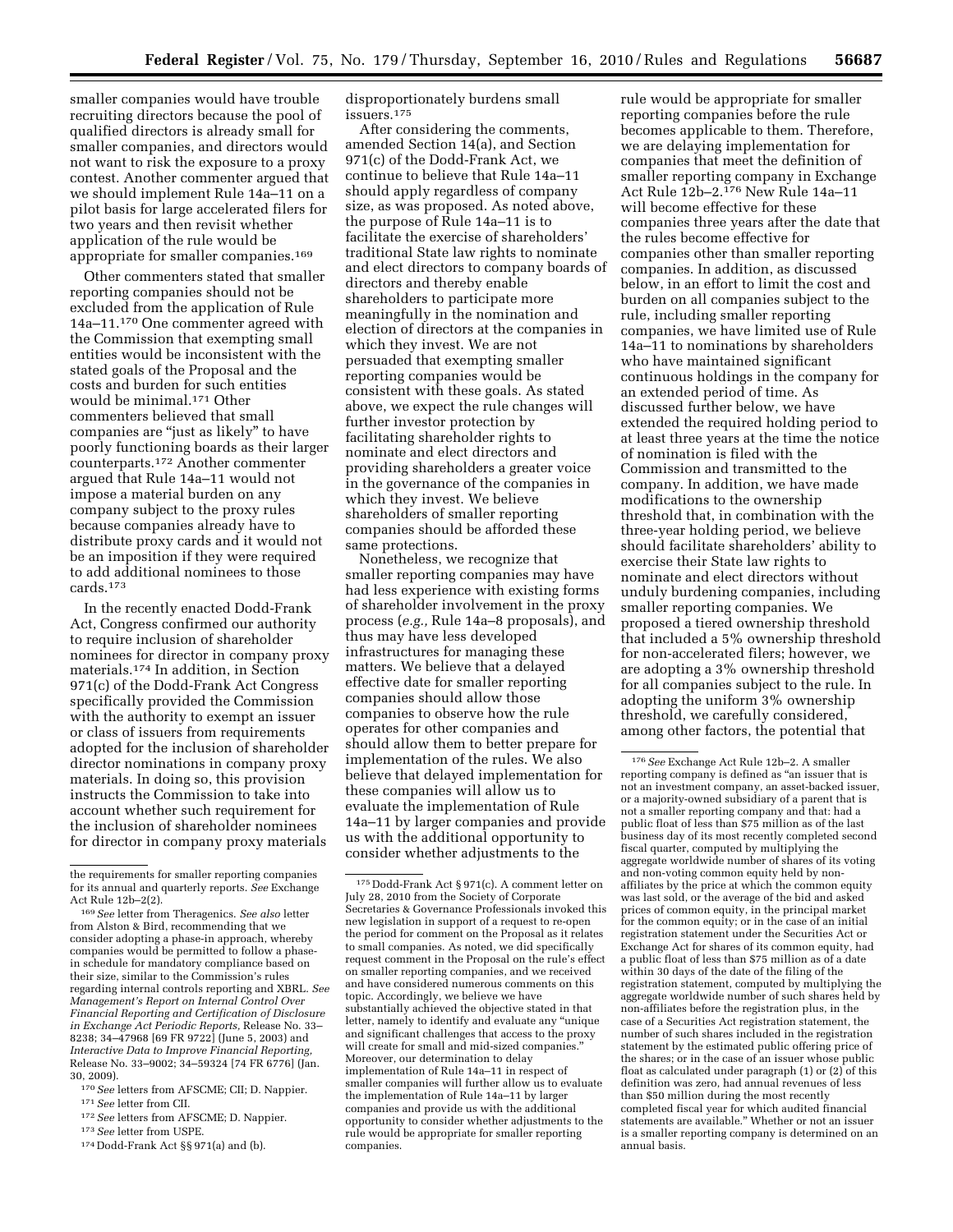the rule would have a disproportionate impact on small issuers. Despite identifying that concern in the Proposal, however, the comments we received did not substantiate that concern, and comments from companies overwhelmingly supported uniform ownership thresholds for all public companies. Moreover, the data we examined did not indicate any substantial difference in share ownership concentrations between large accelerated filers and non-accelerated filers. Thus, we expect that the eligibility requirements will help achieve the stated objectives of the rule without disproportionately burdening any particular group of companies.

4. Who Can Use Exchange Act Rule 14a–11

#### a. General

In an effort to facilitate fair corporate suffrage, we could have proposed and adopted a rule pursuant to which the ability to use Rule 14a–11 would be conditioned solely on whether the shareholder lawfully could nominate a director, and not include any ownership thresholds or holding period. However, we believe it is appropriate to take a measured approach that balances competing interests and seeks to ensure investor protection. Accordingly, Rule 14a–11 will be available to shareholders that hold a significant, long-term interest in the company, have provided timely notice of their intent to include a nominee in the company's proxy materials, and provide specified disclosure concerning themselves and their nominees. More specifically, as described in detail in this section, a company will be required to include a shareholder nominee or nominees if the nominating shareholder or group: 177

• Holds, as of the date of the shareholder notice on Schedule 14N,178 either individually or in the aggregate,179 at least 3% of the voting

178 Throughout this release, when we say "as of the date of the notice on Schedule 14N'' we mean the date the nominating shareholder or group files the Schedule 14N with the Commission and transmits the notice to the company. *See* Section II.B.8.c.ii. below for a further discussion of the timing requirements for filing a Schedule 14N.

179The manner in which a nominating shareholder or group would establish its eligibility to use new Rule 14a–11 is discussed further in Section II.B.4.b.iv. below.

power (calculated as required under the rule) 180 of the company's securities that are entitled to be voted on the election of directors at the annual meeting of shareholders (or, in lieu of such an annual meeting, a special meeting of shareholders) or on a written consent in lieu of a meeting; 181

• Has held the qualifying amount of securities used to satisfy the minimum ownership threshold continuously for at least three years as of the date of the shareholder notice on Schedule 14N (in the case of a shareholder group, each member of the group must have held the amount of securities that are used to satisfy the ownership threshold continuously for at least three years as of the date of the shareholder notice on Schedule 14N); 182

• Continues to hold the required amount of securities used to satisfy the ownership threshold through the date of the shareholder meeting; 183

• Is not holding any of the company's securities with the purpose, or with the effect, of changing control of the company or to gain a number of seats on the board of directors that exceeds the maximum number of nominees that the company could be required to include under Rule 14a–11; 184

• Does not have an agreement with the company regarding the nomination; 185

• Provides a notice to the company on Schedule 14N, and files the notice with the Commission,186 of the nominating shareholder's or group's intent to require that the company include that nominating shareholder's or group's nominee in the company's proxy materials no earlier than 150 calendar days, and no later than 120 calendar days, before the anniversary of the date that the company mailed its proxy materials for the prior year's annual meeting; 187 and

186*See* Section II.B.8. for a discussion of new Schedule 14N and the disclosures required to be filed. The Schedule 14N may be filed by an individual shareholder that meets the ownership threshold, an individual shareholder that is a member of a nominating shareholder group that is aggregating the individual members' securities to meet the ownership threshold but is choosing to file the notice on Schedule 14N individually, or a nominating shareholder group through their authorized representative, as provided for in Rule  $14n-1(b)(1)$ .

187The dates would be calculated by determining the release date disclosed in the previous year's

• Includes the certifications required in the shareholder notice on Schedule 14N.188

# b. Ownership Threshold

As proposed, a nominating shareholder or group would have been required to beneficially own 1%, 3%, or 5% of the company's securities entitled to be voted on the election of directors at the shareholder meeting, depending on the company's accelerated filer status or, in the case of registered investment companies, depending on the net assets of the company. We received significant comment on this topic, which we discuss further below, and have made alterations to the final rule to reflect the concerns expressed by commenters.

As adopted, to rely on Rule 14a–11, a nominating shareholder or group will be required to hold, as of the date of the shareholder notice on Schedule 14N, either individually or in the aggregate, at least 3% of the voting power of the company's securities that are entitled to be voted on the election of directors at the annual (or a special meeting in lieu of the annual) meeting of shareholders or on a written consent in lieu of a meeting. The nominating shareholder or group or member of a nominating shareholder group will be required to hold both the power to dispose of and the power to vote the securities, as discussed below. The nominating shareholder or member of a nominating shareholder group also will be required to have held the qualifying amount of securities for at least three years as of the date of the notice on Schedule 14N, and to hold that amount through the date of the election of directors. Each aspect of the ownership requirement is discussed further below.

188*See* new Rule 14a–11(b)(11) and Item 8 of new Schedule 14N. Pursuant to new Schedule 14N, the nominating shareholder or group would be required to include in its notice to the company a certification that the nominating shareholder or group satisfies the requirements in Rule 14a–11.

<sup>177</sup> In some circumstances, the requirements of Rule 14a–11 applicable to a nominating shareholder group must be satisfied by each member of the group individually (*e.g.,* no member of the group may be holding the company's securities with the purpose of, or with the effect, of changing control of the company or to gain more than the maximum number of nominees that the registrant would be required to include under the rule). *See also* Section II.B.4.

<sup>180</sup>*See* Instruction 3 to new Rule 14a–11(b)(1). 181*See* new Rule 14a–11(b)(1).

<sup>182</sup>*See* new Rule 14a–11(b)(2). The three-year holding period requirement applies only to the amount of securities that are used for purposes of determining the ownership threshold.

<sup>183</sup>See new Rule 14a–11(b)(2).

<sup>184</sup>*See* new Rule 14a–11(b)(6).

<sup>185</sup>*See* new Rule 14a–11(b)(7).

proxy statement, increasing the year by one, and counting back 150 calendar days and 120 calendar days for the beginning and end of the window period, respectively. In this regard, we note that the deadline could fall on a Saturday, Sunday or holiday. In such cases, the deadline should be treated as the first business day following the Saturday, Sunday or holiday, similar to the treatment filing deadlines receive under Exchange Act Rule 0–3. *See* Instruction 1 to Rule 14a– 11(b)(10). If the company did not hold an annual meeting during the prior year, or if the date of the meeting has changed by more than 30 days from the prior year, then the nominating shareholder or group must provide notice pursuant to new Item 5.08 a reasonable time before the company mails its proxy materials, as specified by the company in a Form 8–K filed within four business days after the company determines the anticipated meeting date. *See* new Rule 14a–11(b)(10) and Instruction 2 to that paragraph. *See* further discussion in Section II.B.8.c.ii.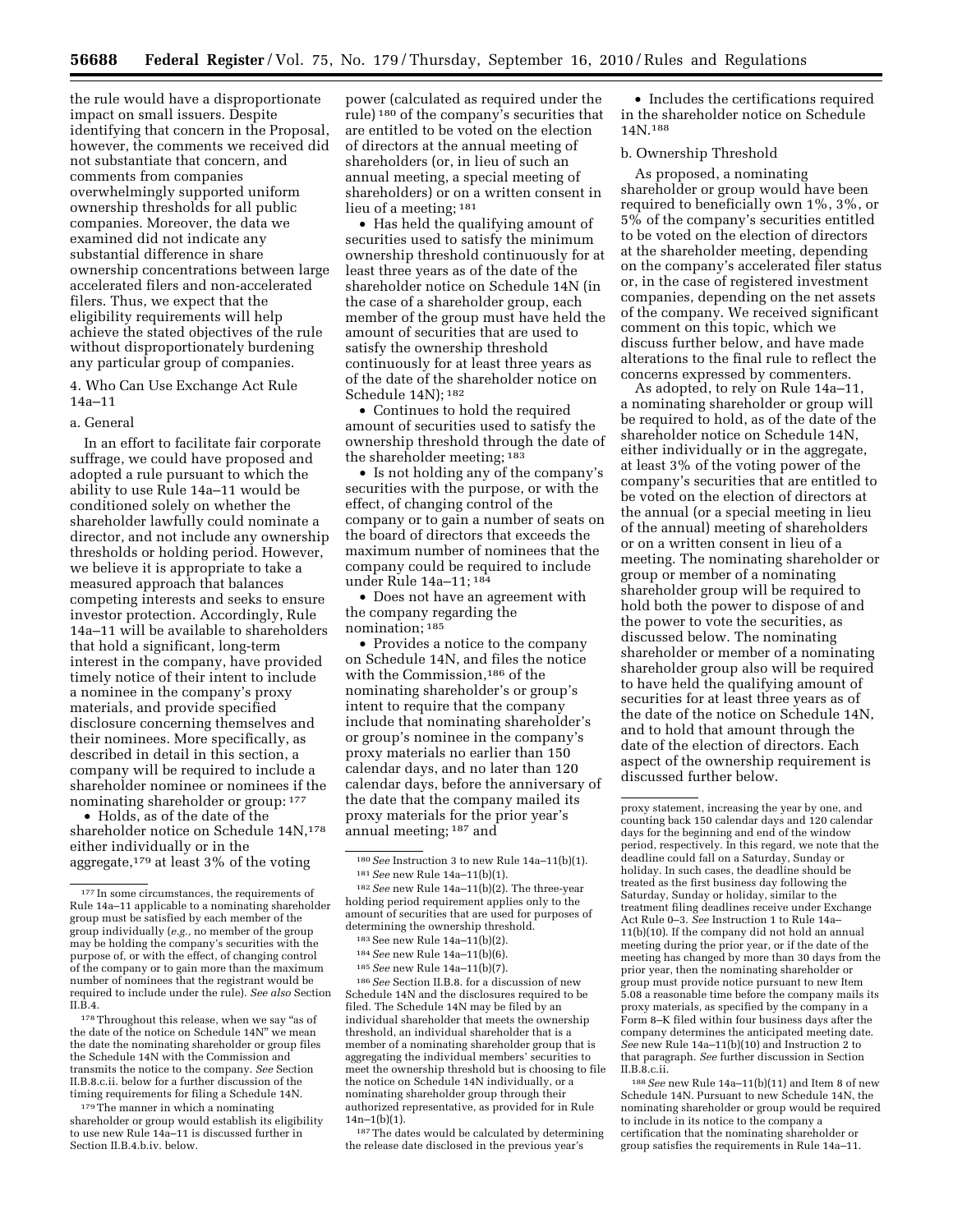# i. Percentage of Securities

We proposed tiered ownership thresholds for large accelerated, accelerated, and non-accelerated filers in an effort to address the possibility that certain companies could be affected disproportionately based on their size.189 Many commenters criticized the proposed ownership thresholds or recommended generally higher thresholds.190 Of these, most commenters criticized the tiered ownership thresholds and recommended a uniform ownership threshold generally higher than the proposed thresholds.191 Many of these

 $^{189}\rm {Similarly},$  we proposed tiered ownership thresholds for registered investment companies with the tiers based on net assets.

190*See* letters from 26 Corporate Secretaries; ABA; Australian Council of Superannuation Investors (''ACSI''); ADP; Advance Auto Parts; Aetna; Alaska Air; Alcoa Inc. (''Alcoa''); Allstate; American Express; Anadarko; Applied Materials; Association of Corporate Counsel; AT&T; Avis Budget; Barclays; Best Buy; J. Blanchard; Boeing; BorgWarner; BRT; Burlington Northern; R. Burt; Calvert Group, Ltd. (''Calvert''); Caterpillar; CFA Institute; Chevron; J. Chico; Committee on Investment of Employee Benefit Assets (''CIEBA''); CIGNA; Peter Clapman (''P. Clapman''); Cleary; CNH Global; Comcast; Con Edison; Capital Research and Management Company (''CRMC''); CSX; Cummins; Darden Restaurants; Davis Polk; Deere; Dewey; W. Brinkley Dickerson, Jr. ("W. B. Dickerson"); J Dillon; DTE Energy; DuPont; Craig Dwight (''C. Dwight''); Eaton; Edison Electric Institute; Eli Lilly; Emerson Electric; eWareness; ExxonMobil; FedEx; Financial Services Roundtable; FMC Corp.; FPL Group; GE; General Mills; A. Goolsby; Home Depot; Honeywell; IBM; ICI; Intel; ITT; JPMorgan Chase; J. Kilts; Koppers; E.J. Kullman; N. Lautenbach; Leggett; Lionbridge Technologies, Inc. (''Lionbridge Technologies''); Lorsch *et al.;* M. Metz; McDonald's; MeadWestvaco; J. Miller; Motorola; Norfolk Southern; Northrop Grumman Corporation (''Northrop''); Office Depot; PepsiCo; Pfizer; P&G; Praxair, Inc. ("Praxair"); Protective; Stephen Lange Ranzini (''S. Ranzini''); Rosen; Ryder; Sara Lee; S&C; Seven Law Firms; Shearman & Sterling; Sherwin-Williams; SIFMA; Society of Corporate Secretaries; Southern Company; Tenet; Tesoro; Textron; TI; TIAA–CREF; Tidewater Inc. ("Tidewater"); Tompkins Financial Corporation (''Tompkins''); G. Tooker; T. Rowe Price; tw telecom; L. Tyson; UnitedHealth; U.S. Bancorp; ValueAct Capital; Vanguard; Verizon Communications Inc. (''Verizon''); Bruno de la Villarmois (''B. Villarmois''); Wachtell; Wells Fargo; Weyerhaeuser; Xerox. 191*See* letters from ACSI; ADP; Advance Auto

Parts; Allstate; American Express; Applied Materials; Association of Corporate Counsel; AT&T; Avis Budget; Barclays; Best Buy; J. Blanchard; Boeing; BRT; Burlington Northern; R. Burt; Calvert; Caterpillar; CFA Institute; J. Chico; CIGNA; CNH Global; Comcast; Con Edison; CSX; Darden Restaurants; Davis Polk; Deere; Dewey; W. B. Dickerson; J. Dillon; DTE Energy; DuPont; Eaton; Edison Electric Institute; Eli Lilly; Emerson Electric; ExxonMobil; FedEx; Financial Services Roundtable; FMC Corp.; FPL Group; General Mills; Home Depot; IBM; Intel; ITT; JPMorgan Chase; J. Kilts; E.J. Kullman; Lorsch *et al.;* McDonald's; M. Metz; Motorola; N. Lautenbach; Office Depot; PepsiCo; Praxair; Protective; S. Ranzini; Sara Lee; S&C; Seven Law Firms; Shearman & Sterling; Sherwin-Williams; Society of Corporate Secretaries; Southern Company; Tesoro; Textron; TI; TIAA– CREF; Tompkins; G. Tooker; T. Rowe Price; tw

commenters questioned whether the data on shareholdings discussed in the Proposal in relation to the proposed thresholds took into account the fact that shareholders could aggregate their holdings in order to use Rule 14a-11.<sup>192</sup> One of these commenters described formation of a nominating group as ''the most likely scenario'' to qualify for use of Rule 14a–11,193 and another commenter submitted that with a significant ownership threshold an ''inability to aggregate shareholders to reach the ownership threshold is unreasonable.'' 194

A few commenters criticized generally the proposed thresholds as too high and recommended lower thresholds.195 One commenter opposed the tiered ownership thresholds because a number of companies regularly move from one category of filer to another as the aggregate worldwide market value of their voting and non-voting common equity changes from fiscal year to fiscal year, which the commenter believed would lead to uncertainty under the Commission's tiered approach.196 Commenters from the investment company industry noted that the proposed eligibility thresholds were based on data for non-investment companies and were not supported by empirical data analysis for investment companies.197

On the other hand, we also received comment generally supporting the proposed tiered ownership thresholds.198 One commenter expressed general support for the proposed thresholds and stated that the proposed thresholds would achieve the Commission's and commenter's shared objective of facilitating the exercise of shareholders' nomination rights.199 Another commenter explained that the thresholds would "ensure[] that only those long-term shareholders who are

193Letter from BRT II.

194Letter from California State Teachers' Retirement System (Nov. 18, 2009)("CalSTRS II").

195*See* letters from Committee of Concerned Shareholders (''Concerned Shareholders''); L. Dallas; USPE.

197*See, e.g.,* letters from ICI; S&C; T. Rowe Price. 198*See* letters from AFL–CIO; AFSCME; British Insurers; CalPERS; CalSTRS; COPERA; CRMC; Florida State Board of Administration; Glass Lewis; IAM; ICGN; LACERA; Marco Consulting; D. Nappier; Nathan Cummings Foundation; P. Neuhauser; Norges Bank; OPERS; Pax World; RiskMetrics; David E. Romine (''D. Romine''); Shamrock; Sodali; Teamsters; WSIB. 199*See* letter from CII.

seriously concerned about the governance of portfolio companies will have a seat at the table." 200

With regard to an appropriate uniform ownership threshold, commenters recommended a number of different possibilities, including:

• At least 1% of the company's outstanding shares for an individual shareholder and 5% for a group of shareholders; 201

• At least 2% of a company's voting securities; 202

• 3% of a company's shares; 203

• 5% of the company's voting securities for an individual shareholder and 10% for a group of shareholders; 204

• 5% of a company's outstanding shares; 205

• 5% of a company's outstanding shares for an individual shareholder and a higher but unspecified threshold for a group of shareholders; 206

• With regard to investment companies, a 5% threshold; 207

• From 5% to 10% of a company's shares; 208

• 10% of the company's shares; 209

• 10% of the company's outstanding shares for an individual shareholder and 15% of the outstanding shares for a group of shareholders; 210

• 5% to 15% of the company's outstanding shares; 211

203*See* letters from CSI; Calvert; CFA Institute; Labour Union Co-operative Retirement Fund (''LUCRF''); S. Ranzini.

204*See* letters from Advance Auto Parts; Alaska Air; American Express; Association of Corporate Counsel; Avis Budget; Best Buy; J. Blanchard; Boeing; BRT; Burlington Northern; Callaway; CIGNA; CNH Global; Comcast; Con Edison; Darden Restaurants; Dewey; J. Dillon; DTE Energy; DuPont; Eaton; Edison Electric Institute; Eli Lilly; Emerson Electric; ExxonMobil; FedEx; FMC Corp.; FPL Group; General Mills; Home Depot; Intel Corporation (''Intel''); JPMorgan Chase; E.J. Kullman; McDonald's; N. Lautenbach; PepsiCo; Praxair; Protective (recommending this threshold if its proposed 35% withhold vote triggering event is not included; if included, it recommended a 3% threshold); Sara Lee; Seven Law Firms; Sherwin-Williams; Society of Corporate Secretaries; Textron; Tompkins; G. Tooker; Weyerhaeuser; Xerox.

205*See* letters from Applied Materials; R. Burt; CSX; Financial Services Roundtable; IBM (recommending 5% as one of the two acceptable thresholds); ITT; J. Kilts; Shearman & Sterling; Southern Company; Tesoro; TIAA–CREF; T. Rowe Price; tw telecom; UnitedHealth; U.S. Bancorp; Verizon.

206*See* letters from Applied Materials; U.S. Bancorp.

207*See* letters from S&C; TIAA–CREF.

208*See* letters from Davis Polk; Lorsch *et al.* 

209*See* letters from Allstate; Caterpillar; J. Chico; W. B. Dickerson; IBM (recommending 10% as one of the two acceptable thresholds); ICI; M. Metz;

Office Depot; L. Tyson; ValueAct Capital; Vanguard. 210*See* letter from Motorola.

telecom; L. Tyson; UnitedHealth; U.S. Bancorp; ValueAct Capital; Vanguard; Verizon; Weyerhaeuser; Xerox.

<sup>192</sup>*See* letters from ABA; ABA II; BRT; Business Roundtable (January 19, 2010) (''BRT II''); Cleary; Davis Polk; Honeywell; SIFMA.

<sup>196</sup>*See* letter from Shearman & Sterling.

<sup>200</sup>Letter from AFL–CIO.

<sup>201</sup>*See* letter from Deere.

<sup>202</sup>*See* letter from ADP.

<sup>211</sup>*See* letter from Barclays.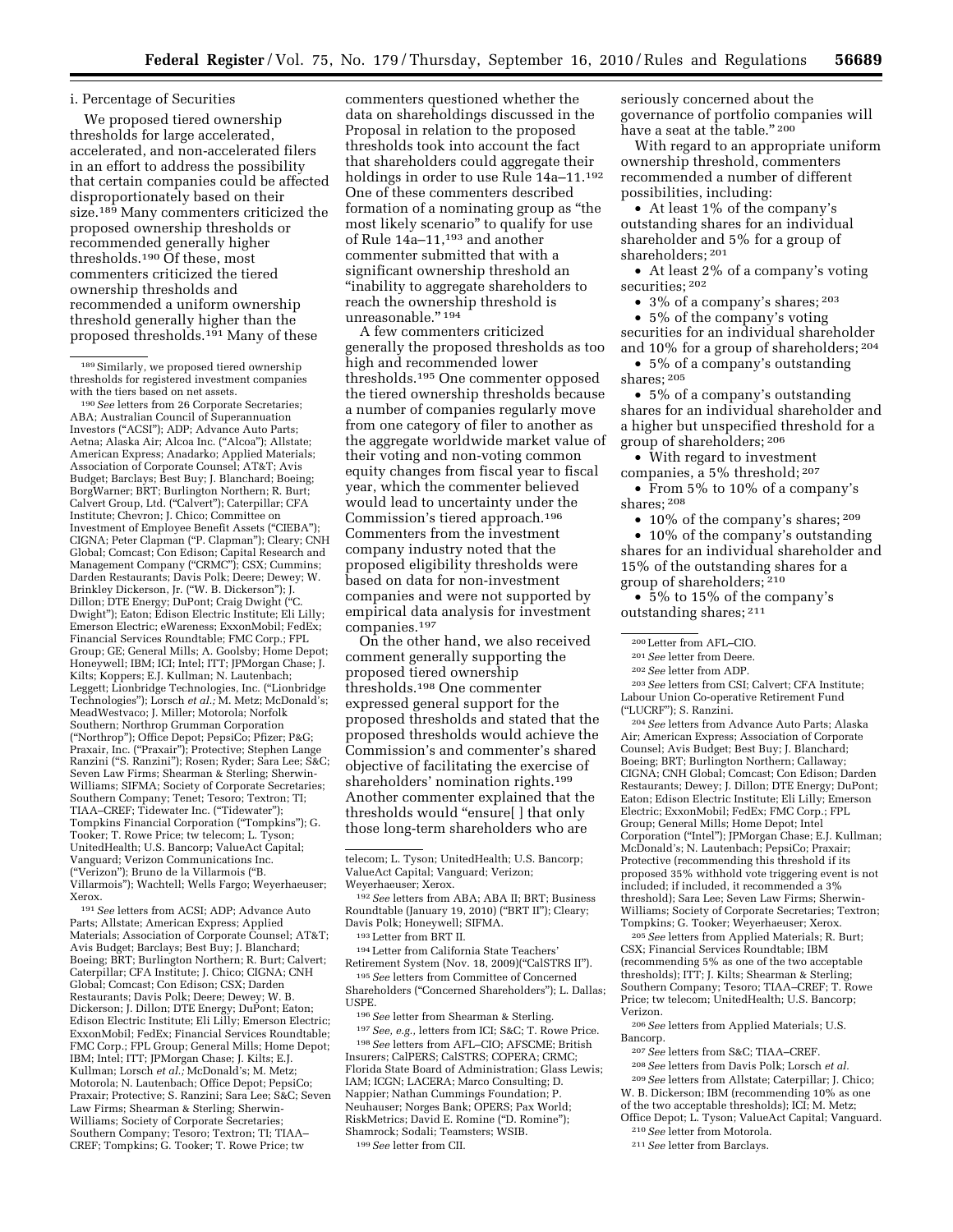• 15% of the company's shares; <sup>212</sup> and

• 20% of a company's shares.<sup>213</sup> Two of the commenters that criticized the proposed threshold as too high recommended that Rule 14a–11 have the same ownership threshold as Rule 14a–8,214 with one of these commenters expressing the belief that the proposal, with its ownership thresholds, would enable only institutional shareholders to access the corporate ballot.215 Another of the commenters opposing the proposed thresholds asserted that the threshold for non-accelerated filers is too high and cited figures indicating that a significant number of such filers do not have any shareholders that would satisfy the proposed threshold.216 This commenter suggested that for an individual shareholder or a group of shareholders, the threshold should be based on the dollar value of the shares held (*e.g.,* \$250,000) or a lower percentage of shares (*e.g.,* 0.25%).

After considering the comments, we believe that it is appropriate to apply a uniform 3% ownership threshold to all companies subject to the rule, regardless of whether they are classified as large accelerated, accelerated, or nonaccelerated filers under the Federal securities laws. As an initial matter, as we did at the time we issued the Proposing Release, we considered whether and why Rule 14a–11 should include any ownership threshold. Because the Commission's proxy rules seek to enable the corporate proxy process to function, as nearly as possible, as a replacement for in-person participation at a meeting of shareholders, some may argue that once a shareholder has satisfied any procedural requirements to a director nomination that a company is allowed to impose under State law, then that nomination should be included in the company's proxy materials. Each time we consider and adopt amendments to our rules, however, we balance competing interests.

Based on our consideration of these competing interests, including balancing and facilitating shareholders' ability to participate more fully in the nomination and election process against the potential cost and disruption of the amendments, we have determined that

requiring a significant ownership threshold is appropriate to use Rule 14a–11. Indeed, we believe that the 3% ownership threshold—combined with the other requirements of the rule properly addresses the potential practical difficulties of requiring inclusion of shareholder director nominations in a company's proxy materials, and some concerns that both company management and other shareholders may have about the application of Rule 14a–11. Providing this balanced, practical, and measured limitation in Rule 14a–11 is consistent with the approach we have taken in many of our other proxy rules 217 and reflects our desire to proceed cautiously with these new amendments to our rules.

We also considered whether the ownership threshold we adopt for Rule 14a–11 should be tiered based on the size and related filing status (or net assets) of the company, or uniform for all companies, and what percentage of ownership would be most appropriate. We have decided to adopt a uniform standard for all companies for several reasons. First, we determined that a uniform standard would reduce the complexities of Rule 14a–11. As noted by one commenter,<sup>218</sup> the potential for the filing status of a company to change would result in uncertainty about the availability of the provisions of Rule 14a–11 as a result of market fluctuations in share prices, acquisitions, or divestitures. A uniform standard avoids that uncertainty and the resulting potential for the costs and burdens of disputes over the selection of the appropriate tier. Elimination of that uncertainty, moreover, would make the availability of Rule 14a–11 more predictable and therefore more useful for shareholders in planning nominations in reliance on the rule. A uniform standard also will avoid any ability on the part of management to structure corporate actions to modify the impact of Rule 14a–11 by placing the company in a different tier. The

concern we expressed in the Proposal that companies could be disproportionately affected by adoption of the rule based on their size—was not supported by comments of potentially affected companies; to the contrary, comments from companies overwhelmingly supported uniform ownership thresholds.219 In addition, as discussed below, we are deferring implementation of Rule 14a–11 for smaller reporting companies.220

A comparison of the share ownership concentrations in large accelerated filers and non-accelerated filers produced relatively minor observable difference. The results, adjusted to give effect to a three-year holding period requirement, are summarized in the table below: 221

220As noted in Section II.B.3.f., we have adopted a three-year delay in implementation for smaller reporting companies.

221The percentages in the table are derived from the data set described in the Proposing Release involving companies that have held meetings between January 1, 2008 and April 15, 2009 (the ''Proposing Release data''). *See* Section III.B.3. of the Proposing Release. The percentages have been adjusted, however, because the Proposing Release data did not give effect to any holding period requirement, and we have attempted to estimate what those percentages would have been had they given effect to the three-year holding period we are adopting. By the calculation described below, we have estimated a reasonable adjustment to the reported percentages in the Proposing Release data by using the data presented in a November 24, 2009 memorandum based on the analysis of Schedule 13F filings, data which did give effect to holding period requirements. *See* Memorandum from the Division of Risk, Strategy, and Financial Innovation regarding the Share Ownership and Holding Period Patterns in 13F data (November 24, 2009), *available at [http://www.sec.gov/comments/s7-10-09/s71009-](http://www.sec.gov/comments/s7-10-09/s71009-576.pdf) [576.pd](http://www.sec.gov/comments/s7-10-09/s71009-576.pdf)*f (the ''November 2009 Memorandum''). The two data sets have overlapping statistics that can be used for comparison and adjustment: Both sets report percentages of a broad sample of public companies and identify percentages of companies having (i) at least one shareholder with holdings of 3% of more, (ii) at least two shareholders with holdings of 3% or more, (iii) at least one shareholder with holdings of 1% or more, and (iv) at least two shareholders with holdings of 1% or more. Comparing the percentages reflected in the November 2009 Memorandum (giving effect to a three-year holding period requirement) with the percentages in the Proposing Release data (not reflecting any holding period requirement), we observe that the percentages reported in the Proposing Release data exceed the percentages reported in the November 2009 memorandum by amounts ranging from 56% to 69%. In order to derive the approximate percentages in the table, we adjusted downward by 62.5% the percentages reported in the Proposing Release data, to account at least approximately for the application of the three-year holding period requirement.

<sup>212</sup>*See* letter from TI.

<sup>213</sup>*See* letter from AT&T.

<sup>214</sup>*See* letters from Concerned Shareholders; USPE.

<sup>215</sup>*See* letter from Concerned Shareholders.

<sup>216</sup>*See* letter from L. Dallas.

<sup>217</sup>*See, e.g.,* Exchange Act Rule 14a–8(b) (requiring shareholders to have ''continuously held at least \$2,000 in market value, or 1%, of the company's securities entitled to be voted on the proposal at the meeting for at least one year by the date'' they submit a shareholder proposal); Exchange Act Rule 14a–6(g) (requiring a soliciting person that "owns beneficially securities of the class which is the subject of the solicitation with a market value of over \$5 million'' to file a notice with the Commission); Regulation S–K, Item 404(a) (requiring disclosure of transactions with related parties that exceed \$120,000).

<sup>218</sup>*See* letter from Shearman & Sterling.

<sup>219</sup>*See* letters from General Mills; Tesoro; T. Rowe Price; ValueAct Capital; Verizon (explicitly opposing variation in percentage ownership requirement based on issuer size); and letters identified in footnotes 199–211 above (commenters supporting various uniform ownership thresholds).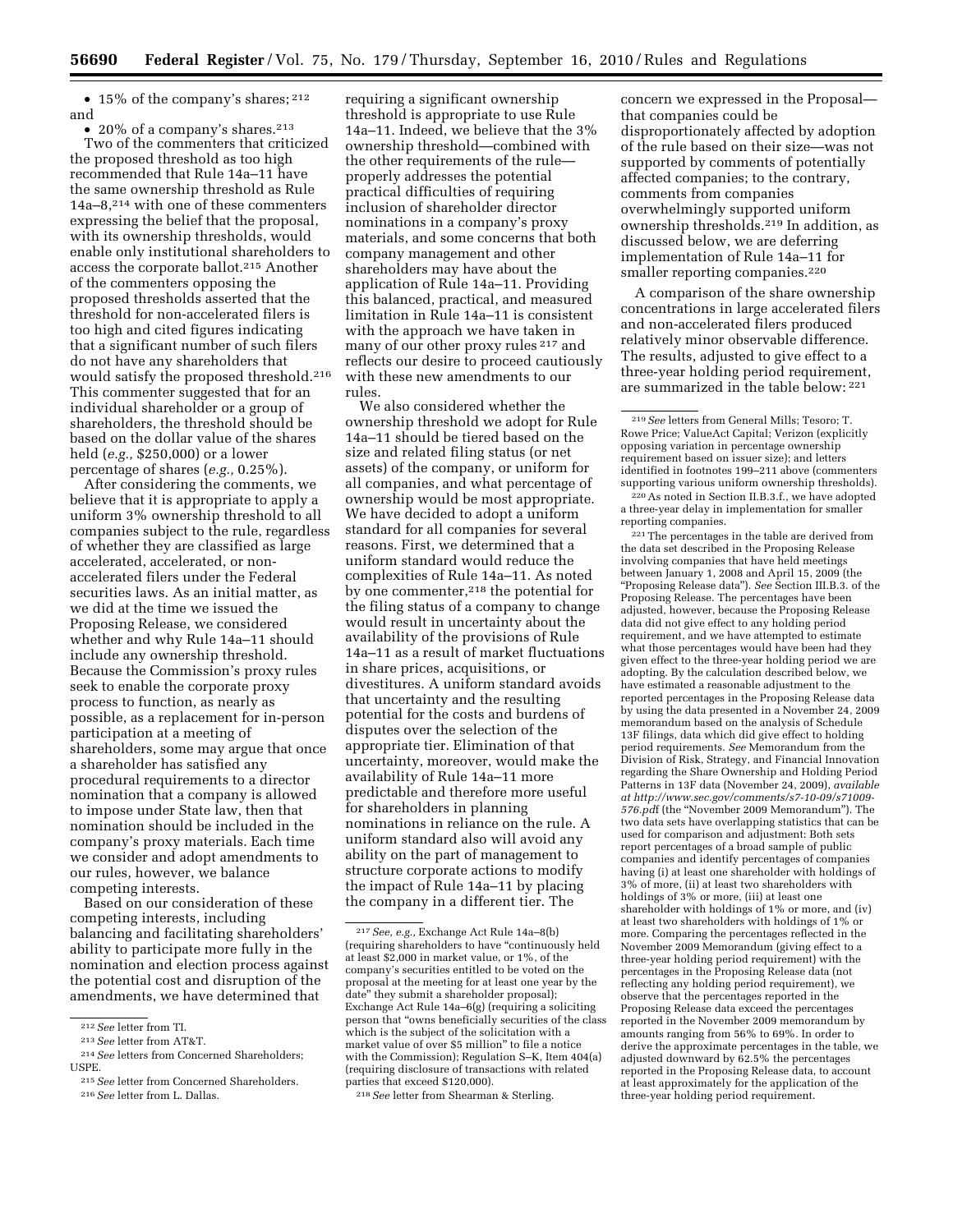| Non-accelerated<br>filers<br><i>(approximate)</i><br>percentages | Large accelerated<br>filers<br>(approximate<br>percentages) |
|------------------------------------------------------------------|-------------------------------------------------------------|
|                                                                  |                                                             |
| 33                                                               | 32                                                          |
| 22                                                               | 16                                                          |
| 36                                                               | 37                                                          |
| 33                                                               | 33                                                          |
| 27                                                               | 25                                                          |

Our further review of relevant data has persuaded us that applying different ownership thresholds to large accelerated filers and non-accelerated filers is not justified.222

As noted above, we have decided to adopt a uniform ownership threshold for all categories of public companies. We determined that a 3% ownership threshold is an appropriate standard for all such companies—not just accelerated filers. We believe that the 3% threshold, while higher for many companies and lower for others than the thresholds advanced in the Proposal, properly balances our belief that Rule 14a–11 should facilitate shareholders' traditional State law rights to nominate and elect directors with the potential costs and impact of the amendments on companies. The ownership threshold we are establishing should not expose issuers to excessively frequent and costly election contests conducted through use of Rule 14a–11, but it is also not so high as to make use of the rule unduly inaccessible as a practical matter.

We selected the uniform 3% threshold based upon comments received, our analysis of the data available to us, and the fact that the rule allows for shareholders to form groups to aggregate their holdings to meet the threshold. We also considered that our amendments to Rule 14a–8 remove barriers to the ability of shareholders to have proposals included in company proxy materials to establish a procedure under a company's governing documents for the inclusion of one or more nominees in the company's proxy materials. Because of these amendments, shareholders who believe the 3% threshold is too high can take steps to seek to establish a lower ownership threshold.223

We note that we considered a lower threshold, such as 1%, and a higher threshold, such as 5%, both of which were thresholds in the proposed tiers. Quite a few commenters, including a number who generally supported the adoption of Rule 14a–11, advocated for an ownership threshold higher than the 1% level we proposed for large accelerated filers.224 One large institutional investor, for example, ''strongly urg[ed] the adoption of proposed Rule 14a–11'' and argued that ''existing reforms are incomplete as long as boards retain the exclusive control of the proxy card and sole discretion over the mechanisms that govern their own elections,'' but also stated the belief that ''in order to use company resources to nominate a director, a significant amount of capital must be represented and 5% is an acceptable threshold.'' 225 Similarly, the manager of a large family of investment companies stated its ''support [for] the Commission's intent to facilitate shareholders' rights to participate in the governance process,'' yet commented that "a 1% threshold is too low, in our opinion, to maintain the critical balance between serving the interests of eligible nominating shareholders and serving the interests of a company's shareholder base at large.'' 226 That commenter recommended a ''flat 5% threshold for all companies'' because it ''represents significant economic stake.'' Other commenters recommended a uniform 3% ownership threshold in the interest of avoiding ''frivolous or vexatious nominations,"<sup>227</sup> or because it "is not so small that it would allow a board nomination for only a de minimis investment in [a non-accelerated filer],''

but ''would not be so large as to prevent all but the largest institutional shareowners to submit nominees for [large accelerated filers].'' 228

In light of such comments we have determined not to adopt the 1% threshold we had proposed with respect to large accelerated filers. We also have determined not to adopt, as the uniform standard, the 5% threshold we had proposed for non-accelerated filers. Several commenters from the investor community explicitly opposed a 5% uniform threshold, maintaining that it would as a practical matter exclude all but the largest institutional investors.229 On the other hand, although some companies supported a uniform 5% threshold,230 most other companies urged the adoption of a substantially higher threshold, either for individual shareholders or for shareholder groups, or both. For example, companies and their counsel generally believed a higher threshold should apply to group nominations and overwhelmingly recommended a 10% minimum ownership requirement for nominations by shareholder groups.231 We note, however, that at a 10% threshold for groups, the likelihood of forming a group sufficient to meet the minimum ownership requirement would likely be significantly reduced compared to a 3% threshold. Given a three-year holding period, the data in the November 2009 Memorandum identify combinations

231*See* letters from Advance Auto Parts; Alaska Air; American Express; Association of Corporate Counsel; Avis Budget; Best Buy; J. Blanchard; Boeing; BRT; Burlington Northern; Callaway; CIGNA; CNH Global; Comcast; Con Edison; Darden Restaurants; Dewey; J. Dillon; DTE Energy; DuPont; Eaton; Edison Electric Institute; Eli Lilly; Emerson Electric; ExxonMobil; FedEx; FMC Corp.; FPL Group; General Mills; Home Depot; Intel; JPMorgan Chase; E.J. Kullman; McDonald's; N. Lautenbach; PepsiCo; Praxair; Protective (recommending this threshold if its proposed 35% withhold vote triggering event is not included; if included, it recommended a 3% threshold); Sara Lee; Seven Law Firms; Sherwin-Williams; Society of Corporate Secretaries; Textron; Tompkins; G. Tooker; Weyerhaeuser; Xerox.

<sup>222</sup>*See* letter from P. Neuhauser (suggesting only two ownership eligibility tiers because data show ''almost no difference in ownership characteristics between smaller accelerated filers and nonaccelerated filers.'').

<sup>223</sup>As noted in Section II.C., we are adopting an amendment to Rule 14a–8(i)(8) to preclude companies from relying on that basis to exclude from their proxy materials shareholder proposals that seek to establish a procedure under a

company's governing documents for the inclusion of one or more shareholder director nominees in the company's proxy materials. Such a shareholder proposal would, of course, have to satisfy the other requirements of the rule, like other Rule 14a–8 shareholder proposals.

<sup>224</sup>*See* letters from ACSI (advocating a uniform 3% threshold); Calvert (same); LUCRF (same); S. Ranzini (same); TIAA–CREF (advocating a uniform 5% threshold); T. Rowe Price (same).

<sup>225</sup>Letter from TIAA–CREF.

<sup>226</sup>Letter from T. Rowe Price.

<sup>227</sup>Letters from SCSI and LUCRF.

<sup>228</sup>Letter from CFA Institute.

<sup>229</sup>*See* letters from CFA Institute; P. Neuhauser; RiskMetrics.

<sup>230</sup>*See* letters from CSX; ITT; Southern Company; Tesoro; tw telecom; UnitedHealth; Verizon.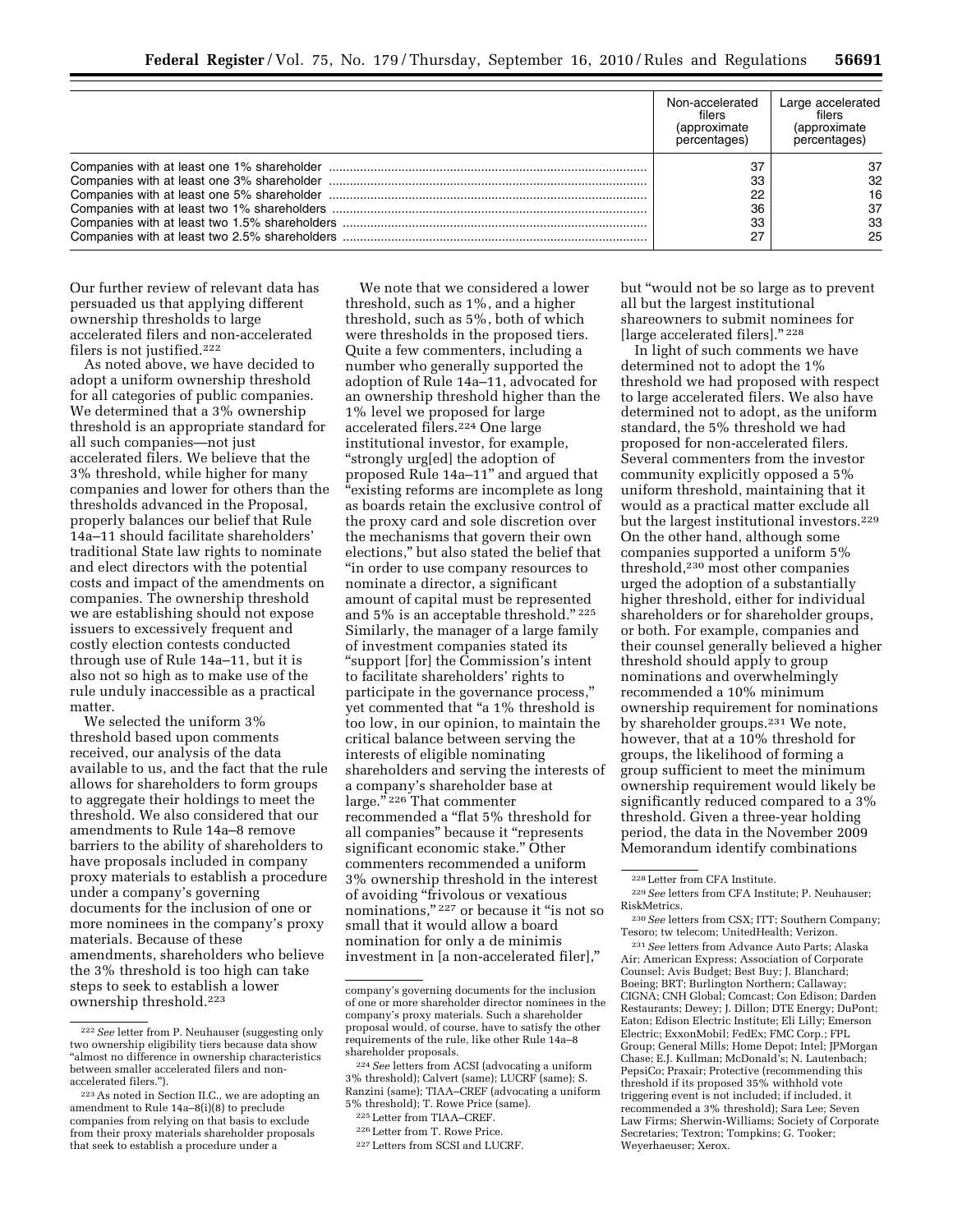totaling 10% or more but involving five or fewer shareholders as achievable in as little as 7% of public companies, compared to at least 21% of public companies at a 5% threshold and at least 31% of public companies at a 3% threshold. In addition, the data suggest that it would be even more unlikely that a company would have an individual shareholder that would meet a 10% ownership threshold.232 While some commenters suggested a 5% threshold was appropriate because that amount is consistent with other filing requirements such as Schedule 13D and 13G,233 we ultimately were not persuaded because the underlying principles of such filing requirements 234 are quite different from those underlying the ownership condition to Rule 14a–11. After considering the comments and available data, we have decided that a 3% ownership threshold—including where shareholders form groups to satisfy the threshold—is an appropriate and workable approach for the rule.

In adopting a uniform 3% threshold for all companies, as opposed to a lower ownership threshold for all companies, we are mindful that the rule will allow shareholders to form a group by aggregating their holdings to meet the ownership threshold.235 Indeed, as we assumed in the Proposing Release and as some commenters told us, in many cases shareholders will need to form groups to meet the ownership threshold

<sup>233</sup> See, e.g., letters from CSX; ITT; Shearman & Sterling; Tesoro; T. Rowe Price; tw telecom.

<sup>234</sup> See, e.g., Release No. 34–26598, Reporting of Beneficial Ownership in Publicly-Held Companies (March 6, 1989) (''The beneficial ownership reporting requirements embodied in Sections 13(d) and 13(g) of the [Exchange Act] and the regulations adopted thereunder are intended to provide to investors and to the subject issuer information about accumulations of securities that may have the ability to change or influence control of the issuer.''). *See also* Release No. 34–50699 (proposing to require disclosure of persons holding 5% of an ownership interest in a securities exchange because the principles underlying such disclosure were similar to those underlying other filing requirements: ''The 5% reporting threshold and the information proposed to be required to be disclosed about such ownership is modeled on the beneficial ownership reporting requirements of the Williams Act, embodied in Sections 13(d) and 13(g) of the Exchange Act and the rules and regulations thereunder. These Exchange Act provisions are intended to provide information to the issuer and the marketplace about accumulations of securities that may have the potential to change or influence control of an issuer.'' (footnotes omitted)).

235Some commenters suggested that the data on share ownership dispersion referred to in the Proposing Release were insufficient because we did not focus on the possibility that shareholders could form groups to satisfy the minimum ownership requirement. *See* letters from American Bar Association (January 19, 2010) (''ABA III''); BRT II.

for the purpose of submitting director nominations pursuant to Rule 14a– 11.236 Commenters also pointed to instances of coordinated shareholder activity in recent ''vote no'' campaigns as support for the ability of shareholders to form groups.237 We have adopted a number of amendments to our rules that will facilitate the formation of groups for this purpose.238 We understand the result of our ownership threshold determination may be that shareholders will need to convince other shareholders to support their attempt to use Rule 14a–11. We believe this outcome reduces the potential for excessive costs to be incurred by companies and their shareholders.

The data available to us also suggest that reaching the 3% ownership threshold we are adopting is possible for a significant number of shareholders either individually or by a number of shareholders aggregating their holdings in order to satisfy the ownership requirement. In particular, the data presented in the November 2009 Memorandum indicate that a sizeable percentage (33%) of public companies have at least one institutional investor owning at least 3% of their securities for at least three years, and thus potentially qualified to meet the Rule 14a–11 ownership threshold individually. As noted, however, the data are based on Form 13F filings, which include holders that are custodians and may not be likely users of the rule. The data in the November 2009 Memorandum also suggest that forming nominating shareholder groups with holdings aggregating 3% is achievable at many companies by a relatively small number of shareholders. Even factoring in the requirement of continuous ownership for three years, 31% of public companies have three or more holders with at least 1% share ownership each; and 29% have two or more holders with at least 2% share ownership each.239 Moreover, neither of these categories includes companies with one holder of 2% and another holder of at least 1%, and none of these percentages includes companies having a relatively small number (*e.g.* four to ten) of holders

239We note that it is unlikely that the ownership test used in calculating the data tracks the definition that we are adopting for Rule 14a–11. As a result, the percentages in the data may be overor under-inclusive.

whose aggregate holdings exceed 3% but whose individual holdings do not bring the company within any of the categories identified in the data.

We are concerned, however, that use of Rule 14a–ndash;11 may not be consistently and realistically viable, even by shareholder groups, if the uniform ownership threshold were set at 5% or higher. At the 5% minimum ownership requirement for individuals as advocated by many of those same commenters, only 20% of public companies had even one shareholder satisfying that requirement. Finally, even applying a 5% threshold for shareholder groups, the data identify combinations involving five or fewer shareholders that add up to 5% or more as theoretically achievable in as few as 21% of public companies—at least 25% fewer than with a 3% threshold.240

All of these data thus suggest that a uniform 5% ownership requirement would be substantially more difficult to satisfy than the 3% requirement we are adopting. Moreover, our resulting concern about the viability of a 5% ownership threshold is exacerbated by several limitations on the data reported in the November 2009 Memorandum. While those data do account for the application of a three-year holding period requirement, they may overstate in several ways the potential to meet the ownership threshold. First, they may include controlling shareholders that may be unlikely to rely on Rule 14a–11. Second, the data are based on filings on Form 13F, in which ownership is defined differently than under Rule 14a–11, and thus may yield a higher number of larger shareholdings. Finally, the data include large shareholdings by institutions which report aggregated holdings of securities held for multiple beneficial owners.241

Nevertheless, and principally because they give effect to holding period requirements, we considered the data in

241On the other hand, the data in the November 2009 Memorandum may understate the number of large shareholdings, because the data may exclude smaller holdings in multiple institutions that are subject to common voting control, and in any event, do not include holdings of less than 1% at all, even though such holdings could contribute to the formation of a group eligible to use Rule 14a–11. Likewise, those data do not include securities held by institutions holding less than \$100 million in securities because Exchange Act Section 13(f) does not require such institutions to report their holdings. *See* letters from ABA III; BRT II.

<sup>232</sup>The data in the November 2009 Memorandum suggest that just 4% of companies would have at

 $^{236}\,See$  letters from AFL–CIO ("[I]t will be necessary to permit aggregation of holdings to prevent the Proposed Access Rule from being usable only by hedge funds.''); Florida Board of Administration (''Public funds would need to form a nominating group in order to meet the hurdle in nearly all cases.'').

<sup>237</sup>*See* letter from BRT II.

<sup>238</sup>*See, e.g.,* Rule 14a–2(b)(7).

<sup>240</sup>At the 10% threshold for groups urged by many commenters, for example, the likelihood of forming a group sufficient to meet the minimum ownership requirement would be more sharply constrained: the data in the November 2009 Memorandum identify combinations totaling 10% or more but involving five or fewer shareholders as theoretically achievable in as little as 7% of public companies.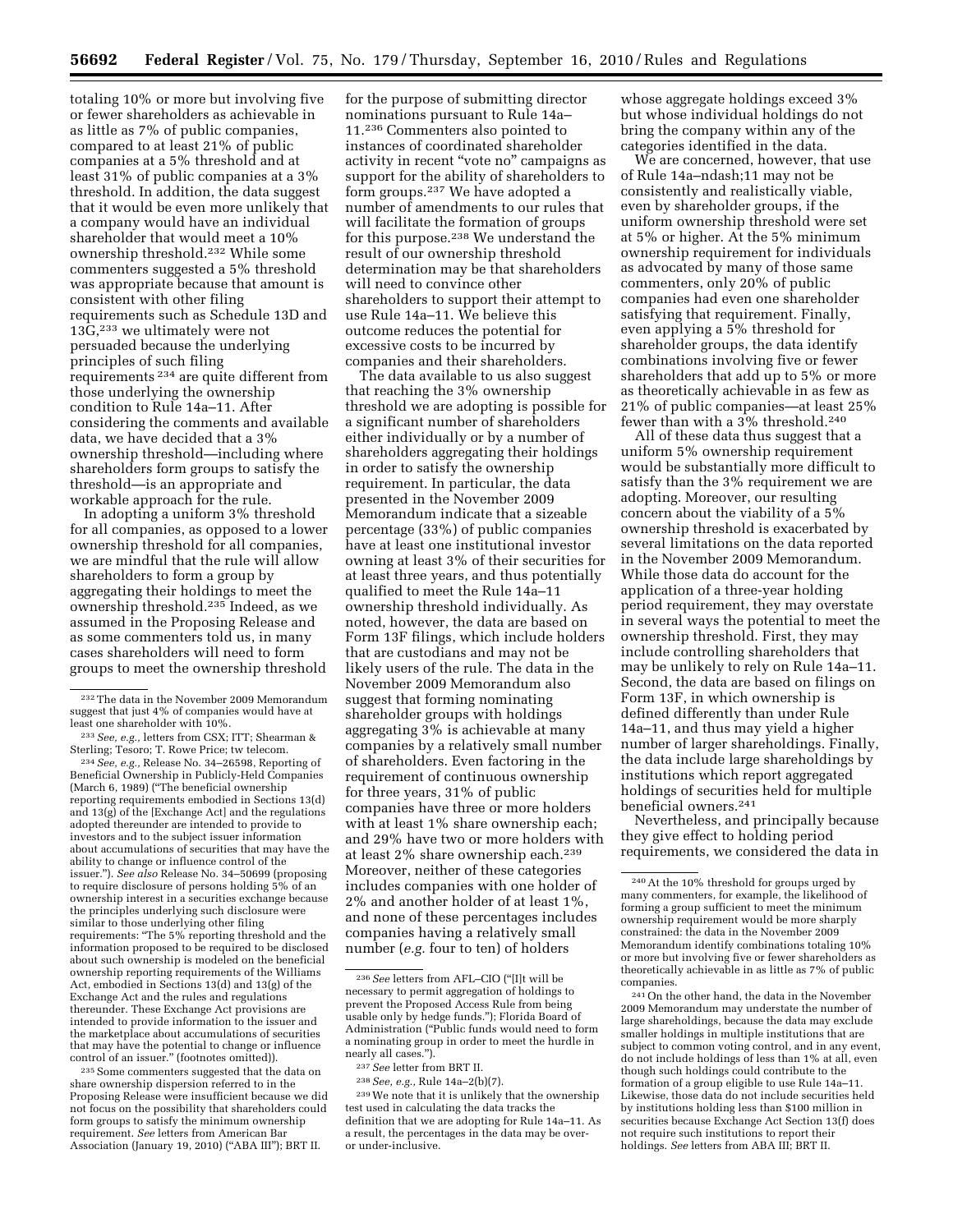the November 2009 Memorandum to be the most pertinent to our selection of a uniform minimum ownership percentage. We received additional data relating to large companies, however, that offer some additional indication about the number of shareholders potentially available to form a group to meet the 3% ownership threshold. One study indicated that in the top 50 companies by market capitalization as of March 31, 2009, the five largest institutional investors held from 9.1% to 33.5% of the shares, and an average of 18.4% of the shares.242 That same study found that among a sample of 50 large accelerated filers, the median number of shareholders holding at least 1% of the shares for at least one year was 10.5, with 45 of the 50 companies in the sample having at least seven such shareholders.243 Another study that was reported to us 244 similarly suggests relatively high concentration of share ownership. According to that analysis of S&P 500 companies, 14 institutional investors could satisfy a 1% threshold at more than 100 companies, eight could meet that threshold at over 200 companies, five could meet it at over 300 companies, and three could meet it at 499 of the 500. Information from specific large issuers likewise suggests the achievability of shareholder groups aggregating 3%.245

We realize these data likely overstate the number of eligible shareholders or shareholders whose holdings could be grouped to meet the ownership threshold, as these data generally do not appear to reflect any continuous holding requirement.

In any event, our assessment of the percentage of companies with various share ownership concentrations cannot be taken as an assurance that

shareholder nominating groups will or will not be formed at any particular combination of percentage ownership and holding period requirements or of the likelihood that persons with large securities holdings would be inclined or disinclined to use Rule 14a–11.<sup>246</sup> Taking all of this information into account, overall we believe that our selection of a 3% ownership threshold strikes an appropriate balance between the benefits of facilitating shareholder participation in the process of electing directors of public companies and the costs and disruption associated with contested elections of directors conducted pursuant to new Rule 14a– 11. We also believe, and as noted, many commenters supported, that a threshold tied to a significant commitment to the company is an important feature of our amendments. Of course, to the extent that shareholders believe the 3% threshold is too high our amendments to Rule 14a–8 will facilitate their ability to adopt a lower ownership percentage.247

We proposed to apply the same thresholds for registered investment companies and business development companies as for non-investment companies, except that the applicability of the particular thresholds for registered investment companies would have depended on the net assets of the company, rather than the company's accelerated filer status. No commenters recommended a higher threshold for investment companies than for noninvestment companies. While some commenters noted the absence of data specifically relating to the impact of various ownership thresholds on investment companies,248 no commenter supplied any data suggesting the need for an ownership threshold for investment companies different from that applicable to noninvestment companies.249 Although two

247*See* footnote 223 above.

248*See, e.g.,* letters from ICI; S&C; T. Rowe Price. 249One joint comment letter provided data regarding the net assets of investment companies and the dollar value of the shares that would be necessary to meet the proposed 1%, 3%, or 5% thresholds. *See* letter from ICI/IDC. The data provided by the commenters suggest that there are a limited number of small investment companies with net assets ranging from \$50,000 to \$351,000, where the 3% threshold could be met by an investment ranging from \$1,500 to \$10,530.

commenters suggested a 5% ownership threshold for investment companies, both of these commenters also suggested a 5% threshold for non-investment companies.250

We believe that it is appropriate to apply to registered investment companies and business development companies the same 3% ownership threshold that we are applying to other companies. We also believe that, similar to non-investment companies, our selection of a 3% ownership threshold strikes an appropriate balance between the benefits of facilitating shareholder participation in the process of electing directors of investment companies and the costs and disruption associated with contested elections of directors conducted pursuant to Rule 14a–11.

We are not adopting the suggestion of commenters that the eligibility thresholds for investment companies be based on the holdings for the fund complex in the case of unitary boards or the cluster in the case of cluster boards.251 We believe that eligibility should be based on holdings for the investment company, not the entire fund complex or cluster, because under State law, shareholder voting is determined based on the holdings in the investment company. Fund complexes have flexibility to organize their funds into one or more investment companies. Thereafter, State law governs which shareholders vote as a group for directors. Because Rule 14a–11 is intended to facilitate the exercise of traditional State law rights to nominate and elect directors, we believe that the rule should follow State law.

250*See* letters from S&C (recommending ''with respect to the ownership thresholds applicable to shareholders of [registered investment companies], a minimum percentage of no less than the 5% threshold recommended in the Seven Law Firm Letter'' (to which Sullivan & Cromwell was a party and which recommended that ownership thresholds of non-investment companies be adjusted upwards to 5% for individual shareholders and higher for groups of shareholders)); TIAA– CREF (recommending ''that the Commission adopt a 5% ownership requirement across the board regardless of the company's size'' and ''[w]ith respect to investment companies, \* \* \* that the 5% requirement be applied at the fund complex level rather than at the individual fund level''). 251*See* letters from Barclays; T. Rowe Price; TIAA–CREF.

<sup>&</sup>lt;sup>242</sup> See "Report on Effects of Proposed SEC Rule 14a–11 on Efficiency, Competitiveness and Capital Formation, in Support of Comments by Business Roundtable'' by NERA Economic Consulting (''NERA Report''), Appendix Table 1, submitted with the letter from BRT.

<sup>243</sup> *Id.* at 13–14, Figure 2.

<sup>244</sup>*See* letter from JPMorgan Chase.

<sup>245</sup>*See* letters from AT&T (eight shareholders owning 1% or more, although holding periods not identified); AGL Resources (same); CIGNA (20 1%+ shareholders, although holding periods not identified); Cummins (36 1+% shareholders, although holding periods not identified); General Mills (one 5%+ shareholder holding for at least 6 years, over 12 1%+ shareholders, and over 25 0.5%+ shareholders, although holding periods not identified); ITT (14 1%+ shareholders, although holding periods not identified); McDonald's (10 holders owning 1% or more, one shareholder owning 5%, although holding periods not identified); UnitedHealth (four 3%+ shareholders, six 2%+ shareholders, nine 1%+ shareholders, 20 0.5%+ shareholders, 32 0.25% shareholders, applying a 2-year holding period); Weyerhaeuser (three 5%+ shareholders, 20 1%+ shareholders, although holding periods not identified).

<sup>246</sup>*See* letter from Council of Institutional Investors (January 14, 2010) (''CII II''). This comment refers to research indicating that in a small sample of accelerated and non-accelerated filers, the holdings of the ten largest public pension funds, if aggregated, would not exceed 5% and would also be unlikely to meet a 3% threshold, while a 1% threshold could be met. Apart from the sample size, however, this research itself appears limited in that it apparently does not include other types of shareholders and is not adjusted for any holding period.

However, the data also indicate that the vast majority of funds are significantly larger, and would therefore require a significantly larger investment to meet the 3% threshold (*e.g.,* 90% of long-term mutual funds, money market funds, and closed-end funds have total net assets greater than \$19 million, \$100 million, and \$57 million, respectively; the median long-term mutual fund, money market fund, and closed-end fund have total net assets of \$216 million, \$844 million, and \$216 million, respectively).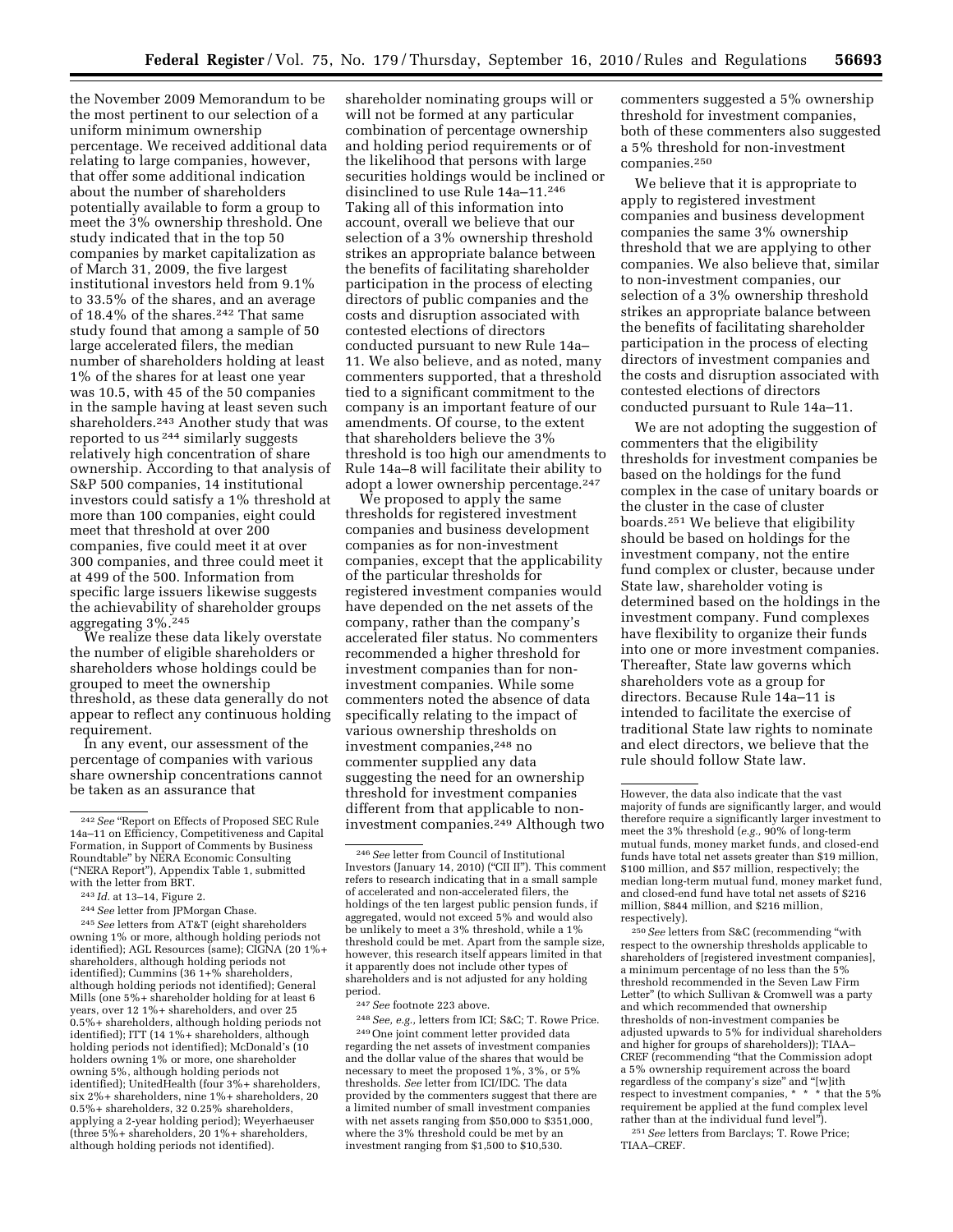## ii. Voting Power

We proposed that the ownership threshold be determined as a percentage of the securities entitled to be voted on the election of directors. Some commenters sought clarification of how the ownership threshold would be calculated where companies have multiple classes of stock with varying voting rights.252 These commenters observed that the proposed rule did not adequately address voting regimes where the voting rights have been separated from the economic rights of ownership.253 One commenter explained that in situations where ownership of securities does not correlate with voting power,254 shares will have voting rights disproportionate to the number of shares held, and that creates a disparity between the two classes in terms of the economic value of a single vote.255 One commenter advised that further clarification was needed for companies with two or more outstanding classes of voting securities with disparate voting rights, including those companies with classes of voting securities and non-voting securities, so that those companies would be treated in a manner consistent with companies that have one class of voting securities.256

In proposing that the ownership threshold be determined as a percentage of securities entitled to be voted on the election of directors, our goal was to have the requirement tie to the percentage of votes that could be cast for the director nominees. In response to these commenters, we have revised the rule text to clarify that the ownership threshold will be determined as a percentage of *voting power* of the securities entitled to be voted on the election of directors at the meeting, rather than as a percentage of *securities*  entitled to be voted on the election of directors, as was proposed. Accordingly, where a company has multiple classes of stock with unequal voting rights and the classes vote together on the election of directors, then voting power would be calculated based on the collective

voting power.257 If a company has multiple classes of stock that do not vote together in the election of all directors (where, for example, each class elects a subset of directors), then voting power would be determined only on the basis of the voting power of the class or classes of stock that would be voting together on the election of the person or persons sought to be nominated by the nominating shareholder or group, rather than the voting power of all classes of stock.258 We believe this approach properly bases the availability of Rule 14a–11 on the right to vote for the nominees that may be included in the company's proxy materials, which is both consistent with the intent of the provisions of a company's governing documents and in accord with the principle that class directors are elected by the votes of the holders of the class.

## iii. Ownership Position

In the Proposing Release, we solicited comment about whether beneficial ownership is the appropriate standard of ownership to use for purposes of the minimum ownership threshold in the rule or whether another standard would be more appropriate. In this regard, we requested comment about whether a net long requirement should be used and, if so, what other modifications would be required. We received a number of comments addressing the appropriate standard of ownership and supporting the inclusion of a net long requirement.259 Commenters suggested that we adopt an ''ultimate'' beneficial owner definition that included, among other things, a requirement that the nominating shareholder or group hold the entire bundle of voting and economic rights to any securities used to determine eligibility under the rule.260 At least one of these commenters thought the ownership definition should be adopted this way in order to remove the possibility that multiple parties may count the same securities toward their individual securities ownership totals.<sup>261</sup> Moreover, many commenters were

260*See* letters from BRT; Devon; IBM; P. Neuhauser; Society of Corporate Secretaries. 261*See* letter from ABA.

concerned that without requiring net long ownership, shareholders could engage in hedging strategies to obtain the requisite amount of ownership while eliminating or reducing their economic exposure.262 Some commenters expressed the view that shares loaned to a third party should be taken into account when determining whether the nominating shareholder or group satisfies the relevant ownership threshold.263 Commenters explained that institutional investors who hold shares for the long-term may lend their shares to others periodically while retaining the right to recall those shares to cast votes.264 Commenters suggested several conditions for counting these shares: the shareholder has a legal right to recall the shares and cast votes; 265 the shareholder discloses in the Schedule 14N an intention to vote the shares; 266 the shareholder holds the shares through the date of the meeting; 267 and the shares are held past the date of the election.268

After considering the comments, we have modified in several respects the ownership requirement of Rule 14a–11 so that it is consistent with our intent to limit use of Rule 14a–11 to long-term shareholders with significant ownership interests. First, in order to satisfy the ownership requirement, the nominating shareholder or member of the nominating shareholder group must hold a class of securities subject to the proxy solicitation rules.269 Limiting Rule 14a–11 nominations to holders of securities that are subject to the proxy rules appropriately excludes from the calculation private classes of voting securities held by persons that would have no expectation that our proxy rules would be available to facilitate their State law nomination rights. Further, if we included securities not covered by

265*See* letters from CalPERS; CII; COPERA; IAM; LIUNA; D. Nappier.

- 266*See* letters from AFL–CIO; CalPERS; CII; IAM; D. Nappier.
- 267*See* letters from CalPERS; CII; IAM; D. Nappier.
	- 268*See* letters from COPERA.

269This would include securities registered pursuant to Section 12 of the Exchange Act or subject to Investment Company Act Rule 20a–1.

<sup>252</sup>*See* letters from ABA; Duane Morris; Media General; P. Neuhauser; New York Times. These letters illustrated a scenario where one publiclyissued class of stock is entitled to one vote per share, while the privately-held controlling class of stock is entitled to 10 votes per share and both classes vote together on the election of directors.

<sup>253</sup>*See* letters from ABA; P. Neuhauser; Duane Morris; Media General.

<sup>254</sup>*See, e.g.,* discussion in footnote 252 of common ten-to-one voting provisions of a structure with Class A and Class B securities.

<sup>255</sup>*See* letter from ABA.

<sup>256</sup>*See* letter from Duane Morris.

<sup>&</sup>lt;sup>257</sup> See Rule 14a–11(b)(1) and Instruction 3 and the discussion below.

<sup>&</sup>lt;sup>258</sup> See Instruction 3 to Rule 14a–11(b)(1).<br><sup>259</sup> See letters from 26 Corporate Secretaries; Advance Auto Parts; Aetna; Alaska Air; Alcoa; Alston & Bird; American Express; BorgWarner; BRT; Burlington Northern; CSX; L. Dallas; Dewey; DuPont; FPL Group; Florida State Board of Administration; GE; Honeywell; ICI; JPMorgan Chase; Kirkland & Ellis LLP (''Kirkland & Ellis''); Leggett; P. Neuhauser; PepsiCo; Protective; Seven Law Firms; SIFMA: Society of Corporate Secretaries; T. Rowe Price; tw telecom; UnitedHealth; ValueAct Capital; Xerox.

<sup>262</sup>*See* letters from 26 Corporate Secretaries; ABA; Advance Auto Parts; Alaska Air; Allstate; Applied Materials; Association of Corporate Counsel; AT&T; J. Blanchard; Biogen; BRT; CIEBA; Cleary; Devon; Dewey; Headwaters; IBM; JPMorgan Chase; PepsiCo; Sara Lee; Seven Law Firms; Shearman & Sterling; Sidley Austin; Society of Corporate Secretaries; Verizon.

<sup>263</sup>*See* letters from AFL–CIO; CalPERS; CII; COPERA; IAM, LIUNA; Marco Consulting; P. Neuhauser; D. Nappier; Sheet Metal Workers National Pension Fund (''Sheet Metal Workers''); SWIB.

<sup>264</sup>*See* letters from AFL–CIO; Marco Consulting; Sheet Metal Workers; SWIB.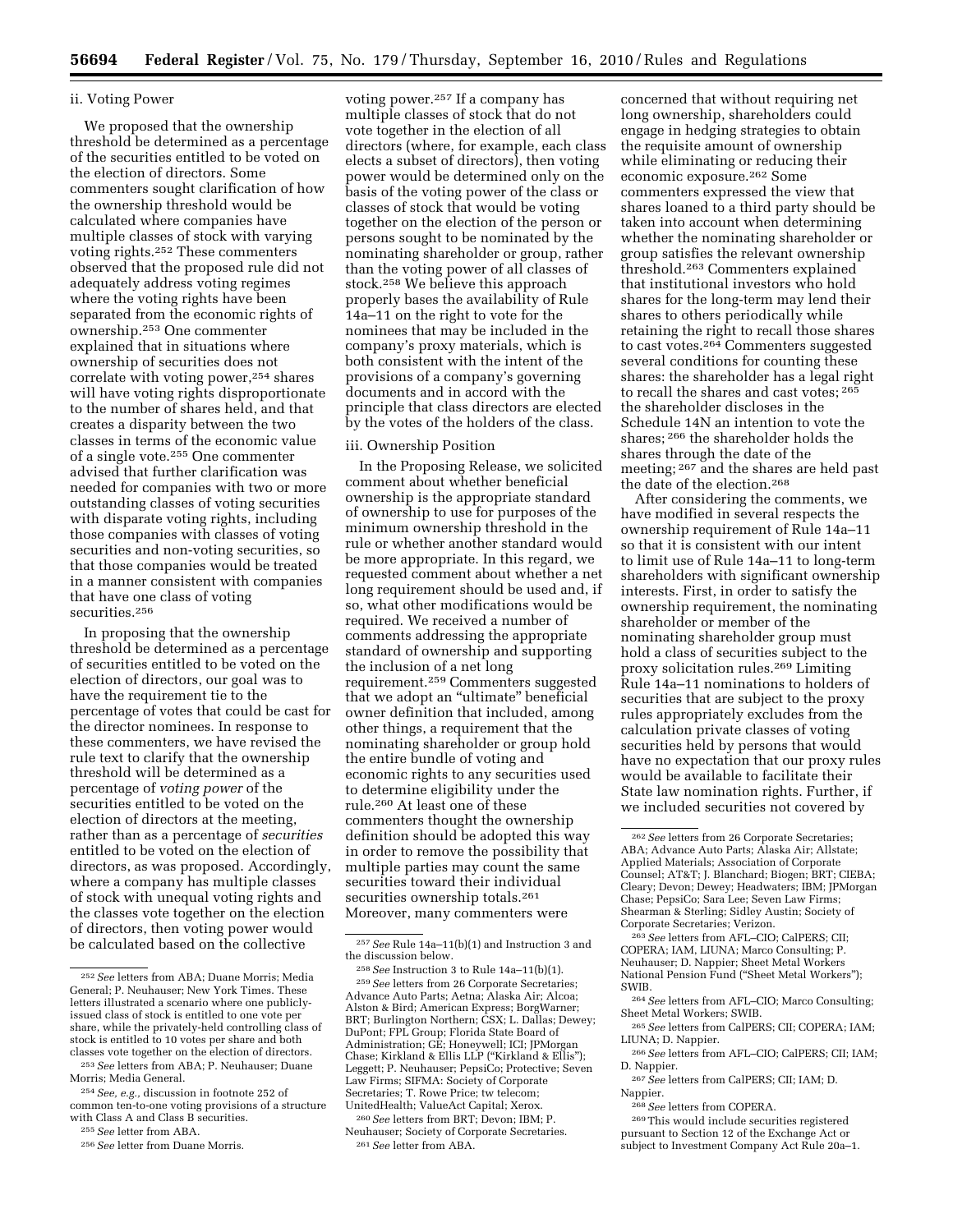the proxy rules in the calculation, those securities could dilute the relative holdings of shareholders holding securities that our rules are designed to protect. Second, the nominating shareholder or member of the nominating shareholder group must hold both investment and voting power, either directly or through any person acting on their behalf, of the securities. By requiring that a nominating shareholder or member of a nominating shareholder group hold investment and voting power of the securities that are used for purposes of determining whether the ownership requirement has been met, we are addressing the concerns raised by certain commenters that the provisions of Rule 14a–11 should only be available to shareholders that possess ultimate ownership rights over the shares.

Similar to the provisions in Exchange Act Rule  $13d-3$ ,  $270$  the definition of voting power for purposes of Rule 14a– 11 includes the power to vote, or to direct the voting of, such securities and investment power for purposes of Rule 14a–11 includes the power to dispose, or to direct the disposition of, such securities.271 Unlike the provisions in Rule 13d–3, however, the ownership requirement of Rule 14a–11 includes both voting and investment power—as opposed to just one or the other—and voting and investment power for purposes of Rule 14a–11 does not exist over securities that a nominating shareholder or member of a nominating shareholder group merely has the right to acquire. For example, a nominating shareholder or member of a nominating shareholder group will not be able to count securities that could be acquired, such as securities underlying options that are currently exercisable but have not yet been exercised.

For purposes of meeting the ownership threshold in Rule 14a–11, a nominating shareholder or group will include investment and voting power of the company's securities that is held ''either directly or through any person acting on their behalf.'' We are adopting the ownership provisions with this language to account for the common situation when financial intermediaries, such as banks or brokers, hold securities on behalf of their clients.272 This

additional language also covers relationships, such as parent and subsidiary, when for organizational or tax reasons, among others, investment and voting power is held by an entity that is controlled by another entity. This provision, however, would not include securities that are held in a pooled investment vehicle in which the nominating shareholder or member of a nominating shareholder group does not have voting and investment power over the securities held in the pooled investment vehicle.

Third, we have adopted a provision in the ownership requirement in Rule 14a– 11 that, subject to specific conditions, allows for securities that have been loaned to a third party by or on behalf of the nominating shareholder or member of a nominating shareholder group to be considered in the calculation. We recognize that share lending is a common practice, and we believe that loaning securities to a third party is not inconsistent with a longterm investment in a company.273 To capture only securities where voting power can ultimately be exercised by the nominating shareholder or member of a nominating shareholder group in the election of directors, however, securities that have been loaned by or on behalf of the nominating shareholder or any member of the nominating shareholder group to another person may be counted toward the ownership requirement only if the nominating shareholder or member of the nominating shareholder group:

• Has the right to recall the loaned securities; and

• will recall the loaned securities upon being notified that any of the nominees will be included in the company's proxy materials. Absent satisfaction of these conditions—in addition to holding the requisite investment power over the loaned securities—we believe it is appropriate to exclude securities that have been loaned to another person from the calculation of voting power because, generally, the person to whom the securities have been loaned has the ability to vote those securities.274 If the rule were to allow loaned securities that either will not or cannot be recalled to be included for purposes of the ownership calculation, then the voting power of a nominating shareholder or member of a nominating shareholder

group may potentially be inflated because the calculation could include votes that the nominating shareholder or member of a nominating shareholder group cannot actually cast.

In determining the total voting power of the company's securities held by or on behalf of the nominating shareholder or any member of the nominating shareholder group, the voting power would be reduced by the voting power of any of the company's securities that the nominating shareholder or any member of a nominating shareholder group has sold in a short sale during the relevant periods.275 In addition, the rule text explicitly excludes borrowed shares because the rule is intended to be used by holders with a significant long-term commitment to the company, and including shares that are merely borrowed is inconsistent with that purpose. The instruction makes clear that to the extent borrowed securities are not already excluded through the subtraction of securities sold short, borrowed securities would be subtracted in computing the relevant amount. We recognize that by requiring the voting power of securities sold short or borrowed for purposes other than a short sale to be subtracted from the ownership calculation, we are potentially reducing the eligibility of certain shareholders to rely on Rule 14a–11.276 Nevertheless, as noted above,

276The ownership provisions related to short sales do not apply to securities that have been sold in a short sale where the nominating shareholder or member of the nominating shareholder group had no control over such transactions. *See*  Instruction 3.b.3. to Rule 14a–11(b)(1) (covering short sales by ''the nominating shareholder or any member of the nominating shareholder group, as the case may be, or any person acting on their behalf \* \* \*''). For example, a nominating shareholder would not be required to exclude securities that have been sold short by a pooled investment vehicle in which the nominating shareholder or member of a nominating shareholder group has invested as long as the shareholder does not have the ability to direct the investments held in the pooled investment vehicle. Similarly, securities held by the pooled investment vehicle with respect to which the shareholder does not have the ability to direct the investments held in the pooled investment vehicle would not be Continued

<sup>270</sup> 17 CFR § 240.13d–3. Like the approach under Rule 13d–3, we are including and excluding certain securities from the determination of who has voting power for policy reasons. Those inclusions and exceptions and the policy reasons underlying them are discussed throughout this section.

<sup>271</sup>*See* Instruction 3.c. to Rule 14a–11(b)(1).

<sup>272</sup>The rule also clarifies that financial intermediaries, such as banks or brokers, that may hold securities on behalf of their clients could not

use the provisions of Rule 14a–11. *See* Instruction 3.c. to Rule 14a–11(b)(1).

<sup>273</sup>*See* letters from AFL–CIO; CalPERS; CII; COPERA; IAM; LIUNA; Marco Consulting; P. Neuhauser; D. Nappier; Sheet Metal Workers; SWIB.

<sup>274</sup>*See* letter from P. Neuhauser.

<sup>275</sup>*See* Instruction 3.b.3 to Rule 14a–11(b)(1). We note that in a typical short sale the person selling the securities short would not have the power to vote the securities subject to the short sale. Nevertheless, the provisions of Rule 14a–11 require that the voting power of the securities subject to the short sale be deducted from the voting power held directly or on behalf of the nominating shareholder or member of the nominating shareholder group to address our concerns about limiting the application of Rule 14a–11 to shareholders that retain significant ownership interests in a company. Likewise, a person whose ownership of shares arises solely from borrowing them for purposes of short sale would be deemed to have no share ownership for purposes of the ownership requirement of Rule 14a–11(b)(1).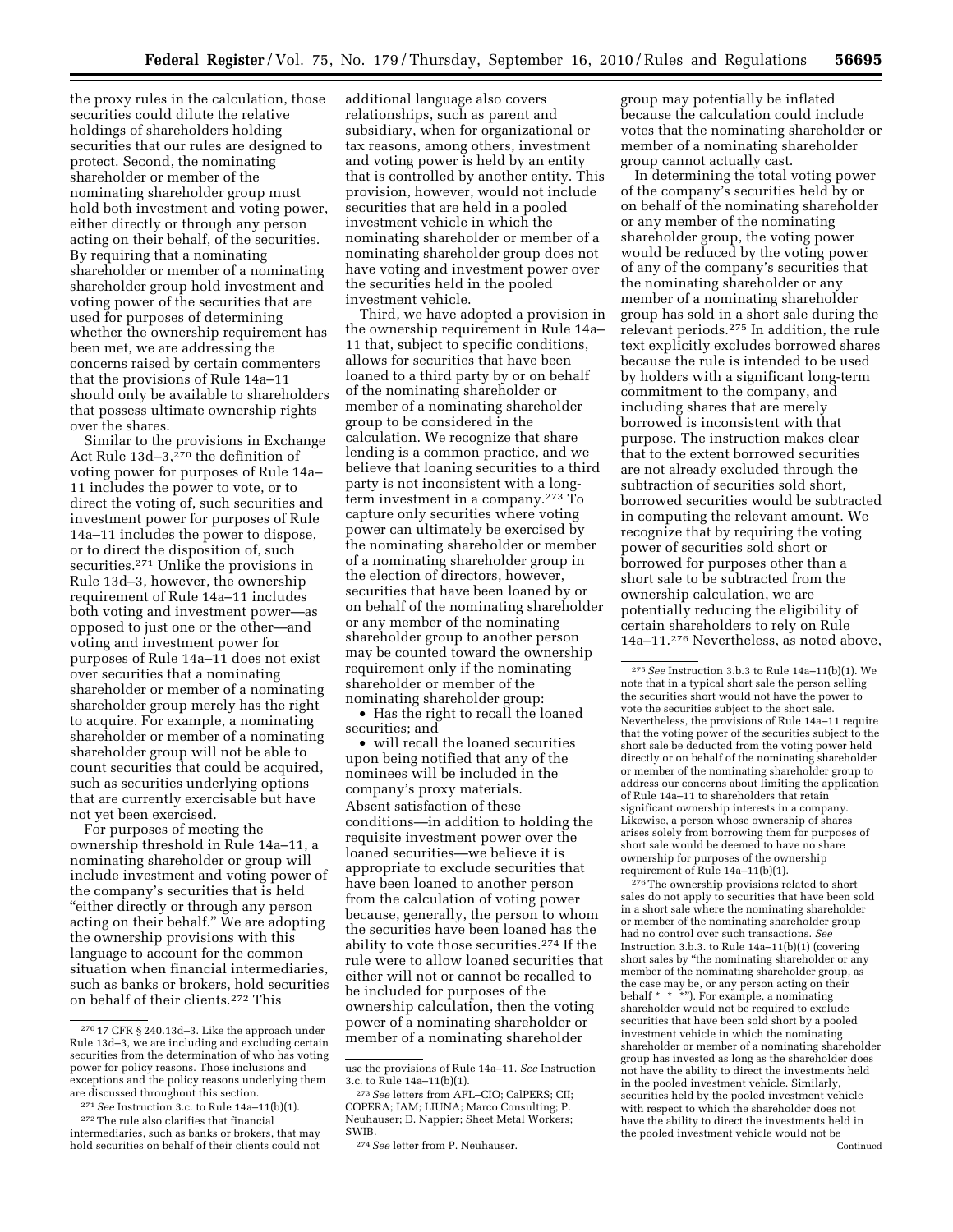we believe that eligibility for Rule 14a– 11 should be limited to those shareholders that have a significant interest in the company.277 We agree with commenters who suggested that selling a company's securities short may divest that shareholder of the economic risks of ownership.278

For purposes of determining whether the nominating shareholder or any member of a nominating shareholder group has sold a company's securities short, the term ''short sale'' will have the meaning provided in Exchange Act Rule 200(a).279 Under that rule, a short sale is ''any sale of a security which the seller does not own or any sale which is consummated by the delivery of a security borrowed by, or for the account of, the seller.''

In calculating the voting power required to satisfy the 3% voting power eligibility requirement described above, nominating shareholders or members of a nominating shareholder group must first determine the total number of votes that can be derived from their holdings of securities that are subject to the proxy rules. This determination is made as of the date the Schedule 14N is filed. The total number of votes can be increased by the number of votes attributable to securities which have been loaned

277We recognize that selling a company's securities short is only one of a number of ways that a shareholder can hedge the economic risk of its investment. Indeed, a number of commenters suggested that we adopt a beneficial ownership definition for purposes of Rule 14a–11 that netted all hedging arrangements (derivatives, swaps, *etc.*). We believe, however, that it is appropriate at this time to adopt the ownership threshold for Rule 14a–11 with the provision only relating to short sales as it contributes significantly towards the goal of excluding votes from the ownership calculation securities where the voting and economic interests are separated and does not unduly complicate the rule. Further, by excluding securities that the holder merely has the right to acquire (such as securities underlying options) and securities that have been loaned and cannot be recalled, we have further narrowed the application of the rule to address concerns about separating economic interest and voting power.

278*See* letters from 26 Corporate Secretaries; ABA; Advance Auto Parts; Alaska Air; Allstate; Applied Materials; Association of Corporate Counsel; AT&T; J. Blanchard; Biogen; BRT; CIEBA; Cleary; Devon; Dewey; Headwaters; IBM; JPMorgan Chase; PepsiCo; Sara Lee; Seven Law Firms; Shearman & Sterling; Sidley Austin; Society of Corporate Secretaries; Verizon.

279 17 CFR 242.200(a). We note that certain of the provisions in Exchange Act Rule 200, including when a "person shall be deemed to own a security" as defined in Rule 200(b), differ from the provisions we have adopted for purposes of Rule 14a–11. For instance, Rule 200(b) extends ownership of a security to options that have been exercised. As noted above, however, we have not extended ownership for purposes of Rule 14a–11 to options. We believe that these different, but not conflicting, approaches are appropriate and reflect the policy objectives for adopting each rule.

(subject to the conditions previously noted) and must be reduced by the number of votes attributable to any securities that have been sold in a short sale that is not closed out as of that date or borrowed for purposes other than a short sale. This adjusted number of votes is the qualifying number of votes eligible to be used as the numerator in calculating the percentage held of the company's total voting power. The number of securities to which these qualifying votes are attributable is the amount of securities that must be used for evaluating compliance with the continuous holding period requirements specified in Rule 14a–11(b)(2), and discussed below.

In determining the total voting power of the company's securities, nominating shareholders and members of a nominating shareholder group will be entitled to rely on the most recent quarterly, annual or current report filed by the company unless the nominating shareholder or member of a nominating shareholder group knows or has reason to know that the information in the reports is inaccurate.280 We believe that a nominating shareholder or member of a nominating shareholder group should be able to rely on the filings made by the company in making the calculation of voting power for purposes of Rule 14a– 11 even if the number of securities outstanding has changed since the last report so that a nominating shareholder or member of a nominating shareholder group can easily make a determination about the percentage of voting power that they hold.

# iv. Demonstrating Ownership

Under the Proposal, a nominating shareholder or member of a nominating shareholder group would be able to demonstrate ownership in several ways.281 If the nominating shareholder or member of the nominating shareholder group is the registered holder of the shares, he or she could state as much. In this instance, the

281*See* Item 5 of proposed Schedule 14N.

company would have the ability to independently verify the shareholder's ownership. Where the nominating shareholder or member of the nominating shareholder group is not the registered holder of the securities, the nominating shareholder or member of the nominating shareholder group would be required to demonstrate ownership by attaching to the Schedule 14N a written statement from the ''record'' holder of the nominating shareholder's shares (usually a broker or bank) verifying that, at the time of submitting the shareholder notice to the company on Schedule 14N, the nominating shareholder or member of the nominating shareholder group continuously held the securities being used to satisfy the applicable ownership threshold for a period of at least one year.282 In the alternative, if the nominating shareholder or member of the nominating shareholder group has filed a Schedule 13D, Schedule 13G, Form 3, Form 4, and/or Form 5, or amendments to those documents, the shareholder or group member may so state and attach a copy or incorporate that filing or amendment by reference.

Commenters generally did not object to the proposed methods of demonstrating ownership; however, they did suggest some revisions to the rule. Two commenters believed that the nominating shareholder or group, if requested by the company, should be required to provide evidence from its broker-dealer or custodian certifying that its ownership position meets the requisite threshold through a date that is within five days of the shareholders' meeting.283 Another commenter recommended a revision to the proposed rule to allow the written statement to be dated no more than seven days prior to the date of submission of the nomination to the company.284 The commenter explained that it may be difficult for a group of nominating shareholders to obtain letters from the "record" holders on the exact same date they submit the nomination to the company and file a Schedule 14N and cited similar problems in the context of the Rule 14a– 8 process as an example. Another commenter recommended more generally that the written statement be dated a short period before the filing of the Schedule 14N.285 Other commenters submitted various suggestions as to who

285*See* letter from P. Neuhauser.

included in the amount of holdings of the shareholder.

<sup>280</sup>*See* Instruction 1 to Rule 14a–11(b)(1). In the case of a registered investment company, in determining the total voting power of the securities that are entitled to be voted on the election of directors for purposes of establishing whether the 3% voting power threshold has been met, the nominating shareholder or group may rely on information set forth in the following documents, unless the nominating shareholder or group knows or has reason to know that the information contained therein is inaccurate: (1) In the case of a series company, a Form 8–K that will be required to be filed in connection with the meeting where directors are to be elected; or (2) in the case of other registered investment companies, the company's most recent annual or semi-annual report filed with the Commission on Form N–CSR. *See* Instruction 2 to Rule 14a–11(b)(1).

<sup>282</sup>*See* the discussion below regarding the holding period we are adopting.

<sup>283</sup>*See* letters from BorgWarner; Society of Corporate Secretaries.

<sup>284</sup>*See* letter from CII.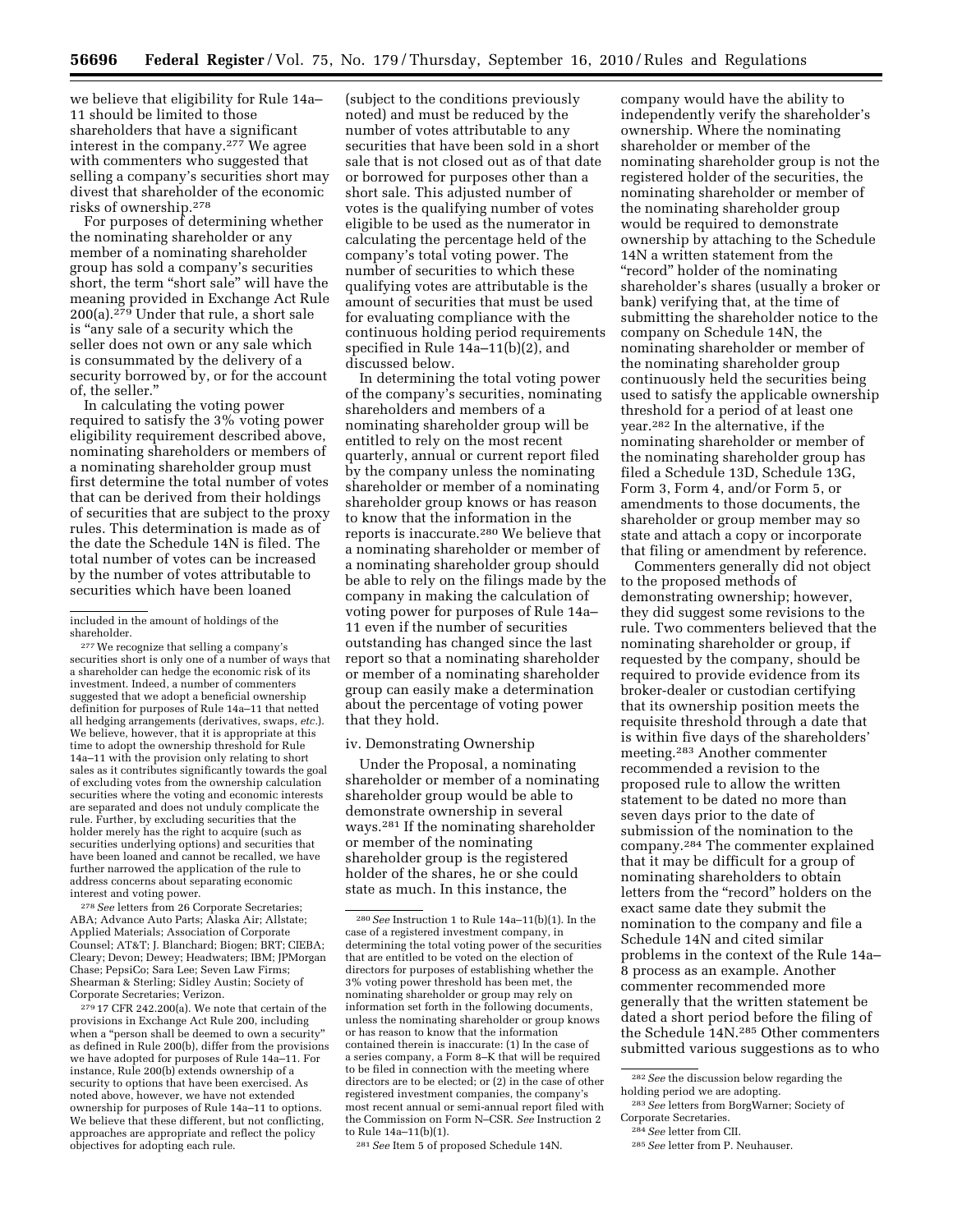should provide the required written statement.286

While we are adopting the requirements to demonstrate ownership as proposed, we agree with the commenters that additional clarity is needed with regard to how far in advance of the notice date the statement of the broker or bank may be dated, as well as what type of bank or broker may provide the written statement on behalf of the shareholder. We believe the date should be as close as practicable to the notice date, and believe that seven calendar days should provide a workable time frame that is still close in time to the notice date. Accordingly, we have revised the rule to clarify that the statement from the registered holder, broker, or bank may be dated within seven calendar days prior to the date the nominating shareholder or group submits the notice on Schedule 14N.287

Also, to provide additional clarity about these requirements, the final rule includes an example of a form of written statement verifying share ownership that may be used if the nominating shareholder or any member of the nominating shareholder group (i) is not the registered holder of the shares, (ii) is not proving ownership by providing previously filed Schedules 13D or 13G or Forms 3, 4, or 5, and (iii) holds the shares in an account with a broker or bank that is a participant in the Depository Trust Company (''DTC'') or a similar clearing agency acting as a securities depository.<sup>288</sup> An instruction

287We note that a nominating shareholder may have changed brokers or banks during the time period in which it has held the shares it is using to meet the ownership threshold. In such cases, the nominating shareholder would need to obtain a written statement from each broker or bank with respect to the shares held and specify the time period in which the shares were held.

288This form of written statement from a bank or broker is a modification to the Proposal, and is provided as a non-exclusive example of an acceptable method of satisfying the requirement in Rule 14a–11(b)(3). *See* Instruction to Item 4 of new Schedule 14N. We note that the written statements would not reflect all aspects of the ownership requirement, such as the percentage of voting power held, and thus, would not be dispositive with regard to whether the nominating shareholder or group satisfied the ownership threshold. For purposes of complying with Rule 14a–11(b)(3), loaned securities may be included in the amount of securities set forth in the written statements. Consistent with the Proposal, a nominating shareholder or group proving ownership by using a previously filed Schedule 13D or 13G or Form 3, 4, or 5 could attach a copy of the filing to the

to Schedule 14N describes more fully what information should be provided if a nominating shareholder or any member of the nominating shareholder group holds the securities through a broker or bank (*e.g.,* in an omnibus account) that is not a participant in DTC or a similar clearing agency.289

We note that satisfying the requirement in Rule 14a–11(b)(3) to demonstrate ownership is different from satisfying the requirement in Rules 14a– 11(b)(1) and 14a–11(b)(2) that a shareholder or shareholder group hold the requisite amount of the company's securities that are entitled to be voted on the election of directors for three years, as calculated pursuant to the Instruction to paragraph (b)(2). It is possible for a shareholder to be able to demonstrate ownership pursuant to Rule 14a–11(b)(3), and yet not satisfy the total voting power and holding period requirements in Rules 14a– 11(b)(1) and (b)(2).

#### c. Holding Period

With respect to duration of ownership, we proposed a one-year holding requirement for each nominating shareholder or member of a nominating shareholder group. Although many commenters supported the proposed one-year holding period,<sup>290</sup> the majority of commenters suggested a holding period longer than the proposed one-year period, with many recommending alternative holding periods ranging from 18 months to four years.291 Some commenters, for

289*See* the Instruction to Item 4 of new Schedule 14N.

290*See* letters from ADP; AFSCME; Callaway; CalPERS; CalSTRS; Calvert; CFA Institute; J. Chico; CII; Corporate Library; Dominican Sisters of Hope (''Dominican Sisters of Hope''); GovernanceMetrics International (''GovernanceMetrics''); ICGN; Lorsch *et al.;* LUCRF; Mercy Investment Program (''Mercy Investment Program''); Motorola; D. Nappier; Nathan Cummings Foundation; P. Neuhauser; Norges Bank; Pax World; RiskMetrics; Shamrock; Shearman & Sterling; Sisters of Mercy Regional Community of Detroit Charitable Trust (''Sisters of Mercy''); Social Investment Forum; Sodali; Tri-State Coalition for Responsible Investment (''Tri-State Coalition''); Trillium; T. Rowe Price; Ursuline Sisters of Tildonk (''Ursuline Sisters of Tildonk''); USPE; ValueAct Capital; Walden Asset Management (''Walden'').

291*See* letters from 26 Corporate Secretaries; ABA; Advance Auto Parts; Aetna; AFL–CIO; Alaska Air; Alcoa; Allstate; Alston & Bird; Amalgamated Bank; American Express; Anadarko; Applied Materials; Association of Corporate Counsel; AT&T;

example, expressed a belief that increasing the duration of the minimum holding period would ensure that use of Rule 14a–11 is limited to holders of a significant, long-term interest and would dissuade shareholders from using the rule to nominate and elect directors to make short-term gains at the expense of long-term shareholders.292 A small number of commenters believed that Rule 14a–11 should not include a holding period requirement.293 One commenter believed that all holders of the same securities should have the same rights under Rule 14a–11 regardless of how long the securities have been held.294 Another commenter stated that a short-term shareholder has the same risk as long-term shareholders; thus their rights under Rule 14a–11 should be equal.295

After considering the comments, we have decided to adopt a three-year holding requirement, rather than the proposed one-year requirement. This decision is based on our belief that holding securities for at least a threeyear period better demonstrates a shareholder's long-term commitment and interest in the company.296 We also based our decision to have a holding period longer than one year on the strong support of a variety of commenters. For instance, we received

Avis Budget; Biogen; J. Blanchard; Boeing; BorgWarner; BRT; Burlington Northern; Caterpillar; Chevron; CIEBA; CIGNA; CNH Global; P. Clapman; Comcast; Con Edison; CSX; CtW Investment Group; Cummins; L. Dallas; Darden Restaurants; E. Davis; Deere; Devon; Dewey; DTE Energy; DuPont; Eaton; Eli Lilly; ExxonMobil; FedEx; Fenwick; FMC Corp.; FPL Group; General Mills; Headwaters; Home Depot; Honeywell; IAM; IBM; ICI; Intel; ITT; JPMorgan Chase; Lionbridge Technologies; LIUNA; Marco Consulting; McDonald's; M. Metz; J. Miller; NACD; D. Nappier (expressing a willingness to accept a two-year holding period instead of the proposed one-year holding period); Northrop; Office Depot; OPERS; Pfizer; P&G; Praxair; Protective; RiskMetrics (accepting a two-year holding period as alternative to the proposed oneyear holding period); Sara Lee; S&C; Sheet Metal Workers; Sidley Austin; SIFMA; Society of Corporate Secretaries; Southern Company; Teamsters; Tesoro; Textron; Theragenics; TI; TIAA– CREF; Tidewater; Time Warner Cable Inc. (''Time Warner Cable''); tw telecom; L. Tyson; UnitedHealth; U.S. Bancorp; Wells Fargo; Weyerhaeuser; Xerox; Vanguard; Verizon; B. Villiarmois.

292*See* letters from BRT; CIEBA; IBM; McDonald's; Society of Corporate Secretaries. 293*See* letters from 13D Monitor; ACSI; British

Insurers; Ironfire Capital LLC (''Ironfire''); LUCRF. 294*See* letter from British Insurers.

295*See* letter from 13D Monitor.

296One commenter pointed to the Aspen Principles, *available at [http://](http://www.aspeninstitute.org/sites/default/files/content/docs/pubs/Aspen_Principles_with_signers_April_09.pdf)* 

*[www.aspeninstitute.org/sites/default/files/content/](http://www.aspeninstitute.org/sites/default/files/content/docs/pubs/Aspen_Principles_with_signers_April_09.pdf)  [docs/pubs/Aspen](http://www.aspeninstitute.org/sites/default/files/content/docs/pubs/Aspen_Principles_with_signers_April_09.pdf)*\_*Principles*\_*with*\_*signers*\_ *April*\_*[09.pdf,](http://www.aspeninstitute.org/sites/default/files/content/docs/pubs/Aspen_Principles_with_signers_April_09.pdf)* suggesting that companies that are often forced to react to short-term investors are constrained from creating valuable goods and services, investing in innovations, and creating jobs. *See also* letter from AFL–CIO.

<sup>286</sup>*See* letters from ABA; CII; ICI; P. Neuhauser; Schulte Roth & Zabel; Seven Law Firms; S&C. Litigation subsequent to the Proposal has underscored the utility of clarifying the source of verification of ownership by shareholders who are not themselves registered owners of the shares. *See Apache Corp. v. Chevedden,* 696 F.Supp.2d 723 (S.D.Tex. Mar. 10, 2010) (interpreting the proof of ownership requirement in Rule 14a–8(b)(2)).

Schedule 14N or incorporate it by reference into the Schedule. We note that the calculation of voting power of a company's securities for purposes of Rule 14a–11 differs from the determination of beneficial ownership for purposes of those schedules and forms. In addition, as adopted, we are clarifying that the schedules or forms used to provide proof of ownership must reflect ownership of the securities as of or before the date on which the three-year eligibility period begins.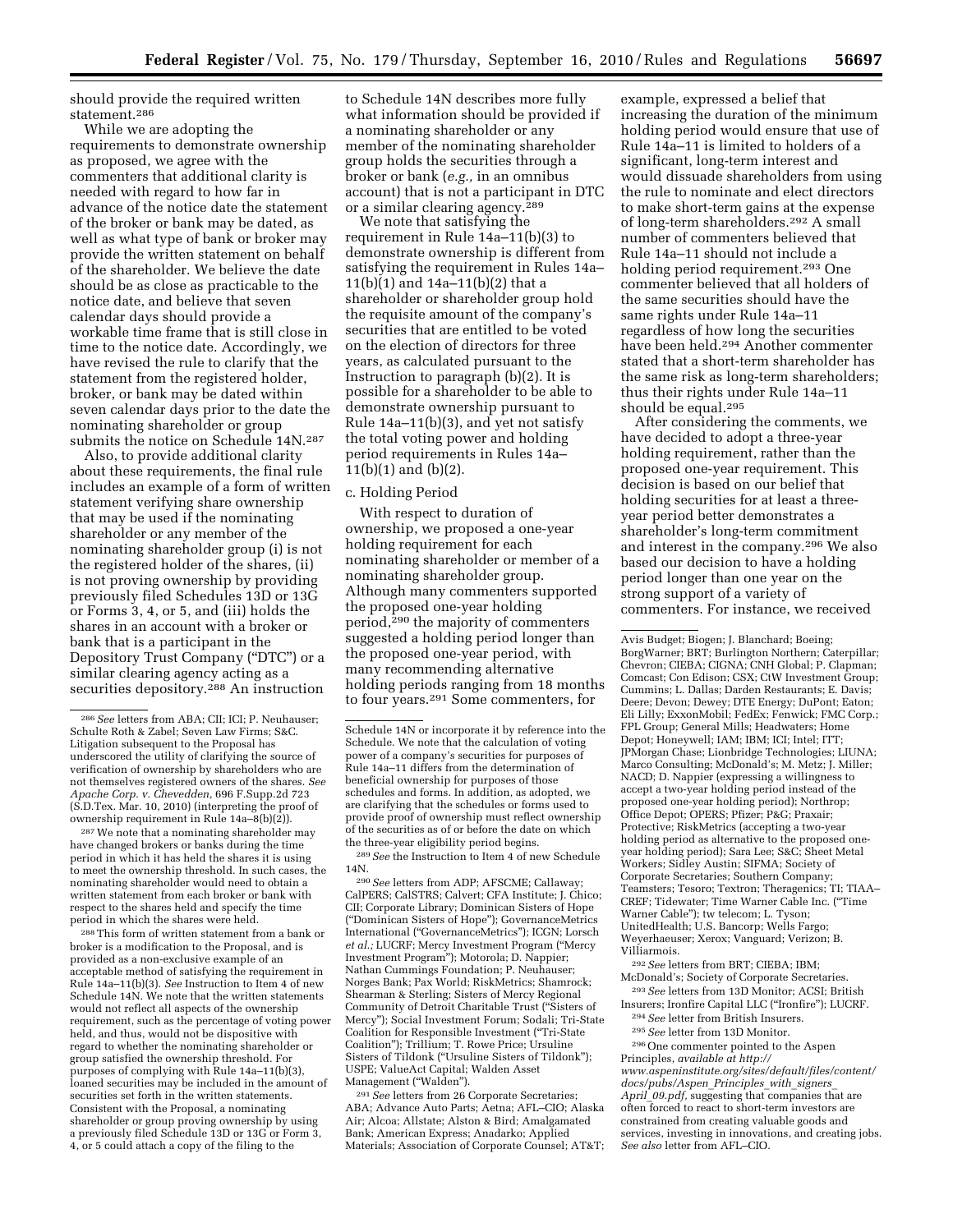comments that advised that we should ''adopt a more reasonable holding period of at least two years," <sup>297</sup> and "a minimum holding period of at least two years is appropriate'' because a ''shorter holding period would allow shareholders with a short-term focus to nominate directors who, if elected, would be responsible for dealing with a company's long-term issues.'' 298 Another commenter stated that ''three years would be a more reasonable test with respect to longevity of stock ownership.'' 299 Although two commenters suggested even longer holding periods,<sup>300</sup> we believe that a three year holding period reflects our goal of limiting use of the rule to significant, long-term holders and appropriately responds to commenters' suggestions regarding the length of the holding period. In this regard, as noted previously, some commenters suggested a two year holding period, but others stated it should be "at least" two years. Given the support expressed for a significant holding period, we believe a three year holding period, rather than one or two years, strikes the appropriate balance in providing shareholders with a significant, long-term interest with the ability to have their nominees included in a company's proxy materials while limiting the possibility of shareholders attempting to use Rule 14a–11 inappropriately, as discussed further below.

We also factored our desire to limit the use of Rule 14a–11 to shareholders who do not possess a change in control intent with regard to the company into our decision to extend the holding period. Although we have, as noted below, adopted specific requirements in Rule 14a–11 to address the control issue, we believe that a longer holding period is another safeguard against shareholders that may attempt to inappropriately use Rule 14a–11 as a means to quickly gain control of a company. Finally, we note that if shareholders believe that the three-year period should be shorter, the amendment that we decided to adopt to Rule 14a–8 will remove barriers to proposals that seek to establish a different procedure with a lesser (or no) holding period condition.

The requirement we are adopting is that shareholders seeking to use Rule 14a–11 to have a nominee or nominees included in a company's proxy materials must have held the minimum amount of securities used to satisfy the

3% ownership threshold continuously for at least three years.301 Similar to the calculation of voting power discussed above, in order to satisfy the three-year holding requirement, the nominating shareholder or member of the nominating shareholder group must have investment and voting power over the amount of securities, and the amount of securities held during the period will have to be reduced by the amount of securities of the same class that are the subject of short positions or are borrowed for purposes other than a short sale during the period.302 The rule also allows securities loaned to a third party to be considered held during the period, provided that the nominating shareholder or group has the right to recall the loaned securities during the period.303 As discussed above, we do not believe that the common practice of lending securities is inconsistent with a long-term investment. While we believe it is important to include both of the recall provisions for purposes of allowing loaned securities to be used in the 3% ownership threshold calculation in Rule 14a–11(b)(1), we believe it is only necessary for the nominating shareholder or member of a nominating shareholder group to have the right to recall the loaned securities to satisfy the three-year holding period requirement.304 Finally, the rule

301As proposed, a nominating shareholder or group would have been required to hold ''the securities that are used for purposes of determining the applicable ownership threshold'' and intend to continue to hold ''those securities'' through the date of the meeting. *See* proposed Rule 14a–11(b)(2). The Proposal also would have required the nominating shareholder or group to provide a statement that the nominating shareholder or group intends to continue to own the "requisite shares" through the date of the meeting. *See* proposed Rule 14a–18(f). As adopted, we are modifying Rule 14a–11 to require the nominating shareholder or each member of the nominating shareholder group to have held the "amount of securities" that are used for satisfying the ownership requirement and to continue to hold that amount of securities through the date of the meeting, rather than referring to the ''requisite securities.'' In addition, even though the ownership requirement is based on the percentage of voting power held, the requirement refers to "amount" rather than "percentage" so that satisfaction of the ownership requirement can be accurately determined. We believe it would be unduly burdensome to require that a nominating shareholder or group determine whether its holdings exceeded 3% of the company's voting power continuously for a three-year period prior to the filing of the Schedule 14N.

302*See* the Instruction to Rule 14a–11(b)(2). For purposes of this calculation, the amount of the short position or borrowed securities at any point in time during the three year holding period would be deducted from the amount of securities otherwise held at that point in time. 303 *Id.* 

304 *Id.* The recall provisions are discussed in Section II.B.4.b.iii. above. We note that at the time the nominating shareholder or group calculates its ownership and submits a nominee or nominees, it requires the amount of securities to be adjusted for stock splits, reclassifications or other similar adjustments made by the company during the period.305

A commenter suggested that we clarify that a nominating shareholder or each member of the group must have continuously held only the minimum number of shares used to satisfy the ownership requirement.306 We agree that a nominating shareholder or member of a nominating shareholder group is not required to have continuously held shares in excess of the amount used to attain eligibility for purposes of Rule 14a–11. For example, under Rule 14a–11(b)(2), which requires continuous holding of ''the amount of securities that are used for purposes of satisfying the *minimum* ownership required of paragraph  $(b)(1) * * *$ , " if a nominating shareholder owns 400,000 shares and those shares comprise 4% of the issuer's voting power as of the date of filing of the Schedule 14N, that shareholder is not required to have held 400,000 shares continuously during the preceding three years and through the date of election of directors. Rather, the nominating shareholder would be required to continuously hold the minimum amount of shares required to satisfy the 3% ownership threshold in paragraph (b)(1), assuming no adjustments (in this example, at least 300,000 shares).

We also believe that it is important that any shareholder or member of a nominating shareholder group that intends to submit a nominee to a company for inclusion in the company's proxy materials continue to maintain the qualified minimum amount of securities in the company needed to satisfy the ownership provisions in the rule through the date of the meeting at which the shareholder's or group's nominee is presented to a vote of shareholders. To meet the eligibility criteria in proposed Rule 14a–11(b)(2), a nominating shareholder or member of a nominating shareholder group would have been required to "intend to continue to hold'' the securities used to meet the ownership threshold through the date of the meeting. Commenters on the Proposing Release generally supported a holding requirement

<sup>297</sup>Letter from Teamsters.

<sup>298</sup>Letter from BRT.

<sup>299</sup>Letter from Tesoro.

<sup>300</sup>*See* letters from E. Davis; Fenwick.

may not be certain that its nominee or nominees will be included in the company's proxy materials. We do not believe it is necessary to require a nominating shareholder or group to recall loaned shares that it has the right to recall and vote prior to the time that the nominating shareholder or group is notified that its nominee or nominees will be included in the company's proxy materials.

<sup>305</sup>*See* the Instruction to Rule 14a–11(b)(2). 306*See* letter from AFSCME.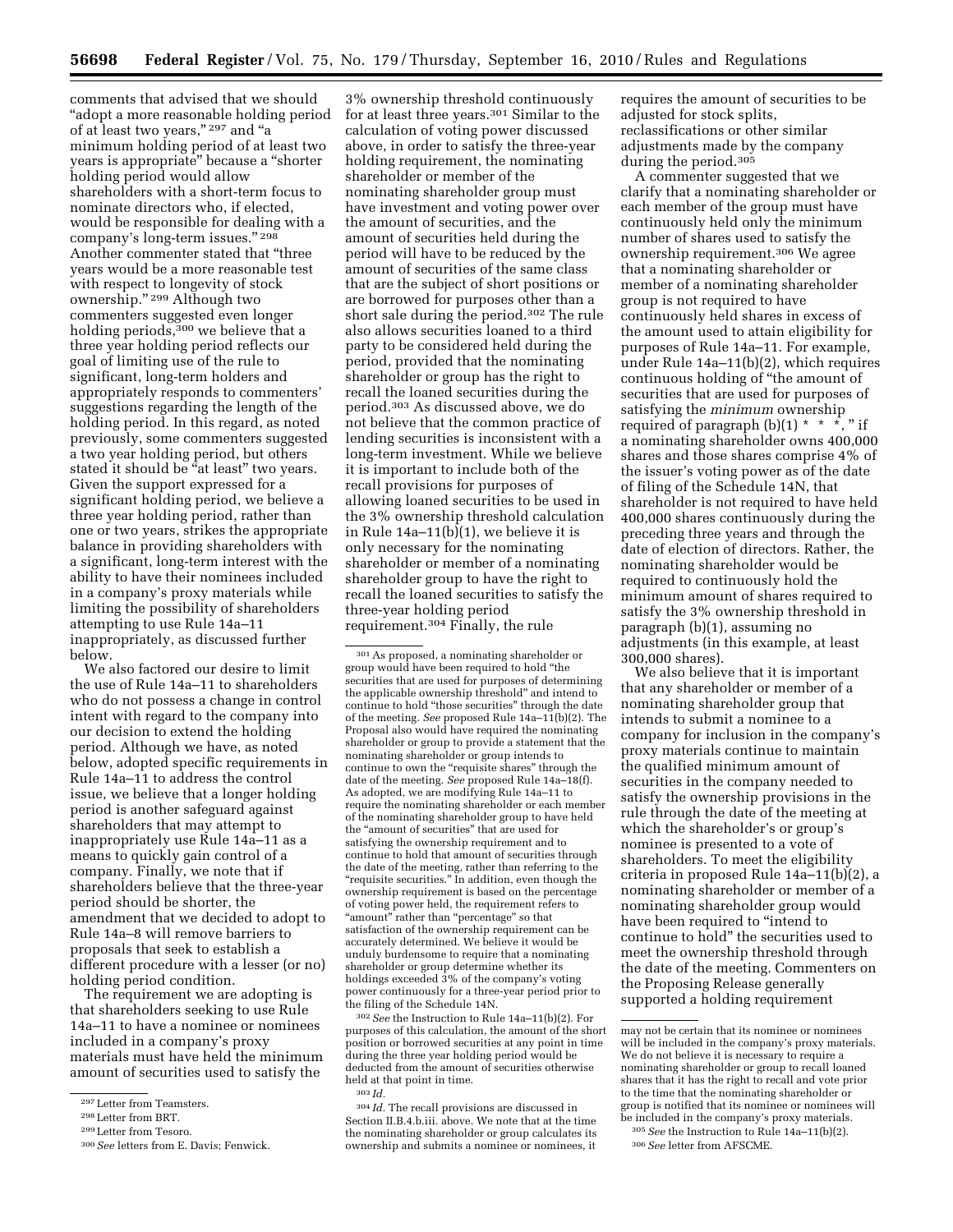through the date of the meeting,<sup>307</sup> and one commenter suggested that we clarify that shareholders would be required to hold the securities used for determining ownership through the election of directors.308 We agree with the suggestion and are modifying the language in Rule 14a–11(b)(2) to clarify that a nominating shareholder or member of a nominating shareholder group ''must continue to hold'' the requisite amount of securities through the date of the meeting.309 If a nominating shareholder or member of a nominating shareholder group fails to continue to hold the requisite amount of securities as required by the rule, a company could exclude the nominee or nominees submitted by the nominating shareholder or group.310

We also are adopting, as proposed, the requirement that a nominating shareholder or member of a nominating shareholder group provide a statement as to the nominating shareholder's or group member's intent to continue to hold the qualifying minimum amount of securities through the date of the

308*See* letter from ABA.

309For purposes of determining whether the requirement to hold the specified amount of securities from the date of the filing of the Schedule 14N through the date of the election of directors is satisfied, a nominating shareholder or group must hold (as determined pursuant to the instruction to the rule) the qualifying minimum amount of securities, which can include securities that are loaned to a third party if the nominating shareholder or group has the right to recall the securities, and will recall them upon being notified that any of the nominees will be included in the company's proxy materials. Of course, between the date of the filing of the Schedule 14N and the date of the election of directors previously loaned securities may be returned. Likewise, the amount of securities held during the period from the filing of the Schedule 14N through the date of the election of directors must be reduced by the amount of securities of the same class that are sold in a short sale.

310*See* new Rule 14a–11(b)(2) and Rule 14a– 11(g). The company would be required to provide notice to the staff in accordance with Rule 14a– 11(g) and could seek a no-action letter from the staff with regard to the determination to exclude the nominee at that time if the company so wished. In the event that the nominating shareholder's or group's failure to continue to hold the securities comes to light after the company has printed its proxy materials, the company would be permitted to exclude the nominee or nominees and send a revised proxy card to its shareholders. For additional information about a company's obligations in the event a nominee withdraws or is disqualified, *see* Section II.B.7.b. below.

meeting.311 In addition, we proposed that nominating shareholders or members of a nominating shareholder group disclose their intent with regard to continued ownership of their shares after the election (which may be contingent on the election's outcome). As noted above, commenters generally supported the requirement for the nominating shareholder or group to hold the requisite amount of securities through the date of the meeting, although some commenters expressed opposition to the proposed disclosure requirement or any requirement for the nominating shareholder or group to disclose their intent to hold the company's shares after the date of the election.312 One commenter explained that the nominating shareholder or group may not know its intent at the time the Schedule 14N is filed and, depending on the outcome of the director election, the nominating shareholder or group may, in fact, purchase more stock or sell some stock.313 Another commenter observed that it is impractical for shareholders to represent that they would hold their position beyond the election and instead favored disclosure in an amended Schedule 14N of any change in the ownership of more than 1% of the voting shares or net economic position during a period after the election (*e.g.,*  60 days).314 Other commenters supported the proposed disclosure requirement regarding the nominating shareholder's or group's intent to hold shares after the meeting, or recommended that the Commission require instead that the nominating shareholder or group hold the requisite amount of shares for a specific period after the date of the meeting.315

We believe that a requirement to hold the securities through the date of the election of directors is appropriate to demonstrate the nominating shareholder's or group member's

314*See* letter from Cleary.

315*See* letters from 26 Corporate Secretaries; ABA; Aetna; AGL; Alaska Air; Alcoa; Anadarko; Applied Materials; Association of Corporate Counsel; Avis Budget; BRT; Burlington Northern; Callaway; Caterpillar; Comcast; L. Dallas; Darden Restaurants; Devon; W. B. Dickerson; Dupont; Eli Lilly; FPL Group; General Mills; Home Depot; Honeywell; Intel; Lionbridge Technologies; Lorsch *et al.;* Keating Muething; Office Depot; PepsiCo; Pfizer; Protective; Sara Lee; SIFMA; Tesoro; Textron; TI; UnitedHealth; U.S. Bancorp; Verizon; Xerox.

commitment to the director nominee and the election process. In addition, we are adopting the disclosure requirement, as proposed, concerning the nominating shareholder's or group member's intent with respect to continued ownership of their shares after the election.316 We are not, however, adopting a requirement for a nominating shareholder or member of a nominating shareholder group to continue to hold their shares for a certain period of time after the date of the election. We believe that disclosure of a nominating shareholder's or group member's intent with respect to continued ownership in a Schedule 14N or amended Schedule 14N will provide investors with the information they need for this purpose.

## d. No Change in Control Intent

Under the Proposal, to rely on Rule 14a–11, a nominating shareholder or member of a nominating shareholder group would have been required to provide a certification in the filed Schedule 14N that it did not hold the securities with the purpose, or with the effect, of changing the control of the company or gaining more than a limited number of seats on the board.317 We noted that this certification, along with the other required disclosures, would assist shareholders in making an informed decision with regard to any nominee or nominees put forth by the nominating shareholder or group, in that the information would enable shareholders to gauge the nominating shareholder's or group's interest in the company, longevity of ownership, and intent with regard to continued ownership in the company.

Most commenters on this aspect of the Proposal agreed generally that Rule 14a– 11 should not be available to shareholders seeking to effect a change in control of a company (or to obtain more than a specified number of board seats) and supported a certification requirement regarding the lack of change in control intent.318 Some

317*See* Item 8 of proposed Schedule 14N. 318*See* letters from ABA; Advance Auto Parts; American Bankers Association; American Express; Americans for Financial Reform (''Americans for Financial Reform''); BRT; CalSTRS; CII; Cleary; COPERA; Corporate Library; Dewey; Dominican Sisters of Hope; Eli Lilly; Emerson Electric; Florida State Board of Administration; A. Goolsby; GovernanceMetrics; ICI; JPMorgan Chase; Sen. Carl Levin (''C. Levin''); Mercy Investment Program; Metlife; Nathan Cummings Foundation; P. Neuhauser; Protective; RiskMetrics; Seven Law Firms; SIFMA; Sisters of Mercy; Social Investment Forum; Society of Corporate Secretaries; Sodali; SWIB; TIAA–CREF; Trillium; Tri-State Coalition; T. Rowe Price; tw telecom; Ursuline Sisters of Tildonk; Wachtell; Walden; B. Villiarmois.

<sup>307</sup>*See* letters from ABA; Advance Auto Parts; Alston & Bird; American Express; Association of Corporate Counsel; J. Blanchard; BorgWarner; CalPERS; CII; Cleary; Comcast; CSX; Dewey; W. B. Dickerson; Florida State Board of Administration; General Mills; Headwaters; JPMorgan Chase; Nathan Cummings Foundation; Protective; Schulte Roth & Zabel; Seven Law Firms; Shearman & Sterling; Society of Corporate Secretaries; tw telecom; ValueAct Capital.

<sup>311</sup>*See* new Rule 14a–11(b)(4) and proposed Rule 14a–18(f).

<sup>312</sup>*See* letters from Alston & Bird; Amalgamated Bank; Calvert; CII; Florida State Board of Administration; P. Neuhauser; Norges Bank; Schulte Roth & Zabel; TIAA–CREF; USPE; ValueAct Capital.

<sup>313</sup>*See* letter from CII.

<sup>316</sup>*See* new Rule 14a–11(b)(5) and new Item 4(b) of Schedule 14N.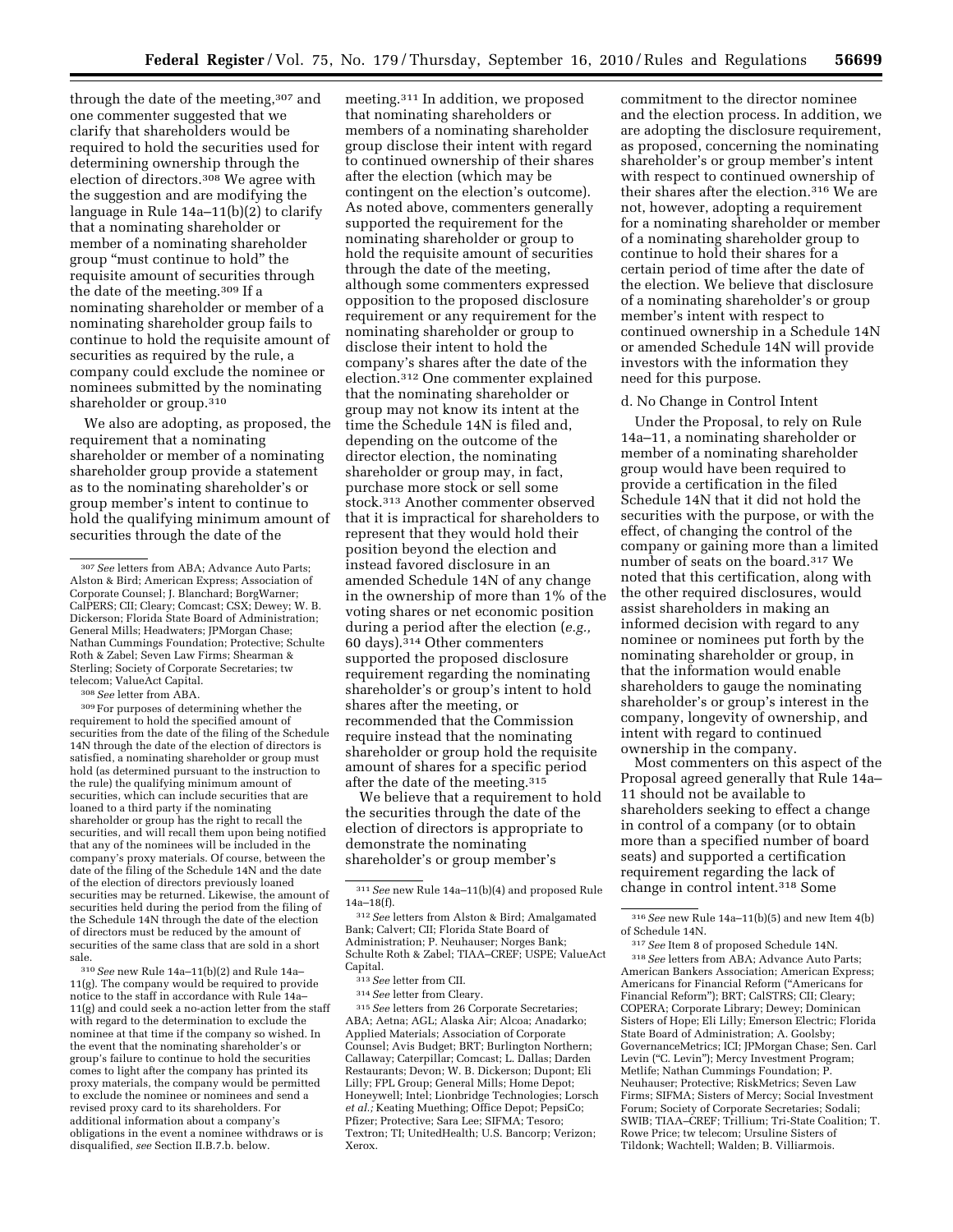commenters, however, expressed concern about the lack of a remedy when a certification regarding control intent proves to be false or when a nominating shareholder or group changes its intent.319 Suggested remedies included excluding the nominee of any nominating shareholder or group that changes intent and barring the nominating shareholder or group from using the rule for the following two annual meetings,320 requiring disclosure of a change of intent and resignation of the Rule 14a–11 director,321 and imposing liability under Rule 14a–9.322

We are adopting this requirement with some modifications from the Proposal. To rely on Rule 14a–11, the nominating shareholder (or where there is a nominating shareholder group, any member of the nominating shareholder group) must not be holding any of the company's securities with the purpose, or with the effect, of changing control of the company 323 or to gain a number of seats on the board of directors that exceeds the maximum number of nominees that the registrant could be required to include under Rule 14a–11 and must provide a certification to this effect in its filed Schedule 14N.324

The final requirement differs from the Proposal in three respects. First, in addition to requiring the certification to address the absence of change in control intent or intent to gain more than the maximum number of seats provided under the rule, we also have added this condition as an explicit requirement to the rule.325 We believe that this more directly achieves our intent—that the rule not be used by shareholders that have an intent to change the control of the company or gain more than the maximum number of seats specified in the rule.

Second, we have clarified the language of the requirements so that it

323Although Rule 14a–11 does not contain a requirement that the shareholder nominee or nominees do not have an intent to change the control of the company, a nominating shareholder's or group's ability to meet the requirement and certify that it does not have such an intent will be impacted by the intentions and actions of its nominee or nominees. For example, a nominating shareholder would not be able to certify that it does not hold the company's securities for the purpose, or with the effect, of changing the control of the company if its nominee is engaged in its own proxy contest or tender offer while the Rule 14a–11 nomination is pending.

324*See* certifications in Item 8 of new Schedule 14N.

provides that the rule is available only if the nominating shareholder or group members do not have an intent to change control of the company 326 or gain more seats on the board than the maximum provided for under Rule 14a– 11. We slightly revised the language of the requirement to clarify our intended meaning. The Proposal used the language ''gain more than a limited number of seats on the board,'' which was intended to refer to the limitations within the rule on the maximum number of nominees required to be included in the company's proxy materials. The final rule states this more explicitly.

Finally, we have added an instruction to clarify that in order to rely on Rule 14a–11 to include a nominee or nominees in a company's proxy materials, a nominating shareholder or a member of a nominating shareholder group may not be a member of any other group with persons engaged in solicitations or other nominating activities in connection with the subject election of directors; may not separately conduct a solicitation in connection with the subject election of directors other than a Rule 14a–2(b)(8) exempt solicitation in relation to those nominees it has nominated pursuant to Rule 14a–11 or for or against the company's nominees; and may not act as a participant in another person's solicitation in connection with the subject election of directors.327

We understand that companies have concerns that shareholders using Rule 14a–11 may inaccurately assert that they do not have a change in control intent, and that this can be a difficult factual issue. If a company determines that it can exclude a nominee based on this eligibility condition, it will be required to notify the nominating shareholder, members of the nominating shareholder group, or, where applicable, the nominating shareholder group's authorized representative, of a deficiency in its notice on Schedule 14N and provide the nominating shareholder or group the opportunity to respond. The company also would be required to submit a notice to the Commission stating its intent to exclude a nominee from its proxy materials (which would be required to include a description of the company's basis for exclusion) and, if it wished to, it could seek the staff's informal view with regard to its determination to exclude the nominee (commonly referred to as a ''no-action''

request).328 In addition, a nominating shareholder and each member of a nominating shareholder group will have liability under Rule 14a–9 for a materially false or misleading certification in the Schedule 14N. Questions concerning the nomination also may be resolved by the parties outside the staff process provided in Rule 14a–11(g), including through private litigation where necessary, similar to the way they resolve issues arising in traditional proxy contests.329 Finally, we note that the Commission also could take enforcement action with respect to companies that inappropriately exclude nominees under Rule 14a–11 or shareholders that provide false certifications in their Schedule 14N. We believe these measures should provide sufficient means to address situations in which a nominating shareholder or member of a nominating shareholder group provides a false certification regarding change in control intent.

# e. Agreements With the Company

In the Proposing Release, we noted that a shareholder nomination process that includes limits on the number of nominees that a company is required to include in its proxy materials presents the potential risk of nominating shareholders or groups acting merely as a surrogate for the company or its management in order to block usage of the rule by another nominating shareholder or group. We proposed to address this concern by providing that a nominating shareholder or group using Rule 14a–11 would be required to represent that no agreement between the nominating shareholder or group and the company and its management exists.330 To avoid any uncertainty about the breadth of this requirement, the Proposal included an instruction noting that prohibited agreements would not include unsuccessful negotiations with the company to have the nominee included in the company's proxy materials as a management nominee, or negotiations that are limited to whether the company is required to include the shareholder

<sup>319</sup>*See* letters from American Bankers Association; Dewey; Emerson Electric; A. Goolsby; Metlife; Protective; Seven Law Firms; SIFMA. 320*See* letter from Seven Law Firms. 321*See* letter from Protective.

<sup>322</sup>*See* letter from P. Neuhauser.

<sup>325</sup>*See* Rule 14a–11(b)(6).

<sup>326</sup>A change in control includes, but is not limited to, an extraordinary corporate action, such as a merger or tender offer.

<sup>327</sup>*See* new Instruction to Rule 14a–11(b).

<sup>328</sup>*See* Section II.B.9.b. below for further discussion of determinations to exclude a nominee or nominees.

<sup>329</sup>*See* Sections II.B.8. and II.B.9. for an explanation of the disclosure requirements applicable to a nomination made pursuant to Rule 14a–11 and the process for excluding a nominee.

<sup>330</sup> In this regard, we also proposed to require a nominating shareholder or group to represent that no relationships or agreements between the nominee and the company and its management exist. This aspect of the rule is discussed in Section II.B.5.c. below.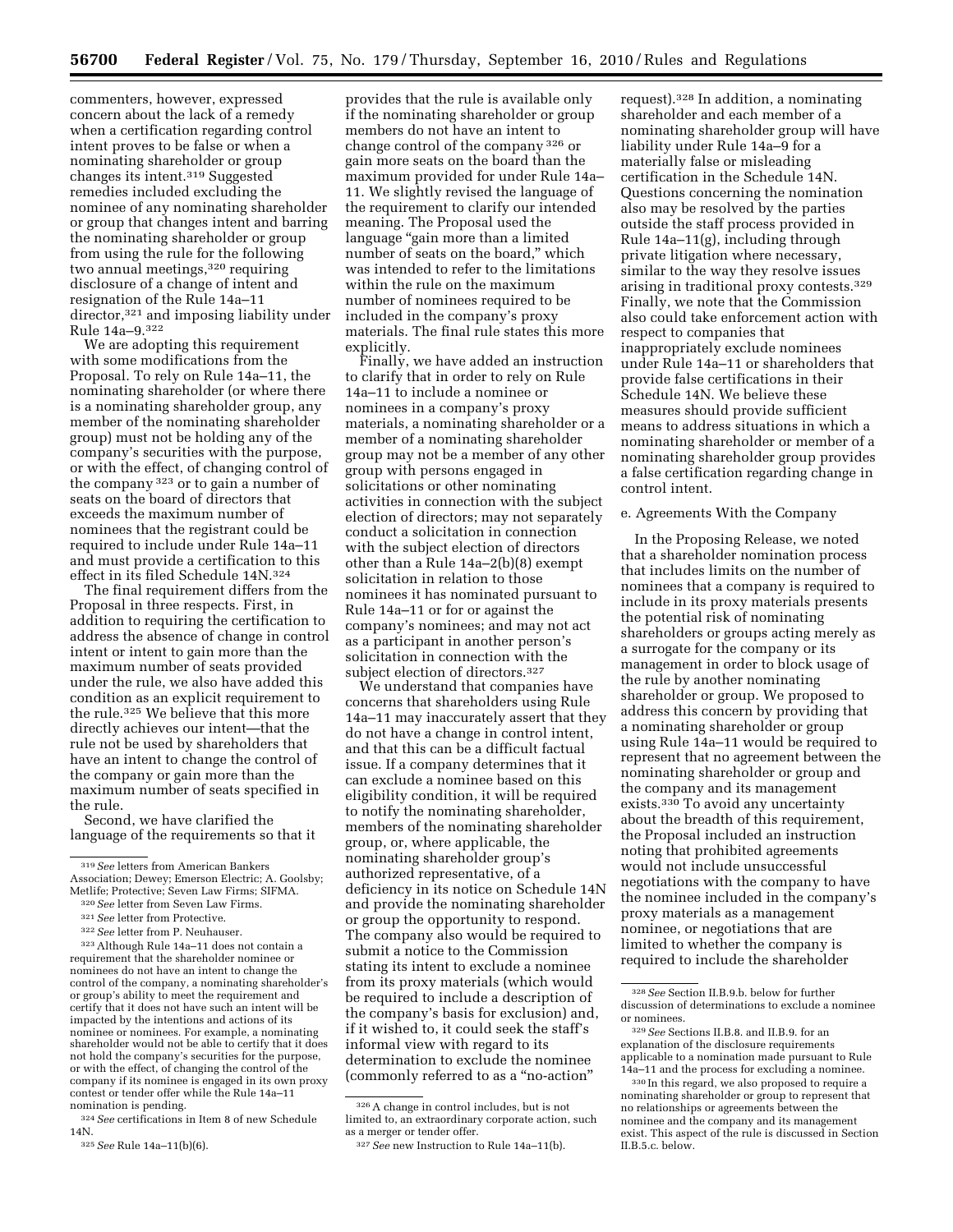nominee in the company's proxy materials under Rule 14a–11.

Commenters generally supported the proposed requirement, including the clarifying instruction regarding certain negotiations with the company.331 One commenter specifically supported the portion of the proposed rule providing that unsuccessful negotiations or negotiations that were limited to whether the company is required to include a shareholder nominee under Rule 14a–11 would not be deemed to be a direct or indirect agreement.332 One commenter was concerned about possible manipulation by companies and supported a prohibition on agreements.333 According to that commenter, negotiations that resulted in a nomination being included in the proxy statement should be treated as a company nominee and not a shareholder nominee under Rule 14a–11.

Some commenters encouraged us to allow negotiations that resulted in inclusion of shareholder nominees as management nominees and cautioned that the proposal could discourage constructive dialogue between companies and shareholders.334 Three commenters opposed limits on some or all relationships between the company and the nominating shareholder, group, or shareholder nominee.335 These commenters believed that the Commission should not prohibit agreements between a company and a nominating shareholder or group. They warned that restricting the ability of companies to reach agreements with a nominating shareholder or group would limit the dialogue between companies and investors. One commenter suggested that proposed Rule 14a–18(d) be revised to permit a company to agree not to contest the eligibility of a shareholder nominee.336 The commenter also suggested that if a company settled a threatened election contest by placing a shareholder nominee on the board, additional shareholder nominees should not be permitted for a specified period of time.

After careful review of the comments, we continue to believe that it is appropriate to provide that a nominating shareholder or group will not be eligible to have a nominee or nominees included in a company's

proxy materials under Rule 14a–11 if the nominating shareholder, group, or any member of the nominating shareholder group, has any agreement with the company with respect to the nomination. We have revised the rule to make it clearer that this is an eligibility condition by listing it as a condition in the rule, rather than only a representation required in Schedule 14N.337 We have incorporated, as proposed, the instruction with respect to unsuccessful negotiations (*i.e.*  negotiations that do not result in an agreement) regarding whether a company is required to include a nominee in order to make clear that those negotiations would not be disqualifying.

As described above, a nominating shareholder or group will not be eligible to use Rule 14a–11 if there is an agreement with the company regarding the nomination of the nominee.<sup>338</sup> When a nominating shareholder or group files its Schedule 14N, this requirement will apply, and the certification required by Schedule 14N will have the effect of confirming that there are no agreements. We believe this is an important safeguard to prevent actions that could undermine the purpose of the rule. If, after the Schedule 14N is filed, a nominating shareholder or group reached an agreement with the company for the nominee to be included in the company's proxy materials as a management nominee, the nominating shareholder or group would no longer be proceeding under Rule 14a–11. Consequently, there is no need to revise the ''no agreements'' requirement in Rule 14a–11 to address that fact pattern.

Although we are adopting the ''no agreements'' requirement largely as proposed, we are persuaded by commenters that we should revise our final rules so that they do not unnecessarily discourage constructive dialogue between shareholders and

338*See* Rule 14a–11(b)(7). *See also* Rule 14a– 11(d)(7) which clarifies that if a nominee, nominating shareholder or any member of a nominating group has an agreement with the company or an affiliate of the company regarding the nomination of a candidate for election, other than as specified in Rule 14a–11(d)(5) or (6), any nominee or nominees from such shareholder or group shall not be counted in calculating the number of shareholder nominees for purposes of Rule 14a–11(d).

companies. However, we believe this concern is more appropriately addressed in the method of calculation of the maximum number of permissible nominees, and the question of whether that number should include management nominees that were originally put forward as shareholder nominees under Rule 14a–11. Our revisions to that provision are discussed in Section II.B.6. below.

## f. No Requirement To Attend the Annual or Special Meeting

Under Rule 14a–11 as proposed, a nominating shareholder or group would have no obligation to attend the annual or special meeting at which its nominee or nominees is being presented to shareholders for a vote. We received comment on the Proposal, however, suggesting that we require a nominating shareholder or group, or a qualified representative of the nominating shareholder or group, to attend the company's shareholder meeting and nominate its director candidate(s) in person.339 One commenter explained that this requirement would be consistent with State law requirements for nominations and many companies' advance notice bylaws.340 Another commenter suggested that, as required under Rule 14a–8(h)(3) for shareholder proposals, if the nominating shareholder or group (or its qualified representative) fails, without good cause, to appear and nominate the candidate, the company should be permitted to exclude from its proxy materials for the following two years all nominees submitted by that nominating shareholder or members of the nominating group.341

We have decided not to include a requirement that the nominating shareholder or qualified representative appear at the meeting and present the nominee because we believe that shareholders will have sufficient incentive to take steps to assure that their nominees are voted on at the meeting, whether through attending the meeting or sending a qualified representative, or through other arrangements with the company, and we do not want to add unnecessary complexities and burdens to the rule. We note that State law will control what happens if a candidate is not nominated at the meeting because the person supporting the candidate does not

<sup>331</sup>*See* letters from ADP; BRT; Calvert; CFA Institute; CII; Seven Law Firms; TIAA–CREF; USPE. 332*See* letter from CII.

<sup>333</sup>*See* letter from USPE.

<sup>334</sup>*See* letters from BRT; Seven Law Firms;

Society of Corporate Secretaries. 335*See* letters from ABA; Steve Quinlivan (''S.

Quinlivan''); Verizon. 336*See* letter from S. Quinlivan.

<sup>337</sup>We note that a nominating shareholder or members of a nominating shareholder group will be required to provide a certification in the Schedule 14N that the requirements of Rule 14a–11 are satisfied, which will include the "no agreements" requirement. A nominating shareholder or member of a nominating shareholder group will be liable, pursuant to Rule 14a–9(c), for a false or misleading certification provided in Schedule 14N.

<sup>339</sup>*See* letters from ABA; BRT.

<sup>340</sup>*See* letter from ABA.

<sup>341</sup>*See* letter from BRT.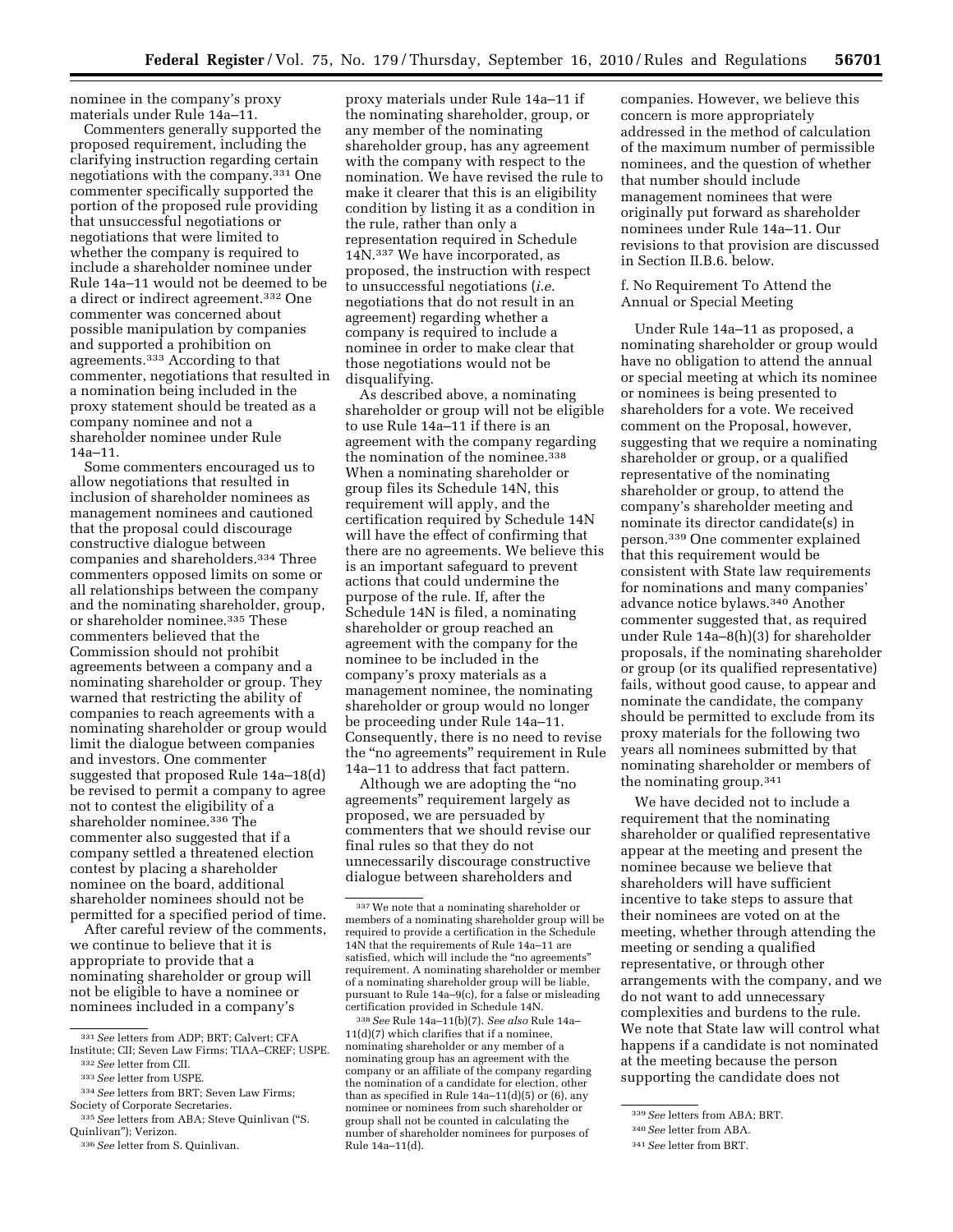attend the meeting or make other arrangements.342

## g. No Limit on Resubmission

Under the Proposal, a nominating shareholder's or group's ability to use Rule 14a–11 would not be impacted by prior unsuccessful use of the rule. In response to our request for comment, a number of commenters supported a provision that would render a nominating shareholder or group ineligible to use Rule 14a–11 for a period of time (*e.g.,* one, two, or three years) if the nominating shareholder or group presented a nominee who failed to receive significant shareholder support in a previous election (*e.g.,*  10%, 15%, 25%, or 30%).343 One commenter indicated that this resubmission threshold would have a dual purpose: (i) when the nominee failed to garner significant support from shareholders, it would be inappropriate to require the company to expend resources repeatedly to include the unsuccessful nominee; 344 and (ii) other shareholders would have an opportunity to submit their own nominations.345 On the other hand, some commenters opposed a provision that would render a nominating shareholder or group ineligible to use Rule 14a–11 for a period of time if the nominating shareholder or group presented a nominee who failed to receive a specified percentage of shareholder votes at a previous

343*See* letters from 26 Corporate Secretaries; ABA; ADP; Advance Auto Parts; Aetna; Alcoa; AllianceBernstein; Anadarko; Applied Materials; Avis Budget; Boeing; BorgWarner; BRT; Burlington Northern; Caterpillar; Chevron; CIGNA; Cleary; Comcast; CSX; Darden Restaurants; Deere; Dewey; DTE Energy; Dupont; Eaton; FedEx; Florida State Board of Administration; FMC Corp.; FPL Group; General Mills; Headwaters; Intel; ITT; JPMorgan Chase; Kirkland & Ellis; E.J. Kullman; Leggett; P. Neuhauser; Northrop; PepsiCo; Pfizer; Protective; RiskMetrics; Sara Lee; Seven Law Firms; SIFMA; Society of Corporate Secretaries; Southern Company; T. Rowe Price; tw telecom; U.S. Bancorp; Wells Fargo; Weyerhaeuser; Whirlpool; Xerox.

344*See* discussion in Section II.B.5.e. below with regard to resubmission of unsuccessful shareholder nominees.

345*See* letter from Society of Corporate Secretaries.

election.346 One commenter pointed out that management nominees are not subject to similar limits.<sup>347</sup> After consideration of the comments we do not believe it is necessary or appropriate to include a limitation on use of Rule 14a–11 by nominating shareholders or groups that have previously used the rule. We continue to believe that such a limitation would not facilitate shareholders' traditional State law rights and would add unnecessary complexity to the rule's operation.

5. Nominee Eligibility Under Exchange Act Rule 14a–11

a. Consistent With Applicable Law and Regulation

Under the Proposal, a company would have been able to exclude a nominee where the nominee's candidacy or, if elected, board membership would violate controlling State law, Federal law, or rules of a national securities exchange or national securities association (other than rules of a national securities exchange or national securities association that set forth requirements regarding the independence of directors, which the rule addresses separately) and such violation could not be cured.348

Commenters generally supported this requirement.349 These commenters suggested that the rule require the nominating shareholder or group to provide any information necessary to ensure compliance with these laws or regulations. Some of these commenters noted that there are various Federal and State laws that govern or affect the ability of a person to serve as a director, such as the Federal Power Act and related FERC regulations, Federal maritime laws and regulations, Department of Defense security clearance requirements, Department of State export licensing requirements, bank holding company laws, FCC licensing requirements, state gaming licensing requirements, Federal Reserve regulations, FDIC regulations, U.S. government procurement regulations, Section 8 of the Clayton Act, Section 1 of the Sherman Act, and Section 5 of the

348 In the Proposing Release, we described an exception from the provision if the violation could be cured. We inadvertently did not include language for this provision in the proposed regulatory text.

349*See* letters from 26 Corporate Secretaries; American Bankers Association; Association of Corporate Counsel; BRT; Dewey; Emerson Electric; Financial Services Roundtable; GE; Intel; JPMorgan Chase; O'Melveny & Myers; Protective; Sidley Austin; Tenet; Xerox.

Federal Trade Commission Act.350 One commenter, for example, explained that banking laws and regulations impose their own eligibility standards for directors.351 One commenter stated more generally that it does not oppose the proposed requirement that a company would not have to include a shareholder nominee in its proxy materials if the nominee's candidacy or election would violate Federal law or State law and such violation could not be cured.352 It noted, however, that ''there is not a lot of law'' that disqualifies a person from serving as a director and described concerns about State law barriers as a "red herring."

On the other hand, one commenter stated that a company should not be allowed to exclude a shareholder nominee from its proxy materials because the election of the nominee would result in the violation of State law or Federal law.353 The commenter explained that allowing such exclusion ''would make it prohibitively expensive for most shareowners to submit nominations under the proposed rule. It would lead to many shareowner nominees being disqualified based on technicalities or invented legal theories.''

After considering the comments, we continue to believe that Rule 14a–11 should address Federal law, State law, and applicable exchange requirements (other than the requirements related to objective independence standards, which are addressed separately under the rule). Requiring compliance with basic legal requirements regarding nominees should encourage nominating shareholders to bring forward candidates that may be more likely to be able to be elected and serve as directors, and should reduce disruption and expense for companies of opposing a candidate who could not serve on the board if elected because their service would violate law.354 Thus, under Rule 14a–11, a nominee will not be eligible to be included in a company's proxy materials if the nominee's candidacy, or if elected, board membership will violate Federal law, State law, or applicable exchange requirements, if any,355 other than those related to

354We note that this condition would not disqualify a nominee unless the violation could not be cured during the time period in which a nominating shareholder or group has to respond to a company's notice of deficiency.

355We are not aware of other exchange

<sup>342</sup>While state statutes are largely silent on the subject of presentation of nominations, motions or other business at meetings of shareholders, the chairman of the meeting typically has broad discretionary authority over its conduct (*see, e.g.,*  Model Business Corporation Act § 7.08(b)). As we understand, it is prevailing practice for the chairman to invite nominations of directors from the meeting floor. *See* David A. Drexler, *et al.,*  Delaware Corporation Law and Practice, ¶ 24.05[3] (2009 supp.); Carroll R. Wetzel, *Conduct of a Stockholders' Meeting,* 22 Bus. Law. 303, 313–314 (1967); American Bar Association Corporate Laws Committee and Corporate Governance Committee, Business Law Section, Handbook for the Conduct of Shareholders' Meetings (2d ed. 2010) at 151.

<sup>346</sup>*See* letters from CII; Norges Bank; Solutions; USPE; Walden.

<sup>347</sup>*See* letter from CII.

<sup>350</sup>*See* letters from American Bankers Association; BRT; Emerson Electric; GE; O'Melveny

<sup>&</sup>lt;sup>351</sup> See letter from American Bankers Association.

<sup>352</sup>*See* letter from CII.

<sup>353</sup>*See* letter from USPE.

requirements related to director qualifications, but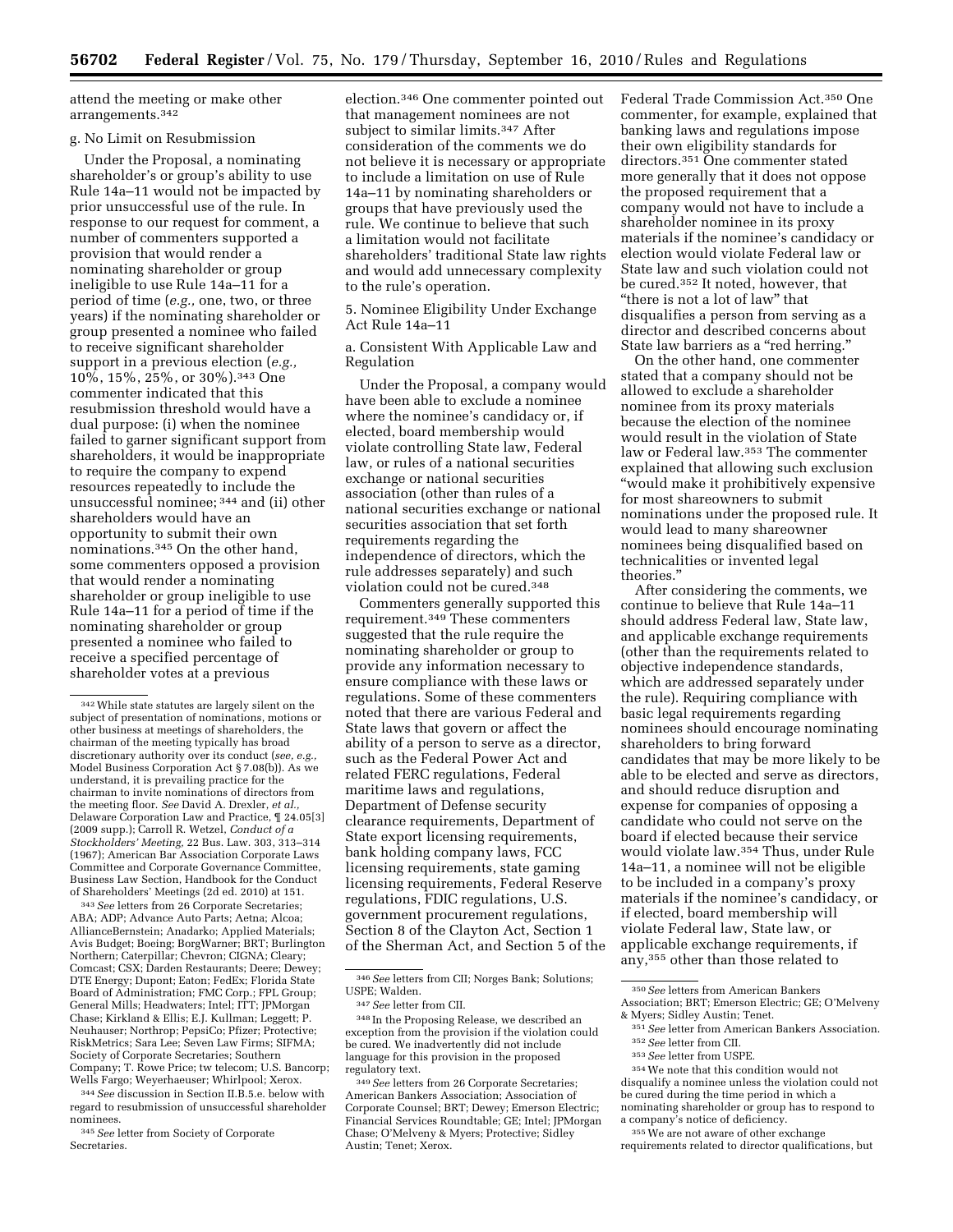independence standards, and such violation could not be cured during the time period provided in the rule.<sup>356</sup>

b. Independence Requirements and Other Director Qualifications

Under the Proposal, the nominating shareholder or each member of the nominating shareholder group would have been required to provide a representation that the shareholder nominee meets the *objective criteria* for "independence" of the national securities exchange or national securities association rules applicable to the company, if any, or, in the case of a registrant that is an investment company, a representation that the nominee is not an ''interested person'' of the registrant, as defined in Section 2(a)(19) of the Investment Company Act.357 For registrants other than investment companies, the representation would not have been required in instances where a company is not subject to the requirements of a national securities exchange or a national securities association. We also noted that exchange rules regarding director independence generally include some standards that depend on an objective determination of facts and other standards that depend on subjective determinations.358 Under our

357Pursuant to proposed Rule 14a–18(c), a nominating shareholder or group would include a representation in its notice to the company that the nominee satisfies the existing independence or "interested person" standards.

358*See* proposed Rule 14a–18(c) and the Instruction to paragraph (c). For example, the NYSE listing standards include both subjective and objective components in defining an ''independent director.'' As an example of a subjective determination, Section 303A.02(a) of the NYSE Listed Company Manual provides that no director will qualify as "independent" unless the board of directors ''affirmatively determines that the director has no material relationship with the listed company (either directly or as a partner, shareholder or officer of an organization that has a relationship with the company).'' On the other hand, Section 303A.02(b) provides that a director is not independent if he or she has any of several specified relationships with the company that can be determined by a ''bright-line'' objective test. For example, a director is not independent if ''the director has received, or has an immediate family member who has received, during any twelvemonth period within the last three years, more than \$120,000 in direct compensation from the listed company, other than director and committee fees and pension or other forms of deferred compensation for prior service (provided such compensation is not contingent in any way on continued service).'' Similar to the NYSE rules, the

Proposal, the representation would not cover subjective determinations. Also, the representation would not cover additional independence or director qualification requirements imposed by a board on its independent members, although we requested comment on whether it should.

Commenters generally supported the requirement regarding the objective independence standards.359 Institutional and other investors agreed that nominating shareholders should not be required to represent that nominees satisfy the subjective independence standards of the relevant exchange or national securities association, and also agreed that they should not be subject to any director independence or qualification standards set by the board or the nominating committee.360 One of these commenters expressed agreement with the Proposal that where a company is not subject to the independence standards of an exchange or national securities association, the nominating shareholder or group should not be required to provide disclosure concerning whether nominees would be independent.361 To the extent that a company has independence standards that are more stringent than those of an exchange, then the commenter would not oppose the application of those standards to the shareholder nominee as long as the standards are objective. Two

commenters expressed the view that the

359*See* letters from ABA; ACSI; Advance Auto Parts; Aetna; Alaska Air; Alcoa; Anadarko; Avis Budget; Biogen; The Board Institute (''Board Institute''); BorgWarner; BRT; Burlington Northern; Callaway; CalSTRS; Caterpillar; CIGNA; Cleary; Comcast; Con Edison; CII; COPERA; CSX; Cummins; Darden Restaurants; Deere; Dewey; DTE Energy; Eaton; Edison Electric Institute; Einstein Noah Restaurant Group, Inc. (''Einstein Noah''); Emerson Electric; ExxonMobil; FedEx; FMC Corp.; FPL Group; General Mills; A. Goolsby; Headwaters; Home Depot; Honeywell; Horizon Lines, Inc. (''Horizon''); C. Horner; IBM; Intel; JPMorgan Chase; Keating Muething; E.J. Kullman; LUCRF; McDonald's; Merchants Terminal; Metlife; P. Neuhauser; Norfolk Southern; Northrop; Office Depot; O'Melveny & Myers; P&G; PepsiCo; Pfizer; Protective; S&C; Seven Law Firms; Sidley Austin; SIFMA; Society of Corporate Secretaries; Southern Company; Tenet; Tesoro; Theragenics; TI; TIAA– CREF; Tompkins; tw telecom; UnitedHealth; U.S. Bancorp; ValueAct Capital; Verizon; Wells Fargo; Weyerhaeuser.

360*See* letters from ACSI; CalSTRS; CII; COPERA; LUCRF; P. Neuhauser; TIAA–CREF; ValueAct Capital.

361*See* letter from CII.

Section 2(a)(19) test is more appropriate for investment company directors than the independence standard applied to non-investment company directors, 362 with one noting that the Section 2(a)(19) test is tailored to the types of conflicts of interest faced by investment company directors and that the Section 2(a)(19) provision is critical given that investment companies must have a specified percentage of independent directors to be able to comply with certain statutory and regulatory requirements.363

A significant number of commenters from the corporate community stated generally that shareholder nominees should satisfy not just the objective director independence standards of the relevant exchange or national securities associations, but all of the company's director qualifications and independence standards (including, if applicable, more stringent objective independence standards imposed by the board, subjective director independence standards, director qualification standards, board service guidelines, and code of conduct in the company's governance principles and committee charters) applicable to all directors and director nominees.364 Many commenters warned that exempting shareholder nominees from a company's director independence and qualification standards could cause the company to be exposed to legal issues, lower the quality and diversity of the board, and create difficulties in recruiting qualified directors.365 Other commenters also believed that exempting shareholder nominees from the subjective director independence standards of the relevant exchange or national securities association would put companies at risk of noncompliance with the exchange's

364*See* letters from ABA; Advance Auto Parts; Aetna; Alaska Air; Alcoa; Anadarko; Avis Budget; Biogen; Board Institute; BorgWarner; BRT; Burlington Northern; Callaway; Caterpillar; CIGNA; Cleary; Comcast; Con Edison; CSX; Cummins; Darden Restaurants; Deere; Dewey; DTE Energy; Eaton; Edison Electric Institute; Einstein Noah; Emerson Electric; ExxonMobil; FedEx; FMC Corp.; FPL Group; General Mills; A. Goolsby; Headwaters; Home Depot; Honeywell; Horizon; C. Horner; IBM; Intel; JPMorgan Chase; Keating Muething; E.J. Kullman; McDonald's; Merchants Terminal; Metlife; Norfolk Southern; Northrop; Office Depot; O'Melveny & Myers; P&G; PepsiCo; Pfizer; Protective; S&C; Seven Law Firms; Sidley Austin; SIFMA; Society of Corporate Secretaries; Southern Company; Tenet; Tesoro; Theragenics; TI; Tompkins; tw telecom; UnitedHealth; U.S. Bancorp; Verizon; Wells Fargo; Weyerhaeuser.

365*See* letters from Board Institute; BRT; Con Edison; C. Horner; TI; Verizon.

should an exchange adopt new requirements, this provision would apply.

<sup>356</sup>As discussed in Section II.B.9.b., a company that intends to exclude a shareholder nominee or nominees will be required to notify the nominating shareholder or group of the basis on which the company plans to exclude the nominee or nominees and the nominating shareholder or group will have 14 calendar days to cure the deficiency (where curable).

NASDAQ Listing Rules require a company's board to make an affirmative determination that individuals serving as independent directors do not have a relationship with the company that would impair their independence. The NASDAQ rules include certain objective criteria, similar to those provided in NYSE Section 303A.02(b), for making such a determination. *See* NASDAQ Rule 5605(a)(2) and IM–5605.

<sup>362</sup>*See* letters from ABA II; ICI.

<sup>363</sup>*See* letter from ICI. One commenter stated that the application of the ''interested person'' standard of Section 2(a)(19) is unnecessary. *See* letter from Norges Bank.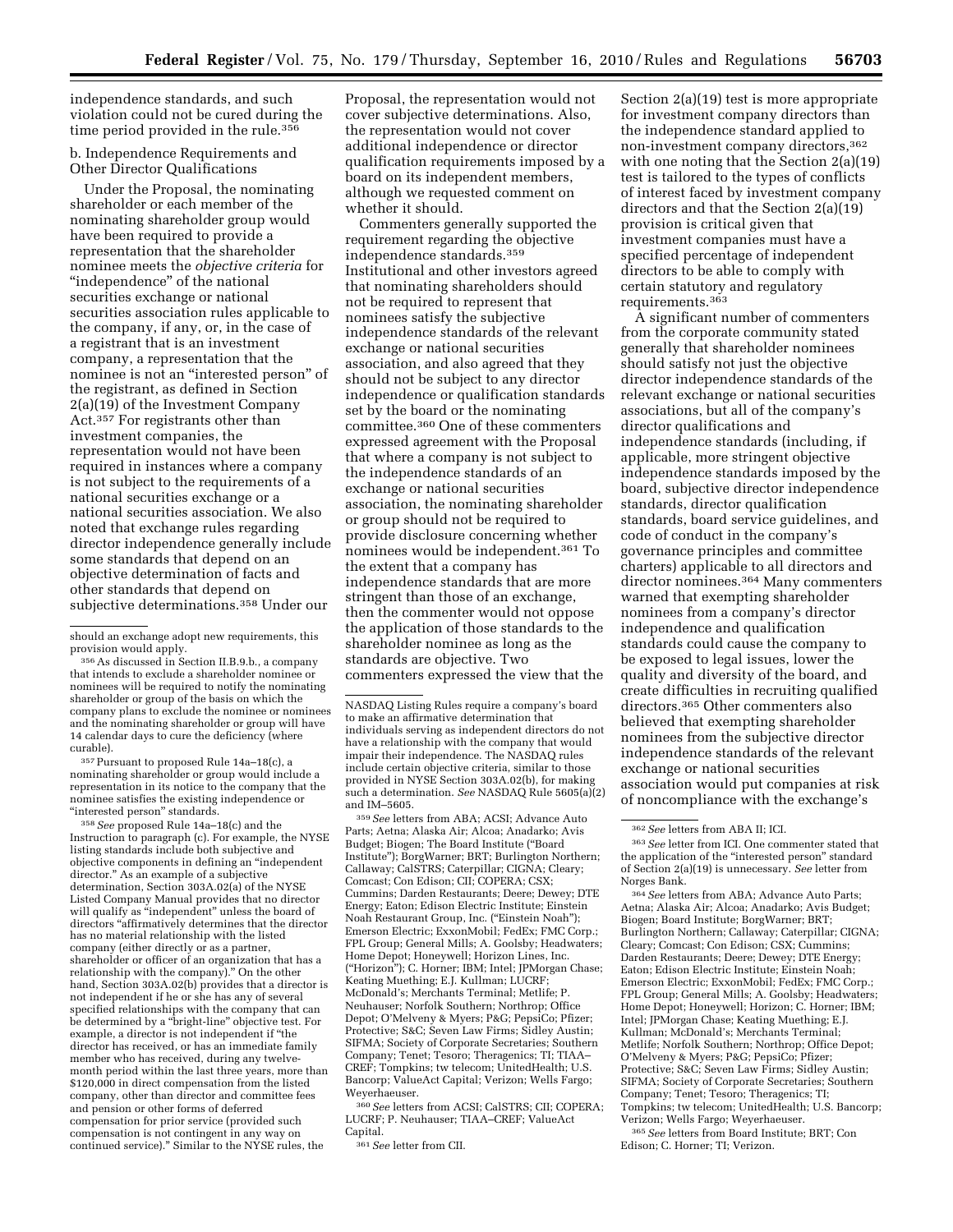or association's rules regarding independent directors, burden the remaining independent directors with additional duties by forcing them to serve on more board committees, make it more difficult for companies to recruit the independent directors needed for the board committees, and force companies to increase the size of the board and conduct additional searches for directors qualifying as independent.366

After carefully considering the comments, we are adopting the requirement largely as proposed. We believe that the Rule 14a–11 process should be limited to nominations of board candidates who meet any objective independence standards of the relevant securities exchange. While we understand the concerns expressed by many commenters from the corporate community, particularly with respect to the risk of noncompliance with listing standards, we continue to believe that the rule should not extend to subjective independence standards. We note that Rule 14a–11 only addresses when a company must include a nominee in its proxy materials—it does not preclude a nominee from ultimately being subject to any subjective determination of independence for board committee positions. We believe the concerns regarding independent directors being forced to take on additional duties, companies needing to increase the size of the board or conducting additional searches for independent directors are best addressed through disclosure. A company could include disclosure in its proxy materials advising shareholders that the shareholder nominee would not meet the company's subjective criteria, as appropriate. This would provide shareholders with the opportunity to make an informed choice with regard to the candidates for director.

We believe that it is in both the company's and shareholders' interest for the company to continue to meet any applicable listing standards, and requiring that Rule 14a–11 nominees meet the objective independence standards will further that interest. It also should help reduce disruption and expense for companies opposing a candidate it believes would cause it to violate applicable listing standards. To clarify that this is an affirmative requirement for Rule 14a–11 nominees, we have revised the rule to include this provision as an eligibility requirement rather than a representation.367

A nominating shareholder or group also will be required to provide a statement in Schedule 14N that the nominee or nominees meets the objective independence standards of the applicable exchange rules.368 For this purpose, the nominee would be required to meet the definition of "independent" that is applicable to directors of the company generally and not any particular definition of independence applicable to members of the audit committee of the company's board of directors.369 To the extent a rule imposes a standard regarding independence that requires a subjective determination by the board or a group or committee of the board (for example, requiring that the board of directors or any group or committee of the board of directors make a determination that the nominee has no material relationship with the listed company), this element of an independence standard would not have to be satisfied.370 Where a company (other than an investment company) is not subject to the standards of a national securities exchange or national securities association, the requirement would not apply.

While we acknowledge commenters' concerns about nominees not being subject to subjective independence requirements, we believe that including such requirements would create undue uncertainty for shareholders seeking to nominate directors and make it difficult to evaluate the board's conclusion regarding independence. In addition, if a board believes a nominee would not be considered independent under its subjective independence evaluation, it could describe its reasons for that view in its proxy statement. In this regard, we note that in a traditional proxy contest an insurgent's nominee or nominees do not have to comply with any requirements, including the independence requirements applicable to the company. $371$  We also agree with

371 If a shareholder nominee did not meet the independence requirements of a listed market, that listed market may provide for a cure period during

the commenter who noted that the ''interested person'' test under Section 2(a)(19) is tailored to the types of conflicts of interest faced by investment company directors and that the Section 2(a)(19) provision is critical given that investment companies must have a specified percentage of independent directors to be able to comply with certain statutory and regulatory requirements.372 Accordingly, under the final rule, a company will be required to include a shareholder nominee in its proxy materials if the shareholder nominee meets the objective criteria for ''independence'' of the national securities exchange or national securities association rules applicable to the company, if any, or, in the case of a company that is an investment company, the nominee is not an "interested person" of the registrant, as defined in Section 2(a)(19) of the Investment Company Act.373

As noted above, we did not propose to require a shareholder nominee submitted pursuant to Rule 14a–11 to be subject to the company's director qualification standards. With regard to these standards, we believe that a nominee's compliance with a company's director qualifications is best addressed through disclosure. Under State law, shareholders generally are free to nominate and elect any person to the board of directors, regardless of whether the candidate satisfies a company's qualification requirement at the time of nomination and election.374 Many commenters recommended a requirement that the shareholder nominee complete the company's standard director questionnaire or otherwise provide information required of other nominees.375 While we do not

374*See, e.g., Triplex Shoe Co.* v. *Rice & Hutchins, Inc.,* 152 A. 342, 375 (Del. 1930). *See also* 1–13 David A. Drexler *et al.,* Delaware Corporation Law and Practice § 13.01 n. 42 (citing *Triplex* for the proposition that ''a bylaw requiring a director to be a stockholder required a director to own stock prior to entering into the office of director, not prior to election'').

<sup>366</sup>*See* letters from Metlife; O'Melveny & Myers; Seven Law Firms; Wells Fargo. 367*See* Rule 14a–11(b)(9).

<sup>368</sup>*See* Item 5(f) of new Schedule 14N. 369*See* new instruction to paragraph (b)(9) in Rule 14a–11.

<sup>370</sup>The rule addresses only the requirements under Rule 14a–11 to be included in a company's proxy materials—it would not preclude a nominee from ultimately being subject to the subjective determination test of independence for board committee positions. A company could include disclosure in its proxy materials advising shareholders that the shareholder nominee for director would not meet the company's subjective criteria, as appropriate. If a shareholder nominee is elected and the board determines that the nominee is not independent, the board member presumably would be included in the group of non-independent directors for purposes of applicable listing standards.

which time the company may resolve this deficiency. *See, e.g.,* NASDAQ Rule 5810(c)(3)(E) (''If a Company fails to meet the majority board independence requirement in Rule 5605(b)(1) due to one vacancy, or because one director ceases to be independent for reasons beyond his/her reasonable control, the Listing Qualifications Department will promptly notify the Company and inform it has until the earlier of its next annual shareholders meeting or one year from the event that caused the deficiency to cure the deficiency.'').

<sup>372</sup>*See* letter from ICI.

<sup>373</sup>*See* new Rule 14a–11(b)(9).

<sup>375</sup>*See* letters from 26 Corporate Secretaries; Advance Auto Parts; Alaska Air; Anadarko; Aetna; American Express; Association of Corporate Counsel; BorgWarner; BRT; Callaway; Caterpillar; Dewey; DTE Energy; Dupont; Emerson Electric; eWareness; ExxonMobil; Financial Services Roundtable; IBM; ICI; McDonald's; O'Melveny &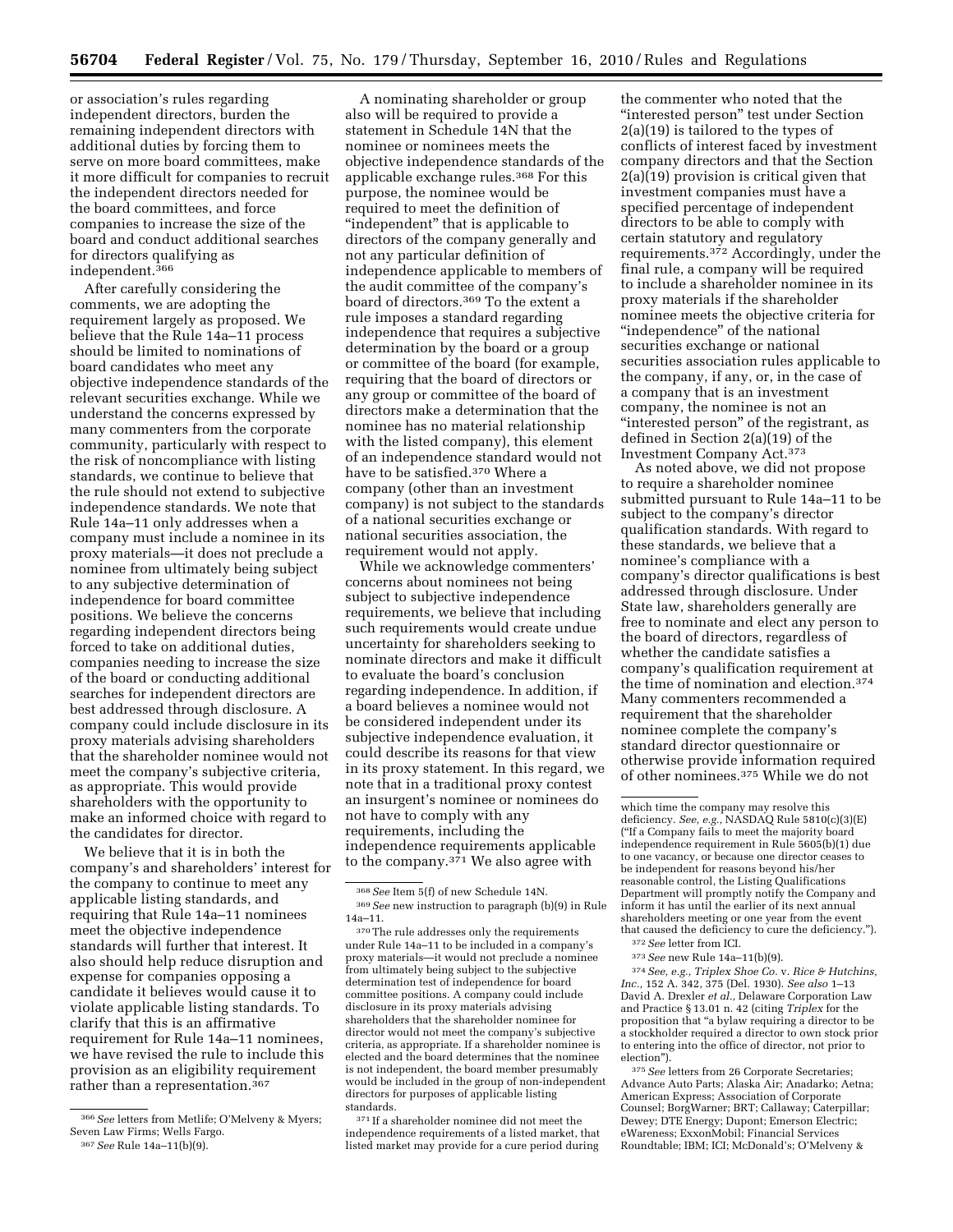believe nominees submitted pursuant to Rule 14a–11 should be required to complete a company's director questionnaire, we are persuaded that information should be provided regarding whether the nominee meets the company's director qualifications, if any. Accordingly, although we have not revised the rule to allow exclusion of nominees who do not meet any director qualification requirements, we have adopted a requirement that a nominating shareholder or group disclose under Item 5 of Schedule 14N whether, to the best of their knowledge, the nominating shareholder's or group's nominee meets the company's director qualifications, if any, as set forth in the company's governing documents.376 The company also may choose to provide disclosure in its proxy statement about whether it believes a nominee satisfies the company's director qualifications, as is currently done in a traditional proxy contest. Where a company's governing documents establish certain qualifications for director nominees that, consistent with State law, would preclude the company from seating a director who does not meet these qualifications, we believe this would be important disclosure for shareholders.

# c. Agreements With the Company

As discussed above with regard to the eligibility requirements for a nominating shareholder or group, we recognize that certain limitations of the rule create the potential risk of nominating shareholders or groups acting merely as a surrogate for the company or its management in order to block usage of the rule by another nominating shareholder or group.377 Under the Proposal as it relates to nominee eligibility, a nominating shareholder or group would have been required to represent that no agreements between the nominee and the company and its management exist regarding the nomination of the nominee.378 The Proposal included an instruction clarifying that negotiations between a nominating shareholder or group, nominee, and nominating committee or

board of a company to have the nominee included in the company's proxy materials, where the negotiations were unsuccessful or were limited to whether the company was required to include the nominee in accordance with Rule 14a–11, would not represent a direct or indirect agreement with the company.379

Commenters generally supported this proposed requirement.<sup>380</sup> Most of the comments addressed negotiations or agreements between the nominating shareholder or group and the company rather than the relationship or agreements between a nominee and the company.381

Consistent with our approach to agreements with nominating shareholders, we are adopting the requirement that there not be any agreements between the nominee and the company and its management regarding the nomination of the nominee largely as proposed. In this regard, we believe it would undermine the purpose of the rule to allow nominees under Rule 14a–11 to have such agreements with the company because of the potential risk of a nominating shareholder or group acting merely as a surrogate for a company. In order to clarify that this is an affirmative requirement of Rule 14a–11, we have revised the rule to make clear that this is an eligibility condition by listing it as a condition in the rule, rather than only in a representation required in Schedule 14N.

d. Relationship Between the Nominating Shareholder or Group and the Nominee

We did not propose a requirement that the nominee must be independent or unaffiliated with the nominating shareholder or group, but we requested comment on whether we should include such a requirement.382 A large number of commenters supported generally an independence requirement that would limit some or all relationships between the nominating shareholder or group and its nominee.383 Commenters

383*See* letters from ABA; Advance Auto Parts; Aetna; Alaska Air; Association of Corporate Counsel; Avis Budget; Biogen; Boeing; BorgWarner; Brink's; BRT; Callaway; Caterpillar; CIGNA; Comcast; Cummins; Darden Restaurants; Deere; Dewey; Dupont; Eaton; Eli Lilly; ExxonMobil; FedEx; Financial Services Roundtable; FMC Corp.; FPL Group; General Mills; Headwaters; Honeywell; JPMorgan Chase; E.J. Kullman; Leggett; Norfolk

explained that an independence requirement would reduce the risk that a successful shareholder nominee would represent only the nominating shareholder or group, avoid potential disruptions and divisiveness from having "special interest" directors, ameliorate the issue of preserving confidentiality within the boardroom and avoiding misuse of material nonpublic information, and lessen the likelihood that Rule 14a–11 would be used for change in control attempts.384

With regard to the degree of independence needed and types of relationships that should be prohibited, numerous commenters recommended a prohibition on any affiliation between the nominating shareholder or group and the shareholder nominee.385 Some commenters recommended that Rule 14a–11 prohibit a shareholder nominee from being (1) a nominating shareholder, (2) a member of the immediate family of any nominating shareholder, or (3) a partner, officer, director or employee of a nominating shareholder or any of its affiliates.386 They noted that a similar limitation was included in the 2003 Proposal. Two commenters recommended that the Commission impose the same restrictions and disclosure requirements that were included in the 2003 Proposal.387

One commenter noted the Commission's assertion in the Proposing Release that ''such limitations may not be appropriate or necessary'' because, if elected, a director would be subject to State law fiduciary duties owed to the company.388 The commenter, however, expressed skepticism that fiduciary obligations would adequately resolve the issue of ''special interest'' directors. One commenter would not require independence between the nominating shareholder or group and the nominee if the nominating shareholder or group could use Rule 14a–11 to nominate only one candidate; however, if the nominating shareholder or group is allowed to nominate more than one

384*See* letters from ABA; Alaska Air; Eli Lilly; Leggett.

385*See* letters from Advance Auto Parts; Aetna; Association of Corporate Counsel; Avis Budget; Boeing; Brink's; CIGNA; Cummins; Deere; Eaton; FedEx; FMC Corp.; FPL Group; General Mills; E.J. Kullman; Pax World; Protective; Sara Lee.

386*See* letters from Alaska Air; BorgWarner; Caterpillar; JPMorgan Chase; O'Melveny & Myers; Society of Corporate Secretaries.

387*See* letters from BRT; Intel.

Myers; PepsiCo; Praxair; Seven Law Firms; Society of Corporate Secretaries; Theragenics; UnitedHealth; U.S. Bancorp; Xerox.

<sup>376</sup>*See* Item 5(e) of new Schedule 14N.

<sup>377</sup>*See* the discussion in Section II.B.4.e. above regarding relationships or agreements between the nominating shareholder or group and the company and its management.

<sup>378</sup> In this regard, we also proposed to require a nominating shareholder or group to represent that no relationships or agreements between the nominee and the company and its management exist. This aspect of the rule is discussed in Section II.B.5.d. below.

<sup>379</sup>*See* instruction to proposed Rule 14a–18(d). 380*See* letters from ADP; BRT; Calvert; CFA

Institute; CII; Seven Law Firms; TIAA–CREF; USPE. 381*See* Section II.B.4.e. above for a further

discussion of the comments. 382The 2003 Proposal included such a

requirement. For a discussion of this aspect of the 2003 Proposal and the comments received, *see* the Proposing Release.

Southern; Office Depot; O'Melveny & Myers; Pax World; Protective; Sara Lee; Seven Law Firms; SIFMA; Society of Corporate Secretaries; Southern Company; Tenet; U.S. Bancorp; Vinson & Elkins LLP (''Vinson & Elkins''); Wells Fargo; Weyerhaeuser.

<sup>388</sup>Letter from BRT.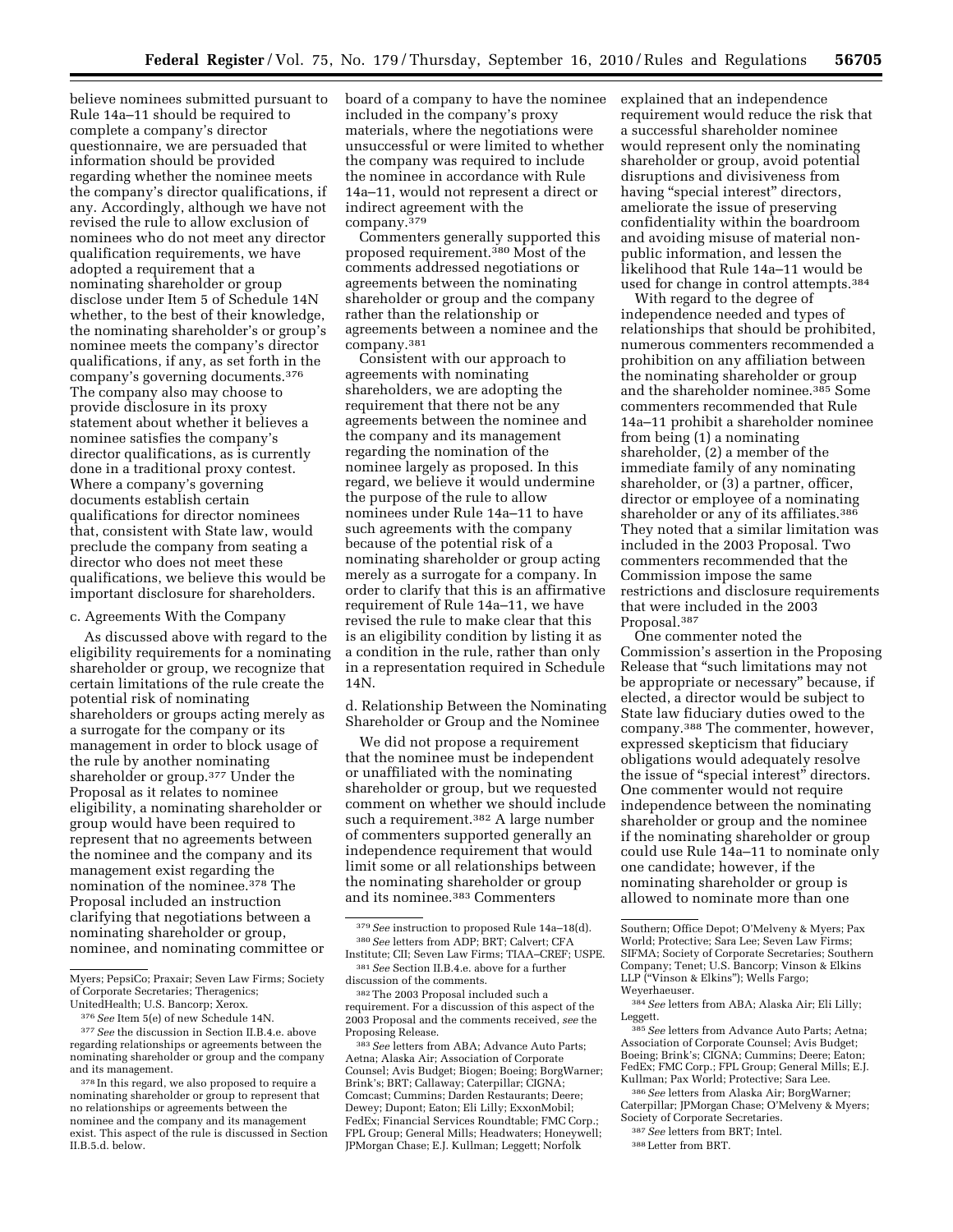candidate using Rule 14a–11, then the commenter believed independence between the nominating shareholder or group and the nominees is needed.389 The commenter asserted that a lack of an independence requirement between multiple nominees and the nominating shareholder could give rise to control issues because the nominees, if elected, could be beholden to a single nominating shareholder or group. In addition, the commenter claimed that a lack of independence could give rise to "single issue" or "special interest" directors, thereby causing balkanization of boards. According to this commenter, if independence is not required, then Schedule 14N should require detailed disclosure about the nature of relationships between the nominating shareholder or group and the nominees.390

A few commenters recommended requiring disclosure in the Schedule 14N of any direct or indirect relationships between the nominating shareholder or group and the nominee, including family or employment relationships, ownership interests, commercial relationships and any other arrangements or agreements.391 One commenter recommended that a nominating shareholder or group provide ''[d]isclosure about any agreements or relationships with the Rule 14a–11 nominee other than those relating to the nomination of the nominee.'' 392

Other commenters opposed generally any requirement that the nominating shareholder or group be independent from the shareholder nominee.393 Of these, some commenters recommended the Commission require full disclosure of any affiliations and business relationships instead of an outright prohibition.394 One commenter noted

391*See* letters from O'Melveny & Myers; SIFMA; UnitedHealth. *See also* letter from CII.

392Letter from IBM.

393*See* letters from Amalgamated Bank; CalSTRS; CFA Institute; CII; COPERA; Nathan Cummings Foundation; P. Neuhauser; Norges Bank; Pershing Square; Relational; RiskMetrics; Solutions by Design (''Solutions''); TIAA–CREF; USPE; B. Villiarmois.

394*See* letters from CFA Institute; CII; COPERA; P. Neuhauser; Pershing Square; Relational; USPE; B. Villiarmois.

that no such restriction or prohibition applies to current director candidates, some of whom have various personal and professional links to the company and its executives.395 Another commenter noted that the NYSE recognized the issue of share ownership when crafting its director independence rules and determined that even significant share ownership should not be dispositive as to a determination of a director's independence.396 Two commenters opposed a prohibition on any affiliation between the nominating shareholder and its nominee because they believed that fears regarding the election of ''special interest'' directors are unfounded or exaggerated, as any nominee would have to gain the support of a broad array of shareholders to be elected.397 One commenter asserted that existing fiduciary duties are an adequate safeguard against ''special interest'' directors.398

We continue to believe that such limitations are not appropriate or necessary. Rather, we believe that Rule 14a–11 should facilitate the exercise of shareholders' traditional State law rights and afford a shareholder or group meeting the requirements of the rule the ability to propose a nominee for director that, in the nominating shareholder's view, better represents the interests of shareholders than those put forward by the nominating committee or board. We note that once a nominee is elected to the board of directors, that director will be subject to State law fiduciary duties and owe the same duty to the corporation as any other director on the board.399 To the extent a company board is concerned that a director nominee will not represent the views of shareholders, the board could address those points in the company's proxy materials opposing the candidate's election. In addition, we believe the disclosure requirements about the relationships between a nominating shareholder or group and the nominee that we are adopting, combined with the fact that any nominee elected will be subject to fiduciary duties, should help address any ''special interest'' concerns.

e. No Limit on Resubmission of Shareholder Director Nominees

Under the Proposal, an individual would not be limited in their ability to

399*See* E. Norman Veasey & Christine T. DiGuglielmo, *How Many Masters Can a Director Serve? A Look at the Tensions Facing Constituency Directors,* 63 Bus. Law. 761 (2008).

stand as a nominee under the rule based on prior unsuccessful nominations under the rule. A number of commenters supported a provision under which a shareholder nominee who failed to receive a specified threshold (*e.g.,* 10%, 15%, 25%, or 30%) of support at a previous election would be ineligible to be nominated again pursuant to Rule 14a–11 for a specified period (*e.g.,* one, two, or three years).400 One commenter reasoned that ''[t]his would allow more shareholders to participate in the process and would motivate them to propose high quality candidates." <sup>401</sup> On the other hand, other commenters opposed a provision under which a shareholder nominee who failed to receive significant support at a previous election would be ineligible to be nominated again pursuant to Rule 14a–11 for a specified period.402 One commenter reasoned that ''[s]imilar resubmission requirements aren't applicable to management's candidates, so they shouldn't apply to candidates suggested by shareowners." <sup>403</sup> We agree with those commenters who opposed a provision that would limit the ability of a shareholder nominee to be nominated based on the level of support received in a prior election. We do not believe that such a limitation would facilitate shareholders' traditional State law rights and would add undue complexity to the rule's operation.

6. Maximum Number of Shareholder Nominees To Be Included in Company Proxy Materials

#### a. General

Under the Proposal, a company would be required to include no more than one shareholder nominee or the number of nominees that represents 25% of the company's board of directors, whichever is greater.404 Where the term of a director that was nominated

401Letter from Northrop. 402*See* letters from CII; Corporate Library; Dominican Sisters of Hope; First Affirmative Financial Network LLC ("First Affirmative"); Mercy Investment Program; Sisters of Mercy; Social Investment Forum; Tri-State Coalition; Trillium; Ursuline Sisters of Tildonk; USPE.

403Letter from CII. 404*See* proposed Rule 14a–11(d)(1). According to information from RiskMetrics, based on a sample of 1,431 public companies, in 2007, the median board size was 9, with boards ranging in size from 4 to 23 members. Approximately 40% of the boards in the sample had 8 or fewer directors, approximately 60% had between 9 and 19 directors, and less than 1% had 20 or more directors.

<sup>389</sup>*See* letter from Seven Law Firms.

<sup>390</sup> *Id.* The recommended disclosures included: familial relationships with a nominating shareholder or group member; ownership interests (or other participation) in a nominating shareholder, group member, or affiliates; employment history with a nominating shareholder, group member, or affiliates; prior advisory, consulting or other compensatory relationships with a nominating shareholder, group member, or affiliates; and agreements with a nominating shareholder, group member, or affiliates (other than relating to the nomination).

<sup>395</sup>*See* letter from CII.

<sup>396</sup>*See* letter from Relational.

<sup>397</sup>*See* letters from CII; Nathan Cummings Foundation.

<sup>398</sup>*See* letter from TIAA–CREF.

<sup>400</sup>*See* letters from 26 Corporate Secretaries; ABA; Aetna; Anadarko; BorgWarner; BRT; Burlington Northern; Caterpillar; Cummins; Dewey; Headwaters; JPMorgan Chase; Kirkland & Ellis; Leggett; P. Neuhauser; Northrop; PepsiCo; Pfizer; Protective; Sara Lee; SIFMA; Society of Corporate Secretaries; TIAA–CREF; T. Rowe Price; Xerox.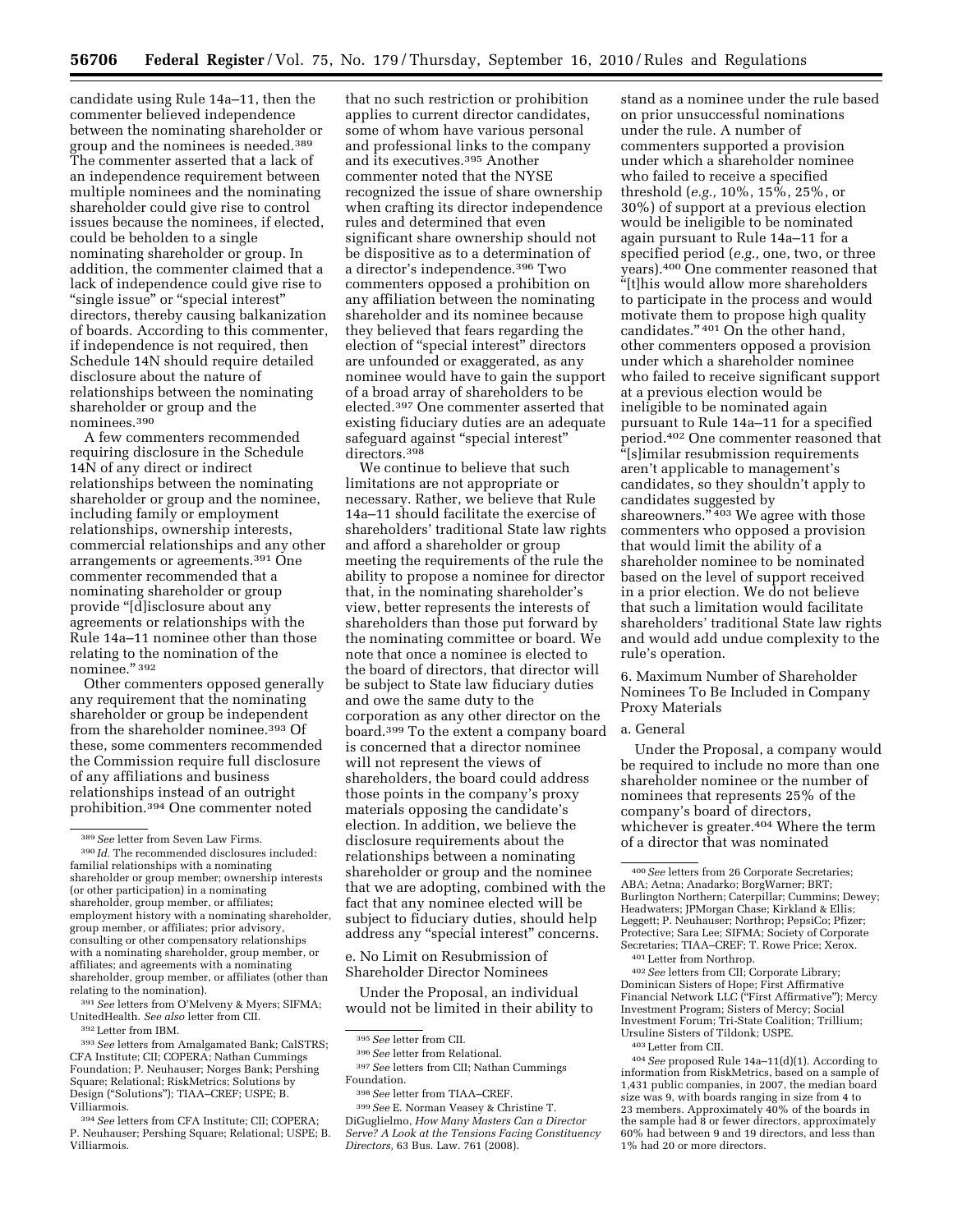pursuant to Rule 14a–11 continues past the meeting date, that director would continue to count for purposes of the 25% maximum.

As noted in the Proposing Release, we do not intend for Rule 14a–11 to be available for any shareholder or group that is seeking to change the control of the company or to gain more than a limited number of seats on the board.405 The existing procedures regarding contested elections of directors are intended to continue to fulfill that purpose.406 We also noted that by allowing shareholder nominees to be included in a company's proxy materials, part of the cost of the solicitation is essentially shifted from the individual shareholder or group to the company and thus, all of the shareholders.407 We do not believe that we should require that an election contest conducted by a shareholder to change the control of the company or to gain a number of seats on the board of directors that exceeds the maximum number of nominees that the registrant could be required to include under Rule 14a–11 be funded out of corporate assets.

Some commenters supported generally the proposed limit on the number of shareholder nominees.408 While agreeing that the Commission's proposed limit on the number of shareholder nominees is needed to ensure a more measured approach towards inclusion of shareholder nominees in company proxy materials, one commenter supported the general principle that shareholders should be entitled to nominate as many directors as necessary to focus the board's attention on optimizing company performance, profitability and sustainable returns.<sup>409</sup> On the other hand, many commenters disagreed with the proposed limit or recommended different limits.410 Some commenters

408*See* letters from CalPERS; CalSTRS; CFA Institute; ICGN; Nathan Cummings Foundation; P. Neuhauser; Norges Bank; Protective; RiskMetrics; TIAA–CREF; T. Rowe Price; WSIB.

409*See* letter from CalPERS.

410*See* letters from 13D Monitor; ABA; ACSI; Advance Auto Parts; Aetna; Alcoa; Allstate; American Express; Americans for Financial Reform; Association of Corporate Counsel; Avis Budget; Best

expressed a general concern that the proposed limit would affect a significant portion of the board, disrupt the board, facilitate a change in control of the company, and possibly require companies to integrate numerous new directors into their boards each year.411 Other commenters wanted more shareholder nominees to be allowed because they feared that a single shareholder-nominated director would be ineffective due to the lack of a second for motions at board meetings, hostile board members, possible exclusion from key committees, and being effectively cut out of key discussions.412 Commenters' suggestions as to the appropriate limitation on the number of shareholder nominees ranged from a limit of one shareholder nominee, regardless of the size of the board,<sup>413</sup> to at least two nominees, but less than a majority of the board.414 Other commenters recommended various limits ranging from 10% to 15% of the board.415

We carefully considered commenters' concerns regarding the limitation on the number of Rule 14a–11 nominees;

411*See* letters from BRT (citing a July 2009 survey showing many companies would have to integrate multiple new directors); CII; Eaton; N. Lautenbach; McDonald's; Sherwin-Williams; Sidley Austin; Society of Corporate Secretaries; G. Tooker; WSIB.

412*See* letters from CII; L. Dallas; C. Levin; Nathan Cummings Foundation; Universities Superannuation.

413*See* letters from Advance Auto Parts; Avis Budget; BRT; Caterpillar; CIGNA; CNH Global; Comcast; Cummins; Darden Restaurants; Deere; Eaton; Eli Lilly; FedEx; FMC Corp.; FPL Group; Frontier; General Mills; ICI; ITT; E. J. Kullman; N. Lautenbach; Leggett; McDonald's; Office Depot; O'Melveny & Myers; PepsiCo; Sherwin-Williams; TI; G. Tooker; tw telecom; Verizon; Wachtell; Weyerhaeuser.

414*See* letters from ACSI; Americans for Financial Reform; CalPERS; CII (stating that while it supports the Commission's proposed limit, shareholders should be allowed to nominate two candidates in all cases); COPERA; C. Levin; LUCRF; Nathan Cummings Foundation; SWIB; Teamsters.

415*See, e.g.,* Aetna; Association of Corporate Counsel; Barclays; J. Blanchard; BorgWarner; Dewey; ExxonMobil; Headwaters; Honeywell; Lionbridge Technologies; Northrop; Sidley Austin; Society of Corporate Secretaries; U.S. Bancorp. 416*See* new Rule 14a–11(d)(1).

however, we are adopting the limitation largely as proposed. We believe the rule we are adopting strikes the appropriate balance in allowing shareholders to more effectively exercise their rights to nominate and elect directors, but does not provide nominating shareholders or groups using the rule with the ability to change control of the company. The limitation on the number of Rule 14a– 11 nominees that a company is required to include should also limit costs and disruption as compared to a rule without such a limit. We also believe that a lower threshold, such as 10% or 15%, may result in only one shareholder-nominated director at many companies. In addition, we note that our rule only addresses the inclusion of nominees in the company's proxy materials. After reviewing all of the disclosures provided by the company and the nominating shareholder or group, shareholders will be able to make an informed decision as to whether to vote for and elect a shareholder nominee. We believe that the modifications we are making to the rule, as described below, help to alleviate concerns that the election of shareholder nominees would unduly disrupt the board. As to concerns about the possibility that a single shareholdernominated director would be ineffective due to actions of other members of the board, the rule is not intended to address the interactions of board members after the election of directors. In this respect, we note that any shareholder-nominated directors and board-nominated directors would be subject to fiduciary duties under State law.

As adopted, Rule 14a–11(d) will not require a company to include more than one shareholder nominee or the number of nominees that represents 25% of the company's board of directors, whichever is greater.<sup>416</sup> Consistent with the Proposal, where a company has a director (or directors) currently serving on its board of directors who was elected as a shareholder nominee pursuant to Rule 14a–11, and the term of that director extends past the date of the meeting of shareholders for which the company is soliciting proxies for the election of directors, the company will not be required to include in its proxy materials more shareholder nominees than could result in the total number of directors serving on the board that were elected as shareholder nominees being greater than one shareholder nominee or 25% of the company's board of

 $\,$  405 The final rule clarifies the second part of this requirement by specifying that a nominating shareholder or group may not be seeking to gain a number of seats on the board of directors that exceeds the maximum number of nominees that the registrant could be required to include under Rule 14a–11.

<sup>406</sup>*See, e.g.,* Exchange Act Rule 14a–12(c). 407 In this regard, we anticipate that shareholders seeking election of nominees included in the company's proxy materials may need to engage in solicitation efforts for which they will incur expenses.

Buy; J. Blanchard; Boeing; BorgWarner; BRT; Burlington Northern; R. Burt; Callaway; CalPERS; Caterpillar; CIGNA; CII; Cleary; CNH Global; Comcast; Concerned Shareholders; COPERA; Cummins; L. Dallas; Darden Restaurants; Deere; Dupont; Eaton; Eli Lilly; Dale C. Eshelman (''D. Eshelman''); ExxonMobil; FedEx; FMC Corp.; FPL Group; Frontier; GE; General Mills; Headwaters; C. Holliday; Honeywell; IBM; ICI; ITT; JPMorgan Chase; J. Kilts; E. J. Kullman; N. Lautenbach; Leggett; C. Levin; Lionbridge Technologies; LUCRF; McDonald's; Motorola; Office Depot; O'Melveny & Myers; OPERS; P&G; Nathan Cummings Foundation; Northrop; Pax World; PepsiCo; Sara Lee; S&C; Schulte Roth & Zabel; Sherwin-Williams; Sidley Austin; SIFMA; Society of Corporate Secretaries; Solutions; SWIB; Teamsters; TI; G. Tooker; tw telecom; Universities Superannuation; U.S. Bancorp; Verizon; USPE; B. Villiarmois; Wachtell; Wells Fargo; Weyerhaeuser; WSIB.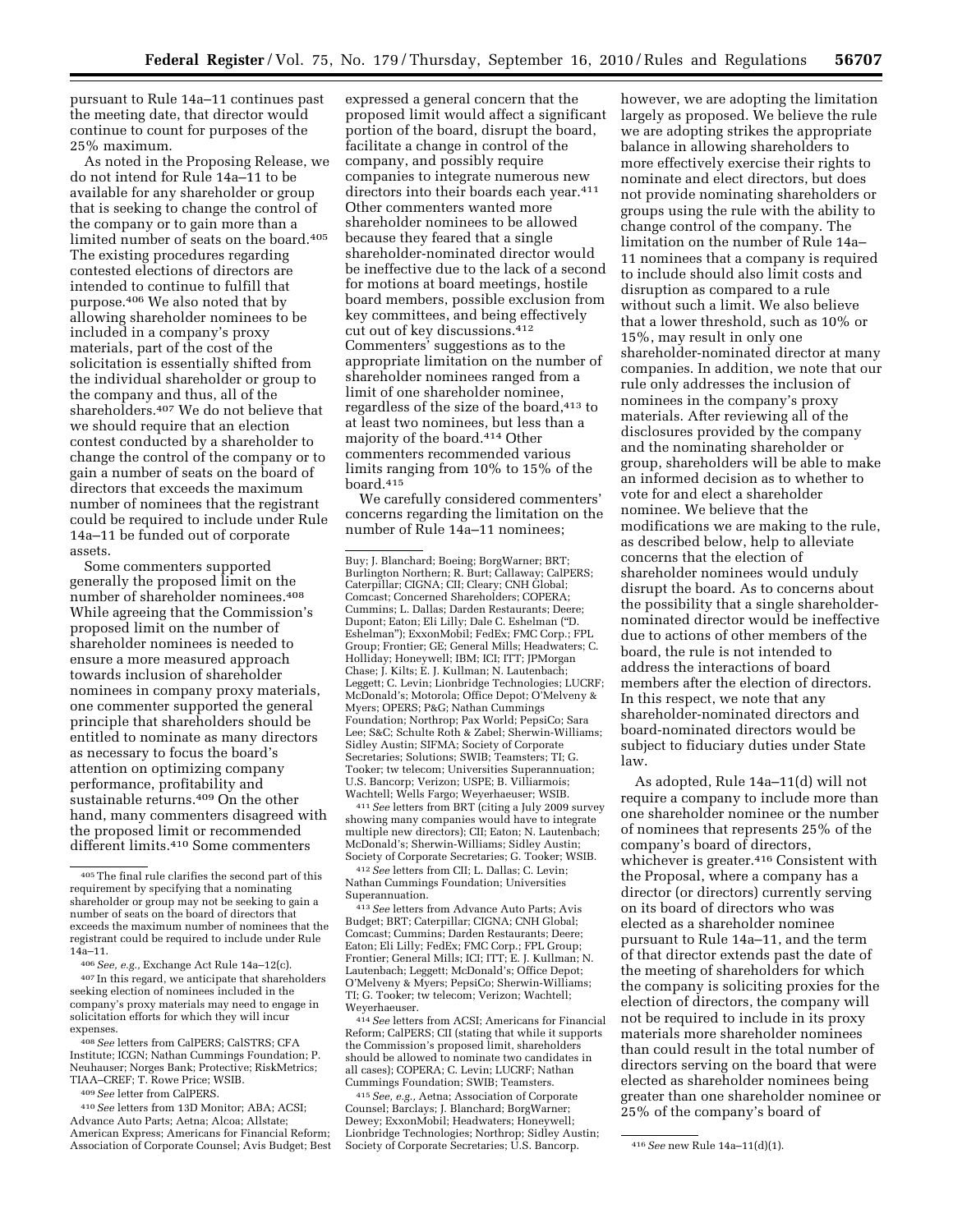directors, whichever is greater.<sup>417</sup> We believe this limitation is appropriate to reduce the possibility of a nominating shareholder or group using Rule 14a–11 as a means to gain a number of seats on the board of directors that exceeds the maximum number of nominees that the company could be required to include under Rule 14a–11 or to effect a change in control of the company by repeatedly nominating additional candidates for director. One commenter requested that we explain how Rule 14a–11 would apply to different board structures, and in particular, classified boards.418 In the case of a staggered board, the rule provides that the 25% limit will be calculated based on the total number of board seats,419 not the lesser number that are being voted on because it is the size of the full board, not the number up for election, that would be relevant for considering the effect on control.

We note that in the 2003 Proposal, the Commission proposed to require companies to include a set number of nominees, rather than a percentage of the board.420 We believe that using a percentage in the rule will promote ease of use and alleviate any concerns that a company may increase its board size in an effort to reduce the effect of a shareholder nominee elected to the board.

We understand the concerns addressed by some commenters that this limitation could result in shareholdernominated directors being less influential,421 as well as the concerns of other commenters that the possibility of 25% of the board changing through the Rule 14a–11 process could present significant changes to the board.422 For the reasons discussed above, we believe the limitation as adopted strikes an

shareholder nominees. Commenters that supported the use of a percentage, or combination of a set number and a percentage, to determine the number of shareholder nominees suggested percentages ranging from 20% to 35%. *See* Comment File No. S7–19–03, *available at [http://www.sec.gov/rules/](http://www.sec.gov/rules/proposed/s71903.shtml)  [proposed/s71903.shtml.](http://www.sec.gov/rules/proposed/s71903.shtml)* 

421*See* letters from CII; L. Dallas; C. Levin; Nathan Cummins Foundation; Universities Superannuation.

422*See* letters from BRT (citing a July 2009 survey showing many companies would have to integrate multiple new directors); CII; Eaton; N. Lautenbach; McDonald's; Sherwin-Williams; Sidley Austin; Society of Corporate Secretaries; G. Tooker; WSIB.

appropriate balance and is an appropriate safeguard to assure that the Rule 14a–11 process is not used as a means to effect a change in control.

Though we are adopting this requirement largely as proposed, we have added certain clarifications, which are described below, to address situations at companies where shareholders are able to elect only a subset of the board, revised the standard for determining which nominating shareholder or group will have their nominee or nominees included in the company's proxy materials where there is more than one eligible nominating shareholder or group, and made other modifications designed to facilitate negotiations between companies and nominating shareholders.

b. Different Voting Rights With Regard to Election of Directors

Several commenters responded to the Commission's request for comment about how to calculate the maximum number of candidates a nominating shareholder or group could nominate under Rule 14a–11 when certain directors are not elected by all shareholders. Some commenters noted that controlled companies are commonly structured with dual classes of stock which allow shareholders of the non-controlling class of stock to elect a set number of directors that is less than the full board.423

In the context of a company where shareholders are only entitled to elect a subset of the total number of directors, the rule as proposed potentially would have allowed shareholders to nominate more candidates than may be elected by the nominating shareholders. Two commenters argued that Rule 14a–11 should be modified so that the maximum number of shareholder nominees is based on the number of directors that may be elected by the class of securities held by the shareholders making the nomination, as opposed to the number of total directors.424 Another commenter urged us to revise Rule 14a–11 so that it would be limited to a percentage of the number of directors that are elected by the public shareholders (rather than a percentage of all directors) and would not apply to directors that are elected by shareholders of a class of stock having a right to nominate and elect a specified number or percentage of directors, or preferred shareholders having such right as a result of the company's failure to

pay dividends.425 Another commenter argued that, as proposed, Rule 14a–11 would not allow companies with multiple classes of voting shares the ability to make choices about how to best implement access to the company's proxy to fit their capital structure.426 One commenter suggested that Rule 14a–11 address how it would apply to companies with multiple classes of stock to prevent shareholders from using the rule to change control of the class of directors those shareholders have the right to elect.427 Other commenters, by contrast, believed that the maximum number of nominees that companies should be required to include should be based on the total number of director seats, regardless of whether a class of shares only gets to elect a subset of the board.428

We also sought comment on how to calculate the maximum number of nominees where the company is contractually obligated to permit a certain shareholder or group to elect a set number of directors to the board. Commenters' views differed on how to calculate the maximum number of nominees a shareholder or shareholder group may nominate in that case. Some commenters believed that the maximum number of nominees should be based on the total board size, regardless of whether a company has granted rights to nominate.429 One such commenter noted that if Rule 14a–11 contained an exception for board seats subject to contractual rights, companies would have an incentive to enter into contractual agreements in order to evade its application.430 Other commenters, however, asserted that the maximum number of nominees that shareholders should be permitted to nominate under Rule 14a–11 should be limited to 25% of the ''free'' seats on the board—that is, only those board seats that are not subject to a contractual nomination right that existed as of the date of the submission and filing of a Schedule 14N.431 These commenters suggested taking board seats subject to contractual nomination rights "off the table" and basing the 25% calculation on the number of nominees that the nominating committee is free to name. One such commenter remarked that unless board seats subject to contractual nomination rights are excluded,

430*See* letter from P. Neuhauser.

<sup>417</sup>*See* new Rule 14a–11(d)(2). This requirement is adopted as it was proposed in Rule 14a–11(d)(2). Depending on board size, 25% of the board may not result in a whole number. In those instances, the maximum number of shareholder nominees for director that a registrant will be required to include in its proxy materials will be the closest whole number below 25%. *See* the Instruction to paragraph (d)(1).

<sup>418</sup>*See* letter from ABA.

<sup>419</sup>*See* Rule 14a–11(d)(2).

<sup>420</sup>Comments on the 2003 Proposal provided a range of views regarding the appropriate number of

<sup>423</sup>*See* letters from ABA; Duane Morris; Media General; New York Times.

<sup>424</sup>*See* letters from Media General; New York Times.

<sup>425</sup>*See* letter from Sidley Austin.

<sup>426</sup>*See* letter from BRT.

<sup>427</sup>*See* letter from Media General.

<sup>428</sup>*See* letters from CII; P. Neuhauser.

<sup>429</sup> *Id.* 

<sup>431</sup>*See* letters from Seven Law Firms; Sidley Austin; ValueAct Capital.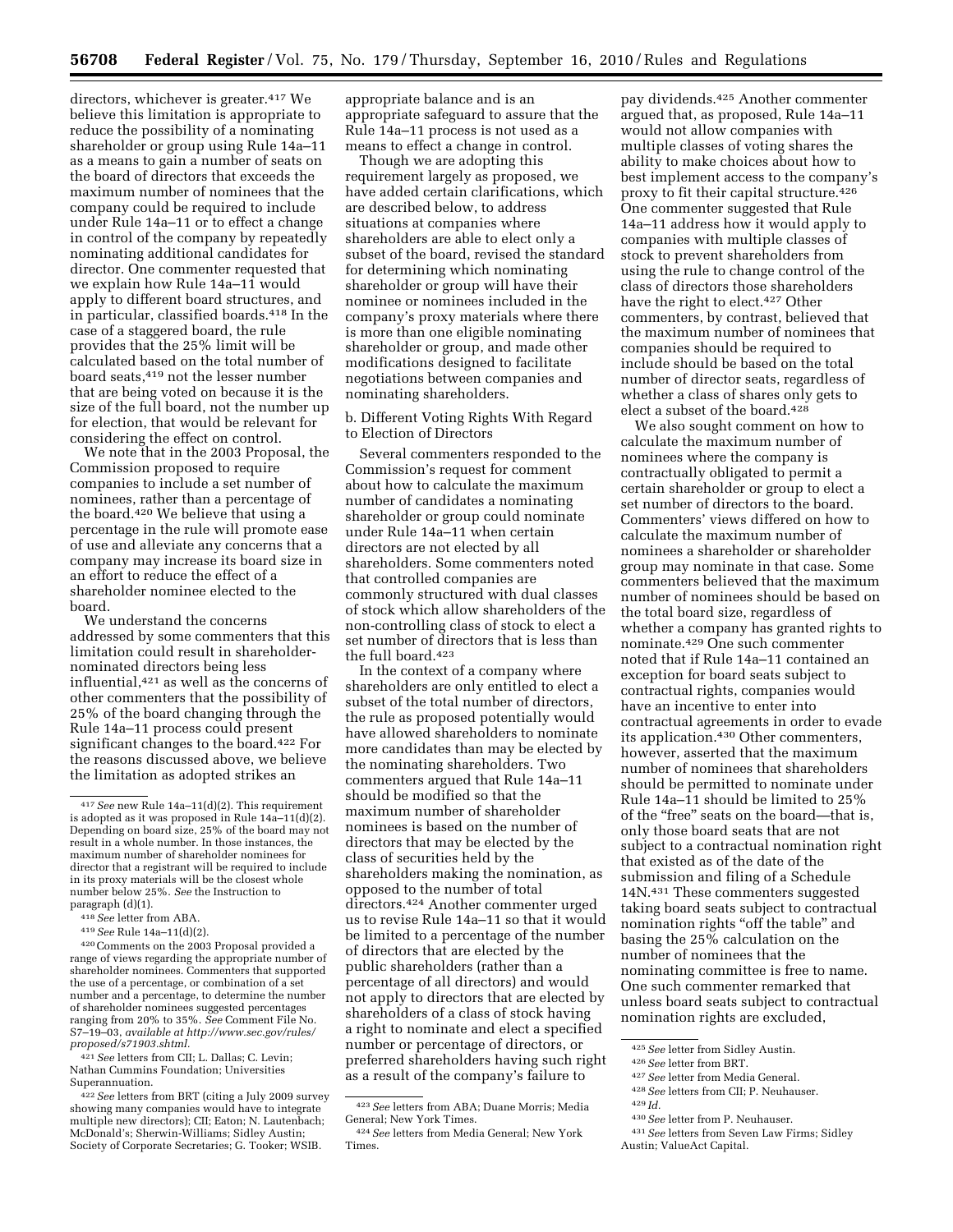companies may be limited in their ability to offer contractual nominating rights to shareholders without running a heightened risk of change of control, which could result in increased costs of capital and a decrease in the number of strategic alternatives.432

We believe that the maximum number of candidates a shareholder can nominate using Rule 14a–11 at companies with multiple classes of stock should be based on the total board size, as is the case at other companies. Thus, we are adopting this requirement as proposed. We believe the changes we are adopting with regard to calculating ownership and voting power, as discussed above, should address concerns about the possibility that the rule could be used to change control of the company or to affect the rights of shareholders as established by a particular company's capital structure.433 Where shareholders have the right to elect a subset of the full board, however, we believe it is appropriate to provide that the maximum number of nominees a company may be required to include under Rule 14a–11 may not exceed the number of director seats the class of shares held by the nominating shareholder is entitled to elect.434 We believe the right to nominate is an integral part of the right to elect, therefore we are linking the ability under Rule 14a–11 for a shareholder to nominate directors to instances in which the shareholder can elect directors. Limiting the number of nominations to the number of director seats the class of shares held by the nominating shareholder is entitled to elect presumably would allow to be fully expressed the views of the shareholder about who should sit in the director seats in respect of which the shareholder has nomination rights.

The shareholder nomination provisions in Rule 14a–11 are available only for holders of classes of securities that are subject to the Exchange Act proxy rules, provided that a company is otherwise subject to the rule. If a company subject to Rule 14a–11 has multiple classes of eligible securities, however, the maximum number of candidates a shareholder can nominate will be determined based on the number of director seats the class of shares held by the nominating shareholder is entitled to elect.<sup>435</sup>

c. Inclusion of Shareholder Nominees in Company Proxy Materials as Company Nominees

As discussed in Section II.B.4.e. above, commenters expressed concern that the rule, as proposed, might discourage constructive dialogue between shareholders and companies.436 These commenters noted that companies would be discouraged from discussing potential board candidates with shareholders planning to use Rule 14a–11 and including them as management nominees because such nominees would not reduce the maximum number of shareholder nominees that the company would be required to include under Rule 14a–11. Subject to certain safeguards, we believe our rule should not discourage dialogue between nominating shareholders and companies and agree that the rule, as proposed, could have the effect of discouraging constructive dialogue if shareholder nominees nominated by a company as a result of that dialogue do not count toward the maximum number of shareholder nominees a company is required to include in its proxy materials. Consequently, under our final rule, where a company negotiates with the nominating shareholder or group that has filed a Schedule 14N before beginning any discussion with the company about the nomination and that otherwise would be eligible to have its nominees included in the company's proxy materials, and the company agrees to include the nominating shareholder's or group's nominees on the company's proxy card as company nominees, those nominees will count toward the 25% maximum set forth in the rule.437 As noted, this would only apply where the nominating shareholder or group has filed its notice on Schedule 14N before beginning discussions with the company. Although this limitation may reduce somewhat the utility of this provision, we believe limiting the treatment to situations in which the nominating shareholder or group has filed a Schedule 14N will reduce the possibility that this exception is used by a company to avoid having to include shareholder director nominees submitted by shareholders or groups of

shareholders that are not affiliated with or not working on behalf of the company.

In the Proposing Release, we requested comment as to whether it would be appropriate for the rule to take into account incumbent directors who were nominated pursuant to Rule 14a– 11 for purposes of determining the maximum number of shareholder nominees, or whether there should be a different means to account for such incumbent directors. One commenter argued that incumbent Rule 14a–11 directors should not count towards the 25% limit.438 It reasoned that, once elected, the Rule 14a–11 director represents all shareholders and that future use of

Rule 14a–11 by other shareholders should not be restricted. A number of commenters stated that incumbent Rule 14a–11 directors should count towards the maximum number of shareholder nominees allowed under the rule,  $439$ with some suggesting that this should be the case in limited circumstances, such as when a Rule 14a–11 director is renominated by the board or as long as the director continues on the board.<sup>440</sup> Commenters expressed concerns that the method of calculating the maximum number of directors subject to Rule 14a– 11 nominations—which as proposed would not include directors previously elected following a Rule 14a–11 nomination unless they are nominated again by a shareholder using Rule 14a– 11—would not encourage boards to integrate these directors.441 Some commenters asserted that failing to count such a director toward the 25% limit would cause boards to be disinclined to include these directors as company nominees in future elections.442 They viewed this as counterproductive to efficient board integration and functioning.

While we appreciate commenters' views, we are not persuaded that it is appropriate to provide an exception to the general method of calculating the maximum number of Rule 14a–11 nominees in the case of a shareholdernominated incumbent director that is renominated by the company. As noted

<sup>432</sup>*See* letter from Seven Law Firms.

<sup>433</sup>*See* Section II.B.4.b. above.

<sup>434</sup>*See* new Rule 14a–11(d)(3).

<sup>435</sup>*See* new Rule 14a–11(d)(3).

<sup>436</sup>*See* letters from BRT; Seven Law Firms; Society of Corporate Secretaries.

<sup>437</sup>*See* new Rule 14a–11(d)(4). In this regard, we note that we would view such an agreement as a termination of a Rule 14a–11 nomination. Thus, the nominating shareholder or group would be required to file an amendment to Schedule 14N to disclose the termination of the nomination as a result of the agreement with the company regarding the inclusion of the nominee or nominees. *See* Item 7 of Schedule 14N and Rule 14n–2.

<sup>438</sup>*See* letter from Florida State Board of Administration.

<sup>439</sup>*See* letters from ABA; Aetna; American Express; BorgWarner; BRT; Chevron; Cleary; Davis Polk; DTE Energy; Dupont; Edison Electric Institute; Eli Lilly; ExxonMobil; FPL Group; Home Depot; ICI; JPMorgan Chase; Metlife; P. Neuhauser; Pfizer; Protective; RiskMetrics; S&C; Seven Law Firms; Sidley Austin; SIFMA; Society of Corporate Secretaries; Verizon; Vinson & Elkins; Wells Fargo.

<sup>440</sup>*See* letters from P. Neuhauser; RiskMetrics.

<sup>441</sup>*See* letters from ABA; BRT; Seven Law Firms.

<sup>442</sup>*See* letters from Davis Polk; Society of Corporate Secretaries.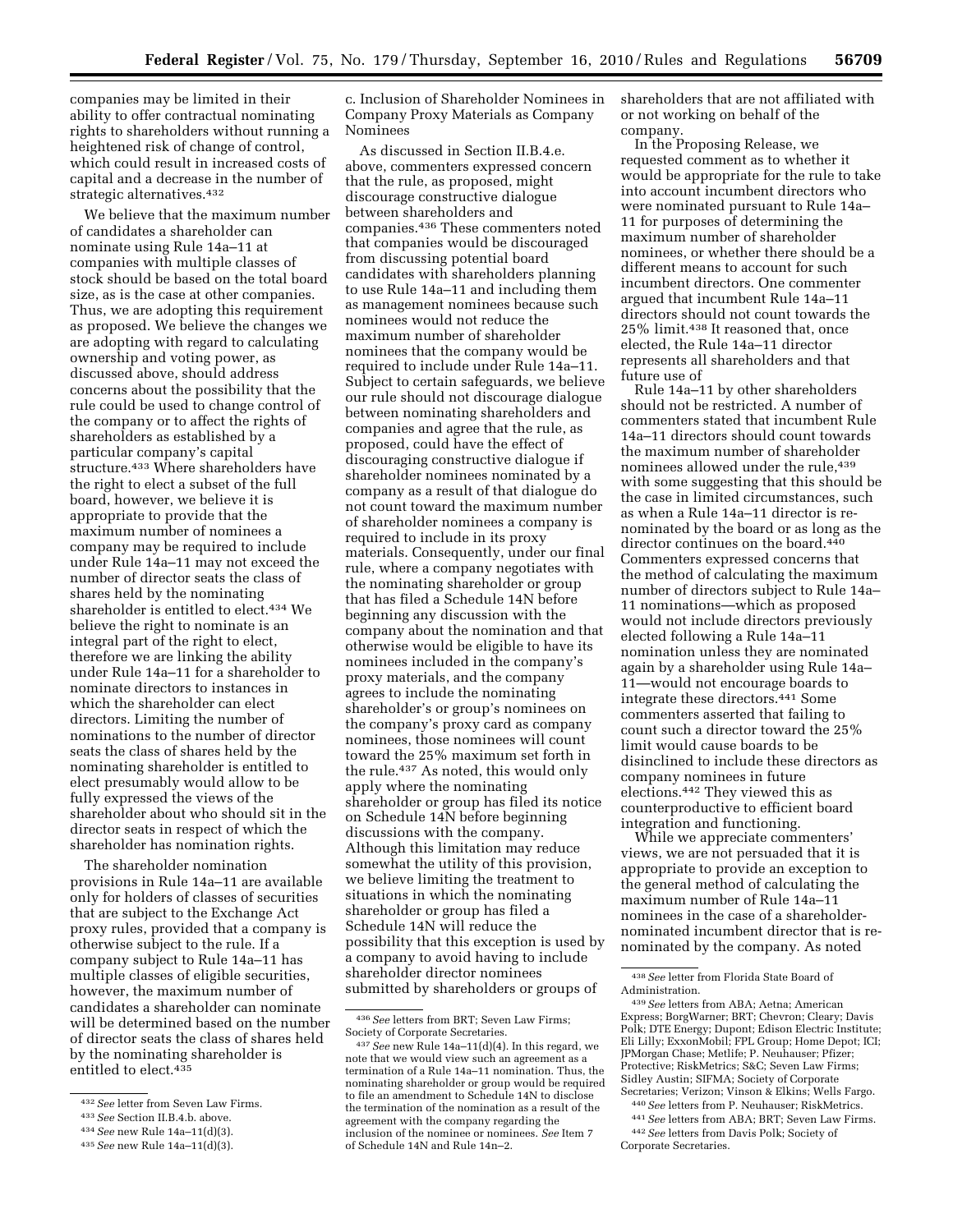previously, by adopting Rule 14a–11 we are seeking to facilitate shareholders' ability under State law to nominate and elect directors, not necessarily to enhance shareholder representation on the board. We do not believe that a Commission rule is needed to facilitate the working relationship between the shareholder-nominated director and the company-nominated directors, or to provide an incentive for the board to integrate the shareholder-nominated director into its activities. To the extent that a shareholder nominee is elected to the board, the company-nominated directors and the shareholdernominated director will have a fiduciary duty to act in the best interests of the company and its shareholders.

7. Priority of Nominations Received by a Company

a. Priority When Multiple Shareholders Submit Nominees

Proposed Rule 14a–11(d)(3) addressed situations where more than one shareholder or group would be eligible to have its nominees included in the company's form of proxy and disclosed in its proxy statement pursuant to the proposed rule. In those situations, the company would have been required to include in its proxy materials the nominee or nominees of the first nominating shareholder or group from which it receives timely notice of intent to nominate a director pursuant to the rule, up to and including the total number of shareholder nominees required to be included by the company. We proposed this standard because we believed that there would be a benefit to enabling companies to begin preparing their proxy materials and coordinating with the nominating shareholder or group immediately upon receiving an eligible nomination rather than requiring companies to wait to see whether another nomination from a larger nominating shareholder or group was submitted before the notice deadline.

Commenters were almost uniformly opposed to the proposed ''first-in'' standard. A large number of commenters expressed general opposition to the proposed first-in approach, with many presenting their own recommendations.443 Commenters expressed concern that the first-in approach would rush shareholders to submit nominations.444 One commenter worried that even if the Commission included a window period for submission of shareholder nominees in the final rule, the first-in approach would encourage a race to file, discourage constructive dialogue between shareholders and management, and encourage a ''gamesmanship'' attitude among possible nominating shareholders or groups.445 Another commenter argued that the first-in approach would undercut the Commission's stated objectives in proposing Rule 14a–11.446 One commenter worried that the "first in" approach would favor large shareholders, who have greater resources to prepare their submission materials, over small shareholders who must aggregate to reach the ownership threshold and need to pool resources to prepare their submission materials.447

Some commenters expressed general concern about how companies should handle multiple nominations received on the same date.448 Two commenters worried that it would be difficult for companies to determine which nomination was received first because nominations could be submitted by various methods (*e.g.,* fax transmission, mail, hand delivery) or arrive on the same date.449 Another commenter feared that a company that receives several nominations on the same date could choose the nomination submitted

444*See* letters from ABA; BRT; Con Edison; First Affirmative; C. Levin; Verizon.

- 446*See* letter from BRT.
- 447*See* letter from Con Edison.
- 448*See* letters from IBM; S. Quinlivan; USPE; Verizon; Xerox.

by shareholders friendly to management.450

Many commenters that opposed the first-in approach suggested alternatives. Of these, the majority preferred to give priority to the largest shareholder or group that submits a nomination.451 Noting that the 2003 Proposal included this standard and that it received the most support, one commenter argued that what matters most is not who is the fastest to nominate but which shareholder or group has the ''greatest stake in the director election and, ultimately, the long-term performance of the company'' (with the added benefits of avoiding ''gamesmanship'' and "administrative challenges"). 452 Further, commenters believed that an approach based on the largest holdings would provide sufficient certainty because the number of shares of the largest shareholder or group could be determined from the Schedule 14N filing.453

Commenters presented a wide range of views or recommendations for determining priority. Some commenters suggested that when the largest shareholder or group nominates fewer than the maximum number of nominees allowed under Rule 14a–11, then the second largest shareholder or group should have the right to have its nominees included (up to the maximum

451*See* letters from 13D Monitor; 26 Corporate Secretaries; ABA (recommending this approach as one of several recommendations); ACSI; Advance Auto Parts; Aetna; AFL–CIO; AFSCME; Allstate; Amalgamated Bank; Anadarko; Applied Materials; Avis Budget; BCIA; Best Buy; Boeing; BorgWarner; Burlington Northern; CalPERS; CalSTRS; Caterpillar; CFA Institute; Chevron; CIGNA (recommending this approach as an alternative to another recommendation that the shareholder that held the shares the longest be given priority); CII; Cleary; Con Edison; COPERA; Corporate Library; Cummins; Darden Restaurants; Deere; Devon; Dominican Sisters of Hope; DuPont; Eaton; Emerson Electric; ExxonMobil; FedEx; Financial Services Roundtable; First Affirmative; Florida State Board of Administration (supporting this approach as an alternative to the first-in approach); FMC Corp.; Frontier; A. Goolsby; IAM; ICI; JPMorgan Chase; Kirkland & Ellis; C. Levin; Leggett; LIUNA; LUCRF; Marco Consulting; J. McCoy; McDonald's; J. McTague; Mercy Investment Program; Metlife; D. Nappier; Nathan Cummings Foundation; P. Neuhauser; Norfolk Southern; Office Depot; PACCAR; Pershing Square; PepsiCo; Pfizer; RiskMetrics; Ryder; Sara Lee; Shamrock; Social Investment Forum; Sodali; Seven Law Firms; Shearman & Sterling; Sheet Metal Workers; Sidley Austin; SIFMA; Sisters of Mercy; Society of Corporate Secretaries; Southern Company; SWIB; Teamsters; Tenet; TI; TIAA–CREF; Tri-State Coalition; Trillium; T. Rowe Price; Textron; tw telecom; Universities Superannuation; Ursuline Sisters of Tildonk; U.S. Bancorp; Verizon; Wachtell; Walden; Wells Fargo; Whirlpool; WSIB.

452Letter from CII.

453*See* letters from CII; Society of Corporate Secretaries.

<sup>443</sup>*See* letters from 13D Monitor; 26 Corporate Secretaries; ABA; ACSI; Advance Auto Parts; Aetna; AFL–CIO; AFSCME; Allstate; Alston & Bird; Amalgamated Bank; American Bankers Association; Anadarko; Applied Materials; Avis Budget; Blue Collar Investment Advisors (''BCIA''); Best Buy; Boeing; BorgWarner; Brink's; BRT; Burlington Northern; CalPERS; CalSTRS; Caterpillar; CFA Institute; Chevron; CIGNA; CII; Cleary; Con Edison; COPERA; Corporate Library; CSX; Cummins;

Darden Restaurants; Deere; Devon; Dewey; T. DiNapoli; Dominican Sisters of Hope; DuPont; Eaton; Emerson Electric; ExxonMobil; FedEx; Financial Services Roundtable; First Affirmative; Florida State Board of Administration; FMC Corp.; FPL Group; Frontier; General Mills; A. Goolsby; Honeywell; IAM; IBM; ICI; Intel; JPMorgan Chase; Kirkland & Ellis; C. Levin; Leggett; LIUNA; LUCRF; Marco Consulting; J. McCoy; McDonald's; Joel M. McTague (''J. McTague''); MeadWestvaco; Mercy Investment Program; Metlife; Motorola; D. Nappier; Nathan Cummings Foundation; P. Neuhauser; Norfolk Southern; Norges Bank; Office Depot; OPERS; PACCAR Inc. (''PACCAR''); Pershing Square; PepsiCo; Pfizer; S. Quinlivan; RacetotheBottom; RiskMetrics; Ryder; Sara Lee; Social Investment Forum; Seven Law Firms; Shearman & Sterling; Sheet Metal Workers; Sidley Austin; SIFMA; Sisters of Mercy; Society of Corporate Secretaries; Sodali; Southern Company; SWIB; Teamsters; Tenet; TI; TIAA–CREF; Tri-State Coalition; Trillium; T. Rowe Price; Textron; tw telecom; Universities Superannuation; Ursuline Sisters of Tildonk; U.S. Bancorp; USPE; ValueAct Capital; Verizon; Wachtell; Walden; Wells Fargo; Weyerhaeuser; Whirlpool; WSIB; Xerox.

<sup>445</sup>Letter from ABA.

<sup>449</sup>*See* letters from IBM; Verizon.

<sup>450</sup>*See* letter from USPE.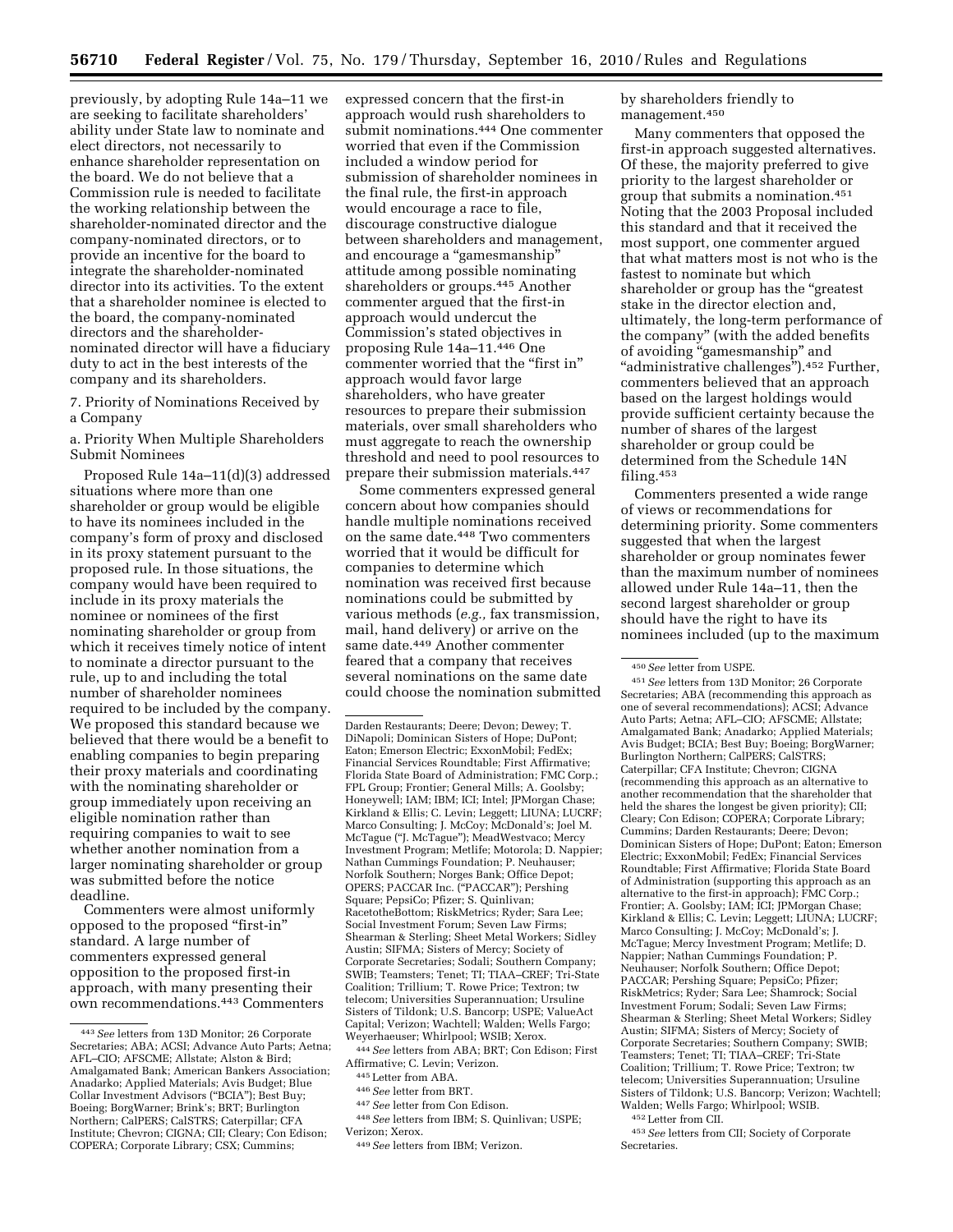number allowable), and so on.454 Commenters also suggested that a nominating shareholder or group be required to "rank" their nominees in the order of preference to facilitate any necessary "cutbacks." 455

A few commenters stated that in the case of competing nominations submitted by shareholders with equallysized holdings, the shareholder that held the shares for the longest period of time should be allowed to include its nominees.456 Two commenters recommended that when determining the order of priority, an individual shareholder should have priority over a nominating group.457

One commenter recommended that nominees be ordered in accordance with the largest qualifying shareholdings, but subject to the qualification that the Commission impose a cap on either the permitted number of members in a nominating group or on the aggregate holdings of a nominating group and limit each nominating shareholder or group to only one Rule 14a–11 nomination at an annual meeting.458 If shareholders are not limited to one nomination, then companies should be allowed to order the nominees based on the largest holdings. Alternatively, the commenter recommended awarding Rule 14a–11 nomination slots first to the nominating shareholder or group with the largest holdings, next to the nominating shareholder or group with the longest holding period, then to the next largest holder, and so on.

One commenter stated that priority should be given to the largest nominating shareholder or group based on the number of voting securities over which such shareholder or group has voting control (as opposed to beneficial ownership).459 Another commenter stated that in the case of nominating groups, the determination of the largest holder should be based on the largest shareholder within the nominating group.460

Other commenters recommended that the shareholder or group holding a company's shares for the longest period be permitted to submit nominees under Rule 14a–11.461 These commenters

459*See* letter from Kirkland & Ellis.

argued that this approach would be more consistent with the Commission's stated goal of making Rule 14a–11 available to shareholders with a longterm interest.

Some commenters preferred to give priority based on a combination of factors, such as length of ownership and size of ownership stake.462 Several commenters preferred to let companies (*e.g.,* the nominating committee) choose either the shareholder nominees or the method for deciding which shareholder nominees are included in the proxy materials when there are multiple nominations.463 Under this approach, companies would disclose the method in the previous year's proxy statement or in a Form 8–K.

A small number of commenters supported the proposed first-in approach.464 While understanding the concern about ''a rush to the courthouse,'' one commenter indicated that this concern may not necessarily be justified because the '' 'first' proponent may have sufficiently prepared beforehand for the nomination process.'' 465 Further, the commenter believed that ''[a]llowing the largest shareholder group to essentially trump the first smaller, but no less committed or relevant, shareholder submission is not good governance.'' Another commenter believed that the first-in approach would best give effect to the proposed rule.466 If the standard was based on the amount of securities held instead, the commenter would be concerned that long-term owners of companies with index-tracking portfolios might be frozen out of the process. One commenter believed the first-in approach would provide certainty, but companies should be required to set the dates in calendar form and announce the dates in Form 8– K filings at least 30 days prior to the date of effectiveness.467

After considering the comments, we have revised the manner in which the rule addresses multiple qualifying nominations. Rather than a first-in standard, as was proposed, a company

463*See* letters from Alston & Bird; CSX; Textron. 464*See* letters from Calvert; Florida State Board of Administration; Hermes Equity Ownership Services Ltd. ("Hermes"); Protective.

- 465Letter from Calvert.
- 466See letter from Hermes.

467*See* letter from Florida State Board of Administration.

will be required to include in its proxy materials the nominee or nominees of the nominating shareholder or group with the highest qualifying voting power percentage.468 In this regard, in light of the comments received, we are concerned that a first-in standard would result in shareholders rushing to submit nominations, discourage constructive dialogue between shareholders and management, and encourage gamesmanship among possible nominating shareholders or groups. When there are multiple qualifying nominations, giving priority to the shareholder or group with the highest voting power percentage is consistent with our overall approach to facilitate director nominations by shareholders with significant commitments to companies. Finally, we seek to avoid the confusion that could result if multiple nominating shareholders or groups submitted their notices on the same day.

We believe that the standard we are adopting, under which the nominating shareholder or group with the highest qualifying voting power percentage will have its nominees included in the company's proxy materials, up to the maximum of 25% of the board, addresses these concerns. We are persuaded that this standard is more consistent with the other limitations of Rule 14a–11 that seek to balance facilitating shareholder rights to nominate directors with practical considerations.

As adopted, Rule 14a–11 addresses situations where more than one shareholder or group would be eligible to have its nominees included on the company's proxy card and disclosed in its proxy statement pursuant to the rule. Given that we are adopting a highest qualifying voting power percentage standard rather than a first-in standard, the company will determine which shareholders' nominees it must include in its proxy statement and on its proxy card by considering which eligible nominating shareholder or group has the highest qualifying voting power percentage, as opposed to which eligible nominating shareholder or group submitted a timely notice first. A company will be required to include in its proxy statement and on its proxy card the nominee or nominees of the nominating shareholder or group with

<sup>454</sup>*See* letters from Amalgamated Bank; CII; COPERA; P. Neuhauser; Protective; T. Rowe Price.

<sup>455</sup>*See* letters from Amalgamated Bank; CFA Institute; CII; COPERA; P. Neuhauser; Protective; T. Rowe Price.

<sup>456</sup>*See* letters from Allstate; Boeing; Pfizer.

<sup>457</sup>*See* letters from Honeywell; Sara Lee.

<sup>458</sup>*See* letter from ABA.

<sup>460</sup>*See* letter from Seven Law Firms.

<sup>461</sup>*See* letters from BRT; CIGNA (recommending this approach as an alternative to its recommendation that the largest shareholder be

given priority); Cummins; Darden Restaurants; FPL Group; General Mills; IBM (recommending this approach as an alternative to its recommendation that the largest shareholder be given priority); Motorola; TIAA–CREF; Xerox.

<sup>462</sup>*See* letters from L. Dallas; T. DiNapoli; Nathan Cummings Foundation; OPERS; Southern Company.

<sup>468</sup>*See* Rule 14a–11(e). Rule 14a–11(e)(4) prescribes a limited variation on this principle where the company has more than one class of voting shares subject to the proxy rules and eligible nominating shareholders or shareholder groups from more than one of those classes submit nominations that exceed the 25% maximum. In this circumstance, priority of nominations will be determined by reference to the relative voting power of the classes in question.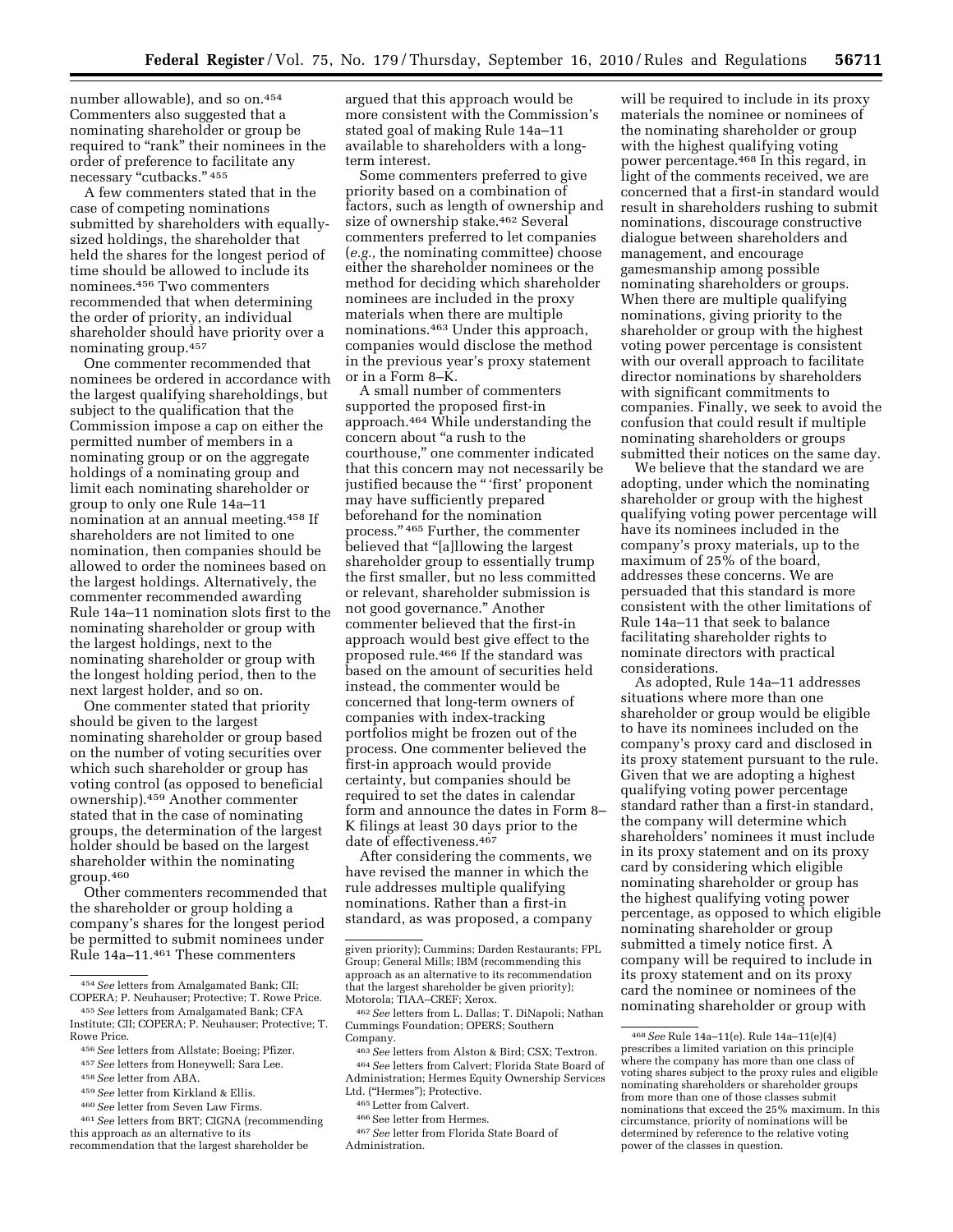the highest qualifying voting power percentage in the company's securities as of the date of filing the Schedule 14N, up to and including the total number of shareholder nominees required to be included by the company.469 Where the nominating shareholder or group with highest qualifying voting power percentage that is otherwise eligible to use the rule and that filed a timely notice does not nominate the maximum number of directors allowed under the rule, the nominee or nominees of the nominating shareholder or group with the next highest qualifying voting power percentage that is otherwise eligible to use the rule and that filed a timely notice of intent to nominate a director pursuant to the rule would be included in the company's proxy materials, up to and including the total number of shareholder nominees required to be included by the company. This process would continue until the company included the maximum number of nominees it is required to include in its proxy statement and on its proxy card or the company exhausts the list of eligible nominees. If the number of eligible nominees exceeds the maximum number required under Rule 14a–11 and the shareholder or group with the next highest qualifying voting power percentage submitted more nominees than there are remaining available director slots, the nominating shareholder would have the option to specify which of its nominees are to be included in the company's proxy materials.470

b. Priority When a Nominating Shareholder or Group or a Nominee Withdraws or Is Disqualified

Under the Proposal, we did not address what would be expected of a company if a nominating shareholder or group or nominee withdraws or is disqualified after the company has provided notice to the nominating shareholder or group of its intent to include the nominee in the company's proxy materials. One commenter asked for guidance on how to handle such situations.471 Another commenter stated that it opposed allowing a nominating shareholder group to change its composition to correct an identified deficiency, such as a failure of the group to meet the requisite ownership threshold.472 Two commenters believed that if any member of a nominating shareholder group becomes ineligible

due to a failure to own the requisite number of shares, then the entire group and its nominee also should be ineligible to use Rule 14a–11.473 On the other hand, one commenter recommended that a nominating shareholder group should be allowed to change its composition to correct an identified deficiency, such as the failure of the group to meet the requisite threshold.474 The commenter also addressed a situation in which a nominating shareholder group qualifies to use Rule 14a–11, provides the necessary notice, submits its nominees, but then becomes disqualified before the meeting at which its nominees would have been put to a shareholder vote. The commenter stated that while it ''generally believe[s] that the nominating shareowner should have a short window within which to add a shareowner who would meet all eligibility requirements, a lapse that cannot be cured in that fashion should be remedied by going to the 'second' candidate(s).''

Consistent with the Proposal, under our final rules, neither the composition of the nominating shareholder group nor the shareholder nominee may be changed as a means to correct a deficiency identified in the company's notice to the nominating shareholder or nominating shareholder group—those matters must remain as they were described in the notice to the company.475 We believe that to allow otherwise could serve to undermine the purpose of the notice deadline provided for in the rule. Thus, a nominating shareholder or group should be sure that it and its nominees meet the requirements of the rule—including the ownership and holding period requirements—before it files its Schedule 14N, as a nominating shareholder or group will not be permitted to add or substitute another shareholder or nominee in order to satisfy the requirements.<sup>476</sup>

476 In this regard, we note that if a member of a nominating shareholder group withdraws, the nominating shareholder group and its nominee or nominees would continue to be eligible so long as the group continues to meet the requirements of the rule. If the withdrawal of a member of the nominating shareholder group would result in the group failing to meet the ownership threshold, a company would no longer be required to include any nominees submitted by the nominating shareholder group. As another example, if after a nominating shareholder or group submits one nominee for inclusion in a company's proxy materials and the nominee subsequently withdraws or is disqualified, a company will not be required to include a substitute nominee from that nominating shareholder or group.

In the Proposing Release, we solicited comment on how we should address situations where a nomination is submitted and the nominating shareholder subsequently becomes ineligible under the rule. We also sought comment as to the circumstances under which a second shareholder or group should be able to have its nominees included in a company's proxy materials. Some commenters stated that if a nominating shareholder or group does not remain eligible, the company should be allowed to withdraw the nominating shareholder's or group's candidate from its proxy materials.477 Some commenters believed that a company should not be required to include a substitute shareholder nominee if the original shareholder nominee is excluded by a company after receiving a no-action letter from the Commission staff regarding the nomination, is withdrawn by the nominating shareholder or group, or otherwise becomes ineligible.<sup>478</sup> These commenters generally argued that a company would not have enough time to seek the exclusion of such a substitute nominee. Still other commenters argued that a nominating shareholder or group should be allowed to submit a new nominee if its original nominee is determined to be ineligible,479 especially if the company sought and obtained a no-action letter from the staff concerning the company's determination to exclude the nominee.480 One commenter worried that a prohibition on substitute shareholder nominees would encourage an unduly adversarial approach by both sides.481 Another commenter recommended that if the first nominating shareholder or group becomes ineligible, then the nominating shareholder or group with the secondlargest holdings should be allowed to submit their own nominees.<sup>482</sup>

Our final rule provides that if a nominating shareholder or group withdraws or is disqualified (*e.g.,*  because the nominating shareholder or a member of the group<sup>483</sup> failed to

481*See* letter from Universities Superannuation. 482*See* letter from CFA Institute.

483 If one member of a group becomes ineligible to use the rule but the group continues to qualify to use the rule without that member, the group would remain eligible overall.

<sup>469</sup>*See* new Rule 14a–11(e) and proposed Rule 14a–11(d)(3).

<sup>470</sup>*See* Instruction 2 to new Rule 14a–11(e). 471*See* letter from Best Buy.

<sup>472</sup>*See* letter from ABA.

<sup>473</sup>*See* letters from CFA Institute; Verizon. 474*See* letter from CII.

<sup>475</sup>*See* Instruction 2 to Rule 14a–11(g) and proposed Rule 14a–11(f)(6).

<sup>477</sup>*See* letters from BorgWarner; Society of Corporate Secretaries.

<sup>478</sup>*See* letters from 26 Corporate Secretaries; ABA; Allstate; American Express; BorgWarner; DTE Energy; Dupont; FPL Group; Honeywell; IBM; Pfizer; RiskMetrics; Seven Law Firms; Society of Corporate Secretaries; Xerox.

<sup>479</sup>*See* letters from AFL–CIO; P. Neuhauser; USPE.

<sup>480</sup>*See* letter from P. Neuhauser.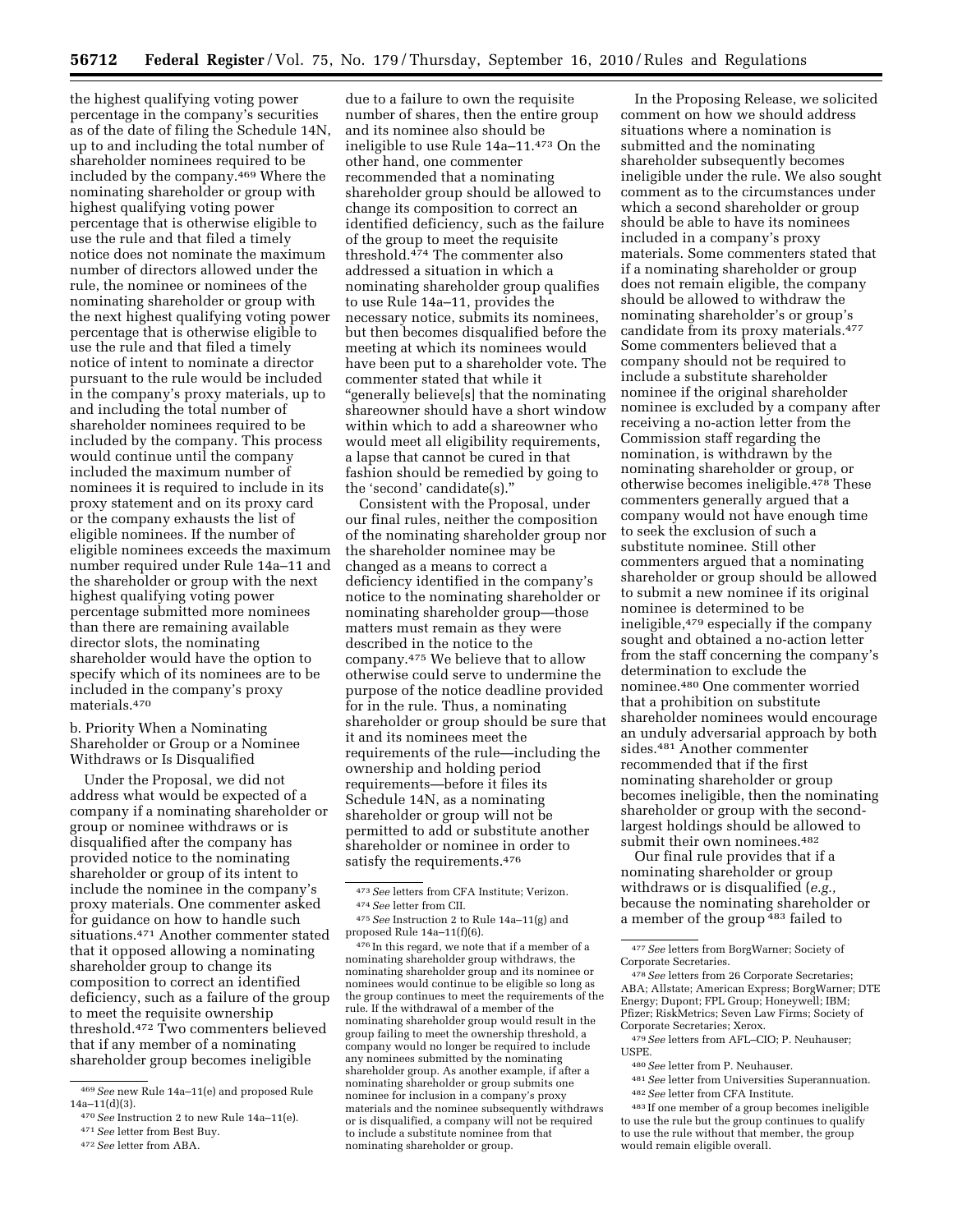continue to hold the qualifying amount of securities) after the company provides notice to the nominating shareholder or group of the company's intent to include the nominee or nominees in its proxy materials, the company will be required to include in its proxy statement and form of proxy the nominee or nominees of the nominating shareholder or group with the next highest voting power percentage that is otherwise eligible to use the rule and that filed a timely notice in accordance with the rule, if any.484 This process would continue until the company included the maximum number of nominees it is required to include in its proxy materials or the company exhausts the list of eligible nominees.

If a nominee withdraws or is disqualified after the company provides notice to the nominating shareholder or group of the company's intent to include the nominee in its proxy materials, the company will be required to include in its proxy materials any other eligible nominee submitted by that nominating shareholder or group.<sup>485</sup> If that nominating shareholder or group did not include any other nominees in its notice filed on Schedule 14N, then the company will be required to include the nominee or nominees of the nominating shareholder or group with the next highest voting power percentage that is otherwise eligible to use the rule and that filed a timely notice in accordance with the rule, if any, until the maximum number of nominees is included in the company's proxy materials or the list of eligible nominees is exhausted.

We believe that these requirements are appropriate in order to give effect to the intent of our rule—to facilitate shareholders' ability to nominate and elect directors. If the nominating shareholder or group with the highest voting power percentage used all available Rule 14a–11 nominations in a company's proxy materials and the nominating shareholder or group with the second highest voting power percentage had its nominees excluded even after one or more nominees from the nominating shareholder or group with the highest voting power percentage withdrew or was disqualified, we believe the purpose of our rule would be undermined. However, in order to address practical considerations, Rule 14a–11(e)(2) provides that once a company has commenced printing its proxy materials it will not be required to include a

substitute nominee or nominees. We believe that at that point in the process it would be too difficult and costly for a company to change course to include a new nominee or nominees. If a nominating shareholder or group or nominee withdraws or is disqualified after the company has commenced printing its proxy materials, the company may determine whether it wishes to print (and furnish) additional materials and a proxy card, delete the disqualified or withdrawn nominee, or instead provide disclosure through additional soliciting materials informing shareholders about the change.<sup>486</sup>

#### 8. Notice on Schedule 14N

### a. Proposed Notice Requirements

As proposed, in order to submit a nominee for inclusion in the company's proxy statement and form of proxy, Rule 14a–11 would require that the nominating shareholder or group provide a notice on Schedule 14N to the company of its intent to require that the company include that shareholder's or group's nominee or nominees in the company's proxy materials.487 The shareholder notice on Schedule 14N also would be required to be filed with the Commission on the date it is first sent to the company.

We proposed to require the notice to be provided to the company and filed with the Commission by the date specified in the company's advance notice bylaw provision, or where no such provision is in place, no later than 120 calendar days before the date the company mailed its proxy materials for the prior year's annual meeting. If the company did not hold an annual meeting during the prior year, or if the date of the meeting changes by more than 30 calendar days from the prior year, the nominating shareholder must provide notice a reasonable time before the company mails its proxy materials. The company would be required to disclose the date by which the shareholder must submit the required notice in a Form 8–K filed pursuant to proposed Item 5.07 within four business days after the company determines the anticipated meeting date.488

As proposed, the notice on Schedule 14N would include disclosures relating to the nominating shareholder's or

group's interest in the company, length of ownership, and eligibility to use Rule 14a–11. The notice on Schedule 14N also would include disclosure required by proposed Rule 14a–18 about the nominating shareholder or group and the nominee for director, as well as disclosure regarding the nature and extent of relationships between the nominating shareholder or group and nominee or nominees and the company. The disclosure provided by the nominating shareholder or group would be similar to the disclosure currently required in a contested election and would be included by the company in its proxy materials.

In addition, as proposed, the notice on Schedule 14N also would include the following representations by the nominating shareholder or group:

• The nominee's candidacy or, if elected, board membership, would not violate controlling State or Federal law, or rules of a national securities exchange or national securities association other than rules relating to director independence; 489

• The nominating shareholder or group satisfies the eligibility conditions in Rule 14a–11; 490

• In the case of a company other than an investment company, the nominee meets the objective criteria for ''independence'' of the national securities exchange or national securities association rules applicable to the company, if any, or, in the case of a company that is an investment company, the nominee is not an ''interested person'' of the company as defined in Section 2(a)(19) of the Investment Company Act of 1940; 491 and

• Neither the nominee nor the nominating shareholder (or any member of a nominating shareholder group) has an agreement with the company regarding the nomination of the nominee.492

Proposed Item 8 of Schedule 14N would have required a certification from the nominating shareholder or each member of the nominating shareholder

490*See* proposed Rule 14a–18(b) (which referred to the requirements in proposed Rule 14a–11(b)).

<sup>484</sup>*See* new Rule 14a–11(e)(2).

<sup>485</sup>*See* new Rule 14a–11(e)(3).

<sup>486</sup>We note that pursuant to Exchange Act Rule 14a–4(c)(5) a completed proxy card containing a disqualified or withdrawn nominee or nominees could, under certain circumstances, confer discretionary authority to vote on the election of a substitute director or directors.

<sup>487</sup>*See* proposed Rule 14a–11(c), Rule 14a–18 and Rule 14n–1.

<sup>488</sup>*See* proposed Instruction 2 to Rule 14a–11(a) and proposed Rule 14a–18.

<sup>489</sup>*See* proposed Rule 14a–18(a). Proposed Rule 14a–11 also included this provision as a direct requirement. Thus, a company would not be required to include a shareholder nominee in its proxy materials if the nominee's candidacy or, if elected, board membership would violate controlling State law, Federal law, or rules of a national securities exchange or national securities association (other than rules of a national securities exchange or national securities association that set forth requirements regarding the independence of directors).

<sup>491</sup>*See* proposed Rule 14a–18(c).

<sup>492</sup>*See* proposed Rule 14a–18(d).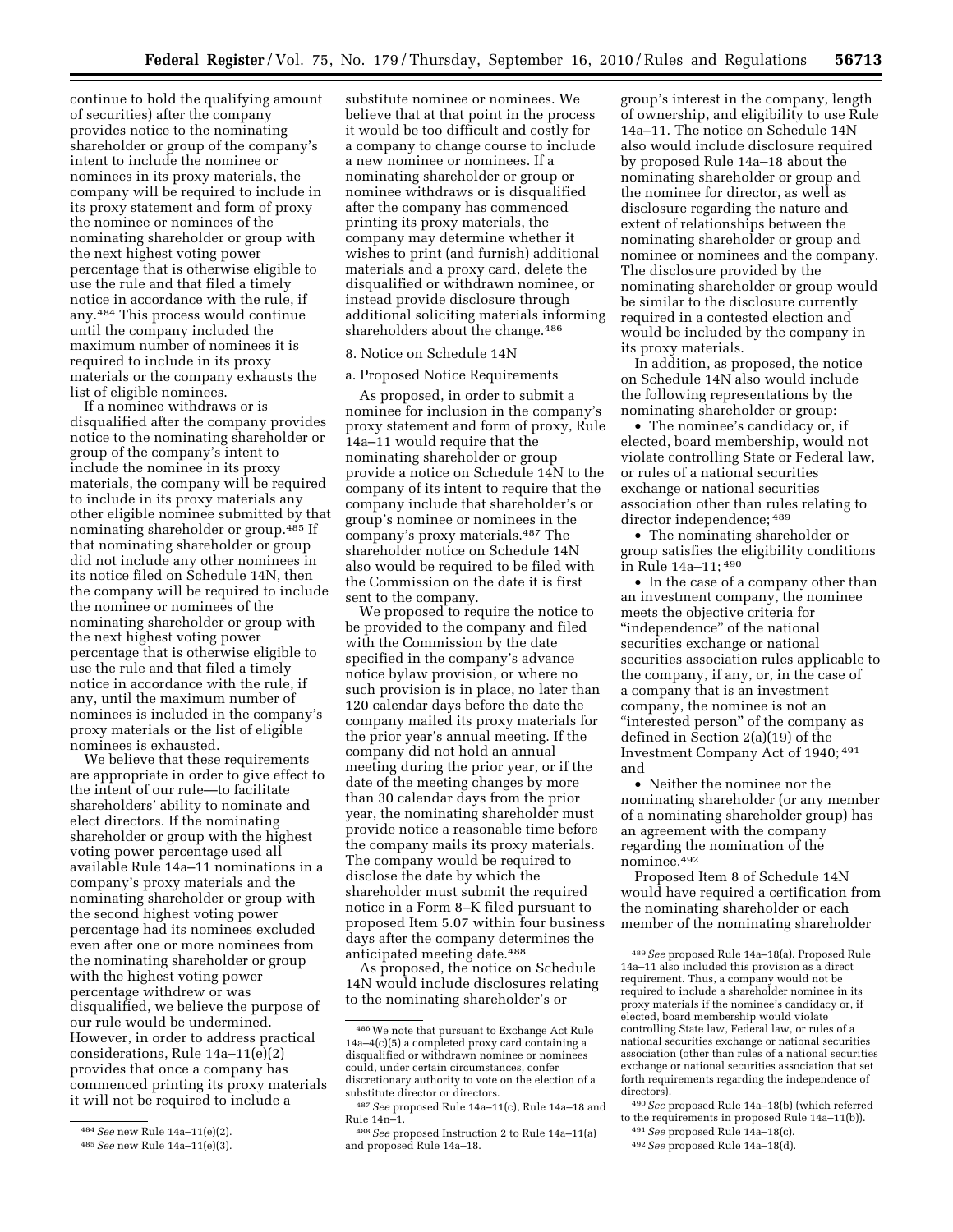group that the securities used for purposes of meeting the ownership threshold in Rule 14a–11 are not held for the purpose, or with the effect, of changing control of the company or to gain more than a limited number of seats on the board.

b. Comments on the Proposed Notice Requirements

Commenters generally supported the proposed content requirements of Schedule 14N on the general principle that the Commission should impose disclosure requirements on nominating shareholders and their nominees.493 Two of these commenters also stated that additional disclosures or representations are not needed.494 In addition, some commenters recommended that all nominees be subject to any new disclosure rules adopted by the Commission as part of its proxy disclosure and solicitation enhancements rulemaking.495 Four commenters asked that companies be allowed to require additional disclosure from a nominating shareholder or group through, for example, the advance notice bylaws, as long as such requirements are consistent with State law.496 One commenter argued that the nominating shareholder, group, or nominee should provide any disclosure required under a company's governing documents as long as such disclosure is required of all nominees.497 One commenter asked that all content requirements be set forth in Schedule 14N itself, as it found the structure of the Schedule and the references to disclosure requirements to be unnecessarily complicated.498 The commenter recommended that we include a requirement that the nominating shareholder or group disclose information about the nature and extent of the relationships between the nominating shareholder, group and the nominee and the company or its affiliates.499 Another commenter recommended the rules include a representation that the nominee is not

- 498*See* letter from ABA.
- 499 *Id.*

controlled by the nominating shareholder or group.<sup>500</sup>

We also sought comment on the proposed representations to be provided by the nominating shareholder or group in Schedule 14N. One commenter stated that the proposed representations are appropriate and no additional representations are needed.501 This commenter opposed a requirement for a shareholder nominee to make any representation either in addition to, or instead of, those made by the nominating shareholder or group. One commenter stated simply that none of the proposed representations in Schedule 14N should be eliminated.502 It also observed generally that the shareholder nominee should be required to make the representations (*e.g.,*  regarding independence) because he or she would know the facts relating to the representations and therefore should accept responsibility. One commenter opposed the requirement for a representation that a shareholder nomination (or election of the shareholder nominee) would not violate State law, Federal law, or listing standards.503 The commenter also believed it would be inappropriate to require a representation that the nomination complies with any independence requirement under Federal law, State law, or listing standards.

## c. Adopted Notice Requirements

We are adopting the notice requirements substantially as proposed, with differences noted below. In addition, we agree that the rules as proposed could be streamlined to reduce complexity. As adopted, Schedule 14N will contain the disclosure items that were included in the Schedule as proposed, as well as the disclosures proposed in Rule 14a–11, Rule 14a–18 and Rule 14a–19. We believe that the disclosure requirements we are adopting will provide transparency and facilitate shareholders' ability to make an informed voting decision on a shareholder director nominee or nominees without being unnecessarily burdensome on nominating shareholders or groups.

i. Disclosure

Schedule 14N will require a nominating shareholder or group to provide the following information about the nominating shareholder or group and the nominee: 504

• The name and address of the nominating shareholder or each member of the nominating shareholder group;

• Information regarding the amount and percentage of securities held and entitled to vote on the election of directors at the meeting and the voting power derived from securities that have been loaned or sold in a short sale that remains open, as specified in Instruction 3 to Rule 14a–11(b)(1); 505

• A written statement from the registered holder of the shares held by the nominating shareholder or each member of the nominating shareholder group, or the brokers or banks through which such shares are held, verifying that, within seven calendar days prior to submitting the notice on Schedule 14N to the company, the shareholder continuously held the qualifying amount of securities for at least three years; 506

• A written statement of the nominating shareholder's or group's intent to continue to hold the qualifying amount of securities through the shareholder meeting at which directors are elected. Additionally, the nominating shareholder or group would provide a written statement regarding the nominating shareholder's or group's intent with respect to continued ownership after the election; 507

• A statement that the nominee consents to be named in the company's proxy statement and form of proxy and, if elected, to serve on the board of directors;<sup>508</sup>

• Disclosure about the nominee as would be provided in response to the disclosure requirements of Items 4(b), 5(b), 7(a), (b), and (c) and, for investment companies, Item 22(b) of Schedule 14A, as applicable; <sup>509</sup>

• Disclosure about the nominating shareholder or each member of a nominating shareholder group as would be required in response to the disclosure

506*See* Item 4(a) of new Schedule 14N. A nominating shareholder would not be required to provide this statement if the nominating shareholder is the registered holder of the shares or is attaching or incorporating by reference a previously filed Schedule 13D, Schedule 13G, Form 3, Form 4, and/or Form 5, or amendments to those documents to prove ownership.

507*See* Item 4(b) of new Schedule 14N. These requirements were proposed in Rule 14a–18(f) and Item 5(b) of Schedule 14N.

508*See* Item 5(a) of new Schedule 14N and proposed Rule 14a–18(e).

<sup>493</sup>*See* letters from ABA; Alston & Bird; Americans for Financial Reform; CalSTRS; CFA Institute; CII; Corporate Library; Dominican Sisters of Hope; Florida State Board of Administration; GovernanceMetrics; ICI; Mercy Investment Program; Protective; RiskMetrics; Sisters of Mercy; Tri-State Coalition; Ursuline Sisters of Tildonk; USPE; Walden.<br><sup>494</sup> See letters from CII; USPE.

<sup>&</sup>lt;sup>495</sup> See letters from ABA; Alaska Air; Robert A. Bassett (''R. Bassett''); BorgWarner; Eli Lilly; NACD; O'Melveny & Myers; Pfizer; Society of Corporate Secretaries; UnitedHealth.

<sup>496</sup>*See* letters from ABA; Chevron; Sidley Austin; SIFMA.

<sup>497</sup>*See* letter from Cleary.

<sup>500</sup>*See* letter from IBM.

<sup>501</sup>*See* letter from CII.

<sup>502</sup>*See* letter from ABA.

<sup>503</sup>*See* letter from USPE.

<sup>504</sup>The disclosure requirements proposed in Rule 14a–18(e)–(*l*) are now contained in new Item 4(b) and new Item 5 of Schedule 14N.

<sup>505</sup>See Item 3 of new Schedule 14N.

<sup>509</sup>*See* Item 5(b) of new Schedule 14N and proposed Rule 14a–18(g).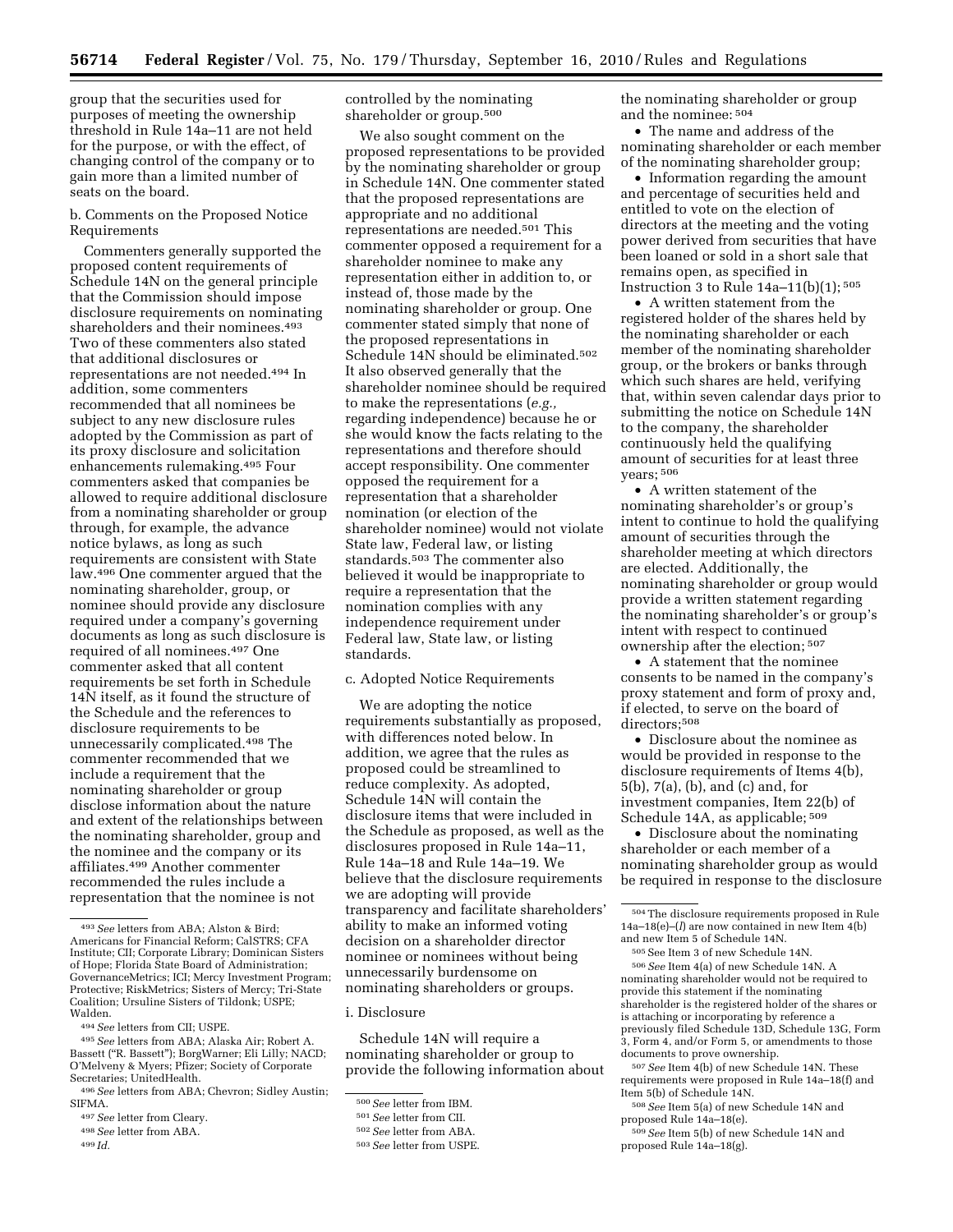requirements of Items 4(b) and 5(b) of Schedule 14A, as applicable; 510

• Disclosure about whether the nominating shareholder or any member of a nominating shareholder group has been involved in any legal proceeding during the past ten years, as specified in Item  $401(f)$  of Regulation S-K;<sup>511</sup>

• Disclosure about whether, to the best of the nominating shareholder's or group's knowledge, the nominee meets the director qualifications set forth in the company's governing documents, if any; 512

• A statement that, to the best of the nominating shareholder's or group's knowledge, in the case of a company other than an investment company, the nominee meets the objective criteria for ''independence'' of the national securities exchange or national securities association rules applicable to the company, if any, or, in the case of a company that is an investment company, the nominee is not an "interested person" of the company as defined in Section 2(a)(19) of the Investment Company Act of 1940; 513

• Disclosure about the nature and extent of the relationships between the nominating shareholder or group, the nominee, and/or the company or any affiliate of the company,  $5<sup>14</sup>$  such as:

• Any direct or indirect material interest in any contract or agreement between the nominating shareholder or any member of the nominating shareholder group, the nominee, and/or the company or any affiliate of the company (including any employment agreement, collective bargaining agreement, or consulting agreement);

• Any material pending or threatened litigation in which the nominating

511*See* Item 5(d) of new Schedule 14N and proposed Rule 14a–18(i). As proposed, the rule would have required disclosure regarding a nominating shareholder's involvement in any legal proceedings during the past five years. Recently, the Commission amended Item 401(f) of Regulation S– K to require disclosure regarding involvement in legal proceedings for the prior ten years. *See Proxy Disclosure Enhancements,* Release No. 33–9089; 34–61175 (Dec. 16, 2009) [74 FR 68334] (''Proxy Disclosure Enhancements Adopting Release''). Accordingly, as adopted, Item 5(d) will require disclosure about a nominating shareholder's involvement in legal proceedings during the past ten years.

512*See* Item 5(e) of new Schedule 14N.

513*See* Item 5(f) of new Schedule 14N.

514We note that this disclosure requirement would apply to relationships between the nominating shareholder or group and the nominee, as well as the relationships between the nominating shareholder or group or the nominee and the company or its affiliates. *See* Item 5(g) of new Schedule 14N.

shareholder or any member of the nominating shareholder group and/or the nominee is a party or a material participant, and that involves the company, any of its officers or directors, or any affiliate of the company; and

• Any other material relationship between the nominating shareholder or any member of the nominating shareholder group, the nominee, and/or the company or any affiliate of the company not otherwise disclosed; 515

• Disclosure of any Web site address on which the nominating shareholder or group may publish soliciting materials; 516 and

• If desired to be included in the company's proxy statement, a statement in support of the shareholder nominee or nominees, which may not exceed 500 words per nominee.517

The disclosure provided by the nominating shareholder or group in Item 5 of Schedule 14N would be included by the company in its proxy materials,518 along with the company's disclosure in response to Items 4(b) and 5(b) of Schedule 14A.519

In a traditional proxy contest, shareholders receive the disclosure

proposed Rule 14a–18(k).<br><sup>517</sup> *See* Item 5(i) of new Schedule 14N and<br>proposed Rule 14a–18(*l*). This requirement is discussed in more detail in this section. If a nominating shareholder or group submits a statement in support that exceeds 500 words per nominee, a company will be required to include the nominee or nominees, provided that the eligibility requirements are met, but may exclude the statement in support from its proxy materials pursuant to Rule 14a–11(g). In this instance, the company would provide notice to the staff and could, if desired, seek a no-action letter from the staff. *See* new Rule 14a–11(c) and Rule 14a–11(g). The 500 words would be counted in the same manner as words are counted under Rule 14a–8. Any statements that are, in effect, arguments in support of the nomination would constitute part of the supporting statement. Accordingly, any "title" or ''heading'' that meets this test would be counted toward the 500-word limitation. Inclusion of a Web site address in the supporting statement would not violate the 500-word limitation; rather, the Web site address would be counted as one word for purposes of the 500-word limitation.

518*See* Item 7(e) of Schedule 14A. Similarly, if a company receives a nominee for inclusion in its proxy materials pursuant to a procedure set forth under applicable state or foreign law, or the company's governing documents providing for the inclusion of shareholder director nominees in the company's proxy materials, the disclosure provided by the nominating shareholder or group in response to Item 6 of Schedule 14N would be included in the company's proxy materials. *See* Item 7(f) of Schedule 14A.

519 Instruction 3 to Rule 14a–12(c) clarifies that though inclusion of a nominee pursuant to Rule 14a–11 or solicitations by a nominating shareholder or nominating shareholder group that are made in connection with that nomination would constitute solicitations in opposition subject to Rule 14a– 12(c), they would not be treated as such for purposes of Exchange Act Rule 14a–6(a).

required by Items 4(b), 5(b), 7, and 22, as applicable, of Schedule 14A from both the company and the insurgent when the contest relates to an annual election of directors. The new Schedule 14N disclosure requirements are somewhat more expansive in that they also include the disclosures concerning ownership amount, length of ownership, intent to continue to hold the shares through the date of the meeting and with respect to continued ownership after the meeting, and disclosure regarding the nature and extent of the relationships between the nominating shareholder or group and nominee and the company or any affiliate of the company. We believe that these disclosures will assist shareholders in making an informed voting decision with regard to any nominee or nominees put forth by the nominating shareholder or group using Rule 14a–11, in that the disclosures will enable shareholders to gauge the nominating shareholder's or group's interest in the company, longevity of ownership, and intent with regard to continued ownership in the company. These disclosures also will be important to the company in determining whether the nominating shareholder or group is eligible to rely on Rule 14a–11 to require the company to include a nominee or nominees in the company's proxy materials.

In some cases, the requirements in new Schedule 14N are slightly different than we proposed. We have clarified that the nominating shareholder or group will be required to include disclosure in the Schedule 14N concerning specified relationships between the nominating shareholder or group and the nominee or nominees. As discussed in Section II.B.5.d. above, we received comment suggesting that, in the absence of a limitation on relationships between the nominating shareholder or group and their nominee or nominees, we should adopt a disclosure requirement concerning relationships between the parties.520 Similarly, and as discussed in Section II.B.5.b., we have added a requirement that a nominating shareholder or group disclose whether, to the best of their knowledge, the nominating shareholder's or group's nominee meets the company's director qualifications, if any, as set forth in the company's governing documents.521 We added this requirement because we believe that this information will be useful to shareholders in making a voting

<sup>510</sup>*See* Item 5(c) of new Schedule 14N and proposed Rule 14a–18(h). If a nominating shareholder is organized in a form other than a corporation or partnership, comparable disclosure with respect to persons in similar capacities would be required.

<sup>515</sup>*See* Item 5(g) of new Schedule 14N and

<sup>&</sup>lt;sup>516</sup> *See* Item 5(h) of new Schedule 14N and proposed Rule 14a–18(k).

<sup>520</sup>*See* letters from CII; IBM; O'Melveny & Myers; SIFMA; UnitedHealth.

<sup>521</sup>*See* Item 5(e) of new Schedule 14N.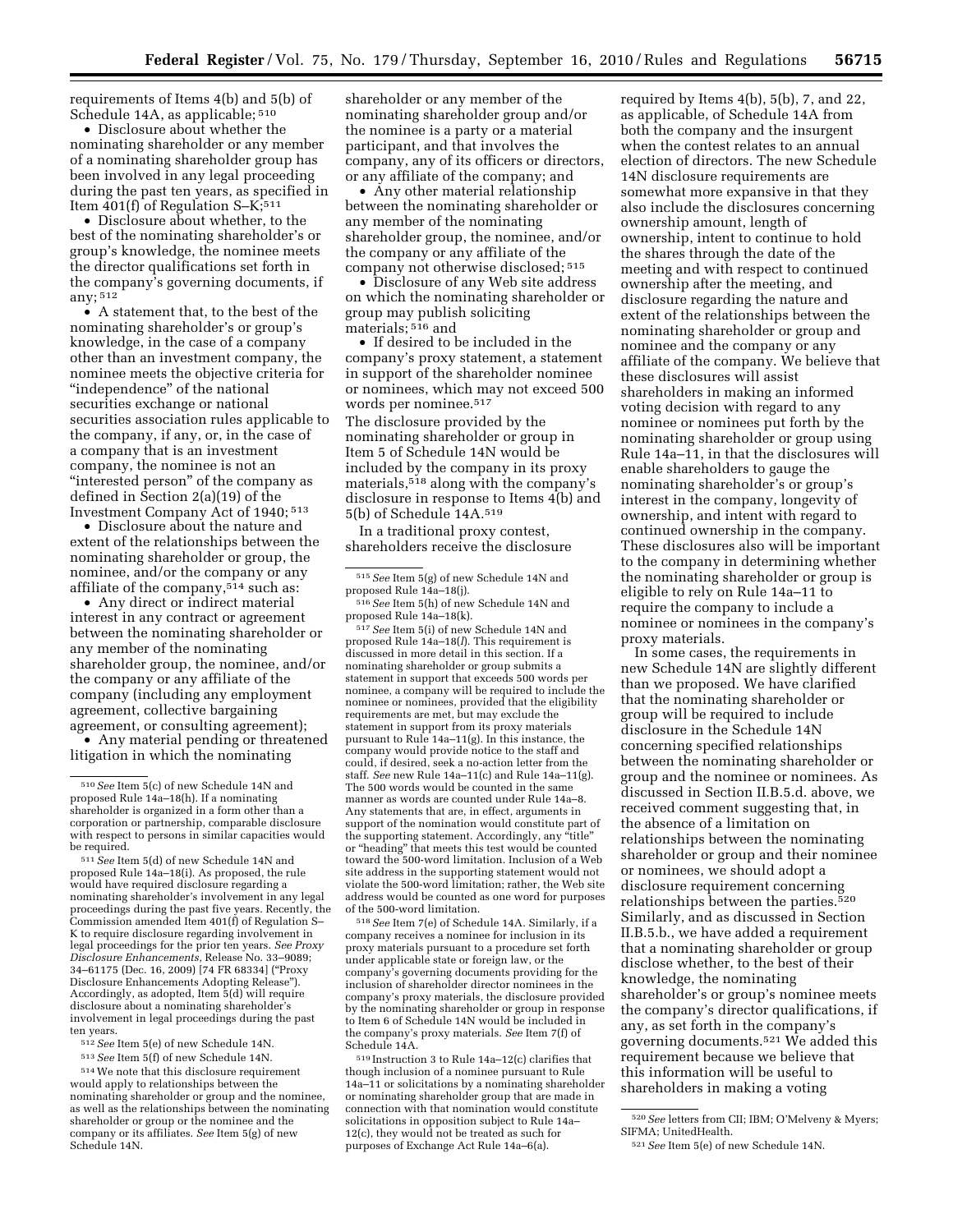decision by enabling them to consider whether shareholder nominees would meet a company's director qualifications. Shareholders will provide this disclosure ''to the best of their knowledge'' to address the fact that the standards will be company standards and thus could be subject to interpretation.

We also have added an instruction to Item 4 of Schedule 14N to provide a form of written statement that may be used for verifying the amount of securities held by the nominating shareholder, and that the qualifying amount of securities has been held continuously for at least three years.522 A statement will be required from a nominating shareholder that is not the registered holder of the securities and is not proving ownership by providing previously filed Schedules 13D or 13G, or Forms 3, 4, or 5. We believe that providing a form of written statement will make it easier for nominating shareholders and the persons through which they hold their securities to comply with the requirement and reduce complexity for shareholders and companies in determining whether satisfactory proof of ownership has been provided.523 In addition, as noted above, Item 5(d) will require disclosure about each nominating shareholder's involvement in legal proceedings during the past ten years rather than the past five years as proposed, consistent with the changes recently adopted by the Commission for board nominees in general.

In connection with our revisions to the rule concerning calculation of ownership, we also have added new Items 3(c) and (d) to the Schedule 14N to require disclosure of the voting power attributable to securities that have been loaned or sold in a short sale that is not closed out, or that have been borrowed for purposes other than a short sale, as specified in Instruction 3 to Rule 14a– 11(b)(1).

Finally, as proposed, a nominating shareholder or group could provide a statement in support of a shareholder nominee or nominees, which could not exceed 500 words if the nominating shareholder or group elects to have such a statement included in the company's

proxy materials. Two commenters stated that a limit of 500 words would be appropriate,524 five commenters recommended that a nominating shareholder or group be permitted to include a supporting statement of more than 500 words,<sup>525</sup> and four commenters proposed a limit of either 750 or 1000 words.526 We believe it is appropriate to allow a nominating shareholder or group to provide a statement in support of the shareholder nominee or nominees which may not exceed 500 words for each nominee, rather than 500 words for all nominees in total,527 if the nominating shareholder or group elects to have such a statement included in the company's proxy materials. We believe that a limitation of 500 words per nominee is sufficient for a nominating shareholder or group to express their support for a nominee. In this regard, we note that shareholders and companies are familiar with the 500 word limitation, as it is the limit on the number of words that may be used to support a shareholder proposal submitted under Rule 14a–8. While we believe it is appropriate to limit the length of the supporting statement that the company is required to include, we note that if a nominating shareholder or group wishes to provide additional information, it is free to do so in supplemental materials, provided it complies with the requirements of Rule 14a–2(b)(8). If a nominating shareholder or group submits a statement in support that exceeds 500 words per nominee, a company will be required to include the nominee or nominees, provided that the eligibility requirements are met, but the company may exclude the statement in support from its proxy materials provided it provides notice to the staff of its intent to do so.528

As noted above, we proposed to require certain representations to be provided in the Schedule 14N, either in the form of representations or as certifications. As adopted, we are including the proposed representations and certifications as direct requirements in Rule 14a–11.529 Consequently, we have simplified the requirements so that under the final rules a nominating shareholder or group will be required to

certify, in its notice on Schedule 14N filed with the Commission, that it does not have a change in control intent or an intent to gain more than the maximum number of board seats provided for under Rule 14a–11 and that the nominating shareholder and the nominee satisfies the applicable requirements of Rule 14a–11.530 We have retained the certification with regard to no change in control intent or intent to gain more than the maximum number of board seats provided for under Rule 14a–11, even though this is also a direct requirement in Rule 14a– 11 as adopted, because we believe it is important to highlight this requirement for nominating shareholders or groups signing the certification. As was proposed, the nominating shareholder or each member of the nominating shareholder group (or authorized representative) will be required to certify when signing the Schedule 14N that, "after reasonable inquiry and to the best of my knowledge and belief,'' the information in the statement is "true, complete and correct.'' Though all disclosure in the Schedule 14N would be covered by this representation, we have specifically included it in the certifications concerning compliance with the requirements of Rule 14a–11 as well.

We have revised the rule to delete the provision that had the effect of allowing exclusion of a nominee if any required representation or certification was materially false or misleading.531 Rather than allowing companies to exclude Rule 14a–11 nominees on that basis, we believe companies should address any concerns regarding false or misleading disclosures through their own disclosures, as in traditional proxy contests. This change will limit the bases on which a company may exclude a nominee,532 but we emphasize that the nominating shareholder or group will

532*See* Section II.B.9. below for a discussion of the requirements for a company receiving a nomination submitted pursuant to Rule 14a–11 and the process for seeking a staff no-action letter with respect to a company's decision to exclude a nominee. As noted below, assertions that a certification or disclosure provided by a nominating shareholder or group is false or misleading will not be a basis for excluding a nominee or nominees. A company seeking a no-action letter from the staff with regard to a determination to exclude a nominee or nominees would need to assert that a requirement of the rule has not been met.

<sup>522</sup>*See* the Instruction to Item 4 of new Schedule 14N.

<sup>523</sup> In this regard, we note that providing proper proof of ownership has proved to be an area of confusion for some shareholder proponents using Rule 14a–8 who must obtain a written statement from the "record" holder of the proponent's securities. Thus, we believe that providing a form of written statement that may be used to provide proof of ownership for purposes of Rule 14a– 11(b)(3) will alleviate any potential confusion that could arise in this context.

<sup>524</sup>*See* letters from CII; Florida State Board of Administration.

<sup>525</sup>*See* letters from ACSI; AFSCME; Hermes; Pax World; USPE.

<sup>526</sup>*See* letters from AFSCME; L. Dallas; P. Neuhauser; USPE.

<sup>527</sup>We are adopting this modification in Item 5(i) of Schedule 14N.

<sup>528</sup>*See* new Rule 14a–11(c) and Rule 14a–11(g). 529*See also* Section II.B.4. and Section II.B.5.

above, regarding nominating shareholder and nominee eligibility.

<sup>530</sup>*See* new Rule 14a–11(b)(11) and Item 8(a) of new Schedule 14N. We note that in some cases, an authorized representative may file a Schedule 14N for each member of a nominating shareholder group and would provide the required disclosures and certifications. In such cases, each member of the nominating shareholder group represented by the authorized representative will be deemed to have provided the certifications.

<sup>531</sup>*See* proposed Rule 14a–11(a)(5).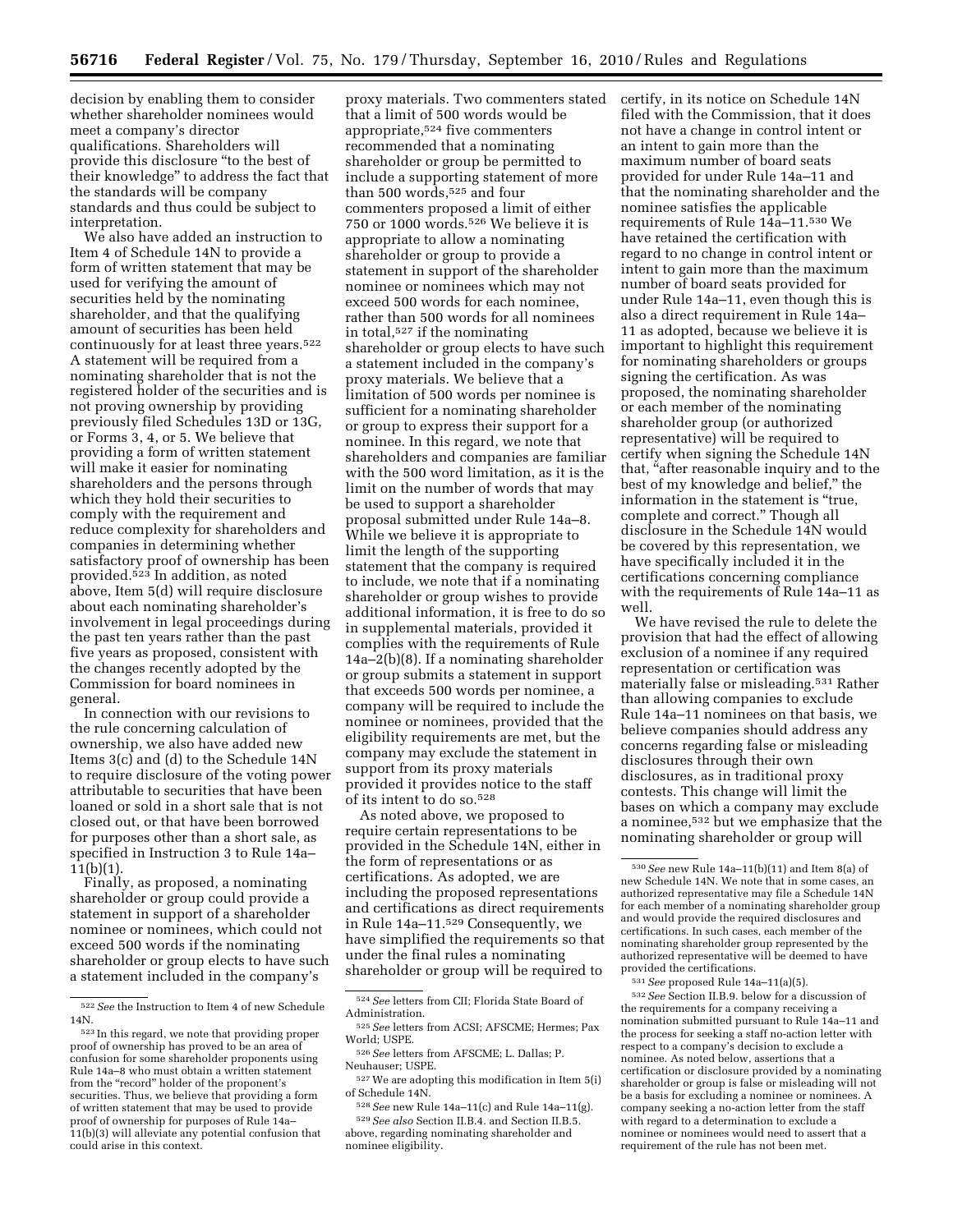have Rule 14a–9 liability for any statement included in the Schedule 14N or which it causes to be included in a company's proxy materials which, at the time and in light of the circumstances under which it is made, is false or misleading with respect to any material fact or that omits to state any material fact necessary to make the statements therein not false or misleading. In addition, as discussed in Section II.E. below, we have provided in the final rules that the company is not responsible for the information provided by the nominating shareholder or group in its Schedule 14N and included by the company in its proxy materials.

### ii. Schedule 14N Filing Requirements

We proposed to require the notice to be provided to the company and filed with the Commission by the date specified in the company's advance notice bylaw provision, or where no such provision is in place, no later than 120 calendar days before the date the company mailed its proxy materials for the prior year's annual meeting. A significant number of commenters suggested using a uniform deadline for all companies, as is the case in Rule 14a–8.533 Many of these commenters believed that the proposed timing requirement would create difficulties for companies with advance notice bylaws providing a later deadline and, thus, would preclude those companies from engaging in the proposed staff process.534 Some commenters supported the proposed default 120 calendar day deadline,535 while others argued that the 120 calendar day deadline would provide too little time for companies.536 Some commenters worried that the proposed deadline would not give sufficient time for companies to resolve

534*See* letters from ABA; Alaska Air; BRT; Caterpillar; CIGNA; Dewey; Honeywell; JPMorgan Chase; Keating Muething; PepsiCo; Sidley Austin; Society of Corporate Securities; Thompson Hine; TI;

535 See letters from Alaska Air; Boeing; BorgWarner; CII; Dewey; JPMorgan Chase; P. Neuhauser; O'Melveny & Myers; PepsiCo; Praxair; Seven Law Firms; Shearman & Sterling; Society of Corporate Secretaries; Thompson Hine; USPE.

536*See* letters from 26 Corporate Secretaries; ABA; Alcoa; Allstate; American Express; Boeing; BRT; Con Edison; Davis Polk; FPL Group; JPMorgan Chase; McDonald's; P. Neuhauser; Pfizer; Protective; RiskMetrics; Seven Law Firms; TI; Xerox.

any eligibility issues presented by potential nominees, including resolution through the Rule 14a–11 noaction process, Commission appeals, and litigation.537

We are adopting a uniform deadline of no later than 120 calendar days before the anniversary of the date that the company mailed its proxy materials for the prior year's annual meeting for all companies subject to the rule.538 We believe that a uniform deadline will benefit shareholders by providing them with one standard to comply with at all companies and should address concerns of companies that an advance notice bylaw deadline would provide too little time. We also believe that a deadline of 120 calendar days will provide adequate time for companies to take the steps necessary to include or, where appropriate, to exclude a shareholder nominee for director that is submitted pursuant to Rule 14a–11.539

In the Proposing Release, we solicited comment as to whether a window period should be provided for the submission of the notice on Schedule 14N and the appropriate time period for the window. A number of commenters recommended a window period during which a nominating shareholder or group could submit its Rule 14a–11 nomination.540 These commenters believed that including such a requirement would prevent a race to file among shareholders that could discourage dialogue with the board and force the board to address nominations

539We note that as with Rule 14a–8, Rule 14a– 11 requires a company to provide notice to the Commission if it intends to exclude a nominee. Also as with Rule 14a–8, if a company determines that it may exclude a nominee, the rule does not require the company to seek a no-action letter from the staff with regard to the determination to exclude the nominee. In this regard, we note that the 120 day deadline in Rule 14a–8 appears to provide companies with sufficient time in which to consider complex matters. For example, companies routinely consider whether a proposal submitted pursuant to Rule 14a–8 would cause the company to violate Federal or State law and submit requests for no-action letters, along with detailed legal opinions, with respect to those proposals. We believe that a company will consider nominees submitted pursuant to Rule 14a–11 in a similar manner. Thus, we believe a deadline of 120 calendar days before the date that the company mailed its proxy materials the prior year is sufficient.

540*See* letters from 26 Corporate Secretaries; Aetna; Allstate; Boeing; BorgWarner; L. Dallas; DuPont; Florida State Board of Administration; FPL Group; Kirkland & Ellis; Leggett; P. Neuhauser; PepsiCo; Pfizer; S. Quinlivan; RiskMetrics; Schulte Roth & Zabel; Shearman & Sterling; SIFMA; Society of Corporate Secretaries; Southern Company; TI; USPE; Wells Fargo; Xerox.

throughout the year.541 We agree and are adopting a window period for the submission of the notice to the company. Limiting the time period during which Rule 14a–11 nominations could be made should help reduce disruptions that might occur when a company receives shareholder nominations for director submitted pursuant to Rule 14a–11. In this regard, as noted above, commenters generally supported a 30-day window period. We believe that a window of 30 days is sufficient for the submission of the notice on Schedule 14N because it provides shareholders with an opportunity to submit a nomination, as well as the opportunity to consider any nominations that have been submitted and whether the shareholder would like to submit a nomination, either individually or as a group. Therefore, we are adopting a requirement that the notice on Schedule 14N be transmitted to the company and filed with the Commission no earlier than 150 calendar days, and no later than 120 calendar days, before the anniversary of the date that the company mailed its proxy materials for the prior year's annual meeting. As proposed, we are adopting a requirement that if the company did not hold an annual meeting during the prior year, or if the date of the meeting has changed by more than 30 calendar days from the prior year, then the nominating shareholder must provide notice a reasonable time before the company mails its proxy materials.542 In that case,

<sup>533</sup>*See* letters from 26 Corporate Secretaries; ABA; Alaska Air; American Express; Anadarko; Boeing; BorgWarner; BRT; Caterpillar; CIGNA; CII; Dewey; Florida State Board of Administration; FPL Group; Honeywell; JPMorgan Chase; Keating Muething; P. Neuhauser; PepsiCo; Pfizer; Praxair; Schulte Roth & Zabel; Seven Law Firms; Shearman & Sterling; Sidley Austin; Society of Corporate Securities; Thompson Hine LLP (''Thompson Hine"); TI; USPE; Wells Fargo; Xerox.

<sup>537</sup>*See* letters from ABA; BRT; Con Edison; TI. 538*See* new Rule 14a–11(b)(10). The Schedule 14N would, of course, have to contain all required disclosure as of the date of filing.

<sup>541</sup>The commenters generally mentioned various 30-day ranges that we requested comment on (*e.g.,*  no earlier than 180 days and no later than 150 days before the date that the company mailed its proxy materials for the prior year's annual meeting; no earlier than 150 calendar days and no later than 120 calendar days before the date that the company mailed its proxy materials for the prior year's annual meeting; no earlier than 120 calendar days and no later than 90 calendar days prior to the anniversary of the company's last annual meeting). One commenter suggested that the Commission limit the nomination process to a 45-day window period commencing four months after the company's annual shareholder meeting. *See* letter from Aetna. Another commenter suggested that nominations be submitted within a 30-day period commencing five months after the company's annual meeting. *See* letter from SIFMA. We believe that starting the period for nominations earlier than 150 calendar days before the anniversary of the date the company mailed its proxy materials for the prior year's annual meeting would not provide the current board with sufficient opportunity to perform its duties and demonstrate its performance, nor would it provide shareholders with enough time to evaluate the board's performance, to make an informed decision with respect to a potential nomination.

<sup>542</sup> In addition, if a company is holding a special meeting in lieu of an annual meeting, the nominating shareholder must provide notice a reasonable time before the company mails its proxy materials.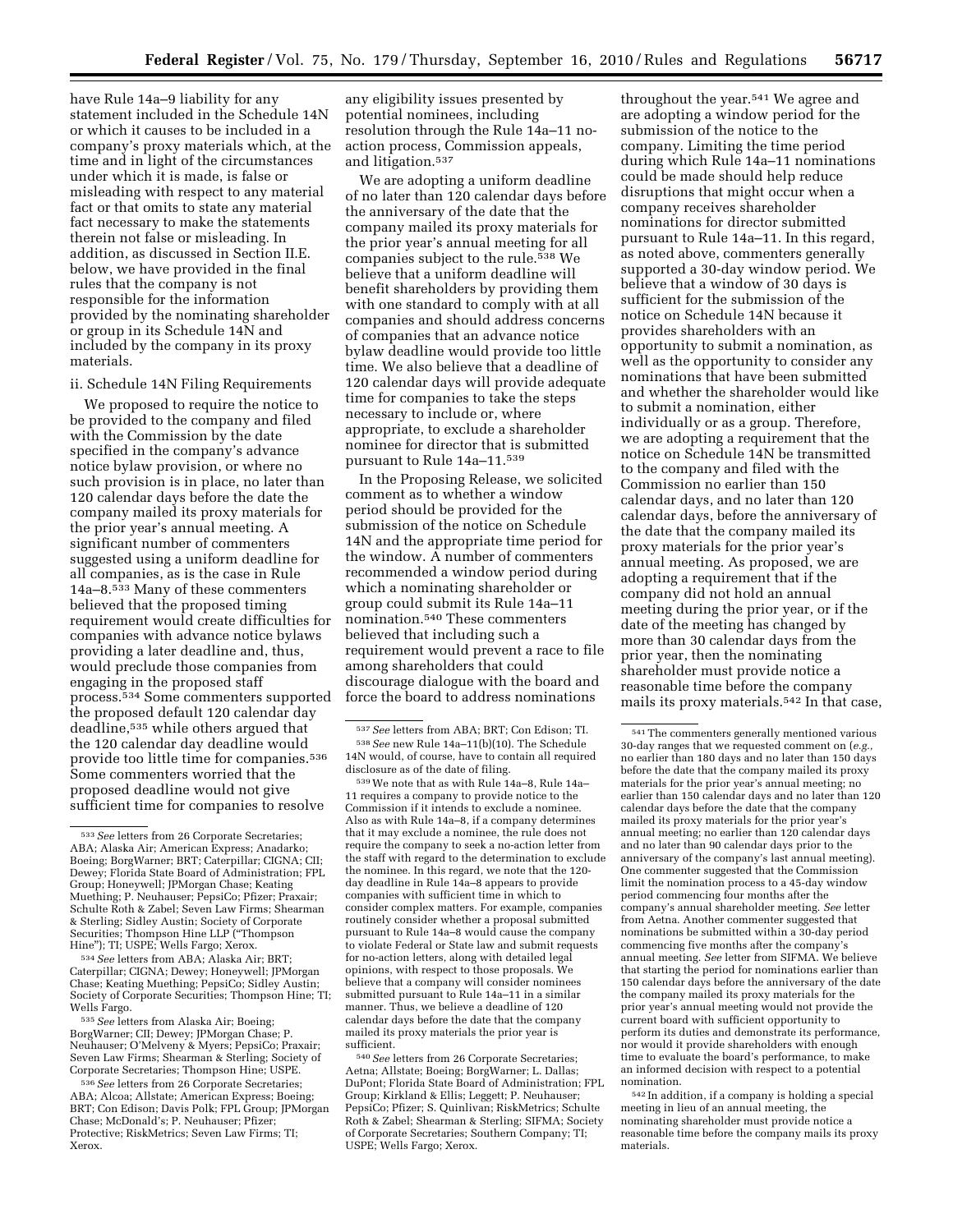the company will be required to disclose the date by which the shareholder must submit the required notice in a Form 8–K filed pursuant to new Item 5.08 within four business days after the company determines the anticipated meeting date.543

As noted, the notice on Schedule 14N must be transmitted to the company 544 and filed with the Commission on the same day.545 Consistent with the Proposal, the Schedule 14N must be filed with the Commission on EDGAR. To file the Schedule 14N on EDGAR, a nominating shareholder or group and any nominee will need to have or obtain EDGAR filing codes and user identification numbers, which may be obtained by filing electronically a Form ID in advance of filing the Schedule 14N.546 We encourage nominating

544Rule 14n–3 specifies that the Schedule 14N must be transmitted to the company at its principal executive office.

545*See* new Rule 14n–1. In this regard, we are adopting an amendment to Rule 13(a)(4) of Regulation S–T, as proposed, to provide that a Schedule 14N will be deemed to be filed on the same business day if it is filed on or before 10 p.m. Eastern Standard Time or Eastern Daylight Saving Time, whichever is currently in effect. This will allow nominating shareholders additional time to file the notice on Schedule 14N and transmit the notice to the company.

546To file the Schedule 14N on EDGAR, a nominating shareholder or group and any nominee that does not already have EDGAR filing codes, and to which the Commission has not previously assigned a user identification number, which we call a ''Central Index Key (CIK)'' code, will need to obtain the codes by filing electronically a Form ID (17 CFR 293.63; 249.446; and 274.402) at *[https://](https://www.filermanagement.edgarfiling.sec.gov) [www.filermanagement.edgarfiling.sec.gov](https://www.filermanagement.edgarfiling.sec.gov)*. The applicant also will be required to submit a notarized authenticating document. If the authenticating document is prepared before the applicant makes the Form ID filing, the authenticating document may be uploaded as a Portable Document Format (PDF) attachment to the electronic filing. An applicant also may submit the authenticating document by faxing it to the Commission within two business days before or after electronically filing the Form ID. The authenticating document would need to be manually signed by the applicant over the applicant's typed signature, include the information contained in the Form ID, and confirm the authenticity of the Form ID. If the authenticating document is filed after electronically filing the

shareholders and groups to take the steps necessary to obtain an EDGAR filing code and CIK code well in advance of the deadline for filing a notice on Schedule 14N.

The Schedule 14N will:

• Include a cover page in the form set forth in Schedule 14N with the appropriate box on the cover page marked to specify that the filing relates to a Rule 14a-11 nomination; 547

• Be made under the subject company's Exchange Act file number (or in the case of a registered investment company, under the subject company's Investment Company Act file number); and

• Be made on the date the notice is first transmitted to the company.

We are adopting, as proposed, a requirement that the Schedule 14N be amended promptly for any material change to the disclosure and certifications provided in the originallyfiled Schedule 14N.548 In this regard, we would view withdrawal of a nominating shareholder or group (or any member of the group), or of a director nominee, and the reasons for any such withdrawal, as a material change. For example, such a withdrawal could be material because it may result in a group no longer meeting the required ownership threshold under Rule 14a–11. We also would view as material entering into an agreement between the company and the nominating shareholder or group for the company to include a nominee in the company's proxy materials as a company nominee.549 The nominating shareholder or group also will be required, as proposed, to file a final amendment to the Schedule 14N disclosing within 10 days of the final results of the election being announced by the company the nominating shareholder's or group's intention with regard to continued ownership of its shares.550 As discussed above, the nominating shareholder or group would be required to disclose its intent with regard to continued ownership of the company's securities in its original

 $^{549}\mathrm{We}$  note that if this occurs, the nominee would no longer be a Rule 14a–11 nominee. *See* Section II.B.6.c. for a discussion of how this would affect the calculation of the maximum number of Rule 14a–11 nominees.

550*See* new Rule 14n–2(b).

notice on Schedule 14N.551 Filing an amendment to the Schedule 14N within 10 days after the announcement of the final results of the election will provide shareholders with information as to whether the outcome of the election may have altered the intent of the nominating shareholder or group and what further plans the nominating shareholder or group may have with regard to the company.

As was proposed,552 the Schedule 14N may be signed either by each person on whose behalf the statement is filed or his or her authorized representative. We assume that in many cases group members will choose to appoint an authorized representative from among the group. If the statement is signed on behalf of a person by his authorized representative other than an executive officer or general partner of the filing person, evidence of the representative's authority to sign on behalf of such person must be filed with the statement, provided, however, that a power of attorney for this purpose which is already on file with the Commission may be incorporated by reference.

The Schedule 14N, as filed with the Commission, as well as any amendments to the Schedule 14N, will be subject to the liability provisions of Exchange Act Rule 14a–9 pursuant to new paragraph (c) to the rule.553

9. Requirements for a Company That Receives a Notice From a Nominating Shareholder or Group

a. Procedure if Company Plans To Include Rule 14a–11 Nominee

In the Proposing Release, we proposed a process for a company to follow once it received a nomination submitted pursuant to Rule 14a–11. Upon receipt of a shareholder's or group's notice of its intent to require the company to include in its proxy materials a shareholder nominee or nominees pursuant to Rule 14a–11, the company would determine whether it would include the nominee or whether it believed it would be desirable to, and that the company had a basis upon which it could rely to, exclude a nominee. If a company determined it would include the nominee, the company would notify in writing the nominating shareholder or group no later than 30 calendar days before the

<sup>543</sup>*See* new Rule 14a–11(b)(10). *See also*  proposed Instruction 2 to Rule 14a–11(a) and Rule 14a–18. This would be similar to the requirement currently included in Rule 14a–5(f), which specifies that, where the date of the next annual meeting is advanced or delayed by more than 30 calendar days from the date of the annual meeting to which the proxy statement relates, the company must disclose the new meeting date in the company's earliest possible quarterly report on Form 10–Q. Although registered investment companies generally are not required to file Form 8–K, we are requiring them to file a Form 8–K disclosing the date by which the shareholder notice must be provided if the company did not hold an annual meeting during the prior year, or if the date of the meeting has changed by more than 30 calendar days from the prior year. For a further discussion of the Form 8– K filing requirement for registered investment companies, *see* Section II.D.1.

Form ID, it would need to include the accession number assigned to the electronically filed Form ID as a result of its filing. *See* 17 CFR 232.10(b)(2).

<sup>547</sup>The Schedule 14N also would be used for disclosure concerning the inclusion of shareholder nominees in company proxy materials when made pursuant to an applicable state or foreign law provision or a company's governing documents. *See*  new Rule 14a–18 and proposed Rule 14a–19, as discussed in Section II.C.5. below.

<sup>548</sup>*See* new Rule 14n–2(a).

<sup>551</sup>*See* Item 4(b) of new Schedule 14N.

<sup>552</sup>While the proposed Schedule 14N included the instruction regarding the signing of the Schedule by an authorized representative, we did not discuss this aspect of the proposed rule text in the narrative portion of the release.

<sup>553</sup>For further discussion, *see* Section II.E.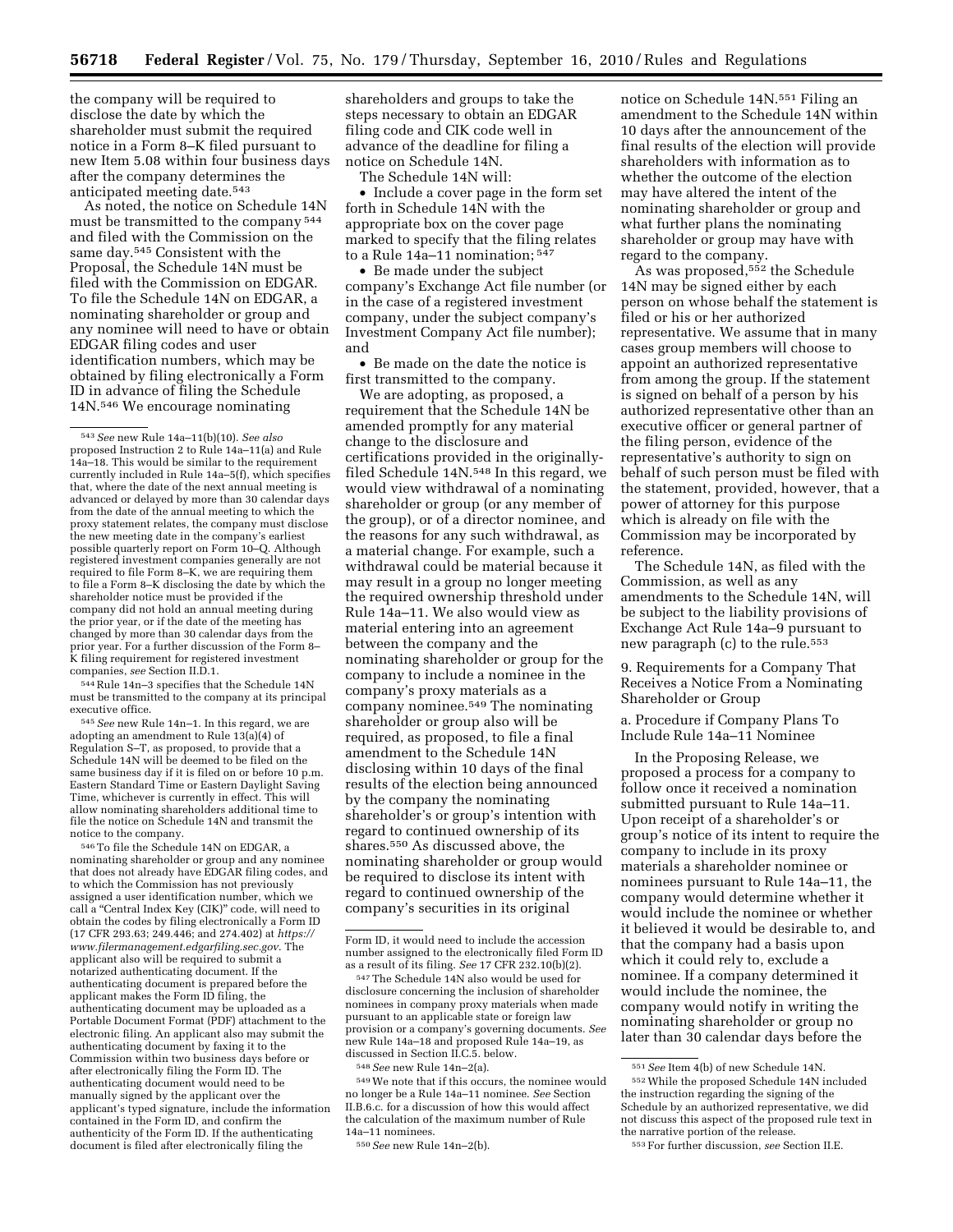company files its definitive proxy statement and form of proxy with the Commission that it will include the nominee or nominees.554 The company would be required to provide this notice in a manner that provides evidence of timely receipt by the nominating shareholder or group.

We are adopting this requirement as proposed, with a clarification regarding the timing of the company's transmission of the notice and receipt by the nominating shareholder or group.555 As adopted, if a company will include a shareholder nominee, a company will be required to notify the nominating shareholder or group (or their authorized representative). Rather than including the proposed requirement that the company must provide the notice in a manner that evidences timely receipt by the shareholder, we are adopting a requirement that the notification must be postmarked or transmitted electronically no later than 30 calendar days before it files its definitive proxy materials with the Commission.556 We believe this will provide for ease of use and administration because it should be clear when the notice was transmitted. We also note that it is consistent with the transmission standard we are adopting for submitting a notice of intent with respect to a nomination pursuant to Rule 14a–11(b)(10). We note that while we are not adopting a requirement regarding the evidence of timely receipt by the nominating shareholder or group, we believe it is in a company's interest to send the notice to the nominating shareholder or group in a manner that will allow the company to demonstrate that the nominating shareholder or group received the notice, as doing so may avoid potential disputes.

b. Procedure if Company Plans To Exclude Rule 14a–11 Nominee

The Proposal also included a process for a company to follow if it determined that it could exclude a nominee submitted pursuant to Rule 14a–11.557 As proposed, a company could determine that it is not required under

Rule 14a–11 to include a nominee from a nominating shareholder or group in its proxy materials if:

• Proposed Rule 14a–11 is not applicable to the company;

• The nominating shareholder or group has not complied with the requirements of Rule 14a–11;

• The nominee does not meet the requirements of Rule 14a–11;

• Any representation required to be included in the notice to the company is false or misleading in any material respect; or

• The company has received more nominees than it is required to include by proposed Rule 14a–11 and the nominating shareholder or group is not entitled to have its nominee included under the criteria proposed in Rule 14a–  $11(d)(3).558$ 

Under the Proposal, the nominating shareholder or group would need to be notified of the company's determination not to include the shareholder nominee in sufficient time to consider the validity of any determination to exclude the nominee and respond to such a notice.559 In this regard, we noted the time-sensitive nature of Rule 14a–11 and the interpretive issues that may arise in applying the new rule. After the company provided such a notice to a nominating shareholder or group and afforded the nominating shareholder or group the opportunity to respond, the company would be required to provide a notice to the Commission regarding its intent not to include a shareholder nominee in its proxy materials. The company could seek a no-action letter from the staff with respect to its decision to exclude the nominee.<sup>560</sup>

The proposed process would have afforded a nominating shareholder or group the opportunity to remedy certain eligibility or procedural deficiencies in a nomination.561 The various time deadlines set out in the proposed process were determined by considering

the appropriate balance between companies' needs in meeting printing and filing deadlines for their shareholder meetings with shareholders' need for adequate time to satisfy the requirements of the rule.562 Specifically, as proposed, a company determining that the nominating shareholder or group or nominee or nominees has not satisfied the eligibility requirements could exclude the shareholder nominee or nominees, subject to the following requirements:

• The company would notify in writing the nominating shareholder or group of its determination. The notice would be required to be postmarked or transmitted electronically no later than 14 calendar days after the company receives the shareholder notice of intent to nominate. The company would have to provide the notice in a manner that provides evidence of receipt by the nominating shareholder or group; 563

• The company's notice to the nominating shareholder or group that it determined that the company may exclude a shareholder nominee or nominees would be required to include an explanation of the company's basis for determining that it may exclude the nominee or nominees; 564

• The nominating shareholder or group would have 14 calendar days after receipt of the written notice of deficiency to respond to the notice and correct any eligibility or procedural deficiencies identified in the notice. The nominating shareholder or group would have to provide the response in a manner that provides evidence of its receipt by the company; 565

• If, upon review of the nominating shareholder's or group's response, the company determines that the company still may exclude the shareholder nominee or nominees, after providing the requisite notice of and time for the nominating shareholder or group to remedy any eligibility or procedural deficiencies in the nomination, the company would be required to provide notice of the basis for its determination to the Commission no later than 80 calendar days before it files its definitive proxy statement and form of proxy with the Commission. The Commission staff could permit the company to make its submission later

<sup>554</sup>*See* proposed Rule 14a–11(f)(2).

<sup>555</sup>*See* new Rule 14a–11(g)(1) and Instruction 1 to Rule 14a–11(g).

<sup>556</sup>This 30-day deadline for this notice should provide a nominating shareholder or group with sufficient time to engage in soliciting activities with respect to its nominee or nominees, if it has not done so already, or pursue any legal remedies that may be available if the company determines it will exclude the nominating shareholder's or group's nominee or nominees.

<sup>557</sup>The process was modeled after the staff noaction process used in connection with shareholder proposals under Rule 14a–8.

<sup>558</sup>*See* proposed Rule 14a–11(a). More specifically, under the proposal a company would not be required to include a nominee where (1) applicable State law or the company's governing documents prohibit the company's shareholders from nominating a candidate for director; (2) the nominee's candidacy, or if elected, board membership, would violate controlling State law, Federal law or rules of a national securities exchange or national securities association; (3) the nominating shareholder or group does not meet the rule's eligibility requirements;  $(4)$  the nominating shareholder's or group's notice is deficient; (5) any representation in the nominating shareholder's or group's notice is false in any material respect; or (6) the nominee is not required to be included in the company's proxy materials due to the proposed limitation on the number of nominees required to be included.

<sup>559</sup>*See* proposed Rule 14a–11(f).

<sup>560</sup>*See* proposed Rule 14a–11(f)(7)–(14).

<sup>561</sup>*See* proposed Rule 14a–11(f)(3)–(6).

<sup>562</sup>We considered the timing requirements and deadlines in Rule 14a–8 when crafting the proposed requirements and deadlines for Rule 14a–11; however, due to the potential complexity of the nomination process, we determined in the proposal that it would be appropriate to provide additional time for the process.

<sup>563</sup>*See* proposed Rule 14a–11(f)(3).

<sup>564</sup>*See* proposed Rule 14a–11(f)(4).

<sup>565</sup>*See* proposed Rule 14a–11(f)(5).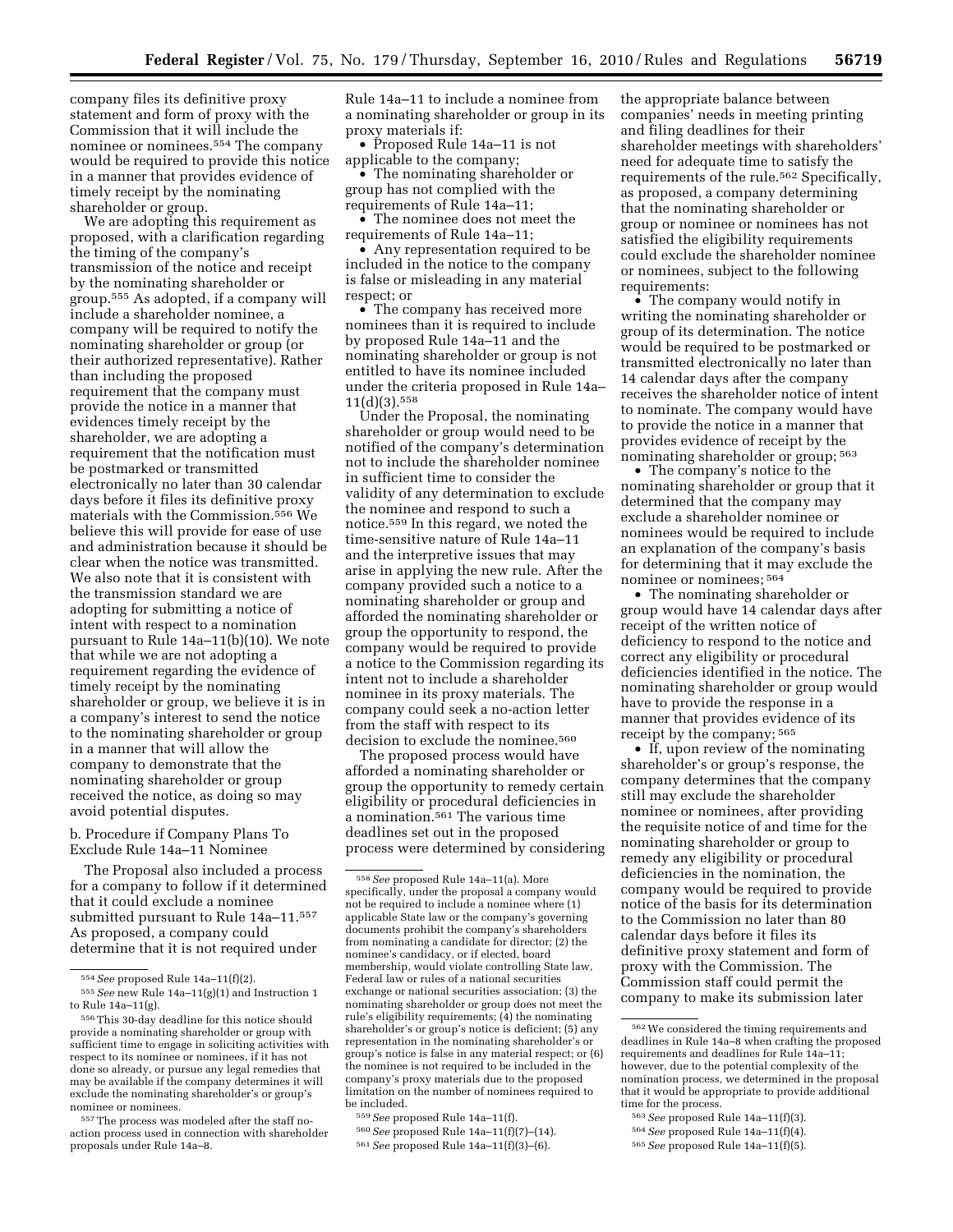than 80 calendar days before the company files its definitive proxy statement and form of proxy if the company demonstrates good cause for missing the deadline;  $566$ 

• The company's notice to the Commission would be required to include:

• Identification of the nominating shareholder or each member of the nominating shareholder group, as applicable;

• The name of the nominee or nominees;

• An explanation of the company's basis for determining that it may exclude the nominee or nominees; and

• A supporting opinion of counsel when the company's basis for excluding a nominee or nominees relies on a matter of State law; 567

• The company would be required to file its notice of intent to exclude with the Commission and simultaneously provide a copy to the nominating shareholder or each member of the nominating shareholder or group; 568

• The nominating shareholder or group could submit a response to the company's notice to the Commission. The response would be required to be postmarked or transmitted electronically no later than 14 calendar days after the nominating shareholder's or group's receipt of the company's notice to the Commission. The nominating shareholder or group would be required to provide a copy of its response to the Commission simultaneously to the company; <sup>569</sup>

• If requested by the company, the Commission staff would, at its discretion, provide an informal statement of its views (commonly known as a no-action letter) to the company and the nominating shareholder or group; 570

• The company would provide the nominating shareholder or group with notice, no later than 30 calendar days before it files its definitive proxy statement and form of proxy with the Commission, of whether it will include or exclude the shareholder nominee or nominees.571

Some commenters supported the proposed staff review process for handling disputes regarding a company's determination to exclude a shareholder nominee.572 Other

- 570*See* proposed Rule 14a–11(f)(12).
- 571*See* proposed Rule 14a–11(f)(13).
- 572*See* letters from CFA Institute; CII; P.

commenters expressed concerns about the staff's expertise and ability to handle disputes in a timely manner.573 With respect to the timing requirements in the proposed process, two commenters supported the proposed 14-day time period for the company to respond to a nominating shareholder's or group's notice.574 A number of commenters criticized the proposed 14-day time period as too short or requested a longer time period for the company to respond.575 Commenters explained that boards would need time to consider various issues, such as if the election of a shareholder nominee would trigger issues under the laws and regulations relevant to the company's business (*e.g.,*  antitrust laws, government procurement, security clearances and export control) as well as under listing standards and State law.576 Two commenters supported the proposed 14 day time period for a nominating shareholder or group to respond to a company's notice of deficiency.577 Two commenters worried the 14-day time period would give too little time for a response and recommended instead a 21-day time period.578 One commenter warned that the Commission is underestimating the number of boards that would challenge shareholder nominees and the level of intensity of these challenges.579 This commenter suggested that such challenges and possible litigation would demand significant time and resources from the Commission's staff.580 Commenters also argued that challenges to Rule 14a–11 nominations likely would raise highly complex issues that fall outside the scope of the staff's expertise (*e.g.,*  whether a candidacy would violate State law).581 One commenter pointed to difficulties arising from the "dueling" legal opinions situation in the Rule 14a– 8 no-action process.582 A couple commenters believed that courts, rather than the staff, would be better able to resolve disputes regarding shareholder director nominations.<sup>583</sup>

576*See* letters from Boeing; Honeywell.

580 *Id.* 

After considering the comments, we believe that it is in shareholders' and companies' interest to have a process available for seeking to resolve certain disputes regarding nominations submitted pursuant to Rule 14a–11.584 Therefore, the rules we are adopting set out the process by which a company would determine whether to include a shareholder nominee and notify the nominating shareholder or group (or their authorized representative) of its determination.585 The rules also include a process by which a company would notify a nominating shareholder or group (or their authorized representative) of a deficiency in its notice on Schedule 14N, the nominating shareholder or group would have the opportunity to respond, and the company would send a notice to the Commission if the company intends to exclude a shareholder nominee from its proxy materials. Consistent with the Proposal, a company making the determination to exclude a shareholder nominee will be required to submit a notice to the Commission regarding its determination, and it may also choose to avail itself of the process to seek a noaction letter from the staff with respect to its decision.586 While we understand the concerns raised by commenters regarding the rule's timing requirements, we believe the requirements are appropriate in light of the need to facilitate the process between a company and its shareholders in time for an annual meeting.587 In

 $^{\rm 585}\,$  Other than the modifications to the standards relating to transmission and receipt of notices and responses, which are described below, we are adopting the process as proposed.

586We encourage companies and shareholders to attempt to resolve disputes independently. To the extent that a company and nominating shareholder or group are able to resolve an issue at any point during the staff process, the company should withdraw its request for a no-action letter from the staff.

587The final rule does not include the proposed 30-calendar day notice requirement when a company determines to exclude a nominee. We believe this requirement is rendered unnecessary by the requirement in paragraph (g)(3) of Rule 14a–11 that the company provide notice to the Commission staff and nominating shareholder or group no later than 80 calendar days before the company files its definitive proxy statement and form of proxy. In addition, if a company seeks the staff's informal view with respect to the company's determination to exclude a nominee, promptly following receipt

<sup>566</sup>*See* proposed Rule 14a–11(f)(7).

<sup>567</sup>*See* proposed Rule 14a–11(f)(8).

<sup>568</sup>*See* proposed Rule 14a–11(f)(10).

<sup>569</sup>*See* proposed Rule 14a–11(f)(11).

Neuhauser; Schulte Roth & Zabel; Universities Superannuation.

<sup>573</sup>*See* letters from ABA; Anadarko; BRT; Cleary; Davis Polk; Delaware Bar; ExxonMobil; E.J. Kullman; Protective; S. Quinlivan; Seven Law Firms; Weyerhaeuser.

<sup>574</sup>*See* letters from CFA Institute; CII. 575*See* letters from 26 Corporate Secretaries; Boeing; Con Edison; Honeywell; Kirkland & Ellis; Pfizer; Protective; UnitedHealth; USPE; Wells Fargo; Whirlpool.

<sup>577</sup>*See* letters from CFA Institute; CII.

<sup>578</sup>*See* letters from Protective; USPE.

<sup>579</sup>*See* letter from BRT.

<sup>581</sup>*See* letters from ABA; BRT.

<sup>582</sup>*See* letter from ABA.

<sup>583</sup>*See* letters from ABA; Delaware Bar.

<sup>584</sup> In this regard, we note that the staff process for aiding in the resolution of disputes related to nominations made pursuant to Rule 14a–11 is nonexclusive. As discussed throughout this release, a company can seek the staff's view with regard to its determination to exclude a nominee from its proxy materials, but it is not required to do so. A company could engage in negotiations with a nominating shareholder or group and ultimately reach a resolution outside of the staff process, or the parties could avail themselves of other alternatives, such as litigation.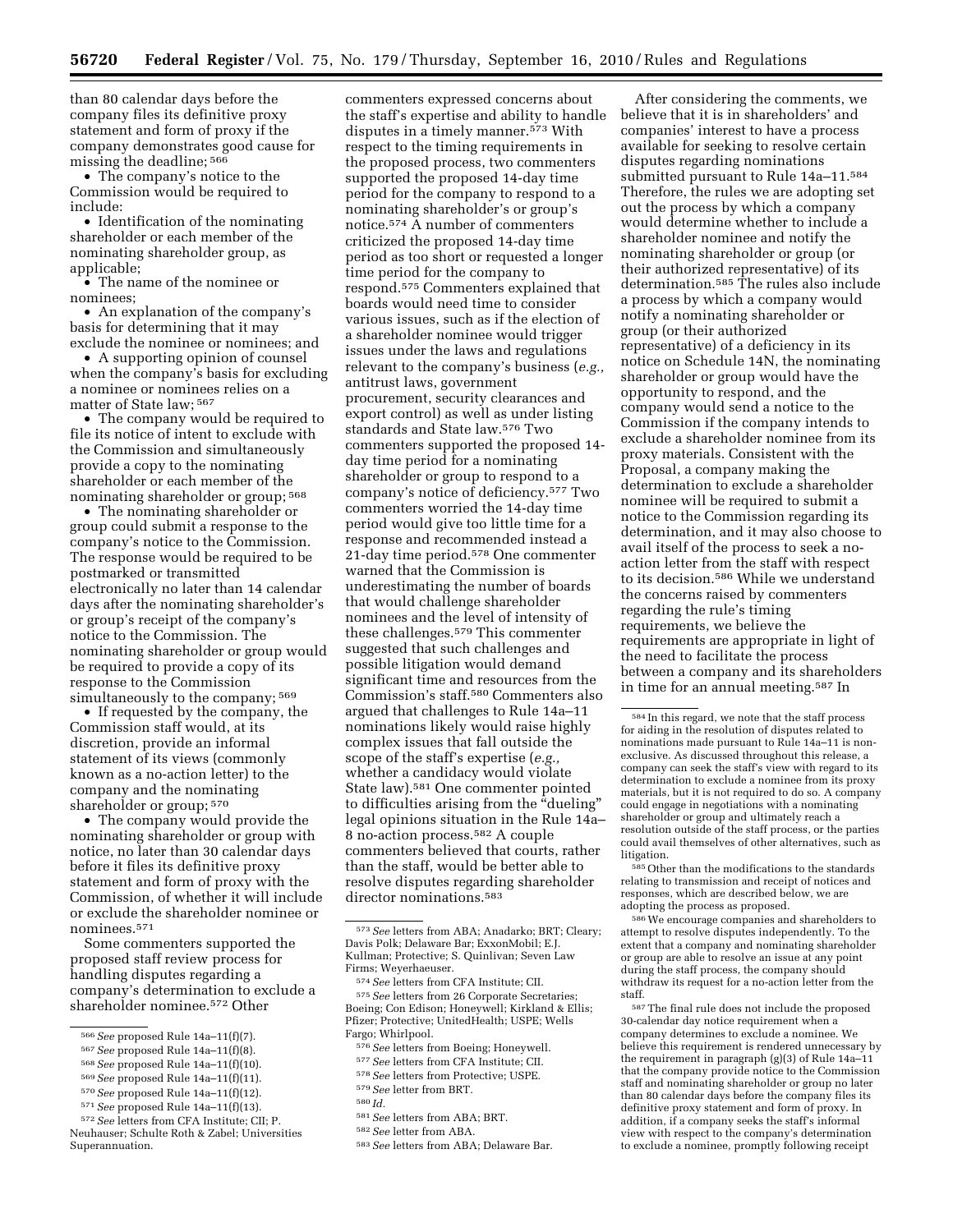addition, the staff is committed to timely addressing these matters.

We are changing and clarifying the requirements related to the timing of sending and receiving notifications. As proposed, if a company determined that it could exclude a shareholder nominee, it would be required to notify the nominating shareholder or group and the notification would be required to be postmarked or transmitted electronically no later than 14 calendar days after the company received the notice on Schedule 14N. The proposed rule stated that the company would be responsible for providing the notice in a manner that evidences timely receipt by the nominating shareholder or group. The proposed rule also included similar requirements for a response to the notice by the nominating shareholder or group. As adopted, the rules will keep the deadlines as they were proposed but will use a transmission standard in determining the deadlines, similar to the standard discussed above for new Rule 14a–11(g)(1). We believe using such a uniform standard for all notification aspects of the rule will provide clarity and ease of use. Under the final rule, a company's notification must be postmarked or transmitted electronically no later than 14 calendar days after the close of the window period for submission of nominations pursuant to Rule 14a–11. We believe this change from the Proposal is appropriate because it will allow shareholders to submit their nominations, and companies to receive all the nominations, before requiring a company to send a notice to the nominating shareholder or group (or their authorized representative) as to whether it will include or exclude a nominee. Thus, a company will be able to make an informed decision with respect to individual nominations because it will be able to evaluate and respond to all the nominations it has received at one time, rather than evaluating and responding to the nominations as they are received. This approach should help reduce the possibility of any confusion that could result from requiring a company to respond to each nomination no later than 14 days after it is transmitted.<sup>588</sup> A

nominating shareholder's or group's response to the company's notice must be postmarked or transmitted electronically no later than 14 calendar days after receipt of the company's notification. We note that a timely transmission standard applies in both instances; however, we urge companies to send the notification, and nominating shareholders or groups to send a response, in a manner that will allow them to demonstrate when the communication is received, as doing so may avoid potential disputes.

Under new Rule 14a–11(g), a company may exclude a shareholder nominee because:

• Rule 14a–11 is not applicable to the company;

• The nominating shareholder or group or nominee failed to satisfy the eligibility requirements in Rule 14a–  $11(b)$ ;)  $589$  or

• Including the nominee or nominees would result in the company exceeding the maximum number of nominees it is required to include in its proxy statement and form of proxy.<sup>590</sup>

In addition, a company would be permitted to exclude a statement in support of a nominee or nominees if the statement in support exceeds 500 words for each nominee.591 In such cases, a company would be required to include the nominee or nominees, provided the eligibility requirements were satisfied, but would be permitted to exclude the statement in support. Although we did not propose to allow for exclusion of a supporting statement that exceeds the

589Specifically, the final rule provides that a company could exclude a shareholder nominee because the nominating shareholder or group, or the nominee, fails to satisfy the applicable eligibility requirements in Rule 14a–11(b). In this regard, we note that the nominating shareholder or each member of the nominating shareholder group (or authorized representative) would be required to certify that, after reasonable inquiry and to the best of its knowledge and belief, the nominating shareholder or member of the nominating shareholder or group and the nominee satisfied the applicable requirements of Rule 14a–11(b). 590*See* new Rule 14a–11(d).

length specified in the rule, we believe that it is appropriate to provide the ability to do so in the final rule.592

We note that, in a change from the Proposal, under the final rule a company may not exclude a nominee or a statement in support on the basis that, in the company's view, the Schedule 14N (which will include the statement in support) contains materially false or misleading statements. Nominating shareholders and groups will have liability for any materially false or misleading information or for making a false or misleading certification in the notice filed on Schedule 14N, and companies will not be responsible for this information.593 We believe that such disputes concerning whether information is false or misleading should be handled through disclosure, and if necessary, through private litigation, rather than through exclusion of the nominee under our rule. A company and the nominating shareholder or group will be in possession of the facts and circumstances regarding any disputes that arise about the truthfulness or accuracy of information or representations made by a nominating shareholder or group; thus, they will be in a better position than the staff to resolve those disputes. In addition, we note that in traditional proxy contests, companies and insurgents regularly use disclosure to communicate with a company's shareholders about an insurgent's nominee(s) and provide related information, including disclosure disputing the information provided by the other party. We believe that it is appropriate for companies and nominating shareholders engaged in the Rule 14a–11 nomination process to work together to resolve these types of issues. While we encourage private parties to resolve disputes under this provision, the Commission could, of course, bring enforcement actions in appropriate instances. All filings associated with a nomination included in the company's proxy materials pursuant to Rule 14a–11, including the Schedule 14N, the company's proxy statement and any additional soliciting materials provided by the company or the nominating shareholder, will be subject to the staff's proxy contest review procedures and, as noted, will be subject to the Rule 14a–9 prohibition

of the staff's response a company would be required to provide a notice to the nominating shareholder or group stating whether it will include or exclude the nominee.

<sup>588</sup>For example, suppose a company decided it did not have a reason to exclude a nominee submitted by a nominating shareholder during the first week of the window period. If we were to require that a company must respond to a nomination no later than 14 days after it was transmitted, the company would be required to respond to the nominating shareholder or group

before the window period closed, and the company would inform the nominating shareholder that it intends to include the nominee. If, subsequent to the company sending a notice to the nominating shareholder of its intent to include the nominee, a nominating shareholder with a higher qualifying ownership percentage submits a nomination for the maximum number of nominees the company would be required to include under the rule, the company would be required to include those nominees assuming that the company determined that it did not have a reason to exclude the nominees. In that situation, confusion could result because, under the rule, the company would no longer be required to include the nominee submitted by the nominating shareholder during the first week of the window period, even though the company had informed the nominating shareholder it would include its nominee.

<sup>591</sup>*See* new Rule 14a–11(c).

<sup>592</sup> In this regard, we note that this is consistent with Rule 14a–8, which specifies that a company may exclude a proposal if the proposal, including any accompanying supporting statement, exceeds 500 words.

<sup>593</sup>*See* new Rule 14a–9(c) and Rule 14a–11(f).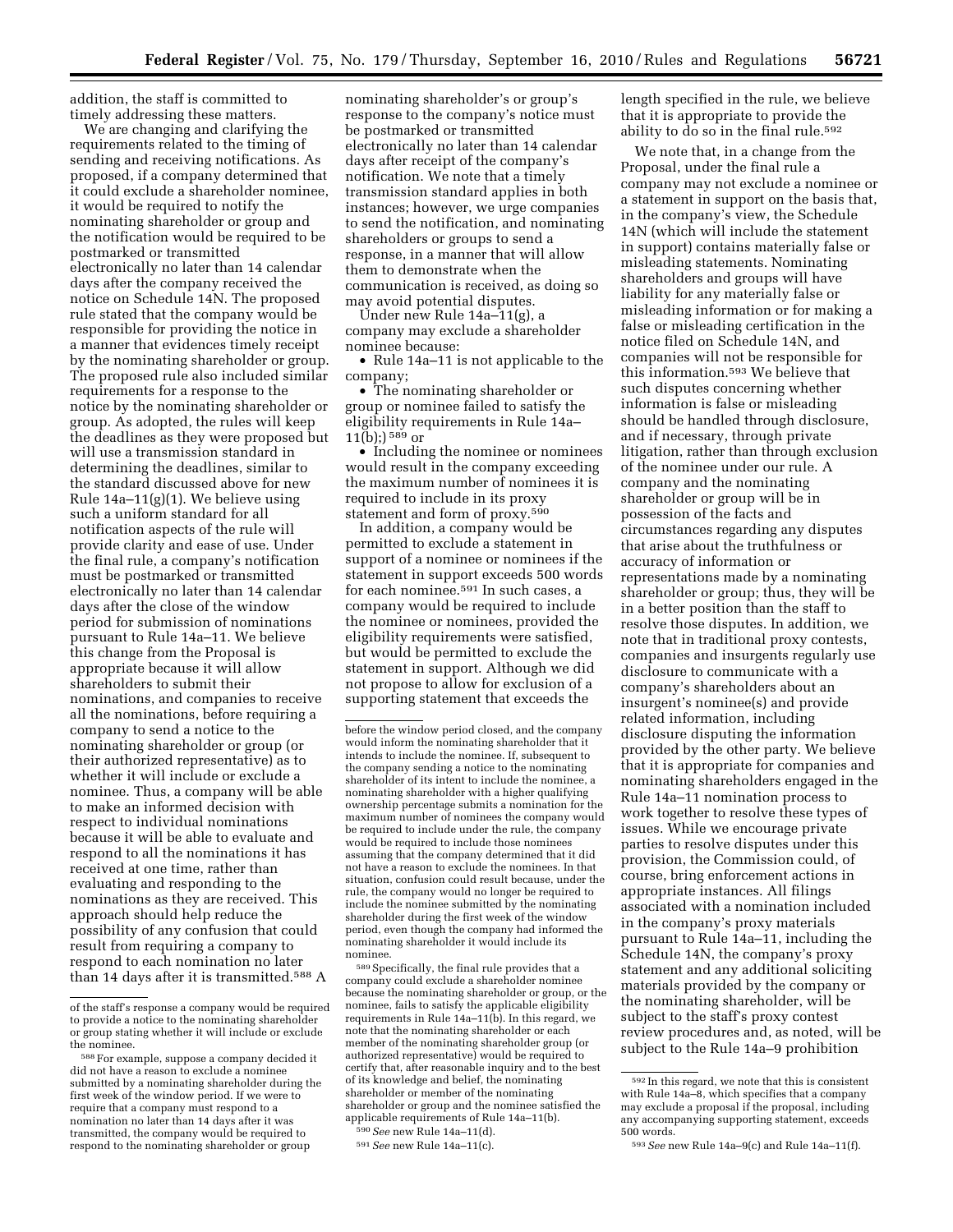against materially false or misleading statements.

In the Proposing Release, we noted that:

• Unless otherwise provided in Rule 14a–11 (*e.g.,* the nominating shareholder's or group's obligation to demonstrate that it responded to a company's notice of deficiency, where applicable, within 14 calendar days after receipt of the notice of deficiency), the burden would be on the company to demonstrate that it may exclude a nominee or nominees; and

• All materials submitted to the Commission in relation to proposed Rule 14a–11(g) would be publicly available upon submission. We are adopting these aspects of the rules as proposed. We did not receive significant comment on these aspects of the proposed rules, although two commenters requested that companies bear the burden of proof when objecting to a nominee.594 The rule, as adopted and proposed, specifies that the burden is on the company to demonstrate that it may exclude a nominee or statement

of support, unless otherwise specified.595 In addition, as we discussed in the Proposing Release, the staff's responses to the submissions made pursuant to new Rule 14a–11(g) would reflect only informal views. The staff determinations reached in these responses would not, and cannot, adjudicate the merits of a company's position with respect to exclusion of a shareholder nominee under Rule 14a– 11. Accordingly, a discretionary staff determination would not preclude an interested person from pursuing a judicial determination regarding the application of Rule 14a–11.

As noted above, if a nominee withdraws or is disqualified, a company will be required to include an otherwise eligible nominee submitted by the shareholder or group with the next highest qualifying ownership percentage, if any. The company would be required to continue replacing withdrawn or disqualified nominees until it included the maximum number of nominees it is required to include in its proxy materials or the list of

shareholder nominees is exhausted. As described above, a company will be required to give notice that it plans to exclude a nominee for any nominee that it intends to exclude, and the notice must include the reasons for the exclusion. If a company anticipates that it would seek a no-action letter from the staff with respect to its decision to exclude any Rule 14a–11 nominee or nominees, it should seek a no-action letter with regard to all nominees that it wishes to exclude at the outset and should assert all available bases for exclusion at that time. For example, if a company receives more nominees than it is required to include, its reasons for exclusion would note that basis. In addition, if the company believes it has other bases to exclude the nominee, it should note those other bases in its notice and include the other bases in its request for a no-action letter.

c. Timing of Process

The process generally would operate as follows:

| Due date                                                                                                                                                                                          | Action required                                                                                                                                                                                                                                                           |
|---------------------------------------------------------------------------------------------------------------------------------------------------------------------------------------------------|---------------------------------------------------------------------------------------------------------------------------------------------------------------------------------------------------------------------------------------------------------------------------|
| No earlier than 150 calendar days, and no later than 120 calendar<br>days, before the anniversary of the date that the company mailed its<br>proxy materials for the prior year's annual meeting. | Nominating shareholder or group must provide notice on Schedule 14N<br>to the company and file the Schedule 14N with the Commission.                                                                                                                                      |
| No later than 14 calendar days after the close of the window period for<br>submission of nominations.                                                                                             | Company must notify the nominating shareholder or group (or its au-<br>thorized representative) of any determination not to include the nomi-<br>nee or nominees.                                                                                                         |
| No later than 14 calendar days after the nominating shareholder's or<br>group's receipt of the company's deficiency notice.                                                                       | Nominating shareholder or group must respond to the company's defi-<br>ciency notice and, where applicable, cure any defects in the nomina-<br>tion.                                                                                                                      |
| No later than 80 calendar days before the company files its definitive<br>proxy statement and form of proxy with the Commission.                                                                  | Company must provide notice of its intent to exclude the nominating<br>shareholder's or group's nominee or nominees and the basis for its<br>determination to the Commission and, if desired, seek a no-action<br>letter from the staff with regard to its determination. |
| No later than 14 calendar days after the nominating shareholder's or<br>group's receipt of the company's notice to the Commission.                                                                | Nominating shareholder or group may submit a response to the com-<br>pany's notice to the Commission staff.                                                                                                                                                               |
|                                                                                                                                                                                                   | If requested by the company, Commission staff would, at its discretion,<br>provide an informal statement of its views to the company and the<br>nominating shareholder or group.                                                                                          |
| Promptly following receipt of the staff's informal statement of its views                                                                                                                         | Company must provide notice to the nominating shareholder or group<br>stating whether it will include or exclude the nominee.                                                                                                                                             |

## d. Information Required in Company Proxy Materials

# i. Proxy Statement

As discussed in Section II.B.8. above, we proposed and are adopting a requirement that a company that is including a shareholder director nominee in its proxy statement and form of proxy pursuant to Rule 14a–11 include certain disclosure about the nominating shareholder or group and the nominee in the company proxy

statement. This disclosure will be provided by the nominating shareholder or group in its notice on Schedule 14N in response to Item 5 of that Schedule and will be included in the company's proxy statement pursuant to Item 7(e) (and, in the case of investment companies, Item 22(b)(18)) of Schedule 14A.596 As we proposed, the company will not be responsible for the disclosure; rather, the nominating shareholder or group will have liability

596Refer to Section II.B.8. for a discussion of comments received on the proposed disclosure and

for any materially false or misleading statements.597

As discussed in Section II.B.8., the disclosures to be included in the company's proxy statement include:

• A statement that the nominee consents to be named in the company's proxy statement and form of proxy and, if elected, to serve on the company's board of directors;

• Disclosure about the nominee as would be provided in response to the disclosure requirements of Items 4(b),

<sup>594</sup>*See* letters from CII; Universities Superannuation.

<sup>595</sup> In the Proposal, we noted that the exclusion of a nominee or nominees where the exclusion was

not permissible would result in a violation of the rule. We are adopting that provision as proposed.

changes made in response to these comments. We did not receive comment specifically on new Items 7(e) or 22(b)(18) of Schedule 14A.

<sup>597</sup>*See* new Rule 14a–11(f).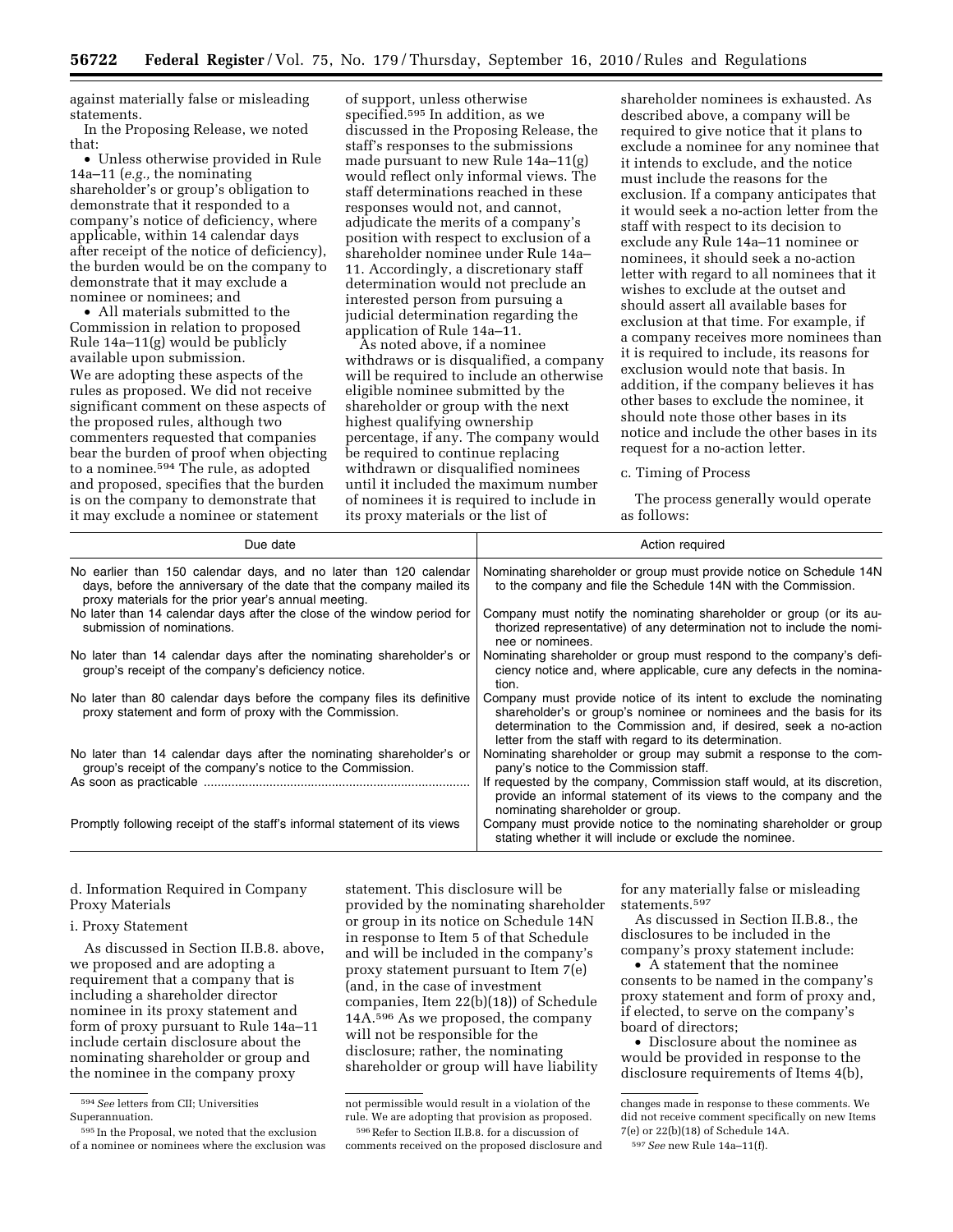5(b), 7(a), (b) and (c) and, for investment companies, Item 22(b) of Schedule 14A, as applicable;

• Disclosure about the nominating shareholder or each member of a nominating shareholder group as would be required of a participant in response to the disclosure requirements of Items 4(b) and 5(b) of Schedule 14A, as applicable;

• Disclosure about whether the nominating shareholder or any member of a nominating shareholder group has been involved in any legal proceeding during the past ten years, as specified in Item 401(f) of Regulation S–K;

• Disclosure about whether, to the best of the nominating shareholder's or group's knowledge, the nominee meets the director qualifications set forth in the company's governing documents, if any;

• A statement that, to the best of the nominating shareholder's or group's knowledge, in the case of a registrant other than an investment company, the nominee meets the objective criteria for "independence" of the national securities exchange or national securities association rules applicable to the company, if any, or, in the case of a registrant that is an investment company, the nominee is not an "interested person" of the registrant as defined in Section 2(a)(19) of the Investment Company Act of 1940;

• The following information regarding the nature and extent of the relationships between the nominating shareholder or group, the nominee, and/ or the company or any affiliate of the company:

• Any direct or indirect material interest in any contract or agreement between the nominating shareholder or any member of the nominating shareholder group, the nominee, and/or the company or any affiliate of the company (including any employment agreement, collective bargaining agreement, or consulting agreement);

• Any material pending or threatened litigation in which the nominating shareholder or any member of the nominating shareholder group and/or the nominee is a party or a material participant, and that involves the company, any of its officers or directors, or any affiliate of the company;

• Any other material relationship between the nominating shareholder or any member of the nominating shareholder group, the nominee, and/or the company or any affiliate of the company not otherwise disclosed; and

• The Web site address on which the nominating shareholder or nominating shareholder group may publish soliciting materials, if any.

The disclosures set out in Items 4(b) and 5(b) of Schedule 14A are specifically tailored to contested elections and currently are provided by both companies and insurgents in traditional proxy contests. The disclosures required pursuant to Item 4(b) include:

• Who is making the solicitation and the methods of solicitation;

• If employees of the soliciting party are engaged in the solicitation, what types of employees are engaged in the solicitation and the manner and nature of their employment;

• If specially engaged employees are engaged in the solicitation, the material features of the engagement, the cost, and the number of employees;

• The total amount estimated to be spent and the total expenditures to date for the solicitation;

• Who will bear the cost of the solicitation; and

• The terms of any settlement between the company and the soliciting parties, including the cost to the company.

The disclosures included pursuant to Item 5(b) include:

• Any substantial interest of the soliciting party in the matter to be voted on;

• Certain biographical information about the soliciting party, such as name and business address, principal occupation, and any criminal convictions in the past 10 years;

• The amount of company securities beneficially owned and owned of record;

• Dates and amounts of any securities purchased or sold within the past two years and the amount of funds borrowed and owed to purchase the securities;

• Whether the soliciting person is or was within the past year a party to any contracts, arrangements or understandings with respect to the company's securities and the terms of the contract, arrangement or understanding;

• Beneficial ownership of company securities by any associate of the soliciting person;

• Beneficial ownership by the soliciting person of any parent or subsidiary of the company;

• Disclosure responsive to Item 404(a) of Regulation S–K with regard to the soliciting person and any associate;

• Disclosure of any arrangements concerning future employment or transactions with the company; and

• Any substantial interest in the vote, either by security holdings or otherwise, held by a party to an arrangement or understanding related to a director nominee.

The company also will include in its proxy statement disclosure about the management nominees responsive to Items  $4(b)$ ,  $5(b)$ ,  $7(a)$ ,  $(b)$  and  $(c)$  and, for investment companies, Item 22(b) of Schedule 14A, as applicable, as well as disclosure concerning the persons making the solicitation for the management nominees responsive to Items 4(b) and 5(b) of Schedule 14A, as applicable. We did not amend the disclosure requirements in this regard, as companies are already required to make these disclosures in the context of a ''solicitation in opposition,'' under Rule 14a–12(c).598

In addition, as discussed in Section II.B.8., we proposed and adopted a requirement that the company include in its proxy statement the nominating shareholder's or group's statement in support of the shareholder nominee or nominees, if the nominating shareholder or group elects to have such statement included in the company's proxy materials. As discussed in Section II.B.8., we had proposed that this statement not exceed 500 words total, but in response to commenters' concerns, we have revised this provision in the final rule to enable a nominating shareholder or group to include up to 500 words for each nominee. The company also would have the option to include a statement of support for the management nominees.599

## ii. Form of Proxy

Under the Proposal, a company that is required to include a shareholder nominee or nominees on its form of proxy could identify the shareholder nominees as such and recommend

599 In the Proxy Disclosure Enhancements Adopting Release, we amended our rules to require disclosure about directors that will provide investors with more meaningful disclosure to enable them to determine whether and why a director or nominee is an appropriate choice for a particular company. The information is required in the company's proxy statement for each director nominee and each director who will continue to serve after the shareholder meeting. Under revised Item 401 of Regulation S–K, a nominating shareholder or group will be required to discuss the particular experience, qualifications, attributes or skills of the nominee or nominees that led the nominating shareholder or group to conclude that the person should be put forward as a candidate for director on the company's board of directors.

<sup>598</sup>We have clarified in new Instruction 3 to Rule 14a–12 that inclusion of a shareholder director nominee pursuant to Rule 14a–11, an applicable state or foreign law provision, or a company's governing documents as they relate to the inclusion of shareholder director nominees in the company's proxy materials, or solicitations that are made in connection with that nomination, constitute solicitations subject to Rule 14a–12(c), except for purposes of the requirement for the company to file their proxy statement in preliminary form pursuant to Rule 14a–6(a).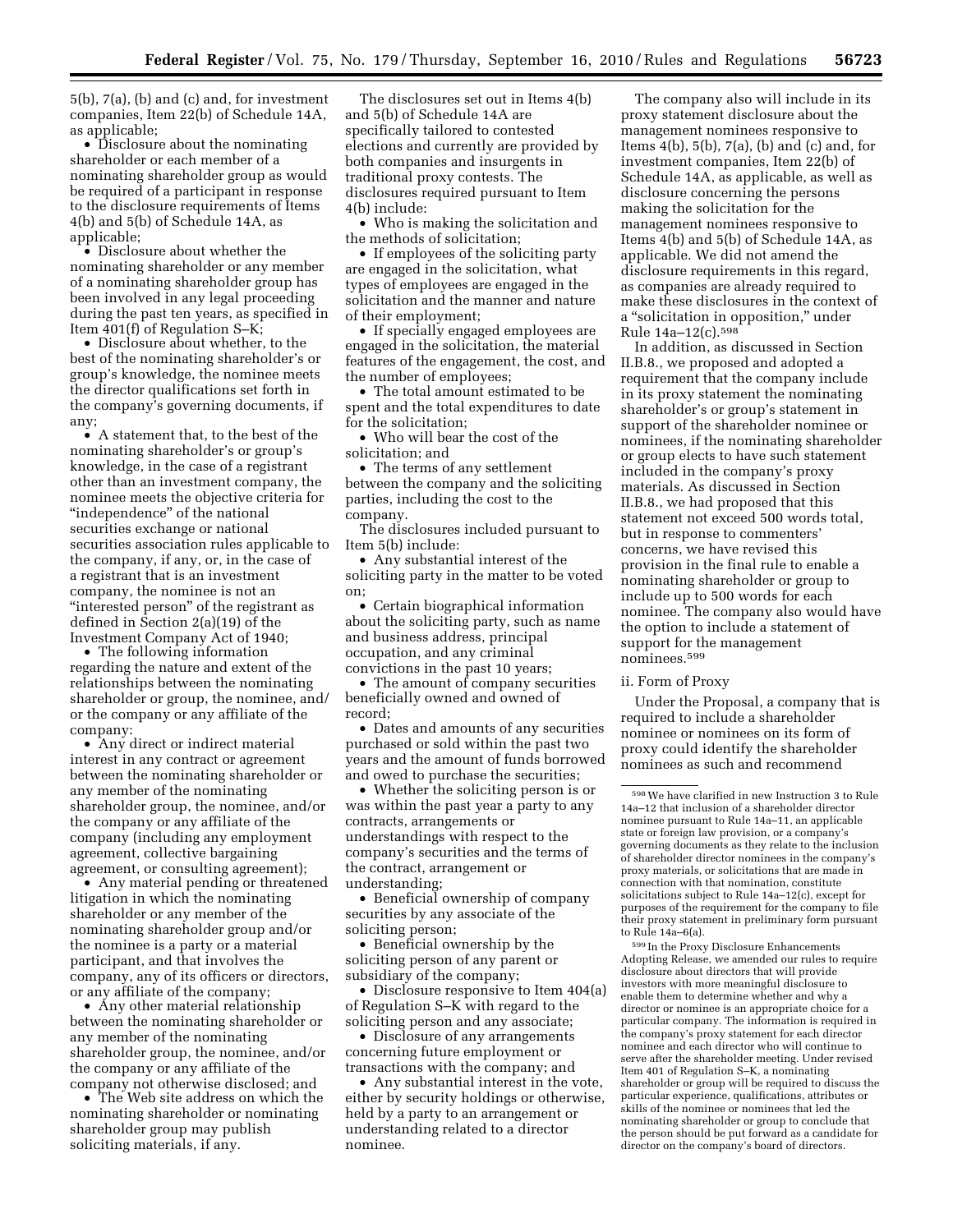whether shareholders should vote for, against, or withhold votes on those nominees and management nominees on the form of proxy.600 In addition, the company could determine the order in which its nominees and any shareholder nominees are listed in the form of proxy. The company would otherwise be required to present the nominees in an impartial manner in accordance with Rule 14a–4.

Under the current rules, a company may provide shareholders with the option to vote for or withhold authority to vote for the company's nominees as a group, provided that shareholders also are given a means to withhold authority for specific nominees in the group. In our view, as we stated in the Proposal, this option would not be appropriate where the company's form of proxy includes shareholder nominees, as grouping the company's nominees may make it easier to vote for all of the company's nominees than to vote for the shareholder nominees in addition to some of the company nominees. Accordingly, when a shareholder nominee is included (either pursuant to Rule 14a–11, an applicable State law provision, or a company's governing documents), we proposed an amendment to Rule 14a–4 to provide that a company may not give shareholders the option of voting for or withholding authority to vote for the company nominees as a group, but instead must require that shareholders vote on each nominee separately.

Commenters were mixed on the appropriate presentation of nominees on the form of proxy. Several commenters supported the proposed amendments to Rule 14a–4 to prohibit the option of voting for management's slate as a whole,601 with one of these commenters characterizing the current option of ''elect all directors'' as ''a convenience in uncontested director elections'' but warning that providing that option in contested elections ''tilts the scales unduly in favor of management.'' 602 The commenter believed that shareholders would not have any difficulty in identifying the management nominees and disagreed with the argument that a form of proxy listing all nominees would be confusing. As a possible solution, the commenter suggested a legend such as ''There are six

602Letter from CII.

candidates. Vote for no more than five.'' Another commenter argued that the advantage of voting for each individual nominee is the de facto plurality voting standard that would result.<sup>603</sup> Numerous commenters opposed the proposed amendments to Rule 14a–4 and argued that the form of proxy should allow shareholders to vote for the entire slate of management nominees.604 Many of these commenters believed that such an option is needed to minimize shareholder confusion,<sup>605</sup> with several commenters justifying such an option on the basis that boards expend considerable efforts in selecting the complete slate of management nominees (*e.g.,* considering issues as the independence of the board as whole).<sup>606</sup> One commenter stated that individual shareholders (unlike large institutional investors who have outsourced the actual proxy voting process for their portfolio) would be discouraged from voting if the proxy voting process becomes overly tedious as a result of the inability to vote for (or withhold votes for) a group of nominees.607 The commenter analogized to the shareholders' voting options for shareholder proposals, where shareholders are allowed to vote on all matters as recommended by management through the exercise of discretionary voting authority. It noted that, under the existing proxy rules, companies often allow shareholders to vote "For All, except" and then allow them to identify the specific nominees for whom the proxy is not authorized to vote. The commenter recommended that companies be permitted to have this same option when there are shareholder nominees included in the proxy materials (with a clear statement in the form of proxy that the shareholder should indicate a vote for the shareholder nominee in the space provided for that nominee). One commenter argued that the ability to vote on the entire slate is essential in the event that the proposed rules are applied to investment companies, as such entities have a far higher proportion of retail shareholders than most operating companies and

607*See* letter from ABA.

consequently have more difficulty in achieving a quorum.608

We are adopting this aspect of the Proposal largely as proposed,<sup>609</sup> because we continue to believe that grouping the company's nominees and permitting them to be voted on as a group would make it easier to vote for all of the company's nominees than to vote for the shareholder nominees in addition to some of the company nominees. This would result in an advantage to the management nominees and would be inconsistent with an impartial approach and the goals of Rule 14a–11. The final rule clarifies that the change would apply not only when a nominee is included pursuant to Rule 14a–11, applicable State law, or a company's governing documents, but also where a nominee is included pursuant to a provision in foreign law.

We believe that potential confusion that may result from not providing the option to vote for the company's slate can be mitigated to the extent that companies provide clear voting instructions, particularly with respect to the number of candidates for which a shareholder can vote. In addition, we do not believe that requiring shareholders to vote for candidates individually, rather than as a group, creates a burden that will result in discouraging shareholders from voting at all in director elections. In this regard, we note that a company could clearly designate the nominees on its form of proxy as company nominees or shareholder nominees.

#### e. No Preliminary Proxy Statement

Under the Proposal, inclusion of a shareholder nominee in the company's proxy materials would not require the company to file a preliminary proxy statement provided that the company was otherwise qualified to file directly in definitive form. In this regard, the Proposal made clear that inclusion of a shareholder nominee would not be deemed a solicitation in opposition.610 We did not receive a significant amount of comment on this aspect of the rule, although two commenters agreed that inclusion of a Rule 14a–11 shareholder nominee should not require the company to file preliminary proxy

<sup>600</sup>This would be similar to the current practice with regard to shareholder proposals submitted pursuant to Rule 14a–8 where companies identify the shareholder proposals and provide a recommendation to shareholders as to how they should vote on each of those proposals.

<sup>601</sup>*See* letters from CII; COPERA; P. Neuhauser; RiskMetrics; USPE.

<sup>603</sup>*See* letter from RiskMetrics.

<sup>604</sup>*See* letters from 26 Corporate Secretaries; ABA; Aetna; Alcoa; American Express; Anadarko; Boeing; BorgWarner; BRT; ExxonMobil; Fenwick; Honeywell; ICI; Intel; JPMorgan Chase; Pfizer; Seven Law Firms; Society of Corporate Secretaries; Tenet; U.S. Bancorp.

<sup>605</sup>*See* letters from Aetna; American Express; Boeing; BorgWarner; JPMorgan Chase; Seven Law Firms; Society of Corporate Secretaries; U.S. Bancorp.

<sup>606</sup>*See* letters from BorgWarner; Pfizer; Society of Corporate Secretaries; Tenet.

<sup>608</sup>*See* letter from ICI.

<sup>609</sup>*See* new Rule 14a–4(b)(2)(iv). We anticipate that companies would continue to be able to solicit discretionary authority to vote a shareholder's shares for the company nominees, as well as to cumulate votes for the company nominees in accordance with applicable State law, where such State law or the company's governing documents provide for cumulative voting.

<sup>610</sup>*See* proposed revisions to Rule 14a–6(a)(4) and Note 3 to that rule.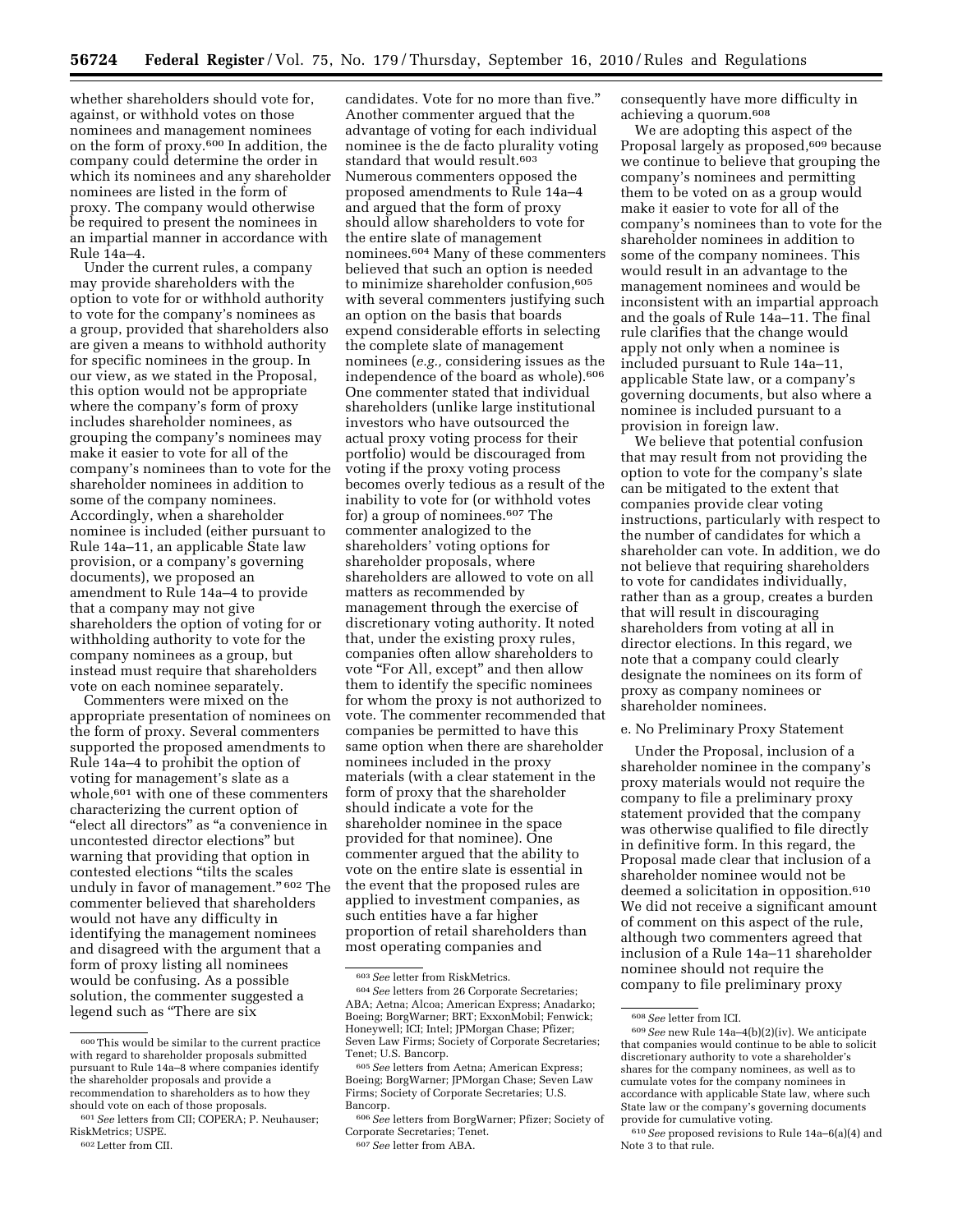materials.611 We are adopting this provision largely as proposed. As adopted, a company would not be required to file a preliminary proxy statement in connection with a nomination made pursuant to Rule 14a– 11, an applicable state or foreign law provision, or a company's governing documents.612

10. Application of the Other Proxy Rules to Solicitations by the Nominating Shareholder or Group

## a. Rule 14a–2(b)(7)

As noted in the Proposing Release, we anticipate that shareholders may engage in communications with other shareholders in an effort to form a nominating shareholder group to aggregate their holdings to meet the applicable minimum ownership threshold to nominate a director. While consistent with the purpose of Rule 14a–11, such communications would be deemed solicitations under the proxy rules. Accordingly, we proposed an exemption from the proxy rules for written communications made in connection with using proposed Rule 14a–11 613 that are limited in content and filed with the Commission.614 As noted in the Proposal, we believed this limited exemption would facilitate shareholders' use of proposed Rule 14a– 11 and remove concerns shareholders seeking to use the rule may have regarding certain communications with other shareholders regarding their intent to submit a nomination pursuant to the rule.

Some commenters supported the proposed exemption for soliciting activities by shareholders seeking to form a group for purposes of Rule 14a– 11.615 One of these commenters stated that because "many institutional investors lack incentives to invest actively in seeking governance benefits that would be shared by their fellow shareholders,'' the rule should avoid imposing unnecessary hurdles or costs on shareholders organizing or joining a nominating group.616 Another supporter of the exemption stated that soliciting activities to form a group for the purpose of submitting nominations

under Rule 14a–11, State law, or a company's governing documents generally should be exempt, with no filing requirement prior to giving the company notice and filing a Schedule 14N.617 Another commenter also recommended that any exemption also cover solicitations for nominations submitted under State law or a company's governing documents.618 Finally, one commenter expressed support for the proposed exemption so shareholders could communicate with other investors to explain their nominee's qualifications and the rationale for submitting their nominations as long as they file all materials with the Commission and do not solicit proxies on behalf of their nominees.619

On the other hand, several commenters opposed the creation of a new exemption for soliciting activities to form a nominating group.620 Two of these commenters stated that the proposed exemption in Rule 14a–2(b)(7) is unnecessary, given the existing exemptions available to nominating shareholders (*e.g.,* Rule 14a–2(b)(2) exemption for communications with up to 10 shareholders and Rule 14a–2(b)(6) for communications in an electronic shareholder forum).621 One commenter indicated that a solicitation to form a ''control'' group could have significant implications affecting control of a company if there are no limits on the number of shareholders or aggregated holdings of a nominating group.<sup>622</sup> The commenter asserted that, absent these limits, a shareholder could build a nominating group with hundreds of shareholders owning far in excess of the ownership threshold needed to use Rule 14a–11. The commenter warned that the proposed exemption could facilitate avoidance of the proposed requirements of Rule 14a–11 because the exempt solicitations could be the first stage of a campaign against incumbent directors and in favor of shareholder nominees. This commenter also believed that the exemption should not apply to solicitations undertaken by shareholders to form a nominating shareholder group in order to submit nominees pursuant to State law or a company's governing documents.623

Commenters also suggested the following changes to the proposed exemption:

• The exemption should not be available if the shareholder or any member of the nominating group uses another available exemption for a nomination to be presented at the same shareholder meeting;624

• The exemption should not be available for a ''data gathering strategy'' in which a shareholder is "testing the waters'' for other purposes, such as for a traditional proxy contest;625

• The shareholder should certify that it has a bona fide intent to present a Rule 14a–11 nomination and the shareholder should be prohibited from nominating directors at the same meeting through means other than Rule 14a-11;<sup>626</sup> and

• The exemption should not be available if the company or another shareholder has publicly announced that the company would be facing a traditional proxy contest.627

One commenter stated generally that allowing the ''permitted activity among shareholders wishing to nominate a director'' would ''increase the need for the Commission to police group activity that may be undertaken with an undisclosed control intent.'' 628

Two commenters agreed with the Commission that the Rule 14a–2(b)(7) exemption should not be available for solicitations conducted through oral communications.629 These commenters warned that there would be no way to ensure that orally-communicated information is being provided to shareholders in a consistent manner and in accordance with the rule's requirements. One commenter recommended specific changes to the rule to clarify that the exemption is not available for oral communications.630 On the other hand, several commenters believed that oral communications should be exempt.631 Some commenters pointed out that such communications are exempt in other contexts and are difficult to monitor in any case.632 To mitigate the risk of inappropriate communications, one commenter suggested that the Commission require that oral communications made in reliance on the exemption not be inconsistent with any communications

- 626*See* letter from ABA.
- 627*See* letters from ABA; Seven Law Firms.
- 628Letter from Biogen.
- 629*See* letters from ABA; Seven Law Firms.
- 630*See* letter from Seven Law Firms.
- 631*See* letters from CII; Cleary; P. Neuhauser; Schulte Roth & Zabel; USPE.

632*See* letters from CII; USPE.

<sup>&</sup>lt;sup>611</sup> *See letters from ABA; CII.*<br><sup>612</sup> *See also discussion in footnote 598 above.*<br><sup>613</sup> Under the Proposal, the exemption would not apply to solicitations made when seeking to have a nominee included in a company's proxy materials pursuant to a procedure specified in the company's governing documents or pursuant to applicable State law (as opposed to pursuant to Rule 14a–11).<br> $614$  See proposed Rule 14a–2(b)(7)(i).

<sup>&</sup>lt;sup>615</sup> See letters from Group of 80 Professors of Law, Business, Economics and Finance (''Bebchuk, *et al.*''); CalSTRS; CII; P. Neuhauser; RiskMetrics; Schulte Roth & Zabel; USPE.

<sup>616</sup>Letter from Bebchuk, *et al.* 

<sup>617</sup>*See* letter from CII. 618*See* letter from P. Neuhauser. 619*See* letter from RiskMetrics. 620*See* letters from ABA; Anadarko; BRT; Seven

Law Firms. 621*See* letters from ABA; Seven Law Firms. 622*See* letter from ABA. 623 *Id.* 

<sup>624</sup>*See* letters from ABA; Seven Law Firms.

<sup>625</sup> *Id.*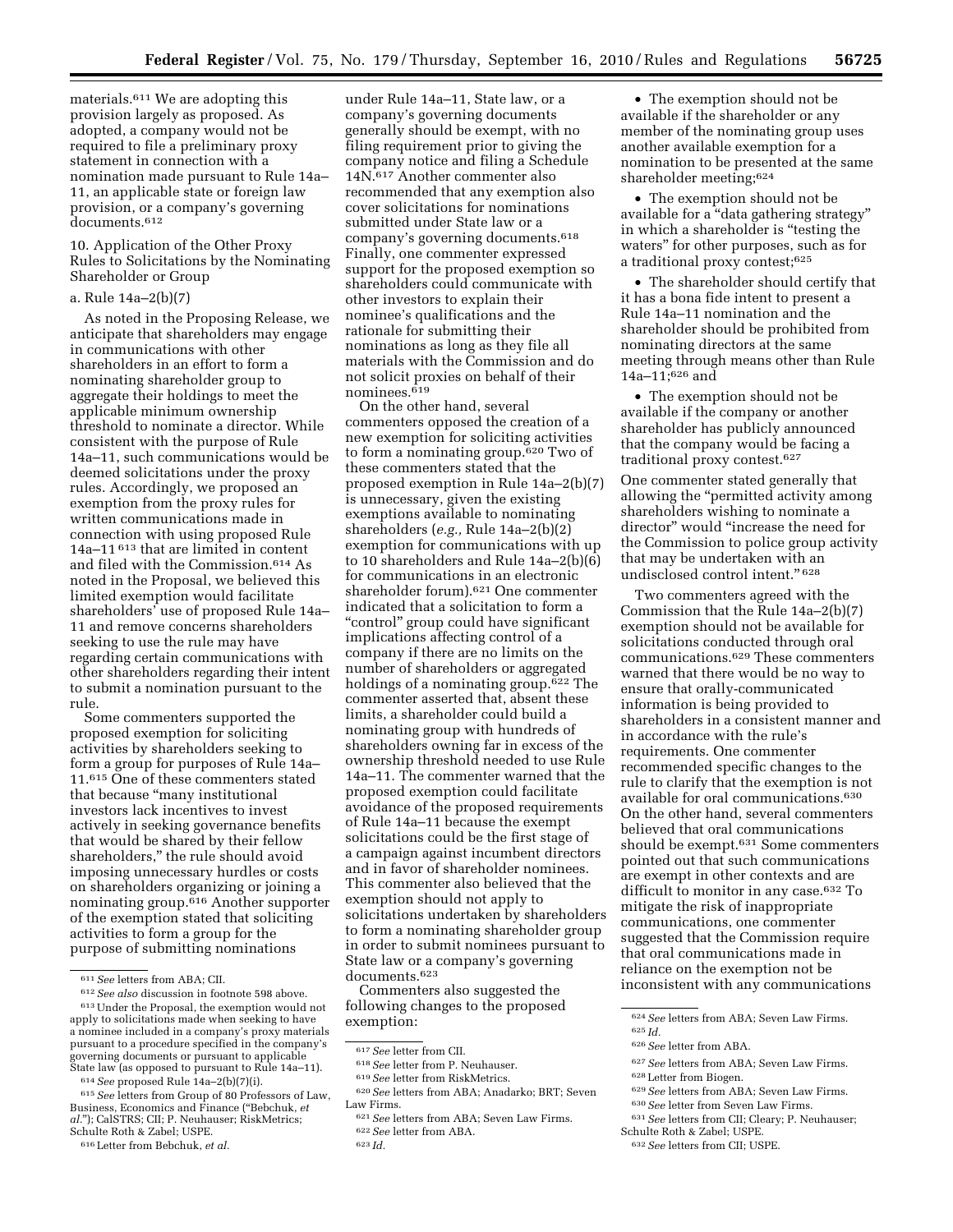previously filed by the shareholder in connection with the nomination.633

Two commenters expressed general support for the proposal requiring that a nominating shareholder or group file any soliciting materials published, sent or given to shareholders pursuant to the exemption no later than the date that the material is first published, sent, or given.634 One commenter argued that if the Commission retains the requirement that solicitations be in writing, then it should relax the "date of first use" filing deadline (with a three business day deadline being its preference).635 One commenter supported the filing requirement of Rule  $14a-2(b)(7)$ (ii) for soliciting materials published, sent or given to shareholders solicited to become part of a nominating group,636 while three commenters opposed the filing requirement.637 Of those opposing the requirement, one commenter noted that under the Williams Act, persons contemplating an actual change in control are not required to publicly disclose their activities until a group owning 5% of the company's shares has been formed.638 One commenter stated that it is possible that a group of shareholders ultimately may decide not to submit a shareholder nominee.<sup>639</sup> Therefore, this commenter believed, any requirement for filings before the group submits a nominee would place an unfair disadvantage on the process of first determining if a nomination is the right course of action, and if so, who the nominee should be. Another commenter suggested that the filing requirement be triggered on the date the shareholder proposes a nominee, not on the date of solicitation.640 The commenter believed that a shareholder should not be burdened with the filing requirement at the initial stages of determining the feasibility of forming a group.

Three commenters recommended that communications made for the purpose of forming a nominating shareholder group should be permitted to identify possible or proposed nominees,641 with one commenter adding the condition that the nominee first agree to being named.642 Two commenters recommended the following additional disclosure in any written soliciting

- 638*See* letter from P. Neuhauser.
- 639*See* letter from COPERA.
- 640*See* letter from CalSTRS.
- 641*See* letters from ABA; CII; USPE.
- 642*See* letter from ABA.

materials used in reliance on the Rule 14a–2(b)(7) exemption:

• The period that the soliciting shareholder held the specified number of shares;

• A description of any short positions or other hedging arrangements through which the soliciting shareholder reduced or otherwise altered its economic stake in the company;

• A description of any contracts, arrangements, understandings or relationships between the soliciting shareholder and any other person with respect to any securities of the company; and

• A description of any plans or proposals of the shareholder or group with respect to the organization, business or operations of the company.643

One commenter added that the required disclosure should be consistent with that required by Items 4 and 6 of Schedule 13D,644 while another commenter stated that shareholders should be permitted to include a brief statement of the reasons for the formation of the nominating group.645

After considering the comments, we are adopting the proposed exemption with certain modifications, including modifications to enable shareholders to communicate orally, to require the filing of a cover page in the form set forth in Schedule 14N (with the appropriate box on the cover page marked) no later than when the solicitation commences, and to clarify the circumstances under which the exemption will be available.646 We believe that this limited exemption will facilitate shareholders' use of Rule 14a–11 and remove concerns shareholders seeking to use the rule may have regarding certain communications with other shareholders regarding their intent to submit a nomination pursuant to the rule.

646Shareholders also would have the option to structure their solicitations in connection with the formation of a nominating shareholder group, whether written or oral, to comply with an existing exemption from the proxy rules, including the exemption for solicitations of no more than 10 shareholders (Exchange Act Rule 14a–2(b)(2)) and the exemption for certain communications that take place in an electronic shareholder forum (Exchange Act Rule 14a–2(b)(6)). For example, a shareholder could rely on Rule 14a–2(b)(2) to solicit no more than 10 shareholders in an effort to form a nominating shareholder group. If the shareholder's efforts did not result in the formation of a group large enough to meet the ownership thresholds, the shareholder could then rely on Rule 14a–2(b)(7) to continue its efforts to form a nominating shareholder group for the purpose of submitting a nomination pursuant to Rule 14a–11.

New Rule 14a–2(b)(7) provides an exemption from the generally applicable disclosure, filing, and other requirements of the proxy rules for solicitations by or on behalf of any shareholder in connection with the formation of a nominating shareholder group, provided that the shareholder is not holding the company's securities with the purpose, or with the effect, of changing control of the company or to gain a number of seats on the board of directors that exceeds the maximum number of nominees that the registrant could be required to include under Rule 14a–11(d). In addition, any written communication may include no more than:

• A statement of the shareholder's intent to form a nominating shareholder group in order to nominate a director under Rule 14a–11;

• Identification of, and a brief statement regarding, the potential nominee or nominees or, where no nominee or nominees have been identified, the characteristics of the nominee or nominees that the shareholder intends to nominate, if any;

• The percentage of voting power of the company's securities that are entitled to be voted on the election of directors that each soliciting shareholder holds or the aggregate percentage held by any group to which the shareholder belongs; and

• The means by which shareholders may contact the soliciting party.

Any written soliciting material published, sent or given to shareholders in accordance with the terms of this provision must be filed with the Commission by the nominating shareholder or group, under the company's Exchange Act file number (or in the case of a registered investment company, under the company's Investment Company Act file number), no later than the date the material is first published, sent or given to shareholders. The soliciting material would be required to be filed with a cover page in the form set forth in Schedule 14N, with the appropriate box on the cover page marked to identify the filing as soliciting material pursuant to Rule  $14a-2(b)(7)$ .<sup>647</sup> This requirement is largely consistent with the Proposal; however, under the final rule, the solicitation will be filed on Schedule 14N rather than as definitive additional

<sup>633</sup>*See* letter from Cleary.

<sup>634</sup>*See* letters from ABA; CII.

<sup>635</sup>*See* letter from Schulte Roth & Zabel.

<sup>636</sup>*See* letter from ABA.

<sup>637</sup>*See* letters from CalSTRS; COPERA; P. Neuhauser.

<sup>643</sup>*See* letters from ABA; Seven Law Firms. 644*See* letter from ABA.

<sup>645</sup>*See* letter from Schulte Roth & Zabel.

<sup>647</sup>Materials filed in connection with the new solicitation exemptions will be filed under a cover page of Schedule 14N and will appear as a Schedule 14N–S on EDGAR. *See* new Rule 14a– 2(b)(7)(ii). We note that written communications include electronic communications, such as e-mails and Web site postings, and scripts used in connection with oral solicitations.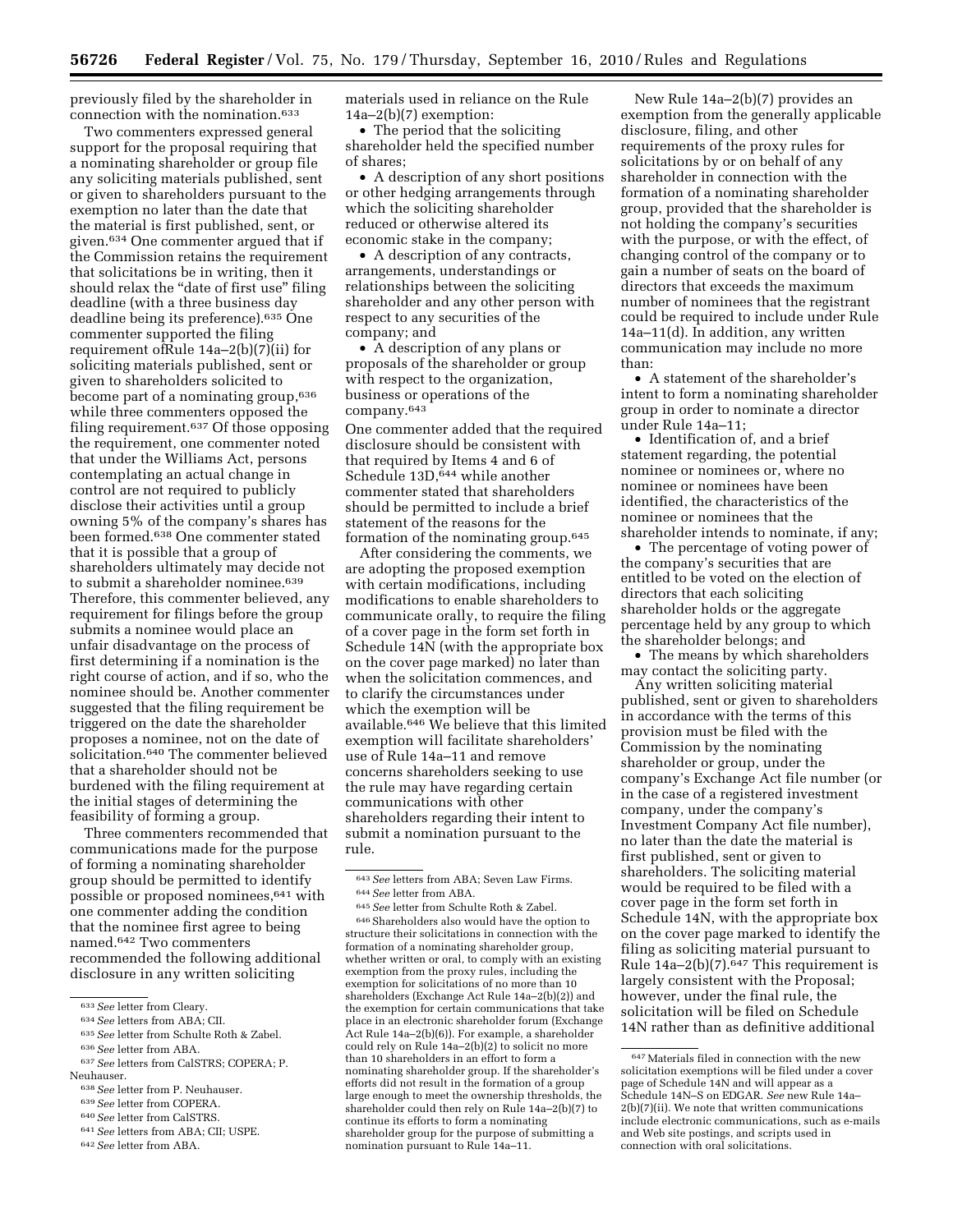soliciting materials on Schedule 14A, as was proposed. We have made this change to avoid confusion between soliciting materials filed in connection with the formation of a nominating shareholder group under Rule 14a–11 (or in connection with a Rule 14a–11 nomination), as discussed further below, and other proxy materials that may be filed by companies or by participants in a traditional proxy contest.

We also have expanded the exemption to cover oral solicitations. As noted in the Proposal, we originally proposed to limit the exclusion to written communications to address our concern that oral communications could not easily satisfy the filing requirement (which would make it more difficult to monitor use of the exemption). However, after further consideration, we agree with commenters that oral communications should be included within the exemption because it is likely that shareholders will need to speak to each other in order to effectively form a nominating shareholder group. Oral communications will not be limited in content in the way that written communications are limited. In an effort to better monitor and avoid abuse under the exemption, however, a shareholder seeking to form a nominating shareholder group in reliance on the exemption in Rule 14a–2(b)(7) will be required to file a Schedule 14N notice of commencement of the oral solicitation. Because there are no limits on the number of holders that can be solicited in reliance on the new rule, or the contents of the oral communications, we believe it is important for our staff and the markets to be aware of the commencement of these activities.

The Schedule 14N filing for oral solicitations will consist of a cover page in the form set forth in Schedule 14N, with the appropriate box on the cover page marked to identify the filing as a notice of solicitation pursuant to Rule 14a–2(b)(7). This filing would be made under the company's Exchange Act file number (or in the case of a registered investment company, under the company's Investment Company Act file number), no later than the date of the first communication made in reliance on the rule.

As noted above, some commenters were opposed to the filing requirement for solicitations for various reasons. We have decided to adopt the filing requirement because we believe it is important to provide companies and shareholders with information about potential nominations under Rule 14a–

11 when the new solicitation exemption is used to pursue such a nomination. We do not believe that the filing requirement is burdensome, particularly in light of the fact that we are providing shareholders with the opportunity to engage in activities for which they would otherwise need to file a proxy statement or have another exemption available.

More generally, we understand commenters' concerns regarding the solicitation exemptions, including the exemption for oral communications when seeking to form a group, being used as a means to engage in a contest for control, but we believe that requiring a nominating shareholder or group to file a Schedule 14N to provide notice of such communications, along with the other limitations in the rule we are adopting, should mitigate these concerns. In response to commenters' concerns, we have clarified in the rule that a shareholder or group that chooses to rely on new Rule 14a–2(b)(7) would lose that exemption if they subsequently engaged in a non-Rule 14a–11 nomination or solicitation in connection with the subject election of directors other than solicitations exempt under Rule 14a–2(b)(8), or if they become a member of a group, as determined under Section 13(d)(3) of the Exchange Act and Rule 13d–5(b)(1), or otherwise, with persons engaged in soliciting or other nominating activities in connection with the subject election of directors.648 This could result in the shareholder or group being deemed to have engaged in a non-exempt solicitation in violation of the proxy rules. In addition, we have clarified that, consistent with Rule 14a– 11, the exemption is available only where the shareholder is not holding the company's securities with the purpose, or with the effect, of changing control of the company or to gain a number of seats on the board of directors that exceeds the maximum number of nominees that the registrant could be required to include under Rule 14a– 11(d). Thus, we do not believe that it is likely that a shareholder or group will use the exemption as a means to engage in a contest for control.

Consistent with the Proposal, neither this exemption nor the exemption set forth in Rule 14a–2(b)(8) (discussed below) will apply to solicitations made when seeking to have a nominee included in a company's proxy materials pursuant to a procedure specified in the company's governing documents (as opposed to pursuant to Rule 14a–11). As we noted in the Proposal, in this instance, companies

and/or shareholders would have determined the parameters of the shareholder's or group's access to the company's proxy materials. Given the range of possible criteria companies and/or shareholders could establish for nominations, we continue to believe it would not be appropriate to extend the exemption to those circumstances. Also consistent with the Proposal, we have not extended the exemption to nominations made pursuant to applicable State law provisions,<sup>649</sup> again because State law could establish any number of possible criteria for nominations. A shareholder would need to determine whether one of the existing exemptions applies to their solicitation conducted in connection with a nomination made pursuant to a company's governing documents or State law.

b. Rule 14a–2(b)(8)

Both the nominating shareholder or group and the company may wish to solicit in favor of their nominees for director by various means, including orally, by U.S. mail, electronic mail, and Web site postings. While the company ultimately would file a proxy statement and therefore could rely on the existing proxy rules to solicit outside the proxy statement,650 shareholders could be limited in their soliciting activities under the current proxy rules. Accordingly, our Proposal included a new exemption to the proxy rules for solicitations by or on behalf of a nominating shareholder or group in support of its nominee who is included in the company's proxy statement and form of proxy.

As proposed, the exemption would be available only where the shareholder is not seeking proxy authority. In addition, any written communications would be required to include specified disclosures, including:

• The identity of the nominating shareholder or group;

• A description of his or her direct or indirect interests, by security holdings or otherwise; and

• A legend advising shareholders that a shareholder nominee is or will be included in the company's proxy statement and that they should read the company's proxy statement when available and that the proxy statement, other soliciting material, and any other relevant documents are or will be available at no charge on the Commission's Web site.

<sup>648</sup>*See* new Instruction to Rule 14a–2(b)(7).

<sup>649</sup>Similarly, the exemption would not be available for solicitations in connection with nominations made pursuant to foreign law provisions.

<sup>650</sup>*See* Exchange Act Rule 14a–12.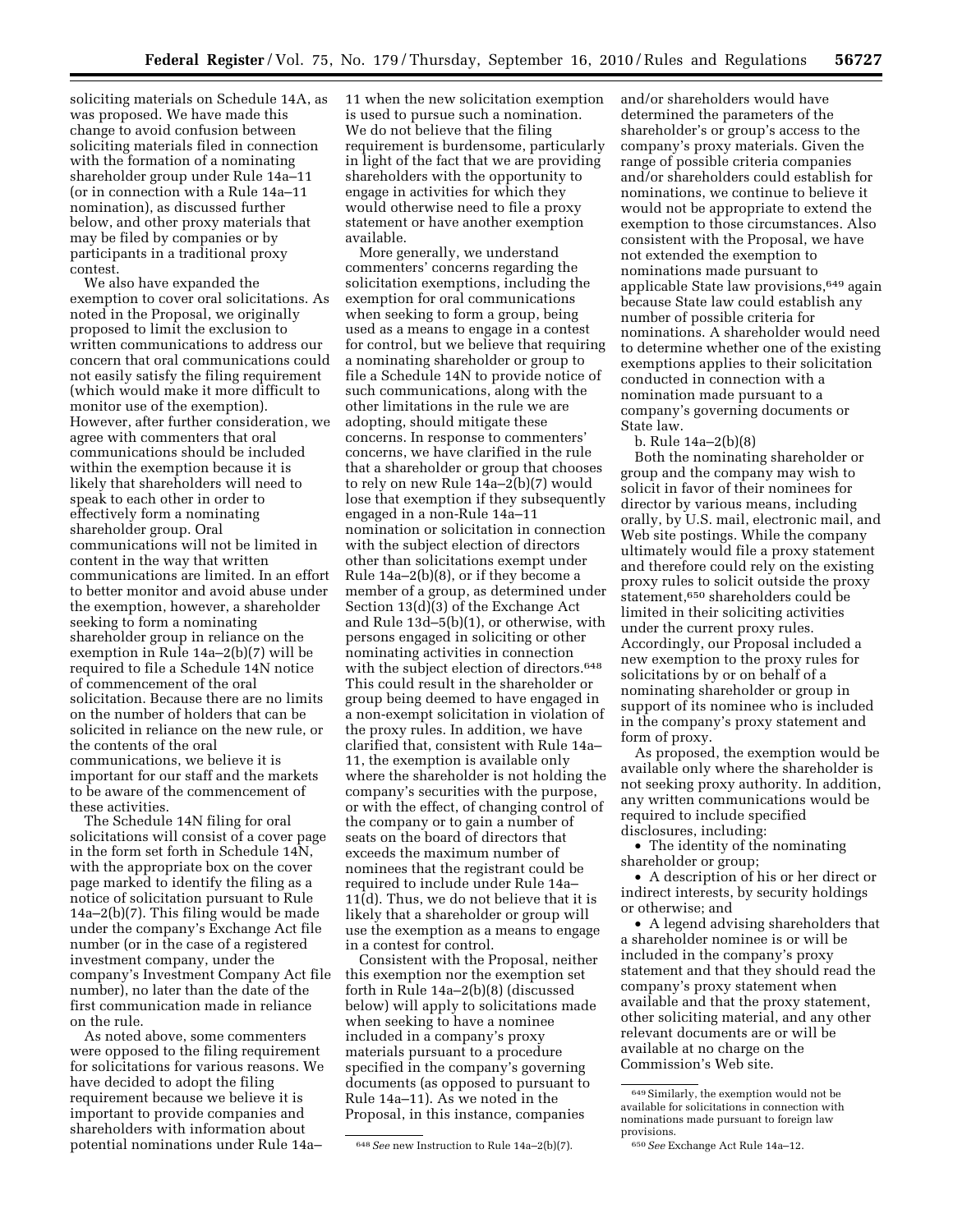Under the Proposal, written soliciting materials also would be required to be filed with the Commission under the company's Exchange Act file number no later than the date the material is first published, sent or given to shareholders.651 The soliciting material would be required to include a cover page in the form set forth in Schedule 14A, with the appropriate box on the cover page marked.652

Three commenters supported the proposed Rule 14a–2(b)(8) exemption for soliciting activities by or on behalf of a nominating shareholder or group in support of the shareholder nominees included in a company's proxy materials, with soliciting materials filed no later than the date that the materials are first used.653 Two of these commenters explained that because management would solicit votes against the shareholder nominees and for their own nominees, the nominating shareholder, group, and shareholder nominees should have the same ability to solicit, so long as they do not request proxy authority.654 Another commenter stated that the exemption should apply to solicitations for nominations made pursuant to Rule 14a–11, State law, or a company's governing documents.655 The commenter opposed any limitations on the soliciting activities by a nominating shareholder or group and viewed such soliciting activities as the same as a company's disclosure opposing a shareholder proposal. One commenter supported the Rule 14a– 2(b)(8) exemption for solicitations by a nominating shareholder or group in favor of a shareholder nominee who is included in a company's proxy materials (or against a management nominee), but recommended that the rule specify that the exemption only applies to solicitations in favor of a shareholder nominee (or against a board nominee) that occur after the distribution of the company's proxy materials—this would help avoid confusion and misunderstandings about whether solicitation may occur before the company's proxy materials are available.656 This commenter also recommended that the exemption not be available if the company or another shareholder has publicly announced that the company would be facing a traditional proxy contest, even from an unrelated shareholder. The commenter

- 
- 

also believed that the exemption should be available for any written solicitation by or on behalf of a nominating shareholder or group in support of a nominee included in a company's proxy materials pursuant to State law or the company's governing documents, as long as the nominating shareholder or group does not use a form of proxy that differs from that of the company, does not furnish or otherwise request a form of revocation, abstention, consent or authorization, and files its solicitation material for its nominees (or against the management nominees) with the Commission on the date of first use.

To the extent that it is not included in either the company's proxy materials or Schedule 14N, the commenter also recommended that additional disclosure be required to be included in solicitations made pursuant to Rule 14a–2(b)(8).657 Another commenter also stated that Rule 14a–2(b)(8) should apply only to solicitations in favor of a shareholder nominee that occur after the mailing of a company's proxy materials.658 Further, the commenter explained that solicitations should not occur at a time when shareholders do not have access to the more complete and balanced disclosure about all of the nominees in a company's proxy materials.

As adopted, Rule 14a–2(b)(8) provides an exemption from the generally applicable disclosure, filing, and other requirements of the proxy rules for solicitations by or on behalf of a nominating shareholder or group, provided that:

• The soliciting party does not, at any time during such solicitation, seek directly or indirectly, either on its own or another's behalf, the power to act as proxy for a shareholder and does not furnish or otherwise request, or act on behalf of a person who furnishes or requests, a form of revocation, abstention, consent or authorization;659

659*See* new Rule 14a–2(b)(8)(i). The language in this provision generally follows the language in Rule 14a–2(b)(1) and, therefore, we interpret both provisions in the same manner. In this regard, we note the discussion in the *Proxy Disclosure and* 

- Each written communication includes:660
	- The identity of the nominating shareholder or group and a description of his or her direct or indirect interests, by security holdings or otherwise;
	- A prominent legend in clear, plain language advising shareholders that a shareholder nominee is or will be included in the company's proxy statement and that they should read the company's proxy statement when available because it includes important information. The legend also must explain to shareholders that they can find the proxy statement, other soliciting material, and any other relevant documents at no charge on the Commission's Web site; and
- Any soliciting material published, sent or given to shareholders in accordance with this exemption must be filed by the nominating shareholder or group with the Commission on Schedule 14N, under the company's Exchange Act file number or, in the case of an investment company registered under the Investment Company Act of 1940, under the company's Investment Company Act file number, no later than the date the material is first published, sent or given to shareholders. Three copies of the material would at the same time be filed with, or mailed for filing to, each national securities exchange upon which any class of securities of the company is listed and registered. The soliciting material would be required to include a cover page in the form set forth in Schedule 14N, with the appropriate box on the cover page marked.661

We are adopting certain modifications to Rule  $14a-2(b)(8)$  from the Proposal to clarify when a party may begin to rely on the exemption and to require that all soliciting material be filed on new Schedule 14N.662 The exemption is otherwise consistent with the Proposal.

We have added a new instruction to the exemption clarifying that a

- 
- 

<sup>651</sup>For a registered investment company, the filing would be made under the company's

Investment Company Act file number.<br>  $652$  *See* proposed Rule 14a–2(b)(8)(iii).<br>  $653$  *See* letters from CII; COPERA; P. Neuhauser.<br>  $654$  *See* letters from COPERA; P. Neuhauser.<br>  $655$  *See* letter from CII.<br>  $656$  *S* 

 $\rm ^{657}$  The recommended disclosures included: the period that the soliciting shareholder held the specified number of shares; a description of any short positions or other hedging arrangements through which the soliciting shareholder reduced or otherwise altered its economic stake in the company; a description of any contracts, arrangements, understandings or relationships between the soliciting shareholder and any other person with respect to any securities of the company; and a description of any plans or proposals of the shareholder or group with respect to the organization, business or operations of the company.

<sup>658</sup>*See* letter from Seven Law Firms.

*Solicitation Enhancements* proposing release of our view of the scope of the term ''form of revocation'' within the meaning of Rule 14a–2(b)(1) and the proposed amendment to that rule to clarify that the term does not include an unmarked copy of the company's proxy card that is requested to be returned directly to management. *See* Securities Act Release No. 33–9052; 34–60280 (July 10, 2009) [74 FR 35076]. If we act on the proposed amendments to Rule  $14a-2(b)(1)$ , we would expect to make conforming changes to Rule  $14a-2(b)(8)$ .<br><sup>660</sup> See new Rule  $14a-2(b)(8)(ii)$ .

<sup>660</sup>*See* new Rule 14a–2(b)(8)(ii). 661*See* new Rule 14a–2(b)(8)(iii). 662As noted above, the soliciting material will be filed under cover of Schedule 14N and will appear as Schedule 14N–S on EDGAR.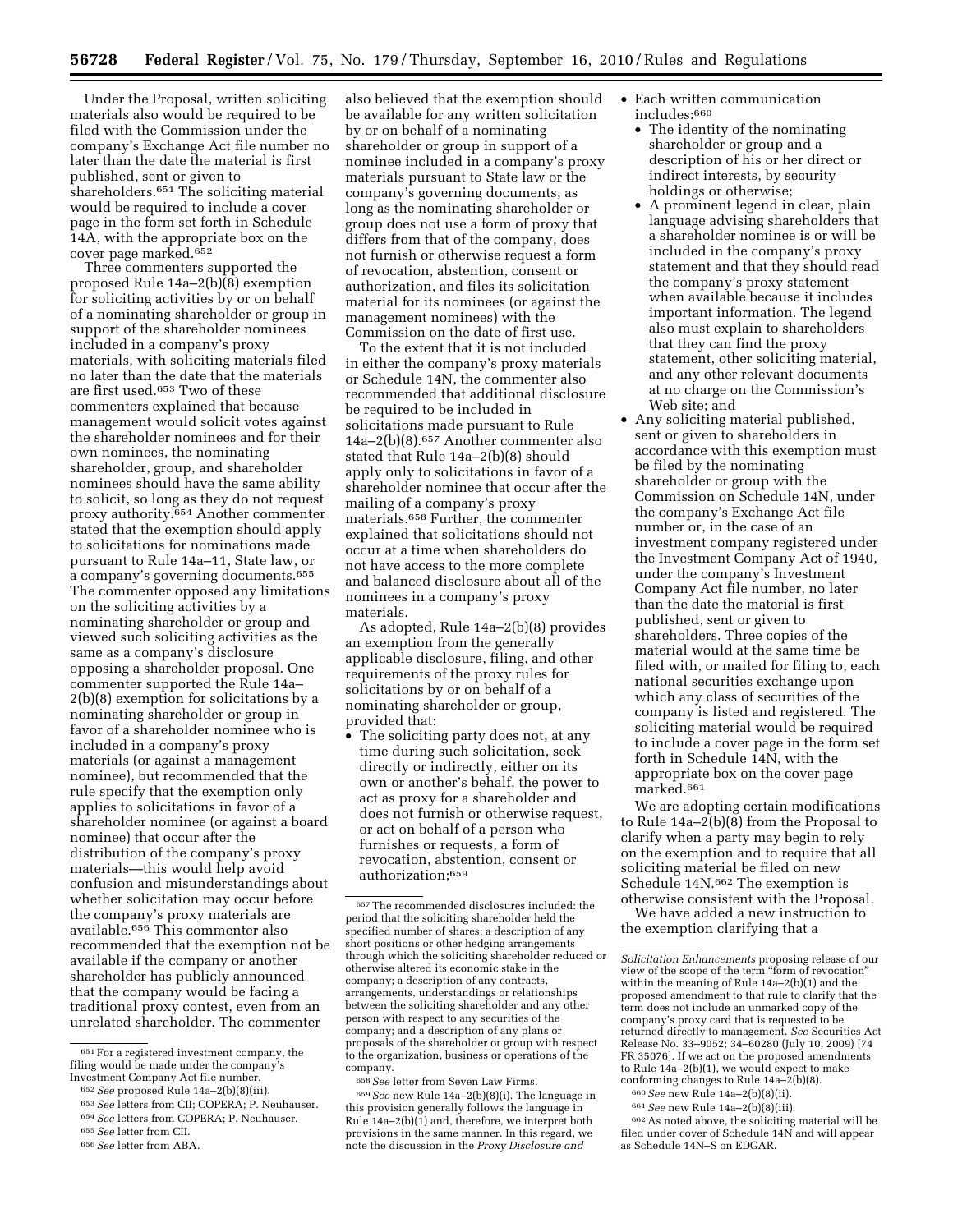nominating shareholder or group may rely on the exemption provided in Rule 14a–2(b)(8) after receiving notice from the company in accordance with Rule 14a–11 $(g)(1)$  or  $(g)(3)(iv)$  that the company will include the nominating shareholder's or group's nominee or nominees.663 As proposed, a nominating shareholder or group would not have been able to rely on the exemption until their nominee or nominees are actually included in the company's proxy materials. We received little comment on the appropriate timing for commencement of soliciting activities under the proposed exemption, with one commenter suggesting that Rule 14a–2(b)(8) apply only to solicitations that occur after the mailing of a company's proxy materials,664 and another suggesting generally that there should be no limitations on soliciting activities by nominating shareholders or groups.665

After further consideration, we have determined that a nominating shareholder or group should be able to begin soliciting once there is certainty as to whether their nominees will be included in the company's proxy materials rather than being required to wait for the company to furnish its proxy materials. In this regard, we note that the exemption is consistent with the treatment of insurgent soliciting materials in a traditional proxy contest, as an insurgent may rely on Rule 14a– 12(a) to engage in soliciting activities before furnishing shareholders with a proxy statement provided that the soliciting party provides certain disclosure and files a definitive proxy statement before or at the same time as the forms of proxy, consent or authorization are furnished to or requested from shareholders.666 We have included the requirement that the nominating shareholder or group have received notice that their nominee or nominees will be included in the company's proxy materials before commencing solicitations to avoid confusion and potential abuse of the exemption.

We also have modified the filing requirements for written soliciting materials. Similar to the filing requirements for relying on Rule 14a– 2(b)(7), any written soliciting material published, sent or given to shareholders in accordance with the terms of Rule 14a–2(b)(8) must be filed with the Commission on a Schedule 14N, under the company's Exchange Act file

number (or in the case of a registered investment company, under the company's Investment Company Act file number), no later than the date the material is first published, sent or given to shareholders. The soliciting material would be required to be filed with a cover page in the form set forth in Schedule 14N, with the appropriate box on the cover page marked to identify the filing as soliciting material pursuant to Rule 14a–2(b)(8). This requirement is largely consistent with the Proposal, however, under the final rule, the solicitation will be filed on Schedule 14N rather than as definitive additional soliciting materials on Schedule 14A, as was proposed. As noted above, we received comment supporting the filing of soliciting materials,<sup>667</sup> however, the commenters did not specifically address whether the filing should be made under cover of Schedule 14N or Schedule 14A. As discussed above with respect to filings made pursuant to Rule 14a–2(b)(7),we have made the change to Schedule 14N to avoid confusion between soliciting materials filed in connection with the formation of a nominating shareholder group under Rule 14a–11 (or in connection with a Rule 14a–11 nomination) and other proxy materials that may be filed by companies or by participants in a traditional proxy contest.

As described in Section II.B.2.e. above, the rules we are adopting today will not prohibit shareholders from submitting Rule 14a–11 nominations for inclusion in company proxy materials when a proxy contest is being conducted by another person concurrently. We are, however, adding a clarification to new Rule 14a–2(b)(8), similar to Rule 14a–2(b)(7), in response to commenters' concern that the exemptions could be used as the first stage of a contest for control. As adopted, the exemption will be lost if a shareholder or group subsequently engages in a non-Rule 14a–11 nomination or solicitation in connection with the subject election of directors or if they become a member of a group, as determined under Section 13(d)(3) of the Exchange Act and Rule 13d–5(b)(1), or otherwise, with persons engaged in soliciting or other nominating activities in connection with the subject election of directors. The risk of losing the Rule 14a–2(b)(8) exemption and potential liability for engaging in non-exempt solicitations should prevent nominating shareholders or groups from soliciting in relation to any other person's nominees.668 Further, as discussed in

Sections II.B.2.e. and II.B.10.a. above, under Rule 14a–11 a company will not be required to include a nominee or nominees if the nominating shareholder or group is a member of any other group with persons engaged in solicitations in connection with the subject election of directors or other nominating activities; separately conducts a solicitation in connection with the subject election of directors other than a Rule 14a–2(b)(8) exempt solicitation in relation to those nominees it has nominated pursuant to Rule 14a–11 or for or against the company's nominees; or is acting as a participant in another person's solicitation in connection with the subject election of directors. All of these restrictions are designed to address commenters' concerns about collusion and potential abuse of the process. We also believe these restrictions are consistent with the desire to limit Rule 14a–11 to those shareholders or groups that do not have an intent to change the control of the company or to gain a number of seats on the board of directors that exceeds the maximum number of nominees that the registrant could be required to include under Rule 14a–11. Finally, we have clarified in an instruction to Rule  $14a-2(b)(8)^{669}$  that Rule 14a–2(b)(8) is the only exemption upon which Rule 14a–11 nominating shareholders or groups may rely for their soliciting activities in support of nominees that are or will be included in the company's proxy materials or for or against company nominees. This will help ensure that these persons will not seek proxy authority and will file written communications in connection with their soliciting efforts and, we believe, will help to address some of commenters' concerns with regard to confusion and potential abuse of the exemption.

Consistent with the Proposal and as discussed above with regard to Rule 14a–2(b)(7), the exemption will not apply to solicitations made when seeking to have a nominee included in a company's proxy materials pursuant to a procedure specified in the company's governing documents (as opposed to pursuant to Rule 14a–11). As we noted in the Proposal, in this instance, companies and/or shareholders would have determined the parameters of the shareholder's or group's access to the company's proxy materials. Given the range of possible criteria that companies and/or shareholders could establish for nominations, we continue to believe it would not be appropriate to extend the exemption to those circumstances. Also

<sup>663</sup>*See* Instruction 1 to Rule 14a–2(b)(8).

<sup>664</sup>*See* letter from ABA.

<sup>665</sup>*See* letter from CII.

<sup>666</sup>*See* Exchange Act Rule 14a–12(a).

<sup>667</sup>*See* letters from CII; COPERA; P. Neuhauser. 668*See* Instruction 3 to Rule 14a–2(b)(8). 669*See* Instruction 2 to Rule 14a–2(b)(8).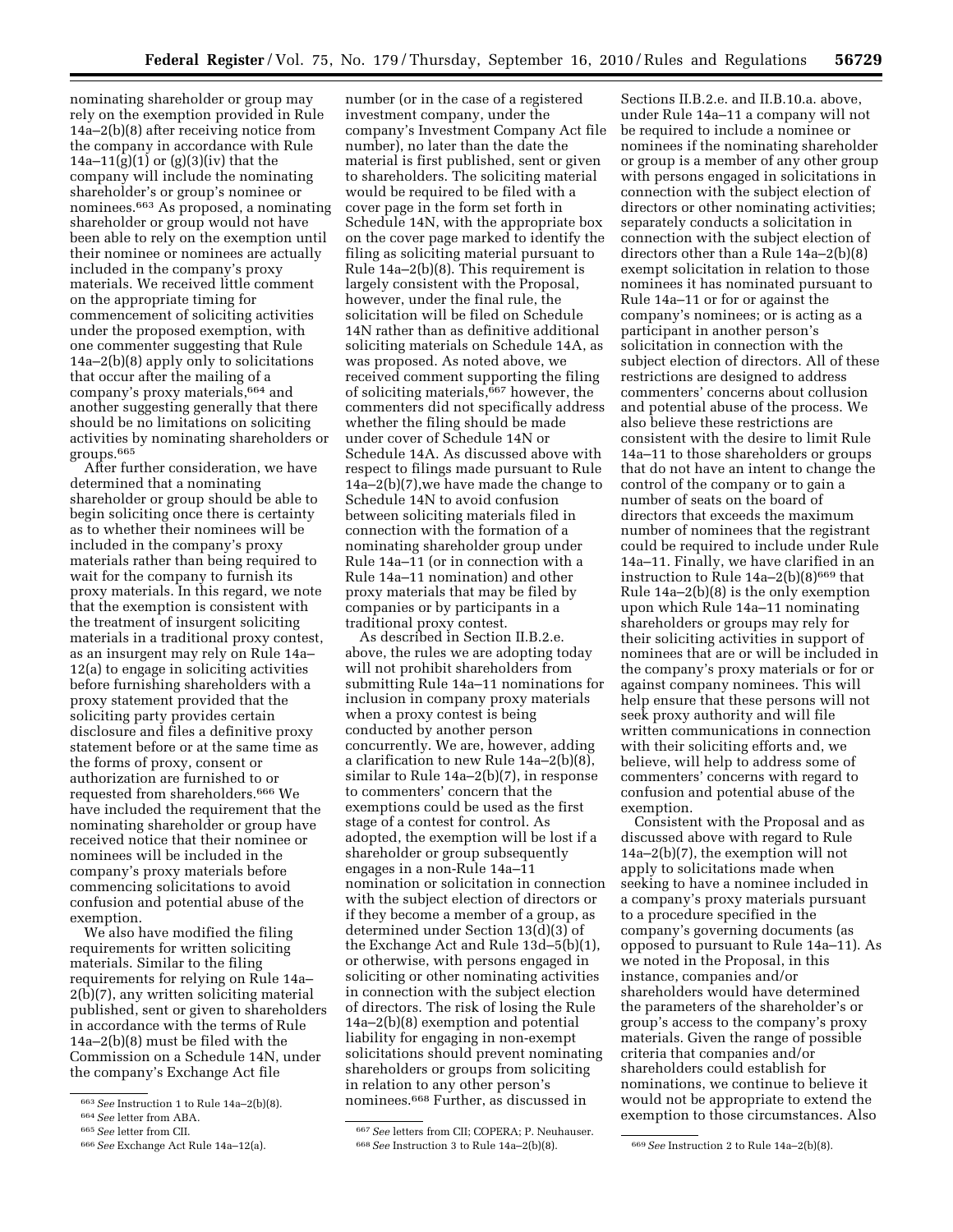consistent with the Proposal, we have not extended the exemption to nominations made pursuant to applicable State law provisions, again because State law could establish any number of possible criteria for nominations.670 A shareholder would need to determine whether one of the existing exemptions applies to their solicitation conducted in connection with a nomination made pursuant to a company's governing documents or State law.

### 11. 2011 Proxy Season Transition Issues

Rule 14a–11 contains a window period for submission of shareholder nominees for inclusion in company proxy materials of no earlier than 150 calendar days, and no later than 120 calendar days, before the anniversary of the date that the company mailed its proxy materials for the prior year's annual meeting.671 Shareholders seeking to use new Rule 14a–11 would be able to do so if the window period for submitting nominees for a particular company is open after the effective date of the rules. For some companies, the window period may open and close before the effective date of the new rules. In those cases, shareholders would not be permitted to submit nominees pursuant to Rule 14a–11 for inclusion in the company's proxy materials for the 2011 proxy season. For other companies, the window period may open before the effective date of the rules, but close after the effective date. In those cases, shareholders would be able to submit a nominee between the effective date and the close of the window period.

### *C. Exchange Act Rule 14a–8(i)(8)*

### 1. Background

Currently, Rule 14a–8(i)(8) allows a company to exclude from its proxy statement a shareholder proposal that relates to a nomination or an election for membership on the company's board of directors or a procedure for such nomination or election. This provision currently permits the exclusion of a proposal that would result in an immediate election contest or would set up a process for shareholders to conduct an election contest in the future by requiring the company to include shareholders' director nominees in the company's proxy materials for subsequent meetings.

When the Commission adopted the current language of Rule 14a–8(i)(8) in December 2007,672 it noted that many disclosures are required for election contests that are not provided for in Rule 14a–8.673 In this regard, several Commission rules, including Exchange Act Rule 14a–12, regulate contested proxy solicitations to assure that investors receive disclosure to enable them to make informed voting decisions in elections. The requirements to provide these disclosures to shareholders from whom proxy authority is sought are grounded in Rule 14a–3, which requires that any party conducting a proxy solicitation file with the Commission, and furnish to each person solicited, a proxy statement containing the information in Schedule 14A. Items 4(b) and 5(b) of Schedule 14A require numerous specified disclosures if the solicitation is subject to Rule 14a–12(c), and Item 7 of Schedule 14A also requires important specified disclosures for any director nominee. Finally, all of these disclosures are covered by the prohibition on making a solicitation containing materially false or misleading statements or omissions that is found in Rule 14a–9.

#### 2. Proposed Amendment

In the Proposal, we proposed an amendment to Rule 14a–8(i)(8), the election exclusion, to enable shareholders, under certain circumstances, to require companies to include in their proxy materials shareholder proposals that would amend, or that request an amendment to, a company's governing documents regarding nomination procedures or disclosures related to shareholder nominations, provided the proposal does not conflict with proposed Rule 14a–11.674 The purpose of the proposed amendment was to further facilitate shareholders' rights to nominate

directors and promote fair corporate suffrage, while still providing appropriate disclosure and liability protections.

Under the proposed amendment, the shareholder proposal would have to meet the procedural requirements of Rule 14a–8 (*e.g.,* the proposal could be excluded if the shareholder proponent did not meet the ownership threshold under Rule 14a–8) and not be subject to one of the other substantive bases for exclusion in the rule.<sup>675</sup> The proposed revision of Rule 14a–8(i)(8) would not restrict the types of amendments that a shareholder could propose to a company's governing documents to address the company's provisions regarding nomination procedures or disclosures related to shareholder nominations, although any such proposals that conflict with proposed Rule 14a–11 or State law could be excluded.676

In the Proposal, we stated that we continued to believe that, under certain circumstances, companies should have the right to exclude proposals related to particular elections and nominations for director from company proxy materials where those proposals could result in an election contest between company and shareholder nominees without the important protections provided for in the proxy rules. Therefore, while proposing the revision to Rule 14a– 8(i)(8) as discussed above, we also proposed to codify certain prior staff interpretations with respect to the types of proposals that would continue to be excludable pursuant to Rule 14a–8(i)(8). As proposed, a company would be permitted to exclude a proposal under Rule 14a–8(i)(8) if it:

• Would disqualify a nominee who is standing for election;

• Would remove a director from office before his or her term expired;

• Questions the competence, business judgment, or character of one or more nominees or directors;

• Nominates a specific individual for election to the board of directors, other than pursuant to Rule 14a–11, an applicable State law provision, or a company's governing documents; or

• Otherwise could affect the outcome of the upcoming election of directors.

<sup>670</sup>Similarly, the exemption would not be available for solicitations in connection with nominations made pursuant to foreign law provisions.

<sup>671</sup>*See* Rule 14a–11(b)(10) and discussion in Section II.B.8.c.ii. above.

<sup>672</sup>*See* Election of Directors Adopting Release. 673*See* Election of Directors Adopting Release.

<sup>674</sup>Under the Proposal, Rule 14a–8(i)(8) would allow shareholders to propose additional means, other than Rule 14a–11, for inclusion of shareholder nominees in company proxy materials. Therefore, under the Proposal, a shareholder proposal that sought to provide an additional means for including shareholder nominees in the company's proxy materials pursuant to the company's governing documents would not be deemed to conflict with Rule 14a–11 simply because it would establish different eligibility thresholds or require more extensive disclosures about a nominee or nominating shareholder than would be required under Rule 14a–11. A shareholder proposal would conflict with proposed Rule 14a–11, however, to the extent that the proposal would purport to prevent a shareholder or shareholder group that met the requirements of proposed Rule 14a–11 from having their nominee for director included in the company's proxy materials.

<sup>675</sup>Currently, Rule 14a–8 requires that a shareholder proponent have continuously held at least \$2,000 in market value, or 1%, of the company's securities entitled to be voted on the proposal at the meeting for a period of at least one year by the date the proponent submits the proposal. *See* Rule 14a–8(b). These requirements would remain the same.

<sup>676</sup> In this regard, the proposed revision to Rule 14a–8(i)(8) would not make a distinction between binding and non-binding proposals.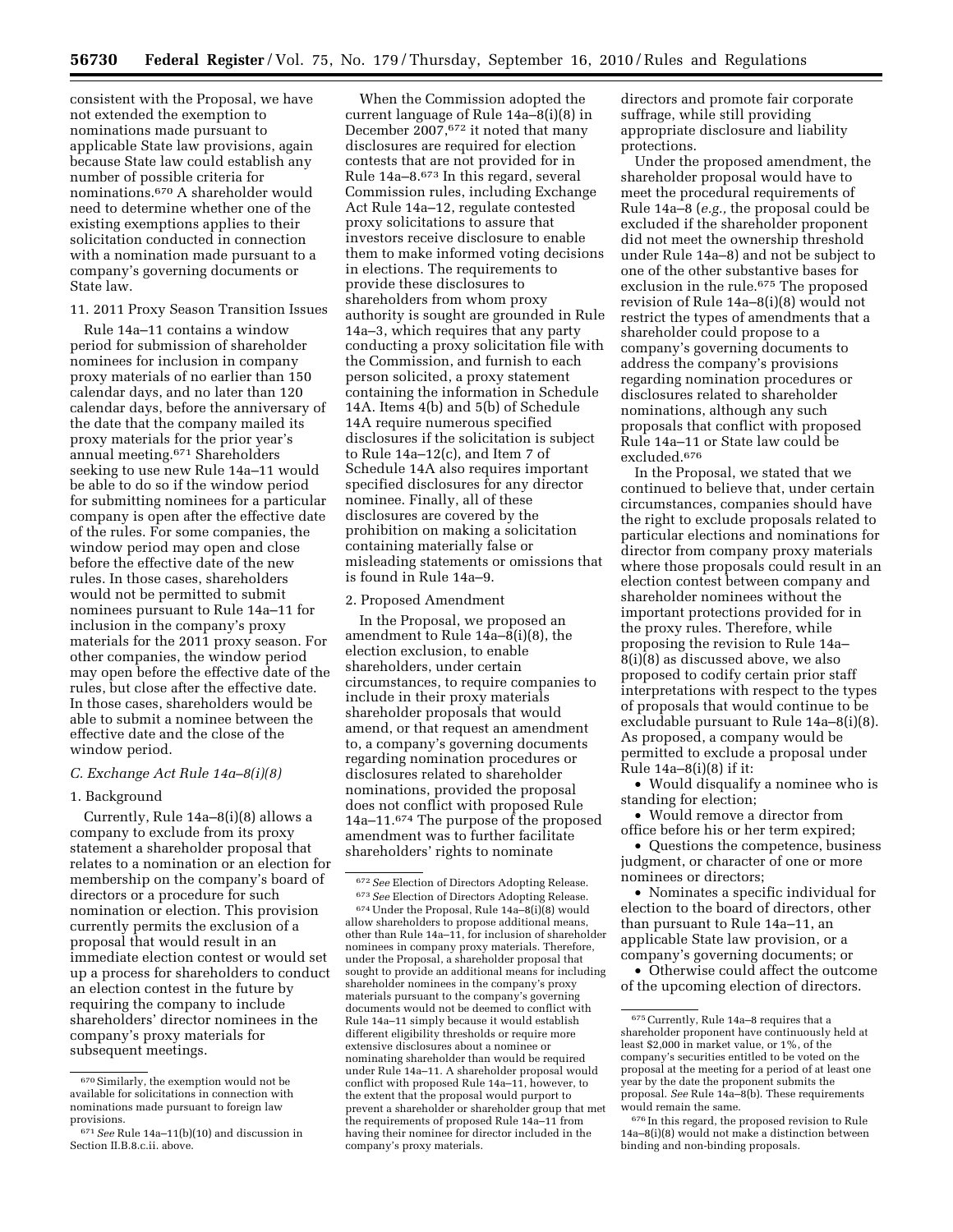The proposed codification was not intended to change the staff's prior interpretations or limit the application of the exclusion; it was intended to provide more clarity to companies and shareholders regarding the application of the exclusion.

### 3. Comments on the Proposal

The proposal to amend Rule 14a–8 to revise the election exclusion received widespread support. Numerous commenters expressed general support for the proposed amendments to Rule 14a–8(i)(8), with many of the commenters supporting the Commission's proposal as a whole 677

and other commenters supporting the amendments while opposing Rule 14a– 11.678 Some commenters expressly supported the adoption of both Rule 14a–11 and amendments to Rule 14a– 8(i)(8).679 Some commenters indicated that the adoption of only the proposed amendments to Rule 14a–8(i)(8), without Rule 14a–11, would not address current shortcomings in corporate governance and achieve the Commission's stated objectives.680 Of the commenters that supported the Rule 14a–8 amendments but opposed Rule 14a–11, many believed the amendments to Rule 14a–8 would allow procedures for the inclusion of shareholder nominees in company proxy materials to evolve and private ordering under State law to continue, unfettered by the complexities of a Federal standard that would apply uniformly to differently situated companies operating under diverse State law regimes.<sup>681</sup>

While supporting the amendments to Rule 14a–8(i)(8), some commenters expressed concerns about certain aspects of the amendments or recommended certain changes.682 Two commenters expressed concerns about the codification of staff policies and interpretations under the current version of Rule 14a–8(i)(8).683 One

678*See* letters from 26 Corporate Secretaries; 3M; ABA; Advance Auto Parts; Aetna; AGL; Alcoa; Allstate; Alston & Bird; Ameriprise; American Bankers Association; American Express; Anadarko; Applied Materials; Association of Corporate Counsel; Avis Budget; Best Buy; Boeing; Boston Scientific; Brink's; BRT; Burlington Northern; California Bar; Callaway; Caterpillar; Chevron; P. Clapman; Comcast; CSX; Cummins; Davis Polk; Deere; Devon; DTE Energy; DuPont; Eaton; Einstein Noah; Eli Lilly; ExxonMobil; FedEx; Financial Services Roundtable; FMC Corp.; FPL Group; Frontier; GE; General Mills; A. Goolsby; C. Holliday; Home Depot; Honeywell; IBM; ICI; Intel; JPMorgan Chase; E. J. Kullman; N. Lautenbach; MetLife; Microsoft; J. Miller; Motorola; NACD; NIRI; O'Melveny & Myers; Office Depot; P&G; PepsiCo; Pfizer; Piedmont; Praxair; Protective; Ryder; S&C; Safeway; Seven Law Firms; Shearman & Sterling; Sherwin-Williams; SIFMA; Simpson Thacher; Society of Corporate Secretaries; Southern Company; Tenet; Tesoro; Textron; Theragenics; Tidewater; Tompkins; G. Tooker; tw telecom; United Brotherhood of Carpenters; U.S. Bancorp; The Valspar Corporation (''Valspar''); Wachtell; Wells Fargo; Xerox.

679*See* letters from AFL–CIO; CFA Institute; CII; Governance for Owners; C. Levin; Marco Consulting; SWIB.

680*See* letters from CII; USPE.

681*See* letters from American Express; Brink's; BRT; CSX; Davis Polk; DuPont; C. Holliday; GE; General Mills; MetLife; Safeway; Tenet; Verizon. 682*See* letters from ABA; BorgWarner; CII; J.

McRitchie; P. Neuhauser; O'Melveny & Myers; Seven Law Firms.

683*See* letters from ABA; Seven Law Firms.

commenter expressed concerns that the proposed amendments to Rule 14a– 8(i)(8) are broader than necessary to allow proposals seeking to establish access to a company's proxy materials and have the potential of significantly changing the administration of Rule 14a–8(i)(8) with respect to other types of proposals.684 The commenter also noted that the fact that only four types of proposals have been addressed by the staff in the Rule 14a–8 process could be attributed to the fact that the current standard under Rule 14a–8(i)(8) operated to avoid other impermissible proposals from being presented in the first place. If the current standard is repealed, this commenter worried that the staff would have no basis upon which to assess proposals that attempt to circumvent or supplement the Commission's proxy solicitation rules. The commenter believed that eliminating the current standard would go beyond what is needed to permit shareholders to submit proposals seeking to amend, or request an amendment to, a company's governing documents to establish a procedure for including shareholder-nominated candidates for director in a company's proxy materials. The commenter suggested retaining the current standard in Rule 14a–8(i)(8) and amending the language only to specifically authorize proposals seeking to establish access to a company's proxy materials and require the disclosure provided in proposed Rule 14a–19.

### 4. Final Rule Amendment

As noted above in Section I.A., we do not believe that adopting changes to Rule 14a–8(i)(8) alone, without adopting Rule 14a–11, will achieve our goal of facilitating shareholders' ability to exercise their traditional State law rights to nominate directors. We believe that revising Rule 14a–8 will provide an additional avenue for shareholders to indirectly exercise those rights; therefore, the final rules include a revision to Rule 14a–8(i)(8). As adopted, companies will no longer be able to rely on Rule 14a–8(i)(8) to exclude a proposal seeking to establish a procedure in a company's governing documents for the inclusion of one or more shareholder nominees for director in the company's proxy materials.<sup>685</sup>

<sup>677</sup>*See* letters from 13D Monitor; ACSI; AFL–CIO; AFSCME; Joseph Ahearn (''J. Ahearn''); Rahim Ali (''R. Ali''); AllianceBernstein; Amalgamated Bank; Americans for Financial Reform; Australian Reward Investment Alliance (''ARIA''); AUST(Q) Superannuation ("AUST(Q)"); W. Baker; Barclays; BCIA; Bebchuk, *et al.;* R. Blake; William B. Bledsoe (''W. Bledsoe''); Brigham and Associates, LLC (''Brigham''); British Insurers; Ethan S. Burger (''E. Burger''); J. Burke; CalPERS; CalSTRS; Calvert; Cbus (''Cbus''); CFA Institute; John P. Chaney (''J. Chaney''); The Christopher Reynolds Foundation of New York (''Christopher Reynolds Foundation''); CII; COPERA; Corporate Library; Central Pension Fund of the International Union of Operating Engineers (''CPF''); CRMC; L. Dallas; Mike G. Dill (''M. Dill''); T. DiNapoli; Dominican Sisters of Hope; Andrew H. Dral (''A. Dral''); D. Eshelman; First Affirmative; Florida State Board of Administration; Martin Fox (''M. Fox''); Raymond E. Frechette (''R. Frechette''); Glass Lewis; James J. Givens (''J. Givens''); Governance for Owners (''Governance for Owners''); GovernanceMetrics; Michael D. Grabowski (''M. Grabowski''); Greenlining Institute (''Greenlining''); Hermes; HESTA Super Fund ("HESTA"); Sheryl Hogan ("S. Hogan"); David G. Hood (''D. Hood''); IAM; ICGN; Frank Coleman Inman (''F. Inman''); Ironfire; Melinda Katz (''M. Katz''); Michael E. Kelley (''M. Kelley''); Peter C. Kelly (''P. Kelly''); Key Equity Investors, Inc. (''Key Equity Investors''); Victor Kimball (''V. Kimball''); Jeffery Kondracki (''J. Kondracki''); A. Krakovsky; Paul E. Kritzer (''P. Kritzer''); LACERA; C. Levin; Lanny D. Levin (''L. Levin''); LIUNA; LUCRF; Marco Consulting; Maine Securities Corporation (''Maine Securities''); B. McDonnell; James McRitchie (''J. McRitchie''); Mercy Investment Program; M. Metz; David B. Moore ("D. Moore"); Karen L. Morris ("K. Morris''); Robert Moulton-Ely (''R. Moulton-Ely''); Motor Trades Association of Australia Superannuation Fund Pty Limited (''MTAA''); Murray & Murray & Co., LPA (''Murray & Murray''); William J. Nassif (''W. Nassif''); Tom Nappi (''T. Nappi''); D. Nappier; Nathan Cummings Foundation; P. Neuhauser; Nine Law Firms; New Jersey State Investment Council (''NJSIC''); Norges Bank; Non-Government School Superannuation Fund (''Non-Government''); Ontario Teachers' Pension Plan Board (''Ontario Teachers''); OPERS; Thomas Paine (''T. Paine''); Pax World; Pershing Square; Karl Putnam (''K. Putnam''); S. Ranzini; RacetotheBottom; Joan Reekie (''J. Reekie''); Relational; RiskMetrics; D. Roberts; D. Romine; Joseph Rozbicki (''J. Rozbicki''); Schulte Roth & Zabel; Shamrock; Shareowners.org; Sheet Metal Workers; Sisters of Mercy; Social Investment Forum; Sodali; Solutions; Laszlo Sterbinszky (''L. Sterbinszky"); Stringer Photography ("Stringer"); SWIB; J. Taub; Teamsters; Aleta Thielmeyer (''A. Thielmeyer''); TIAA–CREF; Trillium; TriState Coalition; T. Rowe Price; L. Tyson; Ursuline Sisters of Tildonk; Universities Supernnuation; USPE; ValueAct Capital; The Value Alliance and

Corporate Governance Alliance (''Value Alliance''); R. VanEngelenhoven; Walden; B. Wilson; Leslie Wolfe (''L. Wolfe''); Steve Wolfe (''S. Wolfe''); Neil Wollman (''N. Wollman''); WSIB; Marcelo Zinn (''M. Zinn'').

<sup>684</sup>*See* letter from ABA.

<sup>685</sup>As we stated in the Proposing Release, a proposal would continue to be subject to exclusion under other provisions of Rule 14a–8. For example, a proposal would be excludable under Rule 14a–  $8(i)(2)$  if its implementation would cause the company to violate any State, Federal, or foreign law to which it is subject, or under Rule 14a–8(i)(3), Continued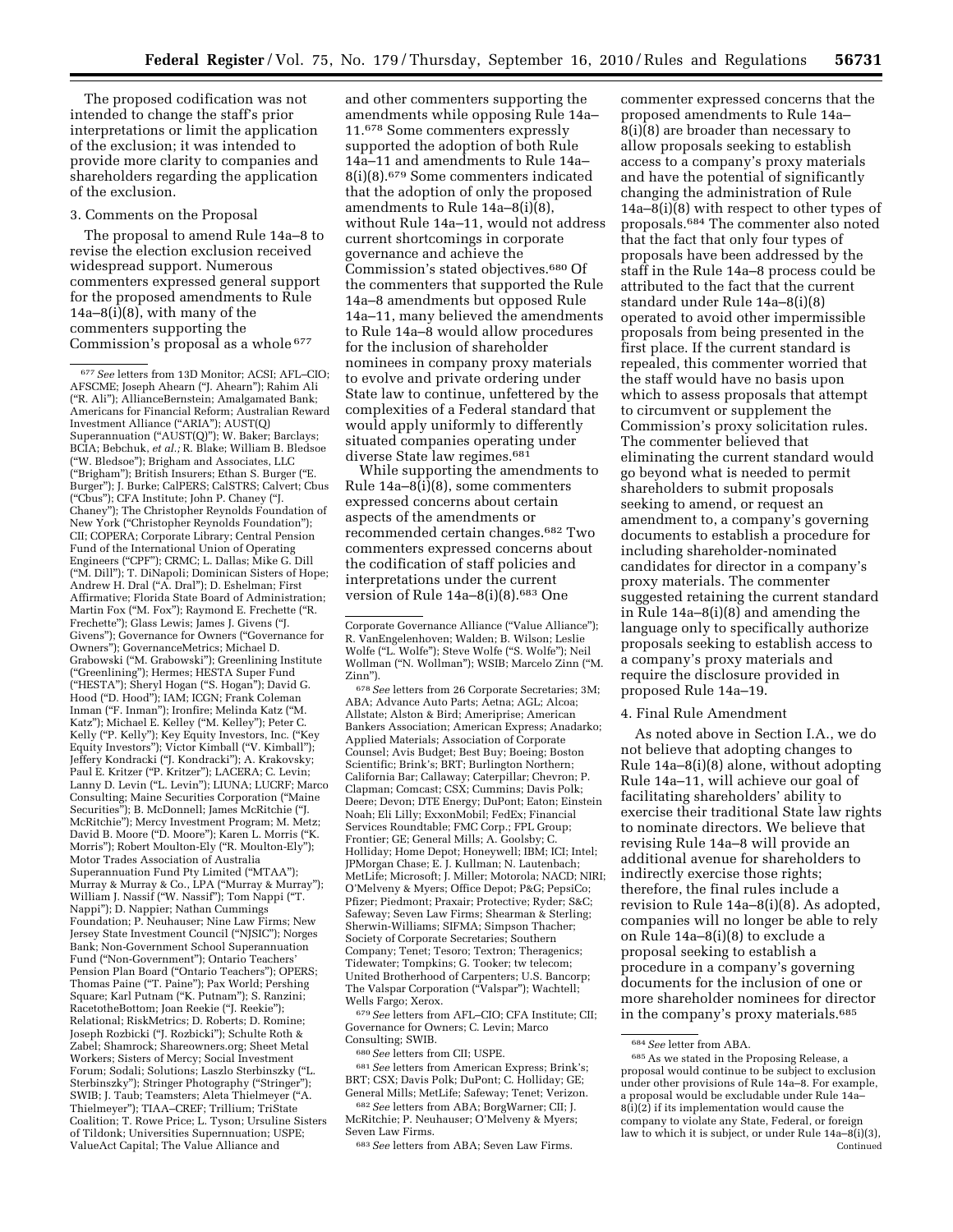In addition, we are adopting the proposed amendment to codify the prior staff interpretations largely as proposed. As adopted, companies will be permitted to exclude a shareholder proposal pursuant to Rule 14a–8(i)(8) if it:

• Would disqualify a nominee who is standing for election;

• Would remove a director from office before his or her term expired;

• Questions the competence, business judgment, or character of one or more nominees or directors;

• Seeks to include a specific individual in the company's proxy materials for election to the board of directors; or

• Otherwise could affect the outcome of the upcoming election of directors.686 We believe that shareholders and companies will benefit from the enhanced clarity that the amended rule will provide concerning the application of the rule. We do not believe that the amendments will result in confusion with regard to the rule's application because the amendments do not change the manner in which Rule 14a–8(i)(8) has been, and will continue to be, interpreted by the staff with respect to other types of proposals.

The amendments to Rule 14a–8(i)(8) could result in shareholders proposing amendments to a company's governing documents that would establish procedures under a company's governing documents for the inclusion of one or more shareholder nominees for director in company proxy materials. These proposals could seek to include a number of provisions relating to nominating directors for inclusion in company proxy materials, and disclosures related to such nominations, that require a different ownership threshold, holding period, or other qualifications or representations than those contained in Rule 14a–11. To the extent that shareholders are successful

in adopting amendments to a company's governing documents to establish procedures for the inclusion of one or more shareholder nominees for director in the company's proxy materials, we note that the provision would be an additional avenue for shareholders to submit nominees for inclusion in company proxy materials, not a substitute for, or restriction on, Rule 14a–11. While such amendments proposed by shareholders through Rule 14a–8 would not be excludable under Rule 14a–8(i)(8) as amended, a company may seek to exclude such a proposal on another basis. For example, to the extent a proposal sought to limit the application of Rule 14a–11, a company could seek to exclude the proposal pursuant to Rule 14a–8(i)(3) on the basis that it is contrary to the proxy rules. We considered whether permitting proposals to allow additional means for shareholder director nominees to be included in company proxy materials would create confusion or lack of certainty for companies and their shareholders in light of the final provisions of Rule 14a–11. In the end, however, we have concluded that this possibility of confusion can be addressed through disclosure and is more than offset by the benefits of facilitating shareholders' ability to determine that their companies should have additional provisions allowing for inclusion of shareholder nominees in company proxy materials.

One commenter opposed the application of proposed Rule 14a–8(i)(8) to investment companies for the same reasons that it opposed the application of proposed Rule 14a–11 to investment companies.687 We have decided to make amended Rule 14a–8(i)(8) applicable to investment companies for the same reasons that we are making Rule 14a–11 applicable to investment companies. Rule 14a–8(i)(8) is intended to further facilitate shareholders' traditional State law rights to nominate directors, which apply to the shareholders of investment companies. As discussed above, we do not believe that the regulatory protections offered by the Investment Company Act or the fact that open-end management investment companies are not required by State law to hold annual meetings serves to decrease the importance of the rights that are granted to shareholders under State law. For further discussion of our reasons for applying the rule to investment companies, see Section II.B.3.b.

#### 5. Disclosure Requirements

We did not propose any new disclosure requirements for a shareholder that submits a proposal that would amend, or that requests an amendment to, a company's governing documents to address the company's nomination procedures for inclusion of shareholder nominees in company proxy materials or disclosures related to those shareholder provisions.688 We solicited comment on whether additional disclosure from a shareholder submitting such a proposal would be appropriate. Three commenters opposed requiring disclosure from shareholders who submit such a proposal pursuant to Rule 14a–8 that differs from disclosure required of shareholders who submit other types of Rule 14a–8 proposals.689 Three commenters recommended generally that a shareholder who submits a Rule 14a–8 proposal regarding a procedure to include shareholder nominees for director in a company's proxy materials should be required to provide additional disclosure (*e.g.,*  disclosure about its long-term interest in the company and intentions regarding the shareholder proposal) so that other shareholders could make a fullyinformed voting decision.690 They argued that disclosure at the time of a nomination pursuant to such a procedure would relate only to the election of specific nominees; it would not provide shareholders with enough information to make a voting decision on the proposed procedure and its effect.

As we stated in the Proposing Release, it is our view that disclosure at the time a nominee is submitted and an actual vote is taken on a shareholder nominee is sufficient. Therefore, we are not adopting any new disclosure requirements for a shareholder simply submitting such a proposal because we believe that a shareholder may simply want to amend the company's procedures for including shareholder nominees in company proxy materials, but may not intend to nominate any particular individual.691

if the proposal or supporting statement was contrary to any of the Commission's proxy rules.

<sup>686</sup>We note that the rule text adopted differs slightly from the proposed rule text as a result of technical modifications we made to better reflect our intent with respect to the rule. We are adopting amended Rule 14a-8(i)(8) with the language "seeks to include a specific individual in the company's proxy materials for election to the board of directors'' rather than ''nominates a specific individual for election to the board of directors, other than pursuant to Rule 14a–11, an applicable State law provision, or a company's governing documents.'' The change in the language from ''nominates'' to ''seeks to include'' more accurately reflects the fact that Rule 14a–8 cannot be used as a means to nominate a candidate for election to the board of directors. We also deleted the language regarding Rule 14a–11, an applicable State law provision, or a company's governing documents because we believe it is unnecessary. 687*See* letter from ICI.

<sup>688</sup>Shareholders submitting a proposal that seeks to establish a procedure under a company's governing documents for the inclusion of one or more shareholder director nominees in the company's proxy materials would be subject to Rule 14a–8's current requirements. *See* footnote 685 above.

<sup>689</sup>*See* letters from CII; Florida State Board of Administration; United Brotherhood of Carpenters. 690*See* letters from ICI; Keating Muething; O'Melveny & Myers.

<sup>691</sup>This approach is different from the disclosure requirements the Commission proposed in the Shareholder Proposals Release in 2007; however, it is consistent with the overall requirements relating to the submission of shareholder proposals—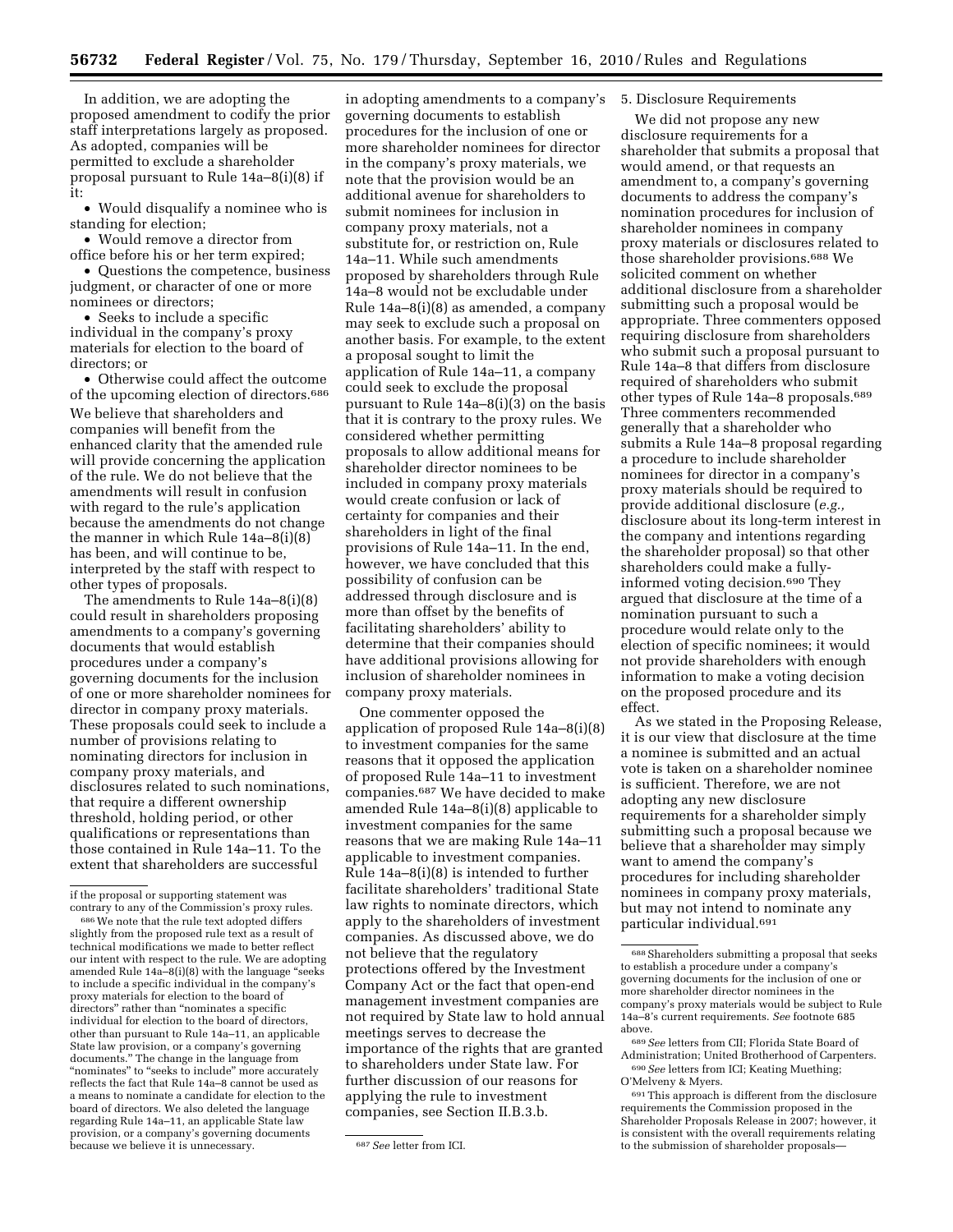In proposing amendments to Rule 14a–8(i)(8), we noted that the amendments could result in shareholder proposals that would establish procedures for nominating directors and disclosures related to such nominations that require a different ownership threshold, holding period, or other qualifications or representations than those proposed in Rule 14a–11. In addition, a state could set forth in its corporate code,692 or a company may choose to amend its governing documents, to establish nomination or disclosure provisions in addition to those provided pursuant to Rule 14a–11 (*e.g.,* a company could choose to allow shareholders to have their nominees included in the company's proxy materials regardless of ownership—in that instance, the company's provision would apply for certain shareholders who otherwise could not have their nominees included in the company's proxy materials pursuant to Rule 14a– 11). Accordingly, we proposed amendments to our proxy rules to address the disclosure requirements when a nomination is made pursuant to such a provision.<sup>693</sup>

As proposed, Rule 14a–19 would apply to a shareholder nomination for director for inclusion in the company's proxy materials made pursuant to procedures established pursuant to State law or by a company's governing documents. The proposed rule would require a nominating shareholder or group to include in its shareholder notice on Schedule 14N (which, under the Proposal, also would be filed with the Commission on the date provided to the company) disclosures about the nominating shareholder or group and their nominee that are similar to what would be required in an election contest.694

Specifically, the notice on Schedule 14N, as proposed, would be required to include:

• A statement that the nominee consents to be named in the company's proxy statement and to serve on the board if elected, for

inclusion in the company's proxy statement; 695

- Disclosure about the nominee complying with the requirements of Item 4(b), Item 5(b), and Items 7(a), (b) and (c) and, for investment companies, Item 22(b) of Exchange Act Schedule 14A, as applicable, for inclusion in the company's proxy statement; 696
- Disclosure about the nominating shareholder or members of a nominating shareholder group consistent with the disclosure currently required pursuant to Item 4(b) and Item 5(b) of Schedule 14A; 697
- Disclosure about whether the nominating shareholder or any member of a nominating shareholder group has been involved in any legal proceeding during the past five years, as specified in Item 401(f) of Regulation S–K. Disclosure pursuant to this section need not be provided if provided in response to Items 4(b) and 5(b) of Schedule 14A; 698
- The following disclosure regarding the nature and extent of the relationships between the nominating shareholder or group and nominee and the company or any affiliate of the company:
	- Any direct or indirect material interest in any contract or agreement between the nominating shareholder or group or the nominee and the company or any affiliate of the company (including any employment agreement, collective bargaining agreement, or consulting agreement);
	- Any material pending or threatened

litigation in which the nominating shareholder or group or nominee is a party or a material participant, and that involves the company, any of its officers or directors, or any affiliate of the company; and

- Any other material relationship between the nominating shareholder or group or the nominee and the company or any affiliate of the company not otherwise disclosed; 699 and
- Disclosure of any Web site address on which the nominating shareholder or group may publish soliciting materials.700

These disclosures would be included in the company's proxy materials pursuant to proposed new Item 7(f) of Schedule 14A, or in the case of investment companies, proposed Item 22(b)(19) of Schedule 14A.

In addition, under the Proposal, the nominating shareholder or group would be required to identify the shareholder or group making the nomination and the amount of their ownership in the company on Schedule 14N. The filing would be required to include, among other disclosures:

• The name and address of the nominating shareholder or each member of the nominating shareholder group; and

• Information regarding the aggregate number and percentage of the securities entitled to be voted, including the amount beneficially owned and the number of shares over which the nominating shareholder or each member of the nominating shareholder group has or shares voting or disposition power.

We did not receive a significant amount of comment specifically addressing proposed Rule 14a–19. One commenter believed that the disclosure requirements of Rules 14a–18 and 14a– 19 should be virtually identical.701 The commenter highlighted certain discrepancies, such as the intent to retain the requisite shares through, and subsequent to, the date of election. Another commenter saw no need for a separate rule to deal with nominations submitted under State law or a company's governing documents and therefore urged the Commission not to adopt Rule 14a–19.702 The commenter believed there are no policy grounds to justify disparate treatment of nominations submitted under State law or a company's governing documents. It warned that a separate rule would only create confusion. Another commenter

generally, shareholder proponents are not required to provide any specific type of disclosure along with their proposal.

<sup>692</sup>*See* North Dakota Publicly Traded Corporations Act, N.D. Cent. Code § 10–35–08 (2009). In 2007, North Dakota amended its corporate code to permit five percent shareholders to provide a company notice of intent to nominate directors and require the company to include each such shareholder nominee in its proxy statement and form of proxy. *See* N.D. Cent. Code § 10–35 *et al.* (2007).

<sup>693</sup>*See* proposed Rule 14a–19.

<sup>694</sup>*See* proposed Rule 14a–19.

<sup>695</sup>*See* proposed Rule 14a–19(a).

<sup>696</sup>*See* proposed Rule 14a–19(b). This information would identify the nominee, describe certain legal proceedings, if any, related to the nominee, and describe certain of the nominee's transactions and relationships with the company. *See* Items 7(a), (b), and (c) of Schedule 14A. This information also would include biographical information and information concerning interests of the nominee. *See* Item 5(b) of Schedule 14A. With respect to a nominee for director of an investment company, the disclosure would include certain basic information about the nominee and any arrangement or understanding between the nominee and any other person pursuant to which he was selected as a nominee; information about the positions, interests, and transactions and relationships of the nominee and his immediate family members with the company and persons related to the company; information about the amount of equity securities of funds in a fund complex owned by the nominee; and information describing certain legal proceedings related to the nominee, including legal proceedings in which the nominee is a party adverse to, or has a material interest adverse to, the company or any of its affiliated persons. *See* paragraph (b) of Item 22 of Schedule 14A.

<sup>697</sup>*See* proposed Rule 14a–19(c).

<sup>698</sup>*See* proposed Rule 14a–19(d).

<sup>699</sup>*See* proposed Rule 14a–19(e).

<sup>700</sup>*See* proposed Rule 14a–19(f).

<sup>701</sup>*See* letter from P. Neuhauser.

<sup>702</sup>*See* letter from Cleary.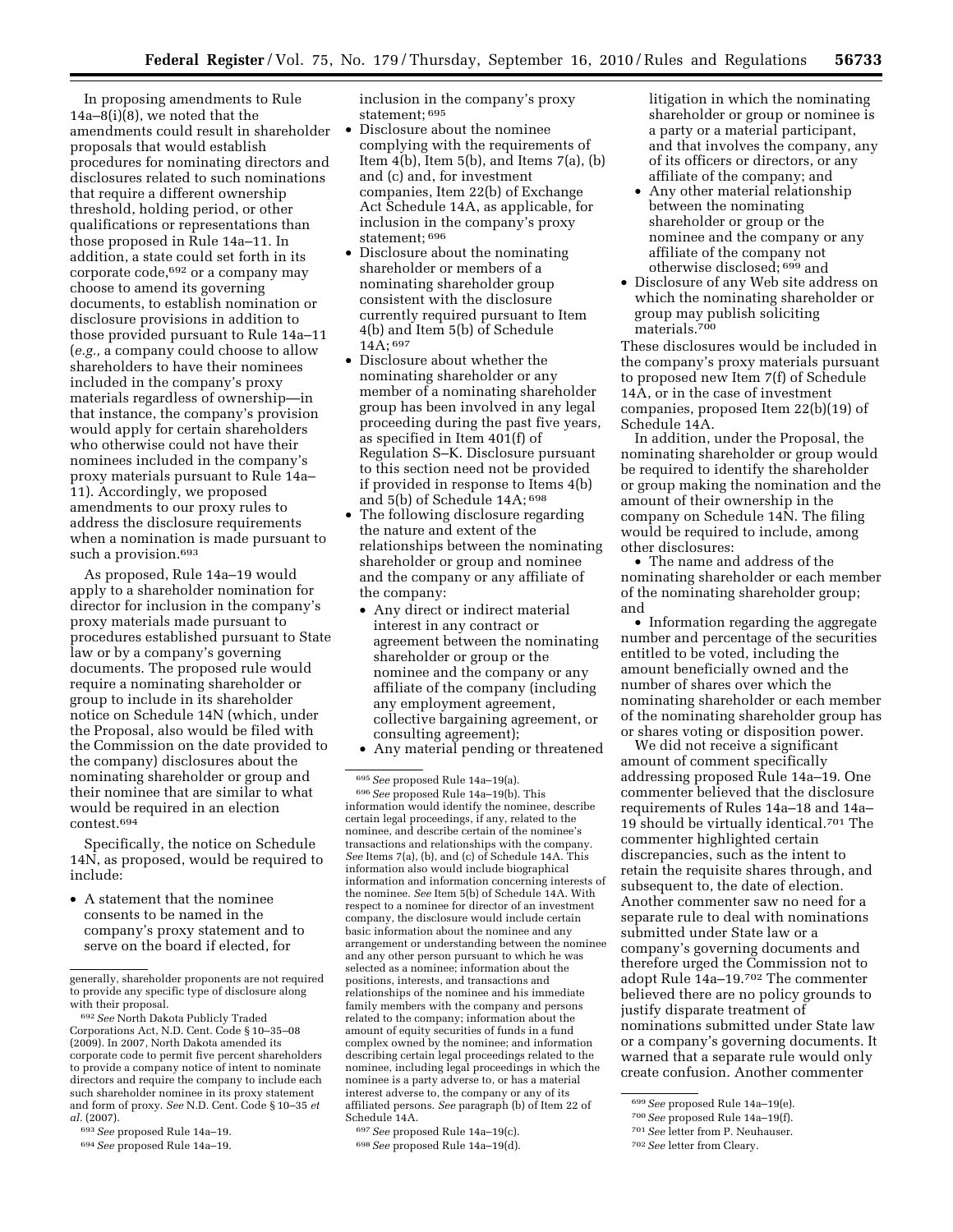suggested that we extend the disclosure requirement to nominations submitted pursuant to a provision under foreign law.703

As we stated in the Proposing Release, we believe the proposed additional disclosure requirements are necessary to provide shareholders with full and fair disclosure of information that is material when a choice among directors to be elected is presented; thus, we are adopting the disclosure requirement largely as proposed.704 As noted above, one commenter suggested that the disclosure standard should apply to nominations made pursuant to foreign law. We agree that the disclosure is necessary regardless of the source of the ability to nominate candidates for director. We therefore have clarified that the disclosure requirement extends not only to nominations made pursuant to State law or a company's governing documents, but also pursuant to foreign law (in the case of a non-U.S. domiciled company that does not qualify as a foreign private issuer). We continue to believe that these disclosures will assist shareholders in making an informed voting decision with regard to any nominee or nominees put forth by the nominating shareholder or group, in that the disclosures would enable shareholders to gauge the nominating shareholder's or group's interest in the company. We understand the concern that a separate disclosure rule for nominations made pursuant to State or foreign law provisions, or a company's governing documents could create confusion. We note, however, that certain disclosure provisions or certifications applicable to Rule 14a–11 nominations may not be applicable to nominations made pursuant to other provisions. For example, State or foreign law provisions, or the company's governing documents may require different ownership thresholds or holding periods. Therefore, we believe it is necessary to have separate disclosure requirements for nominations made pursuant to State or foreign law, or a company's governing documents. As with disclosures made in connection

with a Rule 14a–11 nomination, the nominating shareholder or group would be liable for any materially false or misleading statements in these disclosures pursuant to new paragraph (c) of Rule 14a–9.705

As noted above, we have restructured Rule 14a–11, Rule 14a–18, and Schedule 14N. Similarly, while we are adopting the disclosure requirements largely as proposed in Rule 14a–19,706 they are now included in Item 6 of Schedule 14N. In addition, because we moved the disclosure requirements for Rule 14a–11 from proposed Rule 14a–18 into Schedule 14N, the requirements for shareholders submitting nominations pursuant to a provision in State law or a company's governing documents are being adopted as new Rule 14a–18.

Under the Proposal, a shareholder submitting a nomination pursuant to a State law provision or a provision in a company's governing documents would be required to file a Schedule 14N (with the disclosures required by that Schedule) by the date specified in the advance notice provision, or where no such provision is in place, no later than 120 calendar days before the date the company mailed its proxy materials for the prior year's annual meeting.707 We are adopting this requirement as proposed. We note that it is likely that a State or foreign law provision or a provision in a company's governing documents will provide a deadline for submission of nominations made pursuant to those provisions. While we believe that shareholders submitting nominations pursuant to those provisions should provide the disclosure required by Schedule 14N, we believe it is appropriate to defer to the deadline, if any, set forth in those provisions. In this regard, we note that timing concerns present in the Rule 14a–11 nomination context (*e.g.,* timing requirements for engaging in the staff no-action process) are not present in this context.

### *D. Other Rule Changes*

1. Disclosure of Dates and Voting Information

As proposed, if a company did not hold an annual meeting during the prior year, or if the date of the meeting has changed by more than 30 days from the prior year, within four business days of determining the anticipated meeting date a company would be required to file a Form 8–K to disclose the date by which a nominating shareholder or group must submit notice to include a nominee in the company's proxy materials pursuant to Rule 14a–11.708 The date disclosed as the deadline for such shareholder nominations for director would be required to be a reasonable time before the company mails its proxy materials for the meeting. We also proposed to require a registered investment company that is a series company to file a Form 8–K disclosing the company's net assets as of June 30 of the calendar year immediately preceding the calendar year of the meeting and the total number of the company's shares that are outstanding and entitled to vote for the election of directors (or if votes are to be cast on a basis other than one vote per share, then the total number of votes entitled to be voted and the basis for allocating votes) at the annual meeting of shareholders (or, in lieu of such an annual meeting, a special meeting of shareholders) as of the end of the most recent calendar quarter.

We did not receive much comment on this aspect of the rule. One commenter urged the Commission not to require the Form 8–K filing for investment companies, which generally are not required to file Form 8–K.709 The commenter favored instead a requirement for investment companies to inform shareholders through another method (or combination of methods) of disclosure reasonably designed to provide notice of the date, including via a press release or posting information on the company's Web site. One commenter supported the proposed instruction to Item 5.07 of Form 8–K.710

We are adopting this requirement substantially as proposed, although the requirement will be in new Item 5.08 of Form 8–K. A company will be required to file a Form 8–K, within four business days of determining the anticipated date of the meeting, disclosing the date by which a nominating shareholder or group must submit notice to include a nominee in the company's proxy

<sup>703</sup>*See* letter from Curtis. 704As noted in footnote 511 above, the applicable disclosure requirement in Item 401(f) of Regulation S–K was amended in the Proxy Disclosure Enhancements Adopting Release to require disclosure regarding legal proceedings for the past 10 years as opposed to past five years. Thus, disclosure would be required about a nominee's or nominating shareholder's participation in legal proceedings during the past 10 years. We also are making clarifying changes to the disclosure required regarding the nature and extent of relationships between the nominating shareholder or group and/or nominee and/or the company or its affiliates. *See* footnote 514 and accompanying text in Section II.B.8.c.i. above.

<sup>705</sup>*See* proposed Rule 14a–9(c).

<sup>706</sup>As adopted, Item 6(d) of Schedule 14N will require disclosure about a nominating shareholder's involvement in legal proceedings during the past ten years, rather than five years as was proposed. This is due to the Commission's recent amendment of Item 401(f) of Regulation S–K. *See* footnotes 511 and 704 above.

<sup>707</sup> If a company did not hold an annual meeting during the prior year, or if the date of the meeting has changed by more than 30 calendar days from the prior year, then the nominating shareholder or group must provide notice a reasonable time before the registrant mails its proxy materials.

<sup>708</sup>*See* proposed Item 5.07 to Form 8–K.

<sup>709</sup>*See* letter from ICI.

<sup>710</sup>*See* letter from ABA.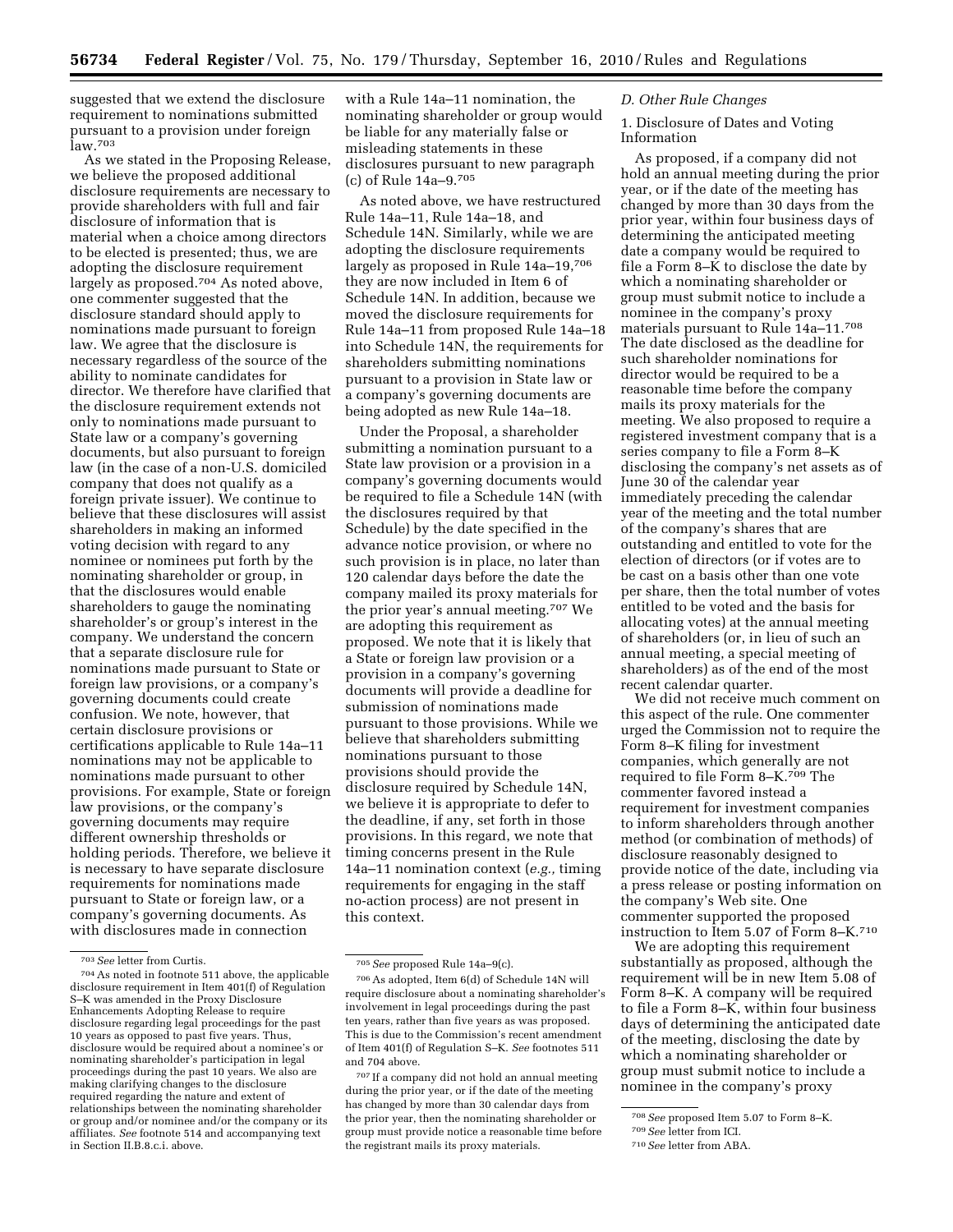materials pursuant to Rule 14a–11, which date shall be a reasonable time before the registrant mails its proxy materials for the meeting.711 We also have clarified that where a company is required to include shareholder director nominees in the company's proxy materials pursuant to an applicable state or foreign law provision, or a provision in the company's governing documents then the company is required to disclose the date by which a nominating shareholder or nominating shareholder group must submit the Schedule 14N required pursuant to Rule 14a–18.

A registered investment company that is a series company also must disclose the total number of the company's shares that are outstanding and entitled to vote for the election of directors (or if votes are to be cast on a basis other than one vote per share, then the total number of votes entitled to be voted and the basis for allocating such votes) at the shareholder meeting as of the end of the most recent calendar quarter.712 We believe it is important to provide shareholders with information regarding the deadline for submitting such nominations in the event that the date of the meeting at which the election of directors will take place changes significantly. Moreover, we have decided to require registered investment companies to make the disclosures on Form 8–K, as proposed, rather than through another method or combination of methods because we believe that the information that we are requiring is important information that should be filed with the Commission and accessible on EDGAR rather than merely disclosed on a Web site or in a press release.713

713We are not adopting the proposed requirement that a registered investment company that is a series company file a Form 8–K disclosing the company's net assets as of June 30 of the calendar year immediately preceding the calendar year of the meeting. We proposed this requirement in connection with our proposal to use tiered thresholds based on net assets to determine eligibility under Rule 14a–11. Since the rule we are adopting does not use tiered thresholds, the proposed requirement is no longer necessary.

Exchange Act Rule 14a–5 requires registrants to disclose in a proxy statement the deadlines for submitting shareholder proposals and matters submitted pursuant to advance notice bylaws. We are amending Rule 14a–5 to also require companies to disclose the deadline for submitting nominees for inclusion in the company's proxy materials for the company's next annual meeting of shareholders. This provision will apply with respect to inclusion of nominations in a company's proxy materials pursuant to Rule 14a–11, an applicable state or foreign law provision, or a company's governing documents.714 We believe that it is necessary to conform the existing requirements in Rule 14a–5, consistent with the proposal to give adequate notice to shareholders about their ability to submit a nominee or nominees for inclusion in a company's proxy materials pursuant to Rule 14a–11. The change should help to avoid any potential confusion regarding the date by which shareholders seeking to have a nominee included in a company's proxy materials would need to submit a Schedule 14N pursuant to Rule 14a–11 or Rule 14a–18.

2. Beneficial Ownership Reporting Requirements

As adopted, Rule 14a–11 requires that a nominating shareholder or group hold at least 3% of the voting power of the company's securities entitled to be voted on the election of directors. Although unnecessary to be able to use the rule, it is possible that in aggregating shares to meet the ownership requirement, a nominating shareholder or group will trigger the reporting requirements of Regulation 13D–G, which requires that a shareholder or group that beneficially owns more than 5% of a voting class of any equity security registered pursuant to Section 12 file beneficial ownership reports.715 Therefore, nominating shareholders will need to consider whether they have formed a group under Exchange Act Section 13(d)(3) and Rule 13d–5(b)(1) that is required to file beneficial ownership reports. Any person (which includes a group as defined in Rule 13d–5(b)(1)) who is directly or indirectly the beneficial owner of more

than 5% of a class of equity securities registered under Exchange Act Section 12 must report that ownership by filing an Exchange Act Schedule 13D with the Commission.716 There are exceptions to this requirement, however, that permit such a person to report that ownership on Schedule 13G rather than Schedule 13D. One exception permits filings on Schedule 13G for a specified list of qualified institutional investors who have acquired the securities in the ordinary course of their business and with neither the purpose nor the effect of changing or influencing control of the company.717 A second exception applies to persons who beneficially own more than 5% of a subject class of securities if they acquired the securities with neither the purpose nor the effect of changing or influencing control of the company and they are not directly or indirectly the beneficial owner of 20% or more of the subject class of securities.718

Central to Schedule 13G eligibility under the exceptions discussed above is that the shareholder be a passive investor that has acquired the securities without the purpose, or the effect, of changing or influencing control of the company. In addition, shareholders who are filing as qualified institutional investors must have acquired the securities in the ordinary course of their business. Typically, persons who seek to nominate candidates for a company's board of directors would be unable to meet these eligibility requirements to file on Schedule 13G. As we stated in the Proposing Release, however, we believe that the formation of a shareholder group solely for the purpose of nominating one or more directors pursuant to proposed Rule 14a–11, the nomination of one or more directors pursuant to proposed Rule 14a–11, or soliciting activities in connection with such a nomination (including soliciting in opposition to a company's nominees) should not result in a nominating shareholder or nominating shareholder group losing its eligibility to file on Schedule 13G. As a result, we proposed to revise the requirement that the first and second categories of persons who may report their ownership on Schedule 13G must have acquired the securities without the purpose or effect of changing or influencing control of the company and, in the case of Rule 13d– 1(b), in the ordinary course of business, to provide an exception for activities solely in connection with a nomination under Rule 14a–11.

<sup>711</sup>*See* new Item 5.08 of Form 8–K and new General Instruction B.1. to Form 8–K. A late filing of such form would result in the registrant not being current or timely for purposes of rules and regulations related to form eligibility and the resale of securities. The company would be deemed current once the Form 8–K is filed.

<sup>712</sup>*See* General Instruction B.1 and Item 5.08(b) of Form 8–K; Rules 13a–11(b)(3) and 15d–11(b)(3); and Instruction 2 to Rule 14a–11(b)(1). In the case of registered investment companies, nominating shareholders may rely on the information contained in the Form 8–K filed in connection with the meeting, unless the nominating shareholder or group knows or has reason to know that the information contained therein is inaccurate. *See*  discussion in footnote 280.

<sup>714</sup>*See* new Rule 14a–5(e)(3).

<sup>715</sup>The term equity security also includes any equity security of any insurance company which would have been required to be registered pursuant to Section 12 of the Exchange Act except for the exemption contained in Section  $12(g)(2)(G)$  of the Act or any equity security issued by a closed-end investment company registered under the Investment Company Act of 1940. *See* Exchange Act Rule  $13d-1$ (i).

<sup>716</sup>*See* Exchange Act Rule 13d–1.

<sup>717</sup>*See* Exchange Act Rule 13d–1(b).

<sup>718</sup>*See* Exchange Act Rule 13d–1(c).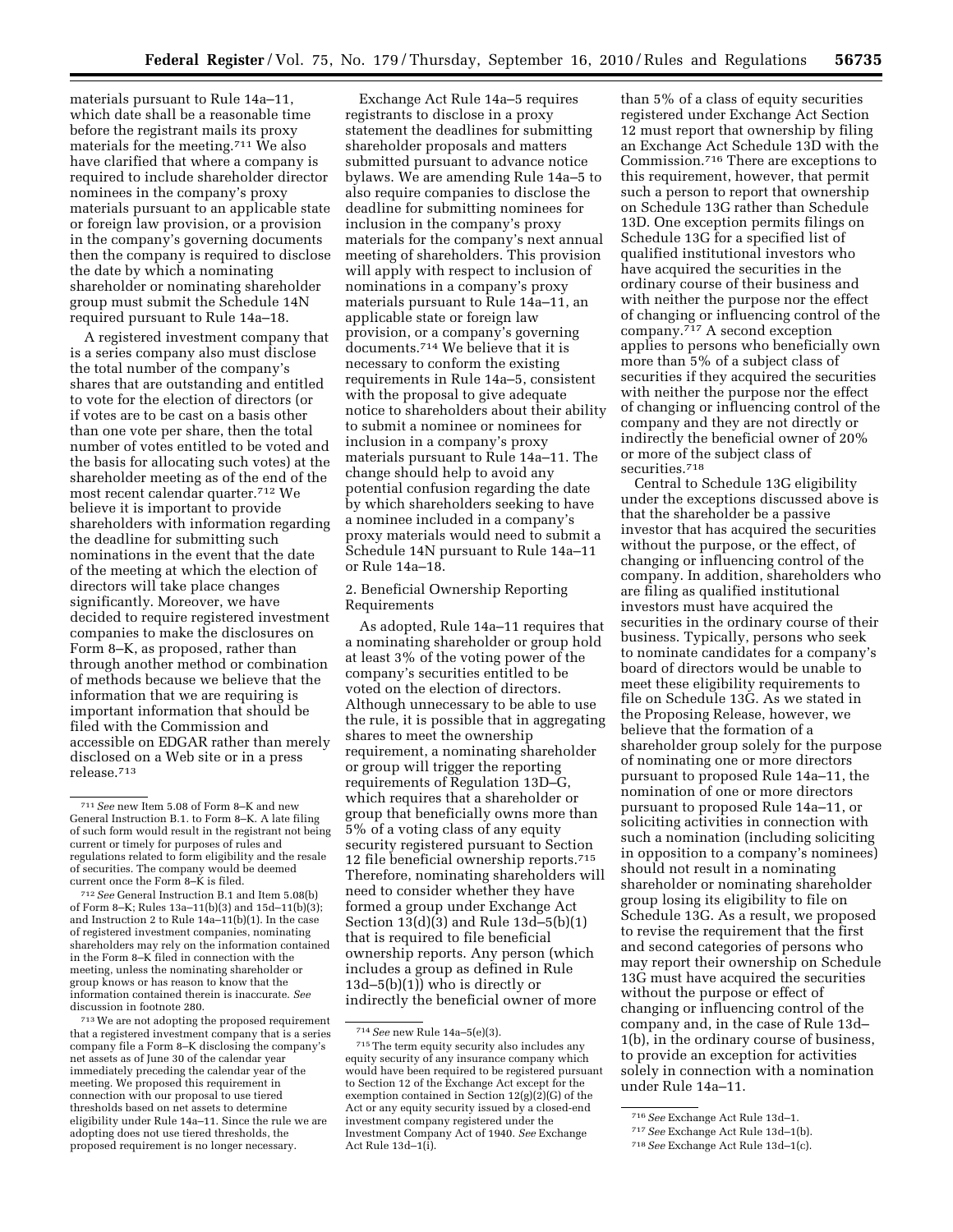Comments on the proposal were mixed. Some commenters generally supported the proposed exceptions from the Schedule 13D filing obligation for a nominating shareholder or group conducting activities solely in connection with a Rule 14a–11 nomination so that it would be eligible to report on Schedule 13G rather than Schedule 13D.719 One such commenter added that the exceptions also should be available to a nominating shareholder or group submitting nominees pursuant to State law or a company's governing documents.720 One commenter predicted the amendment would encourage use of Rule 14a–11 by large shareholders who are knowledgeable about the company but may be reluctant to take action that may jeopardize their Schedule 13G filer status.721 One commenter observed more generally that a Schedule 13D filing is unnecessary if the filing requirement of Rule 14a–2(b)(7) is retained because such filings would provide sufficient notice to the market.722 Even if such filing requirement is not retained, the commenter believed that a Schedule 13D is unnecessary because the underlying assumption of Rule 14a–11 is that there is no control intent.

On the other hand, other commenters opposed generally the proposed exceptions from the Schedule 13D filing obligation.723 Some of these commenters expressed reservations about creating a broad exemption or carve-out from Exchange Act Section 13(d) "control" concepts.<sup>724</sup> One commenter noted that Rules 13d–1(b), (c) and (e) track the use of the phrase ''changing or influencing control of the issuer'' from Exchange Act Section 13(d)(5).725 This commenter did not believe there is a persuasive basis for

720*See* letter from CII. In contrast, two commenters stated that the proposed exceptions should not be extended outside the context of Rule 14a–11, and agreed that it would not be possible to address the eligibility standards in provisions of State law or a company's governing documents or ensure that there is no change in control attempt. *See* letters from ABA; Alston & Bird.

721*See* letter from Schulte Roth & Zabel.

725*See* letter from ABA.

the Commission to provide that, under all circumstances, a shareholder or group seeking to nominate a director, in opposition to the election of incumbent directors, is not seeking to "influence" control of the company. One commenter stated that most election contests would fall within the concept of "influencing the control of the issuer'' because they focus on the governance, strategic direction and policy initiatives of the company.726 Another commenter noted that the Schedule 14N certifications require only that a nominating shareholder has no intention of ''changing control'' of the company, but does not require the nominating shareholder to certify that it has no intention of "influencing control." 727 Several commenters expressed concerns about inadequate disclosures that would result from the proposed exceptions or pointed to the useful disclosure required by Schedule 13D.728 One commenter observed that if a nominating shareholder or group has no plans regarding significant changes in the company or relationships with other parties regarding securities of the company, a Schedule 13D filing would not require significant information from a nominating shareholder or group beyond that required by Schedule 14N.729 This commenter noted that if a nominating shareholder or group, however, has more complicated relationships or intentions relating to the company or its securities, the Schedule 13D filing would provide additional information that shareholders would find useful.730

We continue to believe that it is appropriate to provide an exception for activities solely in connection with a nomination pursuant to Rule 14a–11 to allow a nominating shareholder or group to report on Schedule 13G. Accordingly, we are adopting, as proposed, the exception from the requirement to file a Schedule 13D (and therefore permitting filing on Schedule 13G) for activities undertaken solely in connection with a nomination under Rule 14a–11. In addition, we are adopting a change to the certifications in Schedule 13G to reflect this exception.731

726*See* letter from Seven Law Firms. 727*See* letter from ABA.

It is important to note that any activity other than those provided for under Rule 14a–11 would make the exception inapplicable. For example, approaching a company's board and urging them to consider strategic alternatives (*e.g.,* sale of non-core assets or a leveraged recapitalization) would constitute activities outside of the Rule 14a–11 nomination, and any nominating shareholder or group engaging in such activities most likely would be ineligible to file on Schedule 13G. The rule changes will not apply to nominating shareholders or groups that submit a nomination pursuant to an applicable state or foreign law provision, or a company's governing documents because in those instances the applicable provisions may not limit the number of board seats for which a shareholder or group could nominate candidates or include a requirement that the nominating shareholder or group lack intent to change the control of the issuer or to gain a number of seats on the board of directors that exceeds the maximum number of nominees that the registrant could be required to include under Rule 14a–11 (as is the case under Rule 14a–11). Accordingly, we do not believe it would be appropriate to make a general determination by rule as to whether a nominating shareholder or group under an applicable state or foreign law provision, or a company's governing documents would be eligible to file on Schedule 13G. Instead, this would be a fact-specific inquiry.

We believe that the disclosures about the nominating shareholder or group required by Rule 14a–11 and Schedule 14N are adequate to allow shareholders to make an informed decision and to keep the market apprised of developments regarding board nomination activities, and do not believe that requiring the additional disclosures in Schedule 13D is necessary for activities solely in connection with a nomination under Rule 14a–11. Because this exception is only available for purposes of the nomination, a nominating shareholder or group would need to reassess its eligibility to continue to report on Schedule 13G as a passive or qualified institutional investor after the election. For example, if a nominating shareholder is also the nominee and is successfully elected to the board, then the shareholder would likely be ineligible to continue filing on Schedule 13G due to its ability as a director to directly or indirectly influence the management and policies of the company. We believe the limited scope of the exemption addresses commenters'

<sup>719</sup>*See* letters from CalSTRS; CFA Institute; CII; Florida State Board of Administration; ICI; Schulte Roth & Zabel. Another commenter, ICGN, did not expressly address the proposed amendment but asked the Commission to clarify the definition of ''group'' so that shareholders would not be dissuaded from acting collectively to use Rule 14a– 11 out of concern that a Schedule 13D filing obligation would arise.

<sup>722</sup>*See* letter from P. Neuhauser.

<sup>723</sup>*See* letters from ABA; Alston & Bird; BRT; Cleary; Microsoft; Seven Law Firms; Shearman & Sterling; Society of Corporate Secretaries; Vinson & Elkins.

<sup>724</sup>*See* letters from ABA; Cleary; Microsoft; Seven Law Firm; Shearman & Sterling.

<sup>728</sup>*See* letters from ABA; Alston & Bird; BRT; Seven Law Firms; Society of Corporate Secretaries; Vinson & Elkins.

<sup>729</sup>*See* letter from ABA.

<sup>730</sup> *Id* 

<sup>731</sup>We did not propose the change to the certifications in Schedule 13G; however, we believe this conforming change is necessary to reflect the intent of the exception.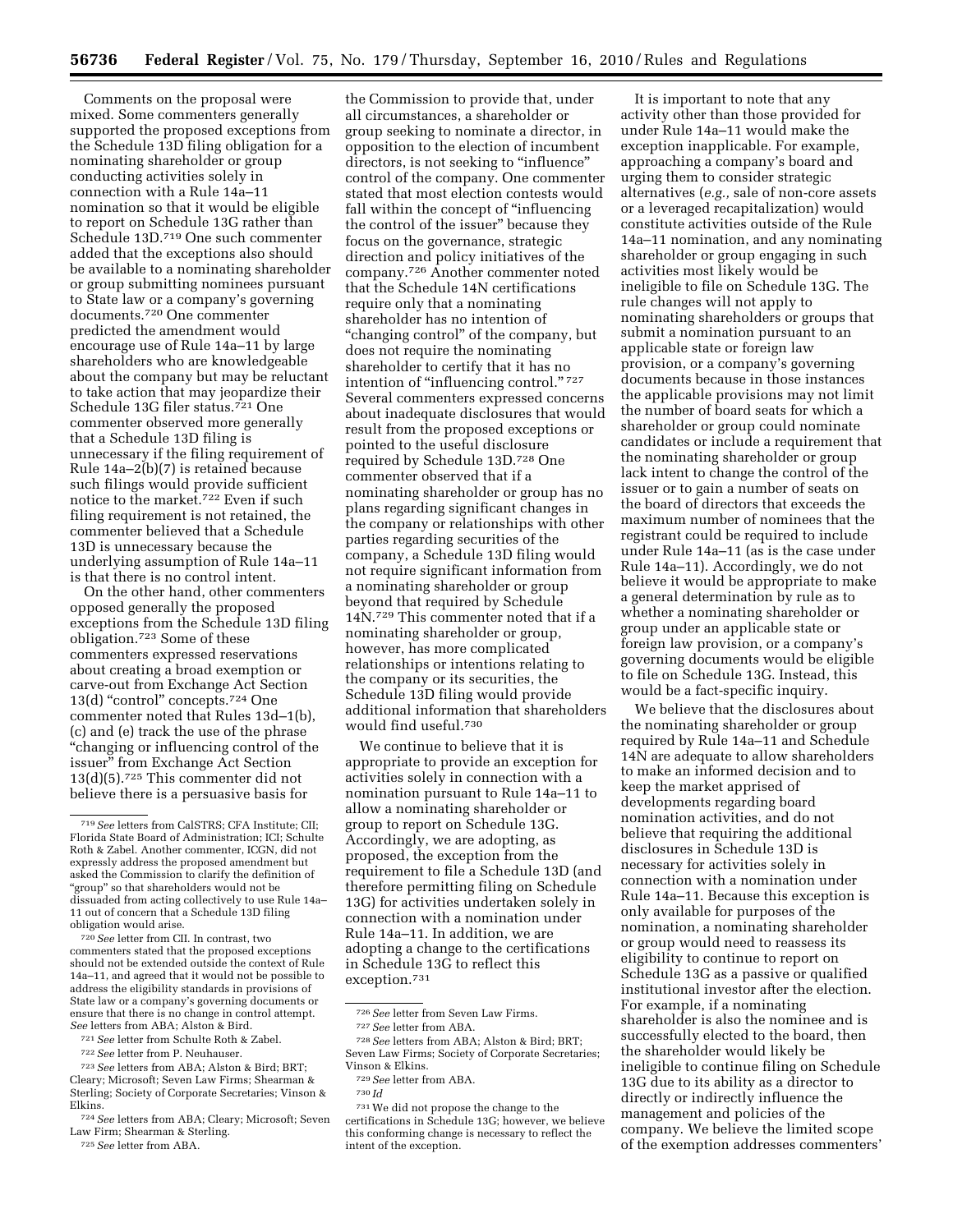concerns about nominating shareholders or groups influencing control of the issuer while reporting on Schedule 13G.

## 3. Exchange Act Section 16

Section 16 732 applies to every person who is the beneficial owner of more than 10% of any class of equity security registered under Exchange Act Section 12 (''10% owners''), and each officer and director (collectively with 10% owners, "insiders") of the issuer of such security. We did not propose an exemption from Section 16 for groups formed solely for the purpose of nominating a director pursuant to Rule 14a–11.733 In the Proposal, we explained that we believed the existing analysis of whether a group has formed <sup>734</sup> and whether Section 16 applies 735 should continue to apply. We also explained that because the proposed ownership thresholds for Rule 14a–11 were significantly lower than 10%, we did not believe that the lack of an exclusion would have a deterrent effect on the formation of groups, and therefore did not believe it was necessary to propose an exclusion from Section 16.

We also noted in the Proposal that some shareholders, particularly institutions and other entities, may be concerned that successful use of Rule 14a–11 to include a director nominee in company proxy materials may result in the nominating person also being deemed a director under the "deputization" theory developed by courts in Section 16(b) short-swing profit recovery cases.736 Under this theory it is possible for a person to be deemed a director subject to Section 16, even though the issuer has not formally elected or otherwise named that person a director. We did not propose

734*See* Exchange Act Rule 13d–5(b) [17 CFR 240.13d–5(b)].

735*See* Exchange Act Rule 16a–1(a)(1) [17 CFR 240.16a–1(a)(1)].

736*See Feder v. Martin Marietta Corp.,* 406 F.2d 260 (2d Cir. 1969), *cert. denied,* 396 U.S. 1036 (1970); *Blau v. Lehman,* 368 U.S. 403 (1962); and *Rattner v. Lehman,* 193 F.2d 564 (2d Cir. 1952). The judicial decisions in which this theory was applied do not establish precise standards for determining when "deputization" may exist. However, the express purpose of Section 16(b) is to prevent the unfair use of information by insiders through their relationships to the issuer. Accordingly, one factor that courts may consider in determining if Section 16(b) liability applies is whether, by virtue of the ''deputization'' relationship, the ''deputizing'' entity's transactions in issuer securities may benefit from the deputized director's access to inside information.

standards for establishing the independence of the nominee from the nominating shareholder, or members of the nominating shareholder group.

Although we did not propose an exemption from Section 16, we requested comment on, among other things, whether a nominating shareholder group should be excluded from Section 16 and whether subjecting such groups to Section 16 would be a disincentive to using Rule 14a–11. A few commenters recommended that the Commission create an exemption from Section 16 for a group of shareholders that aggregated their holdings in order to submit a nominee pursuant to Rule 14a–11.737 Commenters reasoned that members of a nominating group that owns more than 10% of the shares could not reasonably be considered company "insiders."<sup>738</sup> These commenters noted that the group would exist for the sole purpose of nominating a candidate and, absent special facts, would have no access to inside information about the company. Thus, these commenters argued that the statutory purpose of Section 16—the prevention of insider trading—would not be relevant to such groups. Other commenters did not support an exemption from Section 16.739 Some of these commenters further agreed that no standard should be adopted regarding application of the judicial doctrine concerning "deputized directors." 740

After considering the comments, we continue to believe that an exclusion from Section 16 is not appropriate for groups formed solely for the purpose of nominating a director pursuant to Rule 14a–11, soliciting in connection with the election of that nominee, or having that nominee elected as director. We also believe that it is not necessary to change the existing analysis of whether a group has formed and whether Section 16 applies. Because the ownership threshold we are adopting for Rule 14a– 11 eligibility is significantly less than 10%, shareholders will be able to form groups with holdings sufficient to meet the Rule 14a–11 threshold without reaching the 10% threshold in Section 16. Thus, we do not believe that Section 16 commonly will be a deterrent to use of Rule 14a–11. As such, we believe that shareholders forming a group to submit a nominee for director pursuant to Rule 14a–11 should be analyzed in the same way as any other group for purposes of

determining whether group members are 10% owners subject to Section 16. Similarly, we are not adopting standards regarding application of the ''deputized director'' doctrine, which will be left to existing case law and courts.

4. Nominating Shareholder or Group Status as Affiliates of the Company

We proposed that Rule 14a–11(a) contain a safe harbor providing that a nominating shareholder would not be deemed an ''affiliate'' of the company under the Securities Act or the Exchange Act solely as a result of using Rule 14a–11.741 Under the Proposal, this safe harbor would apply not only to the nomination of a candidate, but also where that candidate is elected, provided that the nominating shareholder or group does not have an agreement or relationship with that director otherwise than relating to the nomination. We were concerned that, without such a safe harbor, some nominating shareholders may be deterred from using Rule 14a–11.

We solicited comment on the appropriateness of the proposed safe harbor and posed some specific questions concerning its application. We also asked whether we should include a similar safe harbor provision for nominating shareholders that submit a nominee for inclusion in a company's proxy materials pursuant to an applicable State law provision or a company's governing documents rather than using the proposed rule.

Three commenters provided statements of general support for the proposed safe harbor.742 One commenter believed that a safe harbor also would be warranted for shareholders submitting nominees pursuant to State law or a company's governing documents.743 Another commenter believed the safe harbor should not be available once the shareholder nominee is elected.744 One commenter recommended that Instruction 1 to Rule 14a–11(a) clarify that the presence of agreements, other than those relating only to the nomination, between a nominating shareholder and a candidate or director

<sup>732</sup> 15 U.S.C. 78p.

<sup>733</sup>As discussed in the Proposing Release, the Commission had previously proposed, in 2003, that a group formed solely for the purpose of nominating a director pursuant to Rule 14a–11, soliciting in connection with the election of that nominee, or having that nominee elected as a director be exempted from Exchange Act Section 16 reporting.

<sup>737</sup>*See* letters from ICI; Schulte Roth & Zabel; ValueAct Capital.

<sup>738</sup>*See* letters from ICI; Schulte Roth & Zabel. 739*See* letters from ABA; Alston & Bird; CII; Seven Law Firms.

<sup>740</sup>*See* letters from ABA; CII; Seven Law Firms.

 $^{\rm 741}$  This safe harbor was set forth in Instruction 1 to proposed Rule 14a–11(a). The safe harbor was intended to operate such that the determination of whether a shareholder or group is an "affiliate" of the company would continue to be made based upon all of the facts and circumstances regarding the relationship of the shareholder or group to the company, but a shareholder or group would not be deemed an affiliate ''solely'' by virtue of having nominated that director.

<sup>742</sup>*See* letters from CII; Protective; Schulte Roth & Zabel.

<sup>743</sup>*See* letter from CII.

<sup>744</sup>*See* letter from Protective.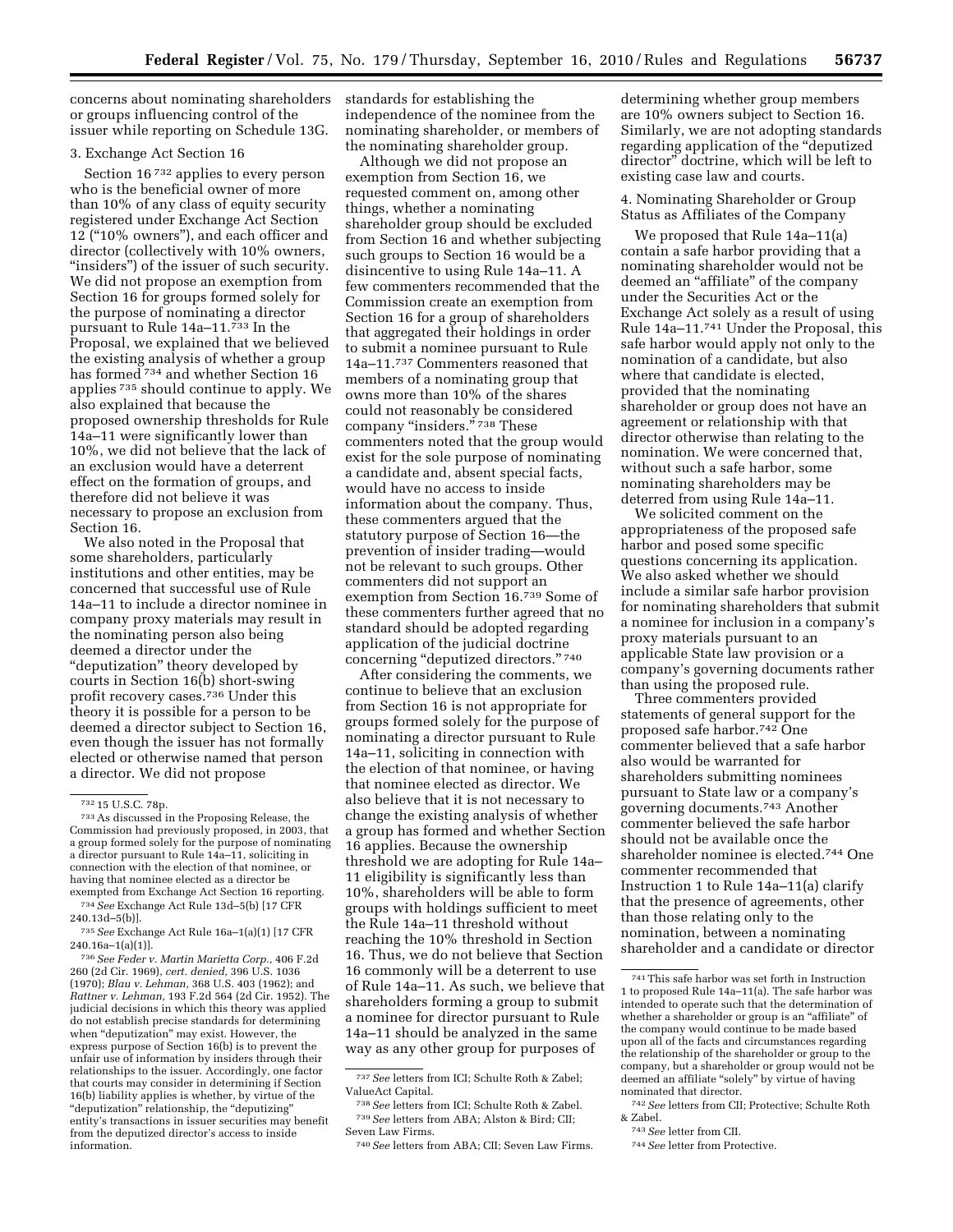would not necessarily confer affiliate status on the nominating shareholder, and that Rule 14a–11 is not intended to change the current law regarding affiliate status.745

Two commenters opposed the safe harbor.746 One commenter believed that we should not adopt such a safe harbor without addressing the issue of affiliate status more broadly.747 It argued that as long as the Commission follows the historical, facts-and-circumstances analysis for the determination of affiliate status in other contexts, it also should follow this practice in the context of Rule 14a–11. Both commenters opposing the safe harbor also did not believe that proposed Instruction 1 to Rule 14a–11(a) would significantly reduce the interpretive analysis needed to determine whether a nominating shareholder is an "affiliate." 748 They argued that it rarely would be clear whether a nominating shareholder's relationship with the company would consist "solely" of its nominating and soliciting activities, no matter how a safe harbor may be worded. They also expressed concern that the safe harbor would discourage nominating shareholders from participating in potentially fruitful discussions with the company, for fear that such participation would go beyond ''solely'' nominating and soliciting for a director candidate.

After considering the comments, we do not believe that the proposed safe harbor would provide a level of certainty to nominating shareholders concerning their potential ''affiliate'' status sufficient to warrant a departure from the current application of the term. We believe it is more appropriate to conduct a facts-and-circumstances analysis in this regard, as would currently be the case in other situations. We agree with commenters' views on the limited utility of the safe harbor's application in practice, acknowledging that a nominating shareholder would be obligated to conduct a facts-andcircumstance analysis to determine affiliate status even if we were to adopt the safe harbor as proposed. We also recognize that some nominating shareholders or members of nominating shareholder groups may be reluctant to

engage in certain activities that would further the general purpose of Rule 14a– 11 due to concerns that such activities would jeopardize their ability to use the safe harbor.

In this light, it does not appear that the proposed safe harbor would meaningfully facilitate use of Rule 14a– 11, if at all, and may, in fact, deter it because some nominating shareholders or members of nominating shareholder groups may limit their activities out of concern that their activities would jeopardize reliance on the safe harbor. Accordingly, we have decided neither to adopt a safe harbor under the rule nor to adopt a similar safe harbor for shareholders submitting nominees pursuant to State law or a company's governing instruments. Instead, as is currently the case in other contests, those who use the rule will need to analyze affiliate status on a case-by-case basis, taking into consideration all relevant facts and circumstances, including the circumstances surrounding a nomination and election of a shareholder nominee.

*E. Application of the Liability Provisions in the Federal Securities Laws to Statements Made by a Nominating Shareholder or Nominating Shareholder Group* 

It is our intent that a nominating shareholder or group relying on Rule 14a–11, an applicable state or foreign law provision, or a company's governing documents to include a nominee in company proxy materials be liable for any statement included in the Schedule 14N or other related communications, or which it causes to be included in a company's proxy materials, which, at the time and in light of the circumstances under which it is made, is false or misleading with respect to any material fact or omits to state any material fact necessary to make the statements therein not false or misleading. To this end, we proposed to add a new paragraph (c) to Rule 14a–9 to specifically address a nominating shareholder's or group's liability when providing information on a Schedule 14N to be included in a company's proxy materials pursuant to Rule 14a– 11.

As proposed, new paragraph (c) stated that ''no nominee, nominating shareholder or nominating shareholder group, or any member thereof, shall cause to be included in a registrant's proxy materials, either pursuant to the Federal proxy rules, an applicable State law provision, or a registrant's governing documents as they relate to including shareholder nominees for director in registrant proxy materials,

any statement which, at the time and in the light of the circumstances under which it is made, is false or misleading with respect to any material fact, or which omits to state any material fact necessary in order to make the statements therein not false or misleading or necessary to correct any statement in any earlier communication with respect to a solicitation for the same meeting or subject matter which has become false or misleading.''

Commenters generally supported the proposal to impose Rule 14a–9 liability on nominating shareholders or groups that caused false or misleading statements to be included in a company's proxy materials. One commenter supported the use of Rule 14a–9 as the standard for assigning liability, as the standards under that rule are well known and therefore would promote uniformity.749 The commenter further stated that Rule 14a– 9(c) makes sufficiently clear that a nominating shareholder or group would be liable for statements included in its Schedule 14N or notice to the company that is included in the company's proxy materials. As for the consequences of providing materially false information or representations in a Schedule 14N, the commenter stated that such a situation should be handled in the same way as materially false statements or omissions in a Schedule 14A or other soliciting material filed in connection with a proxy contest. Another commenter suggested that the disclosure provided to the company by the nominating shareholder or group and included in the company's proxy materials be treated as the shareholder's or group's soliciting materials.750 The commenter did not believe that Rule 14a–9(c) makes clear that the nominating shareholder or group would be liable for any information included in its Schedule 14N or notice to the company that is included in the company's proxy materials. One commenter stated that members of a nominating group should be jointly and severally liable to the company for material misstatements or omissions provided to the company about the group or its members.751 Another commenter, noting investors' concerns about exposure to joint liability from participating with other investors to nominate a candidate, requested that the Commission add additional commentary about the limits of joint liability for unapproved statements of other members of a nominating

<sup>745</sup>*See* letter from Schulte Roth & Zabel. The commenter explained that nominees often request agreements, such as indemnification agreements, that clearly relate only to their nomination. In other situations, however, nominees and nominating shareholders enter into other agreements, including compensation agreements, which may not relate exclusively to the nomination.

<sup>746</sup>*See* letters from ABA; Seven Law Firms.

<sup>747</sup>*See* letter from ABA.

<sup>748</sup>*See* letters from ABA; Seven Law Firms.

<sup>749</sup>*See* letter from CII.

<sup>750</sup>*See* letter from Protective.

<sup>751</sup>*See* letter from Verizon.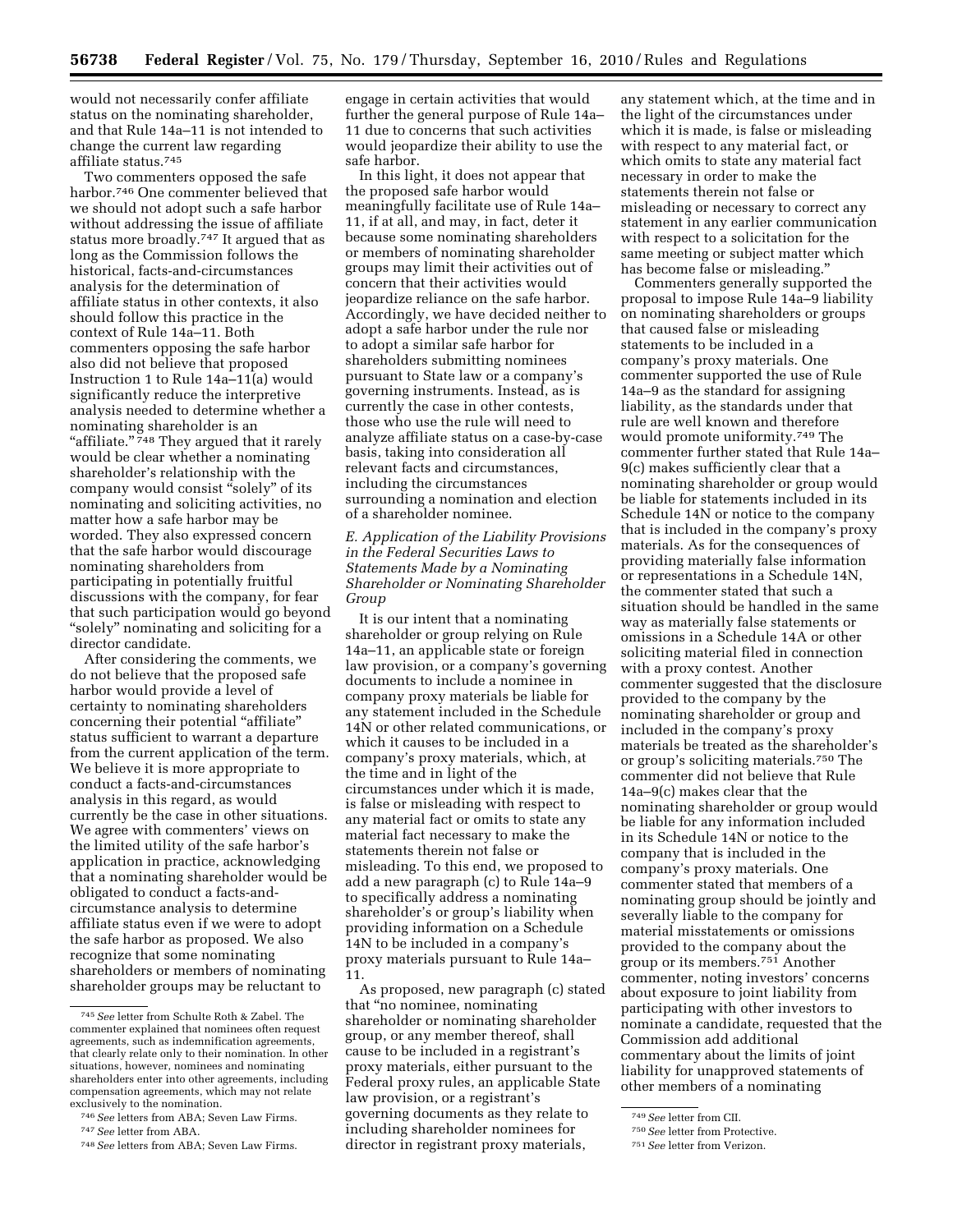group.752 One commenter suggested that repeated by the company in its proxy a nominating shareholder or group should be required to indemnify the company for any costs incurred in connection with any misstatements or omissions in the information provided to the company for inclusion in the company's proxy materials.753

We are adopting Rule 14a–9(c) largely as proposed, but with specific references to statements made in the Schedule 14N and other related communications and a clarification that the rule would apply where a nominee is submitted pursuant to a foreign law provision in addition to a State law provision or the company's governing documents. New Rule 14a–9(c) provides that ''no nominee, nominating shareholder or nominating shareholder group, or any member thereof, shall cause to be included in a registrant's proxy materials, either pursuant to the Federal proxy rules, an applicable state or foreign law provision, or a registrant's governing documents as they relate to including shareholder nominees for director in registrant proxy materials, include in a notice on Schedule 14N, or include in any other related communication, any statement which, at the time and in the light of the circumstances under which it is made, is false or misleading with respect to any material fact, or which omits to state any material fact necessary in order to make the statements therein not false or misleading or necessary to correct any statement in any earlier communication with respect to a solicitation for the same meeting or subject matter which has become false or misleading.'' The changes to the rule text are intended to clarify that a nominating shareholder or group would be liable for statements it makes regarding the nomination, regardless of whether those statements ultimately appear in the company's proxy statement, as we consider any statements that are made in the Schedule 14N or in other communications to be part of the solicitation by the nominating shareholder or group. Consistent with this view, the Schedule 14N filing (as well as any other related communications) would be considering soliciting materials for purposes of Section 14(a) liability.

Under the Proposal, the rule also included express language providing that the company would not be responsible for information that is provided by the nominating shareholder or group under Rule 14a–11 and then

statement, except where the company knows or has reason to know that the information is false or misleading.754 A similar provision was proposed in Rule 14a–19 with regard to information provided by the nominating shareholder or group in connection with a nomination made pursuant to an applicable State law provision or a company's governing documents.755

A number of commenters opposed the ''knows or has reason to know'' standard.756 Many commenters argued generally that because the Commission's Proposal would eliminate the board's involvement in selecting the shareholder nominees and prevent a company from excluding any information from its proxy materials, the company should not be liable for information provided by the nominating shareholder, group, or nominee.757 Commenters further noted that companies would not have adequate time or sufficient means to investigate the statements made by the nominating shareholder, group, or nominee.758 Therefore, these commenters argued that it would be inappropriate to shift onto companies any liability for statements made by a nominating shareholder, group, or nominee or impose a duty to investigate or otherwise confirm the accuracy of the information provided by a nominating shareholder, group, or nominee.759 One commenter predicted that if a company is liable for information provided by a nominating shareholder or group and included in a company's proxy materials pursuant to Rule 14a–11, an applicable State law provision, or a provision in a company's governing documents, it would challenge in court any information provided by a nominating shareholder, group, or nominee that it suspects is materially false or misleading.760 The commenter asserted that this type of expensive and

755*See* Note to proposed Rule 14a–19. 756*See* letters from ABA; Alaska Air; American Bankers Association; Ameriprise; BorgWarner; BRT; Caterpillar; Cleary; DTE Energy; ExxonMobil; Honeywell; ICI; Protective; S. Quinlivan; Seven Law Firms; Sidley Austin; Society of Corporate Secretaries; Southern Company; UnitedHealth;

Verizon.

757*See* letters from American Bankers Association; Ameriprise; BorgWarner; BRT; Caterpillar; ExxonMobil; Honeywell; S. Quinlivan; UnitedHealth; Verizon.

758*See* letters from Alaska Air; BorgWarner; BRT; DTE Energy; Protective; Seven Law Firms; Society of Corporate Secretaries.

759*See* letters from Alaska Air; BorgWarner; BRT; DTE Energy; Protective; Seven Law Firms; Sidley Austin; Society of Corporate Secretaries; Southern Company; United Health; Verizon. 760*See* letter from ABA.

time-consuming litigation likely would undermine the Commission's goals for the rule. Some commenters believed that the appropriate standard would be the standard in Rule 14a–8(*l*)(2) and Rule  $14a-7(a)(2)(i)$ : "the company is not responsible for the contents of [the shareholder proponent's] proposal or supporting statement."761 Other commenters recommended generally that the Commission allow companies to provide certain disclaimers in their proxy materials regarding the statements provided by the nominating shareholder or group,762 with one commenter suggesting that companies also should be able to set the nominating shareholder's or group's statements apart from their own statements by using different fonts, colors, graphics or other visual devices.763

Two commenters addressed the issue of a company's liability for disclosure provided by a nominating shareholder or group that is determined to be materially false or misleading after the proxy materials have been sent.764 One commenter stated that companies should not have liability for failing to correct or recirculate proxy materials if, after the company mails its proxy materials, it is notified (or learns) that the information provided by a nominating shareholder or group is (or has become) materially false or misleading.765 The commenter noted that the burden of updating and correcting information provided by a nominating shareholder or group should be solely the obligation of that shareholder or group. Another commenter provided similar views, noting that ''[i]n situations where the registrant's changes have not been permitted, and certainly after the proxy materials have been published, we think the burden [of correcting or recirculating proxy materials] should be on the nominating shareholder and that the exception imposing liability on the registrant should not apply.'' 766 One commenter recommended that if Rule 14a–11 is adopted, the rule should state that liability is only attached when ''the company knows or is grossly negligent in not knowing that the information is false or misleading.'' 767 Another commenter asked that the company be liable for false and misleading

- 764*See* letters from ABA; Sidley Austin.
- 765*See* letter from ABA.
- 766Letter from Sidley Austin.

<sup>752</sup>*See* letter from Universities Superannuation. 753*See* letter from Verizon.

<sup>754</sup>*See* proposed Rule 14a–11(e).

<sup>761</sup>*See* letters from ABA; BorgWarner; BRT; Caterpillar; Society of Corporate Secretaries; Southern Company.

<sup>762</sup>*See* letters from Alaska Air; BorgWarner; BRT; ICI; Protective.

<sup>763</sup>*See* letter from BRT.

<sup>767</sup>*See* letter from Ameriprise.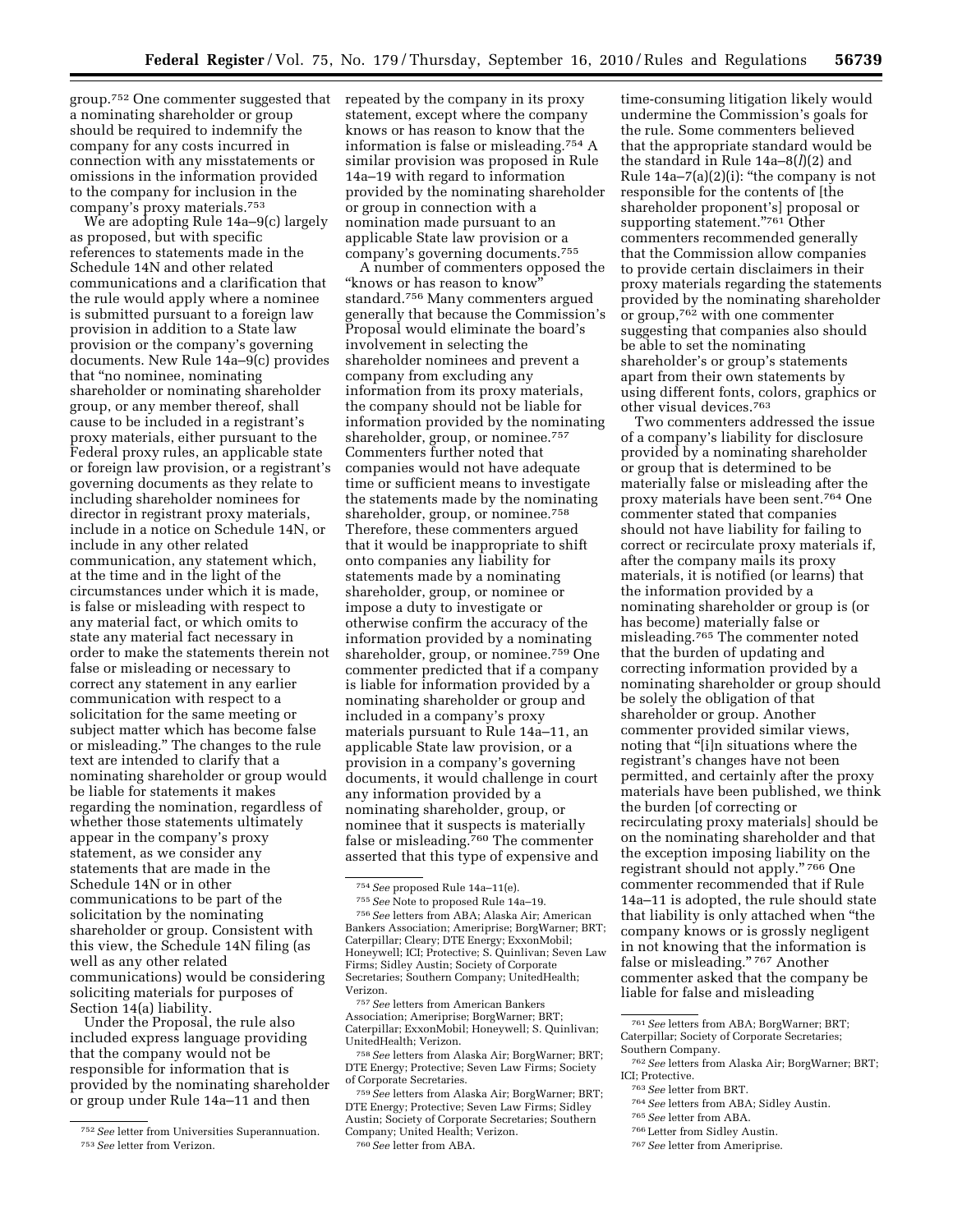information provided by a nominating shareholder or group only if it knew the information was false or misleading.768

After considering the comments, we are adopting the proposed provision stating that companies will not be responsible for information that is provided by the nominating shareholder or group under Rule 14a–11 and then repeated by the company in its proxy statement. This is the same standard used in Rule 14a–8. We modified the proposed provision in response to commenters to remove the reference to information that the company knows or has reason to know is false or misleading. We believe that the standard that currently is used in Rule 14a–8 is well understood and that it would add unnecessary confusion and create significant uncertainty for companies to alter the standard in the context of Rule 14a–11. Using the Rule 14a–8 standard also is consistent with our revision to Rule 14a–11 to remove as a basis for exclusion of a nominee that information in the Schedule 14N is false or misleading. Accordingly, the final rule contains express language providing that the company will not be responsible for information that is provided by the nominating shareholder or group under Rule 14a–11 and then reproduced by the company in its proxy statement.769 A similar provision is included in an instruction to new Rule 14a–18 with regard to information that is provided by the nominating shareholder or group in connection with a nomination made pursuant to an applicable state or foreign law provision, or the company's governing documents.770

As noted above, commenters raised concerns about correcting or recirculating proxy materials and potential liability for failing to correct or recirculate proxy materials after learning that material a nominating shareholder or group provided is false or misleading. As discussed above, under the rules as adopted, a company will not be responsible for any information that is provided by the nominating shareholder or group under Rule 14a–11 and then reproduced by the company in its proxy statement—the nominating shareholder or group will have liability for that information. Accordingly, a company will not be required to recirculate or correct proxy materials if it learns that the materials provided to shareholders included false

or misleading information from the nominating shareholder or group.

Under the Proposal, any information provided to the company in the notice from the nominating shareholder or group under Rule 14a–11 (and, as required, filed with the Commission by the nominating shareholder or group) and then included in the company's proxy materials would not be incorporated by reference into any filing under the Securities Act, the Exchange Act, or the Investment Company Act unless the company determines to incorporate that information by reference specifically into that filing.771 A similar provision was proposed regarding information provided by the nominating shareholder or group in connection with a nomination made pursuant to an applicable State law provision or a company's governing documents.772

Those commenting on this provision stated that information provided by a nominating shareholder, group, or nominee should not be deemed to be incorporated by reference into Securities Act, Exchange Act or Investment Company Act filings,773 but if it is, it should be treated as the responsibility of the nominating shareholder, group, or nominee rather than the company.774

We are adopting this provision as proposed.775 To the extent the company does specifically incorporate the information by reference or otherwise adopt the information as its own, however, we will consider the company's disclosure of that information as the company's own statements for purposes of the anti-fraud and civil liability provisions of the Securities Act, the Exchange Act, or the Investment Company Act, as applicable.

### **III. Paperwork Reduction Act**

### *A. Background*

Certain provisions of the final rules contain ''collection of information'' requirements within the meaning of the Paperwork Reduction Act of 1995.776

<sup>772</sup> See the Instruction to proposed Item 7(f) of Schedule 14A; Instruction to proposed Item<br>22(b)(19) of Schedule 14A.

22(b)(19) of Schedule 14A. 773*See* letters from ABA; CII; Protective. 774*See* letters from ABA; Protective. 775*See* the Instruction to Item 7(e) of Schedule 14A and Instruction to Item 22(b)(18) of Schedule 14A with regard to information provided in connection with a Rule 14a–11 nomination. *See* the Instruction to Item 7(f) of Schedule 14A and Instruction to Item 22(b)(19) of Schedule 14A with regard to information provided in connection with a nomination made pursuant to applicable State law or a company's governing documents.

We published a notice requesting comment on the collection of information requirements in the Proposing Release for the rules, and we submitted these requirements to the Office of Management and Budget for review in accordance with the PRA.777 The titles for the collections of information are:

(1) ''Proxy Statements—Regulation 14A and Schedule 14A'' (OMB Control No. 3235–0059);

(2) ''Information Statements— Regulation 14C and Schedule 14C'' (OMB Control No. 3235–0057);

(3) ''Form ID'' (OMB Control No. 3235–0328);

(4) ''Schedule 14N'';

(5) ''Securities Ownership— Regulation 13D and 13G (Commission Rules 13d–1 through 13d–7 and Schedules 13D and 13G)'' (OMB Control No. 3235–0145);

(6) ''Form 8–K'' (OMB Control No. 3235–0060); and

(7) ''Rule 20a–1 under the Investment Company Act of 1940, Solicitations of Proxies, Consents, and Authorizations'' (OMB Control No. 3235–0158).

These regulations, rules and forms were adopted pursuant to the Exchange Act and the Investment Company Act, among other statutes, and set forth the disclosure requirements for securities ownership reports filed by investors, proxy and information statements,778 and current reports filed by companies to provide investors with the information they need to make informed voting or investing decisions. The hours and costs associated with preparing, filing, and sending these schedules and forms constitute reporting and cost burdens imposed by each collection of information. An agency may not conduct or sponsor, and a person is not required to respond to, a collection of information unless it displays a currently valid OMB control number. Compliance with the rules is mandatory. Responses to the

<sup>768</sup>*See* letter from ICI.

<sup>769</sup>*See* Rule 14a–11(f).

<sup>770</sup>*See* Instruction to new Rule 14a–18. *See also*  Note to proposed Rule 14a–19.

<sup>771</sup>*See* the Instruction to proposed Item 7(e) of Schedule 14A; Instruction to proposed Item<br>22(b)(18) of Schedule 14A.

<sup>776</sup> 44 U.S.C. 3501 *et seq.* 

<sup>777</sup> 44 U.S.C. 3507(d) and 5 CFR 1320.11.

<sup>778</sup>The proxy rules apply only to domestic companies with securities registered under Section 12 of the Exchange Act and to investment companies registered under the Investment Company Act. The number of annual reports by reporting companies may differ from the number of proxy and information statements filed with the Commission in any given year. This is because some companies are subject to reporting requirements by virtue of Section 15(d) of the Exchange Act, and therefore are not covered by the proxy rules. Also, some companies are subject to the proxy rules only because they have a class of debt registered under Section 12. These companies generally are not required to hold annual meetings for the election of directors. In addition, companies that are not listed on a national securities exchange or national securities association may not hold annual meetings and therefore would not be required to file a proxy or information statement.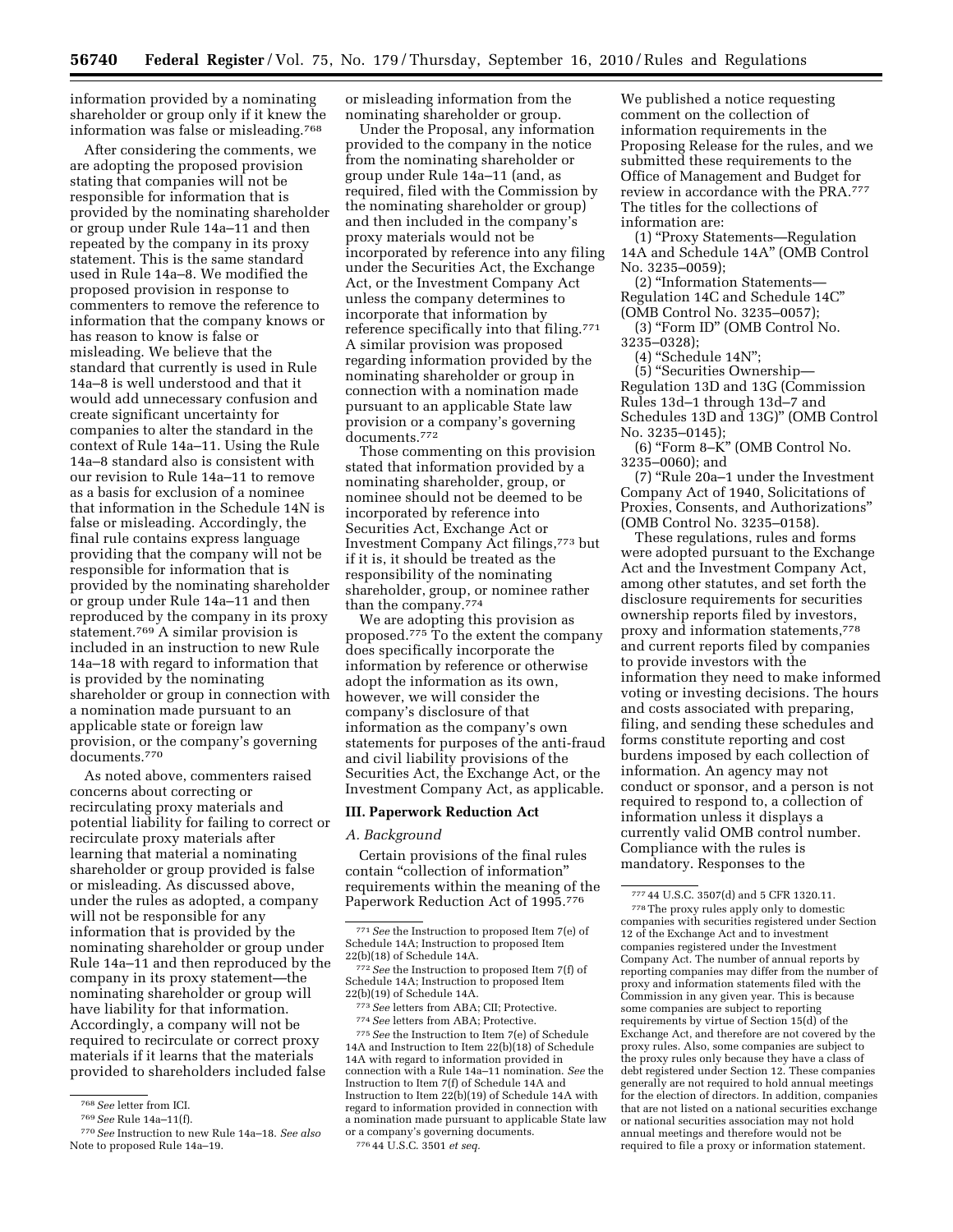information collection will not be kept confidential and there is no mandatory retention period for the information disclosed.

## *B. Summary of the Final Rules and Amendments*

As discussed above in more detail, the final rules provide shareholders with two ways to more fully exercise their traditional State law rights to nominate and elect directors. First, new Exchange Act Rule 14a–11 will, under certain circumstances, require companies to include in their proxy materials shareholder nominees for director submitted by long-term shareholders or groups of shareholders with significant holdings. Rule 14a–11 will apply to all reporting companies subject to the Exchange Act proxy rules, with a few exceptions. Rule 14a–11 will apply only when applicable state or foreign law or a company's governing documents do not prohibit shareholders from nominating a candidate for election as a director. Further, Rule 14a–11 will not apply to companies subject to the proxy rules solely because they have a class of debt securities registered under Section 12 of the Exchange Act. Rule 14a–11 will apply to smaller reporting companies, but on a delayed basis. Consistent with the Proposal, companies are not able to "opt out" of the rule in favor of a different framework for including shareholder director nominees in company proxy materials. In addition, as was proposed, the rule will apply regardless of whether any specified event has occurred to trigger the rule and regardless of whether the company is subject to a concurrent proxy contest.

A nominating shareholder or group seeking to use Rule 14a–11 to require a company to include a nominee or nominees in the company's proxy materials will be required to meet certain conditions, including an ownership threshold and holding period and filing a Schedule 14N to provide required disclosures and certifications. Under the rule, a company will not be required to include a shareholder nominee or nominees for director in the company's proxy materials where the nominating shareholder or group holds the securities with the purpose, or with the effect, of changing control of the company or to gain a number of seats on the board of directors that exceeds the maximum number of nominees that the company could be required to include under Rule 14a–11. A company also will not be required to include a nominee submitted pursuant to Rule 14a–11 who does not meet the requirements of the rule. For example,

a company would not be required to include a nominee if that nominee's candidacy, or if elected, board membership, would violate applicable Federal law, State law, foreign law, or the rules of a national securities exchange or a national securities association (other than the rules related to director independence) and such violation could not be cured during the time period provided in the rule.<sup>779</sup>

Second, the new amendment to Exchange Act Rule 14a–8(i)(8) 780 will preclude a company from relying on Rule 14a–8(i)(8) to exclude from its proxy materials shareholder proposals by qualifying shareholders seeking to establish procedures under a company's governing documents for the inclusion of one or more shareholder nominees in a company's proxy materials including, for example, proposals to allow lower ownership thresholds or higher numbers of shareholder director nominees.781

In connection with Rule 14a–11 and the amendment to Rule 14a–8(i)(8), we also are adopting new rules that will require a notice to be filed with the Commission on new Schedule 14N, and transmitted to the company, when a shareholder seeks to submit a nomination to a company pursuant to Rule 14a–11 or pursuant to applicable state or foreign law provision or the company's governing documents.782 The Schedule 14N will require a nominating shareholder or group to provide disclosure similar to the disclosure currently required in a contested election. The company will be required to include the disclosure provided by the nominating shareholder or group in its proxy materials. Thus, the new rules will require a company to provide additional disclosure on Schedules 14A and 14C,  $^{783}$  as well as

781 In this regard, we note that to the extent that a shareholder proposal seeks to establish a procedure for the inclusion of shareholder nominees for director in a company's proxy materials, generally any such proposal adopted by shareholders would not affect the availability of Rule 14a–11. To the extent that a proposal seeks to restrict shareholder reliance on Rule 14a–11, the proposal would be subject to exclusion pursuant to Rule 14a–8(i)(2) because it would cause the company to violate Federal law or pursuant to Rule 14a–8(i)(3) because the proposal would be contrary to the proxy rules.

782*See* Sections II.B.8 and II.C.5 above.

783Schedule 14A prescribes the information that a company with a class of securities registered

Form 8–K, and a nominating shareholder or group to provide disclosure on new Schedule 14N.

When filed in connection with Rule 14a–11, Schedule 14N requires disclosure about the amount and percentage of securities entitled to be voted on the election of directors by the nominating shareholder or group and the length of ownership of such securities. Schedule 14N also requires disclosure similar to the disclosure currently required for a contested election and disclosure of whether the nominee satisfies the company's director qualifications.784 Schedule 14N also requires a certification that the nominating shareholder or group is not holding any of the company's securities with the purpose, or with the effect, of changing control of the company or to gain a number of seats on the board of directors that exceeds the maximum number of nominees that the company could be required to include under Rule 14a–11. A nominating shareholder or group also will be required to certify that the nominating shareholder or group and the nominee satisfy the applicable requirements of Rule 14a–11.

When a Schedule 14N is filed in connection with a nomination pursuant to an applicable state or foreign law provision or a company's governing documents providing for the inclusion of one or more shareholder director nominees in company proxy materials, the Schedule 14N requires similar, but more limited, disclosures than a Schedule 14N filed in connection with a nomination pursuant to Rule 14a– 11.785 In addition, a nominating shareholder or group filing a Schedule 14N in connection with a nomination submitted for inclusion in a company's proxy materials pursuant to applicable state or foreign law or a company's governing documents will be required to provide a more limited certification

Schedule 14C prescribes the information that a company with a class of securities registered under Exchange Act Section 12 must include in its information statement in advance of a shareholders' meeting when it is not soliciting proxies from its shareholders, including when it takes corporate action by written authorization or consent of shareholders.

Investment Company Act Rule 20a1 requires registered investment companies to comply with Exchange Act Regulation 14A or 14C, as applicable. The annual responses to Investment Company Act Rule 20a–1 reflect the number of proxy and information statements that are filed by registered investment companies.

784*See* Item 5 of Schedule 14N.

785*See* Item 6 of Schedule 14N.

<sup>779</sup>For an additional discussion of the Rule 14a– 11 eligibility requirements, *see* Section II.B.4 above.

<sup>780</sup>Exchange Act Rule 14a–8 requires a company to include a shareholder proposal in its Schedule 14A unless the shareholder has not complied with the procedural requirements in Rule 14a–8 or the proposal falls within one of the 13 substantive bases for exclusion in Rule 14a–8, including Rule 14a– 8(i)(8).

under Exchange Act Section 12, or a person soliciting shareholders of such a company, must include in its proxy statement to provide shareholders with material information relating to voting decisions.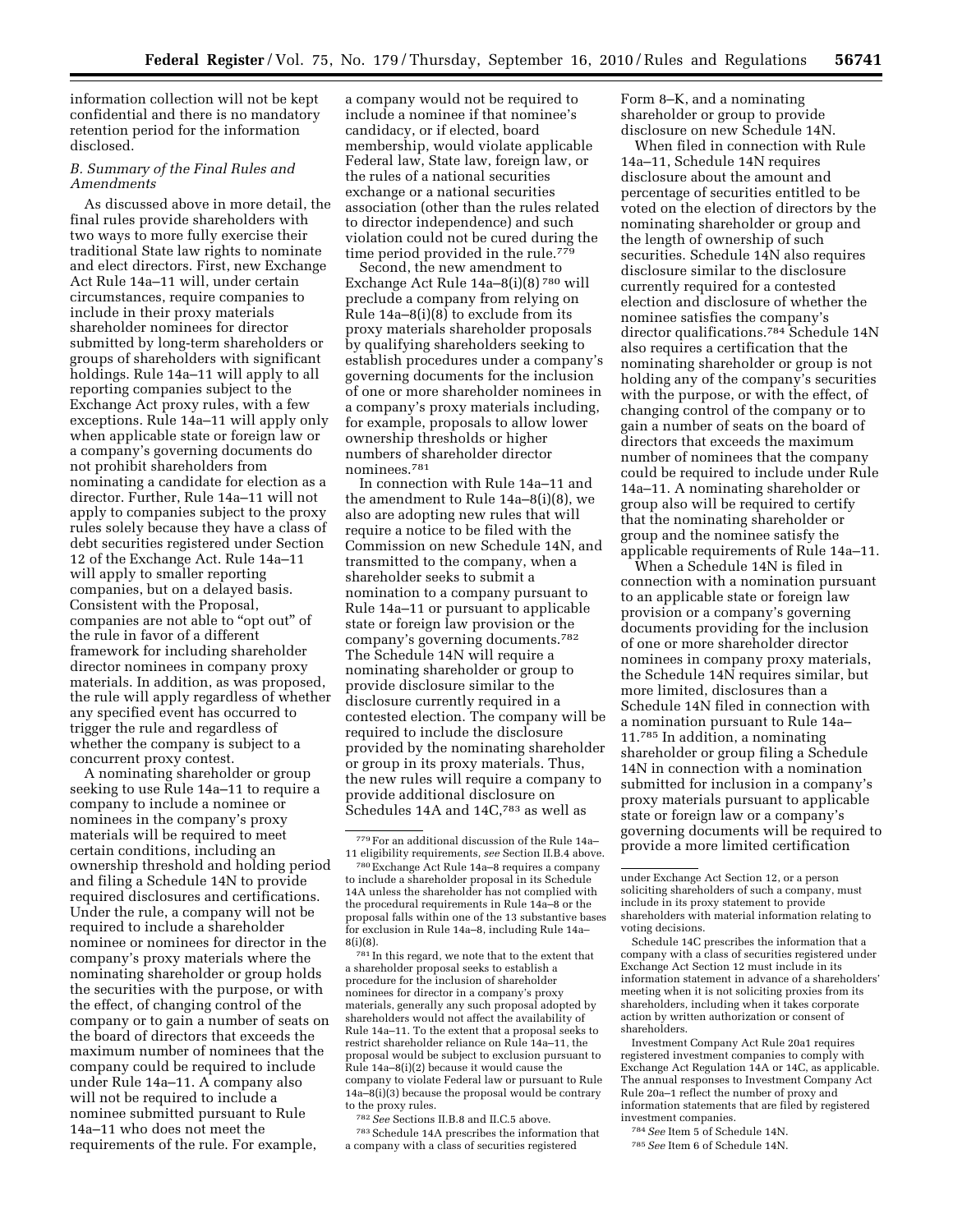than is required for a nomination pursuant to Rule 14a–11.786

We also are adopting two new exemptions from the proxy rules for solicitations by a shareholder or group in connection with a nomination pursuant to Rule 14a–11.787 The first exemption addresses written and oral solicitations by shareholders that are seeking to form a nominating shareholder group, provided that certain requirements are met.788 The second new exemption will apply to written and oral solicitations by or on behalf of a nominating shareholder or group that has met the requirements of Rule 14a– 11 in favor of shareholder nominees or for or against company nominees.789 Each of these new exemptions requires the shareholder or group soliciting in connection with a nomination pursuant to Rule 14a–11 to file under cover of Schedule 14N any written materials published, sent or given to shareholders no later than the date such materials are first published, sent or given to shareholders. In addition, persons relying on Rule 14a–2(b)(7) to commence oral solicitations must file a notice of such solicitation under cover of Schedule 14N.

# *C. Summary of Comment Letters and Revisions to Proposal*

We requested comment on the PRA analysis in the Proposing Release. Three commenters addressed our estimate of 30 burden hours for a company that is associated with including a nominee in its proxy materials.790 According to a survey that BRT conducted, two commenters noted that if a company determines that it will include a shareholder nominee, the costs of preparing a written notice to the nominating shareholder or group, as well as including in the company's proxy materials the name of, and other disclosures concerning, the nominee, and preparing the company's own statement regarding the shareholder nominee would require a total of an average of 99 hours of company personnel time and outside costs of \$1,159,073 per company for each shareholder nominee.<sup>791</sup> One commenter asserted that we underestimated the burden associated

with these three actions because our estimate did not account for the fact that a company or its corporate governance committee is likely to undertake a lengthy process before determining whether to support the candidate.<sup>792</sup> This commenter asserted that our estimate began only once a company has already determined to include the nominee, and did not account for the amount of time necessary for a company to fully and completely evaluate shareholder nominees. This would include, for example, determinations about the nominee's eligibility, investigation and verification of information provided by the nominee, research into the nominee's background, analysis of the relative merits of the shareholder nominee as compared to management's own nominees, multiple meetings of the relevant board committees, and analysis of whether a nomination would conflict with any Federal law, State law or director qualification standards.

The commenter asserted that our burden estimate of 65 hours for a company that determines not to include a nominee in its proxy materials does not account for "significant" costs and the ''enormous'' amount of time that management and the board will likely spend on the proxy contest itself.793 The commenter also indicated that our estimates did not account for the burdens on registered investment companies as a result of their unique circumstances. The commenter noted that subjecting registered investment companies to Rule 14a–11 will result in significant administrative burdens on open-end funds and fund complexes, and increased costs. This commenter, however, did not provide alternative cost estimates. Another commenter questioned our assumption that the cost of submitting a no-action request pursuant to Rule 14a–11 is comparable to that of a no-action request submitted pursuant to Rule 14a–8.794 This commenter argued that due to the fundamental issues at stake, boards will likely expend significantly more resources to challenge shareholder nominees and elect their own nominees than they will to oppose a shareholder proposal submitted pursuant to Rule 14a–8.

One commenter submitted the results of a survey it conducted in which the participants predicted that, on average, 15% of companies listed on U.S. exchanges could expect to face a shareholder director nomination under

Rule 14a–11 in 2011.795 As explained in greater detail below, we believe the actual number of shareholders or groups of shareholders that will seek to use Rule 14a–11 may be much smaller. While we note that there are inherent uncertainties involved in providing this estimate, we estimate for purposes of the PRA requirements, based on available data on the number of contested elections, that 45 companies other than registered investment companies and six registered investment companies with shareholders eligible to submit nominees pursuant to Rule 14a–11 will receive such a nomination each year.

## *D. Revisions to PRA Reporting and Cost Burden Estimates*

As discussed above, the rules we are adopting include several substantive modifications to the Proposal; however, the Schedule 14N disclosure requirements we are adopting are substantially similar to the proposed disclosure requirements. In addition to the disclosure we proposed to be included in Schedule 14N, the schedule also will require disclosure of whether the shareholder nominee satisfies the company's director qualifications.796 As discussed more fully below, we are revising our estimates in response to commenters' suggestions and the modifications to the Proposal that we are adopting in the final rules. The burden estimates discussed below relate to the hours and costs associated with preparing, filing and sending the above schedules and forms, and constitute estimates of reporting and cost burdens imposed by each collection of information.

For purposes of the PRA, we estimate the total annual incremental paperwork burden resulting from new Rule 14a–11 and the related rule changes for reporting companies (other than registered investment companies) and registered investment companies to be approximately 4,113 hours of internal company or management time and a cost of approximately \$548,200 for the services of outside professionals.797 For purposes of the PRA, we estimate the

<sup>786</sup>*See* Item 8(b) of Schedule 14N.

<sup>787</sup>For further discussion of these exemptions, *see* Section II.B.10 above.

<sup>788</sup>*See* new Rule 14a–2(b)(7).

<sup>789</sup>*See* new Rule 14a–2(b)(8).

<sup>790</sup>*See* letters from BRT; S&C; Society of Corporate Secretaries. In response to these comments, we have increased some of our burden estimates. *See* footnotes 815 and 817 below. 791*See* letters from BRT; Society of Corporate Secretaries.

<sup>792</sup>*See* letter from S&C.

<sup>793</sup> *Id.* 

<sup>794</sup>*See* letter from BRT.

<sup>795</sup>*See* letter from Altman. The survey had 47 participants that were primarily issuers. The median forecast of this survey was 10%. The survey was based on the eligibility criteria contained in the Proposing Release.

<sup>796</sup>*See* Item 5(e) of Schedule 14N.

<sup>797</sup>For convenience, the estimated PRA hour burdens have been rounded to the nearest whole number. We estimate an hourly cost of \$400 for the service of outside professionals based on our consultations with several registrants and law firms and other persons who regularly assist registrants in preparing and filing proxy statements and related disclosures with the Commission.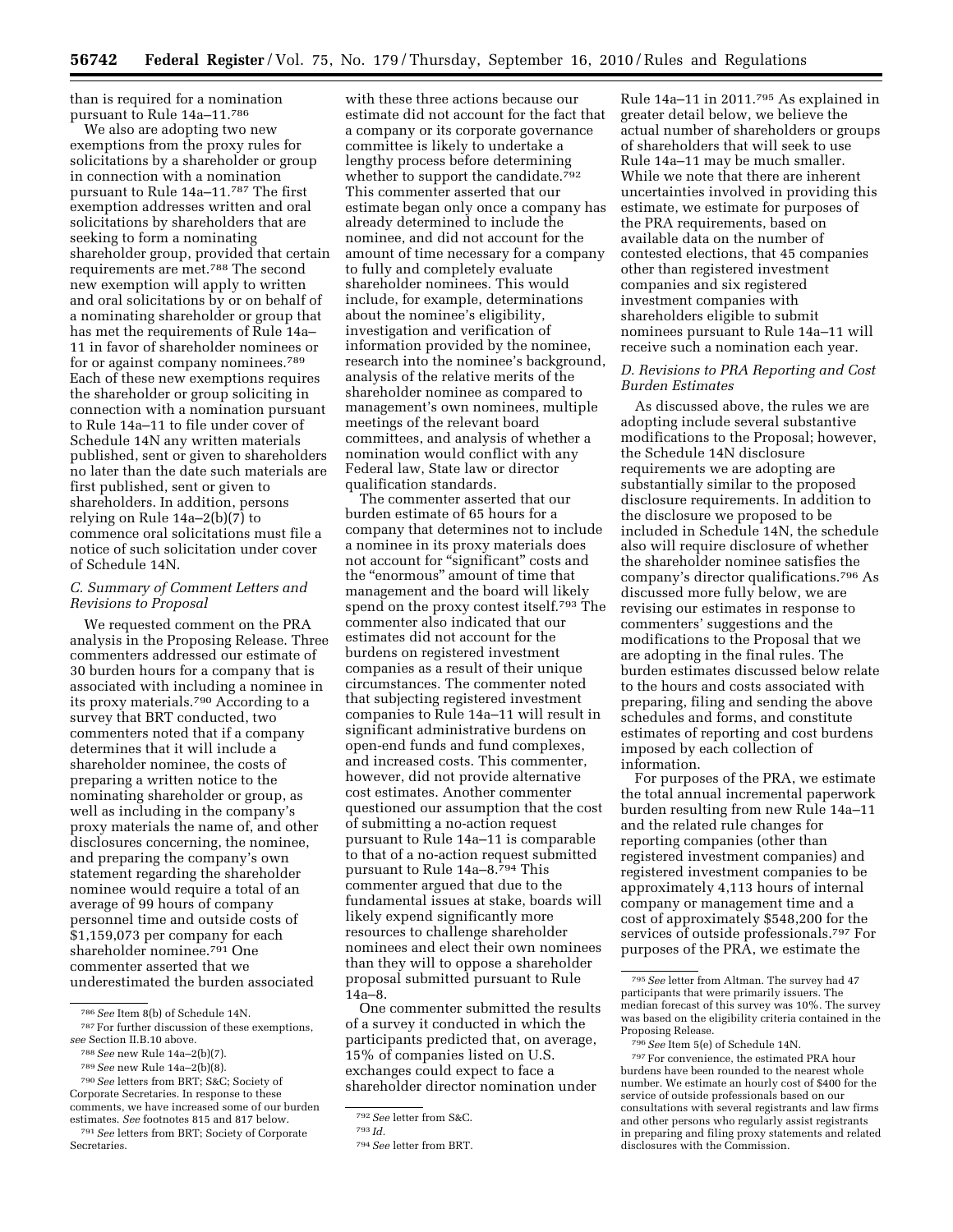total annual incremental paperwork burden to nominating shareholders and groups from Schedule 14N to be approximately 7,870 hours of shareholder personnel time, and \$1,049,300 for services of outside professionals. As discussed further below, these total costs include all additional disclosure burdens associated with the final rules, including burdens related to the notice and disclosure requirements. The total costs described above also include the burden hours resulting from the new exemptions for solicitations by nominating shareholders or groups in connection with a nomination pursuant to Rule 14a–11.798 As noted above, smaller reporting companies will not be subject to Rule 14a–11 until three years after the effective date of the rule. For purposes of the PRA, we have calculated the burden estimates as if the rule has been fully phased in for all companies.

As amended, Rule 14a–8(i)(8) will no longer permit companies to exclude, under that basis, shareholder proposals that seek to establish a procedure under a company's governing documents for the inclusion of one or more shareholder director nominees in the company's proxy materials. For purposes of the PRA, we estimate the total annual incremental paperwork burden resulting from the amendment to Rule 14a–8(i)(8) and the related rule changes for reporting companies (other than registered investment companies), registered investment companies, and shareholders to be approximately 17,994 hours of internal company or shareholder time and a cost of approximately \$2,399,200 for the services of outside professionals.799

#### 1. Rule 14a–11

New Rule 14a–11 will require any company subject to the rule to include disclosure about a nominating shareholder's or group's nominee or nominees for election as director in the company's proxy statement, and the name of the nominee or nominees on the company's proxy card, when the conditions of the rule are met. The rule will not apply if the company is subject to the proxy rules solely as a result of having a class of debt registered under Section 12 of the Exchange Act or if State law, foreign law or a company's governing documents prohibit shareholders from nominating a

candidate or candidates for election as director. A nominating shareholder or group will be required to file Schedule 14N to disclose information about the nominating shareholder or group and the nominee or nominees, and the company will be required to include certain information regarding the nominating shareholder or group and nominee or nominees in the company's proxy statement unless the company determines that it is not required to include the nominee or nominees in its proxy materials.800 A nominating shareholder or group also will be afforded the opportunity to include in the company's proxy statement a statement of support for its nominee or nominees not to exceed 500 words per nominee. The nominee or nominees also will be included on the company's form of proxy in accordance with Exchange Act Rule 14a–4.

Under the final rule, shareholders or groups owning at least 3% of the voting power of a company's securities entitled to be voted on the election of directors for at least three years as of the date of filing their notice on Schedule 14N with the Commission, and transmitting the notice to the company, will be eligible to submit a nominee for election as director to be included in the company's proxy materials,801 provided certain other eligibility requirements are met 802 and subject to certain limitations on the overall number of shareholder nominees for director.

In the Proposing Release, we estimated that 208 companies with eligible shareholders would receive nominations pursuant to Rule 14a–11. That number was based in part on data, which we used to estimate that approximately 4,163 reporting companies (other than registered investment companies) would have at least one shareholder who met the eligibility criteria set forth in the Proposing Release. We then estimated that 5% of those companies would receive a nomination from an eligible shareholder or group of shareholders,

resulting in 208 companies receiving nominations pursuant to Rule 14a–11 annually.803 In the Proposing Release, we also estimated that 61, or 5%, of 1,225 registered investment companies responding to Rule 20a–1 each year would receive shareholder nominations for inclusion in their proxy materials. After further consideration, we believe that a better indicator of how many shareholders might submit a nomination is the number of contested elections and board-related shareholder proposals that have been submitted to companies.<sup>804</sup> We believe starting with this number is better because it indicates shareholders or groups of shareholders who have shown an interest in using currently available means under our rules to influence governance matters. The number of contested elections and board-related shareholder proposals, however, does not reflect the additional eligibility requirements that are being adopted in new Rule 14a–11. For example, Rule 14a–11 requires that a shareholder or group of shareholders satisfy an ownership threshold of at least 3% of the company's voting power; that amount of securities must have been held continuously for at least three years as of the date the nominating shareholder or group submits notice of its intent to use Rule 14a–11; and the nominating shareholder or group must execute a certification that it is not holding the securities with the purpose, or with the effect, of changing control of the company or to gain a number of board seats that exceeds the maximum number of nominees that the company could be required to include under Rule 14a–11. As a result of the additional eligibility requirements and certifications required by Rule 14a–11, we believe it is reasonable to

804 In this regard, we note that it is estimated that there were 57 contested solicitations in 2009. *See*  Georgeson, 2009 Annual Corporate Governance Review Executive Summary (*available at [http://](http://www.georgeson.com/usa/acgr09.php) [www.georgeson.com/usa/acgr09.php](http://www.georgeson.com/usa/acgr09.php)*) and footnote 828 below. In addition, approximately 118 Rule 14a–8 shareholder proposals related to board issues were submitted to shareholders for a vote in the 2008–2009 proxy season. Board related proposals include proposals to have an independent chairman of the board, proposals to allow for cumulative voting and proposals to require a majority vote to elect directors. *See* RiskMetrics 2009 Proxy Season Scorecard, May 15, 2009. We believe these actions related to contested solicitations or board issues, 175 in total, provide useful information about the degree of interest in using Rule 14a–11.

<sup>798</sup>*See* new Rules 14a–2(b)(7) and 14a–2(b)(8). 799This corresponds to 6,510 hours of shareholder time and \$868,000 for the shareholders'

use of outside professionals and 11,484 hours of company time and \$1,531,200 for the company's use of outside professionals.

<sup>800</sup>The burdens associated with Schedule 14N are discussed below.

<sup>801</sup>*See* Section II.B.4.b. above for a discussion of how voting power is determined.

<sup>802</sup>The eligibility requirements are provided in Rule 14a–11(b). As discussed in more detail in Section II.B.4., a nominating shareholder or group must not be holding the securities used to meet the ownership threshold with the purpose, or with the effect, of changing the control of the company or to gain a number of seats on the board of directors that exceeds the maximum number of nominees that the company could be required to include under Rule 14a–11. A nominating shareholder or group also must provide certain statements and disclosure regarding its ownership and the nominee or nominees must meet the applicable eligibility requirements.

<sup>803</sup> If we used the same data for estimating the number of nominees that would be submitted pursuant to the final rules as adopted, there would be approximately 2,117 companies with at least one shareholder eligible to submit a nomination. If we were to assume that 5% of those companies with at least one shareholder eligible to submit a nomination would receive a nomination, then we would estimate that 106 companies would receive a nomination each year.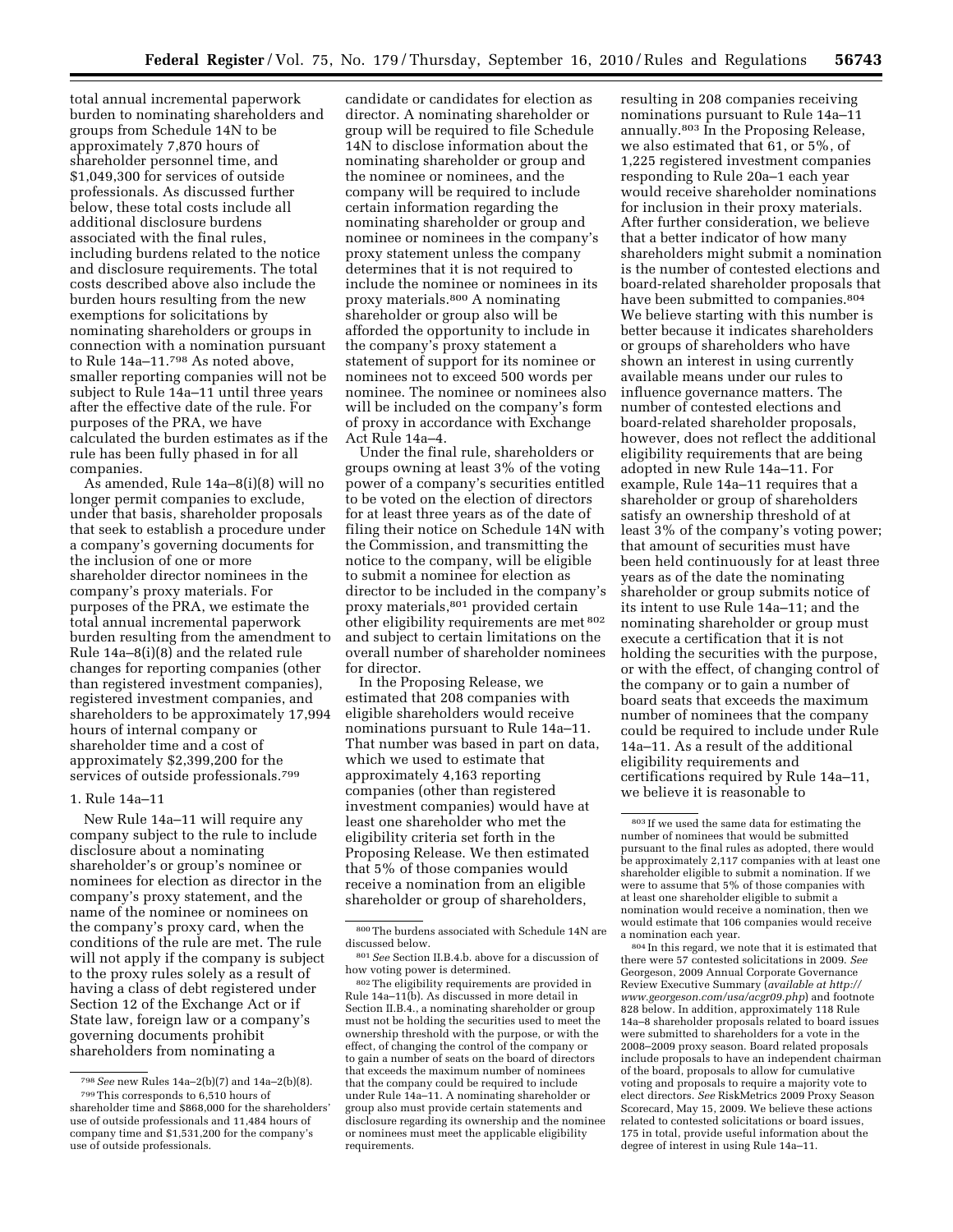significantly reduce the number of contested elections and board-related shareholder proposals for purposes of estimating the number of shareholders or groups of shareholders who may submit a nomination pursuant to Rule 14a–11. For purposes of this analysis, we estimate that 45 companies other than registered investment companies will receive nominees from shareholders 805 for inclusion in their proxy materials.806 We further estimate that six registered investment companies will receive nominees from shareholders pursuant to Rule 14a–11 annually.807

We estimate for PRA purposes that each company that receives nominees pursuant to Rule 14a–11 will receive two nominees from one shareholder or group. The median board size based on a 2007 sample of public companies was nine.808 Approximately 60% of the

806For the reasons noted above, we discounted the 175 contested elections and board-related shareholder proposals by approximately 75% to reflect the much more stringent eligibility requirements under new Rule 14a–11 as compared to Rule 14a–8. The 45 filings that we estimate for purposes of the PRA are equal to 2.1% of the 2,117 companies we estimate to have at least one eligible shareholder meeting the ownership requirements of the rule.

807 In this regard, we estimate that there were 11 contested elections in 2009, based on the number of EDGAR filings on form-type PREC14A with respect to unique investment companies in 2009. In addition, the average number of no-action letters issued by the staff regarding proposals seeking to amend a registered investment company's bylaws to provide for shareholder director nominations received in calendar years 2007, 2008 and 2009, rounded to the nearest whole number greater than zero, is one. We estimate that investment companies currently receive as many proposals regarding nomination procedures or disclosures as there are contested elections and no-action letters issued by the staff, resulting in a total of 24 contested elections and board-related shareholder proposals per year. For reasons similar to those articulated above for non-investment companies, we believe these actions related to contested solicitation or board issues, 24 in total, provide useful information about the degree of interest in using Rule 14a–11. However, as discussed above, Rule 14a–11 contains different eligibility requirements than our current rules that will likely result in fewer companies receiving nominations submitted pursuant to the rule. Similar to noninvestment companies, we believe it is reasonable to discount the 24 contested elections and boardrelated shareholder proposals by approximately 75%, resulting in six investment companies receiving nominations pursuant to Rule 14a–11. We further estimate that 75% of the submissions, or five, will be made by groups of shareholders and the remaining one will be made by an individual. *See* the discussion below regarding the estimated increase in Schedule 13G filings.

808According to information from RiskMetrics, based on a sample of 1,431 public companies the median board size in 2007 was 9, with boards ranging in size from 4 to 23 members.

boards sampled had between nine and 19 directors. In the case of registered investment companies, we estimate that the median board size is eight.809 Thus, although some shareholders or groups could seek to include fewer than two nominees and others would be permitted to include more than two nominees, depending on the size of the board, we assume for purposes of the PRA that each shareholder or group would submit two nominees. As a result, for reporting companies, we estimate up to 211 total company burden hours per company (which is the sum of the bullets below doubled where appropriate to reflect two nominees) which corresponds to 158 hours ( $211 \times 0.75$ ) of company time, and a cost of approximately \$21,100 (211 ×  $0.25 \times $400$  for the services of outside professionals. In each case, this estimate includes:

• If the company determines that it will include a shareholder nominee, the company's preparation of a written notice to the nominating shareholder or group (five burden hours per notice);

• The company's inclusion in its proxy statement and form of proxy of the name of, and other related disclosures concerning, a person or persons nominated by a shareholder or shareholder group (five burden hours per nominee); 810

• The company's preparation of its own statement regarding the shareholder nominee or nominees (40 burden hours per nominee); and

• If a company determines that it may exclude a shareholder nominee submitted pursuant to the new rule, the company's preparation of a written notice to the nominating shareholder or group followed by written notice of the basis for its determination to exclude the nominee to the Commission staff (116 burden hours per notice).811

For purposes of this PRA analysis, we assume that approximately 41 (or 90% of 45) reporting companies (other than registered investment companies) and 5 (or 90% of 6) registered investment companies that receive a shareholder

810The requirement is in amended Rule 14a–4. 811As discussed below, for companies that exclude a nominee but do not request no-action relief, we estimate this burden to be 100 hours.

nominee for director will be required to include the nominee in their proxy materials. In the other 10% of cases, we assume that the company will be able to exclude the shareholder nominee (after providing notice of its reasons to the Commission). If a company determines to include a shareholder nominee, it must provide written notice to the nominating shareholder or group. We estimate the burden associated with preparing this notice to be five hours. For reporting companies (other than registered investment companies), this will result in 205 aggregate burden hours (41 companies  $\times$  5 hours/ company), which corresponds to 154 burden hours of company time (41 companies  $\times$  5 hours/company  $\times$  0.75) and \$20,500 in services of outside professionals (41 companies × 5 hours/ company  $\times$  0.25  $\times$  \$400). For registered investment companies, this will result in 25 aggregate burden hours (5 companies  $\times$  5 hours/company), which corresponds to 19 burden hours of company time (5 companies  $\times$  5 hours/ company  $\times$  0.75), and \$2,500 for services of outside professionals (5 companies  $\times$  5 hours/company  $\times$  0.25  $\times$ \$400).

We estimate the annual disclosure burden for companies to include nominees and related disclosure in their proxy statements and on their form of proxy to be 5 burden hours per nominee, for a total of 410 aggregate burden hours (41 responses  $\times$  5 hours/ response times; 2 nominees) for reporting companies (other than registered investment companies), and 50 aggregate burden hours (5 responses  $\times$  5 hours/response  $\times$  2 nominees) for registered investment companies. For reporting companies (other than registered investment companies), this corresponds to 308 burden hours of company time, and \$41,000 for services of outside professionals.812 For registered investment companies, this corresponds to 38 hours of company time, and \$5,000 for services of outside professionals.813

We estimate that 41 reporting companies (other than registered investment companies) and 5 registered investment companies will include a statement with regard to the shareholder nominees.814 We anticipate that the

<sup>805</sup>We further estimate that 75% of the 45 submissions, or 34, will be made by groups of shareholders, and the remaining 11 will be made by individuals. *See* the discussion below regarding the estimated increase in Schedule 13G filings.

Approximately 40% of the boards in the sample had 8 or fewer directors, approximately 60% had between 9 and 19 directors, and less than 1% had 20 or more directors.

<sup>809</sup>*See* Investment Company Institute and Independent Directors Council, *Overview of Fund Governance Practices 1994–2006,* at 6–7 (November 2007), *available at [http://www.ici.org/pdf/](http://www.ici.org/pdf/rpt_07_fund_gov_practices.pdf)  rpt*\_*07*\_*fund*\_*gov*\_*[practices.pdf](http://www.ici.org/pdf/rpt_07_fund_gov_practices.pdf)* (noting that the median number of independent directors per fund complex in 2006 was six and that independent directors held 75% or more of board seats in 88% of fund complexes).

<sup>812</sup>The calculations for these numbers are: 410 burden hours × 0.75 = 308 burden hours of company time and 410 burden hours  $\times$  0.25  $\times$  \$400 = \$41,000 for services of outside professionals.

<sup>&</sup>lt;sup>813</sup> The calculations for these numbers are: 50 burden hours  $\times$  0.75 = 38 hours of company time and 50 burden hours  $\times$  0.25  $\times$  \$400 = \$5,000 for services of outside professionals.

<sup>814</sup> We assume that each company that includes a shareholder nominee in its proxy materials would include such a statement.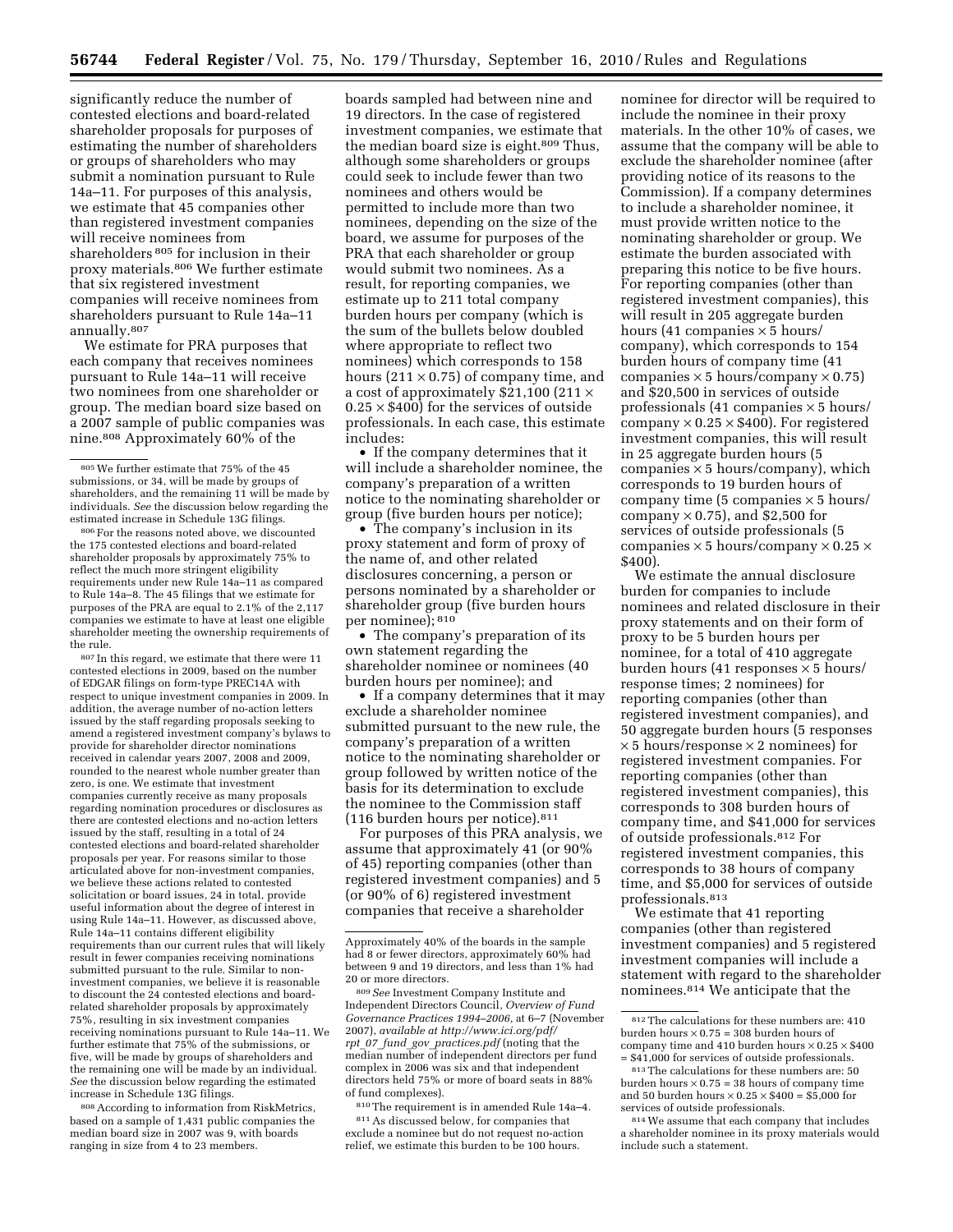burden to include a statement will include time spent to research the nominee's background, determinations about the nominee's eligibility, investigation and verification of information provided by the nominee, analysis of the relative merits of the shareholder nominee as compared to management's own nominees, multiple meetings of the relevant board committees, analysis of whether a nomination will conflict with any Federal law, State law or director qualification standards, preparation of the statement, and company time for review of the statement by, among others, the nominating committee and legal counsel. In the Proposing Release we estimated that this burden will be approximately 20 hours per nominee. Based on comments received, however, we believe it is appropriate to increase this estimate to 40 hours per nominee.815 For reporting companies (other than registered investment companies), this will result in 3,280 aggregate burden hours (41 statements  $\times$ 40 hours/statement  $\times$  2 nominees). This corresponds to 2,460 hours of company time (41 statements × 40 hours/ statement  $\times$  2 nominees  $\times$  0.75) and \$328,000 for services of outside professionals (41 statements × 40 hours/ statement  $\times$  2 nominees  $\times$  0.25  $\times$  \$400) for reporting companies (other than registered investment companies). For registered investment companies, this will result in 400 aggregate burden hours (5 statements  $\times$  40 hours/ statement  $\times$  2 nominees). This corresponds to 300 hours of company time (5 statements × 40 hours/statement  $\times$  2 nominees  $\times$  0.75) and \$40,000 for services of outside professionals (5 statements  $\times$  40 hours/statement  $\times$  2 nominees  $\times$  0.25  $\times$  \$400).

Further, for purposes of this analysis, we assume that approximately 9 (or 20% of 45) reporting companies (other than registered investment companies) and 1 (or 20% of 6) registered investment companies that receive a shareholder nominee for director for inclusion in their proxy materials will make a determination that they are not required to include a nominee in their proxy materials because the requirements of Rule 14a–11 are not met and will file a notice of intent to exclude that nominee.816 We further estimate that 3 (or 33% of 9) of those reporting companies (other than registered investment companies) will not seek no-action relief from the Commission and will only provide the required notice to the nominating shareholder or group and the Commission. We estimate that the remaining 6 reporting companies other than registered investment companies and the one registered investment company that makes a determination that it is not required to include a nominee in its proxy materials will seek no-action relief in order to exclude the nomination. We estimate that the burden hours associated with preparing and submitting the company's notice to the nominating shareholder or group and the Commission regarding its intent to exclude a shareholder nominee that includes a request for no-action relief would be 116 hours per notice.817 We

817This estimate is based on data provided by the BRT in its comment letter dated August 17, 2009. In its letter, the BRT provided data from a survey of its own members indicating that the average burden associated with preparing and submitting a single no-action request to the Commission staff in connection with a shareholder proposal is approximately 47 hours and associated costs of \$47,784. Although the letter did not specify as much, assuming these costs correspond to legal fees, which we estimate at an hourly cost of \$400, we estimate that this cost is equivalent to approximately 120 hours (\$47,784/\$400). We note that this estimate is higher than the 65 hours we estimated in the Proposing Release, where we relied on 2003 data provided by the American Society of Corporate Secretaries indicating 30 hours and associated costs of \$13,896, or 35 hours (\$13,896/ \$400). The BRT survey also indicated that if a company opposes a shareholder nominee, it would incur an additional average of 302 hours of company time. This would be in addition to its estimate of 99 hours for the actions described above. As noted above, the survey conducted by the BRT provides useful estimates for us to consider but the survey represents a limited number of companies. In addition, it is unclear whether the 302 hours is inclusive of the no-action process. We believe this estimate is high and believe the revised number discussed below is a better estimate because it attempts to reflect the burden across all companies. For purposes of the PRA, we assume that submitting the notice and reasons for excluding a shareholder nominee to the staff will be

estimate that the burden hours associated with preparing and submitting the company's notice to the nominating shareholder or group and the Commission regarding its intent to exclude a shareholder nominee and its reasons for doing so would be 100 hours.818 One commenter questioned our assumption that submitting a request to the staff to exclude a shareholder nominee will be comparable to preparing a no-action request to exclude a proposal under Rule 14a–8.819 This commenter argued that due to the fundamental issues at stake, boards are likely to expend significant resources to challenge shareholder nominees and elect their own nominees. We recognize the possibility that companies might expend greater resources in opposing a shareholder nominee than a shareholder proposal. We believe, however, that some of the resources to oppose a shareholder nominee will be allocated to the use of other means outside of the required disclosure in the proxy statement (e.g., "fight letters") so we have not factored that into our collection of information estimate. We believe that a portion of the burden associated with this will be reflected in the company's preparation of its own statement regarding the shareholder nominee, rather than in the preparation of a no-action request, and accordingly, as discussed above, we have increased our estimate of the associated burden from 20 to 40 hours. Although we have increased the burden to the company associated with preparing its own statement, we are not persuaded that also increasing the burden associated with preparing a request to exclude the nominee will be an accurate estimate. We are, however, as discussed above, increasing to 116 hours our estimate for preparing a notice of intent to exclude

818We believe that even if a company is not seeking no-action relief the company will still spend significant time preparing its notice to exclude the nominee. Because the notice will be required to include the reasons that the nominee is being excluded, we believe that the burden will be similar to, though not quite as extensive as, preparing a request for no-action relief. 819*See* letter from BRT.

<sup>815</sup> In its comment letter and based on its survey of its members, BRT estimated that the preparation of a notice to the nominating shareholder, inclusion of related disclosure in the company's proxy materials, and preparation of its own statement regarding the shareholder nominee will require an average of 99 hours of personnel time. In the Proposing Release, we estimated the burden for these three actions to be 30 hours. We note that the survey conducted by the BRT provides useful information regarding the amount of personnel time that a company will spend responding to a Rule 14a–11 nomination; however, the survey represents a limited number of companies. While we are persuaded that the burden to companies of preparing a statement with regard to the shareholder nominee may require more than the 20 hours we estimated in the Proposing Release, we believe that 99 hours may represent the high end of the range. In light of this information, we believe it is appropriate to increase our estimate and we believe it is adequate to double our estimate of this component from 20 to 40 hours to reflect the average burden across all companies. Thus, we estimate that the internal burden associated with these three actions would be 50 hours.

<sup>816</sup>With respect to companies other than registered investment companies, we assume that 6 of these submissions ultimately would be excludable under the rule.

comparable to preparing a no-action request to exclude a proposal under Rule 14a–8. While it appears, based on commenters' estimates, that associated costs may have increased since 2003, based on estimates provided by other commenters on the costs of preparing and submitting a no-action request (*see, e.g.,* letter from S&C), we believe an average of the two estimates provides a more representative estimate of the spectrum of reporting companies, as opposed to those who participated in the BRT survey. Thus, we estimate that the burden to submit the notice and reasons for excluding a shareholder nominee and request no-action relief, would be approximately 116 hours ([167 hrs + 65 hrs]/2).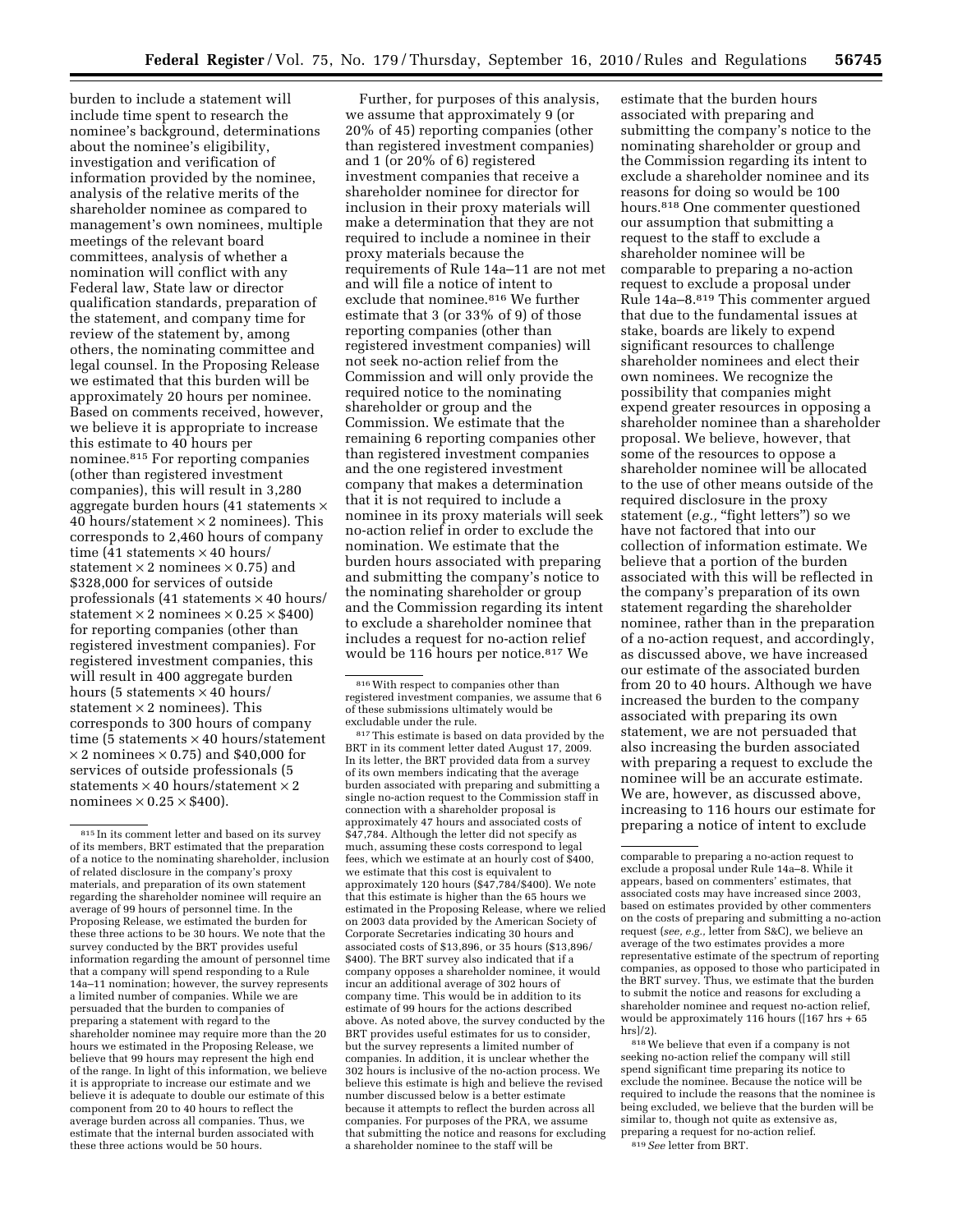the nominee and request no-action relief based on 2009 data received from commenters.820

In the case of reporting companies (other than registered investment companies) that have determined they may exclude a nominee and seek noaction relief from the staff, we estimate that this will result in an aggregate burden of 696 hours (6 notices  $\times$  116 hours/notice), corresponding to 522 hours of company time (6 notices  $\times$  116 hours/notice  $\times$  0.75) and \$69,600 for the services of outside professionals (6 notices  $\times$  116 hours/notice  $\times$  0.25  $\times$ \$400). In the case of registered investment companies that have determined they may exclude a nominee and seeking no-action relief from the staff, we estimate that this will result in 116 aggregate burden hours (1 notice  $\times$  116 hours/notice), which will correspond to 87 hours of company time (1 notice  $\times$  116 hours/notice  $\times$  0.75) and \$11,600 for the services of outside professionals (1 notice  $\times$  116 hours/ notice  $\times$  0.25  $\times$  \$400). For companies (other than registered investment companies) that have determined they may exclude a nomination but not to seek no-action relief from the staff, we estimate that this will result in an aggregate burden of 300 hours (3 notices × 100 hours/notice), corresponding to 225 hours of company time (3 notices × 100 hours/notice  $\times$  0.75) and \$30,000 for the services of outside professionals (3 notices  $\times$  100 hours/notice  $\times$  0.25  $\times$ \$400).821 These burdens would be added to the PRA burdens of Schedules 14A and 14C or, in the case of registered investment companies, Rule 20a–1.

We also estimate that the annual burden for the nominating shareholder's or group's participation in the no-action process822 available pursuant to Rule 14a–11 would average 60 hours per nomination.823 For nominating

822There is no corresponding burden for shareholders or groups whose nomination is excluded by the company, and the company does not seek no-action relief. If the shareholder objects to the exclusion, there is no requirement that the shareholder seek redress from the staff or the Commission. As a result, we have not provided an estimated burden.

823As noted in footnote 817, we estimate that the average burden to a company associated with preparing and submitting a no-action request to the staff is approximately 116 burden hours. We believe that the average burden for a shareholder proponent to respond to a company's no-action request is likely to be less than a company's burden to prepare the request; therefore, we estimate it will take approximately half the time (or 60 burden hours)

shareholders or groups of reporting companies (other than registered investment companies), this will result in 360 total burden hours (6 responses × 60 hours/response). This will correspond to 270 hours of shareholder time (6 responses  $\times$  60 hours/response  $\times$ 0.75) and \$36,000 for services of outside professionals (6 responses x 60 hours/ response  $\times$  0.25  $\times$  \$400). For nominating shareholders or groups of registered investment companies, this will result in 60 total burden hours (1 response × 60 hours/response). This will correspond to 45 hours of shareholder time (1 response × 60 hours/response × 0.75) and \$6,000 for services of outside professionals (1 response × 60 hours/ response  $\times$  0.25  $\times$  \$400). This burden would be added to the PRA burden of Schedule 14N.

We also are adopting two new exemptions from the proxy rules for solicitations by shareholders or groups in connection with a nomination pursuant to Rule 14a–11. The first exemption addresses written and oral solicitations by shareholders that are seeking to form a nominating shareholder group, provided that certain requirements are met.824 Solicitations made in reliance on this exemption would be required to be filed under cover of Schedule 14N with the appropriate box marked on the cover page. As discussed above, we estimate that 34 of the submissions made to companies (other than registered investment companies) pursuant to Rule 14a–11 will be by groups of shareholders formed for purposes of satisfying the eligibility requirements of the rule. We estimate that 31 (90% of 34) of these groups will avail themselves of Rule 14a–2(b)(7). In the case of reporting companies (other than registered investment companies), this will result in an aggregate burden of 31 hours (31 solicitations  $\times$  1 hour/ solicitation), which corresponds to 23 hours of shareholder time (31 solicitations  $\times$  1 hour/solicitation  $\times$  0.75) and \$3,100 for the services of outside professionals (31 solicitations  $\times$  1 hour/ solicitation  $\times$  0.25  $\times$  \$400). In the case of registered investment companies, we estimate that five of the submissions made pursuant to Rule 14a–11 will be by groups of shareholders formed for purposes of satisfying the eligibility requirements of the rule. We estimate that all of these groups will avail themselves of Rule 14a–2(b)(7) (90% of 5 rounds up to 5). This will result in an

aggregate burden of 5 hours (5 solicitations  $\times$  1 hour/solicitation), which corresponds to 4 hours of shareholder time (5 solicitations  $\times$  1 hour/solicitation  $\times$  0.75) and \$500 for the services of outside professionals (5 solicitations  $\times$  1 hour/solicitation  $\times$  0.25 × \$400). These burden hours would be added to the PRA burden of Schedule 14N.

The second new exemption will apply to written and oral solicitations by or on behalf of a nominating shareholder or group that has met the requirements of Rule 14a–11 in favor of shareholder nominees or for or against company nominees.825 Although nominating shareholders or groups will not be required to engage in written solicitations, if the nominating shareholder or group does so, the exemption will require inclusion in any written soliciting materials filed under cover of Schedule 14N of a legend advising shareholders to look at the company's proxy statement when available and advising shareholders how to find the company's proxy statement. For purposes of this analysis, we assume that 50% of nominating shareholders or groups ultimately included in a company's proxy statement will solicit in favor of their nominee or nominees outside the company's proxy statement. In the case of reporting companies (other than registered investment companies), this will result in an aggregate burden of 20 hours (20 solicitations  $\times$  1 hour/ solicitation), which corresponds to 15 hours of shareholder time (20 solicitations  $\times$  1 hour/solicitation  $\times$  0.75) and \$2,000 for services of outside professionals (20 solicitations × 1 hour/ solicitation  $\times$  0.25  $\times$  \$400). These burden hours would be added to the PRA burden of Schedule 14N. In the case of registered investment companies, this will result in an aggregate burden of 3 hours (3 solicitations  $\times$  1 hour/solicitation), which corresponds to 2 hours of shareholder time (3 solicitations  $\times$  1 hour/solicitation  $\times$  0.75) and \$300 for services of outside professionals (3 solicitations  $\times$  1 hour/solicitation  $\times$  0.25 × \$400). These burden hours would be added to the PRA burden of Schedule 14N.

### 2. Amendment to Rule 14a–8(i)(8)

Under our amendment to Rule 14a– 8(i)(8), the election exclusion, a company will no longer be able to rely on this basis to exclude a shareholder proposal that seeks to establish a procedure under a company's governing

<sup>820</sup>Our prior estimate of 65 hours in the Proposing Release was based on 2003 data.

<sup>821</sup>As discussed above, we estimate that only one registered investment company will make a determination that it is not required to include a nominee in its proxy material and that this company will seek no-action relief.

for a nominating shareholder or group to respond to a company's notice to the Commission of its intent to exclude.

<sup>824</sup>*See* new Rule 14a–2(b)(7). 825*See* new Rule 14a–2(b)(8).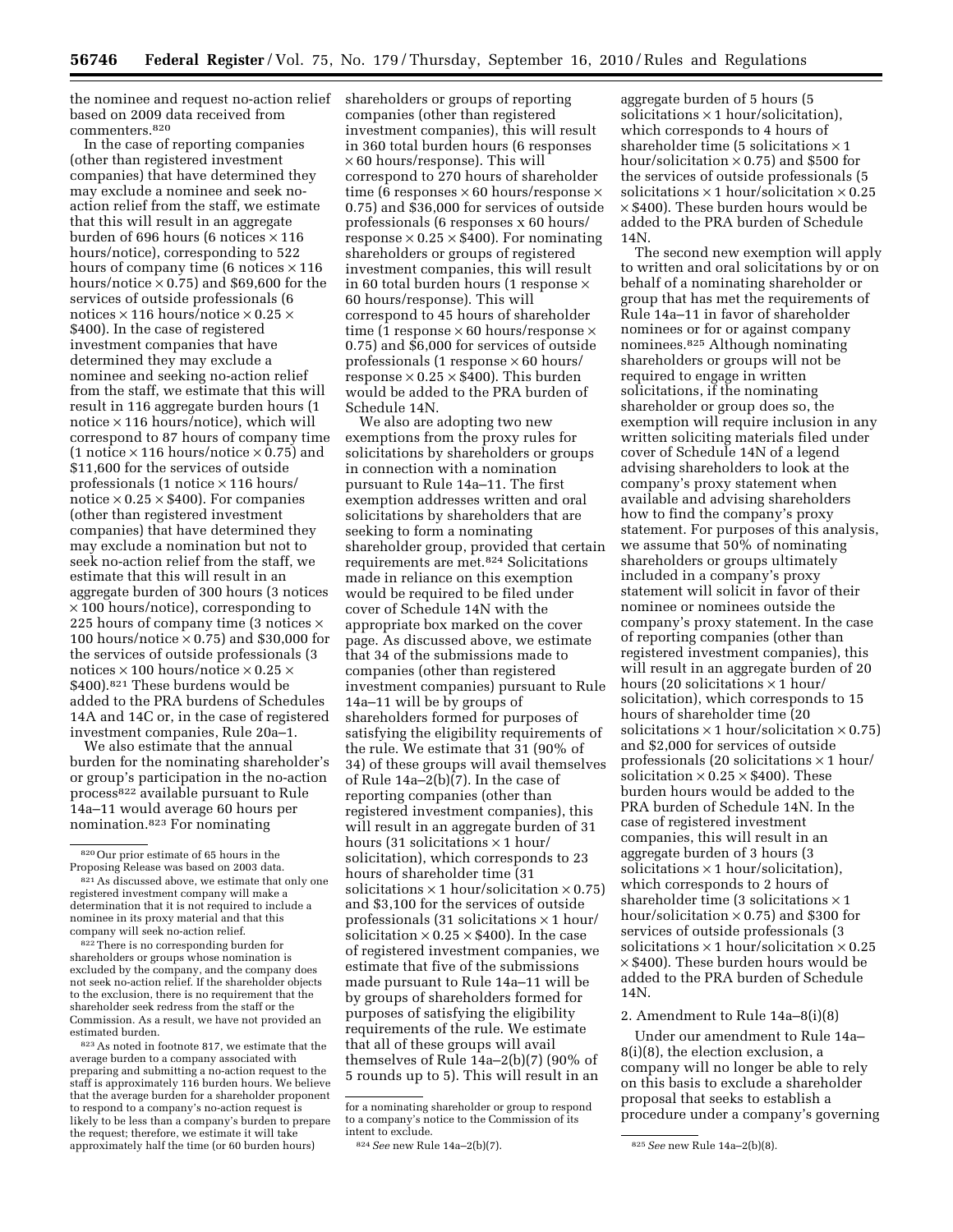documents for the inclusion of one or more shareholder director nominees in the company's proxy materials. The shareholder proposal will have to meet the procedural requirements of Rule 14a–8 and not be subject to one of the substantive exclusions other than the election exclusion (*e.g.,* the proposal could be excluded if the shareholder proponent did not meet the ownership threshold under Rule 14a–8).

Historically, shareholders have made relatively few proposals relating to shareholder access to a company's proxy materials. The staff received 368 no-action requests from companies seeking to exclude shareholder proposals during the 2006–2007 fiscal year. Of these requests, only three (or approximately one percent) related to proposals for bylaw amendments providing for shareholder nominees to appear in the company's proxy materials. During the 2007–2008 fiscal year, the staff received 423 no-action requests to exclude shareholder proposals pursuant to Rule 14a–8. Of these no-action requests, six (or approximately two percent) related to proposals for bylaw amendments providing for shareholder nominees to appear in the company's proxy materials. During the 2008–2009 fiscal year, the staff received 365 no-action requests to exclude shareholder proposals pursuant to Rule 14a–8. Of these requests, seven related to shareholders' ability to have their nominee included in a company's proxy materials. One such request sought to exclude a proposal to directly amend a company's governing documents to permit shareholder director nominations; the remaining six noaction requests related to proposals requesting that the company reincorporate in North Dakota where the relevant state corporate law gives qualified shareholders the right to submit director nominees for inclusion in the company's proxy materials.<sup>826</sup> Although these reincorporation proposals did not seek to amend the companies' bylaws, by seeking reincorporation into North Dakota it appears they sought the ability for shareholders to have nominees included in a company's proxy materials. As of July 23, 2010, during the 2009–2010 fiscal year, the staff has received 353 noaction requests to exclude shareholder proposals pursuant to Rule 14a–8, none of which related to shareholders' ability to have their nominee included in a company's proxy materials. While we

believe that these proposals are helpful in gauging the level of shareholder interest in nominating directors, because our amendment to Rule 14a– 8(i)(8) narrows the scope of the exclusion and no longer permits companies to exclude certain proposals that are excludable under current Rule 14a–8(i)(8), and Rule 14a–11 as adopted includes meaningful eligibility standards, we believe there may be an increase in the number of shareholder proposals seeking to establish procedures under a company's governing documents for the inclusion of one or more shareholder nominees in a company's proxy materials to allow, for example, lower ownership thresholds or higher numbers of shareholder director nominees.

While the number of no-action requests the staff has received in the past is a useful starting point for the PRA analysis, other data also is helpful to gauge shareholder interest in nominating directors and to predict the anticipated impact on the number of proposals submitted pursuant to Rule 14a–8 that seek to establish procedures under a company's governing documents for the inclusion of one or more shareholder nominees in a company's proxy materials that otherwise would be excludable under current Rule 14a–8(i)(8). For example, based on publicly available information, from 2001 to 2005, there were, on average, 14 contested elections per year.827 It is estimated that in 2009 there were at least 57 contested elections,828 and in 2008 it is estimated that there were at least 50 contested elections.829 For purposes of the PRA, we believe that as a result of the amendment to Rule 14a–8(i)(8), shareholders may submit at least as many shareholder proposals to establish procedures under a company's governing documents for

828*See* Georgeson, 2009 Annual Corporate Governance Review (stating that as of the end of September 2009 it had tracked 57 formal proxy contests); *see also* RiskMetrics Group, 2009 Postseason Report Summary, A New Voice in Governance: Global Policymakers Shape the Road to Reform, October 2009, *available at [http://](http://www.riskmetrics.com/docs/2009-postseason-report) [www.riskmetrics.com/docs/2009-postseason-report](http://www.riskmetrics.com/docs/2009-postseason-report)*  (noting that during the 2009 proxy season there were at least 39 proxy contests, and 36 negotiated settlements prior to a shareholder vote).

829*See* letter from BRT (citing data from Georgeson, ''2008 Annual Corporate Governance Review''). *See also* RiskMetrics Group, 2008 Postseason Report Summary, Weathering the Storm: Investors Respond to the Global Credit Crisis, October 2008, *available at [http://](http://www.riskmetrics.com/docs/2008postseason_review_summary)  [www.riskmetrics.com/docs/](http://www.riskmetrics.com/docs/2008postseason_review_summary) [2008postseason](http://www.riskmetrics.com/docs/2008postseason_review_summary)*\_*review*\_*summary.* 

the inclusion of shareholder nominees for director in company proxy materials as there are contested elections. We believe that if shareholders are willing under the current proxy rules to put forth the expense and effort to wage a contest to put forth their own nominees in 57 instances, there may be a similar number of proposals submitted to companies pursuant to Rule 14a–8, as amended, because companies will no longer be permitted to exclude some proposals that currently are excludable under Rule 14a–8(i)(8). We also believe that some shareholders that have submitted proposals in the past with regard to other board issues will submit proposals seeking to establish procedures under a company's governing documents for the inclusion of shareholder nominees for director in company proxy materials. As noted in the Proposing Release, according to information from RiskMetrics, approximately 118 Rule 14a–8 shareholder proposals regarding board issues were submitted to shareholders for a vote in the 2008–2009 proxy season.830 For purposes of the PRA, we estimate that approximately half of these shareholders may submit a proposal regarding procedures for the inclusion of shareholder nominees for director in company proxy materials, resulting in up to 59 proposals in lieu of proposals related to other board issues.<sup>831</sup>

In the case of reporting companies (other than registered investment companies), we believe that the amendment to Rule 14a–8(i)(8) may result in an increase of up to 64 (57 + 7 2009 shareholder proposals) proposals annually from 2009, and a total of 123 proposals  $(59$  proposals  $+ 57 + 7$ ) to companies per year regarding procedures for the inclusion of shareholder nominees for director in company proxy materials.832 We

832The increase is calculated by adding the number of proxy contests in 2009 (57) plus the number of no-action requests received in 2009 regarding proposals seeking to amend a company's bylaws to provide for shareholder director nominations (seven). We have not included an estimated 59 proposals in this increase because we believe they will be submitted in lieu of other types Continued

<sup>826</sup>*See* North Dakota Publicly Traded Corporations Act, N.D. Cent. Code § 10–35–08  $(2009)$ .

<sup>827</sup>*See* Lucian A. Bebchuk, *The Myth of the Shareholder Franchise,* 93 *Va. L. Rev.* 675, 683 (2007) (''Bebchuk (2007)'') (citing data from proxy solicitation firm Georgeson Shareholder). *See*  footnote 314 in the Proposing Release.

<sup>830</sup>*See* footnote 804 above.

<sup>831</sup>We note that we used this estimate in the Proposing Release and did not receive comment on it. *See* Section IV.C.2. of the Proposing Release. We acknowledge the possibility that the number of Rule 14a–8 proposals relating to director nomination procedures may decrease with shareholders' ability to submit a nominee for inclusion in company proxy materials pursuant to Rule 14a–11, but we believe that any decrease may be countered by an increase in shareholder proposals to establish company-specific requirements that are different than Rule 14a–11.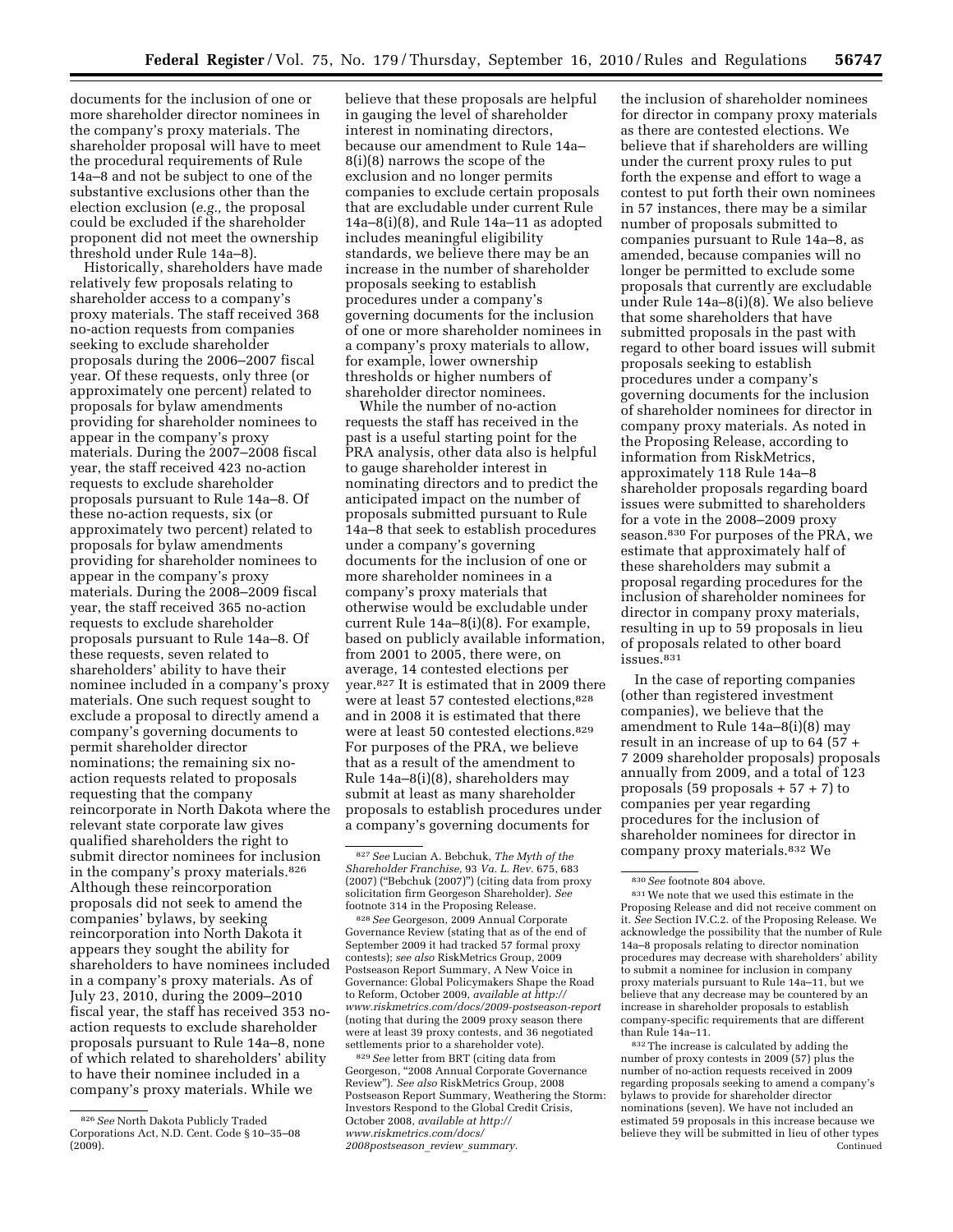estimate the annual incremental burden for the shareholder to prepare the proposal to be 10 burden hours per proposal, for a total of 640 burden hours  $(64$  proposals  $\times$  10 hours/proposal). This will correspond to 480 hours of shareholder time (64 proposals  $\times$  10 hours/proposal  $\times$  0.75) and \$64,000 for the services of outside professionals (64 proposals  $\times$  10 hours/proposal  $\times$  0.25  $\times$ \$400).833

We recognize that a company that receives a shareholder proposal has no obligation to submit a no-action request to the staff under Rule 14a–8. We anticipate that because the proposals that would be submitted pursuant to amended Rule 14a–8 could affect the composition of the company's board of directors, nearly all companies receiving such proposals would submit a written statement of its reasons for excluding the proposal to the staff. We estimate that there will be a total of 123 proposals per year regarding procedures for the inclusion of shareholder nominees in the company's proxy statement. This number includes the 64 (57 + 7) new proposals plus the 59 proposals submitted in lieu of other proposals. Thus, we estimate that 90% of the estimated 123 companies receiving proposals seeking to establish procedures under a company's governing documents for the inclusion of one or more shareholder nominees in a company's proxy materials will submit a written statement of their reasons for excluding the proposal to the staff and would seek no-action relief.

We estimate that companies would determine that they could exclude, and would seek staff concurrence through the no-action letter process for, 110 proposals (123 proposals  $\times$  90%) per proxy season. We estimate that the annual burden for the company's submission of a notice of its intent to exclude the proposal and its reasons for doing so would average 116 hours per proposal, for a total of 12,760 burden hours (110 proposals  $\times$  116 hours/ proposal) for reporting companies (other than registered investment companies). This will correspond to 9,570 hours of company time (110 proposals  $\times$  116 hours/proposal  $\times$  0.75) and \$1,276,000 for the services of outside professionals

(110 proposals  $\times$  116 hours/proposal  $\times$  $0.25 \times $400$ .

We also estimate that the annual burden for the proponent's participation in the Rule 14a–8 no-action process would average 60 hours per proposal, for a total of 6,600 burden hours (110 proposals  $\times$  60 hours/proposal).<sup>834</sup> This will correspond to 4,950 hours of shareholder time (110 proposals  $\times$  60 hours/proposal  $\times$  0.75) and \$660,000 for services of outside professionals (110 proposals  $\times$  60 hours/proposal  $\times$  0.25  $\times$ \$400). These burdens would be added to the PRA burden of Schedules 14A and 14C.

In the case of registered investment companies, we anticipate that the amendment to Rule 14a–8(i)(8) will result in an increase of 12 proposals annually, and a total of 24 proposals regarding procedures for the inclusion of shareholder nominees for director in company proxy materials to companies per year.835 We estimate the annual incremental burden for the shareholder proponent to prepare the proposal to be 10 hours per proposal, for a total of 120 burden hours (12 proposals  $\times$  10 hours/ proposal). This would correspond to 90 hours of shareholder time (12 proposals  $\times$  10 hours/proposal  $\times$  0.75) and \$12,000 for the services of outside professionals (12 proposals  $\times$  10 hours/proposal  $\times$  $0.25 \times $400$ 

Similar to reporting companies other than investment companies, we assume that 90% of registered investment

834As noted in footnote 817 above, we estimate that the average burden to a company associated with preparing and submitting a no-action request to the staff was approximately 116 burden hours. As noted above in footnote 823, we estimate 60 burden hours for a shareholder proponent to respond to a company's notice of intent to exclude and request for no-action relief to the Commission. In this regard, we also estimate that the average incremental burden for a shareholder proponent to submit a shareholder proposal would be 10 hours. We note that one commenter estimated that the average approximate cost to shareholders of submitting a proposal is \$30,000. *See* letter from CalPERS. We note that this commenter's estimate corresponds to the burden to shareholders of submitting a proposal, whereas our estimate of 60 burden hours corresponds to the burden to shareholders in responding to a company's noaction request.

835The increase is estimated based on the number of registered investment company proxy contests in calendar year 2009 (11) plus the average number of no-action letters issued by the staff regarding proposals seeking to amend a registered investment company's bylaws to provide for shareholder director nominations received in calendar years 2007, 2008, and 2009 rounded to the nearest whole number greater than zero (1). In addition, we estimate that investment companies currently receive as many proposals regarding nomination procedures or disclosures as there are contested elections and no-action letters issued by the staff, resulting in a total of an estimated 24 proposals regarding nomination procedures or disclosures related to director nominations to companies per year.

companies that receive a shareholder proposal seeking to establish procedures under a company's governing documents for the inclusion of one or more shareholder nominees in a company's proxy materials will determine that they may exclude the proposal from their proxy materials and request concurrence through the noaction letter process (so registered investment companies will seek to exclude 22 such proposals per proxy season). Also similar to reporting companies other than registered investment companies, we assume that the annual burden for the company's submission of a notice of its intent to exclude the proposal and its reasons for doing so would average 116 hours per proposal, for a total of 2,552 burden hours for registered investment companies (22 proposals  $\times$  116 hours/ proposal). This corresponds to 1,914 hours of company time (22 proposals  $\times$ 116 hours/proposal  $\times$  0.75) and \$255,200 for the services of outside professionals (22 proposals × 116 hours/ proposal  $\times$  0.25  $\times$  \$400). We also estimate that the annual burden for the proponent's participation in the Rule 14a–8 no-action process would average 60 hours per proposal, for a total of 1,320 burden hours (22 proposals  $\times$  60 hours/proposal). This corresponds to 990 hours of shareholder time (22 proposals  $\times$  60 hours/proposal  $\times$  0.75) and \$132,000 for the services of outside professionals (22 proposals  $\times$  60 hours/ proposal  $\times$  0.25  $\times$  \$400). These burdens would be added to the PRA burden of Rule 20a–1.

3. Schedule 14N and Exchange Act Rule 14a–18

Rule 14n–1 establishes a new filing requirement for the nominating shareholder or group, under which the nominating shareholder or group will be required to file notice of its intent to include a shareholder nominee or nominees for director pursuant to Rule 14a–11, applicable State law provisions, or a company's governing documents, as well as disclosure about the nominating shareholder or group and nominee or nominees on new Schedule 14N. New Schedule 14N was modeled after Schedule 13G, but with more extensive disclosure requirements than Schedule 13G. Schedule 14N will require, among other items, disclosure about the amount and percentage of securities owned by the nominating shareholder or group, the length of ownership of such amount, and a written statement that the nominating shareholder or group will continue to hold the securities through the date of the meeting.

of proposals (a shareholder is limited to submitting one shareholder proposal to each company).

<sup>833</sup>We note that this calculation is for incremental, not total, costs. One commenter estimated that the average approximate total cost for shareholders to include a Rule 14a–8 proposal was \$30,000. *See* letter from CalPERS. Assuming these costs correspond to legal fees, which we estimate at an hourly cost of \$400, we estimate that this cost will be equivalent to approximately 75 hours.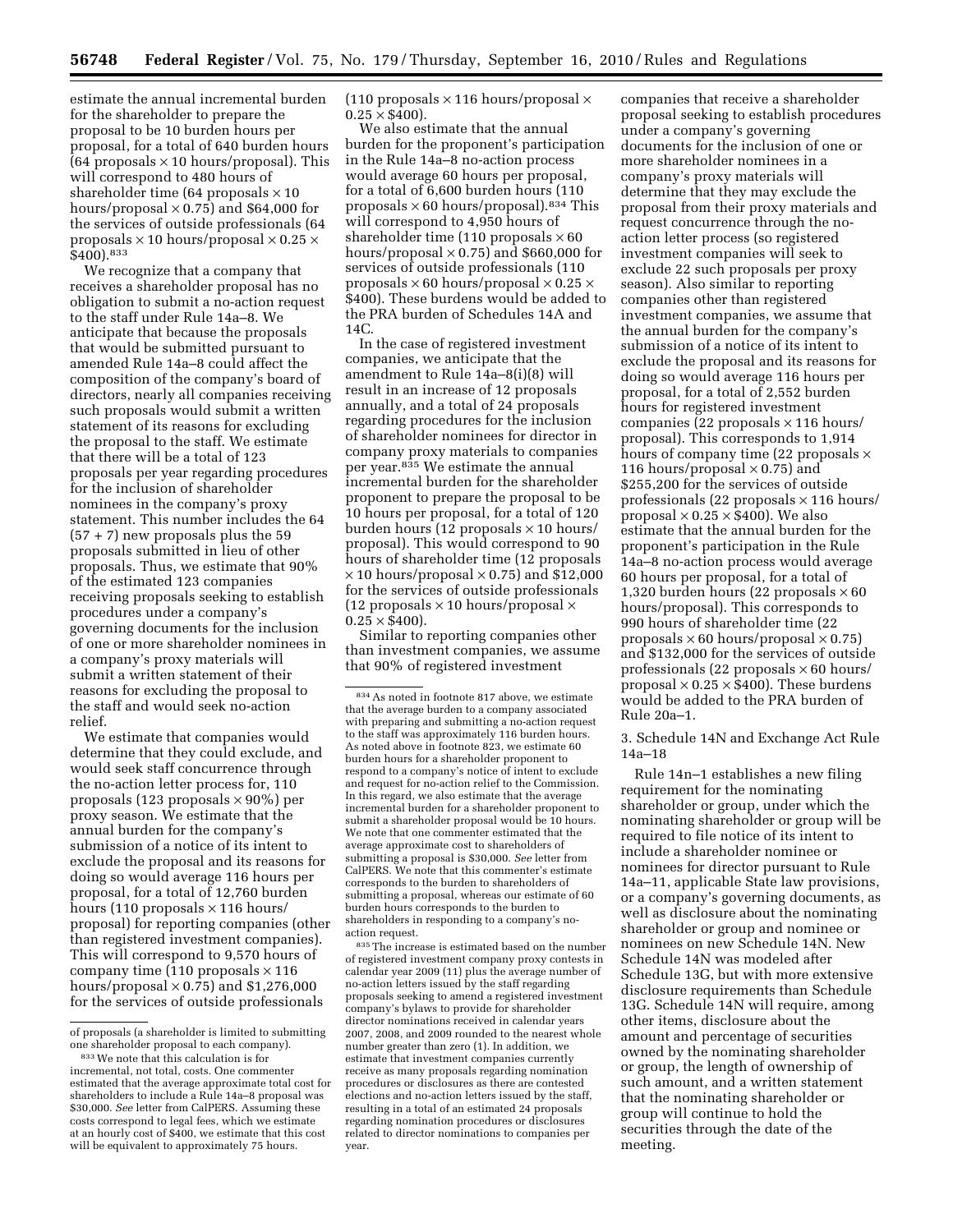In addition, Schedule 14N will contain the disclosure required to be included in the nominating shareholder's or group's notice to the company of its intent to require that the company include the shareholder's or group's nominee in the company's proxy materials pursuant to Rule 14a–11 or pursuant to applicable state or foreign law provisions or a company's governing documents. With regard to the latter, we are seeking to assure that nominating shareholders or groups that submit a shareholder nomination for inclusion in a company's proxy materials pursuant to applicable state or foreign law provisions or the company's governing documents also provide disclosure similar to the disclosure required in a contested election to give shareholders the information needed to make an informed voting decision.

Schedule 14N will require disclosures regarding the nature and extent of the relationships between the nominating shareholder or group, the nominee and the company or any affiliate of the company. Pursuant to Items 7(e)–(f) of Schedule 14A and, in the case of an investment company, Items 22(b)(18)– (19) of Schedule 14A, the company will be required to include certain information set forth in the shareholder's notice on Schedule 14N in its proxy materials. A nominating shareholder or group filing a Schedule 14N to provide disclosure when submitting a nominee for inclusion in a company's proxy materials pursuant to applicable state or foreign law provisions or the company's governing documents will not be required to provide certain statements and certifications required for nominating shareholders or groups using Rule 14a– 11.

We estimate that compliance with the Schedule 14N requirements will result in a burden greater than Schedule 13G 836 but less than a Schedule 14A.837 Therefore, we estimate that compliance with Schedule 14N will result in 47 hours per response per nominee submitted pursuant to Rule 14a–11.838

We also note that the burden associated with filing a Schedule 14N in connection with a nomination made pursuant to an applicable state or foreign law provision or the company's governing documents may be slightly less than a nomination made pursuant to Rule 14a–11 because certain disclosures, statements, and certifications will not be required (including a statement that the nominating shareholder will continue to own the amount of securities through the date of the meeting, disclosure about the nominating shareholder's or group's intent with respect to continued ownership of the securities after the election, the certifications that will be required to use Rule 14a–11 (such as the certification concerning lack of intent to change control or to gain a number of seats on the board that exceeds the maximum number of nominees that the company could be required to include under Rule 14a–11, or the certifications that the nominating shareholder or group and the nominee satisfy the requirements of Rule 14a–11), and a supporting statement from the nominating shareholder or group. Therefore, we estimate that compliance with Schedule 14N when a shareholder or group submits a nominee or nominees to a company pursuant to an applicable state or foreign law provision or the company's governing documents will result in 40 hours per response per nominee.

For purposes of the PRA, we estimate the total annual incremental burden for nominating shareholders or groups to prepare the disclosure that will be required under this portion of the final rules to be approximately 7,870 hours of shareholder time, and \$1,049,300 for the services of outside professionals.<sup>839</sup> This estimate includes the nominating shareholder's or group's preparation and filing of the notice and required disclosure and, as applicable, certifications on Schedule 14N and filings related to new Rules 14a–2(b)(7) and 14a–2(b)(8).

We do not expect that every shareholder that meets the eligibility threshold to submit a nominee for inclusion in a company's proxy materials pursuant to Rule 14a–11, an applicable state or foreign law

provision, or a company's governing documents will do so. As discussed above, we estimate that 45 reporting companies (other than registered investment companies) and 6 registered investment companies will receive notices of intent to submit nominees pursuant to Rule 14a–11. We anticipate that some companies will receive nominees from more than one shareholder or group, though, as discussed above, for purposes of PRA estimates, we assume companies with an eligible shareholder would receive two nominees from only one shareholder or group.

We estimate that compliance with the requirements of Schedule 14N submitted pursuant to Rule 14a–11 will require 4,230 burden hours (45 notices  $\times$  47 hours/notice  $\times$  2 nominees/ shareholder) in aggregate each year for nominating shareholders or groups of reporting companies (other than registered investment companies), which corresponds to 3,173 hours of shareholder time (45 notices  $\times$  47 hours/ notice  $\times$  2 nominees/shareholder  $\times$  0.75) and costs of  $$423,000$  (45 notices  $\times$  47 hours/notice × 2 nominees/shareholder  $\times\,0.25\times\$400)$  for the services of outside professionals. In the case of registered investment companies, we estimate that a nominating shareholder's or group's compliance with the requirements of Schedule 14N will require 564 burden hours (6 responses  $\times$  47 hours/response × 2 nominees) in aggregate each year, which corresponds to 423 hours of shareholder time (6 responses  $\times$  47 hours/response  $\times$  2 nominees  $\times$  0.75) and costs of \$56,400 for the services of outside professionals (6 responses  $\times$  47 hours/response  $\times$  2 nominees  $\times$  0.25  $\times$ \$400). Therefore, we estimate a total of 4,794 burden hours for all reporting companies, including investment companies, broken down into 3,596 hours of shareholder time and \$479,400 for services of outside professionals.

We assume that all nominating shareholders or groups will prepare a statement of support for the nominee or nominees, and we estimate the disclosure burden for the nominating shareholder or group to prepare a statement of support for its nominee or nominees to be approximately 10 burden hours per nominee. In the case of companies other than registered investment companies, this results in an aggregate burden of 900 (45 statements  $\times$  10 hours/statement  $\times$  2 nominees/ shareholder), which corresponds to 675 hours of shareholder time (45 statements  $\times$  10 hours/statement  $\times$  2 nominees/shareholder  $\times$  0.75) and \$90,000 for services of outside professionals (45 statements  $\times$  10 hours/

<sup>836</sup>We currently estimate the burden per response for preparing a Schedule 13G filing to be 12.4 hours.

<sup>837</sup>We currently estimate the burden per response for preparing a Schedule 14A filing to be 101.5 hours and a Schedule 14C to be 102.62 hours.

<sup>838</sup>We estimate that the burden of preparing the information in Schedule 14N for a nominating shareholder or group would be  $\frac{1}{3}$  of the disclosures typically required by a Schedule 14A filing, which results in approximately 34 burden hours. For purposes of this analysis, we estimate that the 34 burden hours will be added to the 12.4 hours associated with filing a Schedule 13G, resulting in a total of approximately 47 burden hours. We estimate that 75% of the burden of preparation of Schedule 14N will be borne internally by the

nominating shareholder or group, and that 25% will be carried by outside professionals. We believe the nominating shareholder or group will work with their nominee to prepare the disclosure and then have it reviewed by outside professionals.

<sup>839</sup>This figure represents the aggregate burden hours attributed to Schedule 14N and is the sum of the burden associated with Schedules 14N submitted pursuant to Rule 14a–11, applicable state or foreign law provisions, and a company's governing documents.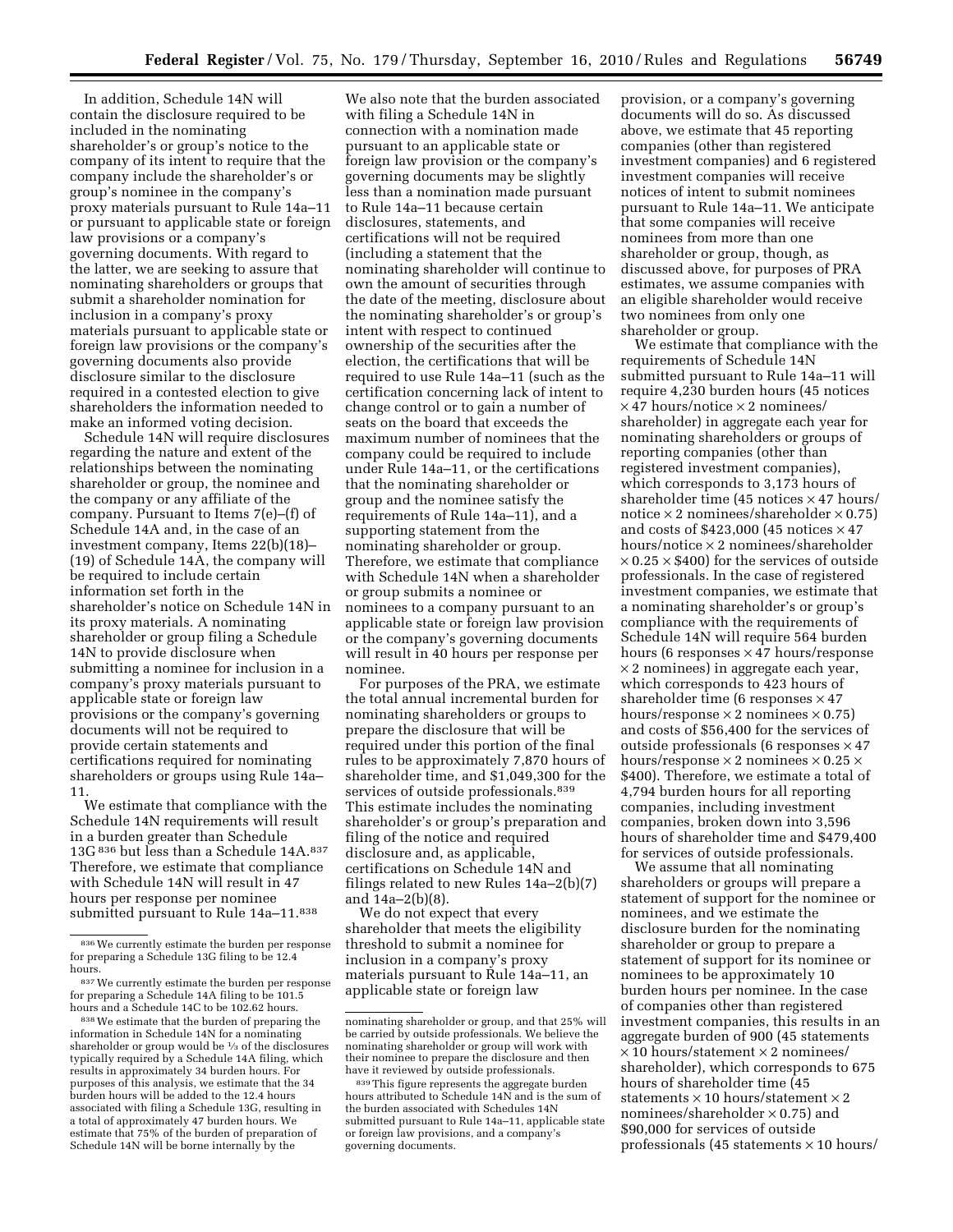statement × 2 nominees/shareholder ×  $0.25 \times $400$  for shareholders of reporting companies (other than registered investment companies). For registered investment companies, this will result in an aggregate burden of 120 (6 statements  $\times$  10 hours/statement  $\times$  2 nominees/shareholder), which corresponds to 90 hours of shareholder time (6 statements × 10 hours/statement  $\times$  2 nominees/shareholder  $\times$  0.75) and \$12,000 for services of outside professionals (6 statements  $\times$  10 hours/ statement × 2 nominees/shareholder ×  $0.25 \times $400$ . Therefore, we estimate a total of 1,020 burden hours for all reporting companies, including investment companies, broken down into 765 hours of shareholder time and \$102,000 for services of outside professionals.

When a nominating shareholder or group submits a nominee or nominees to a company pursuant to an applicable state or foreign law provision or the company's governing documents, the nominating shareholder or group will be required to file a Schedule 14N to provide disclosure about the nominating shareholder or group and the nominee or nominees. As discussed, a company will be required to include certain disclosures about the nominating shareholder or group and the nominee or nominees in its proxy statement. As noted above, we estimate that the burden associated with filing a Schedule 14N in connection with a nomination made pursuant to an applicable state or foreign law provision or a company's governing documents is 40 hours per nominee. We also estimate that approximately 30 nominating shareholders or groups of reporting companies (other than registered investment companies) will submit a nomination pursuant to an applicable state or foreign law provision or a company's governing documents.840 Thus, we estimate compliance with the

requirements of Schedule 14N for nominating shareholders or groups submitting nominations pursuant to an applicable state or foreign law provision or the company's governing documents would result in 2,400 aggregate burden hours (30 notices  $\times$  40 hours/notice  $\times$  2 nominees/shareholder) each year for nominating shareholders or groups of reporting companies (other than registered investment companies), broken down into 1,800 hours of shareholder time (30 notices  $\times$  40 hours/ notice  $\times$  2 nominees/shareholder  $\times$  0.75) and costs of \$240,000 for the services of outside professionals (30 notices  $\times$  40 hours/notice × 2 nominees/shareholder  $\times$  0.25  $\times$  \$400). In the case of registered investment companies, we estimate that approximately 12 nominating shareholders or groups will submit a nomination pursuant to an applicable state or foreign law provision or a company's governing documents.841 We estimate that a nominating shareholder's or group's compliance with the requirements of Schedule 14N would result in 960 aggregate burden hours (12 notices  $\times$  40 hours/notice  $\times$  2 nominees/ shareholder) each year, which corresponds to 720 hours of shareholder time (12 notices  $\times$  40 hours/notice  $\times$  2 nominees/shareholder  $\times$  0.75) and costs of \$96,000 for the services of outside professionals (12 notices  $\times$  40 hours/ notice  $\times$  2 nominees/shareholder  $\times$  0.25  $\times$  \$400). Therefore, we estimate that the total burden hours would be 3,360 for all reporting companies, including investment companies, broken down into 2,520 hours of shareholder time and \$336,000 for services of outside professionals.

We assume that all nominating shareholders or groups that submit a nominee or nominees pursuant to an applicable state or foreign law provision or a company's governing documents will prepare a statement of support for the nominee or nominees,  $842$  and we estimate the disclosure burden for the nominating shareholder or group to prepare a statement of support for its nominee or nominees to be

approximately 10 burden hours per nominee. This results in an aggregate burden of 600 hours (30 statements  $\times$  10 hours/statement × 2 nominees/ shareholder) for shareholders of reporting companies (other than registered investment companies), which corresponds to 450 hours of shareholder time (30 statements  $\times$  10 hours/statement × 2 nominees/ shareholder  $\times$  0.75) and \$60,000 for services of outside professionals (30 statements  $\times$  10 hours/statement  $\times$  2 nominees/shareholder  $\times$  0.25  $\times$  \$400). For registered investment companies, this results in an aggregate burden of 240 hours (12 statements  $\times$  10 hours/ statement  $\times$  2 nominees/shareholder). which corresponds to 180 hours of shareholder time (12 statements  $\times$  10 hours/statement × 2 nominees/ shareholder  $\times$  0.75) and \$24,000 for services of outside professionals (12 statements  $\times$  10 hours/statement  $\times$  2 nominees/shareholder  $\times$  0.25  $\times$  \$400). This results in a total of 840 burden hours, broken down into 630 hours of shareholder time and \$84,000 for the services of outside professionals.

4. Amendments to Exchange Act Form 8–K

Under Rule 14a–11, a nominating shareholder or group will be required to file with the Commission, and transmit to the company, a notice on Schedule 14N of its intent to require the company to include the nominating shareholder's or group's nominee in the company's proxy materials. The nominating shareholder or group must file and transmit the notice on Schedule 14N no earlier than 150, and no later than 120, calendar days before the anniversary of the date that the company mailed its proxy materials for the prior year's annual meeting. If the company did not hold an annual meeting during the prior year, or if the date of the meeting has changed more than 30 days from the prior year, then the nominating shareholder or group will be required to provide notice a reasonable time before the company mails its proxy materials, as specified by the company in a Form 8–K filed pursuant to new Item 5.08 of Form 8–K. The final rules also require a registered investment company that is a series company to file a Form 8–K disclosing the total number of the company's shares that are entitled to vote for the election of directors at the annual meeting of shareholders (or, in lieu of such an annual meeting, a special meeting of shareholders) as of

<sup>840</sup>As discussed above, according to information from RiskMetrics, approximately 118 Rule 14a–8 shareholder proposals regarding board issues were submitted to shareholders for a vote in the 2008– 2009 proxy season. *See* footnote 804. We believe this data is a useful starting point for estimating the number of shareholders who may avail themselves of our new rules, including the use of Schedule 14N. Also as discussed above, we estimate that approximately half of these shareholders may submit a proposal pursuant to Rule 14a–8 regarding procedures for the inclusion of shareholder nominees for director in company proxy materials, resulting in 59 proposals. We believe the number of shareholders submitting nominees pursuant to a state or foreign law provision will be lower than the number of shareholders submitting proposals pursuant to Rule 14a–8. As a result, we estimate that approximately 30 shareholder proponents will submit nominations pursuant to applicable state or foreign law provisions or a company's governing documents.

<sup>841</sup>We estimate that approximately half of the 24 shareholders submitting proposals to registered investment companies regarding the inclusion of one or more shareholder nominees for director in company proxy materials will make submissions pursuant to applicable state or foreign law provisions or a company's governing documents. As a result, we estimate that approximately 12 shareholder proponents will submit to registered investment companies nominations pursuant to applicable state or foreign law provisions or a company's governing documents.

<sup>842</sup>We are assuming for PRA purposes that any applicable state or foreign law provision or company's governing documents will allow for inclusion of such a statement by the nominating shareholder or group.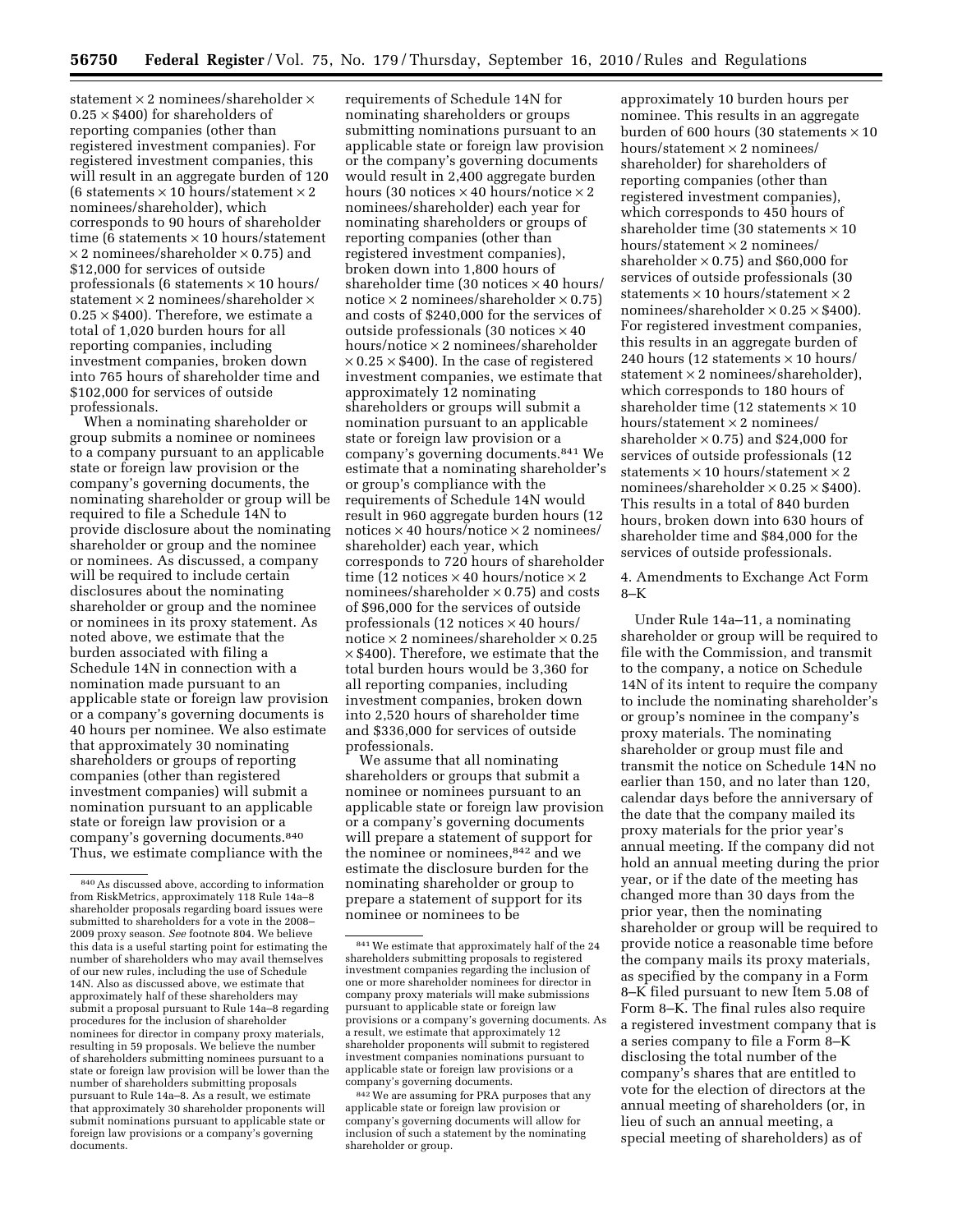the end of the most recent calendar quarter.843

For purposes of the PRA, we estimate that approximately 4% of reporting companies (other than registered investment companies) will be required to file a Form 8–K because the company did not hold an annual meeting during the prior year, or the date of the meeting has changed by more than 30 days from the prior year.<sup>844</sup> Based on our estimate that there are approximately 11,000 reporting companies (other than registered investment companies), this corresponds to 440 companies that will be required to file a Form 8–K. In accordance with our current estimate of the burden of preparing a Form 8–K, we estimate 5 burden hours to prepare, review and file the Form 8–K, for a total burden of 2,200 hours (440 filings  $\times$  5 hours/filing). This total burden corresponds to 1,650 hours of company time (440 filings  $\times$  5 hours/filing  $\times$  0.75) and \$220,000 for services of outside professionals (440 filings  $\times$  5 hours/ filing  $\times$  0.25  $\times$  \$400).

In the case of registered investment companies, we estimate that, similar to reporting companies other than registered investment companies, 4% of registered closed-end management investment companies subject to Rule 14a–11 that are traded on an exchange would be required to file a Form 8–K because the company did not hold an annual meeting during the prior year or the date of the meeting has changed by more than 30 days from the prior year.845 We estimate that approximately 625 of the 1,225 registered investment companies responding to Investment Company Act Rule 20a–1 are closed-end funds that are traded on an exchange, resulting in 25 closed-end funds that will be required to file Form 8–K for these purposes (625 registered closedend management investment companies  $\times$  0.04).<sup>846</sup> However, we estimate that

845We believe that the percentage for registered closed-end investment companies will be similar to other reporting companies because such investment companies are traded on an exchange and are required to hold annual meetings of shareholders.

846We estimate that 1,225 registered investment companies hold annual meetings each year based on the number of responses to Rule 20a–1. Based on data provided by Lipper, the Commission estimates that approximately 625 registered closed-

few, if any, registered open-end management investment companies regularly hold annual meetings. Therefore, we estimate that 600 registered investment companies are not closed-end investment companies and will be required to file Form 8–K. This results in a total of 625 registered investment companies required to file Form 8–K (25 closed-end management investment companies + 600 other registered investment companies) and 3,125 burden hours (625 filings  $\times$  5 hours/filing). This total burden corresponds to 2,344 hours of company time (625 filings  $\times$  5 hours/filing  $\times$  0.75) and \$312,500 for services of outside professionals (625 filings  $\times$  5 hours/ filing  $\times$  0.25  $\times$  \$400).<sup>847</sup> Adding the totals for reporting companies (other than registered investment companies) and registered investment companies results in a total burden of 5,325, which corresponds to 3,994 hours of company time and \$532,500 for services of outside professionals. This includes the requirement for a registered investment company that is a series company to file a Form 8–K disclosing the total number of the company's shares that are entitled to vote for the election of directors at the annual meeting of shareholders (or, in lieu of such an annual meeting, a special meeting of shareholders) as of the end of the most recent calendar quarter.

### 5. Schedule 13G Filings

Shareholders will be permitted to aggregate holdings for purposes of meeting the eligibility threshold in Rule 14a–11 and therefore we anticipate that some groups of shareholders may beneficially own in the aggregate more than 5% of a voting class of an equity security registered pursuant to Section 12. In these circumstances, nominating shareholders will need to consider whether they have formed a group under Exchange Act Section 13(d)(3) and Rule 13d–5(b)(1) that is required to file beneficial ownership reports.848 To the extent nominating shareholder groups exceed the 5% threshold and file

848We recognize that each shareholder group will need to analyze its own facts and circumstances in order to determine whether it is required to file a Schedule 13G; however, we expect that most groups will file a Schedule 13G.

a Schedule 13G, this will result in an increased number of Schedule 13G filings. With respect to reporting companies other than registered investment companies, we estimate that 25% (11) of the nominees submitted pursuant to Rule 14a–11 will be from shareholders who individually meet the eligibility thresholds (25% of 45), and 75% (34) will be from shareholder groups (75% of 45). We estimate that 75% of the 34 groups formed will exceed the 5% threshold and will file a Schedule 13G. As a result, we estimate that an additional 26 Schedule 13G filings will be made annually. The total burden associated with this increase in the number of filings is 322 burden hours (26 additional Schedule 13Gs × 12.4 hours/schedule). This burden corresponds to 81 hours of shareholder time (26 additional Schedule 13Gs × 12.4 hours/Schedule  $\times$  0.25) and \$96,720 for services of outside professionals (26 additional Schedule  $13Gs \times 12.4$  hours/Schedule  $\times$  0.75  $\times$ \$400).

With respect to registered investment companies, we estimate that approximately 3 (50% of 6) of the shareholder nominees will be submitted by shareholders of closed-end funds whose shareholders are required to file beneficial ownership reports under the Exchange Act.849 We estimate that 25% (1) of the nominees for director of closed-end funds submitted pursuant to Rule 14a–11 will be from shareholders who individually meet the eligibility thresholds (25% of 3), and 75% (2) will be from shareholder groups (75% of 3). We estimate that  $75\%$  of the two groups formed to nominate directors of closedend funds will exceed the 5% threshold and file a Schedule 13G. As a result, we estimate that an additional 2 Schedule 13G filings will be made annually (75% of two groups rounds up to two). The total burden associated with this increase in the number of filings is approximately 25 burden hours (2 additional Schedule 13Gs × 12.4 hours/ schedule). This burden corresponds to 6 hours of shareholder time (2 additional Schedule 13Gs × 12.4 hours/schedule × 0.25) and \$7,440 for services of outside

<sup>843</sup>The amendment to Rule 14a–8(i)(8) is not expected to impact Form 8–K, so the burden estimates solely reflect the burden changes resulting from new Item 5.08, including when a nomination is submitted pursuant to a company's governing documents or pursuant to applicable State law.

<sup>844</sup>Based on information obtained in 2003 from the Investor Responsibility Research Center, 3.75% of companies (other than registered investment companies) did not hold an annual meeting during the prior year or the date of the meeting changed by more than 30 days from the prior year. *See also*  footnote 195 in the 2003 Proposal.

end management investment companies are traded on an exchange.

 $\,$  847 Consistent with the current estimates for Form 8–K, we estimate that that 75% of the burden of preparation of Form 8–K is carried by the company and that 25% of the burden of preparation of Form 8–K is carried by outside professionals at an average cost of \$400 per hour. The burden includes disclosure of the date by which a nominating shareholder or group must submit the notice required by Rule 14a–11(c) as well as disclosure of net assets, outstanding shares, and voting.

<sup>849</sup>Under Section 13(d) of the Exchange Act, only holders of equity securities of closed-end funds are required to file beneficial ownership reports with the Commission. Holders of open-end funds are not subject to this requirement. Previously, we estimated that approximately 625 (or slightly over 50%) of the 1,225 registered investment companies responding to Investment Company Act Rule 20a– 1 are closed-end funds that are traded on an exchange. We estimate that the percentage of the shareholder nominees that will be submitted by shareholders of closed-end funds will be approximately equal to the percentage of closed-end funds that are traded on an exchange.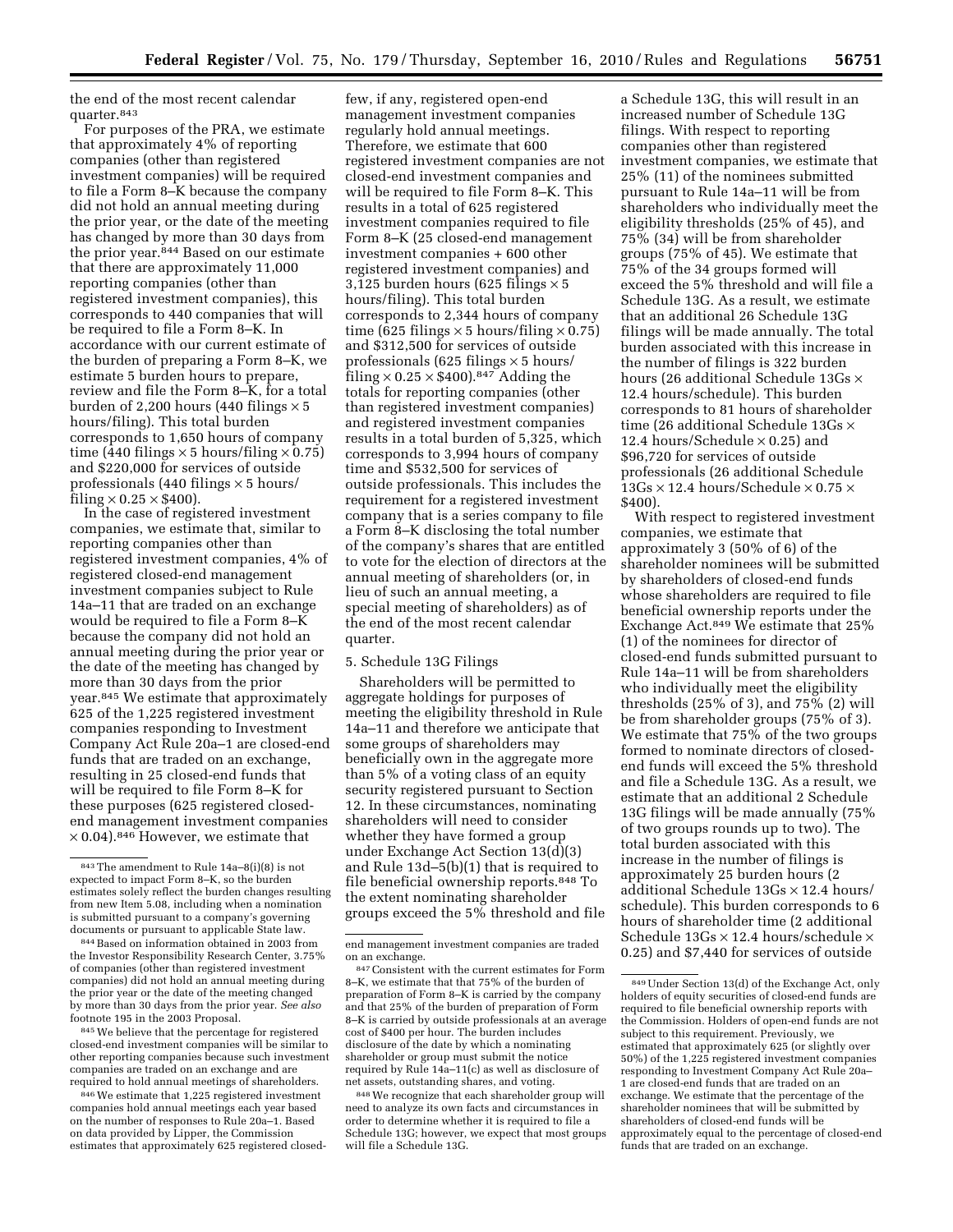professionals (2 additional Schedule 13Gs  $\times$  12.4 hours/schedule  $\times$  0.75  $\times$ \$400).

Adding the totals for reporting companies (other than registered investment companies) and registered investment companies results in a total burden of 347 hours, which corresponds to 87 hours of shareholder time and \$104,160 for services of outside professionals.

### 6. Form ID Filings

Under Rule 14n–1 and Rule 14a–11, a shareholder who submits a nominee or nominees for inclusion in the company's proxy statement must provide notice on Schedule 14N to the company of its intent to require that the company include the nominee or nominees in the company's proxy materials. The notice on Schedule 14N must be filed with the Commission on the date the notice is transmitted to the company. We anticipate that some shareholders who submit a nominee or nominees for inclusion in a company's proxy materials will not previously have filed an electronic submission with the Commission and will file a Form ID. Form ID is the application form for access codes to permit filing on EDGAR. The final rules are not changing the form itself, but we anticipate that the number of Form ID filings may increase due to shareholders filing Schedule 14N when submitting a nominee or nominees to a company for inclusion in its proxy materials pursuant to Rule 14a–11, applicable state or foreign law provisions, or a company's governing documents. We estimate that 90% of the

shareholders who submit a nominee or nominees for inclusion in a company's proxy materials will not have filed previously an electronic submission with the Commission and will be required to file a Form ID. As noted above, we estimate that approximately 45 reporting companies (other than registered investment companies) and 6 registered investment companies will receive shareholder nominations submitted pursuant to Rule 14a–11. This corresponds to 46 additional Form ID filings (90% of 51). In addition, as noted above, we estimate that approximately 30 reporting companies (other than registered investment companies) and 12 registered investment companies will receive shareholder nominations submitted pursuant to an applicable state or foreign law provision or a company's governing documents. This corresponds to an additional 38 Form ID filings (90% of 42). As a result, the additional annual burden would be 13 hours (84 filings  $\times$ 0.15 hours/filing).850 For purposes of the PRA, we estimate that the additional burden cost resulting from the new rules will be zero because we estimate that 100% of the burden will be borne internally by the nominating shareholder or group.

## *E. Revisions to PRA Reporting and Cost Burden Estimates*

Table 1 below illustrates the incremental annual compliance burden of the collection of information in hours and in cost for securities ownership

reports filed by investors, proxy and information statements, and current reports under the Exchange Act. The burden was calculated by multiplying the estimated number of responses by the estimated average number of hours each entity spends completing the form. We estimate that 75% of the burden of preparation of the proxy and information statement and current reports is carried by the company internally, while 25% of the burden of preparation is carried by outside professionals at an average cost of \$400 per hour. We estimate that 75% of the burden of preparation of Schedule 14N, any soliciting materials with regard to formation of a nominating shareholder group, and any soliciting materials regarding the nomination will be carried by the nominating shareholder or group internally and that 25% of the burden of preparation will be carried by outside professionals retained by the nominating shareholder or group. We estimate that 25% of the burden of preparation of Schedule 13G (for nominating shareholder groups that beneficially own more than 5% of a voting class of any equity security registered pursuant to Section 12) will be carried by the nominating shareholder or group internally and that 75% of the burden of preparation will be carried by outside professionals retained by the nominating shareholder or group. The portion of the burden carried by outside professionals is reflected as a cost, while the portion of the burden carried internally by the company and nominating shareholder or group is reflected in hours.

<sup>850</sup>We currently estimate the burden associated with Form ID is 0.15 hours per response.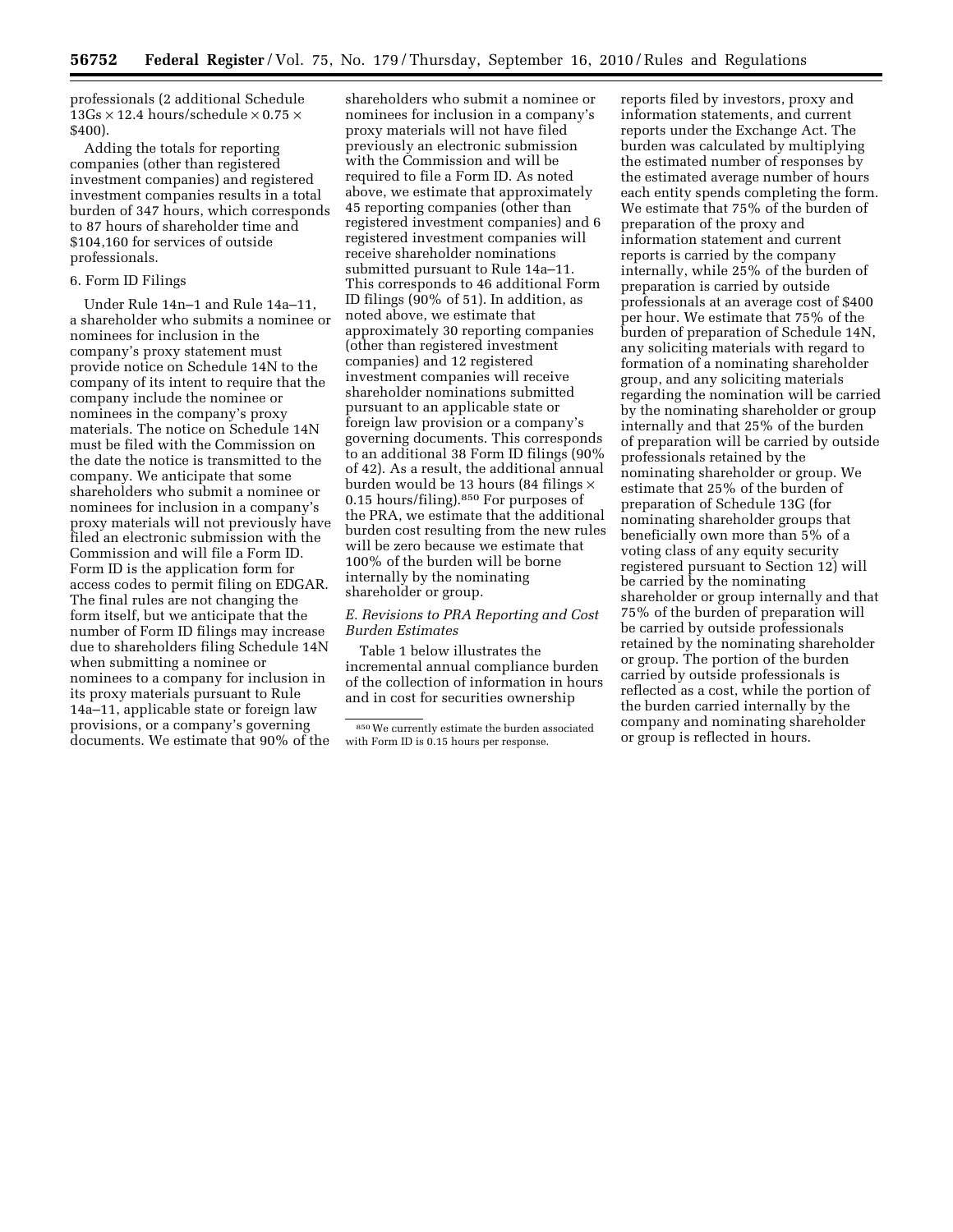|       | Current an-<br>nual re-<br>sponses | Proposed<br>annual re-<br>sponses | Current bur-<br>den hours | Increase in<br>burden<br>hours | Proposed<br>burden<br>hours | Current pro-<br>fessional<br>costs | Increase in<br>professional<br>costs | Proposed<br>professional<br>costs |
|-------|------------------------------------|-----------------------------------|---------------------------|--------------------------------|-----------------------------|------------------------------------|--------------------------------------|-----------------------------------|
|       | (A)                                | (B)                               | (C)                       | (D)                            | (E)                         | (F)                                | (G)                                  |                                   |
|       | 7,300                              | 7,300                             | 671,970                   | 16,370                         | 688,340                     | 79,214,887                         | 2,182,590                            | 81,397,477                        |
|       | 680                                | 680                               | 631,152                   | 1,819                          | 632,971                     | 7,393,639                          | 242,510                              | 7,636,149                         |
|       |                                    | 162                               |                           | 7,870                          | 7,870                       |                                    | 1,049,300                            | 1,049,300                         |
|       | 115.795                            | 116,860                           | 493,436                   | 3,994                          | 497.430                     | 65.791.500                         | 532.500                              | 66,324,000                        |
|       | 65,700                             | 65,784                            | 9,855                     | 13                             | 9,868                       |                                    |                                      |                                   |
|       | 12,500                             | 12,528                            | 35,577                    | 87                             | 35,664                      | 42,694,200                         | 104,160                              | 42,798,360                        |
|       | .225                               | 1,225                             | 142.958                   | 3,438                          | 146,396                     | 20.090.000                         | 458.300                              | 20,548,300                        |
| Total |                                    |                                   |                           | 33.591                         |                             |                                    | 4,569,360                            |                                   |

| TABLE 1—CALCULATION OF INCREMENTAL PRA BURDEN ESTIMATES* |
|----------------------------------------------------------|
|----------------------------------------------------------|

\* The incremental burden estimate for Rule 20a–1 includes the disclosure that would be required on Schedule 14A and 14C, discussed above, with respect to funds.

## **IV. Cost-Benefit Analysis**

## *A. Background*

The Commission is adopting new rules that, under certain circumstances, will require companies to include in their proxy materials shareholder nominees for director, as well as other disclosure regarding those nominees and the nominating shareholder or group. In addition, the new rules will require companies, under certain circumstances, to include in their proxy materials a shareholder proposal that seeks to establish a procedure in the company's governing documents for the inclusion of shareholder director nominees in the company's proxy materials. As a result, a company's proxy materials may be required, under certain circumstances, to provide shareholders with information about, and the ability to vote for, a shareholder nominee for director. The new rules will therefore facilitate shareholders' ability to exercise their traditional State law rights to nominate and elect directors by improving the disclosure provided in connection with corporate proxy solicitations and communication between shareholders in the proxy process.

We requested comment on all aspects of the cost-benefit analysis contained in the Proposing Release, including identification of any additional costs and benefits. We have considered these comments carefully and made responsive changes to the rules in order to minimize the potential costs. Below we consider the benefits and costs of the economic effects of the new rules and discuss the comments we received, as applicable.

## *B. Summary of Rules*

Rule 14a–11 will require companies to include shareholder nominations for director and disclosure about the

nominating shareholder or group and the nominee in a company's proxy materials if, among other things, the nominating shareholder or group held, as of the date of the shareholder notice on Schedule 14N, either individually or in the aggregate, at least 3% of the voting power of the company's securities that are entitled to be voted on the election of directors at the annual meeting of shareholders (or, in lieu of such an annual meeting, a special meeting of shareholders) or on a written consent in lieu of such meeting and has held the qualifying amount of securities used to satisfy the ownership threshold continuously for at least three years as of the date of the shareholder notice on Schedule 14N (in the case of a shareholder group, each member of the group must have held the amount of securities that are used to satisfy the ownership threshold for at least three years as of the date of the shareholder notice on Schedule 14N). The nominating shareholder or group also will be required to hold the shares through the date of the meeting. A nominating shareholder or group that includes a nominee or nominees in a company's proxy materials pursuant to Rule 14a–11 will be required to provide in its notice on Schedule 14N filed with the Commission and transmitted to the company disclosures similar to the disclosures required in a traditional contested election. Pursuant to Item 7(e) of Schedule 14A (and, in the case of registered investment companies and business development companies, Item 22(b)(18) of Schedule 14A), the company will be required to include in its proxy materials certain disclosure provided by the nominating shareholder or group in its notice on Schedule 14N. In addition, the new rules will enable shareholders to engage in limited solicitations to form nominating

shareholder groups and engage in solicitations in support of their nominee or nominees without disseminating a proxy statement.851

The Commission also is adopting an amendment to Rule 14a–8 to narrow the exclusion in paragraph (i)(8) of the rule, which addresses director elections. Under the amendment, a company will not be permitted to rely on Rule 14a– 8(i)(8) to omit from its proxy materials a shareholder proposal that seeks to establish a procedure in the company's governing documents for the inclusion of shareholder nominees for director in the company's proxy materials. The current procedural requirements for submitting a shareholder proposal pursuant to Rule 14a–8 will remain the same. No additional disclosures will be required from any shareholder that submits such a proposal; however, a nominating shareholder or group that includes a nominee or nominees in a company's proxy materials pursuant to an applicable state or foreign law provision or the company's governing documents will be required to file with the Commission and transmit to the company, in its notice on Schedule 14N, disclosures similar to the disclosures required in a traditional contested election. Pursuant to Item 7(f) of Schedule 14A (and, in the case of registered investment companies and business development companies, Item 22(b)(19) of Schedule 14A), the company will be required to include in its proxy materials certain disclosures provided by the nominating shareholder or group in its notice on Schedule 14N.

## *C. Factors Affecting Scope of the New Rules*

Our discussion of the economic effects of the new rules takes into account various factors, such as the

<sup>851</sup>*See* Rules 14a–2(b)(7) and 14a–2(b)(8).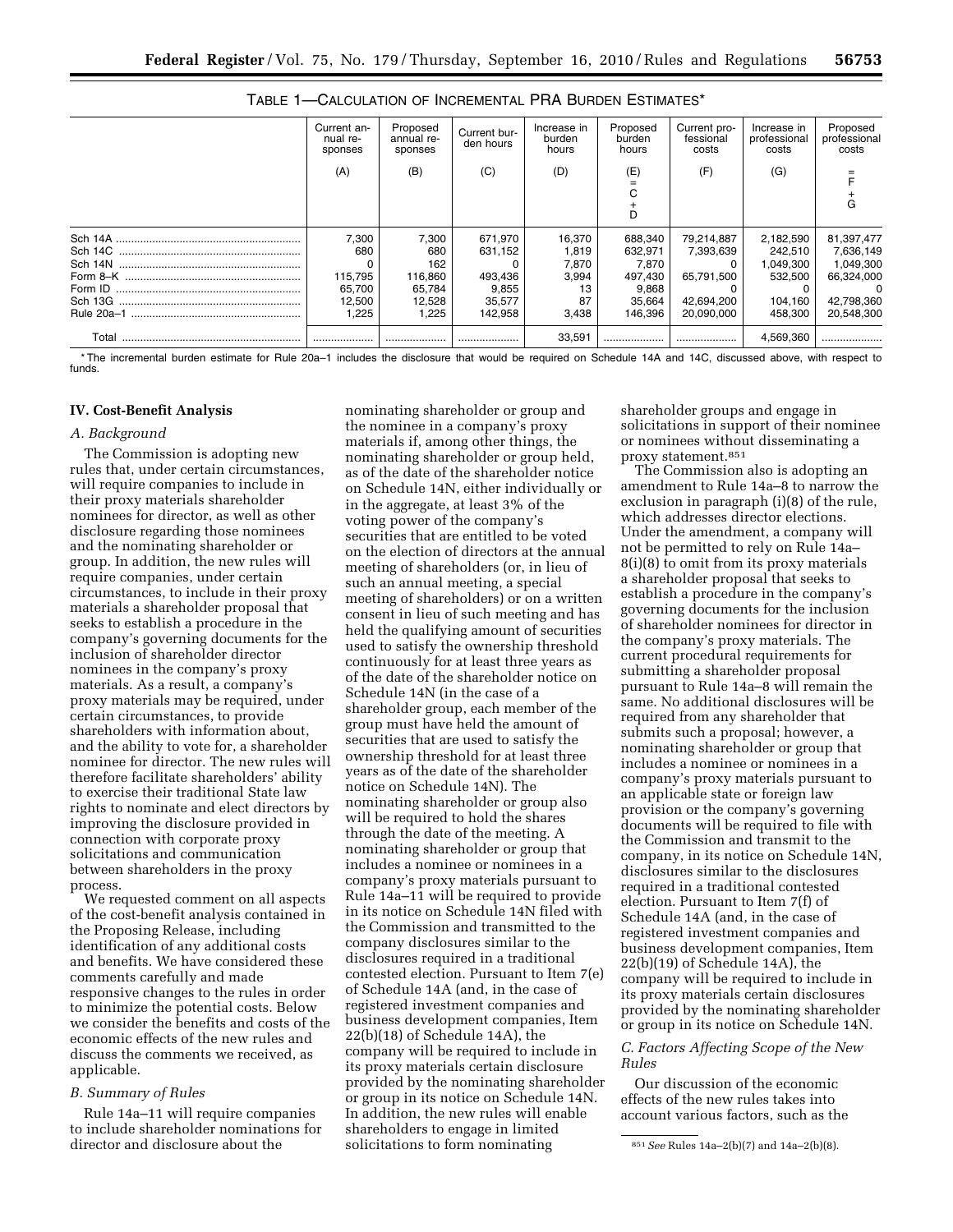incentives and actions of certain parties, that will affect the rules' scope and influence.

Any future actions of the states and their legislatures could affect the applicability of the new rules. Rule 14a– 11, for instance, will not apply to companies incorporated in states or other jurisdictions that prohibit nominations of directors by shareholders or permit companies to prohibit such nominations and where the company's governing documents do so.852 Under Rule 14a–8, shareholder proposals must be proper subjects for action by shareholders under the laws of the jurisdiction of the company's organization. To the extent that states or other jurisdictions change their laws, for example, to prohibit the nomination of directors by shareholders, Rule 14a–11 and Rule 14a–8 would apply less broadly.

Future actions of boards may affect the applicability of the new rules. In the case of Rule 14a–11, we believe that the applicability of the rule is not likely to be affected by future actions of a board because companies generally may not prohibit shareholders from nominating directors under existing State law.853 In addition, a company will not be permitted to exclude pursuant to amended Rule 14a–8(i)(8) a shareholder proposal that would establish a procedure under a company's governing documents for the inclusion of one or more shareholder nominees for director in the company's proxy materials. It is reasonable to expect that some shareholders will submit this type of proposal, particularly shareholders who perceive that the current board does not represent, or possibly may come to not represent, their interests and are not otherwise able to use Rule 14a–11 (such as if the shareholder does not qualify to submit a nominee or if larger shareholders have exhausted the nomination slots available pursuant to Rule 14a–11). Finally, boards seeking to limit the effect of shareholdernominated candidates submitted pursuant to Rule 14a–11 and elected as directors may, in some instances, choose to expand the board size to dilute, to an extent, the influence of those directors.854

The actions and intentions of shareholders also may affect the applicability of the new rules. To rely on Rule 14a–11, the nominating shareholder (or where there is a nominating shareholder group, each member of the nominating shareholder group) must not be holding any of the company's securities with the purpose, or with the effect, of changing control of the company 855 or to gain a number of seats on the board of directors that exceeds the maximum number of nominees that the company could be required to include under Rule 14a–11 and must provide a certification to this effect in its filed Schedule 14N.856 The effect of the rule also is affected by the limitation on the number of shareholder director nominees that a company is required to include in its proxy materials. Under Rule 14a–11, a company will not be required to include shareholder nominations for more than a maximum of one director or 25% of the existing board, whichever is greater. If one shareholder or group that is eligible to use Rule 14a–11 nominates the maximum allowable number of candidates, a company will be permitted to exclude any other shareholder's or group's nominees from the company's proxy materials.857 Further, if the maximum allowable number of existing shareholder director nominees is currently in place on the board, additional shareholder director

855Although Rule 14a–11 does not contain a requirement that the shareholder nominee or nominees do not have an intent to change the control of the company, a nominating shareholder's or group's ability to meet the requirement and certify that it does not have such an intent will be impacted by the intentions and actions of its nominee or nominees. For example, a nominating shareholder will not be able to certify that it does not hold the company's securities for the purpose, or with the effect, of changing the control of the company if its nominee launches its own proxy contest or tender offer. For further discussion, *see*  Section II.B.4.d. above.

856*See* certifications in Item 8 of new Schedule 14N.

857Prior to the time a company has commenced printing its proxy statement and a form of proxy, if a nominating shareholder or group withdraws its shareholder director nominee or the nominee becomes disqualified, the company will be required to include in its proxy materials the director nominee or nominees of the nominating shareholder or group with the next highest voting power percentage that is otherwise eligible to use the rule and that filed a timely notice in accordance with the rule, if any. This process will continue until the company includes the maximum number of nominees that it is required to include in its proxy materials or the company exhausts the list of eligible nominees. For further discussion, *see*  Section II.B.7.b above.

nominees are not required to be disclosed in the proxy materials pursuant to the rule.858

Shareholders seeking to establish a procedure in a company's governing documents and submit nominees for director using such a provision will need to initiate a two-step process to have their nominees included in a company's proxy materials.859 Unlike the use of Rule 14a–11, this two-step process depends on both the likelihood that a shareholder will initiate such a process and on its success at each step of the process (*e.g.,* the successful inclusion of the shareholder proposal in the company's proxy materials and adoption of the proposal by the appropriate shareholder vote). The likelihood that a shareholder will initiate the two-step process could be limited by the costs arising from the time needed to complete the process (*e.g.,* including opportunity costs of holding securities where the shareholder may consider the company's board composition to be suboptimal) and the added risk of failure due to the need to complete two separate steps to include its director nominees in the proxy materials. The likelihood that a shareholder will initiate this process is also affected by the existence of Rule 14a–11, which some eligible shareholders may seek to use instead.

Lastly, the scope of the effects of Rule 14a–11, including the expected benefits and costs described below, is affected by the size of the eligible population of shareholder groups and companies. Consequently, the scope of the direct effects of Rule 14a–11 will narrow to the extent that the rule's eligibility criteria reduce the number of shareholders eligible to take advantage of the rule. According to the data from Form 13F filings, 33% of the 6,416 public issuers included in the sample would have one or more shareholders that, on its own, satisfies the 3% ownership threshold and three-year holding period

859The first step of this two-step process would be the submission of a shareholder proposal pursuant to Rule 14a–8 seeking to establish a procedure in a company's governing documents for the inclusion of shareholder nominees for director in the company's proxy materials and shareholder approval of the proposal. The second step would be the submission and inclusion of shareholder director nominees in the company's proxy materials pursuant to the nomination procedures adopted by shareholders.

<sup>852</sup>As noted above, we are not aware of any states that currently prohibit shareholder nominations for director.

<sup>853</sup>Several commenters also stated that they were unaware of any law in any state or in the District of Columbia that prohibits shareholders from nominating directors. *See* letters from ABA; BRT; CII; Eaton.

<sup>854</sup>As an example, a board of eight directors, with two new shareholder-nominated directors, may expand to up to 11 directors. Such an expansion would dilute the influence of the shareholder-

nominated directors without increasing the number of director slots for shareholder nominees for director in the proxy materials because Rule 14a– 11 includes a provision allowing companies to round down the number of nominees that must be included when calculating the 25% maximum.

<sup>858</sup>This could be the case when shareholdernominated candidates for director are elected at a company with a classified board or when a company decides to nominate previously-elected shareholder-nominated directors after their first term in office.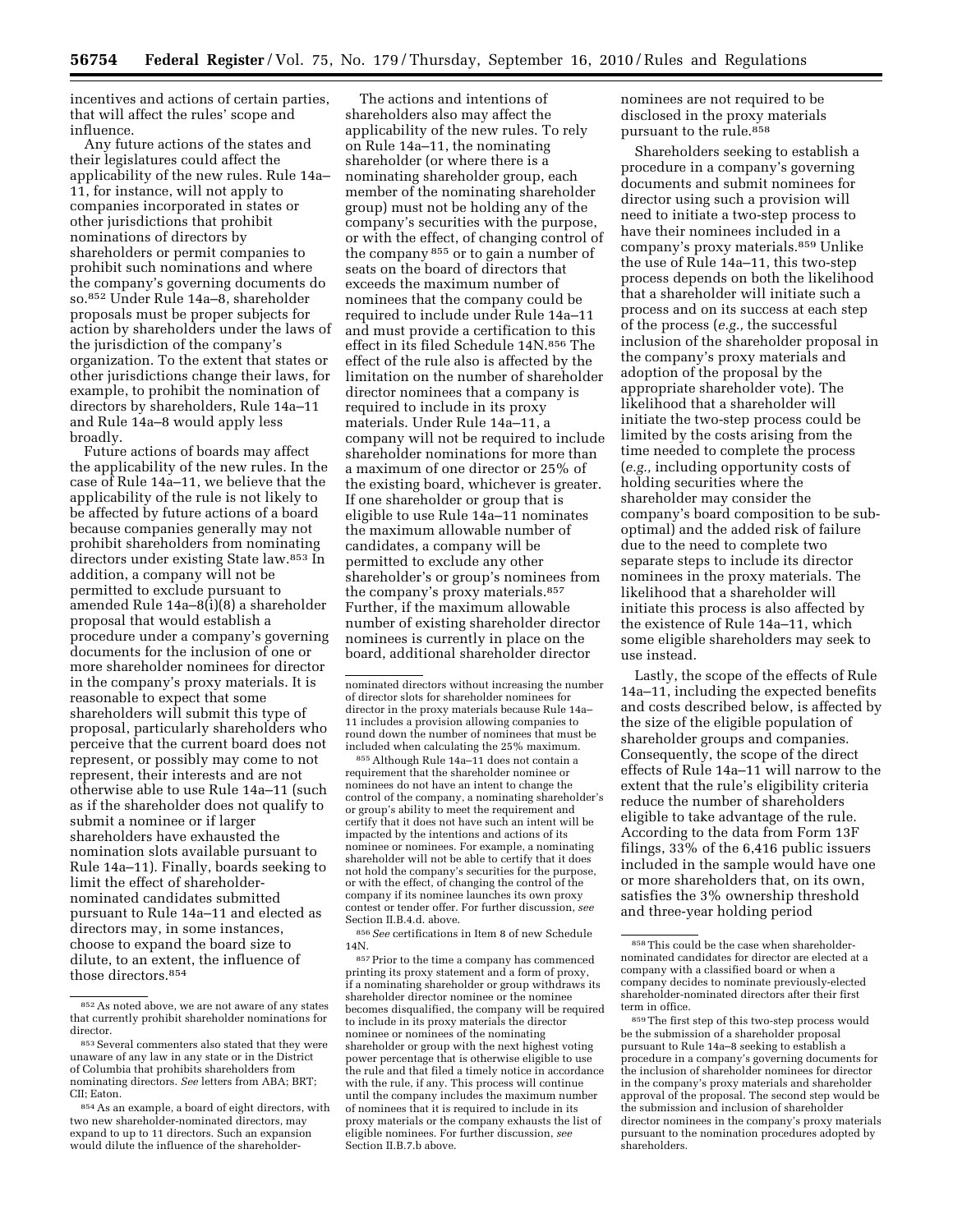requirement of Rule 14a–11.860 Our extension of the holding period from a one-year period, as proposed, to the three-year period in the final rule, as well as the increase in the ownership threshold from that proposed for large accelerated filers, limit the number of shareholders eligible to use the rule and the number of companies directly affected by the rule. For non-accelerated filers, the uniform 3% ownership threshold is lower than the 5% ownership threshold that we proposed for that class of filers. This may result in an increase in the number of shareholders eligible to use Rule 14a–11 and the number of companies directly affected by the rule as compared to those shareholders and companies affected under the proposed one year and 5% minimum standards; however, we believe that the extension of the holding period from one to three years may limit any increase in the number of shareholders eligible to use the rule at smaller reporting companies. The comments we received on the Proposal did not substantiate the concern that the rule would have a disproportionate impact on small issuers, and comments from companies overwhelmingly supported uniform ownership thresholds for all public companies.

### *D. Benefits*

We believe that Rule 14a–11 and the amendment to Rule 14a–8(i)(8), where applicable, will (1) facilitate shareholders' ability to exercise their traditional State law rights to nominate and elect directors; (2) establish a minimum uniform procedure pursuant to which shareholders will be able to include their director nominees in a company's proxy materials and enhance shareholders' ability to propose alternative procedures that further shareholders' rights to nominate and elect directors; (3) potentially improve overall board and company performance; and (4) result in more informed voting decisions in director elections due to improved disclosure of shareholder director nominations and enhanced communications between shareholders regarding director nominations.

1. Facilitating Shareholders' Ability to Exercise Their State Law Rights to Nominate and Elect Directors

Facilitating shareholders' ability to exercise their traditional State law rights to nominate and elect directors is a direct benefit of the new rules for

shareholders. The new rules do so by requiring the company proxy materials to include shareholder nominees under certain conditions and, as a result, providing alternative means for shareholders to nominate and elect director candidates other than through a traditional proxy contest. Some eligible shareholders may view the new rules as more advantageous than traditional proxy contests and, hence, the new rules may influence their behavior. In addition, eligible shareholders who would have considered launching a proxy contest for purposes other than to change control of the company may prefer to use the new rules instead. The availability of the new rules also may encourage shareholders who would not have previously considered conducting a proxy contest to take a greater role in the governance of their company by using the new rules to have their nominees for director included in a company's proxy materials.

The precise level of the direct benefits to shareholders will depend on a number of other factors. The benefits may be enhanced to the extent that companies' governing documents are modified to require inclusion of shareholder nominees for director in the company's proxy materials from a broader spectrum of shareholders (for example, by lowering the ownership threshold required to have a nominee included in the company's proxy materials or shortening the holding period).861 The instances of such changes to provisions in governing documents may increase as a result of the amendment to Rule 14a-8(i)(8).<sup>862</sup> We also recognize the possibility that certain quantifiable benefits for shareholders, such as a nominating shareholder's or group's savings in the direct costs of printing and mailing proxy materials, may be less than the quantifiable costs for a company subject to the new rules. We note, however, that the benefits of the new rules are not limited to those that are quantifiable (such as the direct savings in printing and mailing costs) and instead include

benefits that are not as easily quantifiable (such as the possibility of greater shareholder participation and communication in the director nomination process), as discussed below. We believe that these benefits, collectively, justify the costs of the new rules.

We discuss below the ways in which the new rules will facilitate shareholders' exercise of their traditional State law rights and the benefits for shareholders (particularly as compared to a traditional proxy contest). We discuss specific monetary cost savings, both direct and indirect, as well as other changes and the resulting benefits for shareholders.

Shareholders generally have the right under State law to nominate and elect their own director candidates—a right that many shareholders believe they should be able to exercise.<sup>863</sup> Currently, however, a shareholder or group that wishes to present its director nominations for a shareholder vote must generally conduct a proxy contest, which is a costly endeavor. The nominating shareholder or group would have to incur costs involved with preparing proxy materials with the required disclosures regarding the director nominations and mailing the proxy materials to each shareholder solicited.864 Several commenters stated that the costs of traditional proxy contests have made them prohibitively expensive for shareholders wishing to exercise their traditional State law rights to nominate and elect directors.865

Further, the concern about the costs of conducting a traditional proxy contest is not limited to the fact that the nominating shareholder or group must incur these costs directly. A collective action problem also exists. The time and effort spent by a shareholder in nominating and advocating for new directors are not shared by other shareholders. This unequal cost sharing may serve to discourage any one

865*See* letters from Americans for Financial Reform; CalPERS; CII; Florida State Board of Administration; M. Katz; J. McRitchie; S. Ranzini; Teamsters.

<sup>860</sup>November 2009 Memorandum. *See* Section II.B.4.b. above for a discussion of the data, including its limitations.

<sup>861</sup>As adopted, Rule 14a–11 requires the nominating shareholder individually, or the nominating group in the aggregate, to hold at least 3% of the total voting power of the company's securities that are entitled to be voted on the election of directors at the annual (or a special meeting in lieu of the annual) meeting of shareholders, or on a written consent in lieu of such meeting, on the date the nominating shareholder or nominating group provides notice to the company on Schedule 14N.

<sup>862</sup>As amended, companies will no longer be able to rely on Rule 14a–8(i)(8) to exclude a shareholder proposal that seeks to establish a procedure in the company's governing documents for the inclusion of shareholder nominees for director in the company's proxy materials.

<sup>863</sup>*See* letters from AFSCME; Sodali; Universities Superannuation (citing a June 2009 survey conducted by ShareOwners.org showing that 82% of the respondents believed that shareholders should be able to ''nominate and elect directors of their own choosing to the boards of the companies they own,'' while 16% of the respondents stated that ''shareholders should not be able to propose directors to sit on the boards of the companies they own.'').

<sup>864</sup>Proxy contests waged in connection with efforts to obtain control may involve costs related to not only preparing proxy materials and engaging in solicitation efforts, but to the purchase or lockup of a significant amount of the voting securities of the target company. Such costs could be high.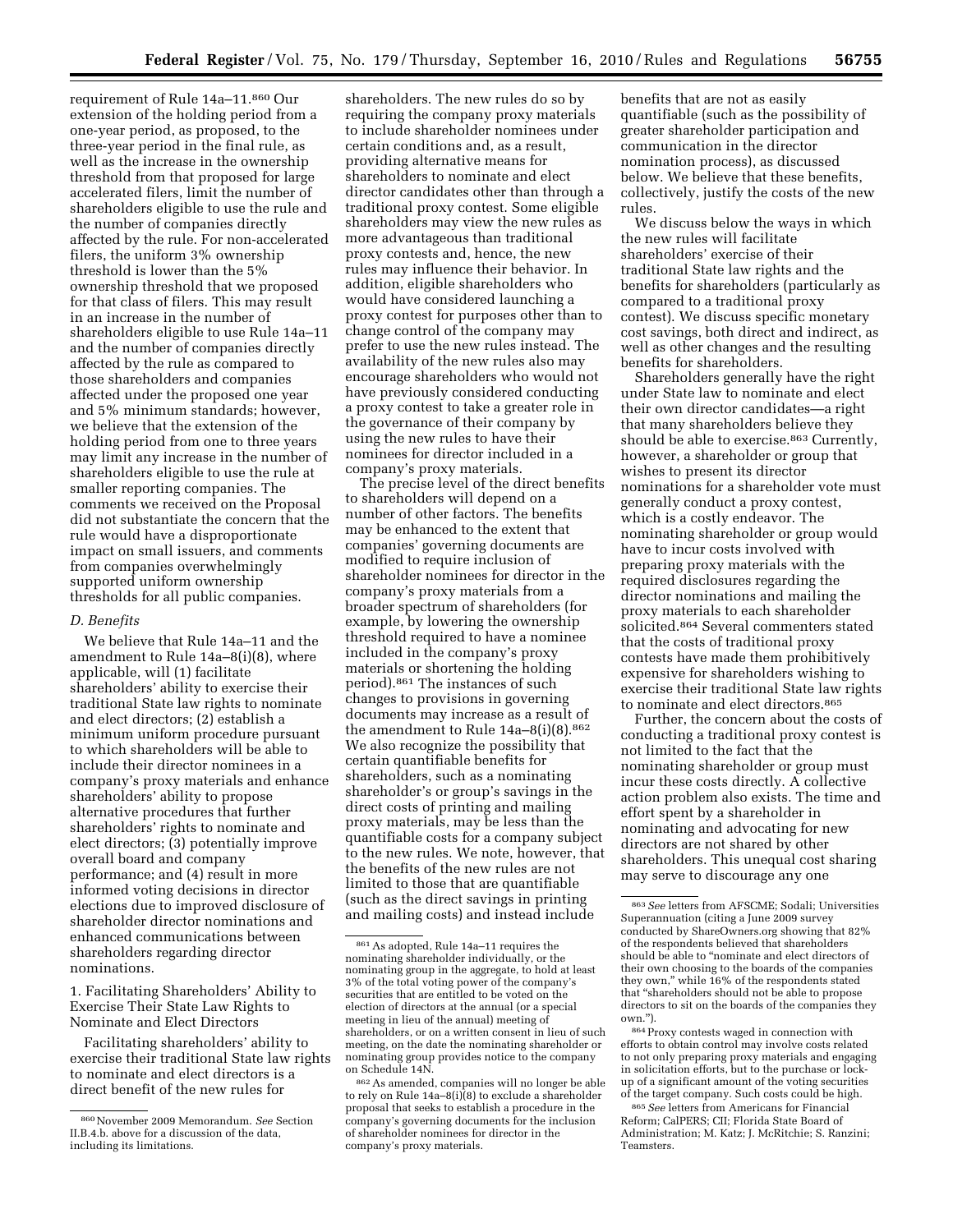shareholder from assuming the costs of running a traditional proxy contest on its own, even though a successful contest could result in a greater aggregate benefit for all shareholders.866 As a result, there is the added economic cost of foregone opportunities where a qualified director candidate fails to be nominated because no one shareholder or group wishes to bear alone the costs of an election contest for the benefit of all shareholders.

We believe Rule 14a–11 will further our stated goal of facilitating shareholders' ability to nominate and elect their own director candidates by allowing shareholders to avoid certain direct costs of conducting a traditional proxy contest and reducing the overall costs to shareholders for nominating and electing directors—a belief shared by several commenters.<sup>867</sup> The new

867*See* letters from CII; Key Equity Investors; Pershing Square. The benefit of a reduction in the cost of a proxy solicitation exists only to the extent that the nominating shareholder or group views Rule 14a–11 as a substitute for a traditional proxy contest. Even with the adoption of Rule 14a–11, some shareholders may prefer to conduct a traditional proxy contest due to the various restrictions on the use of the rule. For example, the rule restricts the number of shareholder director nominees that a company will be required to include in its proxy materials. The rule also will be available only to shareholders that do not hold the securities in the company with the purpose, or with the effect, of changing control of the company. These elements of Rule 14a–11 impose restrictions that are not present in a traditional proxy contest. Some shareholders also may prefer a traditional proxy contest over Rule 14a–11 for reasons related to their strategy for the conduct of the election contest, such as having greater control over the mailing schedule and contents of their proxy materials. *See, e.g.,* letter from Carl T. Hagberg (''C. Hagberg'') (stating that ''most truly serious nominators of director candidates will surely produce their own proxy materials, and take control of their own 'electioneering' with materials and proxy cards of their own, if they want to stand a reasonable chance to win.''). Therefore, while Rule 14a–11 may encourage some shareholders seeking to nominate and elect their candidates to use the rule instead of conducting a traditional proxy contest, other shareholders may continue to prefer

rules also will mitigate collective action and free-rider concerns that may have otherwise deterred many shareholders from exercising their rights under State law to nominate directors.

Direct cost savings, particularly as compared to the cost of a traditional proxy contest, come from two sources. First, a nominating shareholder or group may see direct cost savings due to reduced printing and postage costs. Based on the information available, 868 we calculate that a shareholder using Rule 14a–11 to submit a director nominee or nominees to be included in a company's proxy materials will save at least \$18,000 on average in printing and postage costs.

Second, and significantly, a nominating shareholder or group may see direct cost savings related to reduced expenditures for advertising and promotion of its candidates as a result of its ability to use the company's proxy materials to directly solicit other shareholders. To the extent that the nominating shareholder or group decides to reduce its public relations and advertising expenditures to promote its candidates, or to engage proxy solicitors, the cost savings will be greater. These reductions in costs may remove a disincentive for shareholders to submit their own director nominations, mitigate the collective action concern, and serve the goal of facilitating shareholders' ability to exercise their traditional State law rights to nominate and elect directors.

We received significant comment questioning the need for the new rules to reduce the costs described above or the degree to which the reduction in costs will actually facilitate shareholder director nominations.<sup>869</sup> One commenter characterized the direct printing and mailing cost savings as the sole benefit of the new rules for

868According to a study of proxy contests conducted during 2003, 2004, and 2005, the average cost of a proxy contest to a soliciting shareholder was \$368,000. *See* letter from Automatic Data Processing, Inc. (April 20, 2006) regarding *Internet Availability of Proxy Materials,* Exchange Act Release No. 34–52926 (December 8, 2005) (File No. S7–10–05). The costs included those associated with proxy advisors and solicitors, processing fees. legal fees, public relations, advertising, and printing and mailing of proxy materials. Approximately 95% of the costs were unrelated to printing and postage. The cost of printing and postage averaged approximately \$18,000.

869*See* letters from 26 Corporate Secretaries; 3M; Ameriprise; Association of Corporate Counsel; BRT; Cummins; DuPont; ExxonMobil; FMC Corp.; Frontier; GE; General Mills; Honeywell; IBM; Keating Muething; Motorola; Schneider; Sidley Austin; Simpson Thacher; Time Warner Cable; Wachtell; Wells Fargo; Xerox.

shareholders and one that is not justified by the costs and disruption that would result from the rules.870 The commenter observed that the average of \$18,000 in estimated savings identified in the Proposing Release represented less than 5% of the cost of a traditional proxy contest and did not include costs that would be incurred by a shareholder actively seeking the election of its nominee, such as costs related to legal counsel, proxy solicitors, public relations advisers and advertising.

We recognize that the adoption of the new rules may not relieve a nominating shareholder or group of all expenditures that could be incurred for an active campaign that may be more successful to support the election of its candidate to the company's board of directors. The new rules, however, are not intended to serve that purpose. Instead, the new rules' goal is to facilitate shareholders' ability to present their own director nominees for a vote at a shareholder meeting by eliminating or reducing barriers in the proxy solicitation process—one of which is the direct cost of printing and mailing proxy materials—that have contributed to frustrating shareholder director nominations.871

We also recognize that the direct printing and mailing cost savings of \$18,000, on their own, may not be viewed by some to be significant enough to drive the behavior of large shareholders of public companies. The comments that we received regarding the likely increase in the number of election contests resulting from the new rules, however, seem to undercut this view and suggest instead that shareholders' behavior may indeed be influenced by the rules.872 The extent to which election contests are predicted to increase as a result of shareholders nominating their own director candidates for inclusion in the company's proxy materials strongly indicates that the benefits of the new rules cannot be fairly characterized as a

872*See, e.g.,* letters from Altman (stating that participants in its survey predicted that, on average, 15% of companies listed on U.S. exchanges could expect to face a shareholder director nomination submitted under Rule 14a–11 in 2011, based on the eligibility criteria of the Proposal); BRT (stating that the new rules "will increase the frequency of contested elections \* \* \*''); Chamber of Commerce/ CCMC (noting that if the new rules are adopted, ''it is likely that proxy contests (in which the company is required to solicit proxies on behalf of shareholders) will increase greatly and may become customary.'').

<sup>866</sup>*See, e.g.,* letters from Bebchuk, *et al.* (''In evaluating eligibility and procedural requirements, the SEC should also keep in mind that many institutional investors lack incentives to invest actively in seeking governance benefits that would be shared by their fellow shareholders.''); Lucian A. Bebchuk and Scott Hirst (''Bebchuk/Hirst'') (submitting the article by Lucian A. Bebchuk and Scott Hirst, *Private Ordering and the Proxy Access Debate,* 65 Bus. Law. 329 (2010) (''Bebchuk and Hirst (2010)"), in which the authors state: "Thus, challengers who might be able to improve the management of the company may be discouraged from running because they will bear all of the costs but capture only a fraction of the benefits from any improvement in governance.'' *See also* Lynn A. Stout, *The Mythical Benefit of Shareholder Control,*  93 Va. L. Rev. 789, 789 (2007) (''Stout (2007)'') (''In a public company with widely dispersed share ownership, it is difficult and expensive for shareholders to overcome obstacles to collective action and wage a proxy battle to oust an incumbent board.'') (cited in the Proposing Release, Section V.B.1.).

a traditional contest. For such shareholders, the expected reduction in a shareholder's proxy solicitation costs will not materialize.

<sup>870</sup>*See* letter from BRT.

<sup>871</sup> We recognize that other factors may have similarly frustrated the effective exercise of this State law right. We discuss below these factors and how the new rules will reduce or eliminate these factors.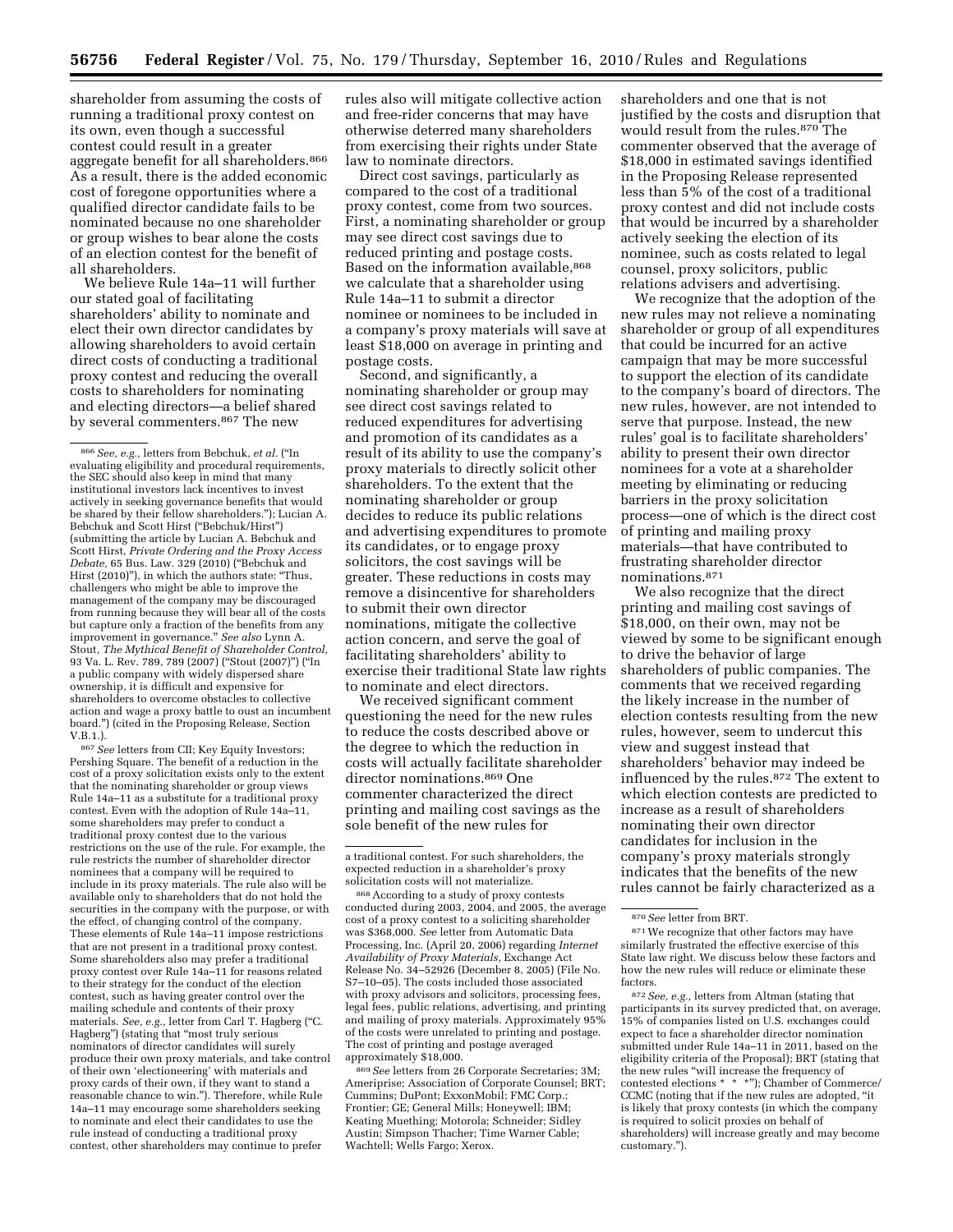"mere \$18,000 in estimated savings" 873 —a characterization that we believe obfuscates the significance of this benefit of our new rules.

We received comment that while certain shareholders may be relieved of certain costs to run a traditional proxy contest as a result of the new rules, the rules may simply shift those costs onto the company and, indirectly, all shareholders.874 Therefore, while the rules may reduce the direct costs of solicitation by a particular shareholder for its director nominees, it may result in an increase in the overall cost of a company's proxy solicitation for a director election (*e.g.,* additional printing and mailing costs arising from the disclosure of the shareholder director nominations) and indirectly the cost to all shareholders, particularly if the new rules lead to an increase in the number of shareholder director nominations. We have some reason to believe, however, that the increased costs for the company may not be as much as would otherwise result if that shareholder engaged in a traditional proxy contest.875 We also note that, to the extent that the new rules help to address the collective action concern, it could remove disincentives that previously deterred shareholders from submitting director nominations that may have ultimately benefited all shareholders.

Other commenters observed that savings in printing and mailing costs could be obtained through our notice and access model for electronic delivery

875One commenter on the 2003 Proposal estimated that a Rule 14a–11 contest would cost a company approximately one-third what a full proxy contest costs. *See* letter from Stephen M. Bainbridge submitted in connection with the 2003 Proposal (File No. S7–19–03)(''Bainbridge 2003 Letter''). Based on this assumption and relying on data from a late 1980s survey, this commenter estimated that the costs of such a contest to a public company would be \$500,000. This commenter also cited data estimating companies' annual expenditures on Rule 14a–8 shareholder proposals to be \$90 million. While this commenter noted the belief that it is unlikely that there will be as many Rule 14a–11 election contests as Rule 14a–8 shareholder proposals, the commenter asserted that incumbent boards are likely to spend considerably more on opposing each Rule 14a–11 contest than on opposing a Rule 14a–8 shareholder proposal. This commenter estimated that \$100 million may be an appropriate estimate for the lower boundary of the range within which Rule 14a–11's direct costs will fall. Commenters did not provide any data during the comment period for the Proposal that compared these costs for a company.

of proxy materials 876 or stated that the notice and access model has already reduced the costs for shareholders to effect changes in the membership of a board.877 We note that this observation applies only to the direct printing and mailing costs, rather than all of the other monetary cost savings discussed throughout this section. We agree that the notice and access model may decrease significantly the printing and mailing costs associated with a proxy solicitation. To the extent that a shareholder chooses to nominate and elect its director candidates through a traditional proxy contest using the notice and access model, the expected benefit of a reduction in printing and mailing costs will be somewhat lower. The notice and access model, however, may not necessarily provide a soliciting shareholder with the same cost savings possible under Rule 14a–11. Under the model, a soliciting shareholder will still incur the costs of printing and mailing notices of availability of proxy materials to shareholders from whom the person is soliciting proxy authority.878 Further, as we recognized at the time we created the notice and access model, additional printing and mailing costs will be incurred to the extent that a solicited shareholder requests paper copies of the proxy materials.879 A soliciting shareholder also may prefer using the new rules over a traditional proxy

878Exchange Act Rule 14a–16(*l*)(2). A soliciting person other than the company could limit the cost of a solicitation by soliciting proxies only from a select group of shareholders, such as those with large holdings, without furnishing other shareholders with any information. This flexibility would allow a soliciting person other than the company to reduce even further its printing and mailing costs by soliciting only those persons who have not previously requested paper copies of the proxy materials. Certain practical reasons, however, may deter a soliciting person other than the company from taking full advantage of this flexibility, such as the fact that institutional investors may prefer receiving paper copies of proxy materials. *See* Jeffrey N. Gordon, *Proxy Contests in an Era of Increasing Shareholder Power: Forget Issuer Proxy Access and Focus on E-Proxy,*  61 Vand. L. Rev. 476, 488 (2008) (noting that institutional investors ''generally may request paper delivery to minimize their own printing costs.'') (cited in the letters from BRT and Simpson Thacher).

879*See Internet Availability of Proxy Materials,*  Release No. 34–55146 (January 22, 2007) (''Internet Proxy Availability Release'') (noting that ''to the extent that some shareholders request paper copies of the proxy materials, the benefits of the amendments in terms of savings in printing and mailing costs will be reduced.'').

contest conducted through the notice and access model for reasons related to its strategy for the conduct of the election contest, such as avoiding the need and cost to use Exchange Act Rule 14a–7 to obtain a shareholder list from the company (or have the company send proxy materials on its behalf) 880 as well as the requirement to file preliminary proxy materials at least ten calendar days before definitive materials are first sent to shareholders.<sup>881</sup>

The new rules will do more than reduce the direct monetary costs described above. We recognize that shareholders today are widely dispersed and the corporate proxy is the principal means through which State law voting rights are exercised. The dispersed nature of ownership creates certain intangible disincentives to the effective exercise of shareholders' ability to nominate and elect their own director candidates, as discussed below. As we stated in the Proposing Release, the proxy process provides the only practical means for shareholders to solicit votes from other shareholders in favor of the election of their nominees. The current inability of many shareholders to utilize the proxy process for this purpose means that shareholder director nominees do not have a realistic prospect of being elected because most, if not all, shareholders would have cast their votes well in advance of the shareholder meeting. Shareholders are deprived of not only the ability to exercise a traditional State law right, but the opportunity to assess

881Exchange Act Rule 14a–6 requires that preliminary copies of the proxy statement and form of proxy be filed with the Commission at least ten calendar days prior to the date that definitive copies of such materials are first sent or given to security holders, except if the solicitation relates to certain matters to be acted upon at the meeting of security holders. Accordingly, the proxy statement and form of proxy for a traditional proxy contest must be filed in preliminary form. By contrast, under the amendments to Rule 14a–6 that we are adopting today, the inclusion of a shareholder director nominee in the company's proxy materials will not require the company to file preliminary proxy materials, provided that the company is otherwise qualified to file directly in definitive form. In this regard, the inclusion of a shareholder director nominee will not be deemed a solicitation in opposition for purposes of the exclusion from filing preliminary proxy materials.

<sup>873</sup>*See* letter from BRT.

<sup>874</sup>*See* letter from ABA. We recognized this possibility in the Proposing Release as well, noting that the rule "may result in a decrease in costs to shareholders that would have to conduct proxy contests in the absence of [proposed] Rule 14a–11, but may increase the costs for companies.'' *See*  Proposing Release, Section V.C.3.

<sup>876</sup>*See, e.g.,* letters from 26 Corporate Secretaries; Ameriprise; BRT.

<sup>877</sup>*See* letters from 26 Corporate Secretaries; 3M; Ameriprise; Association of Corporate Counsel; BRT; Cummins; DuPont; ExxonMobil; FMC Corp.; Frontier; GE; General Mills; Honeywell; IBM; Keating Muething; Motorola; Schneider; Sidley Austin; Simpson Thacher; Time Warner Cable; Wachtell; Wells Fargo; Xerox.

<sup>880</sup>Exchange Act Rule 14a–7 sets forth the obligation of companies either to provide a shareholder list to a requesting shareholder or to send the shareholder's proxy materials on the shareholder's behalf. The rule provides that the company has the option to provide the list or send the shareholder's materials, except when the company is soliciting proxies in connection with a going-private transaction or a roll-up transaction. Under Rule 14a–7(e), the shareholder must reimburse the company for "reasonable expenses" incurred by the company in providing the shareholder list or sending the shareholder's proxy materials.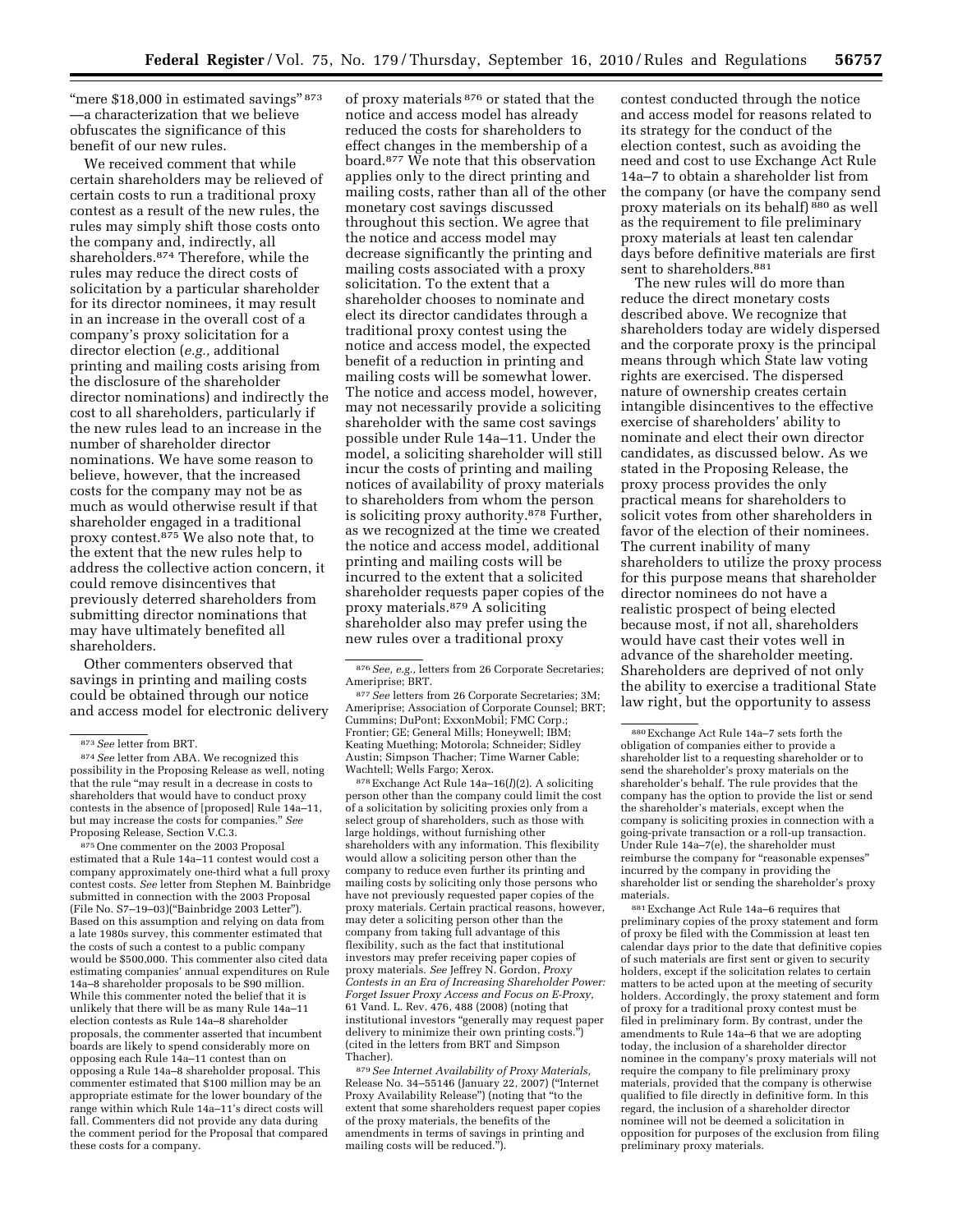and vote on qualified candidates who could have been presented for a vote if the proxy process functioned as intended. As with the direct monetary costs, reducing the costs arising from the dispersed nature of ownership discussed below will help address any related collective action concerns.

Some commenters observed that a shareholder seeking to nominate and elect its own director candidates through a traditional proxy contest is disadvantaged by the fact that its candidates are presented to shareholders through a separate set of proxy materials.882 A nominating shareholder or group may encounter difficulties in having its nominees evaluated in the same manner as those of management by shareholders who are used to receiving only the company's proxy materials and who may react differently, and perhaps negatively, to the shareholder's nominees simply because the nominees are presented in a separate, unfamiliar set of proxy materials.

As we stated throughout this release, the Federal proxy rules should not frustrate the exercise of a shareholder's traditional State law right to present its own director candidates for a shareholder vote. To the extent that the exercise of this right is hindered simply because of a nominating shareholder's or group's need to deliver a separate set of proxy materials and potentially negative reaction by shareholders to the

At the October 7, 2009 "Proxy Access Roundtable'' held by the Harvard Law School Program on Corporate Governance (the transcript of which was submitted as part of a comment letter from S. Hirst), Roy Katzovicz, the Chief Legal Officer of Pershing Square Capital Management, L.P. explained:

As a cultural matter, there are two sub-points. First and foremost, having the decision of choosing two people, one next to the other, invites, we think, a more intelligent analysis on the part of shareholders generally. In particular, we think that if the basis for election for a nominee is their merit as an individual, a fund or an investor of any type that can identify the deadweight on the board, and in place of that deadweight find ideal candidates from a skills perspective to round out the board, they're going to have an easier time getting shareholder support for their nominee. Their ability to vote among all the nominees and from all proponents, I think, facilitates that kind of personby-person analysis, versus slate-by-slate analysis.

appearance of this set of materials, we believe that our new rules will help address that concern. With the new rules, a shareholder will have the ability to include its director nominees in the company's proxy materials, provided that the rules' requirements are met. The fact that a nominating shareholder or group could have its director nominees included in a company's proxy materials—as opposed to being included in its own proxy materials—pursuant to the new rules may be viewed by the shareholder or group as a significant improvement in its ability to have its nominees evaluated by shareholders in the same manner as they evaluate management's nominees. Shareholders who are interested in effecting a change in the company's leadership or direction may be less likely to be deterred by the prospect that their director nominees will not be assessed on their merit. Nominating shareholders also may see less need for additional soliciting efforts, such as the hiring of proxy solicitors, public relations advisors, or advertising, if their director nominees are presented alongside those of management in a set of company proxy materials with which the company's shareholders are familiar.883

Shareholders also may be hindered in making their voting decisions in a traditional proxy contest due to the fact that they have to evaluate more than one set of proxy materials—one sent by a company and another sent by an insurgent shareholder—when evaluating whether and how to grant authority to vote their shares by proxy.884 Presenting the competing director nominees on one proxy card, with the related disclosure contained in one proxy statement, may simplify the shareholder's decision-

884One commenter stated that if enabling shareholders to evaluate a board more efficiently and make more informed voting decisions is the goal of the Proposal, then enhancing proxy disclosure, rather than facilitating proxy contests, will better achieve that goal. *See* letter from Davis Polk. We recognize the importance of enhancing the disclosure provided in connection with proxy solicitations and recently adopted new rules to better enable shareholders to evaluate the leadership of public companies. *See* Proxy Disclosure Enhancements Adopting Release. These rules, however, do not dispense with the need for Rule 14a–11 and the amendment to Rule 14a– 8(i)(8). The new rules we are adopting will complement the recently-adopted proxy disclosure enhancement rules by enabling shareholders to submit their own director nominees if, after evaluating a company's public disclosures and performance, they are displeased with that company's current leadership or direction.

making process and reduce the potential for any confusion on the part of shareholders.885 The result may be a greater degree of participation by shareholders through the proxy process in the governance of their companies.

2. Minimum Uniform Procedure for Inclusion of Shareholder Director Nominations and Enhanced Ability for Shareholders To Adopt Director Nomination Procedures

Rule 14a–11, as adopted, will provide shareholders of companies subject to the Federal proxy rules the ability to include their director nominees in the company's proxy materials, provided that the rule's requirements are met.886 Further, with our adoption of the amendment to Rule 14a–8(i)(8), shareholders will be able to present in the company's proxy materials a proposal that would seek to establish a procedure in the company's governing documents for the inclusion of shareholder nominees for director in the company's proxy materials.887 Shareholders will have a greater ability to present for a shareholder vote a director nomination procedure with requirements, such as the requisite ownership threshold or holding period, that differ from those of Rule 14a–11.888

We received significant comment regarding the uniform applicability of Rule 14a–11 and the amendment to Rule 14a–8(i)(8).889 While there was widespread support for the amendment to Rule 14a–8(i)(8), commenters were

886For a discussion of the companies that are subject to Rule 14a–11, *see* Section II.B.3. above. As discussed in that section, foreign private issuers and companies that are subject to the Federal proxy rules solely because they have a class of debt securities registered under Exchange Act Section 12 will not be subject to Rule 14a–11. For smaller reporting companies, Rule 14a–11 will become effective three years after the date that the rule becomes effective for all other companies.

887As previously discussed, a shareholder proposal seeking to establish such a procedure will continue to be subject to exclusion under other provisions of Rule 14a–8.

888As discussed in Section II.C. above, a provision in a company's governing documents establishing a procedure for the inclusion of shareholder director nominees in a company's proxy materials will not affect the operation of Rule 14a–11, regardless of whether the company's shareholders have approved the provision.

889For further discussion of the comments regarding the uniform applicability of Rule 14a–11 and the amendment to Rule 14a–8(i)(8), *see*  Sections II.B.2. and II.C. above.

<sup>882</sup>*See* letters from Bebchuk/Hirst (submitting the Bebchuk and Hirst (2010) study, which noted the ability of shareholders to include their nominees in the company's proxy materials would "avoid intangible disadvantages that may result from being on a separate card.''); Pershing Square (stating that ''the absence of universal ballots, on which shareholders can vote from among all nominees regardless of who proposed them, is glaring and clearly anti-choice'' and that ''[o]ur hope is that, outside the control context, selection of the best nominees in a contest will be based more on character, competency, and relevancy of their experience rather than the identity of the person nominating the candidate.'').

<sup>883</sup>As discussed in Section II.B.9.d.ii. above, we have adopted the proposed amendments to Exchange Act Rule 14a–4 out of a similar desire to avoid giving management's director nominees an advantage over those of a nominating shareholder or group and to create an impartial presentation of the nominees for whom a shareholder may vote.

<sup>885</sup>As discussed in Section IV.D.4. below, the new disclosure requirements that we are adopting for shareholder director nominations submitted pursuant to Rule 14a–11, a state or foreign law provision, or a provision in the company's governing documents also will facilitate more informed voting decisions by providing shareholders with important disclosures and enhancing their ability to communicate with each other regarding director nominations.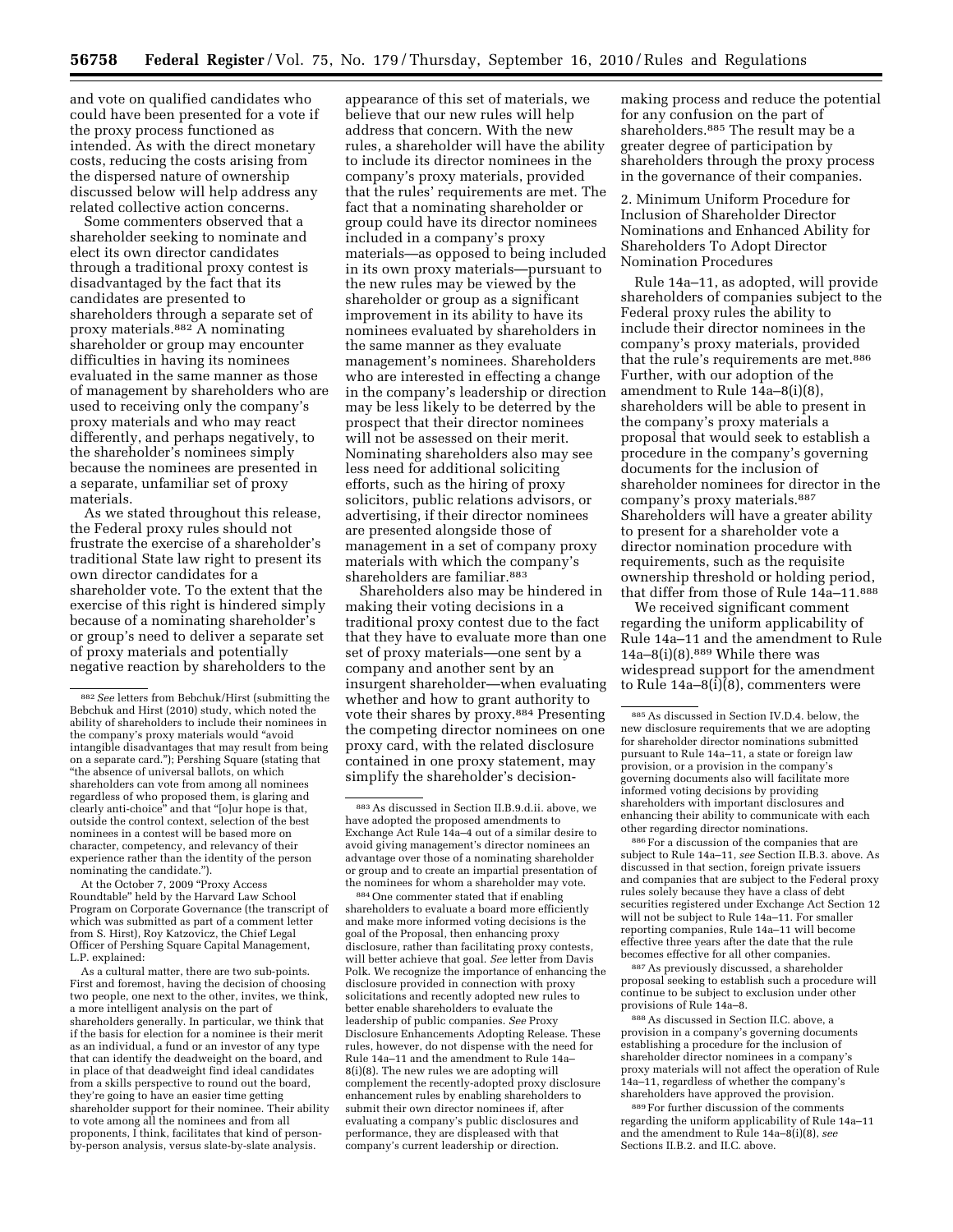divided on the extent to which companies and shareholders should be permitted to use Rule 14a–8 to propose alternative requirements for shareholder director nominations and on the related issue of whether shareholders and companies should be able to opt out of Rule 14a–11 entirely. Some commenters believed that the amendment to Rule 14a–8(i)(8) should facilitate private ordering under State law by enabling shareholders to include in the company's proxy materials a Rule 14a– 8 proposal that would impose more restrictive eligibility criteria than those of Rule 14a–11.890 A number of commenters also believed that shareholders should be able to elect to have their companies opt out of Rule 14a–11, including through the submission of a Rule 14a–8 proposal.<sup>891</sup> To facilitate private ordering, a significant number of commenters supported the adoption of the amendment to Rule 14a–8(i)(8) while opposing adoption of Rule 14a–11.892

By contrast, other commenters supported an amendment enabling shareholders to include in a company's proxy materials a Rule 14a–8 proposal that establishes a shareholder director nomination procedure but only if the procedure would provide shareholders with a greater ability to include their director nominees in the company's proxy materials.893 A number of commenters also opposed any provision that would permit companies to opt out of Rule 14a–11 894 and preferred the uniform applicability of Rule 14a–11 to all companies.895

We considered these comments carefully. As discussed above, and noted in the Proposal, the purpose of the rules is to facilitate shareholders' traditional State law rights to nominate and elect their own director candidates.

As such, we believe that a uniform application of Rule 14a–11 to companies subject to the Federal proxy rules is the best way to enable shareholders of these companies to do so without having to incur the types of costs and other disadvantages that shareholders traditionally have encountered. A single, uniform rule will provide shareholders of any company subject to the rule with the ability to meaningfully exercise their traditional State law rights to present their own director candidates for a vote at a shareholder meeting may be invoked through the proxy process. With the adoption of the amendment to Rule 14a–8(i)(8), shareholders will be able to establish procedures that can further facilitate this ability, if they wish.

By contrast, we believe that exclusive reliance on private ordering under State law would not be as effective and efficient in facilitating the exercise of these rights. Commenters identified procedural and legal difficulties that they believe would hinder the establishment of a shareholder director nomination procedure under private ordering, including: A supermajority voting standard for approval of the proposal; 896 the constraints imposed by the 500-word limit for a Rule 14a–8 proposal; 897 the significant percentage of companies that restrict shareholders' ability to amend or propose bylaws; 898 and the potential ability of a board to repeal or amend a shareholder-adopted bylaw procedure.899 Some commenters

897*See* letters from Bebchuk/Hirst; CII; Florida State Board of Administration.

898*See* letters from AFSCME; Florida State Board of Administration; Nathan Cummings Foundation; SWIB.

899*See* letters from AFSCME; Corporate Library; Sodali. *See also* Michael E. Murphy, *The Nominating Process for Corporate Boards of Directors: A Decision-Making Analysis,* 5 Berkeley Bus. L.J. 131, 144 (2008) (discussing how a company's management defeated a shareholder proposal regarding shareholder director nominations through the use of a bylaw requiring a super-majority shareholder vote in favor of such a shareholder proposal and noting that ''[t]he supermajority requirement was one of several potential defenses that management might have employed; it might also have imposed inconvenient notice requirements, stringent shareholder qualification rules, or restrictions mirroring the conditions of SEC rule 14a–8. If these barriers proved insufficient, management might have considered counterinitiatives; it is an open question in Delaware and certain other states whether the board of directors has the power to repeal a shareholder-initiated bylaw by adopting a superseding bylaw amendment.'')

also expressed a general concern that under private ordering, the provisions in a company's governing documents regarding shareholder director nominations may be so restrictive that it would be impossible for shareholders to have candidates included in company proxy materials.900 Other commenters, however, disagreed that these difficulties would actually interfere with the establishment of a procedure under a private ordering approach.901

As previously discussed, we believe that our rules should provide shareholders with the ability to include director nominees in a company's proxy materials without the need for shareholders to bear the burdens of overcoming substantial obstacles to creating that ability on a company-bycompany basis.902 Private ordering based on an opt-in approach would require shareholders to incur significant costs, regardless of the presence of the difficulties described above. Shareholders would need to expend both time and funds to draft and submit a proposal, such as a Rule 14a–8 proposal, establishing a shareholder director nomination procedure on a company-by-company basis.903 These costs may be higher if the company opposes and solicits against adoption of the proposal—a possibility that is very likely at companies where disagreements between incumbent directors and a nominating shareholder or group already exist.904 Further, shareholders may be disinclined to undergo a two-step process to submit their own nominees—first, to establish a nomination procedure through a Rule 14a–8 shareholder proposal and, second, to submit their director candidates for inclusion in the company's proxy materials—given the

<sup>902</sup> See Section II.B.2. above, for additional discussion of our consideration of a private

ordering approach. 903*See* letters from CalPERS; Florida State Board of Administration; D. Nappier; P. Neuhauser. One of these commenters estimated that the approximate cost for shareholders of "running a proposal" is \$30,000. *See* letter from CalPERS. The commenter estimated that it would cost \$351,000,000 to attempt to establish the right of shareholders of Russell 3000 companies to include their director nominees in a company's proxy materials.

904The reluctance of companies to support the establishment of a shareholder director nomination procedure was noted in an article submitted by a commenter. *See* letter from Bebchuk/Hirst (referring to Bebchuk and Hirst (2010)). In their article, the authors observed that while the establishment of such a procedure is permissible under the existing laws of some states, including Delaware, only three companies have in fact established a shareholder director nomination procedure.

<sup>890</sup>*See* letters from American Express; BorgWarner; Brink's; BRT; CIGNA; P. Clapman; Con Edison; CSX; Davis Polk; DTE Energy; DuPont; GE; General Mills; C. Holliday; JPMorgan Chase; Metlife; P&G; Pfizer; Safeway; Seven Law Firms; Society of Corporate Secretaries; Southern Company; Tenet; U.S. Bancorp; Verizon.

<sup>891</sup>*See* letters from DTE Energy; JPMorgan Chase; P&G; Seven Law Firms; Society of Corporate Secretaries; U.S. Bancorp.

<sup>892</sup>*See, e.g.,* letters from ABA; BRT; Society of Corporate Secretaries.

<sup>893</sup>*See* letters from CII; Governance for Owners; D. Nappier.

<sup>894</sup>*See* letters from AFL–CIO; Amalgamated Bank; W. Baker; Florida State Board of Administration; IAM; Marco Consulting; P. Neuhauser; Nine Law Firms; Norges Bank; Relational; Shamrock; TIAA– CREF; USPE; ValueAct Capital.

<sup>895</sup>*See* letters from AFSCME; CalPERS; CalSTRS; CII; COPERA; Florida State Board of Administration; John C. Liu (''J. Liu''); D. Nappier; Nathan Cummings Foundation; Phil Nicholas (''P. Nicholas''); OPERS; State Universities Retirement System of Illinois (''SURSI''); SWIB; WSIB.

<sup>896</sup>*See* B. Young, footnote 52, above (''Data on bylaw amendment limitations show that at between 38 and 43% of companies, depending on the index, shareholders are either unable to amend the bylaws or face significant challenges in the form of supermajority vote requirements.''); *see also* letters from AFSCME; Bebchuk/Hirst; Florida State Board of Administration; J. Liu.

<sup>&</sup>lt;sup>900</sup> *See* letters from Florida State Board of<br>Administration: P. Neuhauser: Shamrock.

<sup>&</sup>lt;sup>901</sup> See letters from AT&T; ABA; BRT; I. Grundfest; Keller Group; Lemonjuice.biz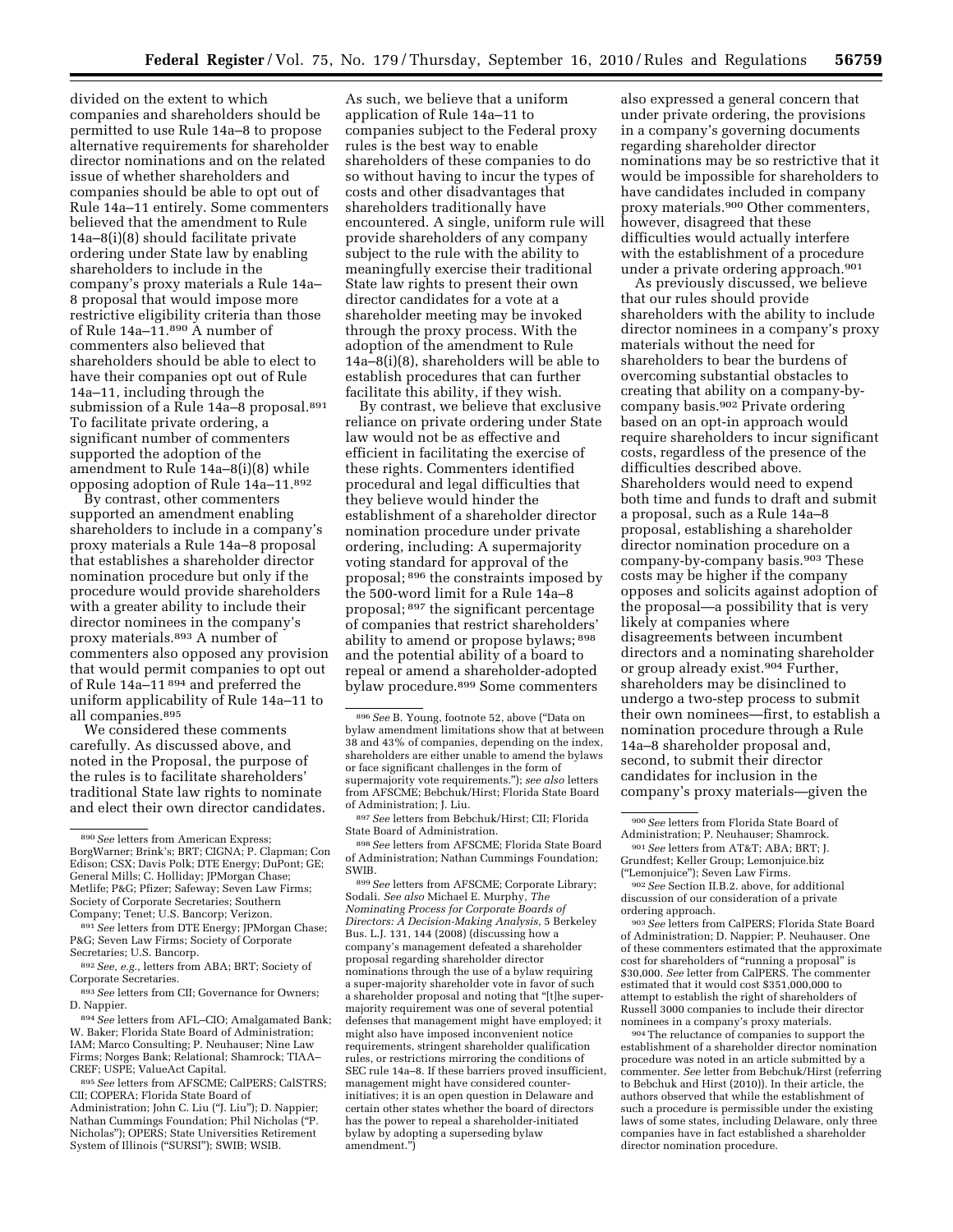length of time that they will have to hold the requisite amount of securities and, perhaps more importantly, the risk of failure at each step of the process.

Different but equally significant issues would arise under an opt-out approach. Shareholders who wish to retain their ability to include their director nominees in the company's proxy materials pursuant to Rule 14a–11 may find it difficult to successfully oppose an opt-out proposal due to management's ability to draw on the company's resources to promote the adoption of the proposal.905 We also believe that if we were to allow an optout approach, even one in which only shareholders could approve an opt out, there is a high likelihood that the effort to procure such approval could be supported by management and funded by company assets, while opposing views could not be advanced effectively. Shareholders of these companies would find themselves, once again, left without an effective or efficient ability to nominate and elect their own director candidates. Further, as some commenters observed, both the opt-in and opt-out approaches may impose unnecessary complexity and administrative burdens for shareholders with diversified holdings in numerous companies and may hinder their exercise of a traditional State law right.906

906*See* letters from CFA Institute; CII; COPERA; D. Nappier; OPERS. One commenter countered that most long-term institutional shareholders are unlikely to submit director candidates at a large number of companies simultaneously and predicted that private ordering will lead to ''some degree of standardization'' in the types of shareholder director nomination procedures. *See* letter from Society of Corporate Secretaries. While we appreciate these points, we believe that adoption of Rule 14a–11, in fact, provides such "standardization." The amendment to Rule 14a–8(i)(8) complements Rule 14a–11 by enabling shareholders to consider and vote on proposals that provide shareholders with an even greater ability to present their own director candidates for a shareholder vote. Lastly, we recognize that the amendment to Rule 14a–8(i)(8) could result in some complexity as well, in that shareholders could establish director nomination procedures that require, for example, a different ownership threshold or holding period than those contained in Rule 14a–11. We believe, however, that such complexity is justified because it furthers our goal of facilitating, as much as possible, the effective exercise of shareholders' traditional State law right of shareholders to nominate their own director candidates for a vote at a shareholder meeting.

3. Potential Improved Board Performance and Company Performance

As discussed throughout this release, we are adopting the new rules with the goal of facilitating shareholders' ability under State law to nominate and elect directors for election to the board. Because State law provides shareholders with the right to nominate and elect directors to ensure that boards remain accountable to shareholders and to mitigate the agency problems associated with the separation of ownership from control, facilitating shareholders' exercise of these rights may have the potential of improviing board accountability and efficiency and increasing shareholder value. In the Proposing Release, we requested comment on the assertion that the Proposal could improve board performance and, hence, company performance—both for boards that include shareholder-nominated directors elected pursuant to the new rules and for boards that may be more attentive and responsive to shareholder concerns to avoid the submission of shareholder director nominations pursuant to the new rules.907

We received significant comment regarding this assertion. Many commenters agreed that the new rules may result in the benefit of more accountable, more responsive, and generally better-performing boards.908 Other commenters, however, questioned whether the new rules would in fact promote board accountability,909 warned of the costs of distracting and expensive election contests,910 and

909*See, e.g.,* letters from Alaska Air; Ameriprise; Brink's; Comcast; CSX; General Mills; Piedmont; Praxair; William H. Steinbrink (''W. Steinbrink''); Time Warner Cable; United Brotherhood of Carpenters.

910*See* letters from ABA; Atlas; AT&T; Book Celler; Carlson; Carolina Mills; Chamber of Commerce/CCMC; Chevron; Crespin; M. Eng; Erickson; ExxonMobil; Fenwick; GE; General Mills; Glass Lewis; Glaspell; Intelect; R. Clark King; Koppers; MCO; MeadWestvaco; MedFaxx; Medical Insurance; Merchants Terminal; D. Merilatt; NAM; NIRI; NK; O3 Strategies; Roppe; Rosen; Safeway; Sara Lee; Schneider; Southland; Style Crest; Tenet; TI; tw telecom; R. VanEngelenhoven; Wachtell; Wells Fargo; Weyerhaeuser; Yahoo.

disputed the conclusions of a study regarding the benefits enjoyed by companies with ''hybrid boards'' that was cited in the Proposing Release.911 Commenters also challenged the basis for any suggestions in the Proposing Release that the recent economic crisis was somehow linked to the inability of shareholders to include their director nominees in the company's proxy materials, pointing out that we have contemplated similar regulatory efforts several times before the recent crisis occurred.912

We recognize the limitations of the Cernich (2009) study as well. While it provides useful documentation of patterns of behavior of activist investors, its long-term findings on shareholder value creation are difficult to interpret. Return estimates are presented without standard errors. For long-term returns in particular, this shortcoming makes it difficult to infer whether results arise because returns are different than peers in expectation, or because of random chance. Other studies cited in this release do use standard statistical inference techniques to approach similar questions. *See, e.g.,* J. Harold Mulherin and Annette B. Poulsen, *Proxy Contests and Corporate Change: Implications For Shareholder Wealth,* J. Fin. Econ. (March 1998) (''Mulherin and Poulsen (1998)'') (cited in the NERA Report submitted as part of the letter from BRT).

912*See* letters from 3M; ACE; Ameriprise; American Bankers Association; BRT; Devon; Dewey; GE; A. Goolsby; C. Holliday; Honeywell; IBM; Jones Day; Norfolk Southern; Pfizer; Sidley Austin; Simpson Thacher; TI; tw telecom; Unitrin; Wachtell. *See also* letters from BRT (submitting the study by Andrea Beltratti and René M. Stulz, Why *Did Some Banks Perform Better During the Credit Crisis? A Cross-Country Study of the Impact of Governance and Regulation* (July 2009) (''Beltratti and Stulz (2009)''), in which the authors found ''no consistent evidence that better governance led to better performance during the crisis'' but found ''strong evidence that banks with more shareholderfriendly boards performed worse.''); Chamber of Commerce/CCMC (submitting an article by Brian R. Cheffins, *Did Corporate Governance* ''*Fail*'' *During the 2008 Stock Market Meltdown? The Case of the S&P 500* (''Cheffins (2010)''), which stated that because ''corporate governance functioned tolerably well in companies removed from the S&P 500 and that a combination of regulation and market forces will likely prompt financial firms to scale back the free-wheeling business activities that arguably helped to precipitate the stock market meltdown, the case is not yet made for fundamental reform of current corporate governance arrangements.'').

<sup>905</sup> In this regard, we note that a survey that one commenter conducted showed that, if available, a large majority of its member companies approximately two-thirds—would seek to implement an opt-out from Rule 14a–11. *See* letter from Society of Corporate Secretaries. This survey suggests that shareholders of many companies may, once again, be limited in their ability to have their director candidates included in the companies' proxy materials.

<sup>907</sup>*See* Proposing Release, Section V.B.3. 908*See* letters from AFSCME; Bebchuk, *et al.;*  Brigham; CalPERS; CII; L. Dallas; T. DiNapoli; A. Dral; GovernanceMetrics; Governance for Owners; Hermes; M. Katz; LUCRF; J. McRitchie; R. Moulton-Ely; D. Nappier; P. Neuhauser; NJSIC; OPERS; Pax World; Pershing Square; Relational; RiskMetrics; D. Romine; Shareowners.org; Social Investment Forum; Teamsters; TIAA–CREF; Universities Superannuation; USPE; Walden. One commenter added that the benefits of the right to include shareholder director nominees in the company's proxy materials, including enhanced shareholder value from hybrid boards and directors becoming "more alert to their duties," are "less easy to quantify.'' *See* letter from P. Neuhauser.

<sup>911</sup>*See, e.g.,* letters from IBM; Simpson Thacher. These commenters questioned the conclusions of the study by Chris Cernich, *et al.*, "Effectiveness of Hybrid Boards,'' IRRC Institute for Corporate Responsibility (May 2009) (''Cernich (2009)''), *available at [http://www.irrcinstitute.org/pdf/](http://www.irrcinstitute.org/pdf/IRRC_05_09_EffectiveHybridBoards.pdf)  IRRC*\_*05*\_*09*\_*[EffectiveHybridBoards.pdf](http://www.irrcinstitute.org/pdf/IRRC_05_09_EffectiveHybridBoards.pdf)* (cited in the Proposing Release, Section V.B.3.). For example, one of these commenters stated that the study ''demonstrates that the objectives of successful dissidents were often short-term in nature'' and ''suggests that companies with dissidents on their board perform better than their peers over a oneyear period, but that they perform worse over a three-year period.'' *See* letter from Simpson Thacher. The other commenter stated that ''the only conclusion that could fairly be drawn from the data is that some companies perform better, and many perform worse, under such circumstances'' and ''of the companies with dissident directors studied for three years after the contest period, share performance averaged just 0.7%, which is 6.6% less than peer companies.''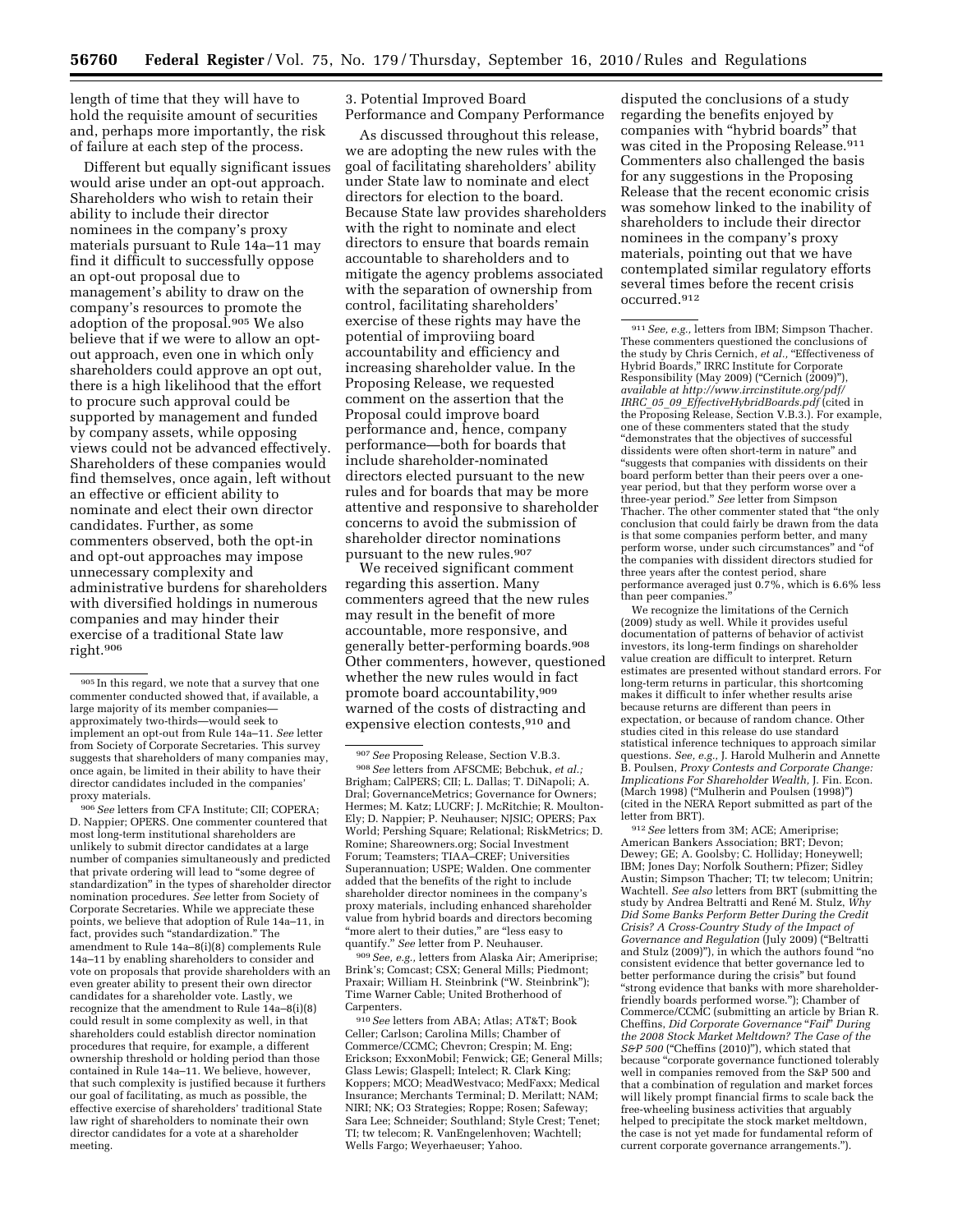The comments reflect the sharp divide on the question of whether facilitating shareholders' ability to exercise their rights to nominate and elect directors would lead to the benefit of improved board and company performance. We have considered these comments carefully and appreciate both the fact that the empirical evidence may appear mixed and the potential for negative effects due to management distraction and discord on the board that some commenters identified. After assessing the costs and benefits identified by commenters, and for reasons discussed below, we believe that the totality of the evidence and economic theory supports the view that facilitating shareholders' ability to include their director nominees in a company's proxy materials has the potential of creating the benefit of improved board performance and enhanced shareholder value—both in companies with the actual election of shareholder-nominated directors and in companies that react to shareholders' concerns because of the possibility of such directors being elected. Thus, as discussed below, it is our conclusion that the potential benefits of improved board and company performance and shareholder value justify the potential costs.

By facilitating shareholders' exercise of their traditional State law rights to nominate and elect directors, we believe that eligible shareholders may prefer to use the new rules over a costly traditional proxy contest, making election contests a more plausible avenue for shareholders to participate in the governance of their company. This may have two beneficial effects on the governance of a company. First, the board and management of a company may be increasingly responsive to shareholders' concerns, even when contested elections do not occur, because of shareholders' ability to present their director nominees more easily. Second, new shareholdernominated directors may be more inclined to exercise judgment independent of the company's incumbent directors and management.

The new rules will remove or reduce some of the current disincentives to shareholders' exercise of their traditional State law rights to nominate director candidates. Once the rules become effective, boards' responsiveness to concerns expressed by shareholders may increase because shareholders could more easily nominate their own directors to run

against incumbent directors.913 In response to the Proposal, commenters submitted studies regarding the effects of reducing incumbent directors' insulation from removal, which showed measures that make incumbent directors more vulnerable to replacement by shareholder action have salutary deterrent effects against board complacency and improve corporate governance and shareholder value.<sup>914</sup> Further, by creating a new threat of removal, the new rules could lead to greater accountability on the part of incumbent directors to the extent they see a close link between their performance and the prospect of removal.915 In response to the Proposal,

914*See* letter from L. Bebchuk (noting the article by Lucian A. Bebchuk and Alma Cohen, *The Costs of Entrenched Boards,* J. Fin. Econ. (November 2005) (''Bebchuk and Cohen (2005)''), in which the authors stated: ''Staggered boards are associated with an economically meaningful reduction in firm value \* \* \* [w]e also provide suggestive evidence that staggered boards bring about, and not merely reflect, an economically significant reduction in firm value \* \* \* [f]inally, the correlation with reduced firm value is stronger for staggered boards that are established in the corporate charter (which shareholders cannot amend) than for staggered boards established in the company's bylaws (which shareholders can amend).'').

Commenters also submitted empirical studies indicating that facilitating shareholders' rights and voice may result in better company performance. *See* letters from L. Bebchuk; CalSTRS; Nathan Cummings Foundation (noting the study by Paul Gompers, Joy Ishii and Andrew Metrick, *Corporate Governance and Equity Prices,* 118 Q.J. Econ. 107 (2003), in which the authors found that ''firms with stronger shareholder rights had higher firm value, higher profits, higher sales growth, lower capital expenditures, and made fewer corporate acquisitions.''); letters from CalSTRS; Nathan Cummings Foundation (noting the study by B. Lawrence Brown and Marcus Caylor, *The Correlation Between Corporate Governance and Company Performance,* Research Commissioned Institutional Shareholder Services (2004), in which the authors found that ''firms with weaker governance perform more poorly, are less profitable, more risky, and have lower dividends than firms with better governance.''). *See also* letter from T. Yang (noting the study by Bonnie Buchanan, Jeffry M. Netter, and Tina Yang, *Proxy Rules and Proxy Practice: An Empirical Study of US and UK Shareholder Proposals* (September 2009) (''Buchanan, Netter, and Yang (2009)''), in which the authors found that ''after receiving a shareholder proposal, [U.S.] firms exhibit higher stock returns and the improvement is greater  $\lbrack \; \rbrack$  when the proposal is likely to be wealth maximizing or sponsored by a shareholder owning a relatively<br>large equity stake in the target firm.").

915 As we noted in the Proposing Release, economists have put forth theory and evidence on

one commenter also submitted studies that showed that anti-takeover provisions protecting incumbent management are associated with economically significant reductions in firm valuation, returns and performance, and share prices increase when activists prompt elimination of provisions such as staggered boards.916 Conversely, the creation of a staggered board structure was found to be associated with a reduction in firm value.917 Because our new rules may make director elections more competitive by facilitating shareholders' ability to nominate and elect their own director candidates and, hence, also make some incumbent directors less secure in their positions, we believe that the rules may have analogous salutary effects.

As we noted in the Proposing Release, the presence of directors nominated by shareholders may have an effect on company performance and shareholder value.<sup>918</sup> We also noted in the Proposing

916*See* Bebchuk and Hirst (2010) (noting the ''substantial empirical evidence indicating that director insulation from removal is associated with lower firm value and worse performance.''). *See also*  letter from L. Bebchuk (noting the following articles: Lucian A. Bebchuk, Alma Cohen and Allen Ferrell, *What Matters in Corporate Governance?,* 22 Rev. Fin. Studs. 783 (2009) (''Bebchuk, Cohen, and Ferrell (2009)'') (''We put forward an entrenchment index based on six provisions: staggered boards, limits to shareholder bylaw amendments, poison pills, golden parachutes, and supermajority requirements for mergers and charter amendments

\* [w]e find that increases in the index level are monotonically associated with economically significant reductions in firm valuation as well as large negative abnormal returns during the 1990– 2003 period.''); Re-Jin Guo, Timothy A. Kruse and Tom Nohel, *Undoing the Powerful Anti-Takeover Force of Staggered Boards,* J. Corp. Fin. (June 2008) (''Guo, Kruse and Nohel (2008)'') (''We find that destaggering the board creates wealth and that shareholder activism is an important catalyst for pushing through this change."); Olubunmi Faleye, *Classified Boards, Firm Value, and Managerial Entrenchment,* J. Fin. Econ. (February 2007) (''Faleye (2007)'') (noting that ''classified boards significantly insulate management from market discipline, thus suggesting that the observed reduction in value is due to managerial entrenchment and diminished board accountability.'')).

917*See* Bebchuk and Hirst (2010); Bebchuk and Cohen (2005).

918*See* Proposing Release, Section V.B.3. (citing Cernich (2009)). Moreover, as we noted in the same section of the Proposing Release, empirical evidence has indicated that the ability of significant shareholders to hold corporate managers

<sup>913</sup>The Supreme Court's recent opinion in *Citizens United v. FEC,* 130 S.Ct. 876 (2010) underscores the importance of board responsiveness to shareholder concerns. In *Citizens United,* the government asserted an interest in limiting independent expenditures by corporations in political campaigns in order to prevent dissenting shareholders from being compelled to fund corporate political speech with which they disagreed. *Citizens United,* 130 S.Ct. at 911. The Court, however, stated that any such coercion could be addressed ''through the procedures of corporate democracy.'' *Id., quotation omitted.* 

the link between incentives that are associated with accountability and performance. *See, e.g.,* Benjamin E. Hermalin and Michael S. Weisbach, *Endogenously Chosen Board of Directors and Their Monitoring of the Board,* 88 Am. Econ. Rev. 96 (1998) (cited in the Proposing Release, Section V.B.3); Milton Harris and Artur Raviv, *Control of Corporate Decisions: Shareholders vs. Management*  (May 29, 2008), *available at [http://papers.ssrn.com/](http://papers.ssrn.com/sol3/papers.cfm?abstract_id=965559)  [sol3/papers.cfm?abstract](http://papers.ssrn.com/sol3/papers.cfm?abstract_id=965559)*\_*id=965559* (cited in the Proposing Release, Section V.B.3.).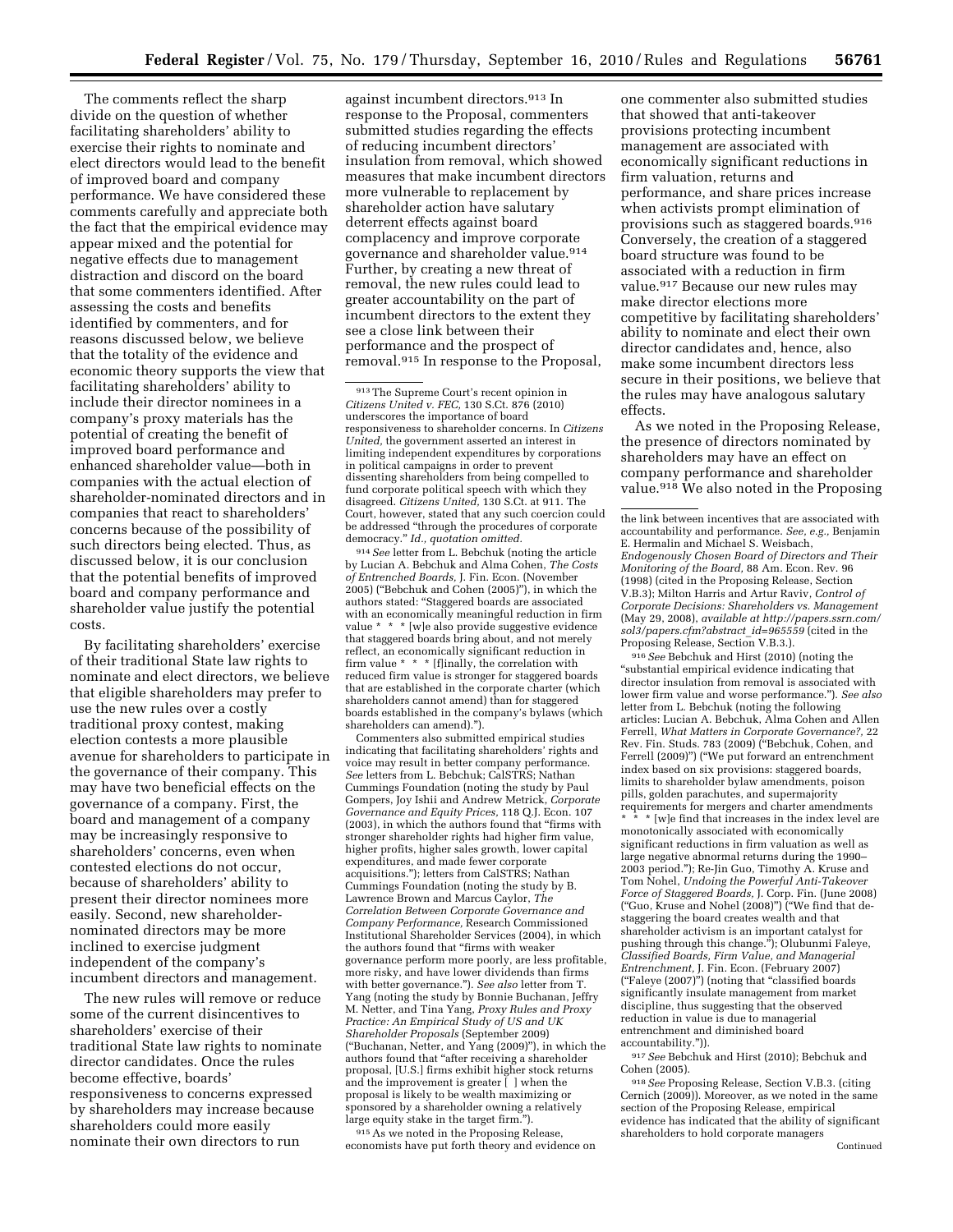Release that academic literature indicates the benefit to shareholders of having an independent, active and committed board of directors.919 Directors are charged under State law to act as disinterested fiduciaries on behalf of all shareholders, but it has been recognized that the difficult agency problem created by the separation in public companies of ownership from control creates conflicts not completely addressed by State law. We received comment expressing concern regarding the close relationships between directors and a company's management and the degree to which the nomination process is dominated by management.<sup>920</sup> Directors nominated by shareholders pursuant to the new rules will owe their presence on the board to their nomination by one or more significant shareholders and therefore may be independent in a way that is fundamentally different from directors nominated by the incumbent directors. We found to be relevant the empirical evidence cited in our Proposing Release and by commenters regarding the effect on shareholder value of so-called ''hybrid boards'' (*i.e.,* boards composed of a majority of incumbent directors and a minority of dissident directors).921

*[papers.cfm?abstract](http://papers.ssrn.com/sol3/papers.cfm?abstract_id=890321)*\_*id=890321* (cited in the Proposing Release, Section V.B.3.). See also Deutsche Bank, Global Equity Research, ''Beyond the Numbers: Corporate Governance in Europe,'' (March 5, 2005) (cited in the Proposing Release, Section V.B.3).

919*See* Proposing Release, Section V.B.3. (citing Fitch Ratings, ''Evaluating Corporate Governance'' (December 12, 2007), *available at [http://](http://www.fitchratings.com/corporate/reports/report_frame.cfm?rpt_id=363502)  [www.fitchratings.com/corporate/reports/](http://www.fitchratings.com/corporate/reports/report_frame.cfm?rpt_id=363502)  report*\_*[frame.cfm?rpt](http://www.fitchratings.com/corporate/reports/report_frame.cfm?rpt_id=363502)*\_*id=363502*).

920*See, e.g.,* letters from CII (noting that ''some boards are dominated by the chief executive officer, who often plays the key role in selecting and nominating directors'' and quoting a view expressed by a prominent investor that ''[t]hese people [chief executive officers] aren't looking for Dobermans. \* \* They're looking for cocker spaniels."); J McRitchie (''It is well known that until recently the vast majority of board vacancies were filled via recommendations from CEOs who also are typically chairmen of the boards \* \* \* Recent requirements for an 'independent' nominating committee provide little assurance against continued management domination. These 'independent' board members serve at the pleasure of the CEOs and the other board members; they have no independent base of power.").

921Cernich (2009). *See also* letters from D. Romine; GovernanceMetrics; P. Neuhauser; Social Investment Forum; TIAA–CREF; Universities Superannuation.

As we previously noted, the Cernich (2009) study cites long-term return results, relative to peers, which are positive over the subsequent year but negative over the subsequent three years. However, these results are not reported with standard errors, making it difficult to determine whether the

Such boards are a close, but not perfect, analog to the results from an election in which shareholder nominees submitted pursuant to the new rules are elected and typically result when the shareholder's nominees join the board through an actual or threatened proxy contest, but without a change of control. In the study cited in the Proposing Release, ongoing businesses with a minority of dissident directors posted increases in shareholder value of 9.1%, relative to peers, during the contest period, indicating that the market viewed the contest as having a positive effect on shareholder value.<sup>922</sup> Other commenters adduce evidence that boards with a minority of dissident directors produce positive changes in corporate governance structures and strategy and result in increased shareholder value measured in both absolute returns and relative to peers.923 Amending our proxy rules to facilitate the operation of State laws permitting shareholder nominations of directors may allow shareholders to elect directors who, without obtaining control, can exercise similar influence over decisions critical to shareholder value.

We recognize the existence of studies that reached conclusions contrary to those discussed above.924 Other

923*See* letters from D. Romine; GovernanceMetrics; P. Neuhauser; Social Investment Forum; TIAA–CREF; Universities Superannuation. *See also* Mulherin and Poulsen (1998); James F. Cotter, Anil Shivdasani, and Marc Zenner, *Do Independent Directors Enhance Target Shareholder Wealth During Tender Offers?,* J. Fin. Econ. (February 1997) (finding, after examining a sample of 169 tender offers conducted from 1989 through 1992, that target shareholder gains from tender offers were approximately 20% greater when the board was independent).

<sup>924</sup> See letter from BRT (referring to the "Report on Effects of Proposed SEC Rule 14a–11 on Efficiency, Competitiveness and Capital Formation, in Support of Comments by Business Roundtable'' by NERA Economic Consulting (''NERA Report'')); David Ikenberry and Joself Lakonishok, *Corporate Governance Through the Proxy Contest: Evidence and Implications,* 66 J. Bus. 420 (1993) (''Ikenberry and Lakonishok (1993)) (claiming that ''companies with dissident board members substantially underperform compared to their peers.'') (cited in the NERA Report); Lisa Borstadt and Thomas Zwirlein, *The Efficient Monitoring Role of Proxy Contests: An Empirical Analysis of Post-Contest Control Changes and Firm Performance,* Fin. Mgm't (1992) (''Borstadt and Zwirlein (1992)'') (asserting that, in the long run, proxy contests destroy shareholder value) (cited in NERA Report); Beltratti and Stulz (2009) (submitted as part of the letter from BRT and cited in letters from AT&T, BRT, and Seven Law Firms); Cheffins (2010) (examining

commenters warn that the new rules will lead to election contests that will be distracting, time-consuming, and inefficient for companies, boards, and management.925

We have reviewed these studies and have reason to question some of their conclusions either because of questions raised by subsequent studies, 926

925*See* letters from ABA; Atlas; AT&T; Book Celler; Carlson; Carolina Mills; Chamber of Commerce/CCMC; Chevron; Crespin; M. Eng; Erickson; ExxonMobil; Fenwick; GE; General Mills; Glass Lewis; Glaspell; Intelect; R. Clark King; Koppers; MCO; MeadWestvaco; MedFaxx; Medical Insurance; Merchants Terminal; D. Merilatt; NAM; NIRI; NK; O3 Strategies; Roppe; Rosen; Safeway; Sara Lee; Schneider; Southland; Style Crest; Tenet; TI; tw telecom; R. VanEngelenhoven; Wachtell; Wells Fargo; Weyerhaeuser; Yahoo.

926For example, we note that a study highlighted a methodological flaw in the Ikenberry and Lakonishok (1993) study. Mulherin and Poulsen (1998) noted that this study had required that companies exist as the same entity in the COMPUSTAT database subsequent to the contest, eliminating some of the most favorable outcomes of proxy contests from consideration and biasing the estimate of long-term returns downward. After making corrections for this statistical bias and examining a sample of 270 proxy contests for board seats conducted from 1979 to 1994, the authors found that the market had a favorable response to the initiation of the proxy contest with an average abnormal return of 8.04% in the initiation period, followed by long-run returns statistically indistinguishable from those of comparable stocks. Their analysis showed that the wealth gains during proxy contests stemmed mainly from firms that were acquired. Overall, the authors concluded that proxy contests generally create value, and for companies that were not acquired, ''the occurrence of management turnover [had] a significant, positive effect on shareholder wealth relative to the firms that do not replace senior management.'' In the Borstadt and Zwirlein (1992) study, the finding of a negative risk-adjusted return, conditional on dissidents winning, was based on a sample of 32 firms. Borstadt and Zwirlein note that, overall, ''dissident activity leads to gains for shareholders and is often followed by corporate reforms \* such that the realized gains over the contest period appear to be permanent.'' A survey article on corporate governance confirmed that this is the current academic consensus, stating that ''[t]he latest evidence suggests that proxy fights provide a degree of managerial disciplining and enhance shareholder value.'' *See* Marco Becht, Patrick Bolton and Ailsa Roell, *Corporate Governance and Control,*  Handbook of the Economics of Finance (2003) (''Becht, Bolton and Roell (2003)'').

accountable for activity that does not benefit investors may reduce agency costs and increase shareholder value. *See, e.g.,* Brad M. Barber, ''Monitoring the Monitor: Evaluating CalPERS' Activism'' (November 2006), *available at [http://](http://papers.ssrn.com/sol3/papers.cfm?abstract_id=890321) [papers.ssrn.com/sol3/](http://papers.ssrn.com/sol3/papers.cfm?abstract_id=890321)* 

expected returns following contests are different from peers, or whether the realized long-term returns during the sample period are merely the result of random chance. Other research, such as Mulherin and Poulsen (1998), is consistent with these findings, but investigates the impact of proxy contests generally, rather than hybrid boards. 922Cernich (2009).

thirty-seven companies removed from the S&P 500 index during 2008 and concluding that corporate governance functioned ''tolerably well'' in these companies to negate the need for fundamental reform of the current corporate governance arrangements) (submitted as part of the letter from Chamber of Commerce/CCMC); Ali C. Akyol, Wei Fen Lim and Patrick Verwijmeren, *Shareholders in the Boardroom: Wealth Effects of the SEC's Rule to Facilitate Director Nominations* (December 14, 2009) (''Akyol, Lim, and Verwijmeren (2009)'') (documenting negative stock price reactions to the announcements of regulatory activities related to shareholders' right to include director nominees in the company's proxy materials, including the Proposal) (submitted as part of the letter from J. Grundfest); David F. Larcker, Gaizka Ormazabal and Daniel J. Taylor, *The Regulation of Corporate Governance* (January 16, 2010)) (''Larcker, Ormazabal, and Taylor (2010)'') (submitted as part of the letter from David F. Larcker (''D. Larcker'')).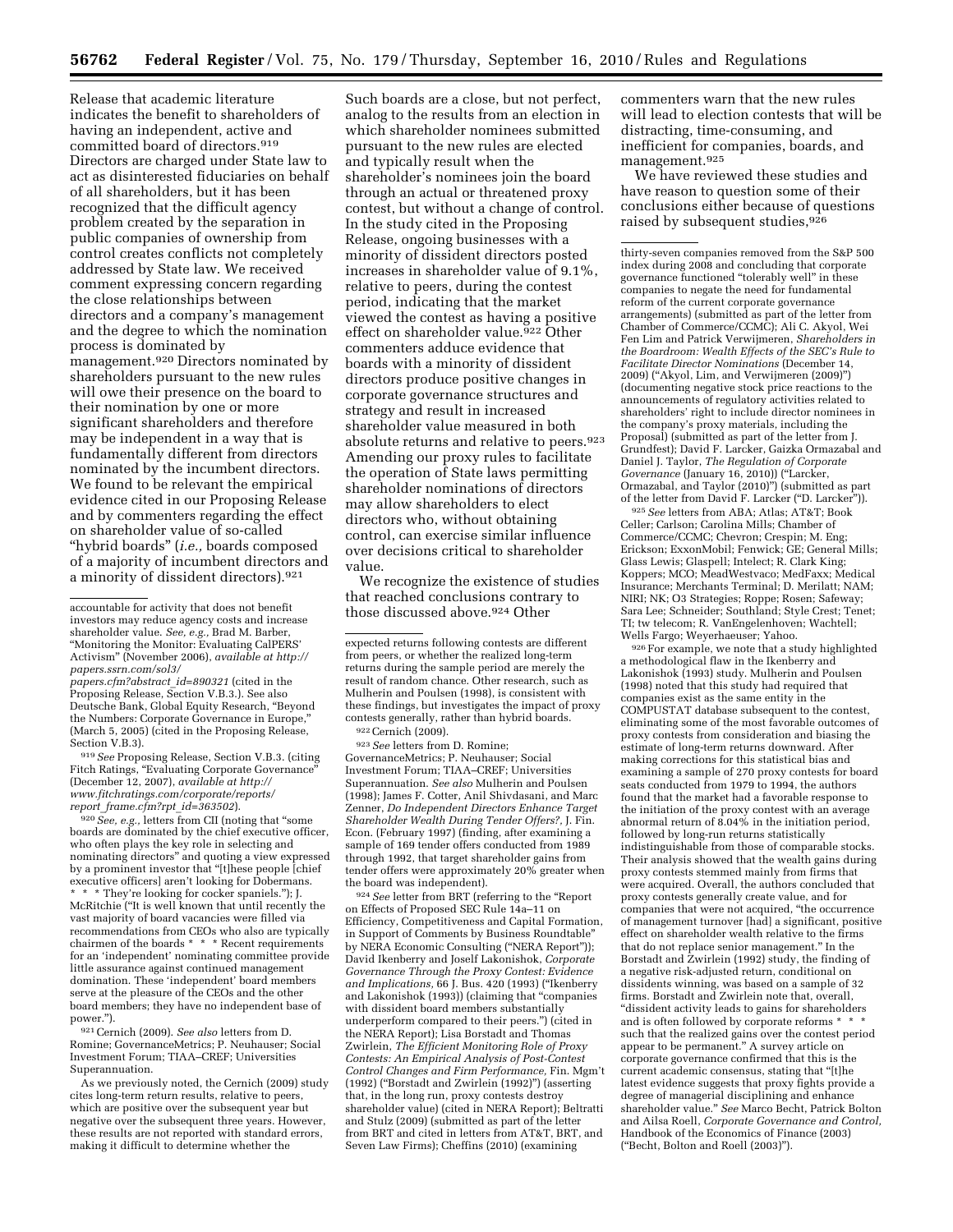limitations acknowledged by the studies' authors,927 or our own concerns about the studies' methodology or scope.928 While we recognize that there are strongly-held views on every side of this debate, we believe that, as discussed throughout this release and supported by commenters' views and empirical data, we have a reasonable basis for expecting the benefits described above.

We are aware, of course, that the new rules are additive to many existing means of monitoring and ''disciplining'' a company's board and management, 929 which include: Hostile takeovers; stockholders ''voting with their feet'' by selling their shares; board members being replaced by other means when the company's stock performance is poor; and management turnover following poor performance or wrongdoing.<sup>930</sup>

We acknowledge these alternatives, but believe that, for the reasons noted above, directors nominated pursuant to the new rules will have a degree of independence that is not present in the

Such a result does not mean that good governance is bad. Rather it is consistent with the view that banks that were pushed by their boards to maximize shareholder wealth before the crisis took risks that were understood to create shareholder wealth, but were costly ex post because of outcomes that were not expected when the risks were taken.

Beltratti and Stulz (2009) at 3.

928For example, the relatively short timeframe and small number of companies examined in Cheffins (2010) study alone justify some caution in attempting to draw any sharp inferences from the study. As for the Akyol, Lim, and Verwijmeren (2009) and Larcker, Ormazabal, and Taylor (2010) studies, we note that, even if facilitating shareholders' ability to include their nominees in a company's proxy materials enhances shareholder value, it may be possible to observe negative stock price reactions for a particular set of public announcement dates. The problem lies in ascertaining the first time investors learned about the regulatory efforts to facilitate this shareholder right. On that initial date, investors may have adjusted share prices for both the capitalized value of the benefits (or costs) associated with the regulatory effort and the probability of the effort's success. Subsequent public announcements may simply cause investors to update these initial assessments of the valuation impact and the probability of success. Consequently, it is difficult to infer whether the price reactions are independent of past announcements or simply a revision of the investors' prior expectations. It is important, therefore, to disentangle investor expectations about the probability of the success of the regulatory effort from the associated valuation implications. It appears that the Akyol, Lim, and Verwijmeren (2009) and Larcker, Ormazabal, and Taylor (2010) studies did not focus on this distinction.

929*See* NERA Report.

existing means of "disciplining" a company's board and management. Moreover, the ability of shareholders to ''vote with their feet'' or submit to a takeover bid may be unattractive from a shareholder's perspective if those transactions occur after a period of weak management that has depressed the company's share price. Further, shareholders who invest in indices may not be readily able to sell securities of a particular company that is part of the index, making it difficult for them to "vote with their feet." The high costs involved with other existing mechanisms for "management discipline,'' such as a traditional proxy contest, often mean that the prospect of replacing incumbent directors is remote unless the company's performance falls below a very low threshold. By that time, a significant amount of shareholder value will have, by hypothesis, already been lost and will require additional time to recoup. We believe that the new rules will help shareholders exert ''management discipline'' by reducing the cost of, and otherwise making more plausible, shareholder nominations.

We also acknowledge concerns expressed by commenters that the Proposal would encourage boards to make decisions to improve results in the short-term at the expense of long-term shareholder value creation.931 For the reasons described above, we believe the new rules have the potential to lead to improved company performance and enhanced shareholder value for both short-term and long-term shareholders. Evidence suggests that, historically, proxy contests have created value in both the short-run and long-run for shareholders.932 The possible inclusion and potential election of shareholder director nominees in company proxy materials would not negate the board's fiduciary obligations, which are to all shareholders. Finally, shareholder director nominees are subject to election by both long-term and short-term shareholders, who will express their interest through their vote. In sum, we do not expect that the prospect that such holders would nominate directors should lead boards to take short-term actions that would detract from longterm value in order to avoid nominations.

A number of commenters expressed special concerns with respect to the Proposal's effect on investment companies, asserting that the election of

a shareholder director nominee may, in some circumstances, increase costs and potentially decrease the effectiveness and efficiency of a unitary or cluster board utilized by a fund complex.933 Some of these commenters noted their belief that investment company governance presents a special case, arguing that the rules should not be extended to them absent empirical evidence specifically related to boards in this industry.934 Commenters also argued that investment companies are subject to a unique regulatory regime under the Investment Company Act that provides additional protection to investors, such as the requirement to obtain shareholder approval to engage in certain transactions or activities, and that investment companies and their boards have very different functions from non-investment companies and their boards.935 We understand these concerns, but we also note that some commenters have raised governance concerns regarding the relationship between boards and investment advisers.936 Moreover, although investment companies and their boards may have different functions from noninvestment companies and their boards, investment company boards, like the boards of other companies, have significant responsibilities in protecting shareholder interests, such as the approval of advisory contracts and fees.937 We also do not believe that the regulatory protections offered by the Investment Company Act (including requirements to obtain shareholder approval to engage in certain transactions and activities) serve to decrease the importance of the rights that are granted to shareholders under State law. In fact, the separate regulatory regime to which investment companies are subject emphasizes the importance of investment company directors in dealing with the conflicts of interest created by the external management

937*See Jones v. Harris Assocs.,* 130 S.Ct. 1418, 1423, 176 L. Ed. 2d 265, 273–274 (2010). *See also*  S. Rep. No. 91–184; 91st Congress 1st Session; S. 2224 (1969) (''This section is not intended to authorize a court to substitute its business judgment for that of the mutual fund's board of directors in the area of management fees. \* \* \* The directors of a mutual fund, like directors of any other corporation will continue to have \* \* \* overall fiduciary duties as directors for the supervision of all of the affairs of the fund.'').

<sup>927</sup> For example, we believe that attempts to draw sharp inferences from the Beltratti and Stulz (2009) study may not be warranted because, as the authors themselves noted, the evidence leaves much to interpretation. The authors concluded that negative conclusions about board effectiveness may be unwarranted because it is unfair to evaluate ex-ante decisions using hind-sight. In particular, they explained that:

<sup>930</sup> *Id.* 

<sup>931</sup>*See, e.g.,* letters from BRT; GE; General Mills; IBM; Metlife; Office Depot; Safeway; Wachtell. 932*See* Mulherin and Poulsen (1998) and discussion in footnote 926 above.

<sup>933</sup>*See, e.g.,* letters from ABA; ICI; ICI/IDC; IDC; MFDF; S&C; T. Rowe Price; Vanguard.

<sup>934</sup>*See* letters from ICI; ICI/IDC; S&C; T. Rowe Price.

<sup>935</sup>*See* letters from ABA; Barclays; ICI; ICI/IDC; IDC; T. Rowe Price; S&C; Vanguard.

<sup>936</sup>*See* letters from J. Reid; J. Taub.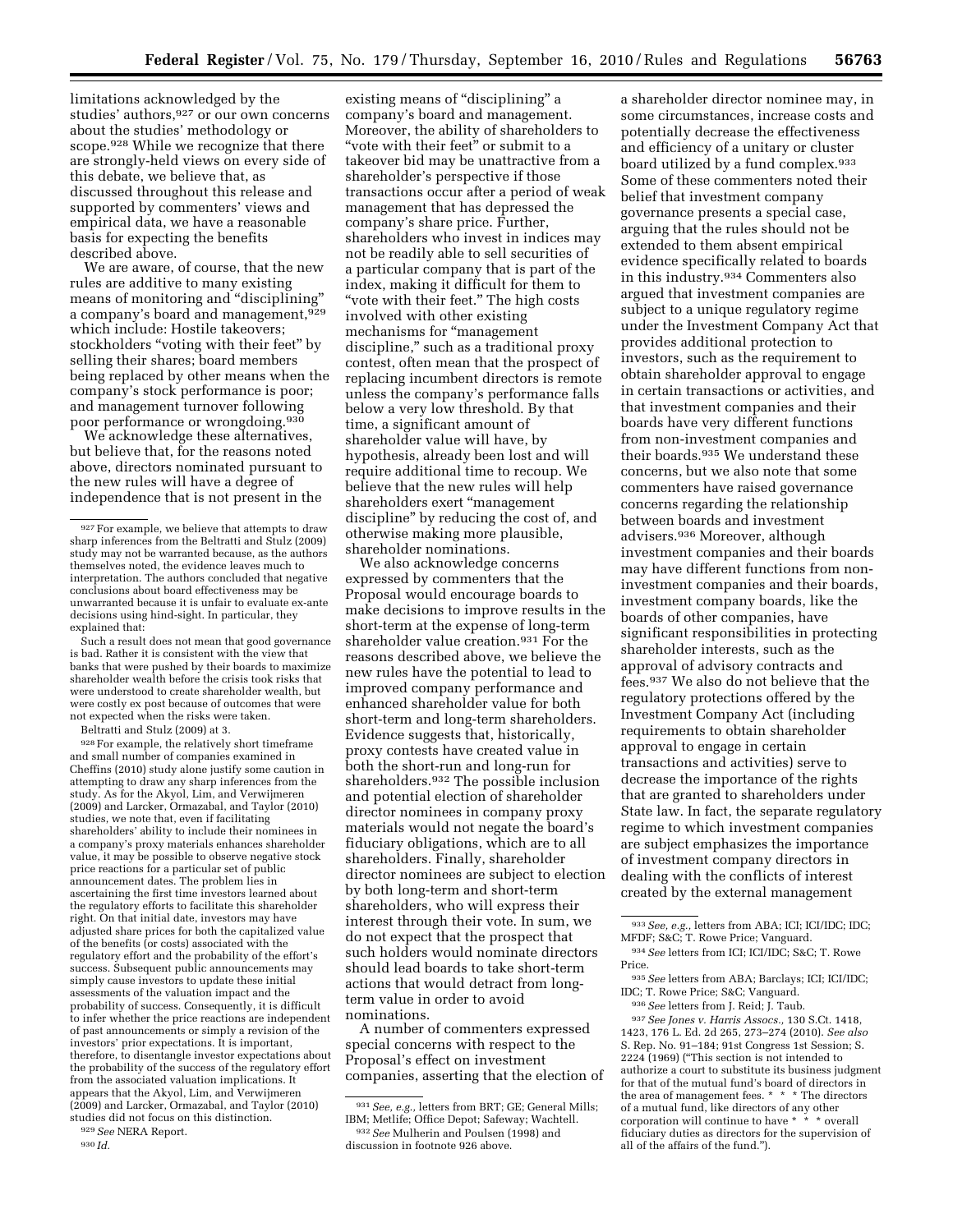structure of most investment companies.938

Lastly, improved board performance may result from the possible increase in the pool of qualified director candidates. When a company does not include shareholder nominees for director in its proxy materials, it loses the opportunity to increase the pool of qualified nominees. Further, it deprives shareholders of the opportunity to consider and assess all qualified candidates if asked to make an informed voting decision in director elections. As we stated in the Proposing Release, facilitating shareholders' ability to include director nominations in a company's proxy materials may result in a larger pool of qualified director nominees from which to choose.<sup>939</sup> By allowing shareholders to submit their own director nominees for inclusion in the company's proxy materials, the demand for qualified individuals who may be willing to serve as shareholdernominated directors also may increase. This increased demand may, in turn, encourage more individuals to present themselves as potential shareholder director nominees, resulting in a large pool of potential candidates. We recognize, however, this benefit may be offset by the possibility that some qualified individuals may be less willing to be nominated to serve on a board if faced with a contested election.940

4. More Informed Voting Decisions in Director Elections Due to Improved Disclosure of Shareholder Director Nominations and Enhanced Shareholder Communications

There was widespread support among commenters for the principle that the Commission should require disclosures regarding nominating shareholders and their nominees.941 The new requirements in Rule 14a–11, Rule 14n– 1, and Schedule 14N will require certain disclosures and certifications to be provided on Schedule 14N by shareholders who submit a nominee under Rule 14a–11. A nominating shareholder or group will be required to provide disclosure of the information similar to that currently required in a proxy contest regarding the nominating

shareholder and nominee 942 as well as certain certifications required for use of Rule 14a–11.943 Rule 14a–18, Rule 14n– 1 and Schedule 14N will require similar disclosures when a shareholder or group uses an applicable state or foreign law provision or company's governing documents to include shareholder nominees for director in the company's proxy materials. The information provided by the disclosures and certifications will help provide transparency to shareholders when voting on shareholder nominees for director and therefore may lead to better informed voting decisions.

With respect to Rule 14a–8(i)(8), companies previously have been permitted to exclude shareholder proposals to establish procedures for including shareholder director nominees in the company's proxy materials. This exclusion arose out of the concern that allowing such proposals would result in the occurrence of contested elections without the disclosure that otherwise would be required in a traditional proxy contest.944 The new disclosure requirements applicable to nominations made pursuant to state or foreign law or a company's governing documents address that concern by mandating disclosure that is similar to that required in a traditional proxy contest.945

In addition to improved disclosure, our new rules will enhance shareholders' ability to communicate

943 Item 8 of Schedule 14N. These certifications include: A certification that the nominating shareholder (or where there is a nominating shareholder group, each member of the nominating shareholder group) is not holding any of the company's securities with the purpose, or with the effect, of changing control of the company or to gain a number of seats on the board that exceeds the maximum number of nominees that the company could be required to include under Rule 14a–11; a certification that the nominating shareholder or group satisfies the applicable eligibility requirements of Rule 14a–11; a certification that the shareholder director nominee satisfies the applicable eligibility requirements of Rule 14a–11; and a certification that the information set forth in the notice on Schedule 14N is true, complete, and correct.

944*See* Shareholder Proposal Proposing Release (proposing amendments to Rule 14a–8 to ''make clear that director nominations made pursuant to [bylaw amendments concerning shareholder nominations of directors] would be subject to the disclosure requirements currently applicable to proxy contests'' and noting that such disclosure is of "great importance" to an informed voting decision by shareholders).

945*See* Rule 14a–18, Rule 14n–1, and Schedule 14N.

with each other regarding director nominations and elections through the proxy process. Shareholders eligible to use Rule 14a–11 will be able to utilize the company's proxy materials to present their own director nominees for a vote by other shareholders. They will be able to include in the company's proxy materials a statement supporting their director nominees.946 Shareholders who are dissatisfied with the company's existing board or the company's director nominees will be able to communicate this view and their preference for alternative candidates through the votes they cast under the proxy process.

The new solicitation exemptions also will facilitate communications between shareholders.947 Shareholders interested in forming a nominating group to use Rule 14a–11 can contact other shareholders—through both oral and written communications—for that purpose without fear that their communications would be viewed as solicitations under the proxy rules, as long as the exemption's conditions are satisfied.948 If its director nominees are included in the company's proxy materials pursuant to Rule 14a–11, the nominating shareholder or group can solicit other shareholders to vote in favor of its nominees, or against the company's own nominees, as long as the exemption's conditions are satisfied.949

With the new amendment to Rule 14a–8(i)(8), shareholders will benefit from a greater ability to present a proposal to establish an alternative procedure under a company's governing documents for the inclusion of one or more shareholder director nominees in the company's proxy materials. Thus, shareholders will be able to present for consideration by other shareholders a director nomination procedure that they believe is appropriate for their company. Through their votes on the proposal, shareholders will then have an opportunity to communicate their views on this proposal to other shareholders and the company's management.

### *E. Costs*

We anticipate that the new rules, where applicable, may result in costs related to (1) potential adverse effects on company and board performance; (2) additional complexity in the proxy process; and (3) preparing the required disclosures, printing and mailing, and costs of additional solicitations.

<sup>938</sup>*See* footnote 142 above.

<sup>939</sup>*See* Proposing Release, Section V.B.3.

<sup>940</sup>For a more detailed discussion, *see* Section IV.E.1. below.

<sup>941</sup>*See* letters from ABA; Alston & Bird; Americans for Financial Reform; CalSTRS; CFA Institute; CII; Corporate Library; Dominican Sisters of Hope; Florida State Board of Administration; GovernanceMetrics; ICI; Mercy Investment Program; Protective; RiskMetrics; Sisters of Mercy; Tri-State Coalition; Ursuline Sisters of Tildonk; USPE; Walden.

<sup>942</sup>Among the information included in Schedule 14N is the disclosure required by Items 4(b), 5(b), 7 and, for investment companies, Item 22(b) of Schedule 14A. This disclosure is the same disclosure required for a solicitation subject to Exchange Act Rule 14a–12(c).

<sup>946</sup>*See* Item 7(e) of Schedule 14A and Item 5(i) of Schedule 14N.

<sup>947</sup>*See* Rules 14a–2(b)(7) and 14a–2(b)(8). 948*See* Rule 14a–2(b)(7).

<sup>949</sup>*See* Rule 14a–2(b)(8).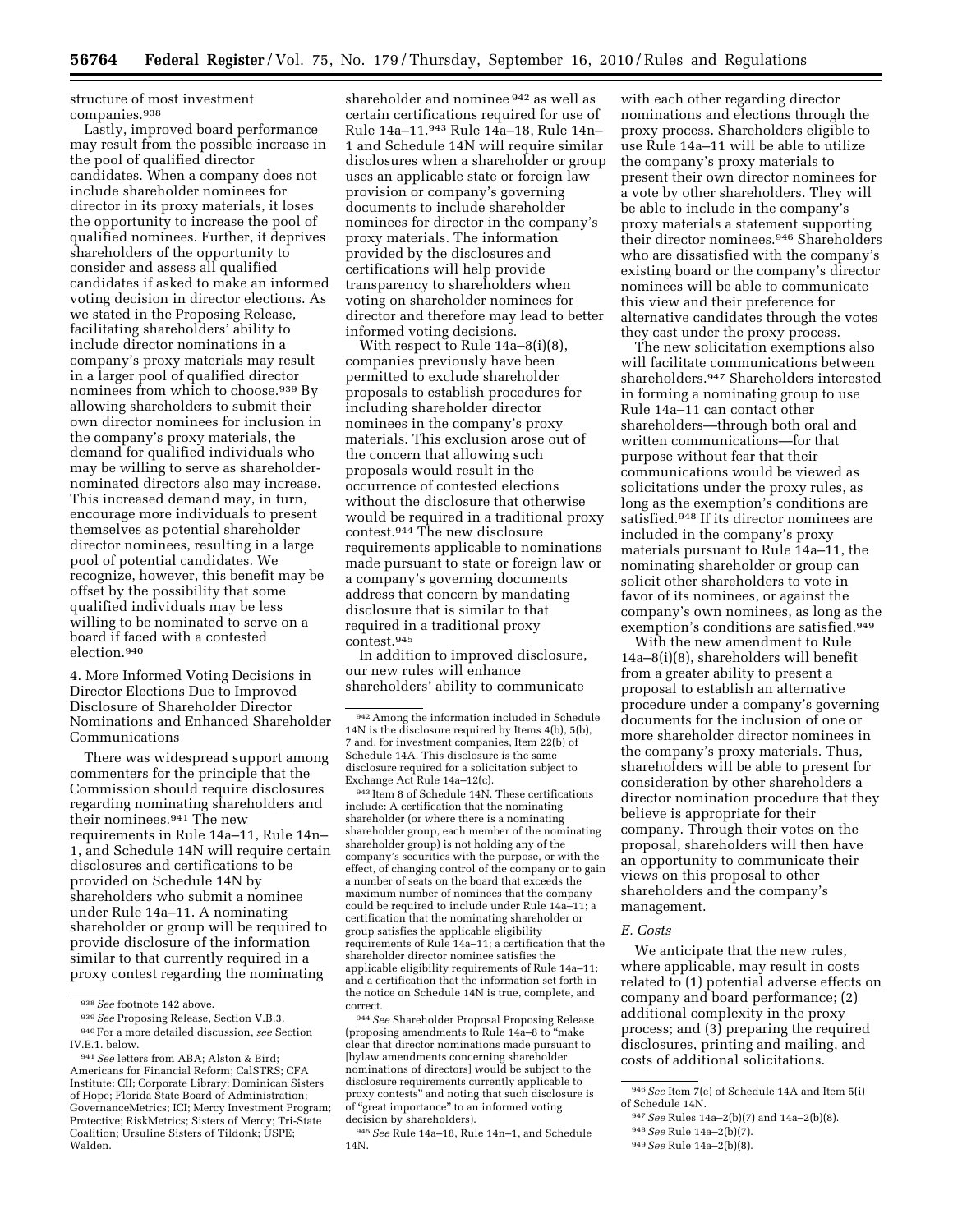## *1. Costs Related to Potential Adverse Effects on Company and Board Performance*

Rule 14a–11 and the amendment to Rule 14a–8(i)(8) may result in potential adverse effects on the performance of a company and its board of directors.

First, we received significant comment stating that election contests are distracting and time-consuming for companies, boards, and management.950 Further, to the extent that a more competitive nomination and election process motivates incumbent directors to be more responsive to shareholders' concerns, the board may incur costs in attempting to institute policies and procedures it believes will address shareholder concerns. It is possible that the time a board spends on shareholder relations could reduce the time that it otherwise would spend on strategic and long-term thinking and overseeing management, which, in turn, may negatively affect shareholder value.951

We considered these comments and appreciate commenters' concerns regarding these costs. We believe it is important to note that these costs are associated with the traditional State law right to nominate and elect directors, and are not costs incurred for including

951*See, e.g.,* Akyol, Lim, and Verwijmeren (2009) (finding that, based on the market response of a sample of 1,315 firms, "the proposed rule is perceived as costly by shareholders,'' ''that increasing shareholder rights, specifically by facilitating director nominations by shareholders, may actually be detrimental to shareholder wealth,'' and that ''empowering shareholders is not necessarily perceived as a good thing by most shareholders.''); Stout (2007) (''Perhaps the most obvious [economic function of board governance] is promoting more efficient and informed business decisionmaking. It is difficult and expensive to arrange for thousands of dispersed shareholders to express their often-differing views on the best way to run the firm.''); *see generally* Stephen M. Bainbridge, *Response to Increasing Shareholder Power: Director Primacy and Shareholder Disempowerment,* 119 Harv. L. Rev. 1735 (2006) (discussing how concern for accountability may undermine decision-making discretion and authority) (cited in the Proposing Release, Section V.C.1.). *But see* Lucian Arye Bebchuk, *The Case for Increasing Shareholder Power,* 118 Harv. L. Rev. 833, 883 (2005) (''[M]ere recognition that back-seat driving might sometimes be counter-productive is hardly sufficient to mandate general deference to management. Such mandated deference would follow only if one assumes that shareholders are so irrational or undisciplined that they cannot be trusted to decide for themselves whether deference would best serve their interests.'') (cited in the Proposing Release, Section V.C.1.).

shareholder nominees for director in the company's proxy materials. Further, the ownership threshold and holding period that we adopted in response to commenters' concerns should limit the use of Rule 14a–11 to only holders who demonstrate a long-term, significant commitment to the company. To encourage constructive dialogue between a company and a nominating shareholder or group regarding the director nominees to be presented to shareholders for a vote, we revised the rule so that if a company negotiates with the nominating shareholder or group that otherwise would be eligible to have its nominees included in the company's proxy materials after the nominating shareholder or group has submitted its nomination on Schedule 14N, and the company agrees to include the nominating shareholder's or group's nominees on the company's proxy card as company nominees, those nominees will count toward the 25% maximum set forth in the rule.952 We believe that the cost described above may be offset by other factors as well. The additional communication between a board and the company's shareholders may lead to enhanced transparency into the board's decision-making process, more effective monitoring of this process by shareholders, and, ultimately, a better decision-making process by the board. The cost also may be offset to the extent that shareholders understand that the board's time and other resources are in scarce supply and will take these considerations into account in deciding to nominate directors, recognizing that the cost of a distracted board may not justify pursuing their own specific concerns.

Second, the new rules may lead some companies to re-examine their current procedures for shareholders to submit their own director nominees for consideration by either the company's board or nominating committee, especially if the company is subject to, or thinks it likely will be subject to, shareholder-nominated director candidates submitted pursuant to Rule 14a–11. These companies may incur costs associated with such a reexamination and any resulting adjustments to their procedures.953 These costs may be limited, however, to the extent that the new rules improve the overall efficiency of the director nomination process and lead to improvements in the existing procedures for director nominations.

Third, the new rules could, in some cases, result in lower quality boards.954 The quality of a company's board may decrease if, as some commenters predicted, unqualified individuals are elected to the board.955 Commenters worried, in particular, that a shareholder director nominee will be elected without undergoing the same extensive vetting process or having to comply with the same independence or director qualification standards applicable to other director nominees.956 The presence of directors who lack the proper qualifications may result in a lower quality board and represent a cost to companies and shareholders. It is important to recognize that Rule 14a–11 provides for only the inclusion of a shareholder director nominee in the company's proxy materials, not the election of that nominee. Further, the new disclosure requirements contained in the Proposal will provide shareholders with information for them to assess whether a shareholder nominee possesses the necessary qualifications and experience to serve as a director.957 Accordingly, as other commenters have noted, an unqualified individual, even if nominated, will still need to receive the support of a significant number of shareholders in order to be elected to the board.958 Therefore, the cost arising

955*See* letters from AGL; Air Tite, Inc. (''Air Tite''); All Cast; John C. Astle (''J. Astle''); Astrum Solar (''Astrum''); Atlantic Bingo; Burlington Northern; Glen Burton ("G. Burton"); R. Chicko; Columbine; Darden Restaurants; Erickson; Fluharty; Horizon; Lange; Mama's; Massey Services; NIRI; O3 Strategies; P&G; PepsiCo; W. Steinbrink; Stringer; Theragenics; VCG; Wachtell; and Wells Fargo.

956*See* letters from AGL; Astrum; Boeing; R. Burt; G. Burton; S. Campbell; Carolina Mills; Columbine; W. Cornwell; Erickson; Fenwick; FPL Group; Intelect; Little; McDonald's; MedFaxx; Norfolk Southern; P&G, Rosen; UnitedHealth; VCG; Wells Fargo; Xerox; Yahoo.

<sup>958</sup> See letters from BCI; Bebchuk, et al.; CII; T. DiNapoli; Florida State Board of Administration; Continued

<sup>950</sup>*See* letters from ABA; Atlas; AT&T; Book Celler; BRT; Carlson; Carolina Mills; Chamber of Commerce/CCMC; Chevron; Crespin; M. Eng; Erickson; ExxonMobil; Fenwick; GE; General Mills; Glass Lewis; Glaspell; Intelect; R. Clark King; Koppers; MCO; MeadWestvaco; MedFaxx; Medical Insurance; Merchants Terminal; D. Merilatt; NAM; NIRI; NK; O3 Strategies; Roppe; Rosen; Safeway; Sara Lee; Schneider; Southland; Style Crest; Tenet; TI; tw telecom; R. VanEngelenhoven; Wachtell; Wells Fargo; Weyerhaeuser; Yahoo.

<sup>952</sup>*See* new Rule 14a–11(d) (5). For a discussion of this modification, *see* Section II.B.6.c. above. 953*See, e.g.,* letters from Biogen; GE.

<sup>954</sup>*See* letters from 3M; ABA; American Electric Power; Atlantic Bingo; AT&T; Avis Budget; Biogen; Boeing; BRT; Burlington Northern; Callaway; Carlson; Chamber of Commerce/CCMC; CIGNA; Columbine; Cummins; CSX; J. Dillon; Emerson Electric; Erickson; ExxonMobil; FedEx; Headwaters; C. Holliday; IBM; Intelect; R. Clark King; Lange; Louisiana Agencies; Metlife; NIRI; O3 Strategies; V. Pelson; PepsiCo; Pfizer; Roppe; Rosen; Ryder; Sara Lee; Sidley Austin; tw telecom; Wachtell; Wells Fargo; Weyerhaeuser; Yahoo. *See also* Stephen M. Bainbridge, *A Comment on the SEC Shareholder Access Proposal* (November 14, 2003) at 17, *available at<http://ssrn.com/abstract=470121>*(''The likely effects of electing a shareholder representative therefore will not be better governance. It will be an increase in affectional conflict . \* \* \* It will be a reduction in the trustbased relationships that causes horizontal monitoring within the board to provide effective constraints on agency costs.'') (cited in the Proposing Release, Section V.C.1.).

<sup>957</sup>*See* Rules 14a–11, 14a–18 and 14n–1, and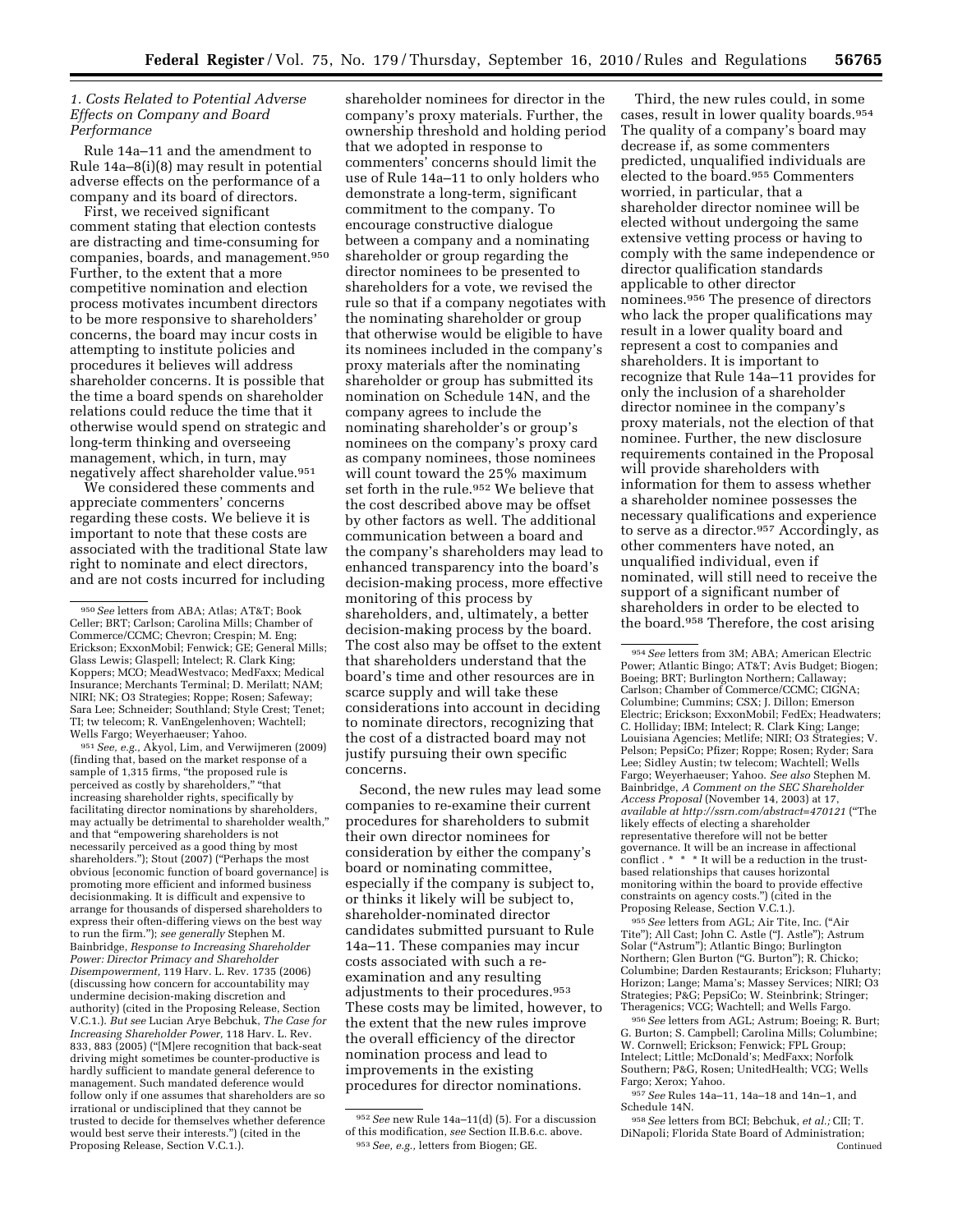from unqualified directors may be limited to the extent that shareholders understand that experience and competence are important director qualifications and cast their votes for the most-qualified candidates. Moreover, as adopted, the rule will require a company to include in its proxy materials no more than one shareholder director nominee or a number of nominees that represent 25% of the company's board, whichever is greater.959 We believe that this provision will limit the effect of any potential decrease in the overall quality of a board. Lastly, to the extent that there is a risk of unqualified individuals being elected as directors, it is a risk that arises because shareholders are given the right under state or foreign law to determine who sits on the board of directors.

The quality of a board also may decrease if, as some commenters warned, the increased likelihood of a contested election discourages experienced and capable individuals from serving on boards, making it more difficult for companies to recruit qualified directors or create a board with the proper mix of experience, skills, and characteristics.960 Some commenters noted that it is already difficult to recruit qualified independent directors.961 Other commenters, however, did not believe that Rule 14a–11 will discourage experienced, capable directors from serving,962 with one commenter stating that it encountered no difficulty in finding executives willing to serve on a shareholder-nominated slate.963 To the extent that the prospect of a contested election deters an otherwise qualified individual from considering a board seat, this will represent a cost to both the company and its shareholders. This cost may be mitigated, however, by the ability of other individuals—those who would not have been considered or nominated by the incumbent directors—

960*See* letters from 3M; ABA; American Electric Power; Atlantic Bingo; AT&T; Avis Budget; Biogen; Boeing; BRT; Burlington Northern; Callaway; Carlson; Chamber of Commerce/CCMC; CIGNA; Columbine; Cummins; CSX; J. Dillon; Emerson Electric; Erickson; ExxonMobil; FedEx; Headwaters; C. Holliday; IBM; Intelect; R. Clark King; Lange; Louisiana Agencies; Metlife; NIRI; O3 Strategies; V. Pelson; PepsiCo; Pfizer; Roppe; Rosen; Ryder; Sara Lee; Sidley Austin; tw telecom; Wachtell; Wells Fargo; Weyerhaeuser; Yahoo.

961*See, e.g.,* letters from Ameriprise; BRT; Chamber of Commerce/CCMC.

962*See* letters from Florida State Board of Administration; Pershing Square.

963*See* letter from Pershing Square.

to be nominated and presented for a shareholder vote pursuant to Rule 14a– 11 or a procedure in the company's governing documents established through Rule 14a–8. The cost may be further mitigated to the extent that the new rules lead to the election of individuals who will present a greater diversity of views for the board's consideration, thereby leading to a better decision-making process, and, ultimately, greater shareholder value.964 Lastly, as we stated in the Proposing Release,965 the possibility of qualified candidates being discouraged from running for a board seat may be limited by shareholders' understanding that board dynamics can be important, and that changing them may not always be beneficial.

Fourth, potential disruptions in boardroom deliberations represent another possible cost to shareholders and companies. If a shareholder director nominee is elected and disruptions or polarization in boardroom dynamics occur as a result, the disruptions may delay or impair the board's decisionmaking process. Such boardroom disruption may occur when one or more directors seek to promote an agenda that conflicts with that of the rest of the board. We received significant comment that the presence of shareholdernominated directors could disrupt the collegiality and efficiency of boards.966 We recognize the view that for

964*See* letters from L. Dallas (citing Jerry Goodstein *et al., The Effects of Board Size and Diversity on Strategic Change,* 15 Strategic Mgmt. J. 241 (1994) and Lynne L. Dallas, *The New Managerialism and Diversity on Corporate Boards of Directors,* 76 Tulane L. Rev. 1363 (2002)); LIUNA; RiskMetrics (noting that it tracked over a four-year period the returns of a portfolio of companies where activists gained board seats in 2005, found that the portfolio outperformed the S&P 500 index even during the recent market turmoil, and saw no indication that the presence of dissident directors on boards had a detrimental impact on shareholder value); Teamsters.

965*See* Proposing Release, Section V.C.1. 966*See, e.g.,* letters from Association of Corporate Counsel; BRT; Chamber of Commerce/CCMC; GE; IBM; McDonald's; O'Melveny & Myers; P&G; PepsiCo; Seven Law Firms; Society of Corporate Secretaries (also presenting data that the average hedge fund ownership is 7.15%, the number of S&P 500 companies with hedge fund ownership at or above 5% is 273, and the number of S&P 500 companies with hedge fund ownership at or above 10% is 104); Vinson & Elkins; Wachtell; Xerox; Yahoo. *See also* Larcker, Ormazabal, and Taylor (2010)(stating that ''the evidence suggests shareholders react negatively to regulation of proxy access, and that the reaction is decreasing in the number of large blockholders and increasing in the number of small institutional investors,'' and that ''the market perceives that shareholders of firms with many large blockholders are harmed by proxy access and is consistent with critics' claims that large blockholders will use the privileges afforded them by proxy access regulation to manipulate the governance process to make themselves better off at the expense of other shareholders.'').

companies whose boards are already well-functioning, such disruption could be counterproductive and could delay the board's decision-making process and a delay or impairment in the decisionmaking process could constitute an indirect economic cost to shareholder value. For the reasons discussed above, however, we believe that boards with directors who were not nominated by the incumbent directors would, on balance, improve company performance and increase shareholder value.967

In addition, it may be possible for an investor to submit director nominees through the new rules with the intention of having the nominees, if elected, advocate for board decisions that maximize the investor's private gains but at the expense of other shareholders.968 In the case of Rule 14a– 11, the cost may be limited to the extent that the ownership threshold and holding requirement allow the use of the rule by only holders who demonstrated a significant, long-term commitment to the company. This cost may be limited to the extent that a director nominee with narrow interests must still gain the support of a significant number of shareholders to be elected.969 The disclosure requirements that we are adopting also may alert shareholders to the narrow interests of the nominating shareholder or group in advance of the election so that they can cast their votes in favor of the candidate who will best serve the interests of all shareholders.970 The cost may be further limited to the extent that a shareholder director nominee, once elected to the board, will be subject to the same fiduciary duties applicable to all other directors.971 The possibility of a director seeking to promote private gain at the expense of shareholders generally—and the related costs to the board's overall performance and dynamics—should be limited to the extent that such a director recognizes these duties and strives to fulfill these legal obligations. The cost also may be limited to the extent that shareholders recognize the potential

Governance for Owners; A. Krakovsky; P. Neuhauser; NJSIC; Relational; Shamrock; Social Investment Forum.

<sup>959</sup>*See* Rule 14a–11(d)(1).

<sup>967</sup>*See* Section IV.D.3. above.

<sup>968</sup>*See, e.g.,* letters from BRT; Eaton; IBM; McDonald's; Seven Law Firms; Society of Corporate Secretaries; UnitedHealth. *See also* Stout (2007) at 794 (''[B]y making it easier for large shareholders in public firms to threaten directors, a more effective shareholder franchise might increase the risk of intershareholder 'rent-seeking' in public companies.'').

<sup>969</sup>*See* letters from BCIA; Bebchuk, *et al.;* CII; T. DiNapoli; Florida State Board of Administration; Governance for Owners; A. Krakovsky; P. Neuhauser; NJSIC; Relational; Shamrock; Social Investment Forum. 970*See* Rule 14a–11, Rule 14a–18, Rule 14n–1,

and Schedule 14N.

<sup>971</sup>*See* letter from CII. *See also* Veasey & DiGuglielmo, above.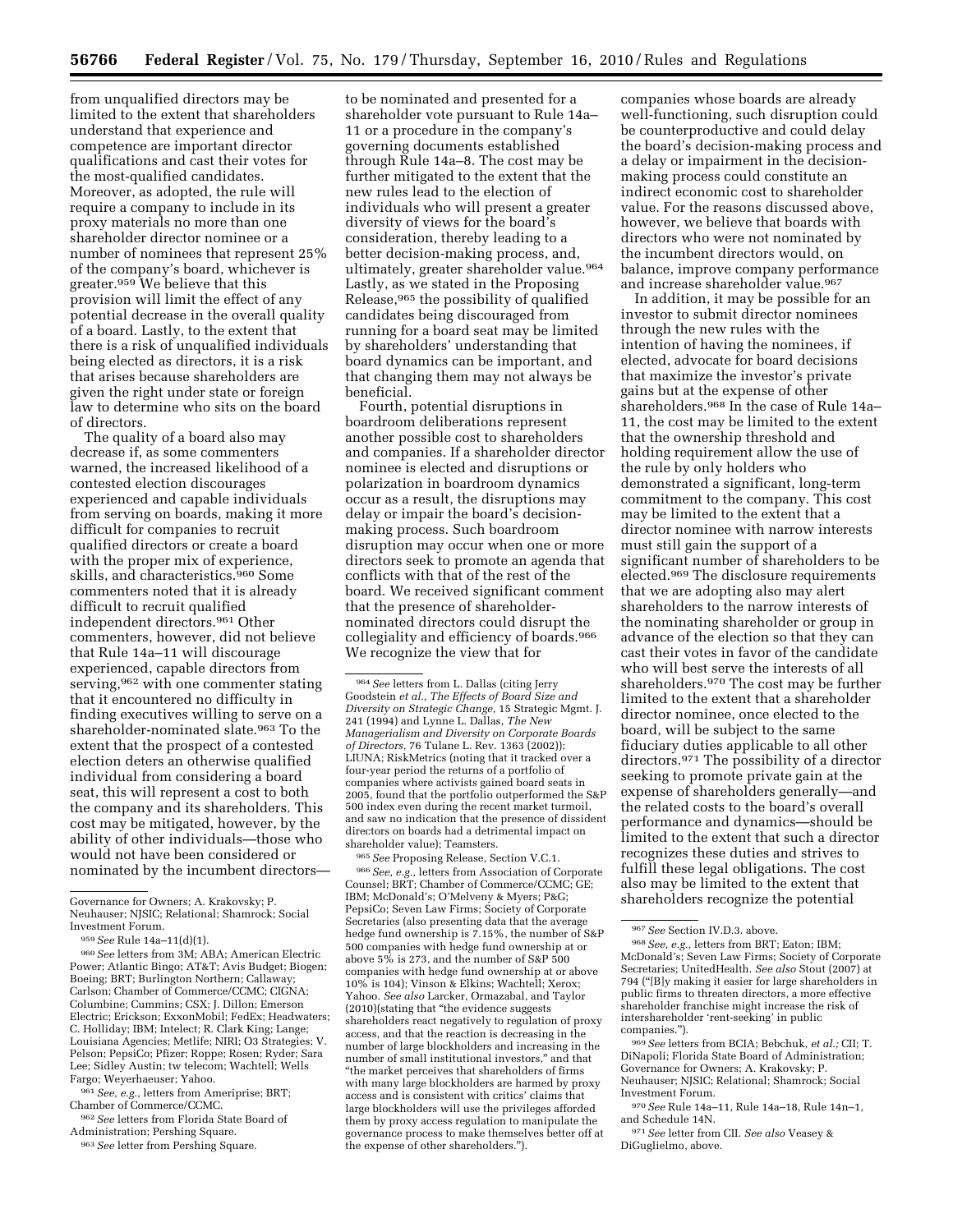harm from misuse of the board's decision-making process and therefore do not vote for the nominee if they view the cost as sufficiently high.

Fifth, to the extent that the need to comply with the new rules makes the U.S. public equity markets less attractive,972 discourages private companies from conducting public offerings in the U.S.,973 or encourages U.S. reporting companies to become non-reporting companies, this would be a cost of the new rules because investors' investment opportunities could be limited. This cost may be mitigated to the extent that the new rules help improve board accountability and corporate governance, generate stronger company performance, and increase shareholder value. Investors may be more willing to invest or continue to invest in companies in which they have the ability to present their own shareholder director nominees in the company's proxy materials if they are displeased with the company's performance. We also note that shareholders in many foreign countries already have the ability to include their director nominees in the company's proxy materials.974 We therefore believe that the new rules may bring the U.S. capital markets closer in line with international practice by giving shareholders of U.S. companies an ability that may already be enjoyed by shareholders of many non-U.S. companies.

Lastly, with respect to investment companies, a number of commenters expressed concern that the election of a shareholder director nominee may, in some circumstances, increase costs and burdens (*e.g.,* the shareholdernominated director would have to leave during discussions that pertain to the other investment companies in the complex, board materials would have to be customized for the director, and the fund complex would face challenges in preserving the status of privileged information) and potentially decrease the efficiency of a unitary or cluster board utilized by a fund complex.975 We recognize that for fund complexes that utilize unitary or cluster boards, the election of a shareholder director nominee may, in some circumstances,

increase costs and potentially decrease the efficiency of the boards.976 We note, however, that these costs are associated with the traditional State law right to nominate and elect directors, and are not costs incurred for including shareholder nominees in the company's proxy materials. We also note that any increased costs and decreased efficiency of an investment company's board as a result of the fund complex no longer having a unitary or cluster board would occur, if at all, only in the event that the investment company shareholders elect the shareholder nominee. Investment companies may include information in the proxy materials making investors aware of the company's views on the perceived benefits of a unitary or cluster board and the potential for increased costs and decreased efficiency if the shareholder nominees are elected. Moreover, we note that a fund complex can take steps to minimize the cost and burden of a shareholder-nominated director who is elected by, for example, entering into a confidentiality agreement in order to preserve the status of confidential information regarding the fund complex.

Two commenters in a joint comment letter argued that there are a number of practical and legal issues that prevent confidentiality agreements from being sufficient to protect the interests of fund shareholders, and included a memorandum from a law firm discussing concerns about Regulation FD, enforceability of confidentiality agreements, whether shareholdernominated directors would sign confidentiality agreements, compliance, and loss of attorney-client privilege.977 We considered the issues raised by the joint comment letter. To the extent that material non-public information is discussed by boards in a fund complex, we emphasize that entering into a confidentiality agreement is only one method of preserving the confidentiality of information revealed in board meetings attended by the shareholdernominated director. The fund complex can have separate meetings and board materials for the board with the shareholder-nominated director, especially if particularly sensitive legal or other matters will be discussed or to protect attorney-client privilege. Finally, we believe the concerns expressed in the memorandum about confidentiality agreements were either not compelling or speculative in nature.

Although commenters argued that the election of a shareholder-nominated director to a unitary or cluster board will necessarily result in decreased effectiveness of the board, we disagree. In this regard, one commenter argued that competition in the board nomination process may improve efficiency by providing additional leverage for boards in negotiations with the investment adviser.978 In any event, we believe that investment company shareholders should have the opportunity to exercise their traditional State law rights to elect a non-unitary or non-cluster board if they so choose.

## 2. Costs Related to Additional Complexity of Proxy Process

The new rules that we are adopting will, for the first time, require that company proxy materials include information about, and the ability to vote for, director nominees submitted by shareholders. The rules will facilitate shareholders' ability to exercise their traditional State law rights to nominate and elect their own director candidates. One of the costs of this newly-enhanced ability, however, is the additional complexity in the proxy process as both companies and shareholders may have to consider and address the issue of shareholder director nominations more frequently than in the past.

Several commenters expressed concern that the inability of companies and shareholders to opt out of Rule 14a– 11, or establish a shareholder director nomination procedure with criteria different than those of Rule 14a–11, may create workability and implementation issues for companies, as they struggle to comply with a rule that does not fit their specific capital and governance structures.979 One commenter, for example, identified several of these issues, such as: the operation of the rule in a company with multiple classes of stock, a cumulative voting standard, or a majority voting standard; the treatment of derivatives and other synthetic ownership under the rule; the need for adequate protection against use of the rule for change of control attempts; and the consequences of false

<sup>972</sup>*See* letter from BRT. 973*See* letters from Altman (stating that its survey of 36 public companies showed that 80.85% of respondents believe the new rules ''will deter some U.S. private companies from going public and some foreign companies from listing on U.S. exchanges.''); BRT; Richard Tullo (''R. Tullo'').

<sup>974</sup>*See* letters from ACSI; CalPERS; ICGN; LUCRF; Pax World; RiskMetrics; Social Investment Forum; SWIB.

<sup>975</sup>*See, e.g.,* letters from ABA; ICI; ICI/IDC; IDC; MFDF; S&C; T. Rowe Price; Vanguard.

<sup>976</sup>*See, e.g.,* letters from ICI; ICI/IDC; IDC; MFDF; Vanguard.

<sup>977</sup>*See* letter from ICI/IDC (including attached legal memorandum).

<sup>978</sup>*See* letter from J. Taub.

<sup>979</sup>*See, e.g.,* letters from ABA (''Workability requires that the rule or bylaw be easily understandable, be able to be readily administered, address all relevant issues, operate in a time frame that permits proper conduct of shareholder meetings and action by a fully informed shareholder body, recognize the role and fiduciary responsibility of the board of directors, comply with the requirements of the Commission's rules and other applicable law and allow the company and its shareholders sufficient flexibility to respond to changed circumstances in a timely manner.''); Keller Group; Wachtell.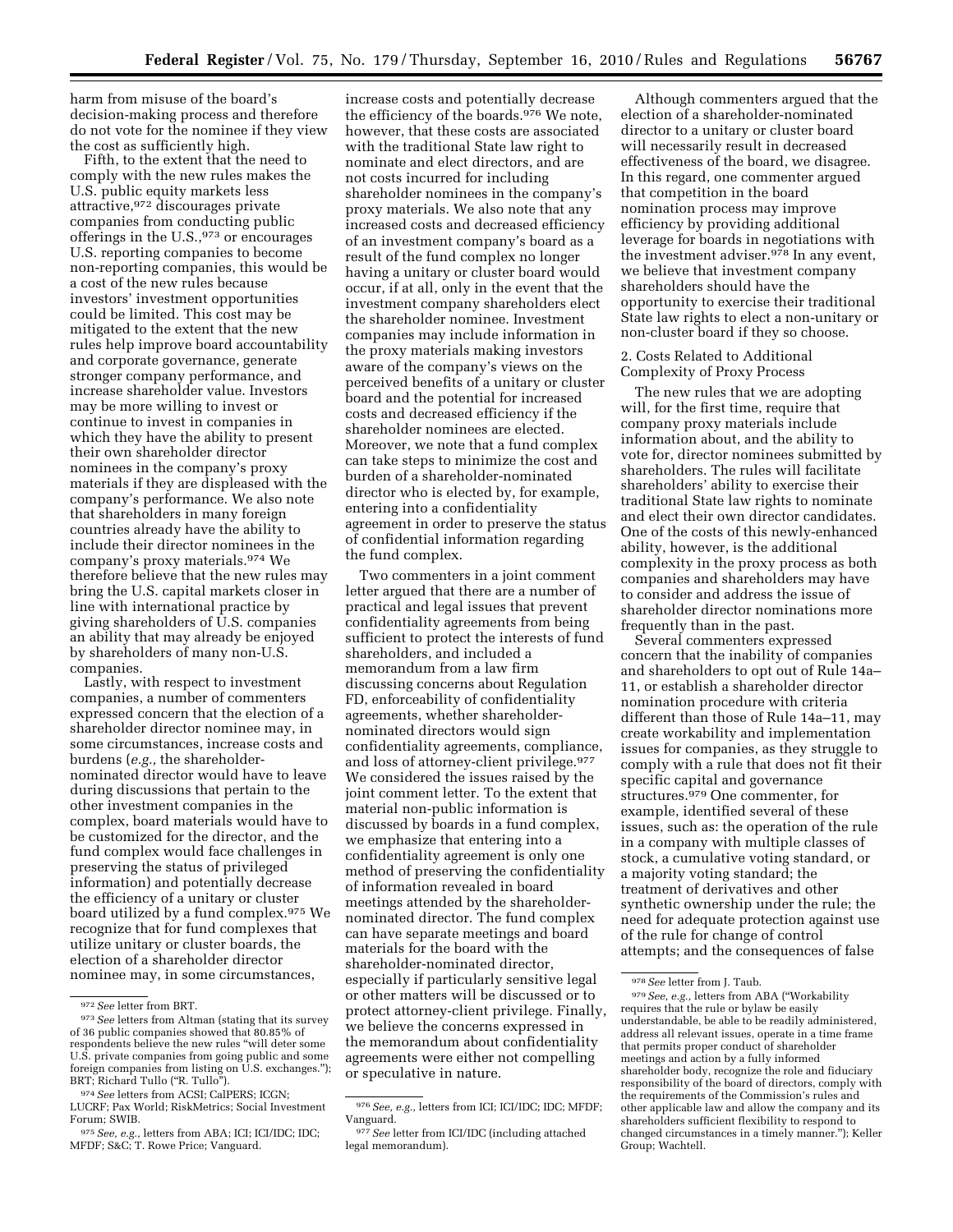certifications by a nominating shareholder or group.980 We recognize the possibility that attempting to comply with a highly-complex rule without the necessary flexibility to adapt the rule to a company's specific situation may create certain costs for companies, such as the cost of legal advice and possible litigation if uncertainties must be resolved in courts. We also recognize the possibility that shareholders may have to incur similar costs if they attempt to use a highlycomplex and unclear rule.

The requirements of Rule 14a–11, such as the eligibility criteria, may add a certain degree of complexity in the proxy process. For example, the process of determining which shareholder director nominee will be in the company's proxy materials and the limitations on the number of shareholder nominees for director that a company is required to include in its proxy materials may add complexity. If several shareholders or groups desire (and qualify) to nominate the maximum number of directors they are allowed to place in the company's proxy materials, only the shareholder or group holding the largest qualifying ownership interest will succeed. Another potential source of complexity under Rule 14a–11 is the number of shareholder director nominees that a nominating shareholder or group may submit to a company during a particular proxy season. For example, if the maximum allowable number of shareholder director nominees currently serves on the board, a company will not be required to include additional shareholder director nominees in the company's proxy materials. These sources of complexity and any uncertainty that may arise in implementing the new rules could result in costs to companies, shareholders seeking to have their nominees included in the companies' proxy materials, and shareholder director nominees. For example, both companies and shareholders could incur costs to seek legal advice in connection with shareholder nominations submitted pursuant to Rule 14a–11, the inclusion of shareholder director nominees in a company's proxy materials, submission of a notice of intent to exclude a nominee or nominees, and the process set forth in the rule for seeking an informal statement of the staff's views with respect to the company's determination to exclude a shareholder director nominee. Companies and shareholders also could incur costs to seek legal advice in connection with shareholder

proposals submitted pursuant to Rule 14a–8 and the process for submission of a no-action request to exclude the proposal. To the extent disputes on whether to include particular nominees or proposals are not resolved between the company and shareholders, companies and/or shareholders may seek recourse in courts, which will increase costs.

As discussed throughout the release, the rules we are adopting include modifications to the proposed rules. We believe that the modifications will help minimize the complexity of the new rules and clarify uncertainties as much as possible. For example, our decision to adopt a uniform ownership threshold instead of the proposed tiered approach simplifies this particular eligibility requirement and should reduce some of the uncertainties identified by a commenter.981 We also clarified the availability of Rule 14a–11 when there is a concurrent proxy contest,982 provided standards for the order of priority of shareholder director nominees upon the withdrawal or disqualification of another shareholder director nominee,983 addressed issues regarding the application of Rule 14a–11 to certain corporate structures (such as staggered boards and different classes of voting securities),984 and adopted a uniform deadline for the submission of shareholder director nominations pursuant to Rule 14a–11 that is generally applicable to companies subject to the rule.<sup>985</sup> The costs arising from any complexity or uncertainty arising from the new rules may be mitigated to the extent that companies and shareholders gain greater familiarity with the new rules over time, 986 additional guidance is provided by the Commission or its staff,987 and, if necessary, uncertain legal issues are resolved by courts.

Lastly, as discussed above, we believe the overall proxy solicitation process for contested director elections may be less confusing for shareholders as a result of

- 982*See* Section II.B.2.e. above.
- 983*See* Section II.B.7.b. above.

987For example, we are adopting, as proposed, a procedure by which companies could send a notice to the Commission where the company intends not to include a shareholder director nominee in its proxy materials and could seek informal staff views—through a no-action request—with respect to that determination.

our new rules.988 Presenting the competing director nominees on one proxy card, with the related disclosure contained in one proxy statement, may simplify the shareholder's decisionmaking process, reduce the potential for any confusion on the part of shareholders, and address any reluctance on the part of shareholders to consider an insurgent shareholder's nominee solely because the nominee was not presented in the company's proxy materials.

3. Costs Related To Preparing Disclosure, Printing and Mailing and Costs of Additional Solicitations and Shareholder Proposals

The new rules will impose additional direct costs on companies and shareholders related to the preparation of required disclosure, printing and mailing costs, and costs of additional solicitations that may be undertaken as a result of including one or more shareholder nominees for director in the company's proxy materials pursuant to Rule 14a–11, a company's governing documents, or an applicable state or foreign law provision.989

First, the new rules will impose direct costs onto companies and shareholders due to the rules' disclosure and procedural requirements. For example, companies that determine that they may exclude a shareholder director nominee pursuant to Rule 14a–11 will be required to provide a notice to the nominating shareholder or group regarding any eligibility or procedural deficiencies in the nomination and provide to the Commission notice of the basis for its determination.990 Companies also may incur costs in preparing any statements regarding the shareholder director nominees that they wish to include in their proxy materials. Nominating shareholders or groups and the nominees also will be required to disclose information about themselves, which may be costly.<sup>991</sup> Most of this disclosure will be provided by the nominating shareholder or group in the notice to the company, which would be filed on new Schedule 14N. The Schedule 14N also will include

989We note that these increased costs may be less for companies using the notice and access model. *See* Internet Proxy Availability Release.

990For purposes of the PRA analysis, we estimate these disclosure requirements would result in 225 burden hours of company time, and \$30,000 for the services of outside professionals.

<sup>980</sup>*See* letter from Wachtell.

<sup>981</sup>*See* letter from Shearman & Sterling (opposing the tiered ownership thresholds because a number of companies regularly move from one category of filer to another as the aggregate worldwide market value of their voting and non-voting common equity changes from fiscal year to fiscal year, which it believed would lead to uncertainty).

<sup>984</sup>*See* Sections II.B.4.b. and II.B.6.a. above.

<sup>985</sup>*See* Section II.B.8.c.ii. above.

<sup>986</sup>*See* letter from CII.

<sup>988</sup>*See* Section IV.D.1. above.

<sup>991</sup>For purposes of the PRA analysis, we estimate the total burden for Schedule 14N for shareholders submitting nominees pursuant to Rule 14a–11 would result in a total of 7,870 hours of shareholder time and \$1,049,300 for the services of outside professionals.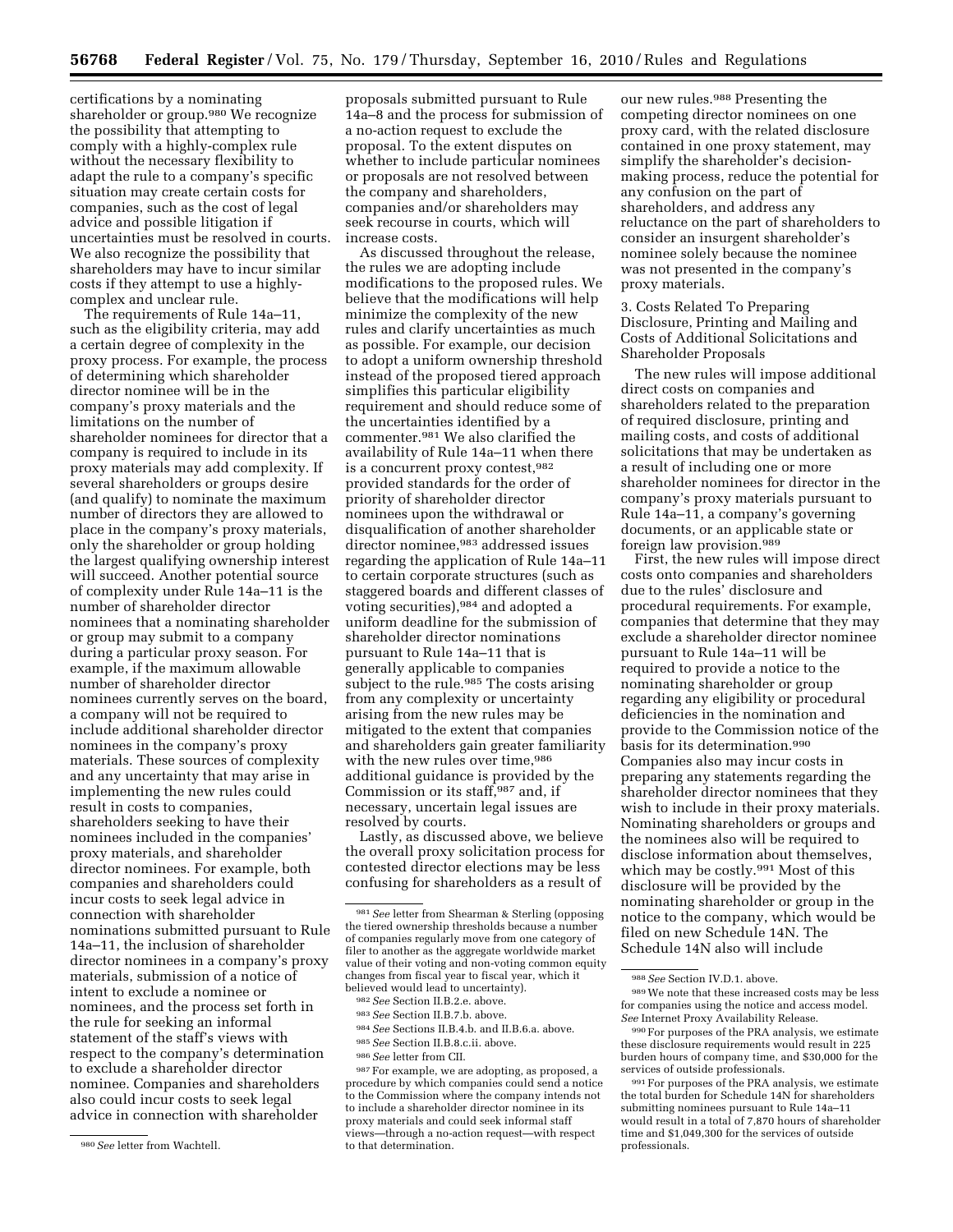information regarding the length of ownership, certifications, and other information. Companies could incur additional costs to investigate or verify the information regarding shareholder director nominees provided by nominating shareholders or groups, determine whether nominations will conflict with any laws, and analyze the relative merits of the shareholder director nominees and the companies' own director nominees.992 For purposes of the PRA analysis, we estimate that the disclosure burden of Rule 14a–11 on reporting companies (other than registered investment companies) and registered investment companies is 4,113 hours of personnel time and \$548,200 for the services of outside professionals. We also estimate for purposes of the PRA analysis that the disclosure burden to shareholders of Schedule 14N will be 7,870 hours of shareholder time and \$1,049,300 for the services of outside professionals. We also received estimates from commenters regarding the costs described above.<sup>993</sup> These estimates are described in the PRA analysis above.994

Companies also could incur costs due to the potential increase in the number of shareholder proposals submitted to companies as a result of the expansion in the types of proposals permitted under Rule 14a–8. Under the amendment to Rule 14a–8(i)(8), companies will no longer be able to rely on this basis to exclude from their proxy materials shareholder proposals that seek to establish a procedure in the company's governing documents for the inclusion of shareholder nominees for director in the company's proxy materials. This will likely result in increased costs to companies related to reviewing and processing such proposals to determine matters such as shareholder eligibility and whether there is another basis for excluding these proposals under Rule 14a–8. If a company decides to exclude the shareholder proposal, it will have to incur the costs, such as legal fees, needed to prepare and submit a notice to the Commission regarding its basis for excluding the proposal. In this regard, we received several estimates from commenters regarding the costs related to a Rule 14a–8 shareholder proposal. Based on its July 2009 survey of its member companies, one commenter stated that companies spend

an estimated 47 hours and associated costs of \$47,784 to prepare and submit a notice of intent to exclude a shareholder proposal.995 An investment company estimated that its costs for including a shareholder proposal in its complex-wide proxy materials exceeded \$3 million in "tabulation expenses." 996 One commenter, however, described the costs to companies resulting from the amendment to Rule 14a–8(i)(8) as ''negligible'' (with such costs confined to any additional costs of printing and distributing the proposal in the company's proxy materials).997 For purposes of the PRA analysis, we estimate that shareholders will submit a total of 147 proposals regarding procedures for the inclusion of shareholder nominees in company proxy materials per year to reporting companies, including registered investment companies. Assuming that 90% of reporting companies (including registered investment companies), or 132 companies, prepare and submit a notice of intent to exclude these proposals, the resulting costs to companies will result in approximately 11,484 hours and \$1,531,200 for the services of outside professionals.998 These costs could decrease to the extent that the Rule 14a–8 no-action process provides guidance from the staff on which types of proposals are excludable. Further, because a company that receives a shareholder proposal has no obligation to make a submission under Rule 14a–8 unless it intends to

998This estimate is based on the assumption that shareholders of reporting companies (other than registered investment companies) will submit approximately 123 proposals per year regarding procedures for inclusion of shareholder nominees for director in company's proxy materials, and that 90% of companies that receive such a shareholder proposal will seek to exclude the proposal from their proxy materials. Thus, we estimate that companies will seek to exclude 110 such proposals (123 proposals  $\times$  90%) per proxy season. We estimate that the annual burden for the company's submission of a notice of its intent to exclude the proposal and its reasons for doing so would average 116 hours per proposal, for a total of 12,760 burden hours (110 proposals  $\times$  116 hours/proposal) for reporting companies (other than registered investment companies). This will correspond to 9,570 hours of company time (110 proposals  $\times$  116 hours/proposal  $\times$  0.75) and \$1,276,000 for the services of outside professionals (110 proposals  $\times$ 116 hours/proposal  $\times$  0.25  $\times$  \$400). For registered investment companies, we estimate for purposes of the PRA that the total burden hours will be 2,552 hours, which corresponds to 1,914 hours of company time and \$255,200 for the services of outside professionals. *See* Section III.D.2. above.

exclude the proposal from its proxy materials, these costs also may decrease to the extent that the company does not seek to exclude the proposal. Lastly, the costs may be limited to the extent that shareholders do not submit proposals related to director nomination procedures due to the uniform applicability of Rule 14a–11 to all companies subject to the rule and availability of the rule for eligible shareholders.999

Second, the new rules may increase the incremental costs of printing and mailing a company's proxy materials due to the need to include additional names and background information of shareholder director nominees in the proxy materials and the increased weight of these materials. These costs may increase as the number of shareholder director nominees to be included in the company's proxy materials increases. Thus, this may result in a decrease in the costs to shareholders that would have had to conduct traditional proxy contests in the absence of Rule 14a–11, but may increase the costs for companies.1000

Companies also will incur additional printing and mailing costs with respect to the inclusion of a shareholder proposal related to changes to a company's governing documents regarding inclusion of shareholder director nominees in the company's proxy materials. We have two sources of information estimating such costs. Based on its July 2009 survey of its member companies, one commenter stated that companies spend an estimated 20 hours and associated costs of \$18,982 to print and mail one shareholder proposal.1001 The responses to a questionnaire that the Commission made available in 1997 relating to 1998 amendments to Rule 14a–8 suggest such costs to the responding companies averaged \$50,000.1002 As noted above,

1001*See* letter from BRT. This cost is in addition to the estimated 47 hours and associated costs of \$47,784 that companies spend to prepare and submit a notice of intent to exclude a shareholder proposal.

1002 In the adopting release for the amendments to Rule 14a–8 in 1998, we noted that responses to a questionnaire we made available in February 1997 suggested the average cost spent on printing costs (plus any directly related costs, such as additional postage and tabulation expenses) to include shareholder proposals in company proxy materials was approximately \$50,000. The responses received may have accounted for the printing of more than one proposal.

<sup>992</sup>*See, e.g.,* letter from S&C.

<sup>993</sup>*See* letters from BRT; Society of Corporate Secretaries.

<sup>994</sup>*See* Section III.C. above, for discussion of the estimates included in the letters from BRT and Society of Corporate Secretaries.

<sup>995</sup>*See* letter from BRT.

<sup>996</sup>*See* letter from Vanguard. The commenter did not elaborate on the nature of these ''tabulation expenses.'' It also noted that this figure does not include ''incremental printing and mailing costs because the proposal was included in the proxy statement and did not require a separate mailing.'' 997*See* letter from CII.

<sup>999</sup>As discussed in Section II.B.3. above, Rule 14a–11 will not apply to certain types of companies.

<sup>1000</sup> However, as explained in footnote 875 above, the increased costs for the company may not be as much as would otherwise result if the shareholders engaged in a traditional proxy contest.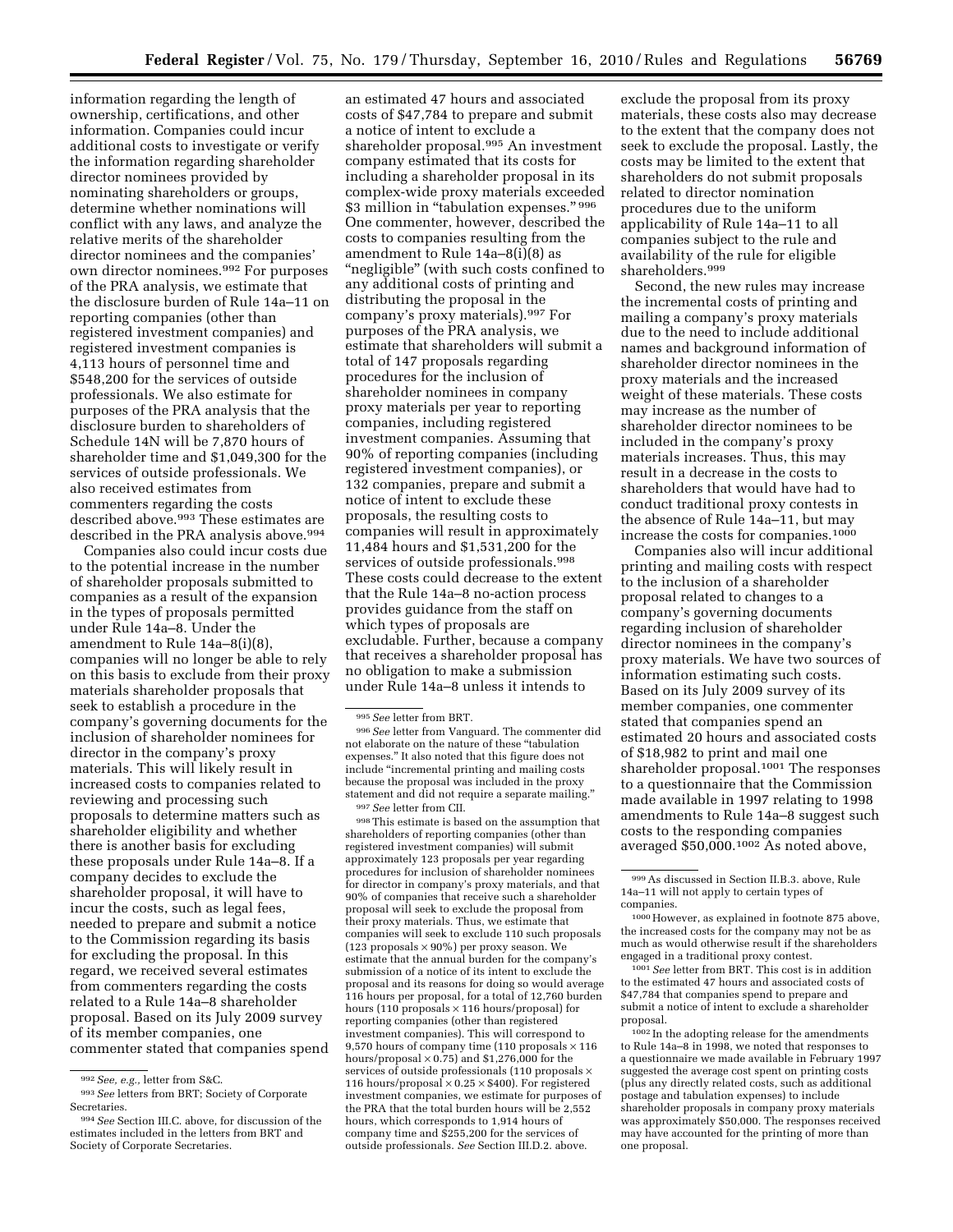for purposes of the PRA, we estimate that the amendment to Rule 14a–8(i)(8) could result in the annual submission of 147 shareholder proposals regarding procedures for the inclusion of shareholder director nominees in company proxy materials. Based on this information, for purposes of our analysis, we assume printing and mailing costs of one shareholder proposal in a company's proxy materials could be in the range of approximately \$18,000 to \$50,000. Assuming each of these proposals were included in company proxy materials, it could result in a total cost of approximately \$2,646,000 to \$7,350,000 for the affected companies.

Finally, the new rules may lead to an increase in soliciting activities by both companies and shareholders. Companies may increase solicitations to vote for their slate of directors, to vote against shareholder director nominees, or to vote against shareholder proposals. Shareholders may increase solicitations to vote for shareholder proposals, to withhold votes for a company's nominees for director, or to vote for the shareholder director nominees. This increase in soliciting activities by both companies and shareholders will result in an increase in costs as well. These solicitation costs are not, however, required under our rules.

We received a significant amount of comment regarding the extent to which companies will solicit against the election of a shareholder director nominee. One commenter predicted that boards will take "extraordinary efforts" to campaign against the shareholder director nominees, including significant media and public relations efforts, advertising in a number of forums, mass mailings, and other communication efforts, as well as the hiring of outside advisors and the expenditure of significant time and effort by the company's employees.1003 As examples of these costs, the commenter pointed to the costs of recent proxy contests, which ranged from \$14 million to \$4 million, as well as the costs of contests at smaller companies, which ranged from \$3 million to \$800,000. Another commenter conducted a survey of its member companies and indicated that an average total of 302 hours of company personnel and director time will be needed if a company opposes a shareholder director nominee.1004 One commenter estimated its own annual costs for defending against a shareholder director nominee to be approximately \$330,000 and 275 hours

of management's time.1005 Another commenter noted that it had direct costs of approximately \$11 million in 2008 and more than \$9 million in 2009—in addition to the substantial indirect costs in management time and attention—as a result of the proxy contests that it faced.1006

We understand that company boards may be motivated by the issues at stake to expend significant resources to challenge shareholder director nominees, elect their own nominees, or solicit votes against a shareholder proposal. We therefore recognize that, as a practical matter, it can reasonably be expected that the boards of some companies likely would oppose the election of shareholder director nominees. If the incumbent board members incur large expenditures to defeat shareholder director nominees, those expenditures will represent a cost to the company and, indirectly, all shareholders. It is also possible that some shareholders may perceive the use of corporate funds to oppose the election of nominees submitted by shareholders as having a negative effect on the value of their investments.

These costs, however, may be limited by two factors. They may be limited to the extent that the directors' fiduciary duties prevent them from using corporate funds to resist shareholder director nominations for no good-faith corporate purpose.1007 Some commenters, in fact, characterized the costs incurred by incumbent directors to defeat shareholder director nominees as discretionary because Rule 14a–11 itself does not require such efforts.1008 Other commenters disagreed with this characterization, asserting that the directors' fiduciary duties may compel them to expend company resources to oppose a shareholder director nominee.1009 We recognize that, under certain circumstances, company directors likely would oppose a particular shareholder director nominee and expend company resources in that effort, which would increase the costs to the company resulting from Rule 14a–

1008*See* letters from CalSTRS; CII; Florida State Board of Administration.

1009*See* letters from ABA; BRT.

11.1010 However, the costs for companies may be less to the extent that directors determine not to expend such resources to oppose the election of the shareholder director nominees and simply include the shareholder director nominees and the related disclosure in the company's proxy materials.1011 The requisite ownership threshold and holding period of Rule 14a–11 may also limit the number of shareholder director nominations that a board may receive, consider, and possibly contest.

### 4. Other Costs

The new rules may result in additional costs, as described below.

With respect to investment companies, one commenter stated that if a shareholder nomination causes an election to be ''contested'' under rules of the New York Stock Exchange, brokers would not be able to vote client shares on a discretionary basis, making it difficult and more expensive for investment companies to achieve a quorum for a meeting.1012 We recognize that it may be more costly for investment companies to achieve a quorum at shareholder meetings if a shareholder director nomination causes an election to be ''contested'' under the rules of the New York Stock Exchange and brokers cannot vote shares on a discretionary basis. We believe, however, that the costs imposed on investment companies will be limited for three reasons. First, to the extent investment companies do not hold annual meetings as permitted by State law, investment company shareholders will have less opportunity to take advantage of the new rules.1013 Second, even when investment company shareholders do have the opportunity to take advantage of the new rules, the disproportionately large and generally passive retail shareholder base of investment companies suggests that the new rules will be used less frequently than will be the case with non-

<sup>1011</sup> For example, the costs that are incurred only if the incumbent directors choose to challenge or solicit against a shareholder director nominee (*e.g.,*  the legal fees arising from the company's efforts to exclude the nominee from its proxy materials) are distinguishable from the costs that must be incurred irrespective of whether the directors oppose the shareholder director nomination (*e.g.,* the increased printing costs caused by the inclusion of the shareholder director nominees and related disclosures in the company's proxy materials).

1012*See* letter from S&C. NYSE Rule 452 provides that, with respect to registered investment companies, brokers may not vote uninstructed shares in contested elections.

1013*See* letters from ABA; MFDF.

<sup>1003</sup>*See* letter from Chamber of Commerce/CCMC. 1004*See* letter from BRT.

<sup>1005</sup>*See* letter from Ryder.

<sup>1006</sup>*See* letter from Biogen.

<sup>1007</sup>*See Hall* v. *Trans-Lux Daylight Picture Screen Corp.,* 171 A. 226, 228 (Del. Ch. 1934) (''where reasonable expenditures are in the interest of an intelligent exercise of judgment on the part of the stockholders upon policies to be pursued, the expenditures are proper; but where the expenditures are solely in the personal interest of the directors to maintain themselves in office, expenditures made in their campaign for proxies are not proper.'').

<sup>1010</sup>The Commission is not expressing a view as to the scope of directors' State law fiduciary duties in responding to shareholder director nominations or expressing a view as to what conduct would be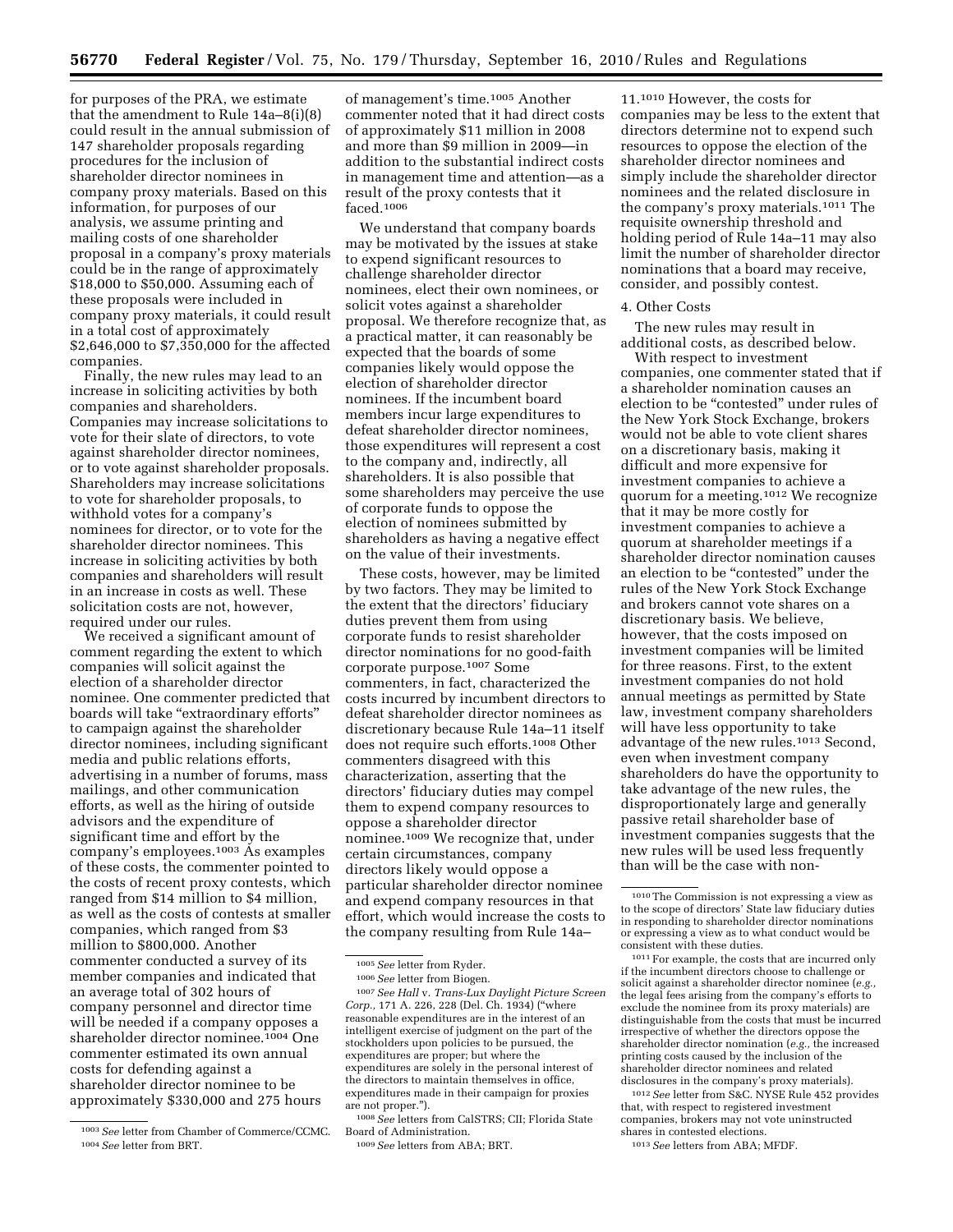investment companies.1014 Third, because we have sought to limit the cost and burden on all companies, including investment companies, by limiting Rule 14a–11 to nominations by shareholders who have maintained significant continuous holdings in the company for at least three years, and because, as suggested by one commenter, many funds, such as money market funds, are held by shareholders on a short-term basis,<sup>1015</sup> we believe that the situations where shareholders will meet the eligibility requirements will be limited.

Our decision to adopt, as proposed, the revisions to Rule 14a–6(a)(4) and Note 3 to the rule 1016 means that the inclusion of a shareholder director nominee in the company's proxy materials will not require the company to file preliminary proxy materials, provided that the company was otherwise qualified to file directly in definitive form. Because the proxy materials will not be filed in preliminary form, the Commission staff may not have the opportunity to review these proxy materials before companies make definitive copies available to shareholders. Staff review of preliminary materials can benefit shareholders by helping to assure that companies comply with the Federal proxy rules and provide appropriate disclosure to shareholders. We believe, however, that any cost related to the staff's inability to review preliminary proxy materials is mitigated by the staff's ability to review the disclosure contained in the Schedule 14N as well as in any additional soliciting materials filed by either the company or the nominating shareholder or group. Further, as we recently stated, the staff retains the right to comment on proxy materials filed in definitive form if the staff deems that to be appropriate under the circumstances.1017

## **V. Consideration of Burden on Competition and Promotion of Efficiency, Competition and Capital Formation**

Section 23(a)(2) of the Exchange Act 1018 requires us, when adopting

<sup>1017</sup> See Shareholder Approval of Executive *Compensation of TARP Recipients,* Exchange Act Release No. 34–61335 (Jan. 12, 2010) (adopting an amendment to Exchange Act Rule 14a–6(a) to add the shareholder advisory vote on executive compensation required for participants in the Troubled Asset Relief Program (''TARP'') to the list of items that do not trigger a preliminary filing requirement).

1018 15 U.S.C. 78w(a)(2).

rules under the Exchange Act, to consider the impact that any new rule would have on competition. In addition, Section 23(a)(2) prohibits us from adopting any rule that would impose a burden on competition not necessary or appropriate in furtherance of the purposes of the Exchange Act. Section 3(f) of the Exchange Act 1019 and Section 2(c) of the Investment Company Act 1020 require us, when engaging in rulemaking that requires us to consider or determine whether an action is necessary or appropriate in the public interest, to consider, in addition to the protection of investors, whether the action will promote efficiency, competition and capital formation.

We are adopting new rules that will, under certain circumstances, require that company proxy materials include information about, and the ability to vote for, director nominees submitted by shareholders. The rules will facilitate the exercise of shareholders' rights to nominate and elect directors and provide shareholders with information about a nominating shareholder or group and its nominees for director. Rule 14a–11 will provide for the inclusion of shareholder nominees for director in the company's proxy materials under certain circumstances and disclosure regarding the nominating shareholder or group and nominees submitted pursuant to the rule. The amendment to Rule 14a–8(i)(8) will provide an avenue for shareholders to submit proposals that would seek to establish a procedure under a company's governing documents for the inclusion of one or more shareholder director nominees in the company's proxy materials. No longer permitting companies to exclude these types of proposals pursuant to Rule 14a–8(i)(8) should enable shareholders to better reflect their preferences for director nomination procedures that would further facilitate their ability to nominate and elect their own director candidates. In addition, the new rules require disclosure of information regarding nominating shareholders or groups and any nominees submitted pursuant to an applicable state or foreign law provision or a company's governing documents, which provides shareholders a more informed basis for deciding how to vote for nominees for election to the board of directors.

We requested comment on whether the new rules will promote efficiency, competition and capital formation or have an impact or burden on competition. We received a number of

comments that addressed this section. The comments we received, and our consideration of those comments, are discussed below.

The analysis below is based on our understanding that while no state currently prohibits shareholders from nominating candidates for the board of directors,<sup>1021</sup> shareholders generally do not have a right under existing State law to require a company to include their director nominees in the company's proxy materials.1022

We expect that the new rules will promote efficiency in the capital markets in a number of ways. First, we have already considered extensively the expected costs and benefits of the new rules in the Cost-Benefit Analysis and throughout the release. As we believe the benefits (including the possible benefit of improved board accountability and company performance) justify the costs, we expect the new rules to promote efficiency of the economy on the whole.

We believe the new rules will promote efficiency by reducing several different types of costs that previously discouraged potentially beneficial actions. The new rules will reduce the cost of shareholders' exercise of their rights to nominate and elect directors.1023 To the extent that facilitating shareholders' ability to nominate and elect directors of their own choosing is expected to produce the economic benefits for investors described elsewhere in this release, the

1022One notable exception exists under the North Dakota Publicly Traded Corporations Act, which permits holders of at least five percent of the outstanding shares of a company subject to the statute to submit a notice of intent to nominate directors and requires the company to include each such shareholder nominee in its proxy statement and form of proxy. *See* North Dakota Publicly Traded Corporations Act, N.D. Cent. Code § 10–35– 08 (2009).

1023Many commenters noted the general ineffectiveness or prohibitive cost of the existing means to effect a change in the membership of a board, such as a traditional proxy contest, Rule 14a–8 shareholder proposals, and communications with a company's nominating committee or board. *See* letters from Americans for Financial Reform; Brigham; CalPERS; CII; Florida State Board of Administration; Ironfire; M. Katz; J. McRitchie; Nathan Cummings Foundation; P. Neuhauser; Pax World; S. Ranzini; Teamsters; TIAA–CREF; USPE. Moreover, only a traditional proxy contest was viewed by some commenters to be a realistic method of effecting change in the board's membership. *See* letters from Americans for Financial Reform; CalPERS; CII; Florida State Board of Administration; M. Katz; J. McRitchie; S. Ranzini; Teamsters. Yet, according to these commenters, the high costs of such a proxy contest hinder shareholders' ability to nominate and elect directors. For further discussion of these costs, *see*  Section IV.C.1. above.

<sup>1014</sup>*See* letter from J. Taub. 1015*See* letter from ABA. 1016The revisions make clear that inclusion of a shareholder director nominee would not be deemed a solicitation in opposition for purposes of the

<sup>1019</sup> 15 U.S.C. 78c(f).

<sup>1020</sup> 15 U.S.C. 80a–2(c).

<sup>1021</sup>We are not aware of any law in any state or in the District of Columbia that prohibits shareholders from nominating directors. For further discussion, *see* Section II.B.2.a. above.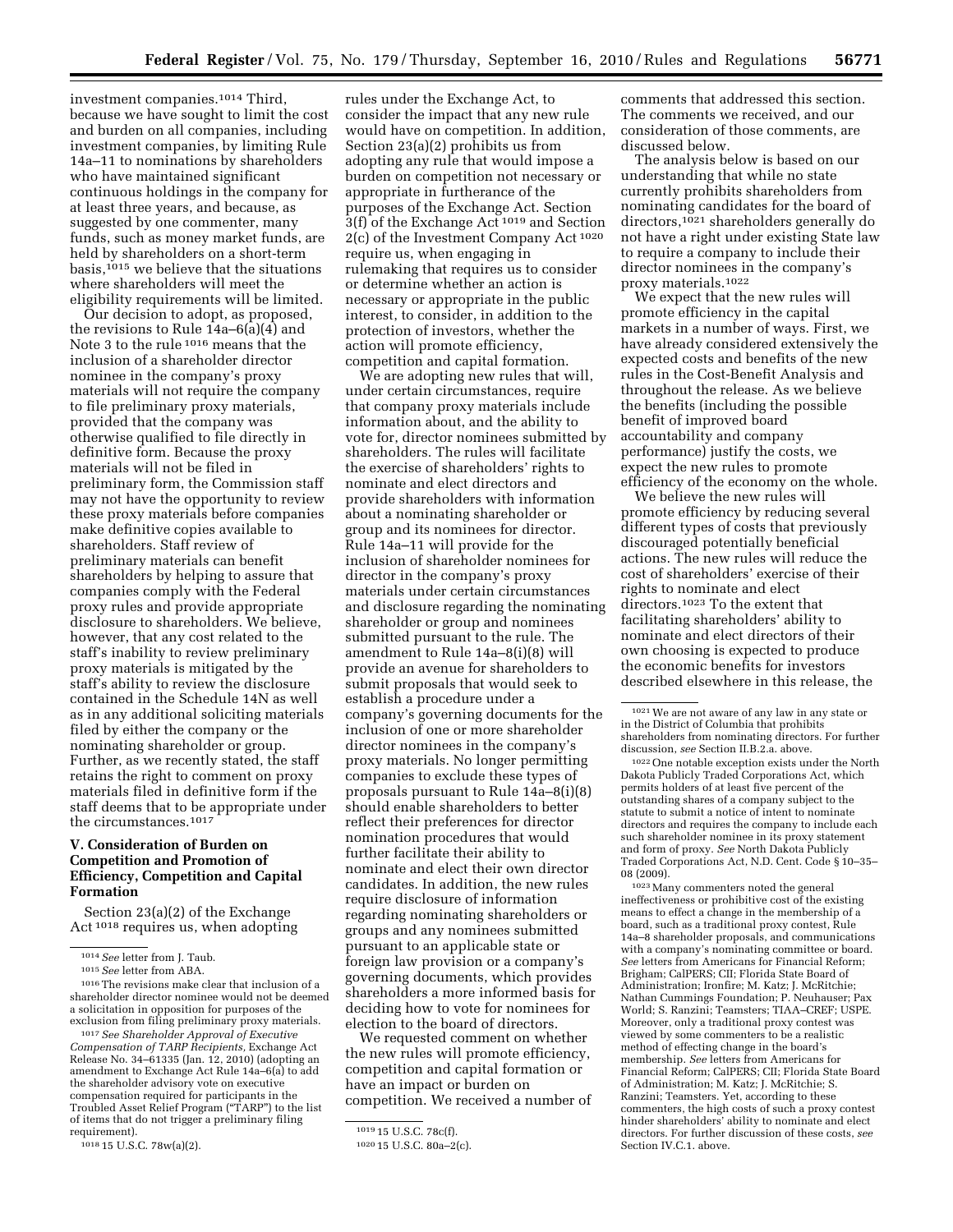new rules will bring about these benefits at a reduced cost and thereby promote efficiency. Some commenters asserted that although the new rules may relieve certain shareholders of costs that they are unwilling to incur to run a traditional short-slate election contest, those costs will simply be shifted onto the company and indirectly borne by all shareholders.<sup>1024</sup> This burden may be justified, however, because these costs may not be as much as would otherwise result if that shareholder engaged in a traditional proxy contest,1025 resulting in a reduction in the overall cost of changing a limited percentage of a board's membership. The burden may be further justified because the new rules may mitigate any collective action concerns.1026

The new rules also will promote efficiency by reducing the cost of administering informed shareholder voting—to the extent that a shareholder director nominee is submitted for inclusion in a company's proxy materials pursuant to Rule 14a–11, a company's governing documents, or a state or foreign law provision—by providing for director nominees to be included on one proxy card with clear disclosure 1027 for shareholders to evaluate when deciding whether and how to grant authority to vote their shares by proxy, as opposed to having to evaluate more than one set of proxy materials sent by a company and an insurgent shareholder.1028 Presenting the competing director nominees on one proxy card, with the related disclosure contained in one proxy statement, may simplify the shareholder's decisionmaking process, reduce the potential for any confusion on the part of shareholders, and address any reluctance on the part of shareholders to consider an insurgent shareholder's nominee solely because the nominee was not presented in the company's proxy materials.1029

The new rules could promote efficiency by reducing the cost of effective communication between shareholders and directors, potentially resulting in enhanced board responsiveness and accountability as

1027 It is assumed here that the private cost of making the required disclosure and the cost to the company for including the disclosure in the company's proxy materials is lower than the total information cost for voting shareholders.

1028As discussed in footnote 884 above, we do not believe that our recent adoption of rules enhancing proxy solicitation disclosure dispenses with the need for Rule 14a–11 and the amendment to Rule 14a–8(i)(8).

1029*See* Section IV.D.1. above.

described elsewhere in the release.<sup>1030</sup> Such communications may, in some cases, address the concerns that prompted the shareholders to submit their own director nominations and help avert any distracting election contests.1031 Enhanced communication with shareholders also may result in better decision-making by the board as shareholders may provide the board with new ideas or information that the board has not considered.

We considered potential negative effects of the new rules on the efficiency of U.S. public companies, as discussed below.

As discussed elsewhere in the release, if the number of election contests increases as a result of the new rules, boards may end up devoting less time to overseeing their companies' business operations. Election contests have been described by many commenters as distracting, time-consuming, and inefficient for companies, boards, and management.1032 To the extent that a board's attention is drawn away by the demands of election contests or shareholders, the new rules may impair companies' ability to compete efficiently. To limit the use of Rule 14a– 11 to only holders who demonstrate a significant, long-term commitment to the company, we adopted a uniform 3% ownership threshold and 3-year holding period. We also continue to believe that this concern may be mitigated to the extent that shareholders, while voicing their concerns and seeking the board's attention, understand the board's time may be in scarce supply and take this factor into consideration when deciding to nominate director candidates.1033

1031We have changed certain provisions of Rule 14a–11 from their proposed form to further encourage communication between boards and shareholders. *See, e.g.,* Rule 14a–11(d)(5).

1032*See, e.g.,* letters from ABA; Atlas; AT&T; Book Celler; Carlson; Carolina Mills; Chamber of Commerce/CCMC; Chevron; Crespin; M. Eng; Erickson; ExxonMobil; Fenwick; GE; General Mills; Glass Lewis; Glaspell; Intelect; R. Clark King; Koppers; MCO; MeadWestvaco; MedFaxx; Medical Insurance; Merchants Terminal; D. Merilatt; NAM; NIRI; NK; O3 Strategies; Roppe; Rosen; Safeway; Sara Lee; Schneider; Southland; Style Crest; Tenet; TI; tw telecom; R. VanEngelenhoven; Wachtell; Wells Fargo; Weyerhaeuser; Yahoo.

1033*See* Proposing Release, Section V.C.1.

The efficiency of U.S. public companies could be negatively affected if shareholders use the new rules to promote their narrow interests at the expense of other shareholders.1034 If the new rules facilitate the ability of shareholders with narrow interests to place directors on the board, the new rules may impair efficiency by increasing the cost of board deliberations and resulting in companies taking actions that benefit only a few shareholders. This negative effect, however, could be limited to the extent that the disclosure requirements related to Rule 14a–11 alert shareholders to the narrow interests of the nominating shareholder or group in advance of the election so that they can cast their votes in favor of the candidate who will best serve the interests of all shareholders.1035 Directors with potentially narrow interests also will be subject to the same fiduciary duties as directors nominated by the company.1036

from Simpson Thacher. 1035*See* Rule 14a–11, Rule 14a–18, Rule 14n–1, and Schedule 14N.

1036 Veasey & DiGuglielmo, at 774 (''Directors will generally be responsible for protecting the best interests of the corporation and all its stockholders, despite the directors' designation by some particular constituency, because fiduciary duties

<sup>1024</sup>*See* letter from ABA.

<sup>1025</sup>*See* Bainbridge 2003 Letter.

<sup>1026</sup>*See* Section IV.D.1. above.

<sup>1030</sup>*See* letters from AFSCME; Bebchuk, *et al.;*  Brigham; CalPERS; CII; L. Dallas; T. DiNapoli; A. Dral; GovernanceMetrics; Governance for Owners; Hermes; M. Katz; LUCRF; J. McRitchie; R. Moulton-Ely; D. Nappier; P. Neuhauser; NJSIC; OPERS; Pax World; Pershing Square; Relational; RiskMetrics; D. Romine; Shareowners.org; Social Investment Forum; Teamsters; TIAA–CREF; Universities Superannuation; USPE; Walden. According to these commenters, the prospect of an election contest may create greater incentives for incumbent directors to communicate with shareholders, address their concerns, and consider shareholders' preferences regarding nominations for director.

<sup>1034</sup>*See, e.g.,* letters from 3M; ACE; AGL; Alaska Air; Alcoa; Allstate; American Bankers Association; American Business Conference; American Express; Ameriprise; Artistic Land Designs; Association of Corporate Counsel; J. Astle; Astrum; Atlantic Bingo; Avis Budget; J. Blanchard, Board Institute; Boeing; Boston Scientific; Brink's; BRT; Burlington Northern; Callaway; S. Campbell; Cargill; Carpet and Tile (''Carpet and Tile''); Caterpillar; Chamber of Commerce/CCMC; Kevin F. Clune (''K. Clune''); P. Clapman; Chevron; J. Chico; CIGNA; CNH Global; Columbine; Competitive Enterprise Institute; A. Conte; W. Cornwell; Crown Battery; Cummins; Darden Restaurants; Data Forms, Inc. (''Data Forms''); Deere; T. Dermody; Dewey; A. Dickerson; W. B. Dickerson; J. Dillon; Eaton; Emerson Electric; A. England; Engledow; Mike Emis (''M. Emis''); FedEx; FMC Corp.; FPL Group; Frontier; GE; General Mills; Healthcare Practice; Home Depot; Honeywell; Horizon; Karen L. Hubbard (''K. Hubbard''); IBM; ICI; Instrument Piping Tech; Theodore S. Jablonski (''T. Jablonski''); Keating Muething; Koppers; C. Leadbetter; Leggett; Little; Louisiana Agencies; ITT; Leggett; Brittany D. Lunceford (''B. Lunceford''); Melvin Maltz (''M. Maltz''); Massey Services; J. McCoy; McDonald's; D. McDonald; MCO; McTague; MeadWestvaco; MedFaxx; D. Merilatt; Metlife; M. Metz; J. Miller; E. Mitchell; Moore Brothers; Motorola; MT Glass; NAM; NIRI; Norfolk Southern; O'Melveny & Myers; Office Depot; Omaha Door; P&G; V. Pelson; PepsiCo; Pinch a Penny ("Pinch a Penny"); Protective; Realogy; J. Rosen; RTW; Ryder; S&C; Safeway; Sara Lee; R. Saul; Schneider; Seven Law Firms; Sidley Austin; Southern Company; Southern Services; M. Sposato; Ralph Strangis ("R. Strangis"); Tenet; Tesoro; E. Tremaine; tw telecom; L. Tyson; UnitedHealth; U.S. Bancorp; VCG; Vinson & Elkins; Wachtell; Wagner Industries; Wells Fargo; Weyerhaeuser; Xerox; Yahoo. One commenter added that many recent election contests were directed towards achieving short-term financial objectives, including proposals to sell the company or effect a buyback or special dividend. *See* letter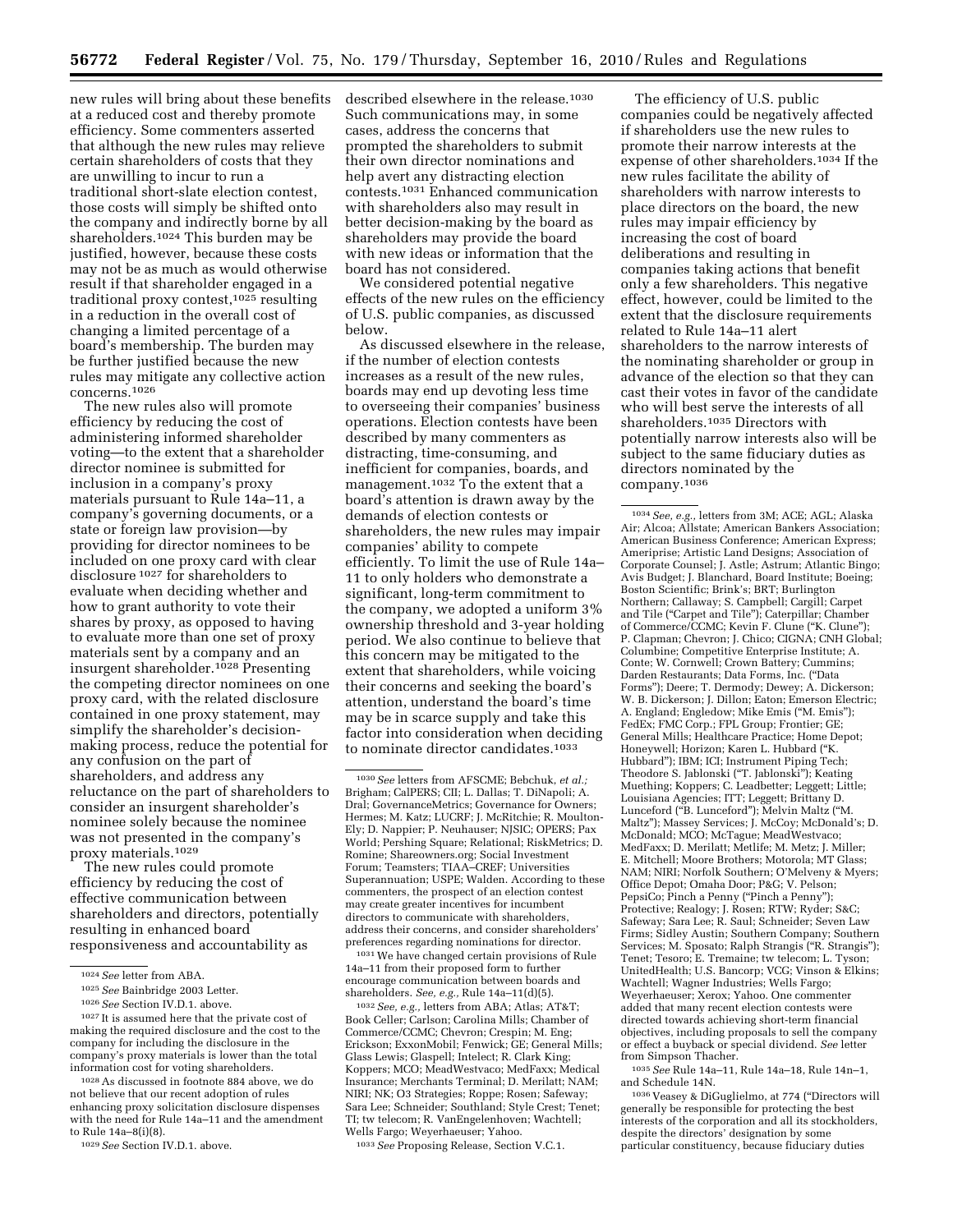The increased likelihood of a contested election may discourage some qualified candidates from running for a board seat, making it more difficult for companies to recruit qualified directors and negatively affecting the efficiency of U.S. public companies.<sup>1037</sup> Nevertheless, as discussed elsewhere in the release, a countervailing effect that the new rules may have is the impact on the labor market for director candidates and potential increase in the demand for individuals who can serve as shareholder director nominees.1038

Finally, compliance with the new rules may impose additional financial costs on companies, such as for legal services, printing and mailing of proxy materials, and additional proxy solicitation efforts.<sup>1039</sup> The workability and implementation issues identified by commenters, in particular, may force companies to incur significant time and funds to resolve.1040 Increased litigation costs also represent a possible negative effect of the new rules, as companies and nominating shareholders or groups expend resources to resolve legal disputes in Federal and state courts. Incurring such costs could negatively affect the efficiency of the capital markets. As discussed throughout the release, we have modified several aspects of the rules we proposed to clarify any uncertainties identified by commenters and to address workability issues. We also have taken steps to address commenters' concerns regarding a company's liability for misrepresentations or omissions in the nominating shareholder's or group's information that is repeated in the company's proxy materials.1041 As

1037*See* letters from 3M; ABA; American Electric Power; Atlantic Bingo; AT&T; Avis Budget; Biogen; Boeing; BRT; Burlington Northern; Callaway; Carlson; Chamber of Commerce/CCMC; CIGNA; Columbine; Cummins; CSX; J. Dillon; Emerson Electric; Erickson; ExxonMobil; FedEx; Headwaters; C. Holliday; IBM; Intelect; R. Clark King; Lange; Louisiana Agencies; Metlife; NIRI; O3 Strategies; V. Pelson; PepsiCo; Pfizer; Roppe; Rosen; Ryder; Sara Lee; Sidley Austin; tw telecom; Wachtell; Wells Fargo; Weyerhaeuser; Yahoo.

1038*See* Section IV.D.3. above.

1039For a discussion of these costs, *see* Section IV.E.3. above.

1040*See, e.g.,* letters from ABA; Wachtell.

1041*See* letters from ABA; Alaska Air; American Bankers Association; Ameriprise; BorgWarner; BRT; Caterpillar; Cleary; DTE Energy; ExxonMobil; Honeywell; ICI; Protective; S. Quinlivan; Seven Law Firms; Sidley Austin; Society of Corporate Secretaries; Southern Company; UnitedHealth; Verizon.

described above, we have made modifications to clarify that a company will not be liable for materially false or misleading information provided by the nominating shareholder or group.1042 Finally, additional guidance from the Commission, its staff, or courts should further resolve any uncertainties regarding the new rules' implementation and may reduce the need for parties to resort to litigation.

With respect to investment companies, a number of commenters expressed concern that the election of a shareholder director nominee may, in some circumstances, decrease the effectiveness and efficiency of a unitary or cluster board utilized by a fund complex.1043 In addition, one commenter noted that small investment companies are likely to be particularly affected by the Proposal and its attendant costs, including the loss of the benefits of a cluster or unitary board.<sup>1044</sup> According to the commenter, ''the expected smaller rate of return on capital may dissuade some entrepreneurs from entering the investment company industry, and force the exit of some fund advisers with thin profit margins,'' negatively affecting both efficiency and competition.

We recognize that for fund complexes that utilize unitary or cluster boards, the election of a shareholder director nominee may, in some circumstances, increase costs and potentially decrease the efficiency of the boards.1045 We note, however, that any decrease in efficiency and competition is associated with the State law right to nominate and elect directors, and not from including shareholder nominees in the company's proxy materials. We also note that any decreased efficiency of an investment company's board, or any decrease in competition, as a result of the fund complex no longer having a unitary or cluster board would occur, if at all, only in the event that investment company shareholders elect the shareholder nominee. Investment companies may include information in the proxy materials making investors aware of the

above. 1043*See, e.g.,* letters from ABA; ICI; ICI/IDC; IDC;

MFDF; S&C; T. Rowe Price; Vanguard. 1044*See* letter from ICI.

1045*See, e.g.,* letters from ICI; ICI/IDC; IDC; MFDF; Vanguard.

company's views on the perceived benefits of a unitary or cluster board and the potential for increased costs and decreased efficiency if the shareholder nominees are elected. Furthermore, we believe that exempting small investment companies from the new rules would not be appropriate because doing so would interfere with achieving the goal of facilitating shareholders' ability to participate more meaningfully in the nomination and election of directors and to promote the exercise of shareholders' traditional State law rights to nominate and elect directors.1046 Although commenters argued that the election of a shareholder-nominated director to a unitary or cluster board will necessarily result in decreased effectiveness of the board, we disagree. In this regard, one commenter argued that competition in the board nomination process may improve efficiency by providing additional leverage for boards in negotiations with the investment adviser.1047 In any event, we believe that investment company shareholders should have the opportunity to exercise their traditional State law rights to elect a non-unitary or non-cluster board if they so choose.

We considered the possible effects that the new rules may have on competition, as discussed below.

With the possible effect of improved board accountability and corporate governance, the new rules may ultimately increase shareholder value, generate stronger company performance, and increase competition. Investors also may be more willing to invest in companies in which they have the ability to present their own shareholder director nominees in the company's proxy materials if they become displeased with the company's performance. Nevertheless, it is possible that some companies may be more reluctant to conduct public offerings in the U.S. or may wish to avoid being a reporting company due to the need to comply with new rules, making the U.S. public equity markets less attractive.1048 Companies may instead attempt to raise capital through private placements or in foreign equity markets instead of through public offerings in the U.S. equity markets. We note that shareholders in many foreign countries

generally will trump contractual expectations in the corporate context.''). *See also* letters from ACSI; LUCRF (indicating that they are unaware of any breaches of fiduciary or statutory duties, including Regulation FD, by shareholder-nominated directors in jurisdictions that allow shareholder director nominations in the company's proxy materials).

As originally proposed, under Rule 14a–11(e) and Note to Rule 14a–19, a company would not be responsible for information that is provided by the nominating shareholder or group under Rule 14a– 11, an applicable State law provision, or the company's governing documents and then repeated by the company in its proxy statement, except where the company "knows or has reason to know that the information is false or misleading. 1042For further discussion, *see* Section II.E.

<sup>1046</sup>For a specific discussion of the impact of the rule on small companies and the alternatives we considered in lieu of applying the rule to such<br>entities, see Section VI, below.

<sup>&</sup>lt;sup>1047</sup> See letter from J. Taub.<br><sup>1048</sup> See letters from Altman (stating that its survey of 36 public companies showed that 80.85% of respondents believe the new rules ''will deter some U.S. private companies from going public and some foreign companies from listing on U.S. exchanges."); BRT; R. Tullo.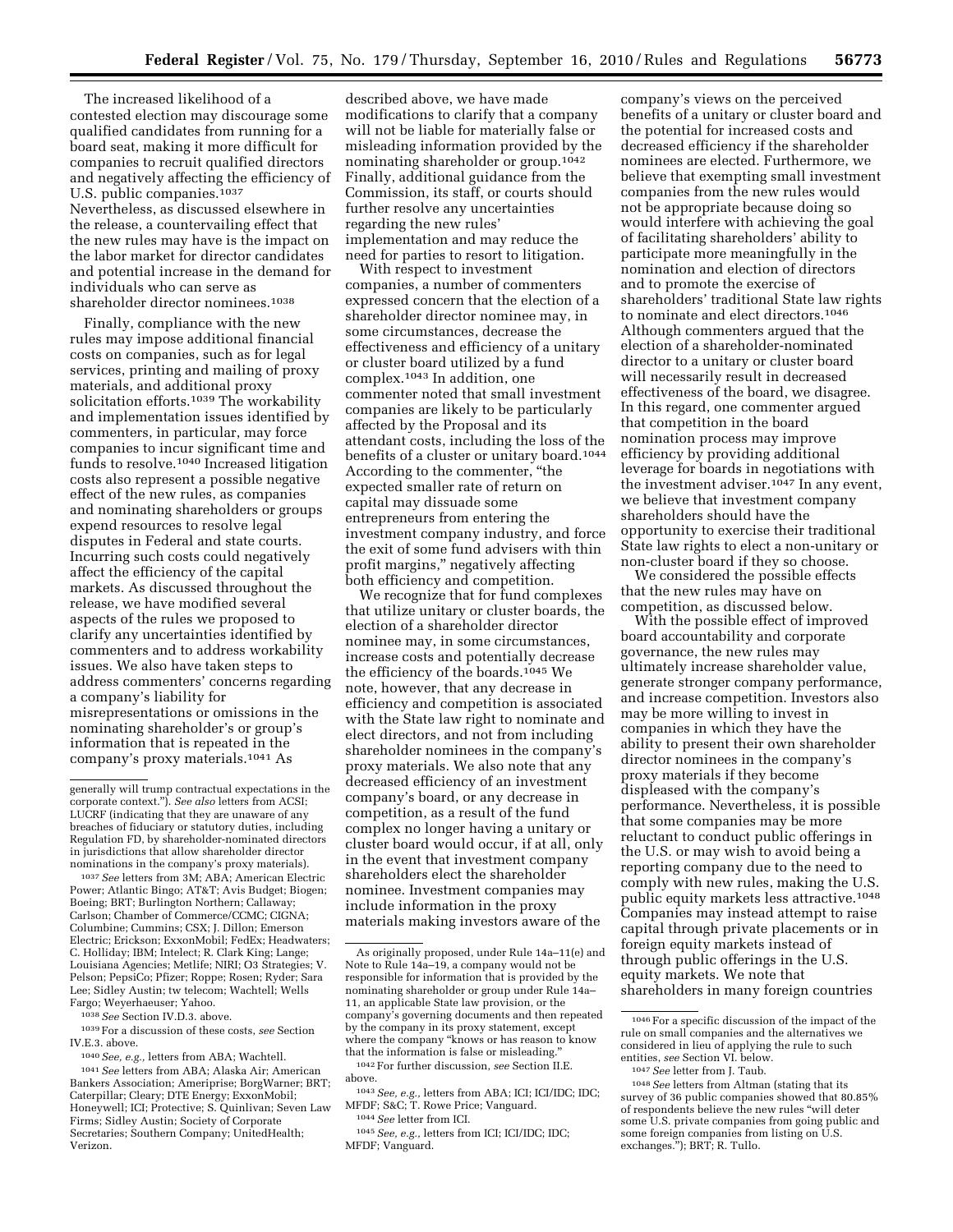already have the ability to include their director nominees in the company's proxy materials.1049 We therefore believe that the new rules may bring the U.S. capital markets closer in line with international practice by giving shareholders of U.S. companies an ability that may already be enjoyed by shareholders of many non-U.S. companies. Lastly, we note that the new rules will not apply to foreign private issuers because they are exempt from the Commission's proxy rules.1050 Therefore, we do not believe that the new rules will affect the willingness of such issuers to raise capital in the U.S. capital markets.

We also believe that directors nominated by shareholders pursuant to the new rules and elected to the board may be more inclined to exercise independent judgment in the boardroom due to the fact that they were nominated by shareholders, not the incumbent directors. The impact of these shareholder-nominated directors may lead to greater competition when the board considers strategic alternatives, including in the market for corporate control. Board members play a key role in evaluating corporate control transactions and, while the new rules are not intended to facilitate a change in control, shareholder-nominated directors may not share the same bias as incumbent directors regarding a transaction that may be contrary to their interests but beneficial for shareholders. The presence of these directors, therefore, may lead to increased competition in the market for corporate control. We recognize that since the number of shareholder director nominees that a company is required to include in its proxy materials pursuant to Rule 14a–11 is limited, the potential effect on competition for corporate control may also be limited.

Lastly, the requirement that a nominating shareholder or member of the nominating shareholder group using Rule 14a–11 provide proof of ownership in the form of written statements with respect to securities held on deposit with a clearing agency acting as a securities depository may affect the competitive position of brokers or banks that are not securities depository participants.1051 Due to the need for a nominating shareholder or member of a nominating shareholder group to obtain a separate written statement from a

broker or bank that is not a clearing agency participant (*e.g.,* when a broker or bank of the nominating shareholder or member of the nominating shareholder group holds shares of the shareholder or member in an omnibus account at another broker or bank), it is possible that some shareholders may prefer to hold their securities directly through a clearing agency participant to avoid having to obtain more than one written statement to prove their ownership of the requisite amount of securities. If so, the competitive positions of clearing agency participants and clearing agencies themselves in the marketplace may be enhanced. Their competitive position also may be enhanced if a nominating shareholder is reluctant to change its broker or bank because it would need to obtain a written statement from each broker or bank with respect to the shares that it is using to meet the ownership threshold and specify the time period during which the shares were held.

We considered the possible effects that the new rules may have on capital formation, as discussed below.

We expect that potential investors may be more willing to invest in a company if they have greater confidence in the abilities of the company's board members. The new rules allow for a more competitive election process—one in which shareholders will have the opportunity to evaluate qualified alternatives to the board's own nominees and select the person that they feel is most qualified. To the extent that the overall quality of a company's board increases as a result of a more competitive election, the company's ability to attract the necessary capital in the marketplace may be enhanced as well.

Further, potential investors may be more willing to invest in a company if they know that they have a meaningful way to nominate directors for election. The new rules will facilitate investors' ability to nominate and elect director candidates, and may thereby have the effect of holding boards more accountable. Investors may also be attracted to the potential increase in shareholder value that may result from an increased ability to replace directors and enhancement of shareholders' rights.1052 Lastly, potential investors could prefer to invest in companies with boards that they feel are more open and responsive to their views.

By enabling greater board accountability to shareholders, the new rules also may contribute to restoring investor confidence in the U.S. markets and address any reluctance to invest in U.S. companies.1053 Companies attempting to raise capital in the U.S. markets may therefore encounter greater willingness on the part of potential investors to participate in their securities offerings.1054

As part of our rulemaking process, we considered possible alternatives to the new rules that may serve the same function—and to the same degree—of promoting efficiency, competition, and capital formation. In this regard, we received significant comment that the rules are unnecessary in light of recent corporate governance reforms that already increased the accountability of boards to shareholders.1055 While each of these reforms may enhance to some degree the boards' accountability and responsiveness to shareholders or shareholders' ability to effect change in the board's membership, we believe they may not be as efficient, effective, or optimal as the new rules. Our consideration of recent corporate governance reforms and suggested alternatives are discussed throughout the release.

We recognize the passage of recent amendments to state corporation laws to enable companies to provide in their governing documents an ability for shareholders to include their director

1054*See* letter from Universities Superannuation. 1055*See* letters from 26 Corporate Secretaries; 3M; Advance Auto Parts; Allstate; Avis Budget; American Express; Anadarko; Association of Corporate Counsel; AT&T; L. Behr; Best Buy; Boeing; BRT; R. Burt; California Bar; S. Campbell; Carlson; Caterpillar; Chamber of Commerce/CCMC; Chevron; CIGNA; W. Cornwell; CSX; Cummins; Davis Polk; Dewey; DuPont; Eaton; M. Eng; FedEx; FMC Corp.; FPL Group; Frontier; GE; General Mills; C. Holliday; Honeywell; C. Horner; IBM; Jones Day; Keating Muething; J. Kilts; R. Clark King; N. Lautenbach; MeadWestvaco; Metlife; Motorola; O'Melveny & Myers; Office Depot; Pfizer; Protective; S&C; Safeway; Sara Lee; Shearman & Sterling; Sherwin-Williams; Sidley Austin; Simpson Thacher; Tesoro; Textron; TI; G. Tooker; UnitedHealth; Unitrin; U.S. Bancorp; Wachtell; Wells Fargo; West Chicago Chamber; Weyerhaeuser; Xerox; Yahoo.

<sup>1049</sup>*See* letters from ACSI; CalPERS; ICGN; LUCRF; Pax World; RiskMetrics; Social Investment Forum; SWIB.

<sup>1050</sup>Exchange Act Rule 3a12–3 exempts securities of certain foreign issuers from Section 14(a) of the Exchange Act.

<sup>1051</sup>*See* Instruction 4 to new Schedule 14N. 1052*See* Section IV.D.3. above.

<sup>1053</sup>*See, e.g.,* letters from AFSCME and Sodali (noting a June 2009 survey of investors conducted by ShareOwners.org that indicated 57% of the respondents feel strong Federal action would "restore their lost confidence in the fairness of the markets'' and 81% of the respondents identified ''overpaid CEOs and/or unresponsive management and boards'' as the top reason for the loss of investor confidence in the markets); letter from Universities Superannuation (noting that ''Governance Metrics International now ranks the United States behind Britain, Australia, Canada, and Ireland in corporate governance quality'' and that ''the CFA Institute 2009 Financial Market Integrity Index survey of investment professionals found a marked decline over the past year in global sentiment of investment professionals toward the United States, with only <sup>1</sup> 43 percent of non-U.S. respondents reporting they would recommend investing in the United States (based solely on ethical behavior and regulation of capital market systems), down from 67 percent a year earlier.'').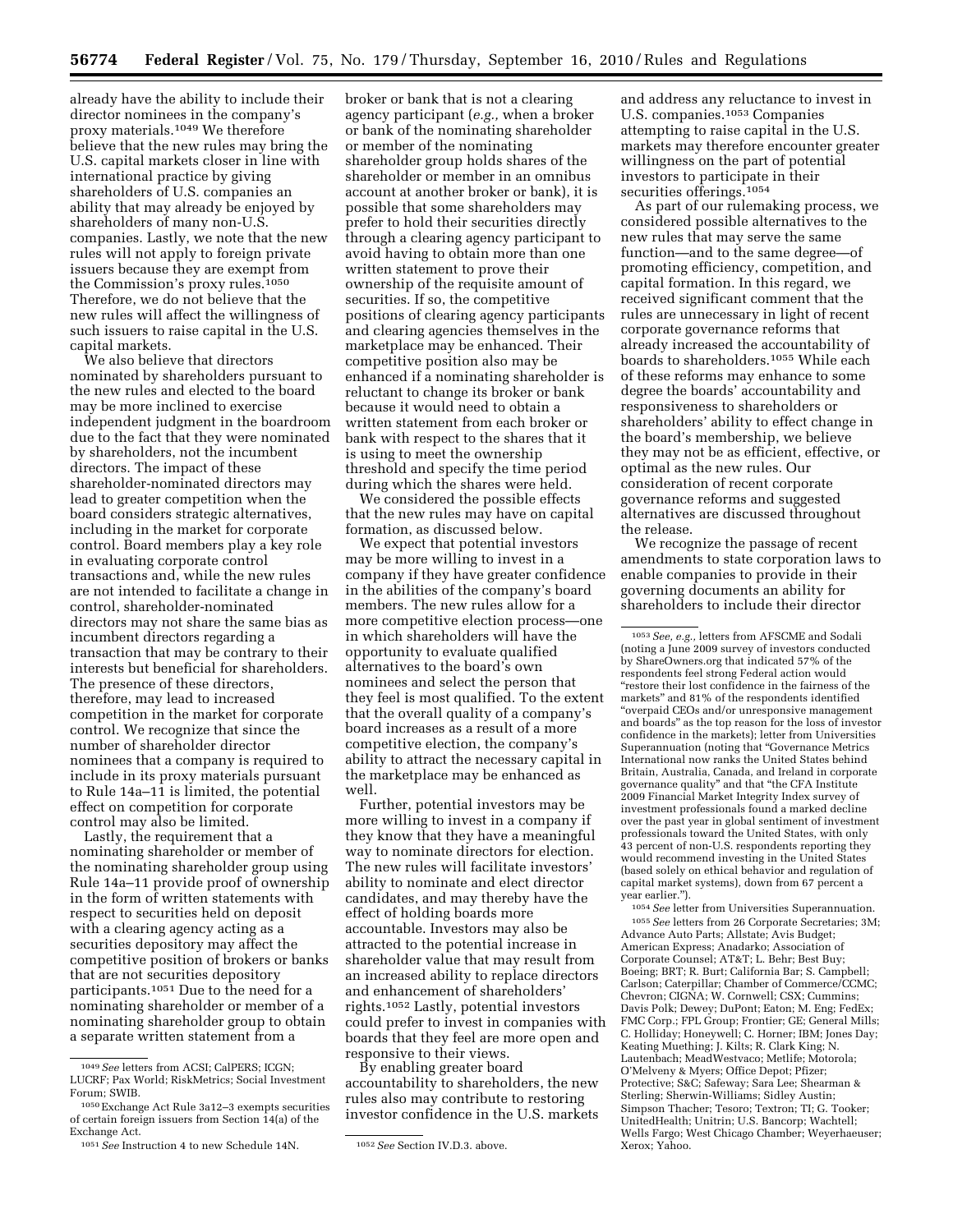nominees in the company's proxy materials, and that private ordering is an alternative to our new rules.1056 However, as discussed throughout the release, we have reason to believe that reliance on private ordering under State law would be insufficient to meet our goal of facilitating the exercise of shareholders' traditional State law rights to nominate and elect directors.1057 For example, companies, particularly those that have performed poorly or have activist shareholders, may be reluctant to amend their governing documents to provide for an ability of shareholders to include director nominees in the company's proxy materials, even if permitted by state corporation law.1058 In that regard, one commenter observed that most of the companies currently able to provide such an ability in their governing documents under State law have, in fact, not done so.<sup>1059</sup> Further, as previously discussed, establishing such an ability on a company-bycompany basis may be more costly and inefficient than under our new rules.1060 For shareholders with a diverse portfolio of securities, the administrative burden of tracking each company's requirements for including a director nominee in the company's proxy materials may add another degree of inefficiency.1061 Some commenters also expressed concerns about the ability of shareholders to adopt a provision in a company's governing documents for the inclusion of shareholder director nominees through the Rule 14a–8 process due to the rule's

1057*See* Sections II.B.2. and IV.D.2. above. 1058*See* letters from CalPERS; D. Nappier; P.

Neuhauser; Pershing Square; Schulte Roth & Zabel. 1059*See* letter from TIAA–CREF. Further, based

on its survey of its member companies, one commenter stated that a large majority approximately two-thirds—would seek to opt out of Rule 14a–11, if possible. *See* letter from Society of Corporate Secretaries.

1060*See* letters from CalPERS; D. Nappier; P. Neuhauser.

1061*See* letter from CII.

requirements (such as the 500-word limit on shareholder proposals) 1062 or procedural requirements for shareholder-proposed bylaw amendments, such as a super-majority voting requirement for adoption of amendments.1063

We considered the recent amendments to state corporation laws to enable a company to include in its governing documents a provision for reimbursement of a shareholder's proxy solicitation costs.1064 We note, however, that poorly performing companies may be reluctant to include such a provision, forcing shareholders to undergo the potentially costly and time-consuming process of establishing such a provision themselves (for example, through a Rule 14a–8 shareholder proposal). Even if reimbursement arrangements were to exist at all public companies, we believe that the ability of shareholders to be reimbursed for their proxy solicitation costs may be less efficient in facilitating changes in the board or increasing board accountability or responsiveness because shareholders would still need funds to maintain an election contest.1065 This may create a disparity among shareholders as shareholders with greater resources are able to take advantage of the right and conduct a proxy contest (with the knowledge they will be reimbursed) while those who lack such resources are unable to do so.

We also considered the trend towards adopting a majority voting standard in director elections, which gives shareholders a greater voice in director elections and the company's corporate governance. It is important to note, however, that a majority voting standard in director elections, while increasingly common, is not yet used by all companies.1066 Further, commenters pointed out that even with a majority

1064 Delaware also added new Section 113 of the Delaware General Corporation Law, which allows a Delaware corporation's bylaws to include a provision that the corporation, under certain circumstances, will reimburse a shareholder for the expenses incurred in soliciting proxies in connection with an election of directors.

1065*See* letter from Florida State Board of Administration.

voting standard, some boards have disregarded the outcome of the elections by, for example, refusing to accept the resignations of directors who failed to receive a majority vote.1067 Further, while a majority voting standard facilitates shareholders' ability to elect candidates put forth by a company's management, it does not facilitate shareholders' ability to exercise their right to nominate candidates for director.

We considered the growing effectiveness of "withhold" or "vote no" campaigns in director elections, particularly at companies with a majority voting standard for director elections. ''Withhold'' or ''vote no'' campaigns have long been available but appear only occasionally to have resulted in a change in composition of the board or senior management.1068 By definition, however, such campaigns lack what Rule 14a–11 facilitates, namely a direct means to include shareholder-nominated candidates for election as directors, rather than merely express disapproval of incumbent directors.<sup>1069</sup>

We considered the effect of adoption of our notice and access model for electronic delivery of proxy materials, which reduces the printing and mailing costs for shareholders' proxy solicitations. As discussed above, the notice and access model, while reducing the printing and mailing costs, does not necessarily provide the same cost savings as Rule 14a–11.1070 Further, a shareholder may find the use of the model to be unattractive for the reasons related to its strategy for the conduct of the election contest.1071

Lastly, one commenter pointed out that the market already provides multiple means of ''management discipline." 1072 Shareholders could express their displeasure with current management by selling their securities

1068*See* J.W. Verret, *Pandora's Ballot Box, Or a Proxy with Moxie? Majority Voting, Corporate Ballot Access, and the Legend of Martin Lipton Re-Examined,* 62 Bus. Law. 1007, 1014 (2007) (reporting on one replacement of a board chairman following a withhold campaign resulting in a 43% withhold vote).

1069*See* letter from AFSCME.

1071 *Id.* 

1072*See* letter from BRT (referring to the NERA Report).

<sup>1056</sup>For example, Delaware recently amended the Delaware General Corporation Law to add new Section 112 clarifying that the bylaws of a Delaware corporation may provide that, if the corporation solicits proxies with respect to an election of directors, the corporation may be required to include in its solicitation materials one or more individuals nominated by a shareholder in addition to the individuals nominated by the board of directors. The obligation of the corporation to include such shareholder nominees will be subject to the procedures and conditions set forth in the bylaw adopted under Section 112. In addition, the American Bar Association's Committee on Corporate Laws has adopted similar changes to the Model Business Corporation Act. *See* American Bar Association, Section of Business Law, Committee on Corporate Laws Amendments to The Model Business Corporation Act Approved on Third Reading at the Committee's Meeting on December 12, 2009 (*available at [http://www.abanet.org/](http://www.abanet.org/media/docs/Amendments_to_MCBA_121709.pdf)  [media/docs/Amendments](http://www.abanet.org/media/docs/Amendments_to_MCBA_121709.pdf)*\_*to*\_*MCBA*\_*121709.pdf*).

<sup>1062</sup> *Id.* 

<sup>1063</sup>*See* letter from CII (stating that, based on a November 2009 white paper commissioned by the CII and ShareOwners.org, many companies have supermajority voting requirements to amend the bylaws, thereby ''making shareholder-proposed bylaw amendments nearly impossible to implement'').

<sup>1066</sup>*See* letters from CalPERS (noting that the standard has ''only been adopted by 294 companies in the S&P 500 and just 734 companies out of the 3,369 companies according to the Corporate Library Board Analyst database.''); TIAA–CREF (noting that ''[o]nly about half of S&P 500 companies and a small minority of Russell 3000 companies have adopted this reform.'').

<sup>1067</sup>*See* letters from CalPERS; RiskMetrics; TIAA– CREF (noting that "[t]here are currently over 40 directors at U.S. companies who continue to serve without having received majority support.''). *See also City of Westland Police & Fire Ret. Sys. v. Axcelis Technologies, Inc.,* 2009 Del. Ch. LEXIS 173 (September 28, 2009), aff'd, 2010 Del. LEXIS 382 (Del., August 11, 2010) (finding ''no credible basis'' to infer wrongdoing by directors who refused to accept resignations by other directors who failed to achieve the majority vote required by board policy).

<sup>1070</sup>*See* Section IV.D.1. above.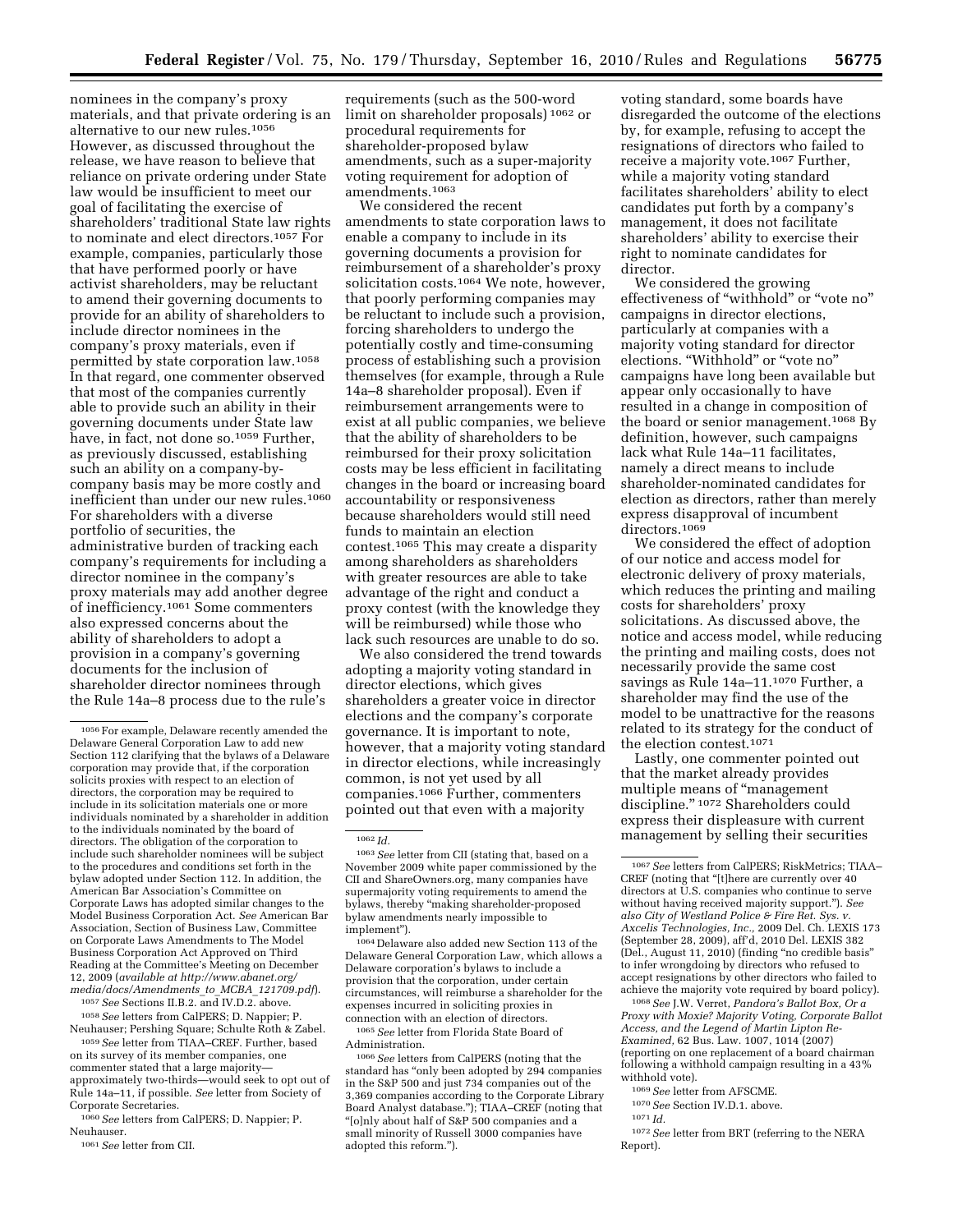in the company, board members could be replaced, and managers could be removed for wrongdoing. In addition, the commenter stated that the threat of takeover attempts that management faces and higher levels of board independence suggest the success of existing means of ''management discipline.''

While we are aware of these means of "management discipline," we believe the relevant issue is whether investors will benefit from our new rules. Shareholders' ability to express their displeasure with current management through the sale of securities may be limited if the market for the securities is illiquid or the shareholder is constrained by its policies to invest in all companies within a given index. Replacing board members or removing managers under the current regulatory scheme is expensive and often requires considerable time during which significant shareholder value may be lost. By providing a more efficient means for shareholders with a significant, long-term stake to nominate directors, the new rules will promote competition and enable shareholders to nominate and elect directors.

Commenters also argued that it was not necessary to make investment companies subject to the new rules because they are subject to a unique regulatory regime under the Investment Company Act that provides additional protection to investors, such as the requirement to obtain shareholder approval to engage in certain transactions or activities.1073 However, we do not believe that the regulatory protections offered by the Investment Company Act (including requirements to obtain shareholder approval to engage in certain transactions and activities) serve to decrease the importance of the rights that are granted to shareholders under State law. In fact, the separate regulatory regime to which investment companies are subject emphasizes the importance of investment company directors in dealing with the conflicts of interest created by the external management structure of most investment companies.1074

## **VI. Final Regulatory Flexibility Analysis**

This Final Regulatory Flexibility Analysis ("FRFA") has been prepared in accordance with the Regulatory Flexibility Act.1075 It relates to amendments to the rules and forms

under the Exchange Act and the Investment Company Act that would, under certain limited circumstances, require companies to include in their proxy materials shareholder nominees for election as director. It also relates to the amendments to the rules that will prohibit companies from excluding shareholder proposals pursuant to Rule 14a–8(i)(8) that seek to establish a procedure under a company's governing documents for the inclusion of one or more shareholder director nominees in the company's proxy materials. The amendments will require, under certain circumstances, a company's proxy materials to provide shareholders with information about, and the ability to vote for, a shareholder's, or group of shareholders', nominees for director. The amendments will facilitate the exercise of shareholders' traditional State law rights to nominate and elect directors to boards of directors and thereby enable shareholders to participate more meaningfully in the nomination and election of directors at the companies in which they invest.

#### *A. Need for the Amendments*

As described in this release and the Proposing Release, the final rules include features from the proposals on this topic in 2003 and 2007, and reflect much of what we learned through the public comment that the Commission has received concerning this topic over the past seven years. The final rules are intended to facilitate shareholders' ability to participate more meaningfully in the nomination and election of directors, to promote the exercise of shareholders' traditional State law rights to nominate and elect directors, to open up communication between a company and its shareholders, and to provide shareholders with more information to make an informed voting decision by requiring disclosure about a nominating shareholder or group and its nominee or nominees. In particular, the final rules will enable long-term shareholders, or groups of long-term shareholders, with significant holdings to have their nominees for director included in company proxy materials. In addition, the amendment to Rule 14a–8(i)(8) will narrow the exclusion and will not permit companies to exclude, under Rule 14a–8(i)(8), shareholder proposals that seek to establish a procedure under a company's governing documents for the inclusion of one or more shareholder director nominees in the company's proxy materials.

The final rules are intended to achieve the stated objectives without unduly burdening companies. We sought to limit the cost and burden on companies by limiting Rule 14a–11 to nominations by shareholders who have maintained a significant continuous ownership interest in the company for at least three years at the time the notice of nomination is submitted, and by limiting the number of nominees a company is required to include in its proxy materials under Rule 14a–11. These aspects of the final rules will limit the number of nominees a company will be required to consider for inclusion in its proxy materials and thus will lower the cost to companies while facilitating the exercise of shareholders' traditional State law rights to nominate and elect directors to boards of directors, thereby enabling shareholders to participate more meaningfully in the nomination and election of directors at the companies in which they invest. We believe the new rules will benefit shareholders by improving corporate suffrage, the disclosure provided in connection with proxy solicitations, and communication between shareholders through the proxy process.

The final rules include a phase-in period that delays the compliance date for Rule 14a–11 for smaller reporting companies, which include most small entities, for three years from the effective date of the rule for other companies.1076 We believe the delayed compliance date will allow those companies to observe how the rule operates for other companies and may allow them to better prepare for the implementation of the rules. We also believe that delayed implementation for these companies will provide us with the opportunity to evaluate the implementation of Rule 14a–11 by larger companies and to consider whether adjustments to the rule would be appropriate for smaller reporting companies before the rule becomes applicable to them.1077 In addition, in

1077As discussed in Section II.B.3. above, the recent Dodd-Frank Wall Street Reform and Consumer Protection Act provided the Commission with exemptive authority with respect to rules permitting the inclusion of shareholder director nominations in company proxy materials. In doing so, Congress noted that the Commission shall take into account whether any such requirement to permit inclusion of shareholder nominees for

<sup>1073</sup>ABA; Barclays; ICI; IDC; T. Rowe Price; S&C; Vanguard. 1074*See* footnote 142 above.

<sup>1075</sup> 5 U.S.C. 601.

<sup>1076</sup>For purposes of this FRFA, we are required to consider the impact of our rules on small entities, including "small business." See footnote 1088 and the related discussion. The new rules will have a delayed effective date for smaller reporting companies as defined in Exchange Act Rule 12b– 2. Whether a company is a small business is determined based on a company's assets while the determination of whether a company is a smaller reporting company is generally based on a company's public float. We expect that most small businesses that would be subject to the new rules also would qualify as smaller reporting companies.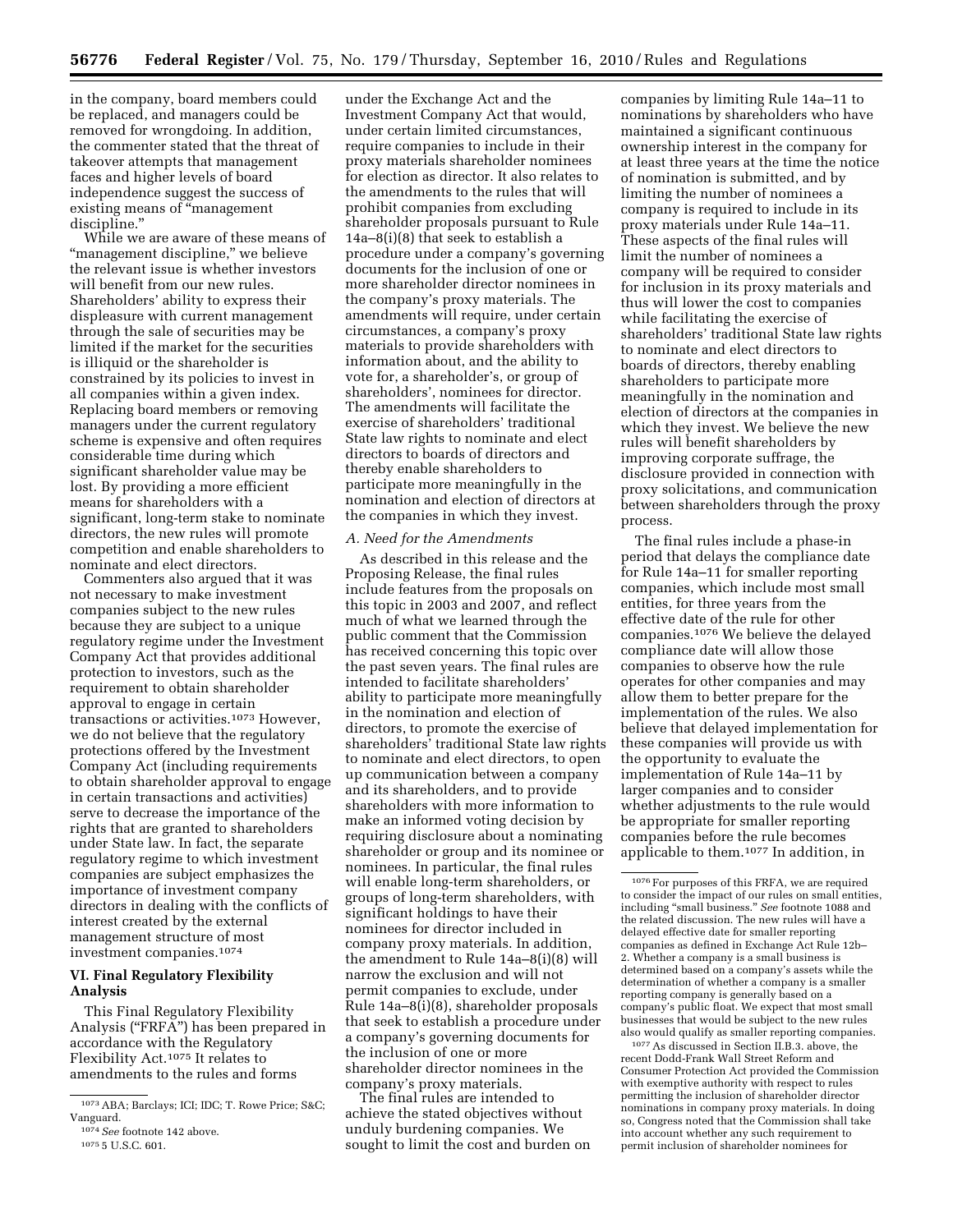an effort to limit the cost and burden on all companies subject to the rule, including smaller reporting companies, we have limited use of Rule 14a–11 to nominations by shareholders who have maintained significant continuous holdings in the company, and we have extended the required holding period to at least three years at the time the notice of nomination is filed with the Commission and transmitted to the company. We expect that these eligibility requirements will help achieve the stated objective without unduly burdening any particular group of companies.

## *B. Significant Issues Raised by Public Comments*

In the Proposing Release, we requested comment on any aspect of the Initial Regulatory Flexibility Act Analysis (''IRFA''), including the number of small entities that would be affected by the proposed rules, the nature of the impact, how to quantify the number of small entities that would be affected, and how to quantify the impact of the proposed rules. We also considered, and sought comment on, excluding from operation of the rule smaller reporting companies either permanently or on a temporary basis through staggered compliance dates based on company size. We did not receive comments specifically addressing the IRFA. Several commenters, however, addressed aspects of the proposed rules that could potentially affect small entities.

In particular, many commenters stated generally that Rule 14a–11 should not apply to small businesses.1078 Some commenters argued that the Proposal, if adopted, would hurt their larger corporate suppliers which would, in turn, increase their own costs of doing business.1079 Two commenters

1078*See* letters from ABA; American Mailing; All Cast; Always N Bloom; American Carpets; J. Arquilla; B. Armburst; Artistic Land Designs; C. Atkins; Book Celler; K. Bostwick; Brighter Day Painting; Colletti; Commercial Concepts; Complete Home Inspection; D. Courtney; S. Crawford; Crespin; Don's; T. Ebreo; M. Eng; eWareness; Evans; Fluharty; Flutterby; Fortuna Italian Restaurant; Future Form; Glaspell; C. Gregory; Healthcare Practice; B. Henderson; S. Henning; J. Herren; A. Iriarte; J. Jones; Juz Kidz; Kernan; LMS Wine; T. Luna; Mansfield Children's Center; D. McDonald; Meister; Merchants Terminal; Middendorf; Mingo; Moore Brothers; Mouton; D. Mozack; Ms. Dee; G. Napolitano; NK; H. Olson; PESC; Pioneer Heating & Air Conditioning; RC; RTW; D. Sapp; SBB; SGIA; P. Sicilia; Slycers Sandwich Shop; Southern Services; Steele Group; Sylvron; Theragenics; E. Tremaine; Wagner; Wagner Industries; Wellness; West End; Y.M.; J. Young.

1079*See* letters from Always N Bloom; Brighter Day Painting; Caswells; Complete Home Inspection; recommended that Rule 14a–11 exclude companies that are not at least accelerated filers and be limited, at least initially, to large accelerated filers.1080 These commenters expressed concern about the burden Rule 14a–11 would place on smaller companies, including difficulty in recruiting qualified directors and costs of conducting due diligence on shareholder nominees.<sup>1081</sup> One commenter noted that small investment companies, which may operate with thin profit margins, would be particularly affected by the Proposal and its attendant costs, including the loss of the benefits of a cluster or unitary board.1082 By contrast, some commenters stated that Rule 14a–11 should apply to small businesses.<sup>1083</sup> At least one commenter argued that Rule 14a–11 would not impose a material burden on any company subject to the proxy rules because companies already have to distribute proxy cards and it would not be an imposition if they were required to add additional nominees to those cards.1084 Another commenter argued that exempting small entities would be inconsistent with the stated goals of the Proposal and the costs and burden to such entities would be minimal.1085

We believe that exempting small companies, including small investment companies, from the new rules would not be appropriate because doing so would interfere with achieving the goal of facilitating shareholders' ability to participate more meaningfully in the nomination and election of directors, to promote the exercise of shareholders' rights to nominate and elect directors, to open up communication between a company and its shareholders and to provide shareholders with better

1080*See* letters from ABA; Theragenics. 1081 In this regard, one commenter suggested that our estimate of the burden to companies of evaluating a shareholder nominee's background to determine eligibility, investigation and verification of information provided by the nominee, research into the nominee's background, analysis of the relative merits of the shareholder nominee as compared to management's own nominee, meetings of the relevant board committees, and analysis of whether a nomination would conflict with any Federal or State law, or director qualification standards was too low. This commenter estimated that the burden hours associated with the above actions would be 99 hours of company personnel time. *See* letter from S&C (citing results of a survey conducted by BRT). For a discussion of burden estimates, *see* Section III. above.

1082*See* letter from ICI.

1083*See* letters from AFSCME; CII; D. Nappier. 1084*See* letter from USPE.

1085*See* letter from CII.

information from which to make an informed voting decision. Some commenters noted that small companies are ''just as likely'' to have dysfunctional boards as their larger counterparts.1086 Also, one commenter agreed that exempting small entities would be inconsistent with the stated goals of the Proposal and the costs and burdens to these entities would be minimal.1087 However, we are cognizant of the fact that the new rules will increase the burden on all companies and therefore the potential burden on smaller reporting companies as defined in Rule 12b–2 under the Exchange Act. To address concerns about the potential impact on smaller reporting companies, the final rule delays the compliance date for Rule 14a–11 for smaller reporting companies for a period of three years from the effective date of the rule for other companies so that smaller reporting companies can observe how the rule operates and allow them to better prepare for the implementation of the rules. We also believe that delayed implementation for these companies will allow us to evaluate the implementation of Rule 14a–11 by larger companies and provide us with the additional opportunity to consider whether adjustments to the rule would be appropriate for smaller reporting companies before the rule becomes applicable to them. In addition, in an effort to limit the cost and burden on all companies subject to the rule, including smaller reporting companies, we have limited use of Rule 14a–11 to nominations by shareholders who have maintained significant continuous holdings in the company, and we have extended the required holding period to at least three years at the time the notice of nomination is filed with the Commission and transmitted to the company. We expect that these eligibility requirements will help achieve the stated objective without unduly burdening any particular group of companies.

#### *C. Small Entities Subject to the Rules*

The final rules will affect some companies that are small entities. The Regulatory Flexibility Act defines ''small entity" to mean "small business," "small organization,'' or ''small governmental jurisdiction.'' 1088 The Commission's rules define ''small business'' and ''small organization'' for purposes of the Regulatory Flexibility Act for each of the types of entities regulated by the Commission. Securities Act Rule

director in company proxy materials would disproportionately burden small issuers.

Darrell's Automotive; Data Forms; Fluharty; E. Garcia; S. Henning; T. Luna; Magnolia; American Mailing; H. Olson; T. Roper; Solar Systems; E. Sprenkle; Steele Group; R. Trummel; T. Trummel; V. Trummel; Wagner; T. White.

<sup>1086</sup>*See* letters from AFSCME; D. Nappier. 1087*See* letter from CII.

<sup>1088</sup> 5 U.S.C. 601(6).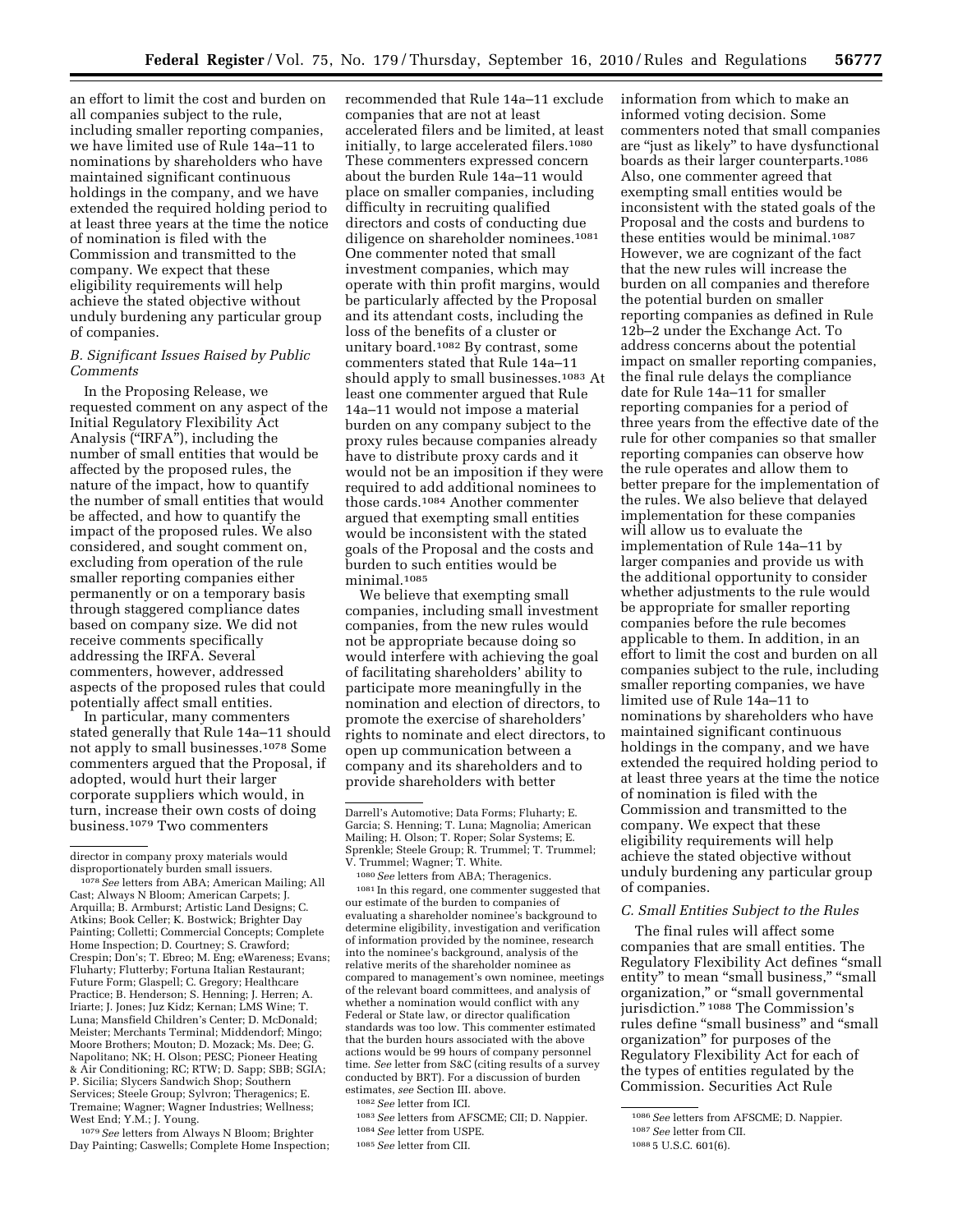157 1089 and Exchange Act Rule 0– 10(a) 1090 define a company, other than an investment company, to be a ''small business'' or ''small organization'' if it had total assets of \$5 million or less on the last day of its most recent fiscal year. We estimate that there are approximately 1,209 issuers that may be considered small entities.1091

For purposes of the Regulatory Flexibility Act, an investment company is a small entity if it, together with other investment companies in the same group of related investment companies, has net assets of \$50 million or less as of the end of its most recent fiscal year.1092 We estimate that approximately 168 registered investment companies and 33 business development companies meet this definition. The new rules may affect each of the approximately 201 issuers that may be considered small entities, to the extent companies and shareholders take advantage of the rules.

#### *D. Reporting, Recordkeeping and Other Compliance Requirements*

The final rules are designed to require, under certain circumstances, Exchange Act reporting companies (other than debt-only companies and companies whose applicable state or foreign law provisions or governing documents prohibit shareholder nominations) subject to the Federal proxy rules, including small entities, to include shareholder nominees for director in the company's proxy materials. Nominating shareholders or groups, including nominating shareholders that are small entities, will be required to meet certain eligibility requirements and to provide disclosure in Schedule 14N about the nominating shareholders and the nominee, and companies will be required to include the disclosure provided by the nominating shareholder or group in the company's proxy materials.

The final rules also will enable shareholders to include proposals in the company's proxy materials that seek to establish a procedure under a company's governing documents for the inclusion of one or more shareholder director nominees in the company's proxy materials. A nominating shareholder or group, including a nominating shareholder or group that is a small entity, using an applicable state or foreign law provision or a provision

in the company's governing documents to submit a nomination for director to be included in a company's proxy materials will be required to provide disclosure in new Schedule 14N about the nominating shareholder or group and the nominee. Companies also will be required to include disclosure about the nominating shareholder or group and the nominee in the company's proxy materials when a shareholder submits a nomination for director for inclusion in the company's proxy materials pursuant to an applicable state or foreign law provision or a company's governing documents.

We have no reason to expect that the amendment to Rule 14a–8(i)(8) will substantially increase the number of shareholder proposals to smaller companies and likely will have little impact on small entities. With respect to Rule 14a–11, there is some data indicating that smaller companies are subject to more proxy contests as a group than larger companies,1093 but the data do not demonstrate that the frequency is disproportionately larger at smaller companies relative to other companies. In addition, we did not receive data substantiating a disproportionate impact on smaller companies.

With respect to investment companies, we assume that small investment companies, which may operate with thin profit margins, would be particularly affected by the rules and the attendant costs, including the loss of the benefits of a cluster or unitary board.1094 However, the costs resulting from the loss of the benefits of a cluster or unitary board are costs associated with the traditional State law rights to nominate and elect directors, and are not costs incurred for including shareholder nominees in the company's proxy materials. We also note that any increased costs and decreased efficiency of an investment company's board as a result of the fund complex no longer having a unitary or cluster board would occur, if at all, only in the event that investment company shareholders elect the shareholder nominee. Investment companies may include information in the proxy materials making investors aware of the company's views on the perceived benefits of a unitary or cluster board and the potential for increased costs and decreased efficiency if the shareholder nominees are elected.

## *E. Agency Action To Minimize Effect on Small Entities*

The Regulatory Flexibility Act directs us to consider significant alternatives that would accomplish the stated objective, while minimizing any significant adverse impact on small entities. In connection with the new rules, we considered the following alternatives:

• The establishment of differing compliance or reporting requirements or timetables that take into account the resources available to small entities;

• The clarification, consolidation or simplification of the rule's compliance and reporting requirements for small entities;

• The use of performance rather than design standards; and

• An exemption for small entities from coverage under the proposals.

As noted in the Proposing Release, the Commission has considered a variety of reforms to achieve its regulatory objectives while minimizing the impact on small entities. As one possible approach, we considered in 2003 requiring companies to include shareholder nominees for director in a company's proxy materials only upon the occurrence of certain events so that the rule would apply only in situations where there was a demonstrated failure in the proxy process related to director nominations and elections. We sought comment in the Proposing Release on this approach, with commenters arguing both for 1095 and against 1096 the approach. We have not taken this approach in the final rules because we do not believe it is appropriate to limit the rule to companies where specified events have occurred. Moreover, we are not aware of data suggesting that such specified events are less likely to occur at smaller companies than at larger companies.

We considered changes to Rule 14a– 8(i)(8) in 2007 that would enable shareholders to have their proposals for bylaw amendments regarding the

<sup>1089</sup> 17 CFR 230.157.

<sup>1090</sup> 17 CFR 240.0–10(a).

<sup>1091</sup>The estimated number of reporting small entities is based on 2009 data, including the Commission's EDGAR database and Standard & Poor's.

<sup>1092</sup> 17 CFR 270.0–10(a).

<sup>1093</sup>*See, e.g.,* Bebchuk (2007).

<sup>1094</sup>*See* letter from ICI.

<sup>1095</sup>*See* letters from ADP; Alaska Air; Allstate; American Electric Power; Anadarko; AT&T; Avis Budget; Barclays; Biogen; Boeing; BRT; Burlington Northern; R. Burt; Callaway; Chevron; CIGNA; CNH Global; Comcast; Cummins; Deere; Eaton; ExxonMobil; FedEx; FMC Corp.; FPL Group; Frontier; General Mills; C. Holliday; IBM; ITT; J. Kilts; E.J. Kullman; N. Lautenbach; McDonald's; J. Miller; Motorola; Office Depot; O'Melveny & Myers; P&G; PepsiCo; Pfizer; Protective; Ryder; Sara Lee; Sherwin Williams; Theragenics; TI; TW Telecom; G. Tooker; UnitedHealth; Xerox.

<sup>1096</sup>*See* letters from ABA; AFSCME; CalSTRS; CFA Institute; CII; COPERA; T. DiNapoli; Florida State Board of Administration; ICGN; N. Lautenbach; LIUNA; D. Nappier; Nathan Cummings Foundation; OPERS; Pax World; Relational; Sodali; SWIB; TIAA–CREF; G. Tooker; USPE; ValueAct Capital.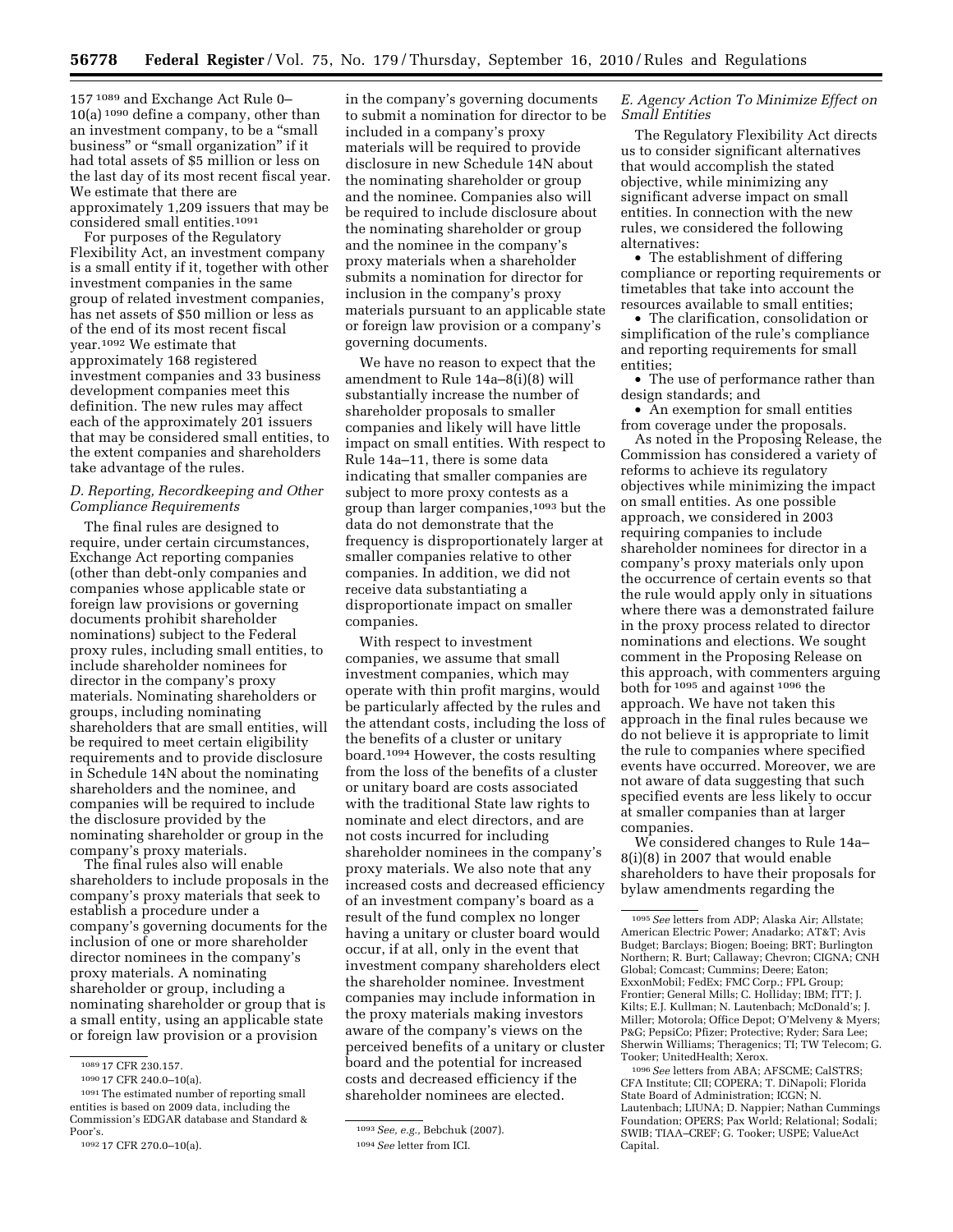procedures for nominating directors included in the company's proxy materials provided the shareholder submitting the proposal made certain disclosures and beneficially owned more than 5% of the company's shares. Although this approach could potentially reduce the number of shareholder proposals submitted to smaller entities by establishing a minimum threshold for having such proposals included in the company's proxy statement, we have not taken this approach because, as noted above, we do not expect the final rule to substantially increase the number of shareholder proposals to smaller companies. In addition, we have not relied exclusively on an amendment to Rule 14a–8(i)(8) to achieve our regulatory goals because we seek to provide shareholders with a more immediate and direct means of effecting change in the boards of directors of the companies in which they invest. For these reasons, as well as the reasons discussed throughout the release, we believe that these final rules may better achieve the Commission's objectives.

We also sought comment on whether the proposed tiered approach—under which shareholders or shareholder groups at larger companies would have to satisfy a lower ownership threshold than shareholders or shareholder groups at smaller companies in order to rely on Rule 14a–11—is appropriate and workable. We considered whether the effect of the tiered approach may make it less likely that shareholders at smaller companies will nominate directors under Rule 14a–11, but determined not to adopt this approach because the data available to us did not indicate a meaningful difference between small entities and entities generally in regard to concentration of long-term share ownership.1097

We considered whether a delayed compliance date for Rule 14a–11 for smaller reporting companies, which would include most small entities, would reduce the burden on these entities. After considering the comments discussed above, we have determined to delay the compliance date of Rule 14a– 11 for smaller reporting companies for a period of three years from the effective date for other companies. We believe that a delayed compliance date for smaller reporting companies will allow those companies to observe how Rule 14a–11 operates for other companies and may allow them to better prepare for the implementation of the rules and, as noted, will give us a further

opportunity to consider adjustments for smaller reporting companies. In addition, in an effort to limit the cost and burden on all companies subject to the rule, including smaller reporting companies, we have limited use of Rule 14a–11 to nominations by shareholders who have maintained significant continuous holdings in the company, and we have extended the required holding period to at least three years at the time the notice of nomination is filed with the Commission and transmitted to the company. We expect that these eligibility requirements will help achieve the stated objective without unduly burdening any particular group of companies.

We are not adopting different disclosure standards based on the size of the issuer. We believe uniform disclosure will be helpful to voting decisions on shareholder-nominated directors at companies of all sizes. Because we are delaying the compliance date of Rule 14a–11 for smaller reporting companies, we believe this will allow them additional time to prepare to comply with the new rule and observe the rule's impact on larger companies, which should allow smaller reporting companies to be able to comply with the same disclosure standards when the rule becomes applicable to them.

We considered the use of performance standards rather than design standards in the final rules. The final rule contains both performance standards and design standards. We proposed design standards to the extent that we believe compliance with particular requirements are necessary. However, to the extent possible, our rules impose performance standards. For example, under Rule 14a–11, a nominating shareholder or group can provide a 500 word statement of support concerning each of its nominee or nominees for director, but we do not specify the content. Similarly, shareholders can submit a proposal that seeks to establish a procedure under a company's governing documents for the inclusion of one or more shareholder director nominees in the company's proxy materials. By allowing shareholders to submit such proposals, we seek to provide shareholders and companies with a measure of flexibility to tailor the means through which they can comply with the standards. Even though Rule 14a–11 provides a procedure from which companies may not opt out, companies and shareholders are not prohibited from adopting nominating procedures that could further facilitate shareholders' ability to include their

proxy materials. Amended Rule 14a– 8(i)(8) facilitates this process. In that respect, the rules provide both design and performance standards, as appropriate.

Lastly, as discussed above, we believe that the final rules should apply regardless of company size, as was proposed.1098 The purpose of the rules is to facilitate the exercise of shareholders' traditional State law rights to nominate and elect directors to company boards of directors and thereby enable shareholders to participate more meaningfully in the nomination and election of directors at the companies in which they invest. We believe that shareholders of smaller reporting companies should be able to exercise these rights to the same extent as shareholders of larger reporting companies. Therefore, we are not persuaded that exempting smaller reporting companies from the final rules would be consistent with this goal.

Nonetheless, as discussed above, we recognize that smaller reporting companies may have had less experience with existing forms of shareholder involvement in the proxy process and may have less-developed infrastructures for managing these matters. The final rules therefore include a phase-in period that delays the compliance date of Rule 14a–11 for smaller reporting companies for three years from the effective date of the rule.

## **VII. Statutory Authority and Text of the Amendments**

The amendments are made pursuant to Sections 3(b), 13, 14, 15, 23(a) and 36 of the Securities Exchange Act of 1934, as amended, Sections 10, 20(a) and 38 of the Investment Company Act of 1940, as amended, and Sections 971(a) and (b) of the Dodd-Frank Act.

#### **List of Subjects**

#### *17 CFR Parts 200*

Freedom of information, Reporting and recordkeeping requirements, Securities.

#### *17 CFR Parts 232, 240, and 249*

Reporting and recordkeeping requirements, Securities.

■ In accordance with the foregoing, the Securities and Exchange Commission is amending Title 17, chapter II of the Code of Federal Regulations as follows:

<sup>1097</sup>For further discussion, *see* Section II.B.4. above. **1098** See Section II.B.3.f. above. **1098** See Section II.B.3.f. above.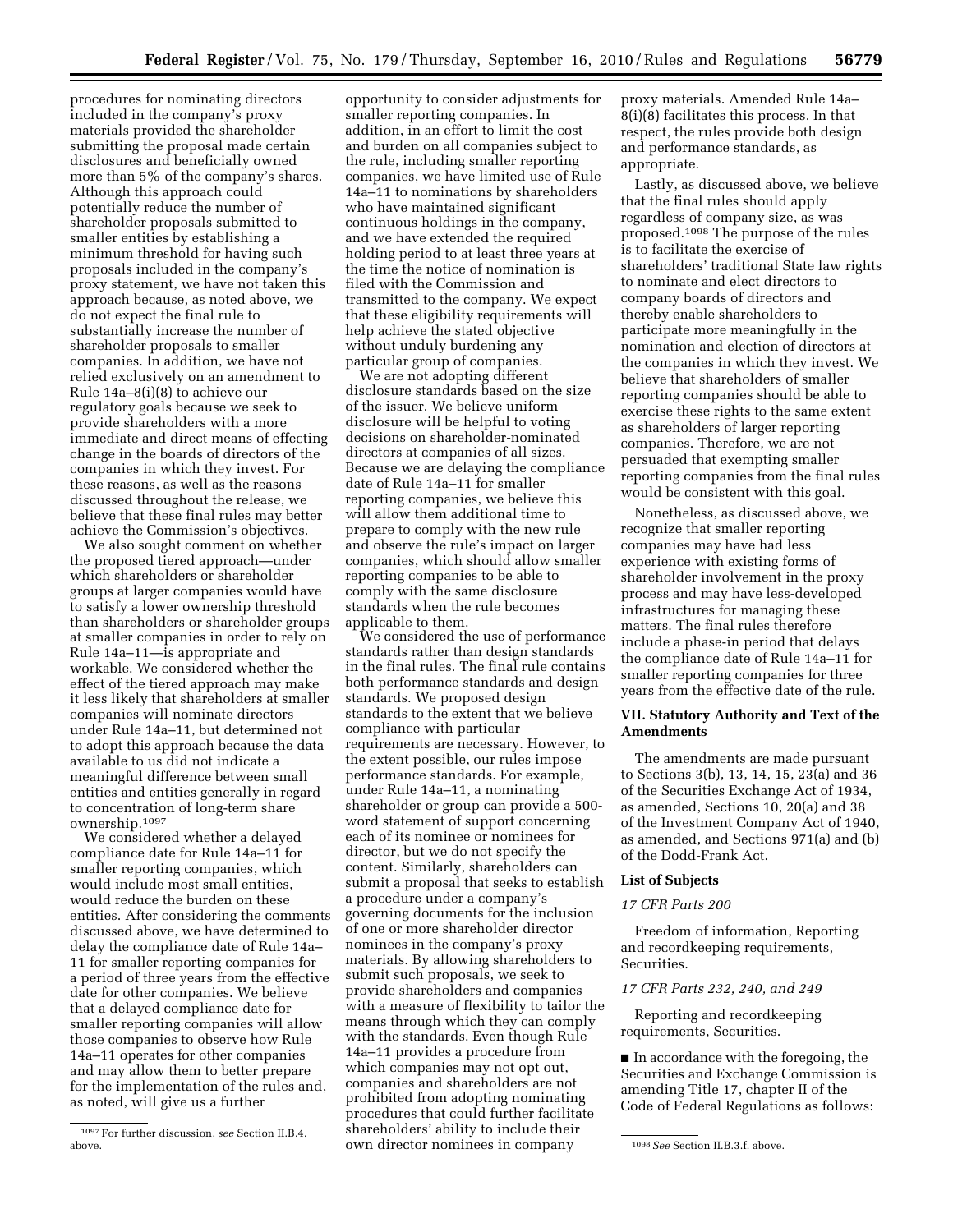#### **PART 200—ORGANIZATION; CONDUCT AND ETHICS; AND INFORMATION AND REQUESTS**

#### **Subpart D—Information and Requests**

■ 1. The authority citation for Part 200, Subpart D, continues to read, in part, as follows:

**Authority:** 5 U.S.C. 552, as amended, 15 U.S.C. 77f(d), 77s, 77ggg(a), 77sss, 78m(F)(3), 78w, 80a–37, 80a–44(a), 80a–44(b), 80b– 10(a), and 80b–11.

\* \* \* \* \* ■ 2. Add § 200.82a to read as follows:

#### **§ 200.82a Public availability of materials filed pursuant to § 240.14a–11(g) and related materials.**

Materials filed with the Commission pursuant to Rule 14a–11(g) under the Securities Exchange Act of 1934 (17 CFR 240.14a–11(g)), written communications related thereto received from interested persons, and each related no-action letter or other written communication issued by the staff of the Commission, shall be made available to any person upon request for inspection or copying.

## **PART 232—REGULATION S–T— GENERAL RULES AND REGULATIONS FOR ELECTRONIC FILINGS**

■ 3. The authority citation for Part 232 continues to read, in part, as follows:

**Authority:** 15 U.S.C. 77f, 77g, 77h, 77j, 77s(a), 77z–3, 77sss(a), 78c(b), 78*l,* 78m, 78n, 78o(d), 78w(a), 78*ll,* 80a–6(c), 80a–8, 80a–29, 80a–30, 80a–37, and 7201 *et seq.;* and 18 U.S.C. 1350.

\* \* \* \* \* ■ 4. Amend § 232.13 by revising paragraph (a)(4) (the note remains unchanged) to read as follows:

## **§ 232.13 Date of filing; adjustment of filing date.**

(a) \* \* \*

(4) Notwithstanding paragraph (a)(2) of this section, a Form 3, 4 or 5 (§§ 249.103, 249.104, and 249.105 of this chapter) or a Schedule 14N (§ 240.14n–101 of this chapter) submitted by direct transmission on or before 10 p.m. Eastern Standard Time or Eastern Daylight Saving Time, whichever is currently in effect, shall be deemed filed on the same business day.

\* \* \* \* \* **PART 240—GENERAL RULES AND** 

## **REGULATIONS, SECURITIES EXCHANGE ACT OF 1934**

■ 5. The authority citation for Part 240 continues to read, in part, as follows:

**Authority:** 15 U.S.C. 77c, 77d, 77g, 77j, 77s, 77z–2, 77z–3, 77eee, 77ggg, 77nnn,

77sss, 77ttt, 78c, 78d, 78e, 78f, 78g, 78i, 78j, 78j–1, 78k, 78k–1, 78*l,* 78m, 78n, 78o, 78p, 78q, 78s, 78u–5, 78w, 78x, 78*ll,* 78mm, 80a– 20, 80a–23, 80a–29, 80a–37, *80b*–3, 80b–4, 80b–11, and 7201, *et seq.;* and 18 U.S.C. 1350 and 12 U.S.C. 5221(e)(3), unless otherwise noted.

\* \* \* \* \*

■ 6. Amend § 240.13a–11 by revising paragraph (b) to read as follows:

#### **§ 240.13a–11 Current reports on Form 8–K (§ 249.308 of this chapter).**

\* \* \* \* \* (b) This section shall not apply to foreign governments, foreign private issuers required to make reports on Form  $6-K(17$  CFR 249.306) pursuant to § 240.13a–16, issuers of American Depositary Receipts for securities of any foreign issuer, or investment companies required to file reports pursuant to § 270.30b1–1 of this chapter under the Investment Company Act of 1940, except where such an investment company is required to file:

(1) Notice of a blackout period pursuant to § 245.104 of this chapter;

(2) Disclosure pursuant to Instruction 2 to § 240.14a–11(b)(1) of information concerning outstanding shares and voting; or

(3) Disclosure pursuant to Instruction 2 to § 240.14a–11(b)(10) of the date by which a nominating shareholder or nominating shareholder group must submit the notice required pursuant to § 240.14a–11(b)(10).

\* \* \* \* \*  $\blacksquare$  7. Amend § 240.13d-1 by revising paragraphs (b)(1)(i) and (c)(1) and adding Instruction 1 to paragraph (b)(1) to read as follows:

## **§ 240.13d–1 Filing of Schedules 13D and 13G.**

\* \* \* \* \*  $(b)(1) * * * *$ 

(i) Such person has acquired such securities in the ordinary course of his business and not with the purpose nor with the effect of changing or influencing the control of the issuer, nor in connection with or as a participant in any transaction having such purpose or effect, including any transaction subject to § 240.13d–3(b), other than activities solely in connection with a nomination under § 240.14a–11; and

\* \* \* \* \* *Instruction 1 to paragraph (b)(1).* For purposes of paragraph (b)(1)(i) of this section, the exception for activities solely in connection with a nomination under § 240.14a–11 will not be available after the election of directors.

\* \* \* \* \* (c) \* \* \*

(1) Has not acquired the securities with any purpose, or with the effect, of changing or influencing the control of the issuer, or in connection with or as a participant in any transaction having that purpose or effect, including any transaction subject to § 240.13d–3(b), other than activities solely in connection with a nomination under § 240.14a–11;

\* \* \* \* \*

*Instruction 1 to paragraph (c)(1).* For purposes of paragraph (c)(1) of this section, the exception for activities solely in connection with a nomination under § 240.14a–11 will not be available after the election of directors.

\* \* \* \* \*  $\blacksquare$  8. Amend § 240.13d–102 by revising the sentences following the introductory text in Items 10(a) and (c) as follows:

#### **§ 240.13d–102 Schedule 13G—Information to be included in statements filed pursuant to § 240.13d–1(b), (c), and (d) and amendments thereto filed pursuant to § 240.13d–2.**

\* \* \* \* \*

*Item 10. Certifications* 

(a) \* \* \*

By signing below I certify that, to the best of my knowledge and belief, the securities referred to above were acquired and are held in the ordinary course of business and were not acquired and are not held for the purpose of or with the effect of changing or influencing the control of the issuer of the securities and were not acquired and are not held in connection with or as a participant in any transaction having that purpose or effect, other than activities solely in connection with a nomination under § 240.14a–11.

- $\star$   $\star$
- (c) \* \* \*

By signing below I certify that, to the best of my knowledge and belief, the securities referred to above were not acquired and are not held for the purpose of or with the effect of changing or influencing the control of the issuer of the securities and were not acquired and are not held in connection with or as a participant in any transaction having that purpose or effect, other than activities solely in connection with a nomination under § 240.14a–11.

\* \* \* \* \* ■ 9. Amend § 240.14a–2 by:

■ a. Revising paragraph (b) introductory text; and

 $\blacksquare$  b. Adding paragraphs (b)(7) and (b)(8). The revision and additions read as follows:

#### **§ 240.14a–2 Solicitations to which § 240.14a–3 to § 240.14a–15 apply.**  \* \* \* \* \*

(b) Sections 240.14a–3 to 240.14a–6 (other than paragraphs 14a–6(g) and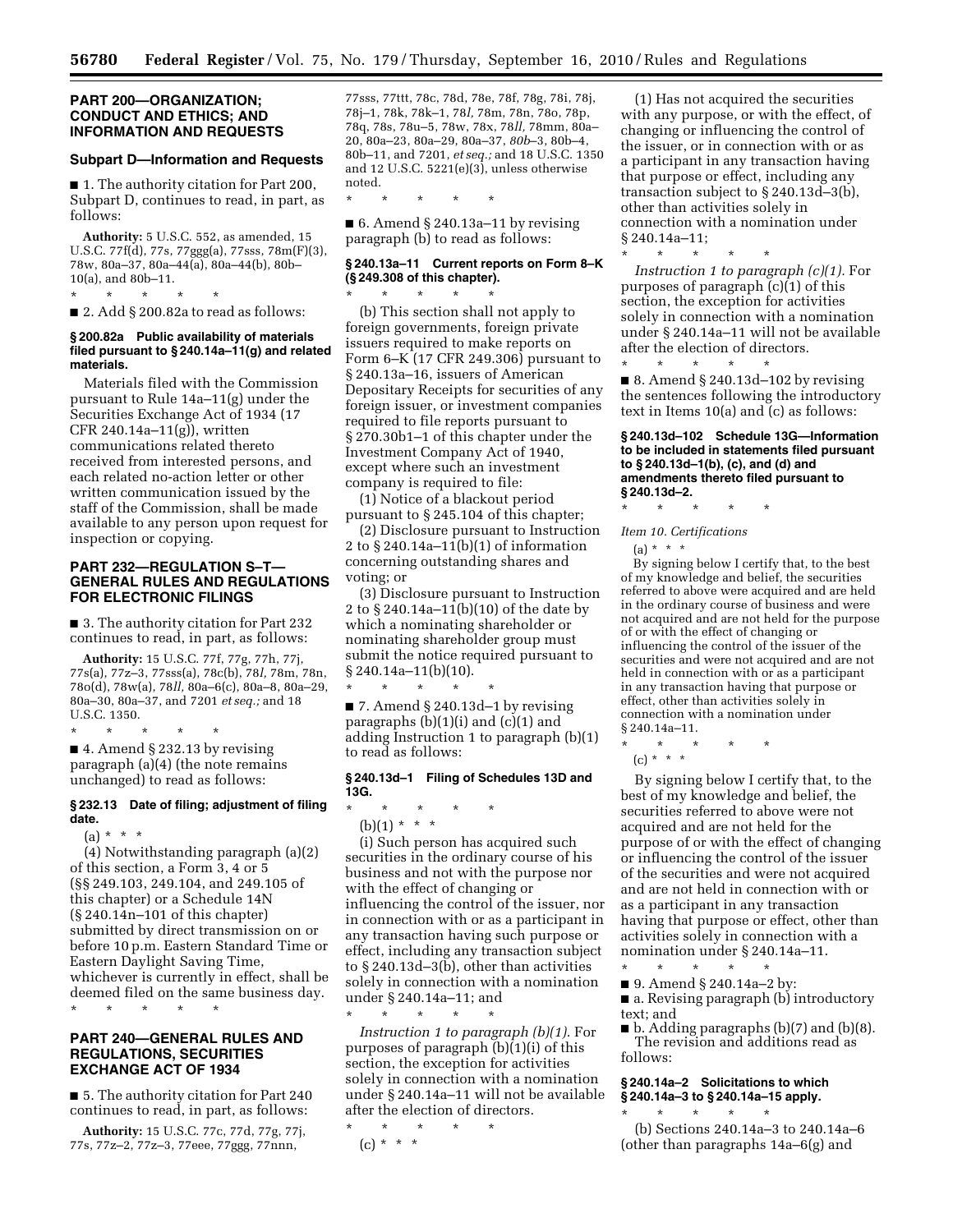14a–6(p)), § 240.14a–8, § 240.14a–10, and §§ 240.14a–12 to 240.14a–15 do not apply to the following: \* \* \* \* \*

(7) Any solicitation by or on behalf of any shareholder in connection with the formation of a nominating shareholder group pursuant to § 240.14a–11, provided that:

(i) The soliciting shareholder is not holding the registrant's securities with the purpose, or with the effect, of changing control of the registrant or to gain a number of seats on the board of directors that exceeds the maximum number of nominees that the registrant could be required to include under § 240.14a–11(d);

(ii) Each written communication includes no more than:

(A) A statement of each soliciting shareholder's intent to form a nominating shareholder group in order to nominate one or more directors under § 240.14a–11;

(B) Identification of, and a brief statement regarding, the potential nominee or nominees or, where no nominee or nominees have been identified, the characteristics of the nominee or nominees that the shareholder intends to nominate, if any;

(C) The percentage of voting power of the registrant's securities that are entitled to be voted on the election of directors that each soliciting shareholder holds or the aggregate percentage held by any group to which the shareholder belongs; and

(D) The means by which shareholders may contact the soliciting party.

(iii) Any written soliciting material published, sent or given to shareholders in accordance with this paragraph must be filed by the shareholder with the Commission, under the registrant's Exchange Act file number, or, in the case of a registrant that is an investment company registered under the Investment Company Act of 1940 (15 U.S.C. 80a–1 *et seq.*), under the registrant's Investment Company Act file number, no later than the date the material is first published, sent or given to shareholders. Three copies of the material must at the same time be filed with, or mailed for filing to, each national securities exchange upon which any class of securities of the registrant is listed and registered. The soliciting material must include a cover page in the form set forth in Schedule 14N (§ 240.14n–101) and the appropriate box on the cover page must be marked.

(iv) In the case of an oral solicitation made in accordance with the terms of this section, the nominating shareholder must file a cover page in the form set forth in Schedule 14N (§ 240.14n–101), with the appropriate box on the cover page marked, under the registrant's Exchange Act file number (or in the case of an investment company registered under the Investment Company Act of 1940 (15 U.S.C. 80a–1 *et seq.*), under the registrant's Investment Company Act file number), no later than the date of the first such communication.

*Instruction to paragraph (b)(7).* The exemption provided in paragraph (b)(7) of this section shall not apply to a shareholder that subsequently engages in soliciting or other nominating activities outside the scope of § 240.14a–2(b)(8) and § 240.14a–11 in connection with the subject election of directors or is or becomes a member of any other group, as determined under section  $13(d)(3)$  of the Act (15 U.S.C. 78m(d)(3) and § 240.13d–5(b)), or otherwise, with persons engaged in soliciting or other nominating activities in connection with the subject election of directors.

(8) Any solicitation by or on behalf of a nominating shareholder or nominating shareholder group in support of its nominee that is included or that will be included on the registrant's form of proxy in accordance with § 240.14a–11 or for or against the registrant's nominee or nominees, provided that:

(i) The soliciting party does not, at any time during such solicitation, seek directly or indirectly, either on its own or another's behalf, the power to act as proxy for a shareholder and does not furnish or otherwise request, or act on behalf of a person who furnishes or requests, a form of revocation, abstention, consent or authorization;

(ii) Any written communication includes:

(A) The identity of each nominating shareholder and a description of his or her direct or indirect interests, by security holdings or otherwise;

(B) A prominent legend in clear, plain language advising shareholders that a shareholder nominee is or will be included in the registrant's proxy statement and that they should read the registrant's proxy statement when available because it includes important information (or, if the registrant's proxy statement is publicly available, advising shareholders of that fact and encouraging shareholders to read the registrant's proxy statement because it includes important information). The legend also must explain to shareholders that they can find the registrant's proxy statement, other soliciting material, and any other relevant documents at no charge on the Commission's Web site; and

(iii) Any written soliciting material published, sent or given to shareholders in accordance with this paragraph must be filed by the nominating shareholder or nominating shareholder group with the Commission, under the registrant's Exchange Act file number, or, in the case of a registrant that is an investment company registered under the Investment Company Act of 1940 (15 U.S.C. 80a–1 *et seq.*), under the registrant's Investment Company Act file number, no later than the date the material is first published, sent or given to shareholders. Three copies of the material must at the same time be filed with, or mailed for filing to, each national securities exchange upon which any class of securities of the registrant is listed and registered. The soliciting material must include a cover page in the form set forth in Schedule 14N (§ 240.14n–101) and the appropriate box on the cover page must be marked.

*Instruction 1 to paragraph (b)(8).* A nominating shareholder or nominating shareholder group may rely on the exemption provided in paragraph (b)(8) of this section only after receiving notice from the registrant in accordance with § 240.14a–11(g)(1) or § 240.14a–  $11(g)(3)(iv)$  that the registrant will include the nominating shareholder's or nominating shareholder group's nominee or nominees in its form of proxy.

*Instruction 2 to paragraph (b)(8).* Any solicitation by or on behalf of a nominating shareholder or nominating shareholder group in support of its nominee included or to be included on the registrant's form of proxy in accordance with § 240.14a–11 or for or against the registrant's nominee or nominees must be made in reliance on the exemption provided in paragraph (b)(8) of this section and not on any other exemption.

*Instruction 3 to paragraph (b)(8).* The exemption provided in paragraph (b)(8) of this section shall not apply to a person that subsequently engages in soliciting or other nominating activities outside the scope of § 240.14a–11 in connection with the subject election of directors or is or becomes a member of any other group, as determined under section 13(d)(3) of the Act (15 U.S.C. 78m(d)(3) and § 240.13d–5(b)), or otherwise, with persons engaged in soliciting or other nominating activities in connection with the subject election of directors.

\* \* \* \* \* ■ 10. Amend § 240.14a–4 by: ■ a. Revising the first sentence of paragraph (b)(2) introductory text; and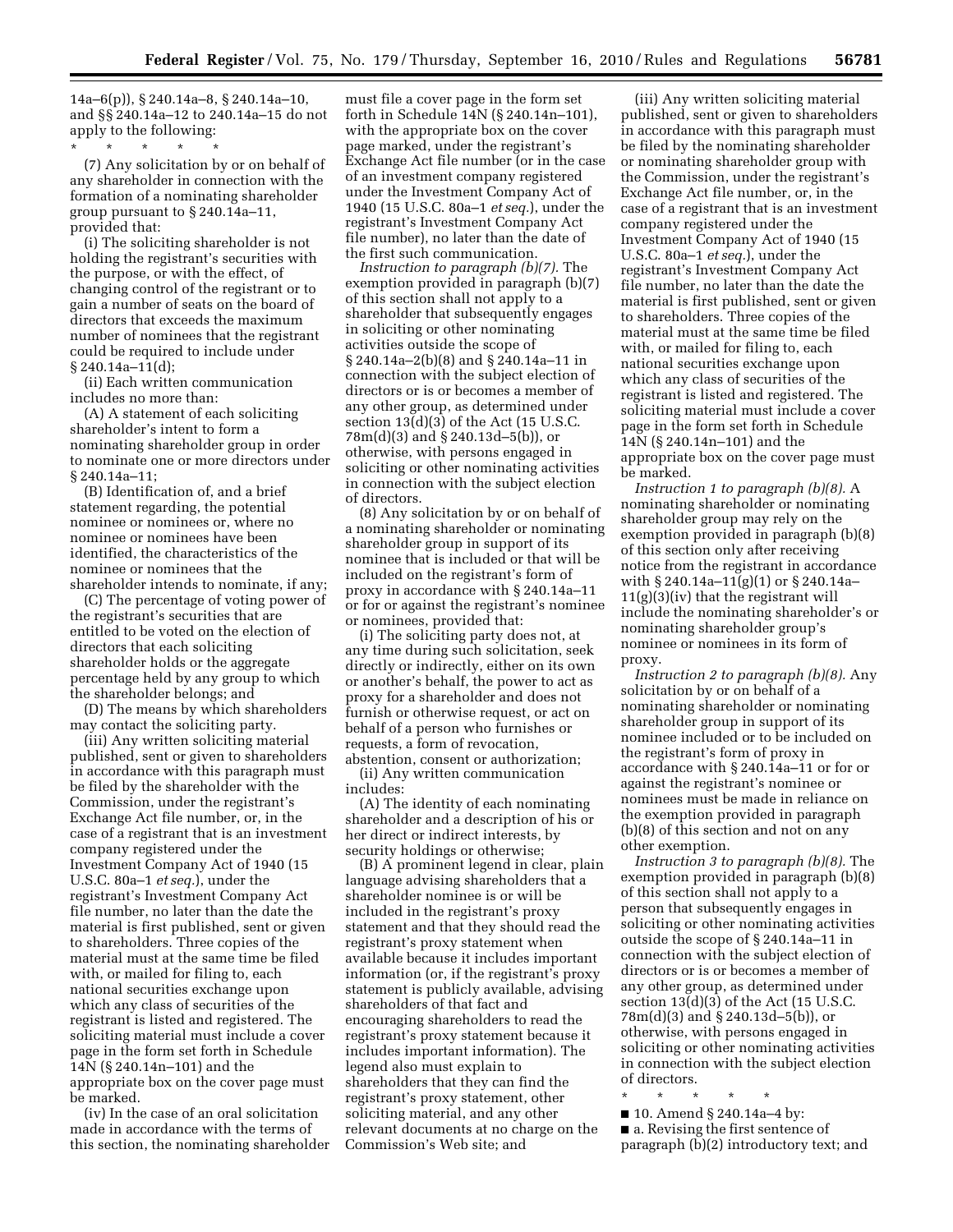■ b. Adding a sentence to the end paragraph (b)(2) concluding text. The revision and addition read as follows:

#### **§ 240.14a–4 Requirements as to proxy.**

- \* \* \* \* \*
- (b) \* \* \*

(2) A form of proxy that provides for the election of directors shall set forth the names of persons nominated for election as directors, including any person whose nomination by a shareholder or shareholder group satisfies the requirements of § 240.14a– 11, an applicable state or foreign law provision, or a registrant's governing documents as they relate to the inclusion of shareholder director nominees in the registrant's proxy materials. \* \* \*

\* \* \* Means to grant authority to vote for any nominees as a group or to withhold authority for any nominees as a group may not be provided if the form of proxy includes one or more shareholder nominees in accordance with § 240.14a–11, an applicable state or foreign law provision, or a registrant's governing documents as they relate to the inclusion of shareholder director nominees in the registrant's proxy materials.

\* \* \* \* \*

■ 11. Amend § 240.14a–5 by: ■ a. Revising paragraph (e)(1) to remove

"and" at the end of the paragraph; ■ b. Revising paragraph (e)(2) to remove the period at the end of the paragraph and add in its place "; and"; and ■ c. Adding paragraph (e)(3) to read as follows:

## **§ 240.14a–5 Presentation of information in proxy statement.**

 $\star$   $\star$ 

(e) \* \* \* (3) The deadline for submitting nominees for inclusion in the registrant's proxy statement and form of proxy pursuant to § 240.14a–11, an applicable state or foreign law provision, or a registrant's governing documents as they relate to the inclusion of shareholder director nominees in the registrant's proxy materials for the registrant's next annual meeting of shareholders.

\* \* \* \* \* ■ 12. Amend § 240.14a–6 by: a. Redesignating paragraphs (a)(4),  $(a)(5)$ ,  $(a)(6)$ , and  $(a)(7)$  as paragraphs  $(a)(5)$ ,  $(a)(6)$ ,  $(a)(7)$ , and  $(a)(8)$ respectively;

 $\blacksquare$  b. Adding new paragraph (a)(4); ■ c. Adding a sentence at the end of Note 3 to paragraph (a); and

■ d. Adding paragraph (p).

The revisions and additions read as follows:

#### **§ 240.14a–6 Filing requirements.**

 $(a) * * * *$ 

(4) A shareholder nominee for director included pursuant to § 240.14a– 11, an applicable state or foreign law provision, or a registrant's governing documents as they relate to the inclusion of shareholder director nominees in the registrant's proxy materials.

\* \* \* \* \*

**Note 3.** \* \* \* The inclusion of a shareholder nominee in the registrant's proxy materials pursuant to § 240.14a–11, an applicable state or foreign law provision, or a registrant's governing documents as they relate to the inclusion of shareholder director nominees in the registrant's proxy materials does not constitute a ''solicitation in opposition'' for purposes of Rule 14a–6(a) (§ 240.14a–6(a)), even if the registrant opposes the shareholder nominee and solicits against the shareholder nominee and in favor of a registrant nominee.

\* \* \* \* \* (p) *Solicitations subject to § 240.14a– 11.* Any soliciting material that is published, sent or given to shareholders in connection with § 240.14a–2(b)(7) or (b)(8) must be filed with the Commission as specified in that section.

 $\blacksquare$  13. Amend § 240.14a–8 by revising paragraph (i)(8) as follows:

## **§ 240.14a–8 Shareholder proposals.**

\* \* \* \* \*

 $(i) * * * *$ 

(8) *Director elections:* If the proposal: (i) Would disqualify a nominee who is standing for election;

(ii) Would remove a director from office before his or her term expired;

(iii) Questions the competence, business judgment, or character of one or more nominees or directors;

(iv) Seeks to include a specific individual in the company's proxy materials for election to the board of directors; or

(v) Otherwise could affect the outcome of the upcoming election of directors.

\* \* \* \* \*  $\blacksquare$  14. Amend § 240.14a–9 by adding a paragraph (c), removing the authority citation following the section, and redesignating notes (a), (b), (c), and (d) as a., b., c., and d.

The addition reads as follows:

#### **§ 240.14a–9 False or misleading statements.**

\* \* \* \* \* (c) No nominee, nominating shareholder or nominating shareholder group, or any member thereof, shall

cause to be included in a registrant's proxy materials, either pursuant to the Federal proxy rules, an applicable state or foreign law provision, or a registrant's governing documents as they relate to including shareholder nominees for director in a registrant's proxy materials, include in a notice on Schedule 14N (§ 240.14n–101), or include in any other related communication, any statement which, at the time and in the light of the circumstances under which it is made, is false or misleading with respect to any material fact, or which omits to state any material fact necessary in order to make the statements therein not false or misleading or necessary to correct any statement in any earlier communication with respect to a solicitation for the same meeting or subject matter which has become false or misleading.

\* \* \* \* \* ■ 15. Add § 240.14a–11 to read as follows:

#### **§ 240.14a–11 Shareholder nominations.**

(a) *Applicability.* In connection with an annual (or a special meeting in lieu of an annual) meeting of shareholders, or a written consent in lieu of such meeting, at which directors are elected, a registrant will be required to include in its proxy statement and form of proxy the name of a person or persons nominated by a shareholder or group of shareholders for election to the board of directors and include in its proxy statement the disclosure about such nominee or nominees and the nominating shareholder or members of the nominating shareholder group as specified in Item 5 of Schedule 14N (§ 240.14n–101), provided that the conditions set forth in paragraph (b) of this section are satisfied. This rule will not apply to a registrant if:

(1) The registrant is subject to the proxy rules solely because it has a class of debt securities registered under section 12 of the Exchange Act (15 U.S.C. 78*l*); or

(2) Applicable state or foreign law or a registrant's governing documents prohibit the registrant's shareholders from nominating a candidate or candidates for election as director.

(b) *Eligibility.* A shareholder nominee or nominees shall be included in a registrant's proxy statement and form of proxy if the following requirements are satisfied:

(1) The nominating shareholder individually, or the nominating shareholder group in the aggregate, holds at least 3% of the total voting power of the registrant's securities that are entitled to be voted on the election of directors at the annual (or a special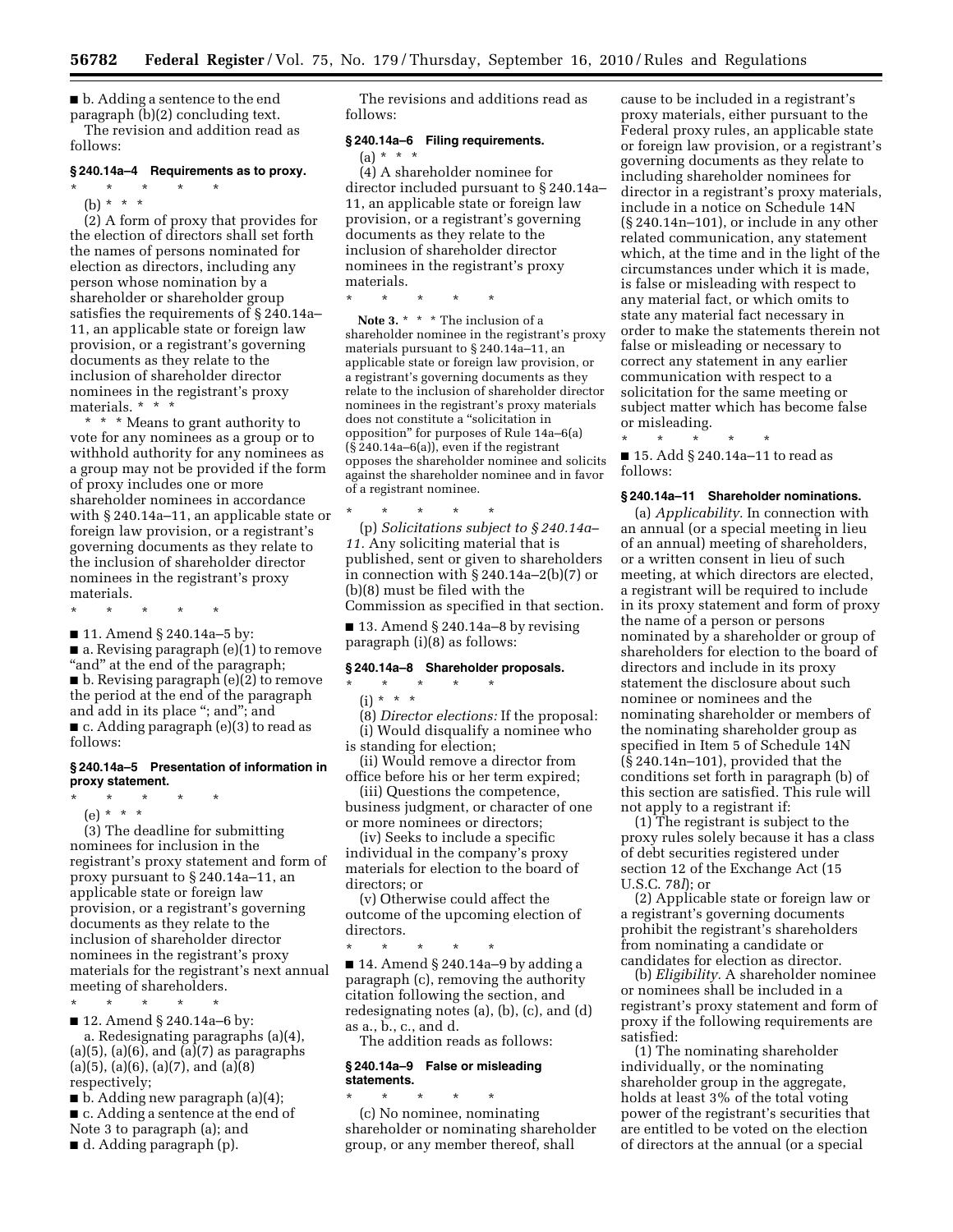meeting in lieu of the annual) meeting of shareholders or on a written consent in lieu of such meeting, on the date the nominating shareholder or nominating shareholder group files the notice on Schedule  $14N$  (§  $240.14n-101$ ) with the Commission and transmits the notice to the registrant;

*Instruction 1 to paragraph (b)(1).* In the case of a registrant other than an investment company registered under the Investment Company Act of 1940 (15 U.S.C. 80a–1 *et seq.*), for purposes of (b)(1) of this section, in determining the total voting power of the registrant's securities that are entitled to be voted on the election of directors, the nominating shareholder or nominating shareholder group may rely on information set forth in the registrant's most recent quarterly or annual report, and any current report subsequent thereto, filed with the Commission pursuant to this Act, unless the nominating shareholder or nominating shareholder group knows or has reason to know that the information contained therein is inaccurate. In the case of a registrant that is an investment company registered under the Investment Company Act of 1940, for purposes of (b)(1) of this section, in determining the total voting power of the registrant's securities that are entitled to be voted on the election of directors, the nominating shareholder or nominating shareholder group may rely on information set forth in the following documents, unless the nominating shareholder or nominating shareholder group knows or has reason to know that the information contained therein is inaccurate:

a. In the case of a registrant that is a series company as defined in Rule 18f–2(a) under the Investment Company Act of 1940 (§ 270.18f–2(a) of this chapter), the Form 8– K (§ 249.308 of this chapter) described in Instruction 2 to paragraph  $(b)(1)$  of this section; or

b. In the case of other investment companies, the registrant's most recent annual or semi-annual report filed with the Commission on Form N–CSR (§ 249.331 and § 274.128 of this chapter).

*Instruction 2 to paragraph (b)(1).* If the registrant is an investment company that is a series company (as defined in § 270.18f– 2(a) of this chapter), the registrant must disclose pursuant to Item 5.08 of Form 8–K (§ 249.308 of this chapter) the total number of shares of the registrant outstanding and entitled to be voted (or if the votes are to be cast on a basis other than one vote per share, then the total number of votes entitled to be voted and the basis for allocating such votes) on the election of directors as of the end of the most recent calendar quarter.

*Instruction 3 to paragraph (b)(1).* 

a. When determining the total voting power of the registrant's securities, which is the denominator in the calculation of the percentage of voting power held by the nominating shareholder individually or the nominating shareholder group in the aggregate, calculate the aggregate number of votes derived from all classes of securities of the registrant that are entitled to vote on the election of directors regardless of whether

solicitation of a proxy with respect to those securities would require compliance with Exchange Act Regulation 14A (§ 240.14a–1 *et seq.*).

b. When determining the total voting power of the registrant's securities held by the nominating shareholder or any member of the nominating shareholder group, which is the numerator in the calculation of the percentage:

1. Calculate the number of votes derived only from securities with respect to which solicitation of a proxy would require compliance with Exchange Act Regulation 14A (§ 240.14a–1 *et seq.*) and over which the nominating shareholder or any member of the nominating shareholder group, as the case may be, has voting power and investment power, either directly or through any person acting on their behalf;

2. Notwithstanding the voting power calculation specified in paragraph b.1. of this instruction, add to the result of the calculation specified in paragraph b.1. of this instruction any votes attributable to securities with respect to which solicitation of a proxy would require compliance with Exchange Act Regulation 14A (§ 240.14a–1 *et seq.*) that have been loaned by or on behalf of the nominating shareholder or any member of the nominating shareholder group to another person, if the nominating shareholder or member of the nominating shareholder group, as the case may be, or any person acting on their behalf, has the right to recall the loaned securities, and will recall the loaned securities upon being notified that any of the nominating shareholder's or group's nominees will be included in the registrant's proxy statement and proxy card; and

3. Subtract from the result of the calculation specified in paragraphs b.1. and b.2. of this instruction the number of votes attributable to securities of the registrant entitled to vote on the election of directors, regardless of whether solicitation of a proxy with respect to those securities would require compliance Exchange Act Regulation 14A (§ 240.14a–1 *et seq.*), that the nominating shareholder or any member of the nominating shareholder group, as the case may be, or any person acting on their behalf, has sold in a short sale, as defined in 17 CFR 242.200(a), that is not closed out, or has borrowed for purposes other than a short sale.

c. For purposes of the voting power calculation in paragraph b.1. of this instruction:

1. A shareholder has voting power directly only when the shareholder has the power to vote or direct the voting, and investment power directly only when the shareholder has the power to dispose or direct the disposition, of the securities; and

2. A securities intermediary (as defined in § 240.17Ad–20(b)) shall not have voting power or investment power over securities for purposes of paragraph b.1. of this instruction solely because such intermediary holds such securities by or on behalf of another person, notwithstanding that pursuant to the rules of a national securities exchange such intermediary may vote or direct the voting of such securities without instruction.

*Instruction 4 to paragraph (b)(1).* If a registrant has more than one class of outstanding securities entitled to vote on the election of directors and those classes do not vote together in the election of all directors, then the voting power of the registrant's securities for purposes of the calculation of both the numerator and denominator specified in Instruction 3 to paragraph (b)(1) should be determined only on the basis of the voting power of the class or classes of securities that would be voting together on the election of the person or persons sought to be nominated by the nominating shareholder or the nominating shareholder group.

(2) The nominating shareholder or each member of the nominating shareholder group has held the amount of securities that are used for purposes of satisfying the minimum ownership requirement of paragraph (b)(1) of this section continuously for at least three years as of the date the notice on Schedule 14N (§ 240.14n–101) is filed with the Commission and transmitted to the registrant and must continue to hold that amount of securities through the date of the subject election of directors;

*Instruction to paragraph (b)(2).* To determine whether the amount of securities that are used for purposes of satisfying the minimum ownership requirement of paragraph (b)(1) has been held continuously during the three year period prior to the date the Schedule  $14N$  (§  $240.14n-101$ ) is filed and during the period after the Schedule 14N is filed through the date of the subject election of directors, and with respect to all points in time during those periods:

a. Include only the amount of securities with respect to which a solicitation of a proxy would require compliance with Exchange Act Regulation 14A (§ 240.14a–1 *et seq.*) and over which the nominating shareholder or the member of the nominating shareholder group, as the case may be, has voting power and investment power, either directly or through any person acting on their behalf;

b. Notwithstanding the voting power determination specified in paragraph a. of this instruction, include the amount of securities that have been loaned by or on behalf of the nominating shareholder or any member of the nominating shareholder group to another person, if the nominating shareholder or member of the nominating shareholder group, as the case may be, or any person acting on their behalf:

1. Has the right to recall the loaned securities; and

2. With respect to the period from the date the Schedule 14N (§ 240.14n–01) is filed through the date of the subject election of directors, will recall the loaned securities upon being notified that any of the person's nominees will be included in the registrant's proxy statement and proxy card;

c. Reduce the amount of securities held by the amount of securities, on a class basis, that the nominating shareholder or any member of the nominating shareholder group, as the case may be, or any person acting on their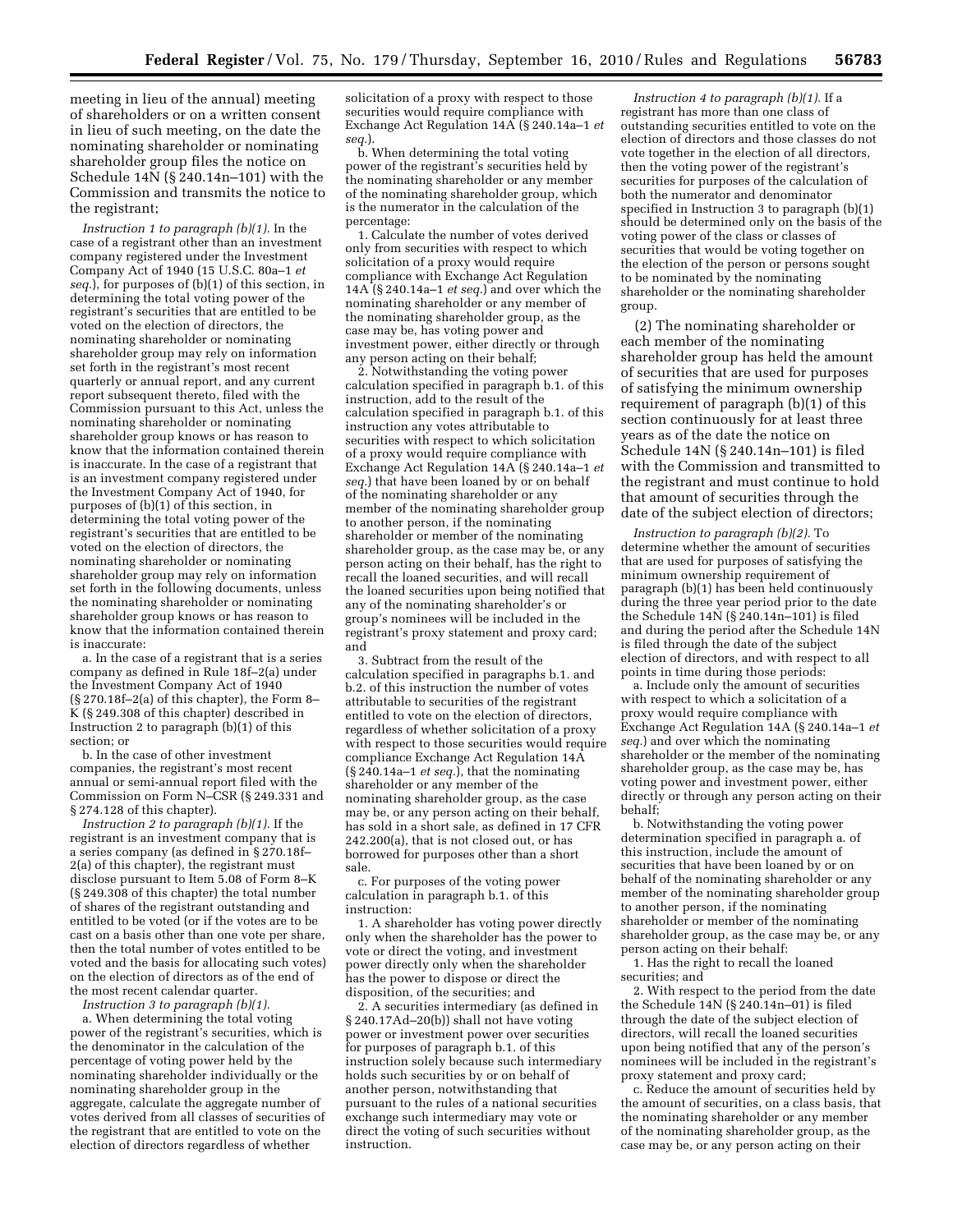behalf, sold in a short sale, as defined in 17 CFR 242.200(a), during the periods, or borrowed for purposes other than a short sale; and

d. Adjust the amount of securities held to give effect to any changes in the amount of securities during the periods resulting from stock splits, reclassifications or other similar adjustments by the registrant.

(3) The nominating shareholder or each member of the nominating shareholder group provides proof of ownership of the amount of securities that are used for purposes of satisfying the ownership and holding period requirements of paragraphs (b)(1) and (b)(2) of this section. If the nominating shareholder or each member of the nominating shareholder group is not the registered holder of the securities, the nominating shareholder or each member of the nominating shareholder group must provide proof of ownership in the form of one or more written statements from the registered holder of the nominating shareholder's securities (or the brokers or banks through which those securities are held) verifying that, as of a date within seven calendar days prior to filing the notice on Schedule 14N (§ 240.14n–101) with the Commission and transmitting the notice to the registrant, the nominating shareholder or each member of the nominating shareholder group, continuously held the amount of securities being used to satisfy the ownership threshold for a period of at least three years. The written statement or statements proving ownership must be attached as an appendix to Schedule 14N on the date the notice is filed with the Commission and transmitted to the registrant, and provide the information specified in Item 4 of Schedule 14N. In the alternative, if the nominating shareholder or member of the nominating shareholder group has filed a Schedule 13D (§ 240.13d–101), Schedule 13G (§ 240.13d–102), Form 3 (§ 249.103 of this chapter), Form 4 (§ 249.104 of this chapter), and/or Form 5 (§ 249.105 of this chapter), or amendments to those documents, reflecting ownership of the securities as of or before the date on which the threeyear eligibility period begins, the nominating shareholder or member of the nominating shareholder group may attach the filing as an appendix to the Schedule 14N or incorporate the filing by reference into the Schedule 14N;

*Instruction to paragraph (b)(3).* If the nominating shareholder or member of the nominating shareholder group must provide proof of ownership in the form of a written statement with respect to securities held through a broker or bank that is a participant in the Depository Trust Company or other

clearing agency acting as a securities depository, then a statement from such broker or bank will satisfy the requirements of paragraph (b)(3) of this section. If the securities are held through a broker or bank (*e.g.,* in an omnibus account) that is not a participant in a clearing agency acting as a securities depository, the nominating shareholder or member of the nominating shareholder group must also obtain and submit a separate written statement specified in the Instruction to Item 4 of Schedule 14N (§ 240.14n–101).

(4) The nominating shareholder or each member of the nominating shareholder group provides a statement, as specified in Item 4(b) of Schedule 14N (§ 240.14n–101), on the date the notice on Schedule 14N is filed with the Commission and transmitted to the registrant, that the nominating shareholder or each member of the nominating shareholder group intends to continue to hold the amount of securities that are used for purposes of satisfying the minimum ownership requirement of paragraph (b)(1) of this section through the date of the meeting;

(5) The nominating shareholder or each member of the nominating shareholder group provides a statement, as specified in Item 4(b) of Schedule 14N (§ 240.14n–101), on the date the notice on Schedule 14N is filed with the Commission and transmitted to the registrant, regarding the nominating shareholder's or group's intent with respect to continued ownership of the registrant's securities after the election;

(6) The nominating shareholder (or where there is a nominating shareholder group, each member of the nominating shareholder group) is not holding any of the registrant's securities with the purpose, or with the effect, of changing control of the registrant or to gain a number of seats on the board of directors that exceeds the maximum number of nominees that the registrant could be required to include under paragraph (d) of this section;

(7) Neither the nominee nor the nominating shareholder (or where there is a nominating shareholder group, any member of the nominating shareholder group) has an agreement with the registrant regarding the nomination of the nominee;

*Instruction to paragraph (b)(7).*  Negotiations between the nominee, the nominating shareholder or nominating shareholder group and the nominating committee or board of the registrant to have the nominee included in the registrant's proxy statement and form of proxy as a registrant nominee, where those negotiations are unsuccessful, or negotiations that are limited to whether the registrant is required to include the shareholder nominee in the registrant's proxy statement and form of

proxy in accordance with this section, will not represent a direct or indirect agreement with the registrant.

(8) The nominee's candidacy or, if elected, board membership would not violate controlling Federal law, State law, foreign law, or rules of a national securities exchange or national securities association (other than rules regarding director independence) or, in the case that the nominee's candidacy or, if elected, board membership would violate such laws or rules, such violation could not be cured by the time provided in paragraph (g)(2) of this section;

(9) In the case of a registrant other than an investment company, the nominee meets the objective criteria for "independence" of the national securities exchange or national securities association rules applicable to the registrant, if any, or, in the case of a registrant that is an investment company, the nominee is not an ''interested person'' of the registrant as defined in section 2(a)(19) of the Investment Company Act of 1940 (15 U.S.C. 80a–2(a)(19));

*Instruction to paragraph (b)(9).* For purposes of this provision, the nominee would be required to meet the definition of "independence" that is generally applicable to directors of the registrant and not any particular definition of independence applicable to members of the audit committee of the registrant's board of directors. To the extent a national securities exchange or national securities association rule imposes a standard regarding independence that requires a subjective determination by the board or a group or committee of the board (for example, requiring that the board of directors or any group or committee of the board of directors make a determination regarding the existence of factors material to a determination of a nominee's independence), the nominee would not be required to meet the subjective determination of independence as part of the shareholder nomination process.

(10) The nominating shareholder or nominating shareholder group provides notice to the registrant on Schedule 14N (§ 240.14n–101), as specified by § 240.14n–1, of its intent to require that the registrant include that shareholder's or group's nominee in the registrant's proxy statement and form of proxy. This notice must be transmitted to the registrant on the date it is filed with the Commission. The notice must be filed with the Commission and transmitted to the registrant no earlier than 150 calendar days, and no later than 120 calendar days, before the anniversary of the date that the registrant mailed its proxy materials for the prior year's annual meeting, except that, if the registrant did not hold an annual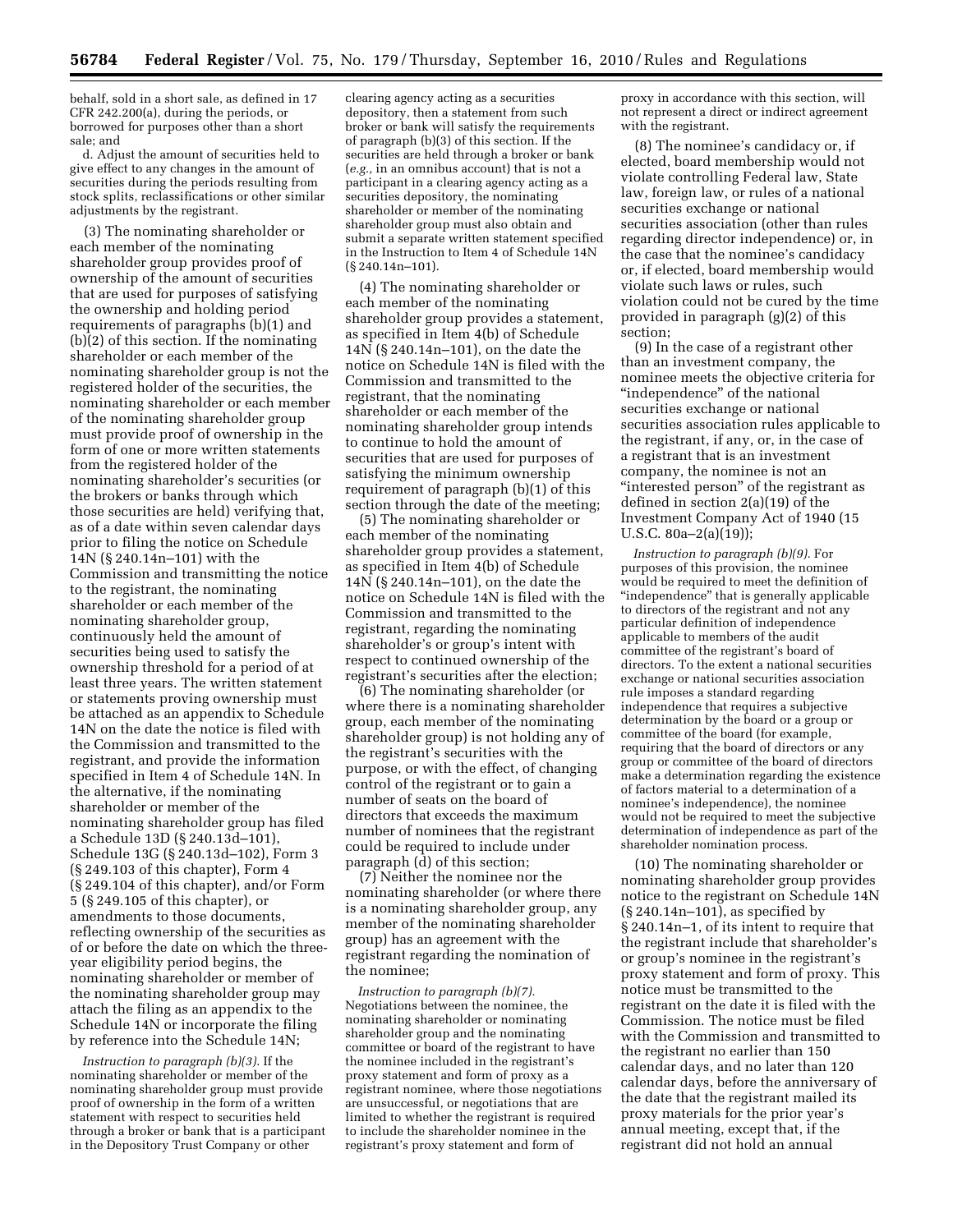meeting during the prior year, or if the date of the meeting has changed by more than 30 calendar days from the prior year, or if the registrant is holding a special meeting or conducting an election of directors by written consent, then the nominating shareholder or nominating shareholder group must transmit the notice to the registrant and file its notice with the Commission a reasonable time before the registrant mails its proxy materials, as specified by the registrant in a Form 8–K (§ 249.308 of this chapter) filed pursuant to Item 5.08 of Form 8–K; and

*Instruction 1 to paragraph (b)(10).* If the registrant held a meeting the previous year and the date of the current year's annual meeting has not changed by more than 30 calendar days from the date of the previous year's annual meeting, the window period for filing a notice on Schedule  $14N$  (§  $240.14n-$ 101) with the Commission and transmitting that notice to the registrant should be calculated by determining the release date disclosed in the registrant's previous year's proxy statement, increasing the year by one, and counting back 150 calendar days and 120 calendar days for the beginning and end of the window period, respectively. Where the 120 calendar day deadline falls on a Saturday, Sunday or holiday, the deadline will be treated as the first business day following the Saturday, Sunday or holiday.

*Instruction 2 to paragraph (b)(10).* If the registrant did not hold an annual meeting the previous year, or if the date of the current year's annual meeting has been changed by more than 30 calendar days from the date of the previous year's annual meeting, or if the registrant is holding a special meeting or conducting the election of directors by written consent, the registrant must disclose pursuant to Item 5.08 of Form 8–K (§ 249.308 of this chapter) the date by which a shareholder or group must submit the notice required pursuant to paragraph (b)(10) of this section, which date shall be a reasonable time prior to the date the registrant mails its proxy materials for the meeting.

(11) The nominating shareholder or nominating shareholder group provides the certifications required by Schedule 14N (§ 240.14n–101) on the date the notice on Schedule 14N is filed with the Commission and transmitted to the registrant.

*Instruction to paragraph (b).* A registrant will not be required to include a nominee or nominees submitted by a nominating shareholder or nominating shareholder group pursuant to this section if the nominating shareholder or any member of the nominating shareholder group also submits any other nomination to that registrant and/ or is participating in more than one nominating shareholder group for that registrant. In addition, a registrant will not be required to include a nominee or nominees if a nominating shareholder or member of a nominating shareholder group:

a. Is or becomes a member of any other group, as determined under section 13(d)(3) of the Act (15 U.S.C. 78m(d)(3) and § 240.13d–5(b)), or otherwise, with persons engaged in soliciting or other nominating activities in connection with the subject election of directors;

b. Is separately conducting a solicitation in connection with the subject election of directors other than a solicitation subject to § 240.14a–2(b)(8) in relation to those nominees it has nominated pursuant to this section or for or against the registrant's nominees; or

c. Is acting as a participant in another person's solicitation in connection with the subject election of directors.

(c) *Statement of support.* A registrant will be required to include a statement of support submitted by a nominating shareholder or nominating shareholder group in Item 5(i) of the notice on Schedule 14N (§ 240.14n-101), provided that the statement of support does not exceed 500 words per nominee. If a statement of support submitted by a nominating shareholder or nominating shareholder group exceeds 500 words per nominee, the registrant will be required to include the nominee or nominees, provided that the eligibility requirements and other conditions of the rule are satisfied, but the registrant may exclude the supporting statement(s).

(d) *Maximum number of shareholder nominees.* (1) A registrant will be required to include in its proxy statement and form of proxy one shareholder nominee or the number of nominees that represents 25% of the total number of the registrant's board of directors, whichever is greater, submitted by a nominating shareholder or nominating shareholder group pursuant to this section, subject to the limitations in paragraphs (d)(2), (d)(3),  $(d)(4)$ , and  $(d)(5)$  of this section. A registrant may exclude a nominee or nominees if including the nominee or nominees would result in the registrant exceeding the maximum number of nominees it is required to include in its proxy statement and form of proxy pursuant to this provision.

*Instruction to paragraph (d)(1).* Depending on board size, 25% of the board may not result in a whole number. In those instances, the registrant will round down to the closest whole number below 25% to determine the maximum number of shareholder nominees for director that the registrant is required to include in its proxy statement and form of proxy.

(2) Where the registrant has one or more directors currently serving on its board of directors who were elected as a shareholder nominee pursuant to this section, and the term of that director or directors extends past the election of directors for which it is soliciting proxies, the registrant will not be

required to include in the proxy statement and form of proxy more shareholder nominees than could result in the total number of directors who were elected as shareholder nominees pursuant to this section and serving on the board being more than one shareholder nominee or 25% of the total number of the registrant's board of directors, whichever is greater.

(3) Where the registrant has multiple classes of securities and each class is entitled to elect a specified number of directors, the registrant will be required to include the lesser of the number of nominees that the nominating shareholder's or group's class is entitled to elect or 25% of the registrant's board of directors, but in no case less than one nominee.

(4) Where the registrant agrees to include in its proxy statement and form of proxy, as an unopposed registrant nominee, the nominee or nominees of the nominating shareholder or nominating shareholder group that otherwise would be eligible under this section to have its nominees included in the registrant's proxy materials, the nominee will be considered a shareholder nominee for purposes of calculating the maximum number of shareholder nominees that must be included in the registrant's proxy statement and form of proxy, provided that the nominating shareholder or nominating shareholder group filed its notice on Schedule 14N (§ 240.14n–101) before beginning communications with the registrant about the nomination.

(5) A nominee included in a registrant's proxy statement and form of proxy as a result of an agreement between the nominee or nominating shareholder (or where there is a nominating shareholder group, any member of the nominating shareholder group) and the registrant, other than as specified in paragraph (d)(4) of this section, will not be counted as a shareholder nominee for purposes of calculating the maximum number of shareholder nominees that the registrant is required to include in its proxy statement and form of proxy.

*Instruction to paragraph (d)(5).*  Negotiations between the nominee, the nominating shareholder or nominating shareholder group and the nominating committee or board of the registrant to have the nominee included in the registrant's proxy statement and form of proxy as a registrant nominee, where those negotiations are unsuccessful, or negotiations that are limited to whether the registrant is required to include the shareholder nominee in the registrant's proxy statement and form of proxy in accordance with this section, will not represent a direct or indirect agreement with the registrant.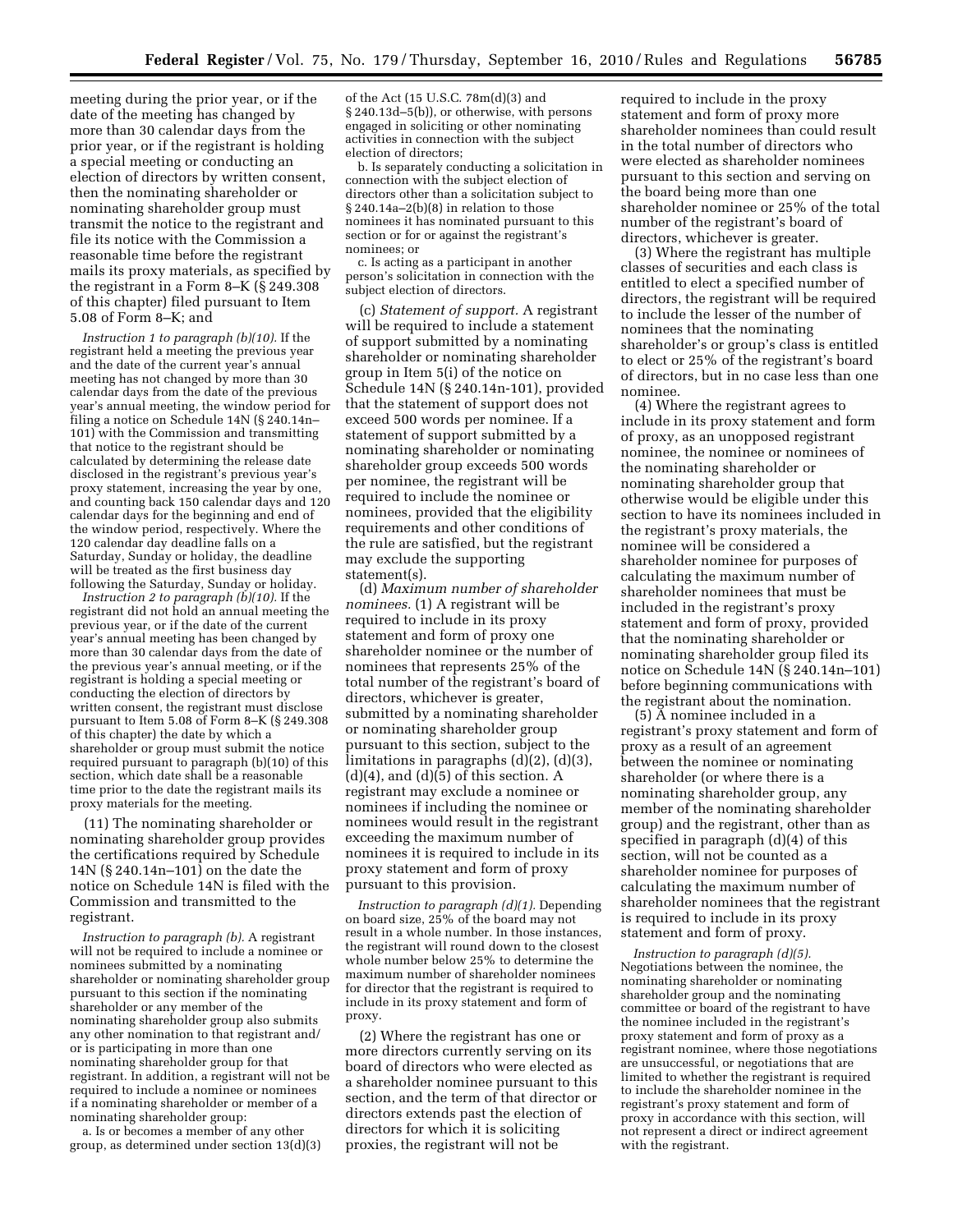(e) *Order of priority for shareholder nominees.* (1) In the event that more than one eligible shareholder or group of shareholders submits a nominee or nominees for inclusion in the registrant's proxy materials pursuant to this section, the registrant shall include in the proxy statement and form of proxy the nominee or nominees of the nominating shareholder or nominating shareholder group with the highest qualifying voting power percentage disclosed as of the date of filing the Schedule 14N (§ 240.14n–101) (as determined in calculating ownership to satisfy the requirement as specified in paragraph (b)(1) of this section) from which the registrant received a notice filed and transmitted as specified in paragraph (b)(10) of this section, up to and including the total number of nominees required to be included by the registrant pursuant to this section. Where the nominating shareholder or nominating shareholder group with the highest qualifying voting power percentage that is otherwise eligible to rely on this section and that filed and transmitted the notice as specified in paragraph (b)(10) of this section does not nominate the maximum number of individuals required to be included by the registrant, the nominee or nominees of the nominating shareholder or nominating shareholder group with the next highest qualifying voting power percentage from which the registrant received the notice filed and transmitted as specified in paragraph (b)(10) of this section would be included in the registrant's proxy statement and form of proxy, if any, up to and including the total number required to be included by the registrant. This process would continue until the registrant has included the maximum number of nominees it is required to include in its proxy statement and form of proxy pursuant to paragraph (d) of this section or the registrant exhausts the list of eligible nominees.

(2) Prior to the time a registrant has commenced printing its proxy statement and form of proxy, if a nominating shareholder or nominating shareholder group withdraws or is disqualified, a registrant will be required to include in its proxy statement and form of proxy the nominee or nominees of the nominating shareholder or nominating shareholder group with the next highest qualifying voting power percentage, disclosed as of the date of filing the Schedule 14N (§ 240.14n–101) (as determined in calculating ownership to satisfy the requirement as specified in paragraph (b)(1) of this section), from which the registrant received a notice

filed and transmitted as specified in paragraph (b)(10) of this section, if any, up to and including the total number required to be included by the registrant. This process would continue until the registrant included the maximum number of nominees it is required to include in its proxy statement and form of proxy pursuant to paragraph (d) of this section or the registrant exhausts the list of eligible nominees. If the registrant has commenced printing its proxy statement and form of proxy, the registrant will not be required to include a nominee or nominees in its proxy statement and form of proxy in place of a nominee or nominees that has withdrawn or has been disqualified.

(3) If a nominee or nominees withdraws or is disqualified after the registrant provides notice to the nominating shareholder or nominating shareholder group of the registrant's intent to include the nominee or nominees in its proxy statement and form of proxy, the registrant will be required to include in its proxy statement and form of proxy any other eligible nominee submitted by that nominating shareholder or nominating shareholder group. If that nominating shareholder or nominating shareholder group did not include any other eligible nominees in its notice filed on Schedule 14N (§ 240.14n–101), then the registrant will be required to include the nominee or nominees of the nominating shareholder or nominating shareholder group with the next highest voting power percentage, disclosed as of the date of filing the Schedule 14N (§ 240.14n–101) (as determined in calculating ownership to satisfy the requirement as specified in paragraph (b)(1) of this section), from which the registrant received a notice filed and transmitted as specified in paragraph (b)(10) of this section, if any, up to and including the total number required to be included by the registrant. This process would continue until the registrant included the maximum number of nominees it is required to include in its proxy statement and form of proxy pursuant to paragraph (d) of this section or the registrant exhausts the list of eligible nominees. If the registrant has commenced printing its proxy statement and form of proxy, the registrant will not be required to include a nominee or nominees in its proxy statement and form of proxy in place of a nominee or nominees that has withdrawn or has been disqualified.

(4) Notwithstanding the other provisions of this paragraph, if a registrant has multiple classes of securities and each class is entitled to

elect a specified number of directors, and nominating shareholders or groups of nominating shareholders of more than one of those classes submit a number of eligible nominees for inclusion in the registrant's proxy materials pursuant to this section that is greater than 25% of the total number of the registrant's board of directors, the registrant shall include in the proxy statement and form of proxy the nominee or nominees of the nominating shareholders or groups on the basis of the proportion of total voting power in the election of directors attributable to each class, rounding to the closest whole number, if necessary, and otherwise in accordance with paragraph (e) of this section.

*Instruction 1 to paragraph (e).* In determining the priority of the nominee or nominees to be included in the registrant's proxy materials, the registrant will be required to consider only the nominee or nominees that would otherwise be required to be included under the provisions of this section.

*Instruction 2 to paragraph (e).* If the registrant is including shareholder director nominees from more than one nominating shareholder or nominating shareholder group, as described in this paragraph, and including all of the shareholder director nominees of the nominating shareholder or nominating shareholder group that is last in priority would result in exceeding the maximum number required under paragraph (d) of this section, the nominating shareholder or nominating shareholder group that is last in priority may specify which of its nominees are to be included in the registrant's proxy materials.

(f) *False or misleading statements.*  The registrant is not responsible for any information in the notice from the nominating shareholder or nominating shareholder group submitted as required by paragraph (b)(10) of this section or otherwise provided by the nominating shareholder or nominating shareholder group that is included in the registrant's proxy materials.

(g) *Determinations regarding eligibility.* (1) If the registrant determines that it will include a shareholder nominee, it must notify the nominating shareholder or nominating shareholder group (or their authorized representative) upon making this determination. In no event should the notification be postmarked or transmitted electronically later than 30 calendar days before it files its definitive proxy statement and form of proxy with the Commission.

(2) If the registrant determines that it may exclude a shareholder nominee pursuant to a provision in paragraph (a), (b), (d), or (e) of this section, or exclude a statement of support pursuant to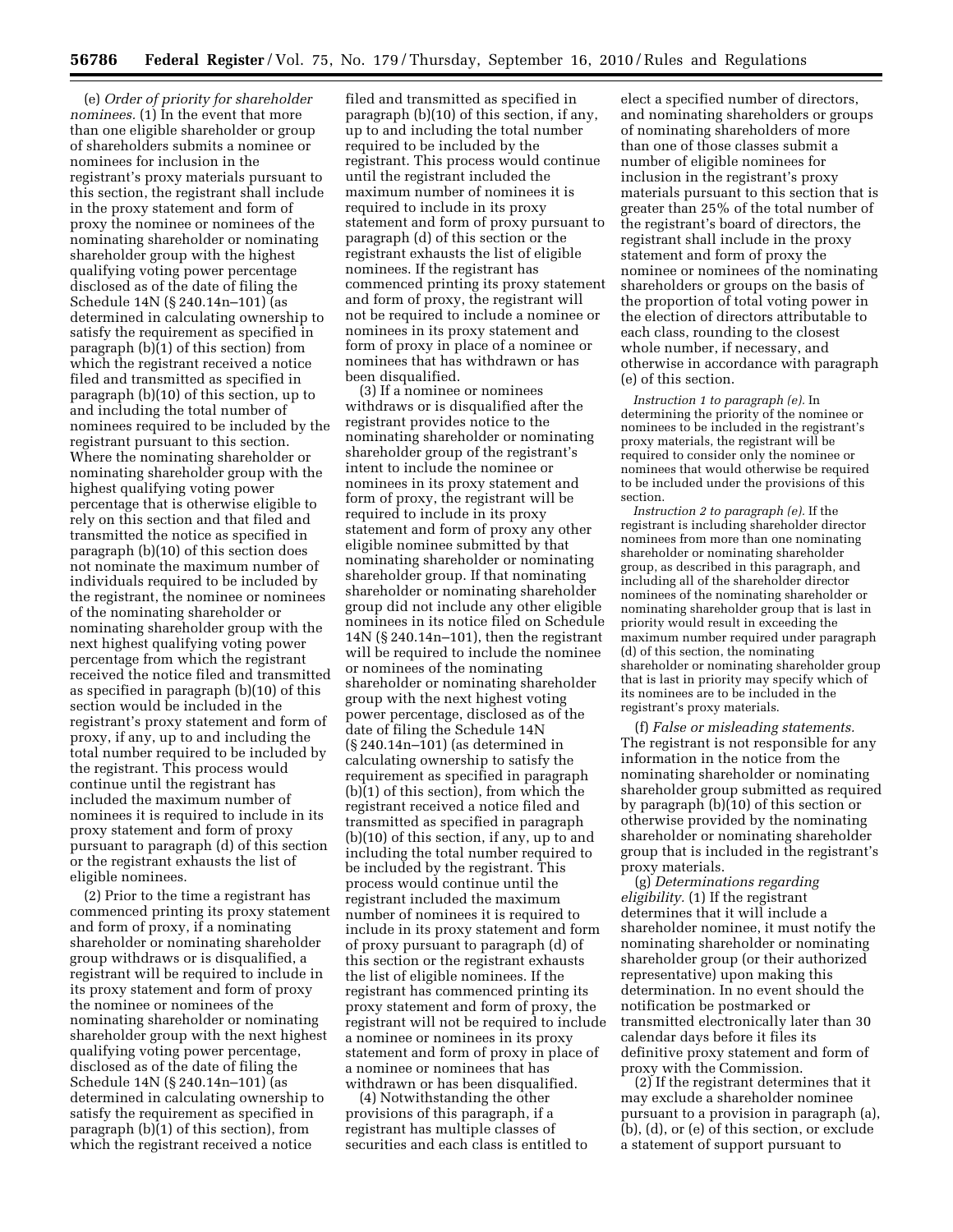paragraph (c) of this section, the registrant must notify in writing the nominating shareholder or nominating shareholder group (or their authorized representative) of this determination. This notice must be postmarked or transmitted electronically to the nominating shareholder or nominating shareholder group (or their authorized representative) no later than 14 calendar days after the close of the period for submission specified in paragraph (b)(10) of this section.

(i) The registrant's notice to the nominating shareholder or nominating shareholder group (or their authorized representative) that it has determined that it may exclude a shareholder nominee or statement of support must include an explanation of the registrant's basis for determining that it may exclude the nominee or statement of support.

(ii) The nominating shareholder or nominating shareholder group shall have 14 calendar days after receipt of the registrant's notice pursuant to paragraph (g)(2)(i) of this section to respond to the registrant's notice and correct any eligibility or procedural deficiencies identified in that notice. The nominating shareholder's or nominating shareholder group's response must be postmarked or transmitted electronically to the registrant no later than 14 calendar days after receipt of the registrant's notice.

(3) If the registrant intends to exclude a shareholder nominee or statement of support, after providing the requisite notice of and time for the nominating shareholder or nominating shareholder group to remedy any eligibility or procedural deficiencies in the nomination or statement, the registrant must provide notice of the basis for its determination to the Commission no later than 80 calendar days before it files its definitive proxy statement and form of proxy with the Commission. The Commission staff may permit the registrant to make its submission later than 80 calendar days before the registrant files its definitive proxy statement and form of proxy if the registrant demonstrates good cause for missing the deadline.

(i) The registrant's notice to the Commission shall include:

(A) Identification of the nominating shareholder or each member of the nominating shareholder group, as applicable;

(B) The name of the nominee or nominees;

(C) An explanation of the registrant's basis for determining that the registrant may exclude the nominee or nominees or a statement of support; and

(D) A supporting opinion of counsel when the registrant's basis for excluding a nominee or nominees relies on a matter of state or foreign law.

(ii) The registrant must file its notice to the Commission and simultaneously provide a copy to the nominating shareholder or each member of the nominating shareholder group (or their authorized representative). At the time the registrant files its notice, the registrant also may seek an informal statement of the Commission staff's views with regard to its determination to exclude from its proxy materials a nominee or nominees or a statement of support. The Commission staff may provide an informal statement of its views to the registrant along with a copy to the nominating shareholder or nominating shareholder group (or their authorized representative);

(iii) The nominating shareholder or nominating shareholder group may submit a response to the registrant's notice to the Commission. This response must be postmarked or transmitted electronically to the Commission no later than 14 calendar days after the nominating shareholder's or nominating shareholder group's receipt of the registrant's notice to the Commission. The nominating shareholder or nominating shareholder group must simultaneously provide to the registrant a copy of its response to the Commission.

(iv) If the registrant seeks an informal statement of the Commission staff's views with regard to its determination to exclude a shareholder nominee or nominees, the registrant shall provide the nominating shareholder or nominating shareholder group (or their authorized representative) with notice, either postmarked or transmitted electronically, promptly following receipt of the staff's response, of whether it will include or exclude the shareholder nominee; and

(v) The exclusion of a shareholder nominee or a statement of support by a registrant where that exclusion is not permissible under paragraph (a), (b), (c), (d), or (e) of this section shall be a violation of this section.

*Instruction 1 to paragraph (g).* When a registrant must provide a notice to a nominating shareholder, member of a nominating shareholder group, or authorized representative of a nominating shareholder group, the registrant is responsible for providing the notice in a manner that evidences timely transmission. Where a nominating shareholder, member of a nominating shareholder group, or authorized representative of a nominating shareholder group responds to a notice, the nominating shareholder, member of a nominating shareholder group, or authorized

representative of a nominating shareholder group is responsible for providing the response in a manner that evidences timely transmission.

*Instruction 2 to paragraph (g).* Neither the composition of the nominating shareholder group nor the shareholder nominee may be changed as a means to correct a deficiency identified in the registrant's notice to the nominating shareholder or nominating shareholder group under paragraph (g)(2) of this section; however, where a nominating shareholder or nominating shareholder group submits a number of nominees that exceeds the maximum number required to be included by the registrant under the circumstances set forth in paragraph (d) of this section, the nominating shareholder or nominating shareholder group may specify which nominee or nominees are not to be included in the registrant's proxy materials.

*Instruction 3 to paragraph (g).* Unless otherwise indicated in this section, the burden is on the registrant to demonstrate that it may exclude a nominee or statement of support.

 $\blacksquare$  16. Amend § 240.14a–12 by removing the heading following paragraph  $(c)(2)(iii)$  "Instructions to § 240.14a–12"; by removing the numbers 1. and 2. of instructions 1 and 2 to § 240.14a–12 and adding in their places the phrases ''*Instruction 1 to § 240.14a–12.*'' and ''*Instruction 2 to § 240.14a–12.*'', respectively; and adding Instruction 3 to § 240.14a–12 to read as follows:

### **§ 240.14a–12 Solicitation before furnishing a proxy statement.**

\* \* \* \* \* *Instruction 3 to § 240.14a–12.*  Inclusion of a nominee pursuant to § 240.14a–11, an applicable state or foreign law provision, or a registrant's governing documents as they relate to the inclusion of shareholder director nominees in the registrant's proxy materials, or solicitations by a nominating shareholder or nominating shareholder group that are made in connection with that nomination constitute solicitations in opposition subject to § 240.14a–12(c), except for purposes of § 240.14a–6(a). ■ 17. Add § 240.14a–18 to read as follows:

#### **§ 240.14a–18 Disclosure regarding nominating shareholders and nominees submitted for inclusion in a registrant's proxy materials pursuant to applicable state or foreign law, or a registrant's governing documents.**

To have a nominee included in a registrant's proxy materials pursuant to a procedure set forth under applicable state or foreign law, or the registrant's governing documents addressing the inclusion of shareholder director nominees in the registrant's proxy materials, the nominating shareholder or nominating shareholder group must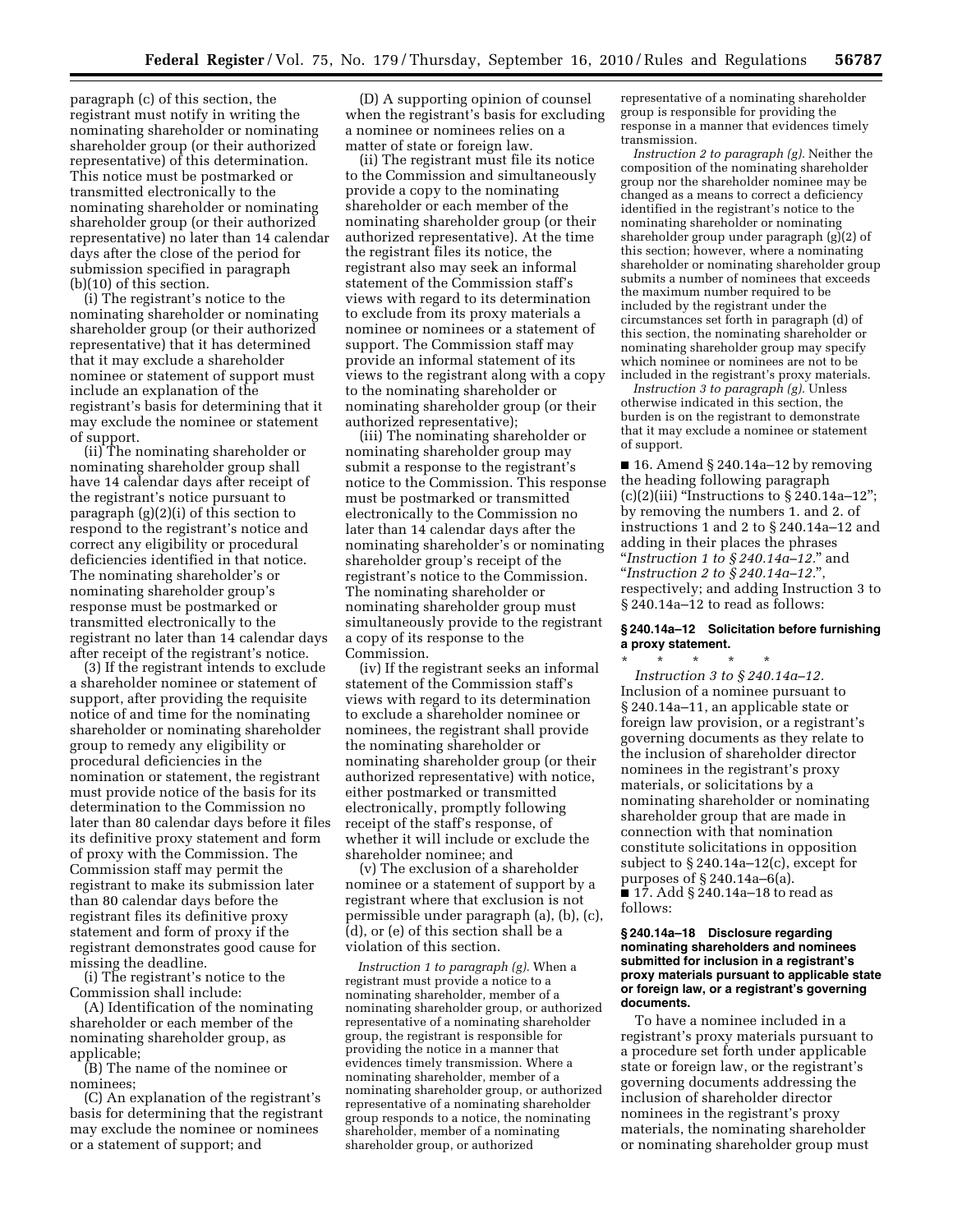provide notice to the registrant of its intent to do so on a Schedule 14N (§ 240.14n–101) and file that notice, including the required disclosure, with the Commission on the date first transmitted to the registrant. This notice shall be postmarked or transmitted electronically to the registrant by the date specified by the registrant's advance notice provision or, where no such provision is in place, no later than 120 calendar days before the anniversary of the date that the registrant mailed its proxy materials for the prior year's annual meeting, except that, if the registrant did not hold an annual meeting during the prior year, or if the date of the meeting has changed by more than 30 calendar days from the prior year, then the nominating shareholder or nominating shareholder group must provide notice a reasonable time before the registrant mails its proxy materials, as specified by the registrant in a Form 8–K (§ 249.308 of this chapter) filed pursuant to Item 5.08 of Form 8–K.

*Instruction to § 240.14a–18.* The registrant is not responsible for any information provided in the Schedule 14N (§ 240.14n–101) by the nominating shareholder or nominating shareholder group, which is submitted as required by this section or otherwise provided by the nominating shareholder or nominating shareholder group that is included in the registrant's proxy materials.

■ 18. Amend § 240.14a–101 by:

■ a. Revising Item 7 as follows:

■ i. Redesignating paragraph (e) as paragraph (g); and

■ ii. Adding new paragraph (e) and paragraph (f); and

■ b. Adding paragraphs (18) and (19) to Item 22(b).

The additions read as follows:

#### **§ 240.14a–101 Schedule 14A. Information required in proxy statement.**

#### **SCHEDULE 14A INFORMATION**

\* \* \* \* \* *Item 7.* \* \* \* \* \* \* \* \*

(e) If a shareholder nominee or nominees are submitted to the registrant for inclusion in the registrant's proxy materials pursuant to § 240.14a–11 and the registrant is not permitted to exclude the nominee or nominees pursuant to the provisions of § 240.14a– 11, the registrant must include in its proxy statement the disclosure required from the nominating shareholder or nominating shareholder group under Item 5 of § 240.14n–101 with regard to the nominee or nominees and the

nominating shareholder or nominating shareholder group.

*Instruction to Item 7(e).* The information disclosed pursuant to paragraph (e) of this Item will not be deemed incorporated by reference into any filing under the Securities Act of 1933 (15 U.S.C. 77a *et seq.*), the Securities Exchange Act of 1934 (15 U.S.C. 78a *et seq.*), or the Investment Company Act of 1940 (15 U.S.C. 80a–1 *et seq.*), except to the extent that the registrant specifically incorporates that information by reference.

(f) If a registrant is required to include a shareholder nominee or nominees submitted to the registrant for inclusion in the registrant's proxy materials pursuant to a procedure set forth under applicable state or foreign law, or the registrant's governing documents providing for the inclusion of shareholder director nominees in the registrant's proxy materials, the registrant must include in its proxy statement the disclosure required from the nominating shareholder or nominating shareholder group under Item 6 of § 240.14n–101 with regard to the nominee or nominees and the nominating shareholder or nominating shareholder group.

*Instruction to Item 7(f).* The information disclosed pursuant to paragraph (f) of this Item will not be deemed incorporated by reference into any filing under the Securities Act of 1933 (15 U.S.C. 77a *et seq.*), the Securities Exchange Act of 1934 (15 U.S.C. 78a *et seq.*), or the Investment Company Act of 1940 (15 U.S.C. 80a–1 *et seq.*), except to the extent that the registrant specifically incorporates that information by reference.

\* \* \* \* \* *Item 22. Information required in investment company proxy statement.* 

\* \* \* \* \* (b) \* \* \*

(18) If a shareholder nominee or nominees are submitted to the Fund for inclusion in the Fund's proxy materials pursuant to § 240.14a–11 and the Fund is not permitted to exclude the nominee or nominees pursuant to the provisions of § 240.14a–11, the Fund must include in its proxy statement the disclosure required from the nominating shareholder or nominating shareholder group under Item 5 of § 240.14n–101 with regard to the nominee or nominees and the nominating shareholder or nominating shareholder group.

*Instruction to paragraph (b)(18).* The information disclosed pursuant to paragraph (b)(18) of this Item will not be deemed incorporated by reference into any filing under the Securities Act of

1933 (15 U.S.C. 77a *et seq.*), the Securities Exchange Act of 1934 (15 U.S.C. 78a *et seq.*), or the Investment Company Act of 1940 (15 U.S.C. 80a–1 *et seq.*), except to the extent that the Fund specifically incorporates that information by reference.

(19) If a Fund is required to include a shareholder nominee or nominees submitted to the Fund for inclusion in the Fund's proxy materials pursuant to a procedure set forth under applicable state or foreign law or the Fund's governing documents providing for the inclusion of shareholder director nominees in the Fund's proxy materials, the Fund must include in its proxy statement the disclosure required from the nominating shareholder or nominating shareholder group under Item 6 of § 240.14n–101 with regard to the nominee or nominees and the nominating shareholder or nominating shareholder group.

*Instruction to paragraph (b)(19).* The information disclosed pursuant to paragraph (b)(19) of this Item will not be deemed incorporated by reference into any filing under the Securities Act of 1933 (15 U.S.C. 77a *et seq.*), the Securities Exchange Act of 1934 (15 U.S.C. 78a *et seq.*), or the Investment Company Act of 1940 (15 U.S.C. 80a–1 *et seq.*), except to the extent that the Fund specifically incorporates that information by reference.

\* \* \* \* \* ■ 19. Amend part 240 by adding an undesignated center heading and §§ 240.14n–1 through 240.14n–3 and § 240.14n–101 to read as follows:

#### **Regulation 14N: Filings Required by Certain Nominating Shareholders**

#### **§ 240.14n–1 Filing of Schedule 14N.**

(a) A shareholder or group of shareholders that submits a nominee or nominees in accordance with § 240.14a– 11 or a procedure set forth under applicable state or foreign law, or a registrant's governing documents providing for the inclusion of shareholder director nominees in the registrant's proxy materials shall file with the Commission a statement containing the information required by Schedule 14N (§ 240.14n–101) and simultaneously provide the notice on Schedule 14N to the registrant.

(b)(1) Whenever two or more persons are required to file a statement containing the information required by Schedule 14N (§ 240.14n–101), only one statement need be filed. The statement must identify all such persons, contain the required information with regard to each such person, indicate that the statement is filed on behalf of all such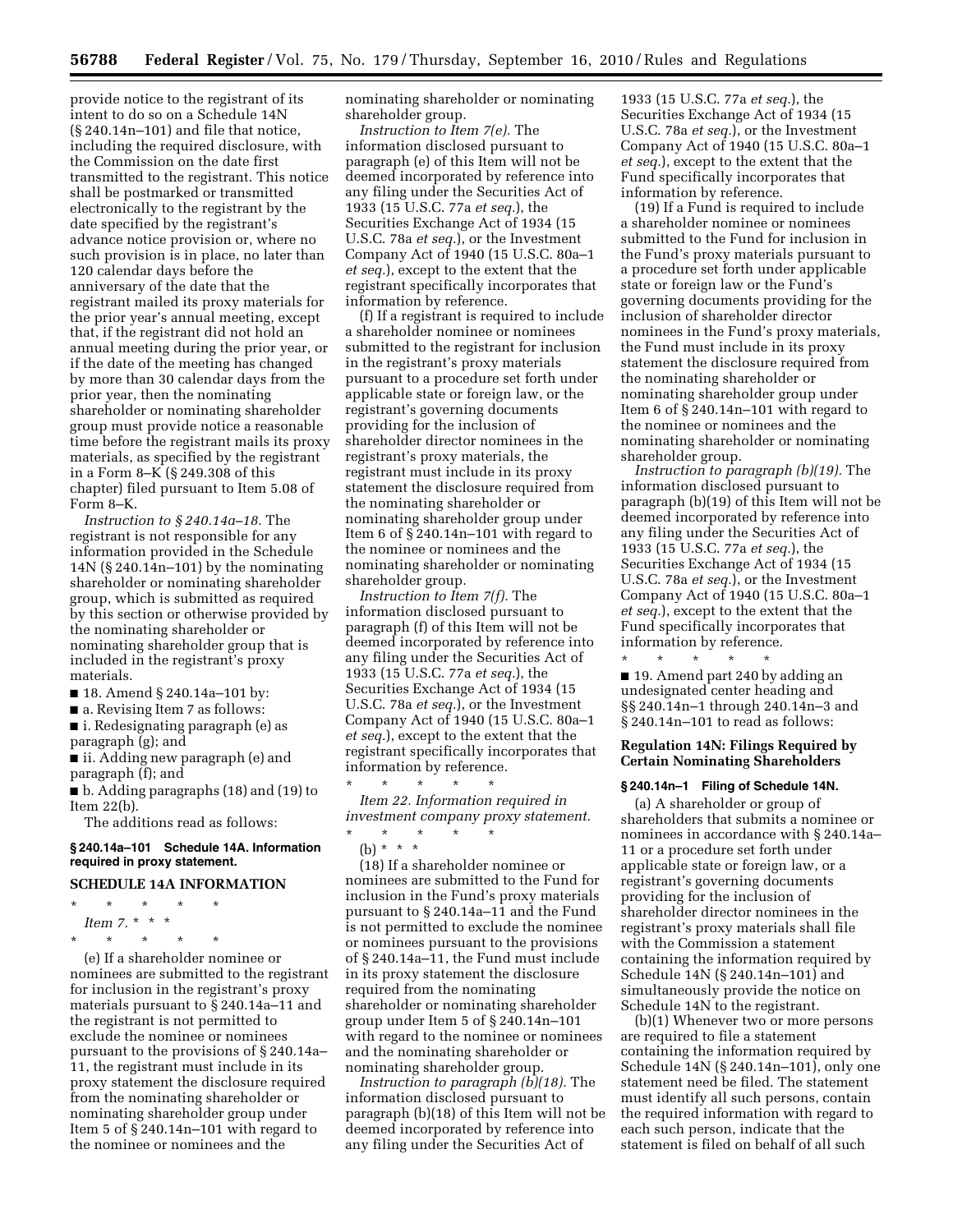persons, and include, as an appendix, their agreement in writing that the statement is filed on behalf of each of them. Each person on whose behalf the statement is filed is responsible for the timely filing of that statement and any amendments thereto, and for the completeness and accuracy of the information concerning such person contained therein; such person is not responsible for the completeness or accuracy of the information concerning the other persons making the filing.

(2) If the group's members elect to make their own filings, each filing should identify all members of the group but the information provided concerning the other persons making the filing need only reflect information which the filing person knows or has reason to know.

## **§ 240.14n–2 Filing of amendments to Schedule 14N.**

(a) If any material change occurs with respect to the nomination, or in the disclosure or certifications set forth in the Schedule 14N (§ 240.14n–101) required by § 240.14n–1(a), the person or persons who were required to file the statement shall promptly file or cause to be filed with the Commission an amendment disclosing that change.

(b) An amendment shall be filed within 10 calendar days of the final results of the election being announced by the registrant stating the nominating shareholder's or the nominating shareholder group's intention with regard to continued ownership of their shares.

## **§ 240.14n–3 Dissemination.**

One copy of Schedule 14N (§ 240.14n–101) filed pursuant to §§ 240.14n–1 and 240.14n–2 shall be mailed by registered or certified mail or electronically transmitted to the registrant at its principal executive office. Three copies of the material must at the same time be filed with, or mailed for filing to, each national securities exchange upon which any class of securities of the registrant is listed and registered.

#### **§ 240.14n–101 Schedule 14N—Information to be included in statements filed pursuant to § 240.14n–1 and amendments thereto filed pursuant to § 240.14n–2.**

- Securities and Exchange Commission, Washington, DC 20549
- Schedule 14N
- Under the Securities Exchange Act of 1934
- (Amendment No. \_)\*

(Name of Issuer)

(Title of Class of Securities)

# (CUSIP Number)

- $\left[ \begin{array}{c} \end{array} \right]$  Solicitation pursuant to § 240.14a– 2(b)(7)
- [ ] Solicitation pursuant to § 240.14a– 2(b)(8)
- [ ] Notice of Submission of a Nominee or Nominees in Accordance with § 240.14a–11
- [ ] Notice of Submission of a Nominee or Nominees in Accordance with Procedures Set Forth Under Applicable State or Foreign Law, or the Registrant's Governing Documents

\* The remainder of this cover page shall be filled out for a reporting person's initial filing on this form, and for any subsequent amendment containing information which would alter the disclosures provided in a prior cover page.

The information required in the remainder of this cover page shall not be deemed to be "filed" for the purpose of Section 18 of the Securities Exchange Act of 1934 ("Act") or otherwise subject to the liabilities of that section of the Act but shall be subject to all other provisions of the Act.

(1) Names of reporting persons:

(2) Mailing address and phone number of each reporting person (or, where applicable, the authorized representative):

(3) Amount of securities held that are entitled to be voted on the election of directors held by each reporting person (and, where applicable, amount of securities held in the aggregate by the nominating shareholder group), but including loaned securities and net of securities sold short or borrowed for purposes other than a short sale:

(4) Number of votes attributable to the securities entitled to be voted on the election of directors represented by amount in Row (3) (and, where applicable, aggregate number of votes attributable to the securities entitled to be voted on the election of directors held by group):

**Instructions for Cover Page:** (1) *Names of Reporting Persons*— Furnish the full legal name of each person for whom the report is filed *i.e.,* each person required to sign the schedule itself—including each member of a group. Do not include the name of a person required to be identified in the report but who is not a reporting person.

(3) and (4) *Amount Held by Each Reporting Person*—Rows (3) and (4) are to be completed in accordance with the provisions of Item 3 of Schedule 14N.

**Notes:** Attach as many copies of parts one through three of the cover page as are needed, one reporting person per copy.

Filing persons may, in order to avoid unnecessary duplication, answer items on Schedule 14N by appropriate cross references to an item or items on the cover page(s). This approach may only be used where the cover page item or items provide all the disclosure required by the schedule item. Moreover, such a use of a cover page item will result in the item becoming a part of the schedule and accordingly being considered as "filed" for purposes of Section 18 of the Act or otherwise subject to the liabilities of that section of the Act.

## **Special Instructions for Complying With Schedule 14N**

Under Sections 14 and 23 of the Securities Exchange Act of 1934 and the rules and regulations thereunder, the Commission is authorized to solicit the information required to be supplied by this Schedule. The information will be used for the primary purpose of determining and disclosing the holdings and interests of a nominating shareholder or nominating shareholder group. This statement will be made a matter of public record. Therefore, any information given will be available for inspection by any member of the public.

Because of the public nature of the information, the Commission can use it for a variety of purposes, including referral to other governmental authorities or securities self-regulatory organizations for investigatory purposes or in connection with litigation involving the Federal securities laws or other civil, criminal or regulatory statutes or provisions. Failure to disclose the information requested by this schedule may result in civil or criminal action against the persons involved for violation of the Federal securities laws and rules promulgated thereunder, or in some cases, exclusion of the nominee from the registrant's proxy materials.

## *General Instructions to Item Requirements*

The item numbers and captions of the items shall be included but the text of the items is to be omitted. The answers to the items shall be prepared so as to indicate clearly the coverage of the items without referring to the text of the items. Answer every item. If an item is inapplicable or the answer is in the negative, so state.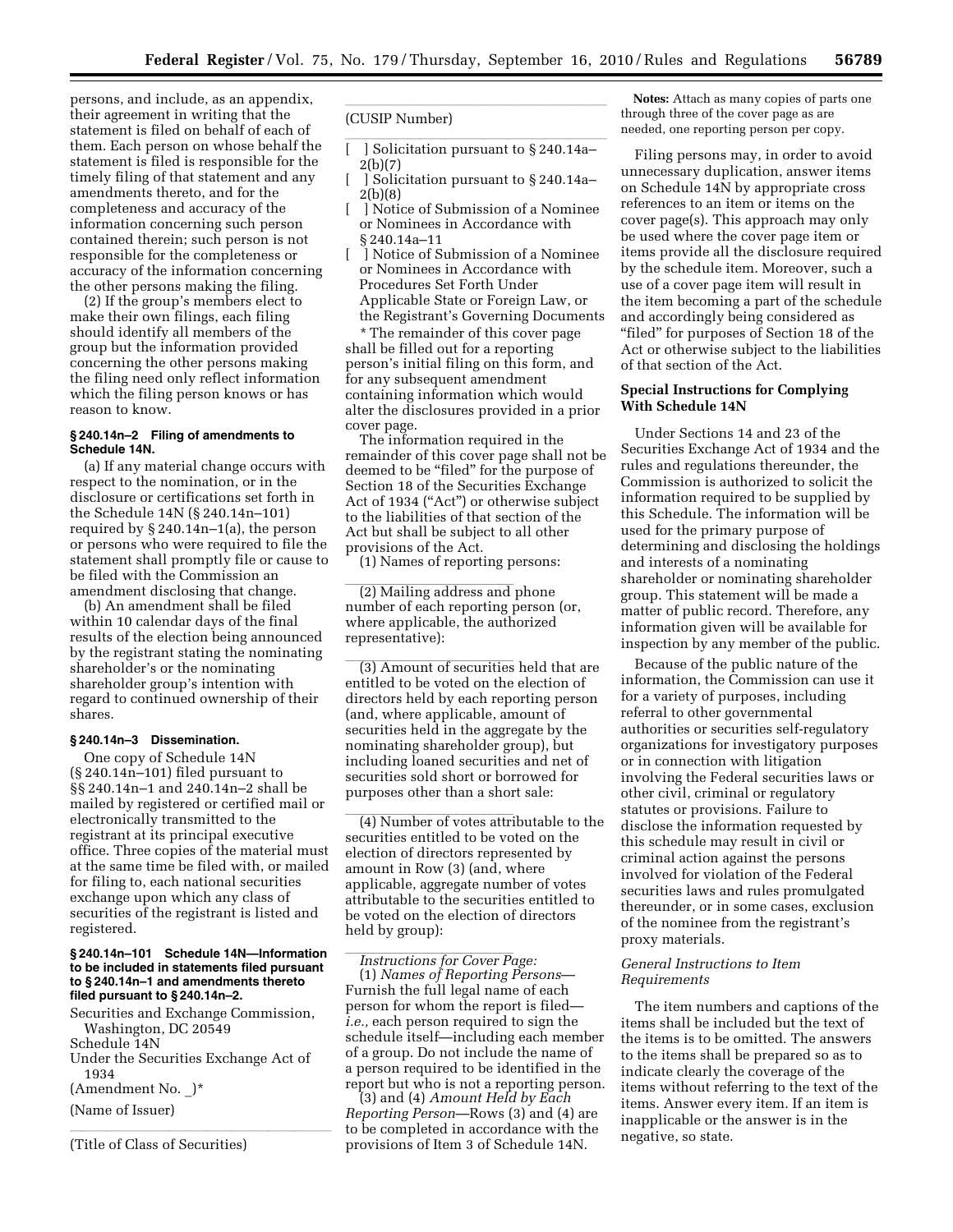**Item 1(a). Name of Registrant** 

**Item 1(b). Address of Registrant's Principal Executive Offices** 

**Item 2(a). Name of Person Filing** 

**Item 2(b). Address or Principal Business Office or, if None, Residence** 

## **Item 2(c). Title of Class of Securities**

**Item 2(d). CUSIP No.** 

#### **Item 3. Ownership**

Provide the following information, in accordance with Instruction 3 to § 240.14a–11(b)(1):

(a) Amount of securities held and entitled to be voted on the election of directors (and, where applicable, amount of securities held in the aggregate by the nominating shareholder group): \_\_\_\_\_\_.

(b) The number of votes attributable to the securities referred to in paragraph (a) of this Item:

(c) The number of votes attributable to securities that have been loaned but which the reporting person:

(i) has the right to recall; and

(ii) will recall upon being notified that any of the nominees will be included in the registrant's proxy statement and proxy card:

(d) The number of votes attributable to securities that have been sold in a short sale that is not closed out, or that have been borrowed for purposes other than a short sale: \_\_\_\_\_\_.

(e) The sum of paragraphs (b) and (c), minus paragraph (d) of this Item, divided by the aggregate number of votes derived from all classes of securities of the registrant that are entitled to vote on the election of directors, and expressed as a percentage:  $\mathcal{L}=\mathcal{L}$ 

## **Item 4. Statement of Ownership From a Nominating Shareholder or Each Member of a Nominating Shareholder Group Submitting this Notice Pursuant to § 240.14a–11**

(a) If the nominating shareholder, or each member of the nominating shareholder group, is the registered holder of the shares, please so state. Otherwise, attach to the Schedule 14N one or more written statements from the persons (usually brokers or banks) through which the nominating shareholder's securities are held, verifying that, within seven calendar days prior to filing the shareholder notice on Schedule 14N with the Commission and transmitting the notice to the registrant, the nominating shareholder continuously held the amount of securities being used to satisfy the ownership threshold for a period of at least three years. In the

alternative, if the nominating shareholder has filed a Schedule 13D (§ 240.13d–101), Schedule 13G (§ 240.13d–102), Form 3 (§ 249.103 of this chapter), Form 4 (§ 249.104 of this chapter), and/or Form 5 (§ 249.105 of this chapter), or amendments to those documents, reflecting ownership of the securities as of or before the date on which the three-year eligibility period begins, so state and incorporate that filing or amendment by reference.

(b) Provide a written statement that the nominating shareholder, or each member of the nominating shareholder group, intends to continue to hold the amount of securities that are used for purposes of satisfying the minimum ownership requirement of § 240.14a– 11(b)(1) through the date of the meeting of shareholders, as required by § 240.14a–11(b)(4). Additionally, provide a written statement from the nominating shareholder or each member of the nominating shareholder group regarding the nominating shareholder's or nominating shareholder group member's intent with respect to continued ownership after the election of directors, as required by § 240.14a– 11(b)(5).

*Instruction to Item 4.* If the nominating shareholder or any member of the nominating shareholder group is not the registered holder of the securities and is not proving ownership for purposes of  $\S 240.14a - 11(b)(3)$  by providing previously filed Schedules 13D or 13G or Forms 3, 4, or 5, and the securities are held in an account with a broker or bank that is a participant in the Depository Trust Company (''DTC'') or other clearing agency acting as a securities depository, a written statement or statements from that participant or participants in the following form will satisfy § 240.14a– 11(b)(3):

As of [date of this statement], [name of nominating shareholder or member of the nominating shareholder group] held at least [number of securities owned continuously for at least three years] of the [registrant's] [class of securities], and has held at least this amount of such securities continuously for [at least three years]. [Name of clearing agency participant] is a participant in [name of clearing agency] whose nominee name is [nominee name].

[name of clearing agency participant]

By: [name and title of representative]

Date:

If the securities are held through a broker or bank (*e.g.* in an omnibus account) that is not a participant in a

clearing agency acting as a securities depository, the nominating shareholder or member of the nominating shareholder group must (a) obtain and submit a written statement or statements (the ''initial broker statement'') from the broker or bank with which the nominating shareholder or member of the nominating shareholder group maintains an account that provides the information about securities ownership set forth above and (b) obtain and submit a separate written statement from the clearing agency participant through which the securities of the nominating shareholder or member of the nominating shareholder group are held, that (i) identifies the broker or bank for whom the clearing agency participant holds the securities, and (ii) states that the account of such broker or bank has held, as of the date of the separate written statement, at least the number of securities specified in the initial broker statement, and (iii) states that this account has held at least that amount of securities continuously for at least three years.

If the securities have been held for less than three years at the relevant entity, provide written statements covering a continuous period of three years and modify the language set forth above as appropriate.

For purposes of complying with § 240.14a–11(b)(3), loaned securities may be included in the amount of securities set forth in the written statements.

## **Item 5. Disclosure Required for Shareholder Nominations Submitted Pursuant to § 240.14a–11**

If a nominating shareholder or nominating shareholder group is submitting this notice in connection with the inclusion of a shareholder nominee or nominees for director in the registrant's proxy materials pursuant to § 240.14a–11, provide the following information:

(a) A statement that the nominee consents to be named in the registrant's proxy statement and form of proxy and, if elected, to serve on the registrant's board of directors;

(b) Disclosure about the nominee as would be provided in response to the disclosure requirements of Items 4(b), 5(b), 7(a), (b) and (c) and, for investment companies, Item 22(b) of Schedule 14A (§ 240.14a–101), as applicable;

(c) Disclosure about the nominating shareholder or each member of a nominating shareholder group as would be required of a participant in response to the disclosure requirements of Items 4(b) and 5(b) of Schedule 14A (§ 240.14a–101), as applicable;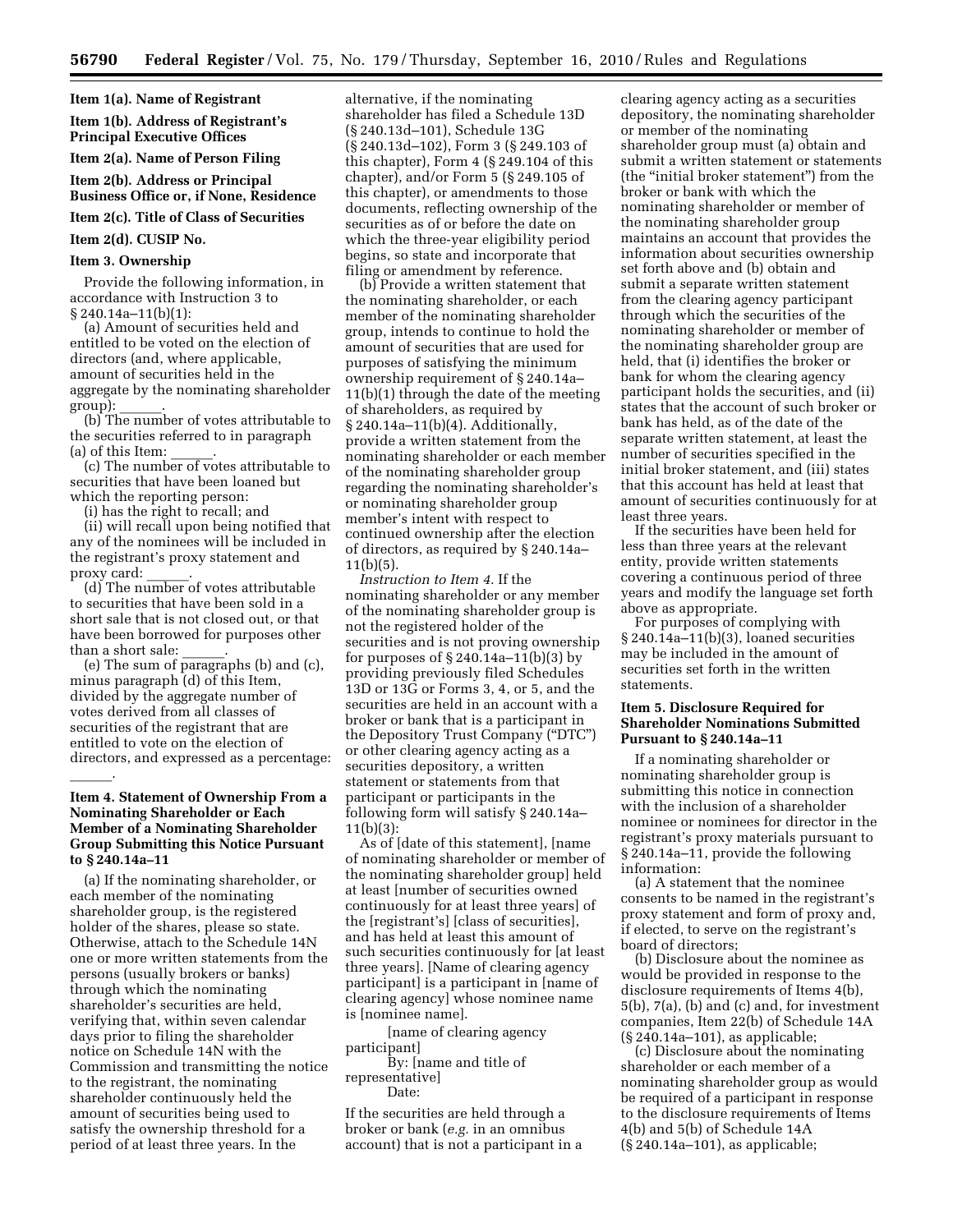(d) Disclosure about whether the nominating shareholder or any member of a nominating shareholder group has been involved in any legal proceeding during the past ten years, as specified in Item  $401(f)$  of Regulation S–K (§ 229.10 of this chapter). Disclosure pursuant to this paragraph need not be provided if provided in response to Item 5(c) of this section;

*Instruction 1 to Item 5(c) and (d).*  Where the nominating shareholder is a general or limited partnership, syndicate or other group, the information called for in paragraphs (c) and (d) of this Item must be given with respect to:

a. Each partner of the general partnership;

b. Each partner who is, or functions as, a general partner of the limited partnership;

c. Each member of the syndicate or group; and

d. Each person controlling the partner or member.

*Instruction 2 to Item 5(c) and (d).* If the nominating shareholder is a corporation or if a person referred to in a., b., c. or d. of Instruction 1 to paragraphs (c) and (d) of this Item is a corporation, the information called for in paragraphs (c) and (d) of this Item must be given with respect to:

a. Each executive officer and director of the corporation;

b. Each person controlling the corporation; and

c. Each executive officer and director of any corporation or other person ultimately in control of the corporation.

(e) Disclosure about whether, to the best of the nominating shareholder's or group's knowledge, the nominee meets the director qualifications, if any, set forth in the registrant's governing documents;

(f) A statement that, to the best of the nominating shareholder's or group's knowledge, in the case of a registrant other than an investment company, the nominee meets the objective criteria for ''independence'' of the national securities exchange or national securities association rules applicable to the registrant, if any, or, in the case of a registrant that is an investment company, the nominee is not an "interested person" of the registrant as defined in section 2(a)(19) of the Investment Company Act of 1940 (15 U.S.C. 80a–2(a)(19)).

*Instruction to Item 5(f).* For this purpose, the nominee would be required to meet the definition of ''independence'' that is generally applicable to directors of the registrant and not any particular definition of independence applicable to members of

the audit committee of the registrant's board of directors. To the extent a national securities exchange or national securities association rule imposes a standard regarding independence that requires a subjective determination by the board or a group or committee of the board (for example, requiring that the board of directors or any group or committee of the board of directors make a determination regarding the existence of factors material to a determination of a nominee's independence), the nominee would not be required to meet the subjective determination of independence as part of the shareholder nomination process.

(g) The following information regarding the nature and extent of the relationships between the nominating shareholder or nominating shareholder group, the nominee, and/or the registrant or any affiliate of the registrant:

(1) Any direct or indirect material interest in any contract or agreement between the nominating shareholder or any member of the nominating shareholder group, the nominee, and/or the registrant or any affiliate of the registrant (including any employment agreement, collective bargaining agreement, or consulting agreement);

(2) Any material pending or threatened legal proceeding in which the nominating shareholder or any member of the nominating shareholder group and/or the nominee is a party or a material participant, and that involves the registrant, any of its executive officers or directors, or any affiliate of the registrant; and

(3) Any other material relationship between the nominating shareholder or any member of the nominating shareholder group, the nominee, and/or the registrant or any affiliate of the registrant not otherwise disclosed;

**Note to Item 5(g)(3).** Any other material relationship of the nominating shareholder or any member of the nominating shareholder group or nominee with the registrant or any affiliate of the registrant may include, but is not limited to, whether the nominating shareholder or any member of the nominating shareholder group currently has, or has had in the past, an employment relationship with the registrant or any affiliate of the registrant (including consulting arrangements).

(h) The Web site address on which the nominating shareholder or nominating shareholder group may publish soliciting materials, if any; and

(i) Any statement in support of the shareholder nominee or nominees, which may not exceed 500 words for

each nominee, if the nominating shareholder or nominating shareholder group elects to have such statement included in the registrant's proxy materials.

#### **Item 6. Disclosure Required by § 240.14a–18**

If a nominating shareholder or nominating shareholder group is submitting this notice in connection with the inclusion of a shareholder nominee or nominees for director in the registrant's proxy materials pursuant to a procedure set forth under applicable state or foreign law, or the registrant's governing documents provide the following disclosure:

(a) A statement that the nominee consents to be named in the registrant's proxy statement and form of proxy and, if elected, to serve on the registrant's board of directors;

(b) Disclosure about the nominee as would be provided in response to the disclosure requirements of Items 4(b), 5(b), 7(a), (b) and (c) and, for investment companies, Item 22(b) of Schedule 14A (§ 240.14a–101), as applicable;

(c) Disclosure about the nominating shareholder or each member of a nominating shareholder group as would be required in response to the disclosure requirements of Items 4(b) and 5(b) of Schedule 14A (§ 240.14a–101), as applicable;

(d) Disclosure about whether the nominating shareholder or any member of a nominating shareholder group has been involved in any legal proceeding during the past ten years, as specified in Item 401(f) of Regulation S–K (§ 229.10 of this chapter). Disclosure pursuant to this paragraph need not be provided if provided in response to Item 6(c) of this section;

*Instruction 1 to Item 6(c) and (d).*  Where the nominating shareholder is a general or limited partnership, syndicate or other group, the information called for in paragraphs (c) and (d) of this Item must be given with respect to:

a. Each partner of the general partnership;

b. Each partner who is, or functions as, a general partner of the limited partnership;

c. Each member of the syndicate or group; and

d. Each person controlling the partner or member.

*Instruction 2 to Item 6(c) and (d).* If the nominating shareholder is a corporation or if a person referred to in a., b., c. or d. of Instruction 1 to paragraphs (c) and (d) of this Item is a corporation, the information called for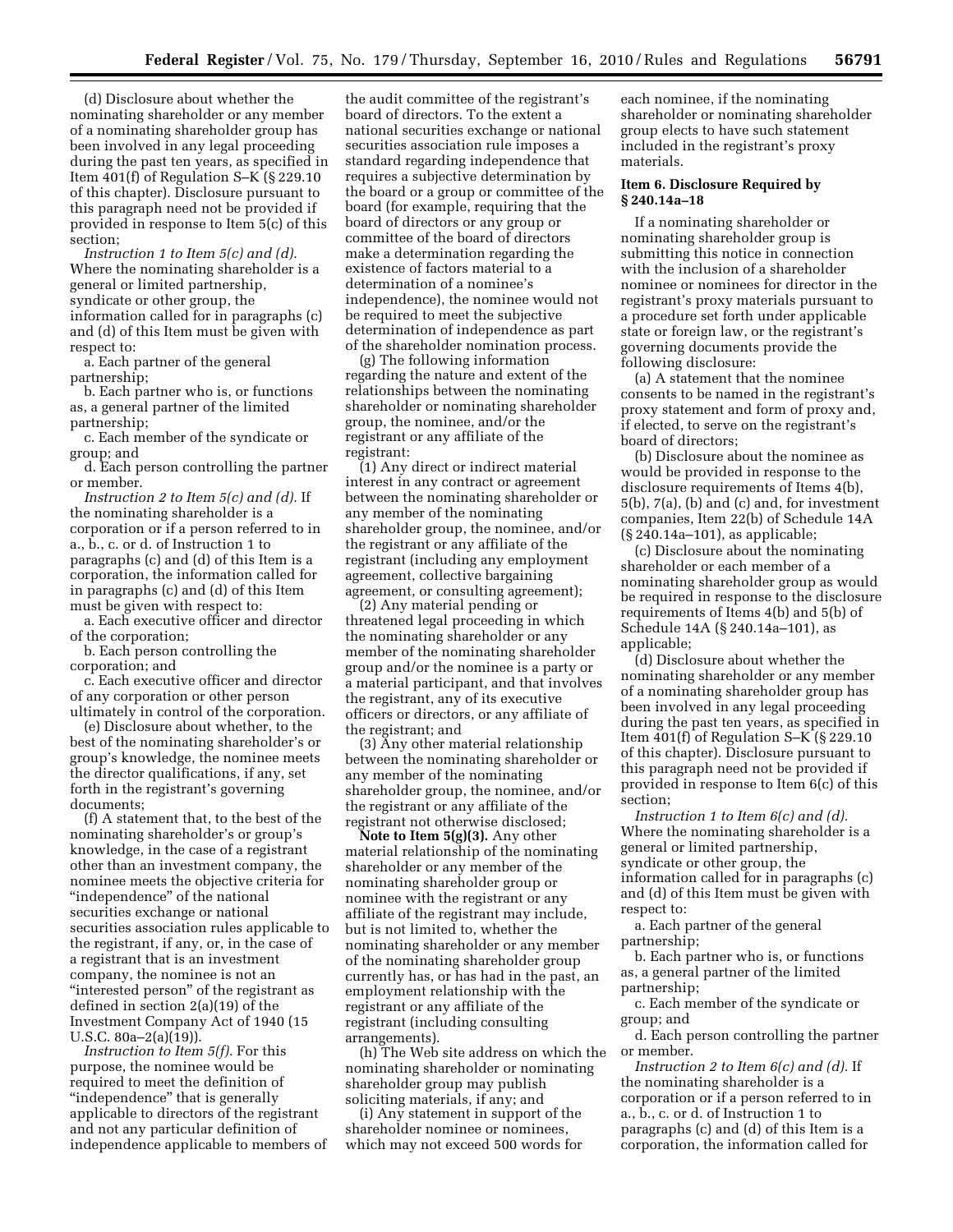in paragraphs (c) and (d) of this Item must be given with respect to:

a. Each executive officer and director of the corporation;

b. Each person controlling the corporation; and

c. Each executive officer and director of any corporation or other person ultimately in control of the corporation.

(e) The following information regarding the nature and extent of the relationships between the nominating shareholder or nominating shareholder group, the nominee, and/or the registrant or any affiliate of the registrant:

(1) Any direct or indirect material interest in any contract or agreement between the nominating shareholder or any member of the nominating shareholder group, the nominee, and/or the registrant or any affiliate of the registrant (including any employment agreement, collective bargaining agreement, or consulting agreement);

(2) Any material pending or threatened legal proceeding in which the nominating shareholder or any member of the nominating shareholder group and/or nominee is a party or a material participant, involving the registrant, any of its executive officers or directors, or any affiliate of the registrant; and

(3) Any other material relationship between the nominating shareholder or any member of the nominating shareholder group, the nominee, and/or the registrant or any affiliate of the registrant not otherwise disclosed; and

*Instruction to Item 6(e)(3).* Any other material relationship of the nominating shareholder or any member of the nominating shareholder group with the registrant or any affiliate of the registrant may include, but is not limited to, whether the nominating shareholder or any member of the nominating shareholder group currently has, or has had in the past, an employment relationship with the registrant or any affiliate of the registrant (including consulting arrangements).

(f) The Web site address on which the nominating shareholder or nominating shareholder group may publish soliciting materials, if any.

## **Item 7. Notice of Dissolution of Group or Termination of Shareholder Nomination**

Notice of dissolution of a nominating shareholder group or the termination of a shareholder nomination shall state the date of the dissolution or termination.

#### **Item 8. Signatures**

(a) The following certifications shall be provided by the filing person submitting this notice pursuant to § 240.14a–11, or in the case of a group, each filing person whose securities are being aggregated for purposes of meeting the ownership threshold set out in  $\S 240.14a-11(b)(1)$  exactly as set forth below:

I, [identify the certifying individual], after reasonable inquiry and to the best of my knowledge and belief, certify that:

(1) I [or if signed by an authorized representative, the name of the nominating shareholder or each member of the nominating shareholder group, as appropriate] am [is] not holding any of the registrant's securities with the purpose, or with the effect, of changing control of the registrant or to gain a number of seats on the board of directors that exceeds the maximum number of nominees that the registrant could be required to include under § 240.14a–11(d);

(2) I [or if signed by an authorized representative, the name of the nominating shareholder or each member of the nominating shareholder group, as appropriate] otherwise satisfy [satisfies] the requirements of § 240.14a–11(b), as applicable;

(3) The nominee or nominees satisfies the requirements of  $\S 240.14a-11(b)$ , as applicable; and

(4) The information set forth in this notice on Schedule 14N is true, complete and correct.

(b) The following certification shall be provided by the filing person or persons submitting this notice in connection with the submission of a nominee or nominees in accordance with procedures set forth under applicable state or foreign law or the registrant's governing documents:

I, [identify the certifying individual], after reasonable inquiry and to the best of my knowledge and belief, certify that the information set forth in this notice on Schedule 14N is true, complete and correct.

| Dated:    |  |  |  |  |  |  |  |  |
|-----------|--|--|--|--|--|--|--|--|
| Sianatura |  |  |  |  |  |  |  |  |

Signature: llllllllllllllll

Name/Title: lllllllllllllll The original statement shall be signed by each person on whose behalf the statement is filed or his authorized representative. If the statement is signed on behalf of a person by his authorized representative other than an executive officer or general partner of the filing person, evidence of the representative's authority to sign on behalf of such person shall be filed with the statement, *provided, however,* that a power of attorney for this purpose which is

already on file with the Commission may be incorporated by reference. The name and any title of each person who signs the statement shall be typed or printed beneath his signature.

*Attention:* Intentional misstatements or omissions of fact constitute Federal criminal violations (see 18 U.S.C. 1001).  $\blacksquare$  20. Amend § 240.15d-11 by revising paragraph (b) to read as follows:

## **§ 240.15d–11 Current reports on Form 8–K (§ 249.308 of this chapter).**

\* \* \* \* \*

(b) This section shall not apply to foreign governments, foreign private issuers required to make reports on Form 6–K (17 CFR 249.306) pursuant to § 240.15d–16, issuers of American Depositary Receipts for securities of any foreign issuer, or investment companies required to file reports pursuant to § 270.30b1–1 of this chapter under the Investment Company Act of 1940, except where such an investment company is required to file:

(1) Notice of a blackout period pursuant to § 245.104 of this chapter;

(2) Disclosure pursuant to Instruction 2 to § 240.14a–11(b)(1) of information concerning outstanding shares and voting; or

(3) Disclosure pursuant to Instruction 2 to § 240.14a–11(b)(10) of the date by which a nominating shareholder or nominating shareholder group must submit the notice required pursuant to § 240.14a–11(b)(10).

## **PART 249—FORMS, SECURITIES EXCHANGE ACT OF 1934**

\* \* \* \* \*

■ 21. The authority citation for Part 249 continues to read, in part, as follows:

**Authority:** 15 U.S.C. 78a *et seq.* and 7201 *et seq.;* and 18 U.S.C. 1350, unless otherwise noted.

\* \* \* \* \* ■ 22. Amend Form 8–K (referenced in § 249.308) by:

■ a. Adding a sentence at the end of General Instruction B.1;

■ b. Removing the phrase "Section 5.06" in the heading and adding in its place "Item 5.06"; and

■ c. Adding Item 5.08. The additions read as follows:

**Note:** The text of Form 8–K does not, and this amendment will not, appear in the Code of Federal Regulations.

#### **Form 8–K**

\* \* \* \* \*

**GENERAL INSTRUCTIONS** 

\* \* \* \* \*